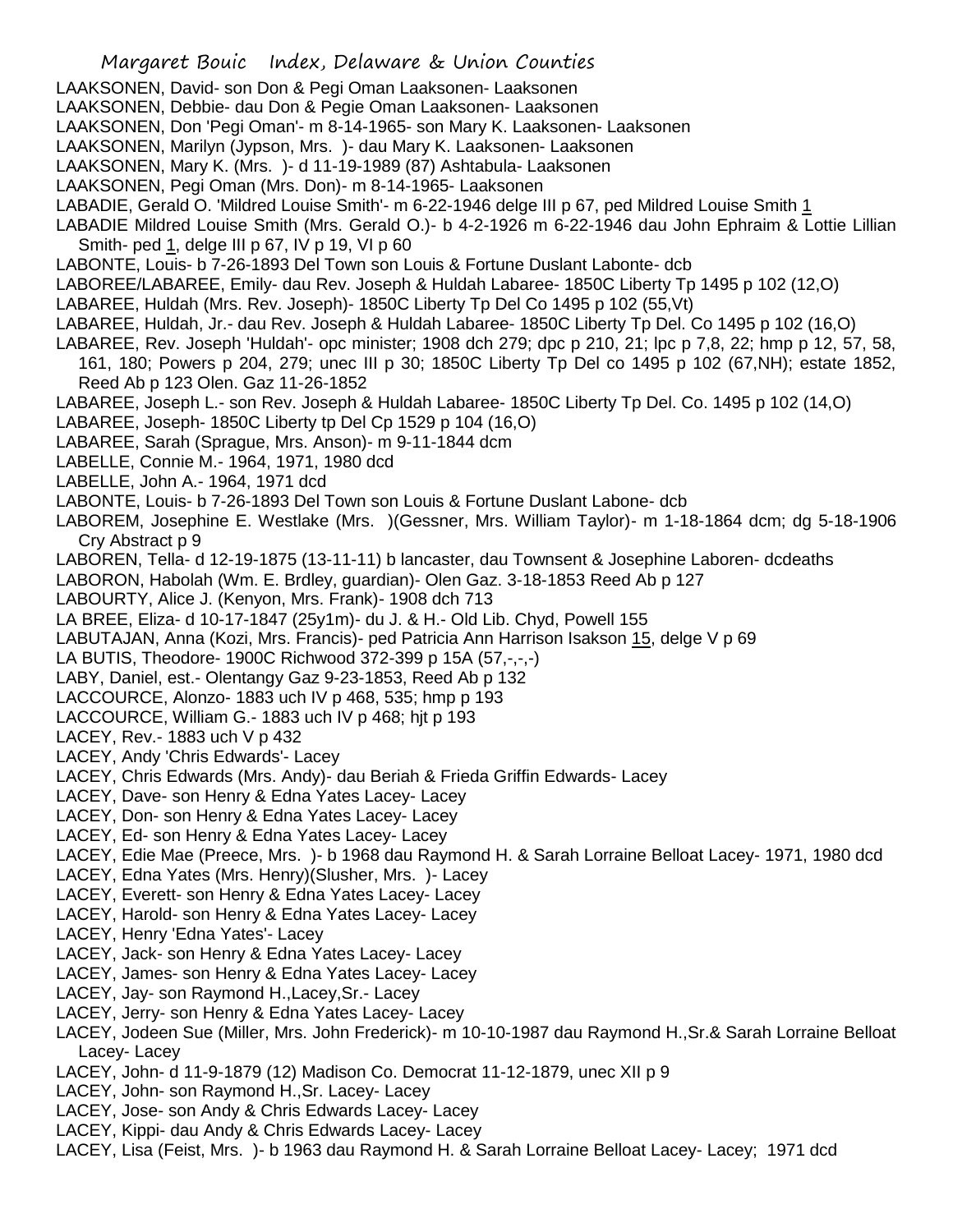- LACEY, Linda- b 1961 dau Raymond H. & Sarah Lorraine Belloat Lacey- Lacey; 1971 dcd
- LACEY, Lorraine (Mrs. Raymond H.)- Lacey; 1971, 1980 dcd
- LACEY, Mary- 1870C Delaware Town 298 (19)
- LACEY, Paul- son Henry & Edna Yates Lacey- Lacey
- LACEY, Raymond H. Sr.' ''Sarah Lorraine Belloat'- b 8-27-1929 d 5-31-1993 (63)Lacey; Oller Cem- son Henry & Edna Yates Lacey- Lacey; 1971, 1980 dcd
- LACEY, R. W.- unec XII p 67, 1843
- LACEY, Raymond H.,Mr.- son Raymond H. Lacey,Sr.- Lacey
- LACEY, Sarah Lorraine Belloat (Welch, Mrs. ) (Mrs. Raymond H.,Sr.)- b 1-31-1935 d 11-26-1992 (57) Oller Cem- dau Paul K. & Tillie M. Blair Belloat- Lacey
- LACEY, Sherry- b 1965 dau Raymond H. & Sarah Lorraine Belloat Lacey- 1971, 1980 dcd
- LACEY, Steve- son Henry & Edna Yates Lacey- Lacey
- LACH, Cyndey Karen Wood (Mrs. Frank Edward)- div.- Lach; 1981 ucd, Jerome Tp
- LACH, Frank Edward 'Cyndey Karen Wood'- div. Lach; 1977, 1973, 1991 ucd
- LACH, Sandra A. (Mrs. Stanley R.)- 1971, 1973, 1975 ucd
- LACH, Stanley R. 'Sandra A.'- 1971, 1973, 1975, 1977 ucd
- LACH, Susan- b 1970 dau Stanley R. & Sandra A. Lach- 1971, 1973, 1975, 1977 ucd
- LACHANCE, Lucile- b 1883 d 1940 Claibourne Cem p 74
- LACHANCE, Mae- b 1882 d 1933 Claibourne Cem p 74
- LACHAT,Marlen K.- 1991 ucd
- LACHENMAIER, Bertha I. (Mrs. Joseph)- b 1888 d 1-3-1934 Oakdale Cem II p 86 (H-RQ-7)
- LACHENMAIER, Catharine Christine (Agner, Mrs. Harry L.)- dau George Lachenmaier- 1915 uch p 886
- LACKENMEIR, Elizabeth E. (Cartmell, Mrs. William L.)- b 1862 d 1951 Oakdale Cem I p 124 (F-R7-1)-dau Gotleb & Louisa Lachenmeier- 1870C Marysville-Paris Tp 169 p 19 (8,O); 1880C Marysville 29-34 (18, O,Ger,Ger)
- LACHENMAIER, Flora (Braun, Mrs. Rev. Adam J.)- b 1878 d 4-19-1952- Oakdale Cem II p 57 (G-R12-7) dau George/Gotlieb & Margaret Smith Lachenmaier- 1915 uch p 886; 1880C Marysville 29-34 (2,O,Ger,Bav)
- LACHENMAIER, Frances Ford (Mrs. Frank B.)- m 8-20-1938- Lachenmaier
- LACHENMAIER, Frank B. 'Frances Ford'- b 9-22-1913 m 8-20-1938 d 1-30-1994 Ind. bur Ind.- son Frank & Rosa Kollefrath Lachenmaier- Lachenmaier
- LACHENMAIER, Frank D.- son Frank B. & Frances Ford Lachenmaier- Lachenmaier
- LACHENMAIER, Frank- son George & Margaret Smith Lachenmaier- 1915 uch p 886
- LACHENMAIER, Frank 'Rosa Kollefrath'- Lachenmaier
- LACHENMAIER, Frank- son Gotlieb & Margaret Lachenmaier- 1880C Marysville 29-34 ((4,O,Ger,Bav)
- LACHENMAIER, Fred- 1915 uch p 530
- LACKENMEIR, Fred P.- b 1882 d 4-27-1918 (36y6m) Oakdale Cem I p 69 (D-R1-7)
- LACHENMAIER, Frita- son George & Margaret Smith Lachenmaier- 1915 uch p 886
- LACHENMAIER, George/Gottlieb 'Margaret Smith'' '- m 11-12-1874 ucm 5575; 1915 uch p 886
- LACHENMAIER, Gottlieb 'Margaret Basler'- 1870C Marysville-Paris Tp 169 p 19 (32. Wurt); 1880C Marysville 29-34 (42, Ger,Ger,Ger)-see Agner
- LACHENMAIER, Irene Andrews (Mrs. Joseph)- m 1906 d 1934- Lachenmaier
- LACHENMAIER, J.- 1915 uch p 265
- LACHENMAIER, John A.- son Frank B. & Frances Ford Lachenmaier- Lachenmaier
- LACKENMEIR, John G. 'Margaretta'- b 1838 Ger d 2-20-1894 (56y5m) Co F. 185st OHI, Oakdale Cem 987 (15D) I p 69 (D-R1-7)
- LACHENMAIER, John M.- b 9-25-1887 d 8-13-1953 WWI Oakdale Cem II p 119 (K-R6-2)
- LACHENMAIER, Joseph 'Bertha I.'- b 1883 d 1966 Oakdale Cem II p 86 (H-RQ-7)
- LACHENMAIER, Joseph 'Irene Andrews'- b 11-17-1883 m 1906 d 2-11-1966 Oakdale Cem son George/Gottlieb & Margaret Smith Lachenmaier- 1915 uch p 886; Lachenmaier
- LACHENMAIER, C/Katherine (Agner, Mrs. Harry L.)- b 1867 d 1964 Oakdale Cem II p 43 (G-R6-13)- dau Gotleb & Louisa Lachenmeier- 1870C Marysville-Paris Tp 169 p 19 (2,O); 1880C Marysville 29-34 (12,O,Ger,Ger)
- LACHENMAIER, Linda (Lybrook, Mrs. Dan)- dau Frank B. & Frances Ford Lachenmaier- Lachenmaier
- LACHENMAIER, Lizzie- dau George Lachenmaier and 1st wife Lachenmaier- 1915 uch p 886
- LACHENMAIER, Louisa (Mrs. Gotleb)- 1870C Marysville-Paris Tp 169 p 19 (36,Wurt)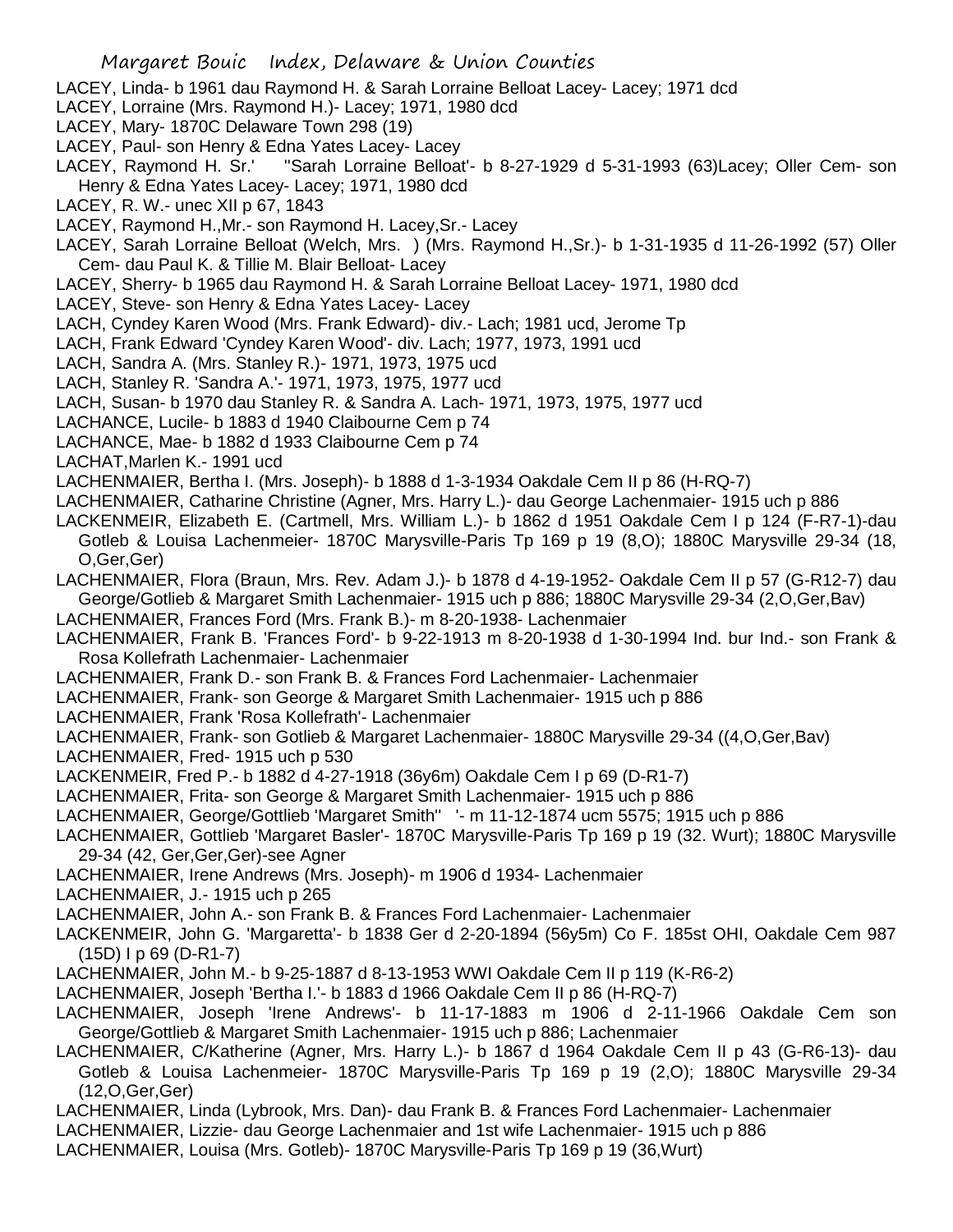LACHENMAIER, Louisa/Lucy- dau George & Louisa Lachenmaier- 1915 uch p 886; 1870C Marysville-Paris Tp 169 p 19 (10,O); 1880C Marysville 29-34 (20,O,Ger,Ger)

LACHENMAIER, Margaret Basler (Mrs. Gottlieb)- see Agner

- LACHENMAIER, Margaret Smith (Mrs. George/Gottlieb) m 11-12-1874 ucm 5575; 1915 uch p 886; 1880C Marysville 29-34 (34, Bav, Bav, Bav)
- LACKENMEIR, Margaretta (Mrs. John G.)- b 1845 Ger d 11-28-1914 (69) SR Oakdale Cem 2702 9D15) I P 69 (D-R1-7)
- LACHENMAIER, Martine- son George & Margaret Smith Lachenmaier- 1915 uch p 886
- LACHENMAIER, Matilda- dau Gotleb & Louisa Lachenmaier- 1870C Marysville-Paris Tp 169 p 19 (9,O); 1880C Marysville 29-34 (19,O,Ger,Ger)
- LACHENMAIER, Rosa Kollefrath (Mrs. Frank)- Lachenmaier
- LACHENMAIER, Tillie- dau George & 1st wife Lachenmaier- 1915 uch p 886
- LACKENMICK, G.- uca p 65, Marysville, 1877
- L(?)aman, Leander P.- 1850C Marsyuville 528-538 p 81 (27,Unknown)
- LACHER, --b 4-12-1898 Del Town son Edelward &-- Heilman Lacher- dcb
- LACHER, --b 8/9-15-1868 Del Town son Phillip Lacher- dcb
- LACHER, Alice Demarest (Mrs. George)- d 12-2-1966 (82) Oak Grove Cem- dau Andrew & Effie Case Demarest- dcq Robert Lacher; Pabst 6 p 104; lpc p 24; Lacher; 1961, 1964 dcd
- LACHER, Alice Lee (Meyer, Mrs. Robert D.)- m 4-20-1973 dau Robert & Florabel Carpenter Lacher- dcq Robert Lacher 1; Florabel Carpenter Lacher 1; lpc p 24; 1961, 1969, 1971 dcd; Pabst 6 p 103
- LACHER, Mrs. Ed- dau August Heilman- dg 5-18-1900, Cry Ab p 21
- LACHER, Edward- d 5-23-1901 (37) son Jacob Lacher- dg 5-23-1901, Cry Ab p 80; dcdeaths
- LACHER, Eleanor (Hawk, Mrs. )- dau George & Alice Demarest Lacher- Lacher
- LACHER, Elizabeth- lpc p 14, 23
- LACHER, Florabel Carpenter (Mrs. Robert)- dau Wayne & Alice Idell Carney Carpenter- dcq 1; Robert Lacher (1); Pabst 6 p 103; lpc p 23, 24; Lacher; 1961, 1964, 1969, 1971, 1980 dcd
- LACHER, Fred- d 9-19-1904 (37-9-15) dcdeaths; dg 8-23-1904, Cry Ab p 260
- LACHER, Frederica Keifer (Mrs. Joseph)- m 9-11-1865 dcn
- LACHY, Frederick W.- d 12-27-1874 (1-3-7) Del Town, dcdeaths
- LACHER, George- pallbearer for William & Richard Fennell- dg 2-24-1905, Cry Ab p 10
- LACHER, George 'Alice Demorest'- b 4-23-1878 dcb- son George Philip & Wilhelmina Lacher- d 9-25-1964 (86) Oak Grove Cem; Pabst 6 p 103; Lacher; 1961, 1964 dcd
- LACHER, George A. 'Nina E.'- Lacher; 1961, 1964, 1969, 1971 dcd
- LACHER, George A. 'Ruth'- 1980 dcd
- LACHER, George Philip'Wilhelmina Metzger'm 10-14-1863 dcm; dcq Robert Lacher 4
- LACHER, George, Sr. opc p 23
- LACHER, Harold J. -d 8-4-1981 (74) Oak Grove Cem- son George & Alice Demarest Lacher- Lacher
- LACHER, Harry Joseph- b 9-26-1889 Del Town son George P. & Wilhelmina Metzger Lacher- dcb
- LACHER, Jacob- Naturalization 10-9-1869 from Bavaria- delge IX p 57; 1880C Delaware Town p 548A; dg 5- 23-1901, Cry Ab p 80
- LACHER, ---(Volk, Mrs. Fred)- dau Jacob Lacher- dg 5-23-1901, Cry Ab p 80
- LACHER, James- son George & Alice Demarest Lacher- Lacher
- LACHER, John- pallbearer for William & Richard Fennell- dg 2-24-1905, Cryder Ab p 10
- LACHER, John- son George Philip & Wilhelmina Lacher- Lacher
- LACHER, John- 1969, 1971 dcd
- LACHER, Joseph 'Frederica Keifer'- m 9-11-1865 dcm
- LACHER, Margaret- b 9-28-0 dau Fred & Lydia Slain Lacher- dcb
- LACHER, Nina E. (Mrs. George)- d 12-12-1972 (59) Oak Grove Cem- dau Meda Elsbree; 1961, 1964, 1969, 1971 dcd
- LACHER, Philip- 1908 dch 120; Natualization 3-21-1870 from Bavaria- delge IX p 57; 1880C Delaware Town p 531C
- LACHER, Robert R. 'Florabel Carpenter'- son George & Alice Demarest Lacher- dcq 1; dcq Florabel Carpenter (1); Pabst 6 p 103; lpc p 22, 23, 24; 1961, 1964, 1969, 1971, 1980 dcd
- LACHER, Robert Sheldon son Robert & Florabel Carpenter Lacher- dcq Robert Lacher 1, Florabel Carpenter 1; Pabst 6 p 103; 1964(16), 1969, 1971, 1980 dcd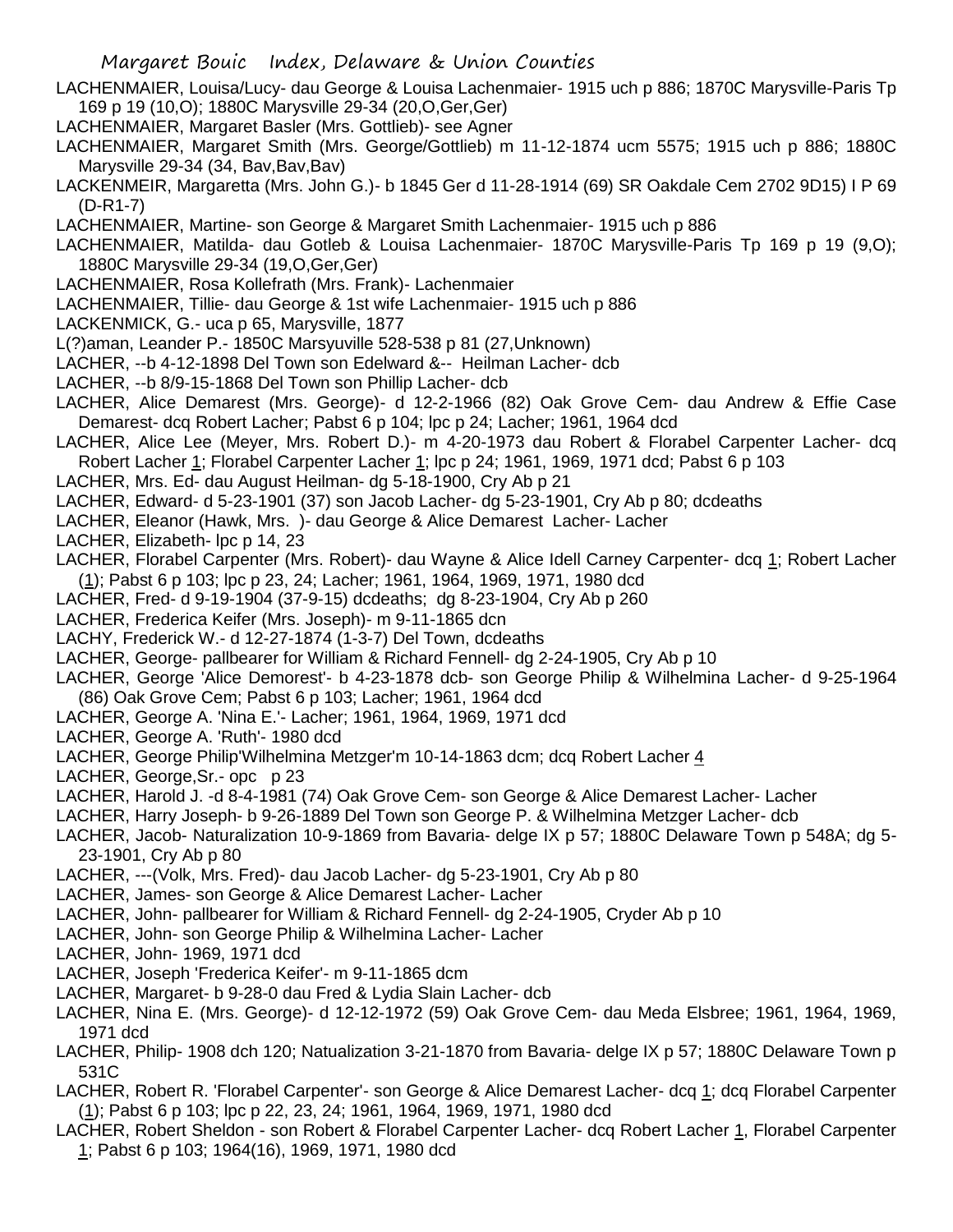LACHER, Rosemary- b 1952 dau Robert & Florabel Carpenter Lacher- dcq RL 1; FCL 1; Pabst 6 p 103; 1961, 1964, 1969, 1971 ucd

LACHER, Ruth (Mrs. George A.)- 1980 dcd

LACHER, Sheldon- son Robert R. & FLorabel Carpenter Lacher- 1961 dcd

LACHER, Thomas- b 6-30-1902 Del Town son Philip & Jennie Morris Lacher- dcb

LACHER, Wilhelmina Metzger (Mrs. George Philip)- m 10-14-1863 dcm dcq Robert Lacher 5

LACHER, William- b 7-5-1871 Del Town son Philip & Minnie Metzer Lacher- dcb

LACHLEN, Rev. Jesse- dg 8-14-1908 Cryder Ab p 149

LACHMANN, Anna Sophie Elizabeth Schrader (Mrs. Julius)- b 5-28-1869 n 7-12-1882- Weiser p 198

LACHMANN, Julius 'Anna Sophie Elizabeth Schrader'- b 5-28-1860 m 7-12-1882- Weiser p 198

LACHSTATTER, Carl 'Julia Scholtes'- d 1932- Lachstatter

LACHSTATTER, Julia Scholtes (Mrs. Carl)- b 5-1-1872 d 5-10-1963 Lincoln Ill, dau Joseph Scholtes-Lachstatter; 1959 ucd

LACHSTATTER, Marie (Schacherbauer, Mrs. )- dau Carl & Julia Scholtes Lachstatter- Lachstatter

LACINA, Blanche (Marsh, Mrs. )(Mrs. James F.)- Lacher

LACINA, James F.'Blanche'- d 8-22-1987 (77) Bedford Cem- Lacina

LACINBILL- see Lugenbeel, etc

LACHEY, Joanna (Smith, Mrs. John C.)- m 4-29-1857 dcm

LACK, Frank- 1979 ucd, Jerome Tp

LACKE, Harriett- 1870C Concord Tp 259 (45)

LACKE, William- 1870C Concord Tp 259 (56\*)

LACKEN, Rev. Jesse- dg 4-26-1907, dau died, buried Coshocton; Cry Ab p 39

LACKENBUSH, Marshal- b 1-27-1871 Berlin Tp son J. W. & Amy McWilliams Lackenbush- dcb

LACKENMICK, G.- uca p 65, Marysville, 1877

LACKETT, Paul W.- 1980 dcd

LACKEY, -----btp p 14

LACKEY, Ada Maud- b 11-10-1888 Berlin Tp dau W. L. & Mary Eliza Dumm Lackey- dcb

LACKEY, Alexander 'Martha Hart'- dcq Glenn Lackey 8; btp p 10; Lackey p 1

LACKEY, Alfred- btp p 11

LACKEY, Alfreda Ann- dau Jack & Freda Wagner Lackey- McIntire 173519

LACKEY, Alice- query- parmenter, Grant, Dodge, unec IX p 38

LACKEY, Allen M.- son Glenn M. & Harriet Paschall Lackey- Lackey p 2; dg 3-9-1945

LACKEY, Brian 917-1975) son Glenn F. Lackey- Lackey

LACKEY, Carl Edward- b 11-11-1934 son Jack & Freda Wagner Lackey- McIntire 173512

LACKEY, Catharine Adkins (Mrs. William)- m 3-22-1850 ucm 1518; unec XIV p 15

LACKEY/LACKAYE, Catherine A. Schanck (Mrs. Thomas)- b 10-18-1832 Allegany Co, MY d 2-17-1906 (73) bur Cheshire Cem, dg 2-20-1906 Cry Ab p 82, 83; 1870C Berlin Tp 225 (38)

LACKEY, Catharine (Mrs. William)- 1850C Jerome Tp 1833-1854 p 268 (54,Va)

LACKEY, Catharine Alford Schanck (Mrs. Thomas Jefferson)- m 8-18-1853 dcm dau William & Sophia Alford Schanck- dcq Glenn Lackey 5; btp p 11

LACKEY, Charles Weiser 'Linnie Gardner'- son James R. & Floritine Cordelia Margaret Weiser Lackey- Weiser p 840

LACKEY, Charles W.- son Charles Weiser & Linnie Gardner Lackey- d y- Weiser p 840

LACKEY, David Allen- son Allen Lackey- Lackey p 2

LACKEY, David H.- d 7-4-1884 (64-11-14) Berlin - b Cumberland Pa.- dcdeaths; dg 8-6-1884 Cryder Ab p 99

LACKEY, David Hart 'Mary L. Cowgill'- son Alexander & Martha Hart Lackey- btp p 2, 10, 11, 15; 1908 dch 768; Lackey p 1

LACKEY/LACKAYE, David- son Thomas & Catherine Lackey- dg 1-10-1905, 2-20-1906, Cryder Ab p 2, 82; 1870C Berlin Tp 225 (11)

LACKEY, Deanna Jean- b 6-24-1967 dau Allen M. Lackey- Lackey

LACKEY, E.- hadc p 91

LACKEY, Edgar 'Rebecca J. Fontanelle'- b 1825 m 4-14-1853 dcm d 1908 Cheshire Cem- son Alexander & Martha Hart Lackey- btp p 10; Powell p 60; 1870C Berkshire Tp 212 (48<sup>\*</sup>); 1880C Berkshire Tp p 418C; Olen. Gaz. 4-22-1853, Reed Abs p 128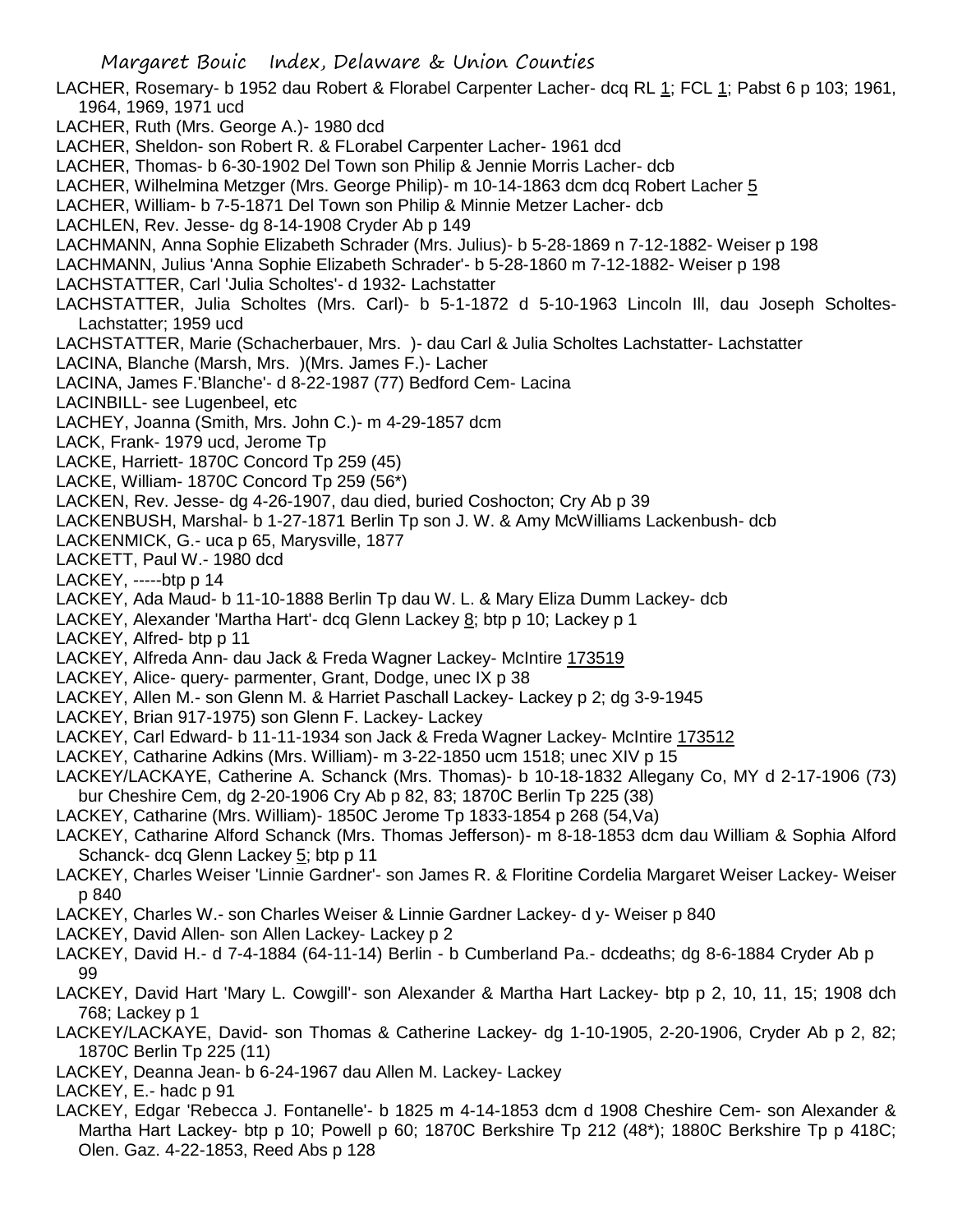- LACKEY, Edith- dau Alexander & Martha Hart Lackey- Lackey p 1,2; Pabst 2 p 60, 61; dg 3-9-1945
- LACKEY, Edith L.- b 9-7-1873 Berlin Tp dau F. J. & Cal A. Lackey- dcb
- LACKEY, LACKAYE, Edith (Hanna (Mrs. )- dau Thomas J. & Catherine Lackey- dg 1-10-1945, 2-20-1906 Cryder Ab p 2, 82
- LACKEY, Edson Birdwell- son Thomas Jefferson & Catharine Schanck Lackey- btp p 11; Lackey p 1
- LACKEY, Elisa Dumm (Mrs. William Lewis)- dau Milton & Sarah J. Dumm- Lackey p 1; dg 3-15-1904, dg 1-12- 1906, Cryder Ab p 232, 74
- LACKEY, Elmer F.- b 5-27-1891 Berlin Tp son W. L. & Mary E. Dumm Lackey- dcb
- LACKEY, Ernest R.- d 10-25-1962 (76) Cheshire Cem- Lackey p 2; btp p 10; Pabst 2 p 61; 1961 dcd
- LACKEY, ---(Casto, Mrs. Charles)- dau Ernest R. Lackey- Lackey
- LACKEY, ---(Plunkett, Mrs. Earl)- sister Ernest R. Lackey- Lackey
- LACKEY, Ethel Berryl Burge (Mrs. Thomas Eldon)- b 5-14-1910 m 8-24-1925 dau George W. & Lola Beatrice Myers Bvurge- Cowgill p 14
- LACKEY, Ethel (Plunkett, Mrs. Earl)- Lackey p 2; Pabst 2 p 57, 61; btp p 10
- LACKEY, Fra Vernon- b 10-28-1936 son Jack & Freda Wagner Lackey- McIntire 173514
- LACKEY, Freda Wagner- dau -- & Nellie Eliza McIntire Wagner- McIntire 17351
- LACKEY, Floritine Cordelia Margaret Weiser (Mrs. James R.)- b 5-28-1835 dau Reuben Benjamine & Sarah Bossart Weiser- Weiser p 840
- LACKEY, Gertrude- b 7-6-1892 Berkshire Tp dau Edgar & Lydia Berry Lackey- dcb
- LACKEY, Glenn Francis- son Glenn M. & Harriet A. Paschell Lackey- Lackey p 2
- LACKEY, Glenn K.- son Glenn Milton & Harriett A. Paschell Lackey- Lackey (21-1975)
- LACKEY, Glenn Milton 'Harriett A. Paschell'- b 11-9-1897 dcb m 1-3-1924 dg 3-9-1945; d 10-1-1978 (80) Cheshire Cem- son William Lewis & Eliza Dumm Lackey- Lackey p 2; dcq 1; Pabst 7 p 13; btp p 2; 1961, 1964, 1969, 1971 dcd
- LACKEY, Harriet A. Paschell"Birdie"(Mrs. Glenn M.)- m 1-3-1924 d 11-21-1974 (69) Cheshire Cem- Lackey; Paschell; 1961, 1964, 1969, 1971 dcd
- LACKEY, Herbert 'Marie Gladys Williams'- m 3-24-1932 son Ernest R. Lackey- Lackey, 1961, 1964, 1969, 1981, 1980 dcd
- LACKEY, Irma (Shade, Mrs.Donald)- dau Ernest R. Lackey- Lackey
- LACKEY, Jack 'Freda Wagner'- Mcinitre (17351)
- LACKEY, Jacqueline May- b 8-17-1941 dau Jack & Freda Wagner Lackey- McIntire 173516
- LACKEY, James R.'Floritine Cordelia Margaret Weiser'- b 2-22-1829 Weiser p 840
- LACKEY, Joanne (Wilkinson, Mrs. Paul)- dau Herbert & Marie Williams Lackey- Lackey
- LACKEY, Joyce (Wilcox, Mrs. Marion)- dau Herbert & Marie Williams Lackey- Lackey
- LACKEY, Keith (14-1975) son Glenn Francis Lackey- Lackey
- LACKEY, LeRoy Eldon b 8-8-1938- son Jack & Freda Wagner Lackey- McIntire 173515
- LACKEY/Lackaye, Lewis- son Thomas J. & Catherine Lackey- dg 1-10-1905, 2-20-1906, Cryder Ab p 2, 28; 1870C Berlin Tp 225 (15)
- LACKEY, Mr. & Mrs. Lewis- dg 4-26-1904, Cryder Ab p 242
- LACKEY, Linda Sue- b 5-20-1949 dau Jack & Freda Wagner Lackey- Mcintire 173518
- LACKEY, Linnie Gardner (Mrs. Charles Weiser)- Weiser p 840
- LACKEY, Lycie- Pabst 8 p 58, 68, 72
- LACKEY, Lydia Berry (Mrs. )- dau Samuel & Lydia Pickering Berry- dg 5-1-1906, 10-11-1907, Cry Ab p 74, 96, 97
- LACKEY, Lydia (Mrs. Edgar)- b 1855 d 1909 Cheshire Cem, Powell 60
- LACKEY, Madeline Clare- d young dau Charles Weiser & Linda Gardner Lackey- Weiser p 840
- LACKEY, Mamey- dg 1-3-1902, delge VII p 24
- LACKEY, Mande- 1870C Berlin Tp 225 (2)
- LACKEY, Marcella Ruth- b 2-1-1932 d 9-22-1938 dau Jack & Freda Wagner Lackey- McIntire 173511
- LACKEY, Margie (Mrs. Ward L.)- Lackey
- LACKEY, Marie Williams (Mrs. Herbert)- m 3-24-1932- Lackey; 1961, 1964, 1969 dcd
- LACKEY, Marjorie Loader (Mrs. Ward)- dau Merrick A. & Edith May Ross Loader- Loader
- LACKEY, Martha Hart (Mrs. Alexander)- Lackey p 1; btp p 10; dcq Glen Lackey 8
- LACKEY, Mary Eliza Dumm (Mrs. William Lewis)- dau Milton & Sarah Jane McComas Dumm- Lacky p 1; 1908 dch 768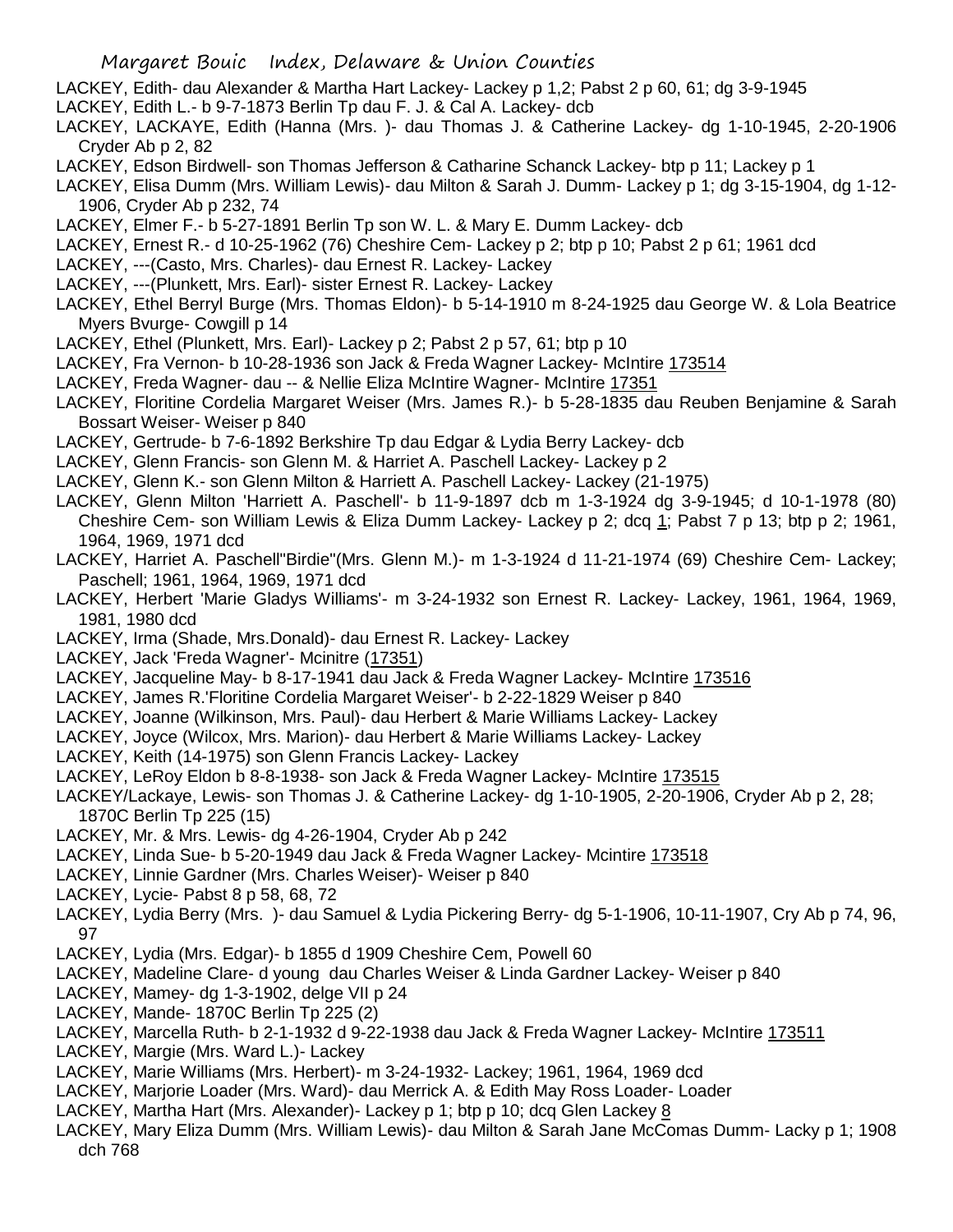- LACKEY, Mary Elizabeth Aliperti (Mrs. Stephen Lewis)- m 7-3-1977 dau Louis J. Aliperti- Lackey
- LACKEY, Mary Gertrude (Wire, Mrs. Harry)- dau James R. & Floritine Cordelia Margaret Weiser Lackey-Weiser p 840
- LACKEY, Mary Louisa Cowgill (Mrs. David)- dau Daniel M. Jr. & Eliza Allgire Lackey- Lackey p 1; 1908 dch 768
- LACKEY, Maud O. (Hanna, Mrs. Rev E.D.) d 10-8-1890 (23y) Cheshire Cem, Powell p 60b- dau T. J. Lackeydg 11-4-1890, Cry Ab p 37
- LACKEY, Nora E. Shields (Mrs. Virgil E.)- Cowgill p 14
- LACKEY, Patricia Kay- b 11-1-1944 dau Jack & Freda Wagner Lackey McIntire 173517
- LACKEY, Rebecca (19-1975) dau Glenn Francis Lackey- Lackey- engaged to Brian N. Mansfield
- LACKEY, Rebecca J. Fontanelle (Mrs. Edgar)- m 4-14-1853 dcm d 9-6-1875 (41y18d) Powell p 60, 60b; 1870C Berkshire Tp 212 (36); dcdeaths
- LACKEY, Rolland D.- b 7-24-1901 Berlin Tp d 11-21-1976 (75) Cheshire Cem- son David & Mary Cowgill Lackey- Lackey; dcb; 1961, 1969, 1971 dcd
- LACKEY, Sarah Larue- dau James R. & Floritine Cordelia Margaret Weiser Lackey- Weiser p 840
- LACKEY, Stephen Lewis 'Mary Elizabeth Aliperti'- m 7-3-1977 Grad Del. Hayes HS 1972- son Ward L. Lackey-Lackey
- LACKEY, Thomas Eldon 'Ethel Berryl Burge'- b 1-10-1902 son Virgil E. & Nora E. Shields Lackey- Cowgill p 14
- LACKEY, Thomas Jefferson 'Catharine Alford Schanck'- b 1-26-1826 Carlisle Pa m 8-18-1853 d 1-6-1905 (78- 11-13) Berlin Tp, son Alexander & Martha Hart Lackey- dcq Glenn Lackey 4; btp p 10, 11; Lackey p 1,2; Pabst 2 p 58, 67; CCC p 31, dg 11-4-1890, 1-13-1905, 2-20-1906 Cry Ab. p 37, 2, 82, 83; 1870C Berlin Tp 225 (44\*)1880C Berlin Tp p 362A; 1900 Berlin Tp; hadc p 92
- LACKEY, Urice- d age 20, dau Lewis Lackey- dg 4-26-1904, Cry Ab p 242
- LACKEY, Virgil E. 'Nora E. Shields'- Cowgill p 14
- LACKEY, Virgil Thurman- 10-27-1935 d 10-8-1936 son Jack & Freda Wagner Lackey- McIntire 137513
- LACKEY, Ward 'Marjorie Loader- Loader
- LACKEY, William 'Catharine Akins'- m 3-22-1850 ucm 1518; 1850C Jerome Tp 1833-1854 p 268 (65,Irel); unec XIV p 15; estate unec III p 49
- LACKEY, William- mt 9-8-1858
- LACKEY, William Lewis 'Eliza Dumm'- d 9-1945 (90) Cheshire Cem- son Thomas Jefferson & Catharine Schanck Lackey; dcq Glenn Lackey 2; btp p 11; Lackey p 1; dg 3-9-194
- LACKLEN, Rev. Jesse- dg 10-22-1907, 10-29-1907, 11-19-1907, 11-29-1907, 12-6-1907, Cryder Ab p 74, 78, 83, 85, 87
- LACKLIN, Rev. Jesse- 1908 dch 259
- LACKOWSHI, Debra Lyn Lape #160 p3d 1 dau Robert Cable & Marcia Lou Giesy Lape- unec V p 36, IX p 45; query Lape, France, Wilkinson
- LACKYER, James 'Judy'- 1971 dcd
- LACKYER, Judy (Mrs. James)- 1971 dcd
- LACOURSE, Alonzo- 1908 dch 398 see Laccoarce
- LACOURSE, William- 1908 dch 398
- LACROIS, Randolph- b 10-23-1876 Del Town son John Peter & Cynthia Irwin LaCrois; dcb
- LACROIX, Corintha A. Irwin (Mrs. John P.)- b 1837 m 8-29-1863 dcm d 1878 (42) Oak Grove Cem, Powell 436; dg 10-10-1878 Cry Ab p 33
- LACROIX, Emily (Maine, Mrs. Julian Herbert)- m 1889- Asp (1856)
- LACROX, Gertrude- b 3-18-1873 Del Town dau J. P. & C. A. Irwin LaCrox- dcb
- LAGOIX, Herman- b 12-21-1870 Del Town son John P. & Cora A. Irwin Lagoix, dcb
- LACROIX, Rev. John P.- 1880 dch p 375, 406; dg 10-15-1895, Cry Ab p 41
- LACROIX, John P. 'Corintha A. Irwin'- b 1833 m 8-29-1863 dcm d 1879 Oak Grove Cem- Powell 436; dg 9-25- 1899 Cry Ab p 40
- LACROIX, Rudolph/Ranolph A.- b 10-23-1876 Del Town dcb d 1877 Oak Grove Cem- son John Peter & Cynthia Irwin Lacrois- dcb Powell 436
- LACRONE, Mrs.- funeral of Mrs. John Grady- dg 4-7-1908, Cry Ab p 124
- LACRONE, Lizzie (Mrs. )- dg 10-18-1904, Cry Ab p 268; dg 9-26-1899 Cry Ab p 218
- LACROSS, Bill- son Maxim & Cora Raville LaCross- LaCross
- LACROSS, Cora Raville (Mrs. Maxin)- LaCross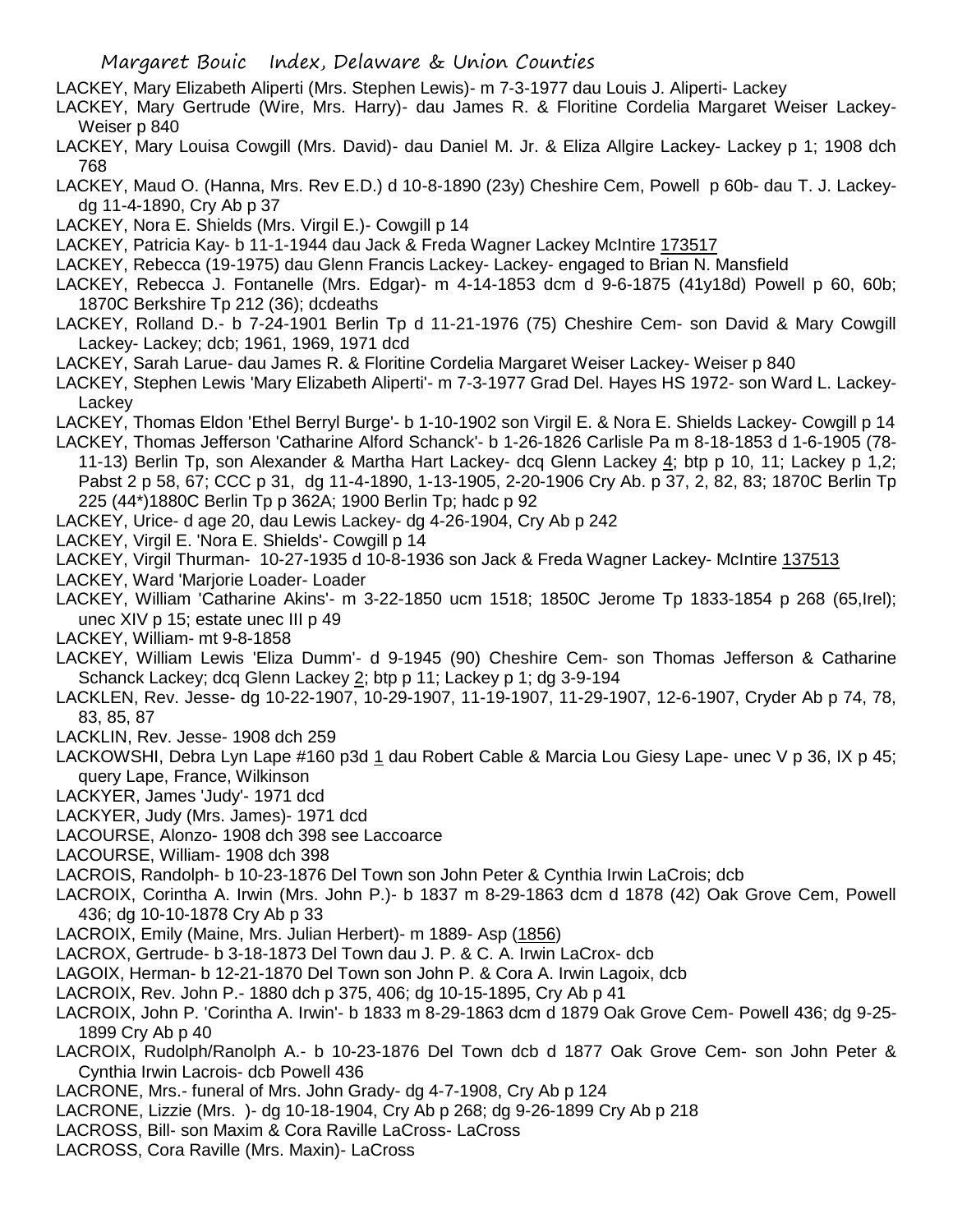- LACROSS, Ed- son Maxim & Cora Raville LaCross- LaCross
- LACROSS, Linda- b 1963 dau Thomas M. & Mary K. LaCross- 1980 dcd

LACROSS, Mary Kay Lowther (Mrs. Thomas M.)- m 6-25-1960 dau Clyde,Sr. & BettyJ. Young Lowther-Lowther; LaCross; 1961, 1980 dcd

- LACROSS, Maxim 'Cora Raville'- LaCross
- LACROSS, Missy A. (Williams, Mrs. Ralph E.,Jr)- m 9-17-1983 dau Thomas M. & Mary K. LaCross- LaCross
- LACROSS, Sally (Pitcock, Mrs. )- dau Maxim & Cora Raville LaCross- LaCross
- LACROSS, Thomas M.'Mary Kay Lowther'- b 1-24-1938 m 6-25-1960 d 2-9-1992 (54) Ashley Union Cem- son Maxim & Cora Raville LaCross- LaCross; Lowther; 1961, 1980 dcd
- LACROSS, Thomas,Jr.- son Thomas M. & Mary K. LaCross- LaCross
- LACY- information from Frances Main files and Mrs. D. L. Lacy
- LACY, Rev. Mrs. dau Mary Clark Nince "Mother Ninde"- dg 9-12-1905, Cry Ab p 49
- LACY, Agnes- dau Benjamin Rice,Jr. & Emma White Lacy- Lacy
- LACY, A. L.- ch John T. & Naomie Hudkins Lacy- Lacy
- LACY, Alvin R. 'Henrietta Adams'- m 6-10-1878 ucm 6274
- LACY, Anastasia Chapman (Mrs. John)- dau Abraham Chapman- Lacy
- LACY, Ann Burnley (Mrs. Thomas)- Lacy
- LACY, Ann Smith (Mrs. Drury)- m 12-25-1789- Lacy
- LACEY, Anna Maria Davies (Mrs. John)- Lacy
- LACY, Anna Montgomery (Mrs. Jesse E.)- Lacy
- LACY, Benjamin Rice 'Mary Burwell'- b 6-19-1854 NC m 6-27-1882- Lacy
- LACY, Benjamin Rice,Jr.'Emma Elizabeth White'- son Benjamin Rice & Mary Burwell Lacy- Lacy
- LACY, Benjamin Rice, III- son Benjamin Rice,Jr. & Emma White Lacy- Lacy
- LACY, Benjamin Watkins 'Dora Braxton Dickens'- son Benjamin Watkins & Sarah Osborne Lacy- Lacy
- LACY, Benajmin- son Benjamin Watkins & Dora Braxton Dickens Lacy- Lacy
- LACY, Benjamin Watkins 'Sarah Osborne'- son Richmond Terrell & Ellen Green Lane Lacy- Lacy
- LACY, Betsy Bronsdon (Mrs. William)- m 5-26-1829- Lacy
- LACY, Bettie Belser (Mrs. George R.)- m 1891 Lacy
- LACY, Bettie- dau Benjamin Rice,Jr. & Emma White Lacy- Lacy
- LACY, Betty Churchill (Mrs. James Horace)- m 10-19-1848- Lacy
- LACY, Betty Rowland (Mrs. Zachariah)- m 1707/8- Lacy
- LACY, Carl- son or Rev. Lacy, or Mother Ninde'- dg 9-12-1905, Cry Ab p 49
- LACY, Cecil- son Sheriff & Mary Ella McCullough Lacy- Lacy
- LACEY, Charles- son Dr. E. P. & Rachel Landis Lacey- Lacy
- LACY, Charlotte Blodgett (Mrs. David)- Lacy
- LACEY, Claudine- dau Joseph Edgar & Fannie Edwards Lacey- Lacy
- LACY, Clawson 'Phebe Force'- b NJ 4-1-1800- Lacy
- LACY, Clyde- son Sheriff & Mary Ella McCullough Lacy- Lacy
- LACY, Conception E. Williams (Mrs. Sidney)- m 1874- Lacy
- LACY, David 'Charlotte Blodgett'- Lacy
- LACY, David 'Rowena Foster'-Lacy
- LACY, David Sherman- son Rowland Bradley & Jane E. Sherman Lacy- Lacy
- LACY, Donald D.- 1980 dcd
- LACY, Dora- dau Benjamin Watkins & Dora Braxton Dickens Lacy- Lacy
- LACY, Dora Braxton Dickens (Mrs. Benjmain Watkins)- Lacy
- LACY, Drury'Ann Smith'- b 10-5-1758 m 12-25-1789 d 11-6-1815 Pa- Lacy
- LACY, Edward- son Edward & Sarah Lacy- Lacy
- LACY, Edward- son Edward Silas & Isabella Borland Lacy- Lacy
- LAC(E)Y, Edward 'Jane Harper' m 1766- Lacy
- LACY, Edward 'Margaret Conrad'- son Edward & Jane Harper Lacy- Lacy
- LAC(E)Y, Edward 'Sarah'- b c 1655- Lacy
- LACY, Edward- son Rowland Bradley & Jane E. Sherman Lacy- Lacy
- LACY, Rev. Edward Silas'Isabella Borland'- b 7-29-1827 NY m 12-6-1859- son David & Rowena Foster Lacy-Lacy
- LACY, Edward- son William Stokes & Sadie James Lacy- Lacy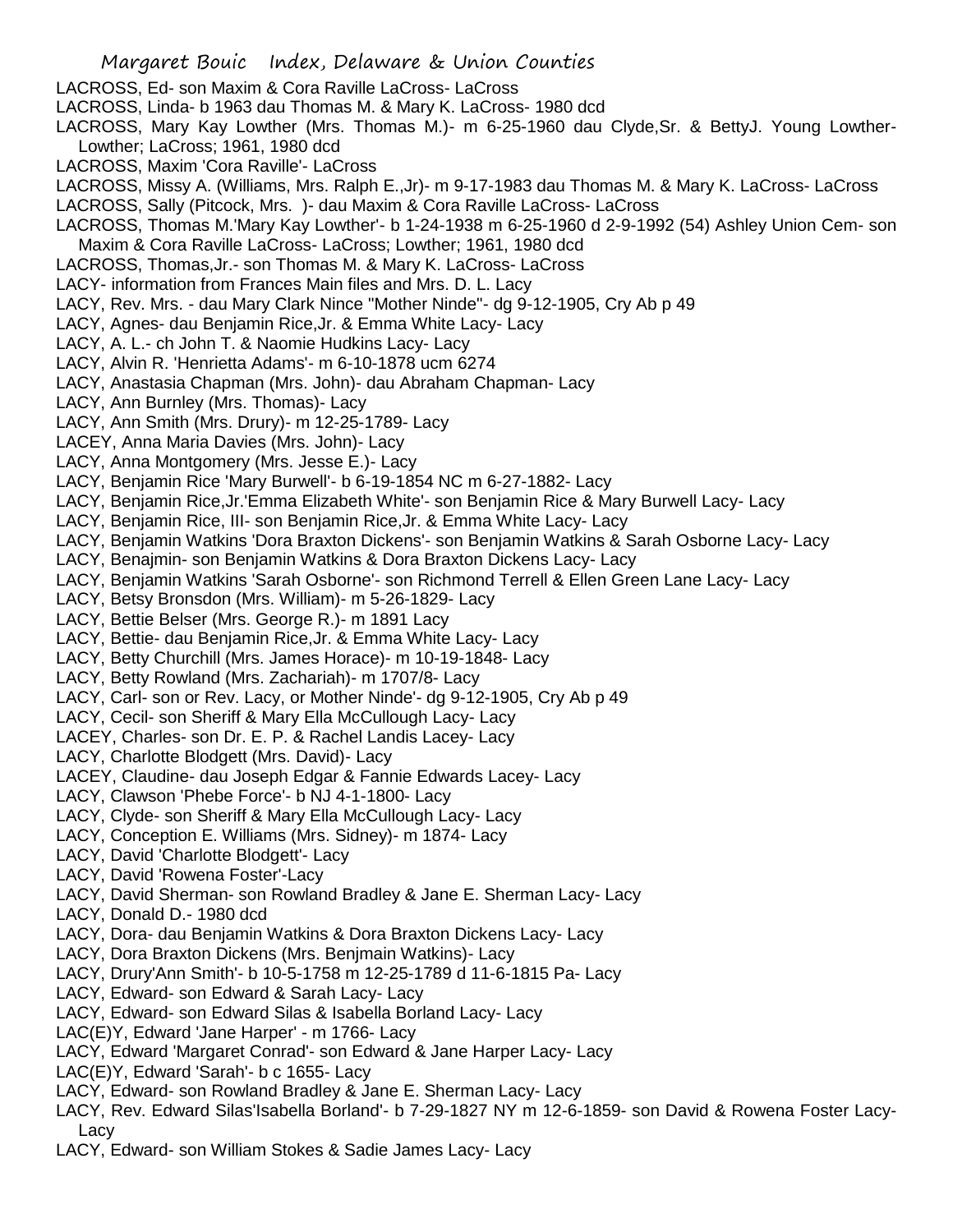- LACEY, Eleanor Patten (Mrs. John Mills)- Lacey p 2
- LACY, Elizabeth Rice (Mrs. William)- Lacy
- LACY, Elizabeth- dau Edward & Sarah Lacy- Lacy
- LACY, Elizabeth (Pratt, Mrs. )- dau John T. & Rachel Weekly Lacy- Lacy
- LACY, Elizabeth R. Boardman (Mrs. Rowland Bradley)- m 4-14-1859 Lacy
- LACY, Ella- dau John T. & Naomi Hudkins Lacy- Lacy
- LACY, Ellen Bell Tootle (Mrs. Gordon)- m 11-11-1886- Lacy
- LACY, Ellen Green Lane (Mrs. Richarmond Terrell)- Lacy
- LACY, Emma (Hayhurst, Mrs. )- dau John T. & Naomi Hudins Lacy- Lacy
- LACY, Emma- dau Benjamin Rice,Jr. & Emma White Lacy- Lacy
- LACY, Emma White (Mrs. Benjamin Rice,Jr.)- Lacy
- LACEY, Dr. E. P.'Rachel Landis'- b Ala son Major James P. & Ann Lacey- Lacy
- LACY, Ernest Renfroe 'Gaye Musgrove Long'- b 1877/1879 m 11-3-1903 son Sheriff & Mary McCullough Lacy- Lacy
- LACY, Evelyn Furniss Hogg (Mrs. Samuel Chapman)- m 1-23-1901- Lacy
- LACY, Evelyn dau Samuel Chapman & Evelyn Furniss Hogg Lacy- Lacy
- LACEY, Fannie Edwards (Mrs. Joseph Edgar)- m 11-16-1898- Lacy
- LACY, Fannie (Pratt, Mrs. )- dau John T. & Rachel Weekly Lacy- Lacy
- LACY, Frances- dau Benjamin White,Jr. & Emma White Lacy- Lacy
- LACY, Gaye Musgrove Long (Mrs. Ernest Renfroe)- m 11-3-1903- Lacy
- LACY, George R. 'Bettie Belser'- son Jesse E. & Anna Montgomery Lacy- Lacy
- LACY, Gordon 'Ellen Bell Tootle'- b 8-8-1858 m 11-11-1886- son James Horace & Betty Churchill Lacy- Lacy
- LACY, --d 2-23-1913, infant son of G. W. Lacy- Oakdale Cem 2528 (E-181) I p 33 (E-R31-8)
- LACY, Harriett- dau Clawson & Phebe Force Lacy- Lacy
- LACY, Henrietta Adams (Mrs. Alvin H.)- m 6-10-1878 ucm 6274
- LACEY, Henrietta Boardman- dau Rowland Bradley & Elizabeth R. Boardman Lacy- Lacy
- LACY, Henry- son Rev. Lacy or Mother Ninde?- dg 9-12-1905, Cry Ab p 49
- LACY, Henry- son Edward & Sarah Lacy- Lacy
- LACY, Henry- son Rowland Bradley & Jane E. Sherman Lacy- Lacy
- LACY, Henry- pallbearer for Miss Maude Main, Miss Grace Kellar- dg 3-12-1907, 6-5-1908, Cry Ab p 26, 138
- LACY, Ida (Brown, Mrs. )- dau John T. & Naomi Hudkins Lacy- Lacy
- LACY, Irene- dau Benjamin Rice & Mary Burwell Lacy- Lacy
- LACY, Isabella Borland (Mrs. Rev. Edward Silas)- m 12-6-1859- Lacy
- LACY, Isabella Borland- dau Rev. Edward Silas & Isabella Borland Lacy- Lacy
- LACY, Ivy (Akins, Mrs. John W.)- Weiser p 77
- LACY, Jacob- son Clawson & Phebe Force Lacy- Lacy
- LACEY, James- son Dr. E. P. & Rachel Landis Lacey- Lacy
- LACY, James Horace'Betty Churchill'- b 6-10-1823 m 10-19-1848- Lacy
- LACY, James- son Edward & Jane Harper Lacy- Lacy
- LACY, James- son John T. & Rachel Weekly Lacy- Lacy
- LACY, James Stone son William & Betsy Bronsdon Lacy- Lacy
- LACY, Jane E. Sherman (Mrs. Roland Bradley)- m 11-17-1840 Lacy
- LACEY, Jeanette Wunderly (Mrs. Ralph L.)- m 12-12-1917- LacyLACY, Jesse E. 'Anna Montgomery'- Lacy
- LACY, John'Anastasia Reynolds'- b 2-4-1755 d 2-17-1814 Rev. S. son John & Jane Chapman Lacey- Lacey LACEY, John 'Anna Maria Davies'- Lacy
- LACEY, John Fletcher 'Martha Newell'- b 5-30-1841 d 9-29-1913 son John mills & Elanor Patten Lacy- Lacey LACEY, John Mills 'Eleanor Patten'- Lacey p 2
- LACY, John 'Ruth Wakelee'- b 6-20-1694 m 1707/8 son Edward & Sarah Lacy- Lacy
- LACY, John T. 'Rachel Weekly''Naomi Hudkins'- b 1806 Va m 1832 (2) 1859- Lacy
- LACEY, Joseph Edgar'Fannie Edwards'- b Ala 2-28-1871 son Lorenzo M. & Lucinda Tucker Lacey- Lacy
- LACEY, Joseph- son Dr. E. P. & Rachel Landis Lacey- Lacy
- LACEY, Joseph- son Joseph Edgar & Fannie Edwards Lacey- Lacy
- LACY, Joseph- son William Stokes & Sadie James Lacy- Lacy
- LACY, Joshua 'Rebecca Evans'- son Edward & Jane Harper Lacy- Lacy
- LACY, Julia A. Eldirdge (Mrs. William Sterling)- m 8-2-1833- Lacy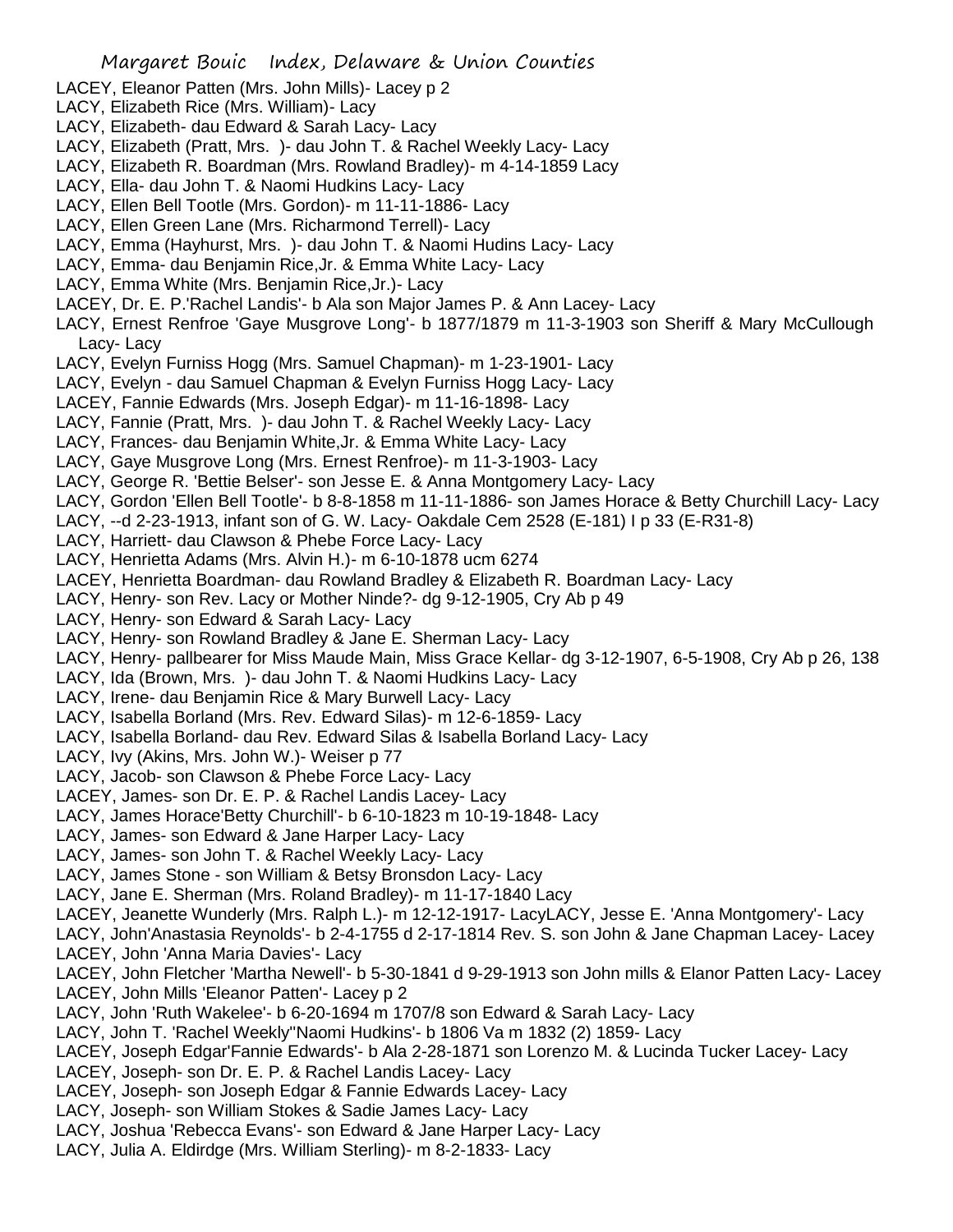- LACY, Lawrence- son George R. & Bettie Belser Lacy- Lacy
- LACY, Lawrence- son Walter Garner & Lucille Cooper Lacy- Lacy
- LACY, Lorena- dau Sheriff & Mary Ella McCulloug Lacy- Lacy
- LACEY, Lorenzo M. 'Lucinda Tucker'- Lacy
- LACY, Louise- dau George R. & Bettie Belser Lacy- Lacy
- LACY, Lucille Cooper (Mrs. Walter Garner)- m 11-29-1911- Lacy
- LACY, Lucille- dau Walter Garner & Lucille Cooper Lacy- Lacy
- LACEY, Lucinda Tucker (Mrs. Lorenzo M.)- Lacy
- LACY, Mahlon- son Clawson & Phebe Force Lacy- Lacy
- LACY, Margaret Conrad (Mrs. Edward)- Lacy
- LACY- Margo Elaine (Thomas, Mrs. Donald)- dau Donald Lacy- Weaver (129(11)31); Graham (161131)
- LACY, Martha- dau Rev. Edward Silas & Isabelle Borland Lacy- Lacy
- LACY, Martha (Rawson, Mrs. )- dau John T. & Rachel Weekly Lacy- Lacy
- LACY, Mary- dau Benjamin Rice & Mary Burwell Lacy- Lacy
- LACY, Mary Burwell (Mrs. Benjamin Rice)- m 6-27-1882- Lacy
- LACY, Mary- dau Edward & Sarah Lacy- Lacy
- LACY, Mary Ella McCullough (Mrs. Sheriff)- m 12-24-1876- Lacy
- LACY, Mary Jane- dau John T. & Rachel Weekly Lacy- Lacy
- LACY, Mary Louisa- dau Rowland Bradley & Jane E. Sherman Lacy- Lacy
- LACY, Mary Ella McCullough (Mrs. Sheriff)- m 12-24-1876 -Lacy
- LACY, Mary New Pettus (Mrs. Theophilis)- Lacy
- LACY, Mary Sandefur (Mrs. William)- Lacy
- LACEY, Melande- dau Joseph Edgar & Fannie Edward Lacey- Lacy
- LACY, Nan- dau Benjamin Rice,Jr. & Emma White Lacy- Lacy
- LACY, Nancy Love (Mrs. Robert)- Lacy
- LACY, Naomi Hudkins (Mrs. John T.)- m 1859- Lacy
- LACY, Pauline- dau Sheriff & Mary Ella McCullough Lacy- Lacy
- LACY, Phebe Force (Mrs. Clawson)- m 12-24-1820- LacyLACY, Phoebe- dau Clawson & Phebe Force Lacy- Lacy
- LACY, Pierce- Nash p 11
- LACEY, Philip- son Dr. E. P. & Rachel Landis Lacy- Lacy
- LACY, P. L.- son John T. & Naomi Hudkins Lacy- Lacy
- LACY, Rachel Landis (Mrs. E. P.)- Lacy
- LACY, Rachel Weekly (Mrs. John T.)- m 1832- Lacy
- LACEY, Ralph L. 'Jeannette Wunderly'- b Ill 8-9-1893 m 12-12-1917- Lacy
- LACY, Rebecca Evans (Mrs. Joshua)- Lacy
- LACY, Roane- ch Walter Garner & Lucille Cooper Lacy- Lacy
- LACY, Robert- son Benjmain Rice,Jr. & Emma Elizabeth White Lacy- Lacy
- LACEY, Robert- son Dr. E. P. & Rachel Landis Lacey- Lacy
- LACY, Robert 'Nancy Love'- son Edward & Jane Harper Lacey- Lacey
- LACY, Rowena Foster (Mrs. David)- Lacy
- LACY, Rowland Bradley 'Jane E. Sherman''Elizabeth R. Boardman'- b 4-6-1818 m 11-17-1840 (2) 4-14-1859 grandson Zachariah & Betty Rowland Lacy- Lacy
- LACY, Ruth- dau Sheriff & Mary Ella McCullough Lacy- Lacy
- LACY, Sadie James (Mrs. William Stokes)- Lacy
- LACY, Sallie Holcombe (Mrs. Watson Eldridge)- Lacy
- LACY, Sally Campbell (Mrs. William Sterling)- Lacy
- LACY, Samuel Chapman 'Evelyn Furniss Hogg'- b 8-5-1879 Ala. son Theophilis & Mary Newe Pettus Lacy-Lacy
- LACY, Samuel- son Edward & Jane Harper Lacy- Lacy
- LACY, Sarah- dau Clawson & Phebe Force Lacy- Lacy
- LACY, Sarah- dau Edward & Sarah Lacy- Lacy
- LACY, Sarah (Mrs. Edward)- Lacy
- LACY, Sarah Osborne (Mrs. Benjamin Watkins)- Lacy
- LACY, Sarah- dau Benjamin Watkins & Dora Braxton Dickens Lacy- Lacy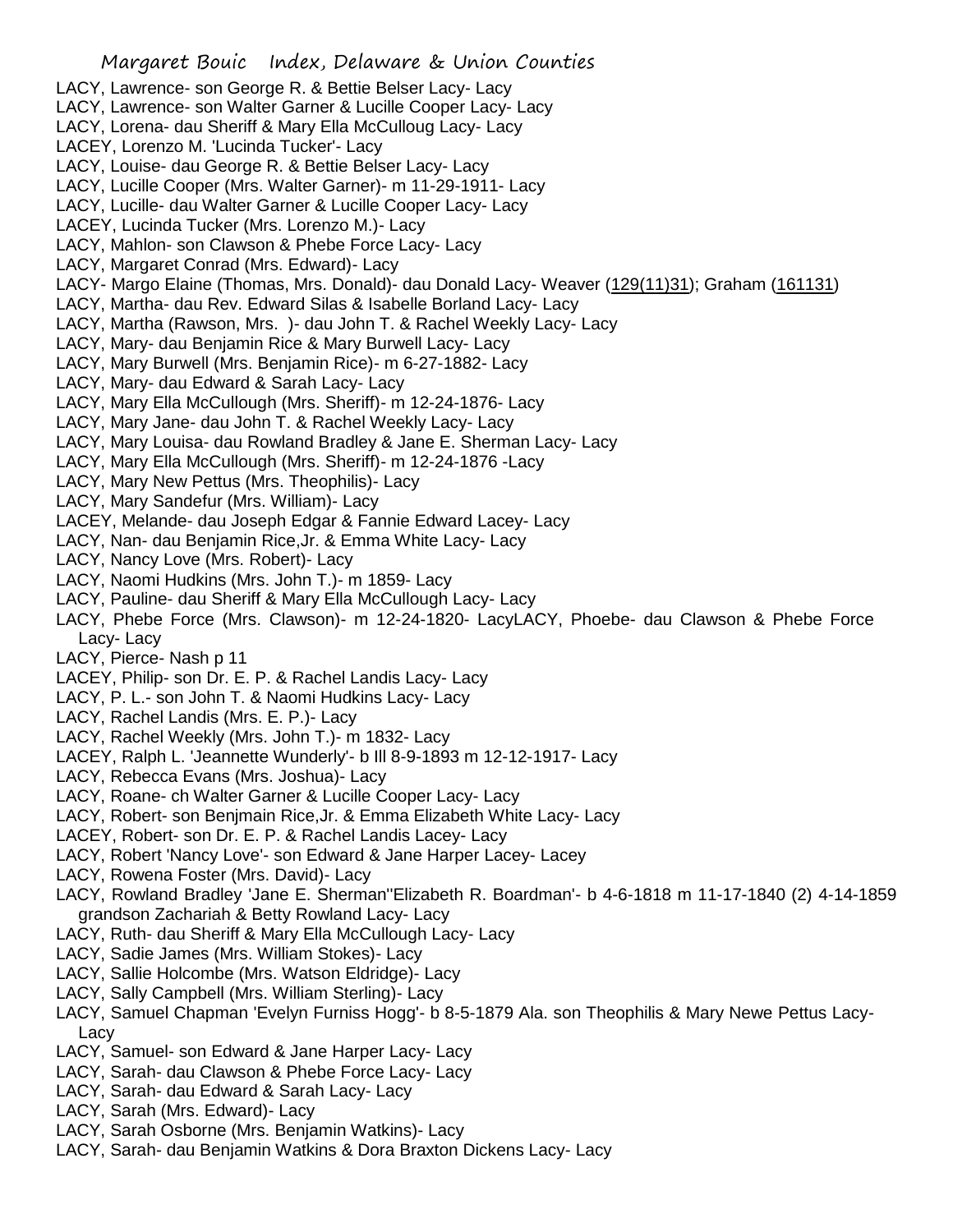- LACY, Sarah- dau William Stokes & Sadie James Lacy- Lacy
- LACY, Sheriff 'Mary Ella McCullough'- b 5-7-1853 m 12-24-1876 son Abner Wise & Martha Brewster Lacy-Lacy
- LACY, Sidney 'Conception E. Williams'- m 1874- son John & Anna Maria Davies Lacey- Lacy
- LACY, Sophia Ursula- dau William & Betsy Bronsdon Lacy- Lacy
- LACY, Theolphilis 'Mary Newe Pettus'- Lacy
- LACY, Thomas Allen- son Benjamin Rice,Jr. & Emma White Lacy- Lacy
- LACY, Thomas 'Ann Burnley'- first of family in America- Lacy
- LACY, Walter, son Rev. Lacy or Mother Ninde?- dg 9-12-1905, Cry Ab p 49
- LACY, Walter Garner 'Lucille Cooper'- b 10-2-1877 son William David & Helen Isabel Garner Lacy- Lacy
- LACY, Walter- son Walter Garner & Lucille Cooper Lacy- Lacy
- LACY, Watson Eldridge 'Sallie Holcombe'- Lacy
- LACY, Wilbur- son John T. & Naomie Hudkins Lacy- Lacy
- LACY, William- son David & Charlotte Blodgett Lacy- Lacy
- LACEY, William- son Dr. E. P. & Rachel Landis Lacy- Lacy
- LACY, William 'Mary Sandefur'- son Edward & Jane Harper Lacy- Lacy
- LACY, William 'Elizabeth Rice'- b 2-26-1713 d 2-28-1775 son Thomas & Ann Burnley Lacy- Lacy
- LACY, William Sterling 'Sally Campbell''Julia A. Eldirdge;- son Drury & Ann Smith Lacy- Lacy
- LACY, William Stokes 'Sadie James'- b Ark. 10-31-1874 son Watson Eldridge & Sallie Holcombe Lacy-Lacy
- LACY, William- son William Stokes & Sadie James Lacy- Lacy
- LACY, William White- son Benjamin Rice,Jr. & Emma White Lacy- Lacy
- LACY, W. W.- 1880 dch p 487, 488, 498; 1908 dch 272, 289
- LAC(E), Zachariah'Betty Rowland'- b 11-15-1754 d 10-22-1837 Rev. Sold.- Lacy
- LACY, Zardis- delge VIII p 53, Delaware Tp
- LADAN, Timothy- naturalized, from Ireland 2-28-1855, delge IX p 57
- LADD(S) & NORVIEL- uca p 35, 46; Darby Tp; unec XII p 40, 1842
- LADD, A.- Thompson Tp- Vp 265
- LADD, Alfred- naturalized, from England 8-31-1875 in US 3-1869, delge IX p 57LADD, Alice May Cliffton ((Mrs. William)- b Norton (19-1887) late dcb (Chas)
- LADD, Annette M. (Whitehead, Mrs. F. H.)- dau John/Job D. & Eliza Jane Campbell Ladd- dg 2-14-1905, 8-6- 1907, Cry Ab p 7, 60
- LADD, Abigail Bodwell (Mrs. Nathaniel)- Asp p 64
- LADD, Barney- son James & Laura Briggs Ladd- Ladd
- LADD, Benjamin W.- 1883 uch V p 162, 241, 242, 291, 416; WBrown IV p 448; unec X p 10; uca p 55, 75
- LADD, Bernice (Hatcher, Mrs. )(Storzer, Mrs. )- dau Charles Hammond Ladd- Ladd
- LADD, C. H.- 1880C Delaware Tp p 325C
- LADD, C. H. 'Elizabeth;- dg 3-18-1875 Cry Ab p 2
- LADD, Charles 'Deborah L. Phillips'- m 3-2-1974 son Vernon & Edna Ladd- Ladd
- LADD, Charles H.- 1870C Brown Tp 246 (59\*)
- LADD, Charles Hammond 'Mary E. Hess'- b 1-12-1887 m 2-6-1961 d 7-30-1965 bur Mesa AR- son William & Alice May Cliffton Ladd- dcb late; Ladd
- LADD, Charles H. 'Elizabeth Witter Potter'- m 5-6-1847 dcm d 6-19-1880 (69-1-13) Powell 98; dbg p 16; dg 8 28-1862 Cry Ab p 23, 25, 26; dg 3-18-1875 Cry Ab 2LADD, Charles,Jr.- son Charles H. Ladd- Ladd
- LADD, Deborah L. Phillips (Mrs. Charles)- m 3-2-1974 dau Mrs. James Levings- Ladd
- LADD, Dorothy (Davenport, Mrs. )- dau Charles Hammond Ladd- Ladd
- LADD, Frank 'Viola Foust'- m 2-19-1922- Ladd
- LADD, Edward Henry- d 11-12-1862 (12-8-6) son Charles H. & Elizabeth Witter Potter Ladd- Potter p 4 185; Powell 98; dg 11-21-1862 Cry Ab p 25
- LADD, Eliza Jane Campbell (Mrs. Job D.)- b 1-8-1823 m 4-18-1849 dcm d 2-3-1905 (82y26d) dau Chester & Marcia Campbell- dg 2-14-1905, Cry Ab p 7; 1850C Orange Tp 1719 p 111 (27,O); 1870C Orange Tp 422 (47); dcdeaths; dg 3-24-1891 Cry Ab p 50
- LADD, Elizabeth W. (Mrs. C. H.)- d 3-13-1875 (51-11-7) dcdeaths; dg 3-18-1875 Cry Ab p 2
- LADD, Elizabeth W. Potter (Mrs. Charles H.)- m 5-6-1847 d 6-19-1880 (69-1-13) dau Edward & Abigail Denison Potter- Potter 4-181; Powell 98; dbg p 16; dg 8-28-1862 Cry Ab p 23, 25, 26; dg 6-24-1880 Cry Ab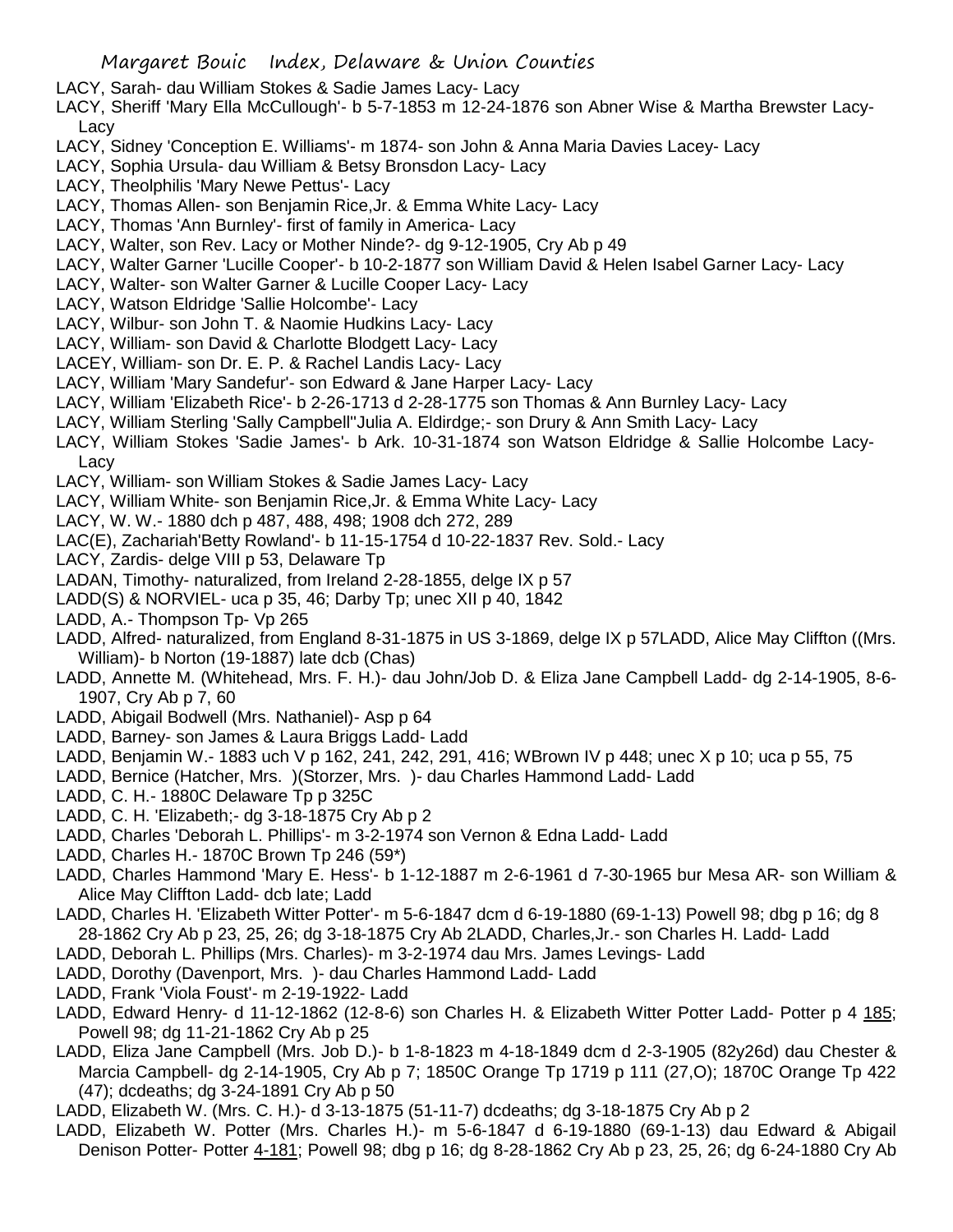p 45

- LADD, Frances J.(Crumb, Mrs. S. A.)- dau John D. Ladd- 1870C Orange Tp 422 (16); dg 8-6-1907, Cryder Ab p 60
- LADD, Frank 'Viola Foust'- b 8-4-1902 m 2-19-1922 d 9-23-1991 (89) Oak Grove Cem- son James & Laura Briggs Ladd- Ladd
- LADD, Frank- son Charles H. Ladd- Ladd
- LADD, Frankie J.- 1870C Delaware Town 351 (16); 1869 wsc p 11; Pabst 8 p 24
- LADD, George- Grad Delaware HS 1879, delge VI p 72
- LADD, George C. A.- 1870C Delaware Town 351 (7)
- LADD, George G.- son Charles H. & Elizabeth Witter Potter Ladd- Potter p 4 186; Powell 98
- LADD, George Eugene- d 11-25-1862 (14-0-18) son Charles H. & Elizabeth W. Ladd- dcb p 17; dg 12-12- 1862, Cry Ab p 26
- LADD, Georgia A. (Martin, Mrs. William H.)- m 11-19-1861 dcm
- LADD, Glenna (O'Connell, Mrs. Joseph)- dau Frank & Viola Foust Ladd- Ladd
- LADD, Harriet (Glendenning, Mrs. )- dau Charles Hammond Ladd- Ladd
- LADD, Helen (Wells, Mrs. )- dau Charles Hammond Ladd- Ladd
- LADD, Henry- son James & Laura Briggs Ladd- Ladd
- LADD, J.- uca p 35, Darby Tp
- LADD, James 'Laura Briggs'- Ladd
- LADD, Jno W.- 1870C Delaware Town 351 (46\*); Pabst 7 p 69
- LADD, Job/John D.'Eliza Jane Campbell'- b 7-13-1821 m 4-18-1849 dcm; d 8-4-1907 (86y 22d) dg 2-14-1905, 8-6-1907 Cryder Ab p 7-son John W. & Lydia L. Ladd- 1880 dch p 398; 1850C Orange Tp 1719 p 111 (29,O); 1870C Orange Tp 422 (49\*); 1880C Orange Tp p 356C; delge IX p 37, 145 OVI
- LADD, --(Crumb, Mrs. Frank J.)- dau Job D. & Eliza J. Campbell Ladd- dg 2-14-1905, Cryder Ab p 7
- LADD, John W.- 1880C Delaware Town p 511A
- LADD, John W.- 1880 dch p 216; Pabst 7 p 61; dcw Bk 4 p 130(15) (1863)
- LADD, John W. 'Lydia S.'- dg 8-9-1907, Cryder Ab p 60
- LADD, John W.,Jr. 'Mary S. Campbell'- b 8-27-1823 m 10-31-1847 d 9-10-1890 (67-2-13) Iowa- dg 11-28-1890 Cry Ab p 39; 1850C Orange Tp 1718 p 111 (27,O)
- LADD, Joseph- 1883 uch V p 142, 162
- LADD, Josephine A.- d 8-21-1862 dau Charles H. & Elizabeth Witter Potter Ladd- Potter 4-187; Powell 98; dg 8-21-1862 Cry Ab p 23
- LADD, Laura Briggs (Mrs. James)- Ladd
- LADD, Lavine- b 7-31-1886 Radnot Tp dau William & Samantha Bump Ladd- dcb
- LADD, Lydia S. (Mrs. John W.)- dg 8-9-1907 Cryder Ab p 60
- LADD, Mark 'Tami'- b 1960 son Paul & Wilma Ladd- Ladd; 1961, 1964, 1969, 1980 dcd
- LADD, Mary A.- 1870C Delaware Town 351 (18)
- LADD, Mary A.- 1870C Orange Tp 422
- LADD, Mary E.- 1870C Brown Tp 246 (22)
- LADD, Mary E. Hess (Albright, Mrs. )(Mrs. Charles H.)- m(2) 2-6-1961- Ladd
- LADD, Mary Ellen (Utter, Mrs. Joseph E.)- b 1849 d 1932 dau Charles H. & Elizabeth Witter Potter Ladd-Potter p 4 184
- LADD, Mary (Peksco, Mrs. )- dau Charles Hammon Ladd- Ladd
- LADD, Mary S/L. Campbell (Mrs. John W.,Jr)- b 2-4-1827 m 10-31-1847 d 3-12-1891 dg 11-28-1890, Cry Ab p 39; dg 3-24-1891, Cry Ab p 49, 50; 1850C Orange Tp 1718 p 111 (23,O); 1870C Delaware Town 351(42)
- LADD, Mary (Smale, Mrs. )- dau Charles Hammond Ladd- Ladd
- LADD, Nathaniel 'Abigail Bodwell'- Asp p 64
- LADD, Nettie- 1869 wsc p 12; Pabst 8 p 24
- LADD, Paul- son Charles H. Ladd- Ladd
- LADD, Paul D. 'Wilma'- d 8-3-1983 (54) cremated- Ladd; 1961, 1964, 1969, 1980 dcd
- LADD, Paulette (Brooks, Mrs. )- b 1952 dau Paul D. & Wilma Ladd- Ladd; 1961, 1964, 1969 dcd
- LADD, Pauline (Haney, Mrs John)- dau Frank & Viola Foust Ladd- Ladd
- LADD, Ruth (Wilson, Mrs. )(Triechel, Mrs. )-dau Charles Hammond Ladd- Ladd
- LADD, Samantha S. Bump (Mrs. William)- m 11-14-1878 ucm 6358 d 1-9-1887 (30-2-0) Radnor, b Morrow Codcdeaths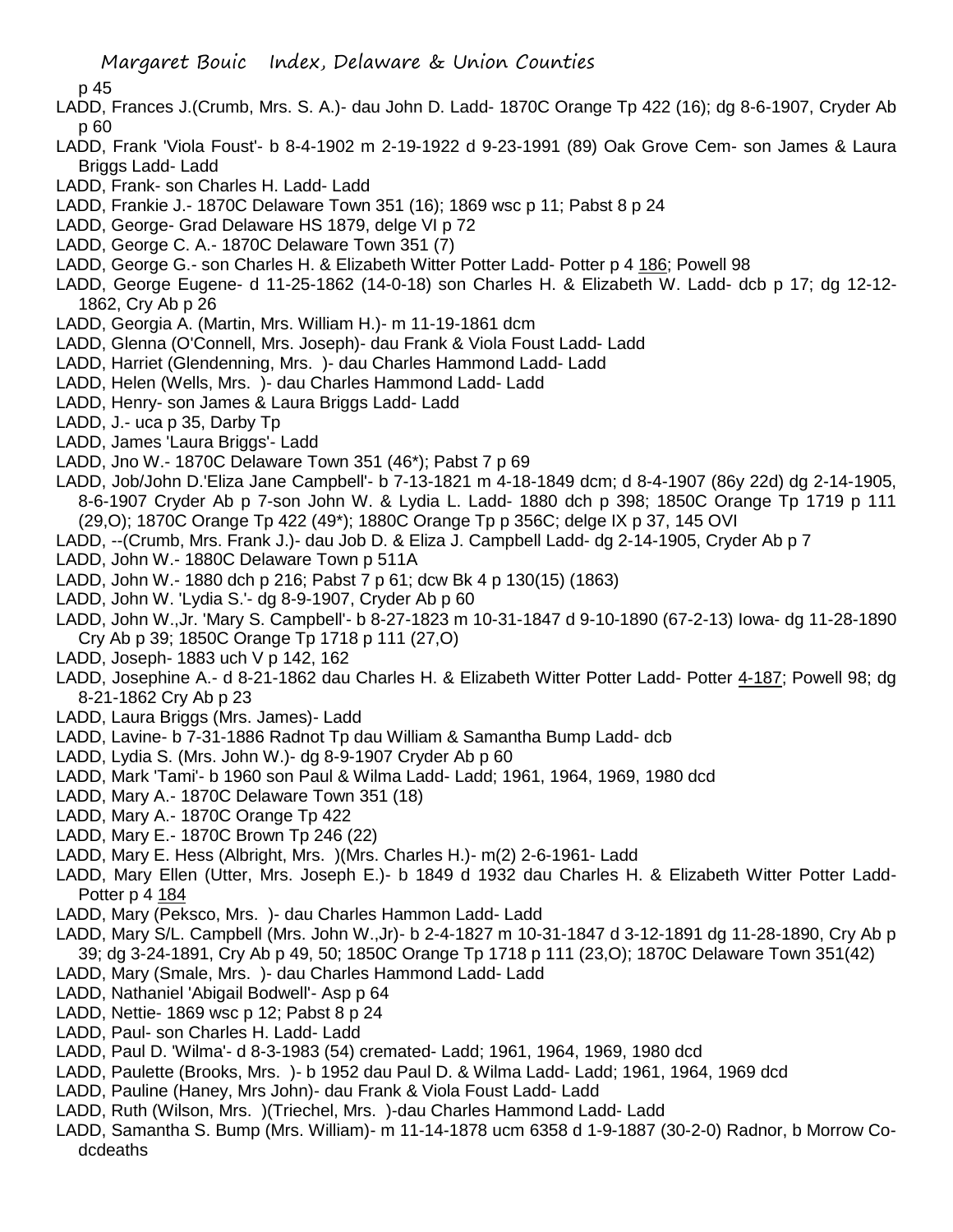- LADD, A. Sarah H. C.- d 6-19-1880 dcdeaths
- LADD, Sarah (Porter, Mrs. Jonathan)- b 1-6-1712 m 6-20-1734 d 1-21-1806 dau Nathaniel & Abigail Bodwell Ladd- Asp p 64
- LADD, Steven/Stephen- b 1954 son Paul D. & Wilma Ladd- Ladd; 1961, 1964, 1969, 1980 dcd
- LADD, Tami (Mrs. Mark)- Ladd
- LADD, Travis- d 1952- son Frank & Viola Foust Ladd- Ladd
- LADD, Travis Scott- b 2-28-1987 son Mark & Tami Ladd- Ladd
- LADD, Vernon 'Edna' son Charles H. Ladd- Ladd
- LADD, Viola Foust (Mrs. Frank)- b 9-14-1905 m 2-19-1922 d 11-15-1993 (88) Oak Grove Cem- Ladd
- LADD, William- Powers p 124
- LADD, William 'Alice May Cliffton'- (42-1887) dcb late (Charles Hammons)
- LADD, William- son James & Laura Briggs Ladd- Ladd
- LADD, William 'Samantha S. Bump'- m 11-14-1878 ucm 6358
- LADD, Wilma (Mrs. Paul D.)(Smith, Mrs. Dr. Howard A.)- m(2) 10-3-1987- Ladd; 1961, 1964, 1980 dcd
- LADDA, Rudolph- naturalized from Germany 11-1-1890 in US 2-1873, delge IX p 57
- LADDEMORE, Edward- Nash p 92, 110
- LADDEN, Mrs. d Sun, age 83, dg 12-22-1896, Cry Ab p 96
- LADDIN, Mary- d 8-14-1877 (40y3m) dau John & Mary Laddin- dcdeaths, b Ireland
- LADDIN, Timothy- d 6-15-1886 (75-0-0) Delaware, b Ireland, dcdeaths
- LADEN, Mary- d 12-22-1896 (84-0-) b Ireland, dcdeaths
- LADIN, Thimothy- 1880C Delaware Town p 525C
- LADLEY, Andrew 'Sarah McCormick'- m 5-14-1831 Madison Co, unec V p 47
- LADLEY, Sarah McCormick (Mrs. Andrew)- m 5-14-1831 Madison Co, unec V p 47
- LADONNA, Beth Ann- b 7-4-1959 dau Bob & Waunita Layer LaDonna- Weiser p 161
- LADONNA, Bob'Waunita Layer'- m 3-1954- Weiser p 161
- LADONNA, Jamett- b 1-12-1956 ch Bob & Waunite Layer LaDonna- Weiser p 161
- LADONNA, Waunita Layer (Mrs. Bob)- b 9-24-1935 m 3-1954 dau Fred & Nellie Reinhold Layer- Weiser p 161
- LADOW, Albert L.- b 8-1889 son Milton & Vinnie/Jennie McCamey LaDow- 1900C Claibourne Tp 343-361 p 14B (13,O,O,O)
- LADOW, Amos- son Jesse LaDow- 1915 uch p 565
- LADOW, Amza- ch Jesse LaDow- 1915 uch p 565
- LADOW, Catherine (Styer, Mrs. J. S.)- dau Seley & Mary Cummins LaDow- 1915 uch p 565; 1880C York Tp 119 p 11 (21,O,O,O)
- LADOW, Dale E.- 1980 dcd
- LADOW, Emma- dau Jesse LaDow- 1915 uch p 565
- LADOW, Frank- son Seley & Mary Cummins LaDow- 1915 uch p 565
- LADOW, Harry- son Jesse LaDow- 1915 uch p 565
- LADOW, Helen Robinson (Mrs. Leroy Albert)- 1915 uch p 565
- LADOW, James- son Seley & Mary Cummins LaDow- 1915 uch p 565; 1880C Yor, Tp 119 p 11 (14,O,O,O)
- LADOW, James- son Jesse LaDow- 1915 uch p 565
- LADOW, Jefferson- son Seley & Mary Cummins LaDow- 1915 uch p 565
- LADOW, John- son Leroy Albert & Helen Robinson LaDow- 1915 uch p 565
- LADOW, L. A. 1915 uch p 539
- LADOW, Leroy Albert 'Helen Robinson'- son Milton Wilbur & Vinnie McCamey LaDow- 1915 uch p 566
- LADOW, Libby (Spore, Mrs. W. H.)- dau Seley & Mary Cummins LaDow- 1915 uch p 565
- LADOW, Mary Cummins (Mrs. Seley)- 1915 uch p 565; 1880C York Tp 119 p 11 (53,O,Md,Md); 1900C Claibourne Tp 345-363 p 14B (72,O,Md,Va)
- LADOW, Maxwell- son Milton Wilbur & Vinnie McCamey LaDow- 1915 uch p 566
- LADOW, Milton Wilbur 'Vinnie/Jennie McCamey'- b 10-1862/3 m 1886- 1915 uch p 564, 565, 566; 1880C York Tp 119 p 11 (17,O,O,O); 1900C Claibourne Tp 343-361 p 14B (36,O,O,O) m 14y
- LADOW, --d 1-22-1913 SR Oakdale Cem 2520 (C-99) I p 162 (C-20) infant dau Milton LaDow
- LADOW, M. W.- 1915 uch p 134
- LADOW, Nettie (McNeal, Mrs. John)- m 6-28-1882 dau Seley & Mary Cummins LaDow- 1915 uch p 565; 1880C York Tp 119 p 11 (20,O,O,O)
- LADOW, Paul W.- b 12-1886 son Milton Wilbur & Vinnie/Jennie McCamey LaDow- 1900C Claibourne Tp 343-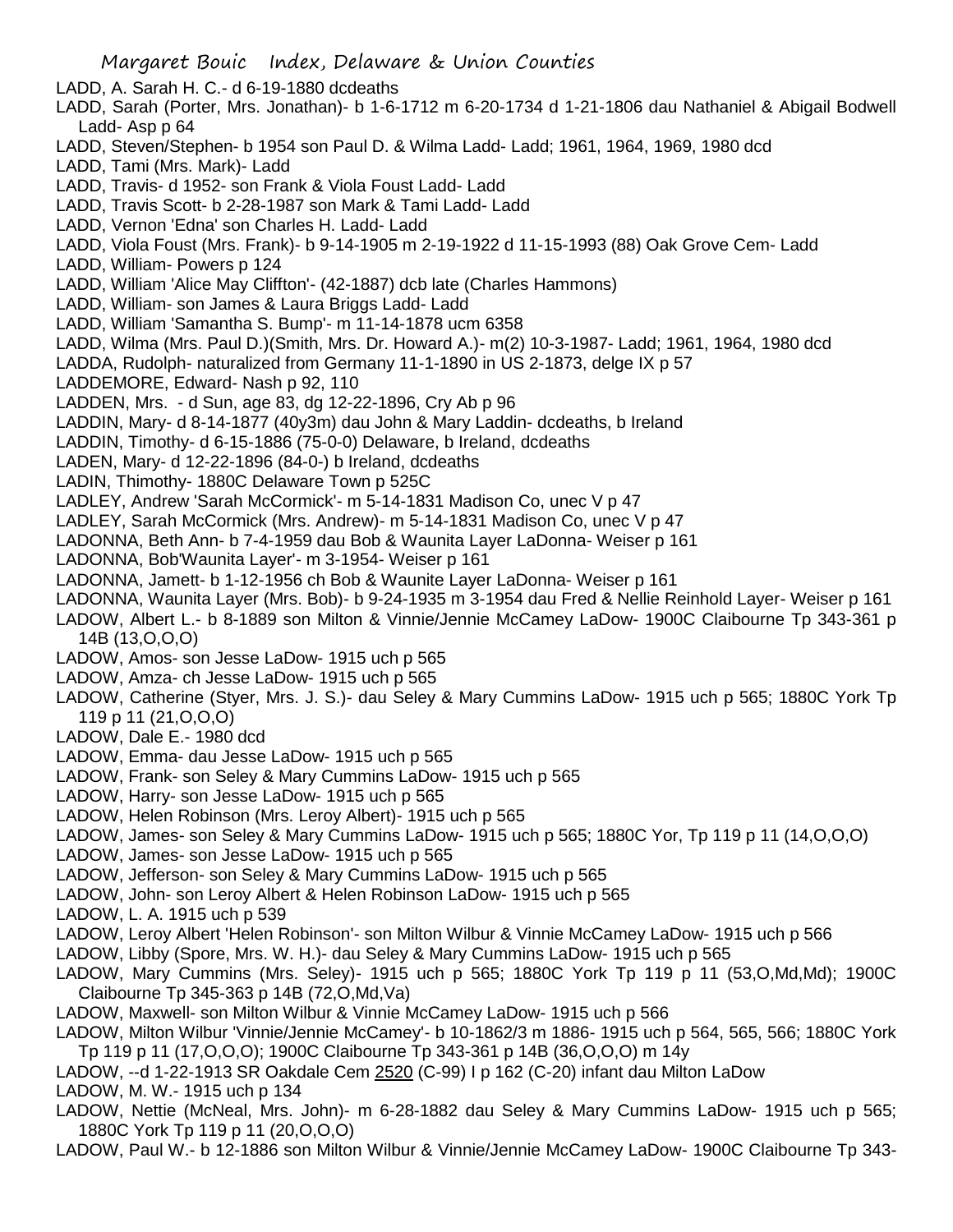Margaret Bouic Index, Delaware & Union Counties 361 p 14B (13,O,O,O) LADOW, Rilla- dau Seley & Mary Cummins LaDow- 1915 uch p 565 LADOW, Ruby Dell (Howison, Mrs. Clarence)- b 9-1891 dau Milton Wilbur & Vinnie/Jennie McCamey LaDow-1915 uch p 566; Howison (1208) LADOW, Seley- son Leroy Albert & Helen Robinson LaDow- 1915 uch p 566 LADOW, Seley 'Mary Cummins'- son Jesse LaDow- 1915 uch p 566; 1880C York Tp 119 p 11 (55,O,NY,NY); uca p 98 LADOW, Vinnie/Jennie McCamey (Mrs. Milton Wilbur)- b 1201869 dau Leroy & Martha Armstrong McCamey-1915 uch p 565; 1900C Claibourne Tp 343-361 p 14B (30,O,O,O) m 14y; 3 ch LADOW, Wilbur Carl- son Milton Wilbur & Vinnie McCamey LaDow- 1915 uch p 566 LADOW, Xelimma (McConahay, Mrs. Wesley)- dau Seley & Mary Cummins LaDow- 1915 uch p 565 LADUE, Debbie- b 1953 dau Don B. & Vera E. LaDue- 1971 dcd LADUE, Don B. 'Vera E.'- 1971 dcd LADUE, Rick- b 1960 son Don B. & Vera E. LaDue- 1971 dcd LADUE, Roger- b 1955 son Don B. & Vera E. LaDue- 1971 dcd KADYE, Vera E. (Mrs. Don B.)- 1971 dcd LAEDENESS, Martha (Hand, Mrs. Jonathan)- m 9-23-1804, unec V p 8 LAEHU, John R. 'Ruth'- 1973 ucd LAEHU, Lorie- b 1972 dau John R. & Ruth Laehu- 1973 ucd LAEHU, Ruth (Mrs. John R.)- 19973 ucd LAEUFER, Barney J.'Diana Basinger'- d 4-7-1986 (55) bur Lima- Laeufer LAEUFER, Diana Basinger (Mrs. Barney J.)- Laeufer LAEUFER, Eric- b 10-16-1959 son Barney & Diana Basinger Laeufer- Laeufer LAEUFER, Katherine (Welsh, Mrs. )- dau Barney J. & Diana Basinger Laeufer- Laeufer LAFAUE, Elsie Mary (Kurtz, Mrs. Lawrence)- Maugans Anc p 19 LAFAVE, Lorna #114, unec IV p 2, VIII p 2, XIII p 3, IX p 14 LAFAVRE, Mrs. Elize- d Genoa- dg 5-3-1895 Cry Ab p 20 LAFAYETTE, Sunbury p 16; dg 2-28-1890 Cryder Ab p 9 LAFAYETTE, Elder Isham- 1908 dch 259 LAFEVER, Abraham 'Jennie Null'- m 2-13-1865 dcm LAFEVER, Addie- b 3-1884 dau Melvil & Ruth A. Lefeber- 1900C Paris Tp 187-192 p 10B (16,O,O,O) LAFEVER, Carolyn- 1967 ucd LAFEVER, Charles C./W- b 3-21-1881 d 9-17-1881 (6m5d) Genoa Tp- C. W. & Eliza Buckingham Lafeverdcb, dcdeaths LAFEVER, C. V.- 1880C Genoa Tp p 406A LAFEVER, Desiree- dau Carolyn LaFever- 1967, 1971 ucd LAFEVER, Eliza R.- d 4-16-1895 (50-10-25) Genoa- dau George Buckingham, dcdeaths; b Knox Co LAFEVER, George A.- son Melvil & Ruth A. Lefever- 1900C Paris Tp 187-192 p 10B (18,O,O,O) LAFEVER, George B. d 11-15-1895 (29-10-28) Genoa son C. W. LaFever- dcdeaths LAFEVER, Hannah (Murphy, Mrs. Andrew)- m 11-23-1864 ucm 3643 LAFEVER, Hannah Noren (Mrs. William)- m 2-6-1862 ucm 3271 LAFEVER, J.- hadc p 14 (Bennington Tp) LAFEVER, James 'Vera E. Bowers'- d 1982- LaFever LAFEVER, Jennie Null (Mrs. Abraham)- m 2-13-1865 dcm LAFEVER, James- son James & Vera E. Bowers LaFever- LaFever

- LAFEVER, Jeffrey- son James & Vera E. Bowers LaFever- LaFever
- LAFEVER, Jerry- son James & Vera E. Bowers LaFever- LaFever
- LAFEBER, John- son James & Vera E. Bowers LaFever- LaFever
- LAFEVER, Jon- b 1967 ch Carolyn LaFever- 1967 ucd
- LAFEVER, Lavina- b 11-1889 dau Melvil & Ruth A. Lefever- 1900C Paris Tp 187-192 p 10B (10,O,O,O)
- LAFEVER, Melvil 'Ruth A.'- b 9-1856- 1900C Paris Tp 187-192 p 10B (43,O,WVa,Pa,) m 20y
- LAFEVER, Ruth A. (Mrs. Melvil)- b 9-1862- 1900C Paris Tp 187-192 p 10B (37,O,O,O)\_ m 20y, 2 ch
- LAFEVER, Vera E. Bowers (Mrs. James)- b 1-14-1927 d 7-1-1990 (63) bur Chesterville- dau Arthur & Edna Marie Smith Bowers- LaFever
- LAFEVER, William 'Hannah Noren'- m 2-6-1862 ucm 3271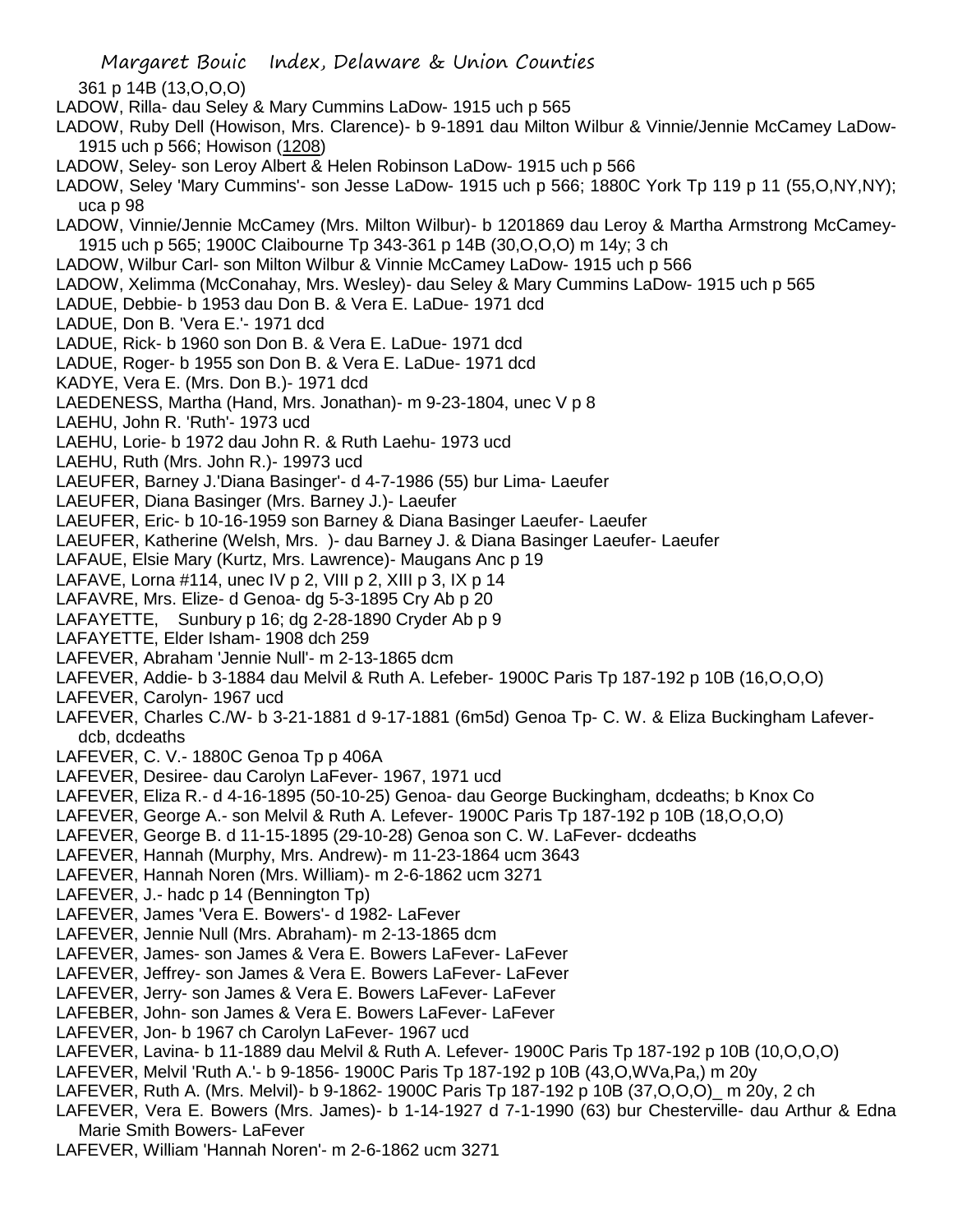- Margaret Bouic Index, Delaware & Union Counties LAFEVERE, Benjamin- 1915 uch p 188 LAFF, Runion- 1880C Liberty Tp, Del Cp p 317C LAFFEN, Sandra (Saville, Mrs. Dale Arthur)- m 6-11-1960- Weiser p 263 LAFFER, Dr.Walter Ball- 1908 dch 235 LAFFERTY, Adeline V. McIntire (Mrs. Smith)- b 10-13-1821 d 5-6-1852 dau Wm. & Martha Downs McIntire-McIntire 15 LAFFERTY, Anne Mcintire (Mrs. )- sister Dr. Wm. McIntire- dg 4-13-1906, Cry Ab p 92 LAFFERTY, Delmar 'Laura Ann Himes'- b 6-23-1942 m 7-24-1976 d 10-24-1991 (49) Radnor Cem- son James Jr. & Susie Mae Justice Lafferty- Lafferty LAFFERTY, Dennis- son James,Jr. & Susie Mae Justice Lafferty- Lafferty LAFFERTY, Denver- son James,Jr. & Susie Mae Justice Lafferty- Lafferty LAFFERTY, Doug- son James,Jr. & Susie Mae Justice Lafferty- Lafferty LAFFERTY, Ellawanda (Mrs. Neal Ross)- Lafferty LAFFERTY, Emma (Laangstaff, Mrs. Asa)- Maugans Anc p 216 LAFFERTY, Eula (Robinson, Mrs. )- dau James,Jr. & Susie Mae Justice Lafferty- Lafferty LAFFERTY, Miss Eva- unec III p 58, WCTU LAFFERTY, Frank- b 1961 son Frank T. & Marion L. Lafferty- 1969, 1971, 1980 dcd LAFFERTY, Frank T. 'Marion L.'- 1969, 1971, 1980 dcd LAFFERTY, James, Jr 'Susie Mae Justice'- father of Del Lafferty- Lafferty LAFFERTY, James 'Margaret Guffy'- m 3-10-1809, onwq I LAFFERTY, Jeanette- dau Neal Ross & Ellawanda Lafferty- Lafferty LAFFERTY, Kelly- son Delmar Lafferty- Lafferty LAFFERTY, Laura Ann Himes (Mrs. Del)- m 7-24-1976 dau Frank L. Himes- Lafferty LAFFERTY, Lucille (Mrs. Rev. Paul L.)- d 10-28-1981, obit, mlib LAFFERTY, Lucinda Ann McIntire (Mrs. Smith)- dau Wm. & Martha Downs McIntire- McIntire 1(14) LAFFERTY, Margaret Guffy (Mrs. James)- m 3-10-1809, onwq I LAFFERTY, Marion L (Mrs. Frank T.)- 1969, 1971, 1980 dcd LAFFERTY, Mary (Lambert, Mrs. David)- m 1-17-1806 onwq I LAFFERTY, Matilda Sherrod/Sherwood (Mrs. Samuel)- m 4-4-1839 ucm 546; unec III p 37 LAFFERTY, Melissa Brown (Mrs. )- dau James & Mary Burnside Brown- 1915 uch p 706 LAFFERTY, Miss N. E.- unec III p 57, WCTU LAFFERTy, Nancy (Sykes, Mrs. Rodney)- m 11-19-1977- dau Mr. & Mrs. Lawrence Colflesh- Lafferty LAFFERTY, Neal Ross 'Ellawanda'- d 9-15-1957 (45)- Lafferty LAFFERTY, Rev. Paul L. 'Lucille'- d 1969 obit Lucille, mlib LAFFERTY, Rosa- b 1845 d 1915 Maple Dell Cem, R10, djlm p 94; b 11-1851, 1900C Magnetic Springs 341- 344 p 14A (48, Pa,Irel,Irel) LAFFERTY, Samuel- 1883 uch V p 416, 423, 424, 428; uec III p 8, 29 LAFFERTY, Samuel J. 'Matilda Sherrod/Sherwood'- m 4-4-1839 ucm 546; 1915 uch p 453; unec III p 37 LAFFERTY, Sharon- dau Neal Ross & Ellawanda Lafferty- Lafferty LAFFERTY, Smith 'Adeline V. McIntire'-'Ludina Ann McIntire'- m(2) 1855- McIntire (15), (1(14)) LAFFERTY, Susie Mae Justice (Mrs. James,Jr.)- Lafferty LAFFEY, Anna- b 2-11-1880 Del Town dau Jas P.& Jennie McElroy Laffey- dcb LAFFEY, James P.- from Ireland, Naturalized 4-1-1878 to US 6-1872, delge IX p 57 LAFFEY, Mary B.- b 10-21-1878 Del Town dau Jas P. & Jennie McElroy Laffey- dcb LAFLER, Charles- d 10-8-1877 (7-7-22) son Edward & L. Powell Cem, Powell 164 LAFLER, Cheri (Daniels, Mrs. Kevin)- dau John E. Lafler- Lafler LAFLER, Edward 'Louisa Payne'- m 7-25-1839 dcm d 12-24-1886 (69-9-2) Powell Cem, Powell 164; delge IX p 21 LAFLER, Eileen (Mrs. John E.)- Lafler LAFLER, Gina (Mrs. James)- Lafler LAFLER, Hugh A.- d 4-23-1882 (3-3-6) Powell Cem, Powell p 164 son M. J. & E. M. LAFLER, James 'Gina'- son John E. Lafler- Lafler LAFLER, John E. 'Eileen'- d 11-5-1992 (55)- son Major & Millicent Lafler- Lafler
- LAFLER, Louisa Payne (Mrs. Edward)- m 7-25-1839 dcm- dau Eben Payne- delge IX p 21
- LAFLER, Major E. 'Millicent'- Lafler; 1961, 1964, 1969, 1980 dcd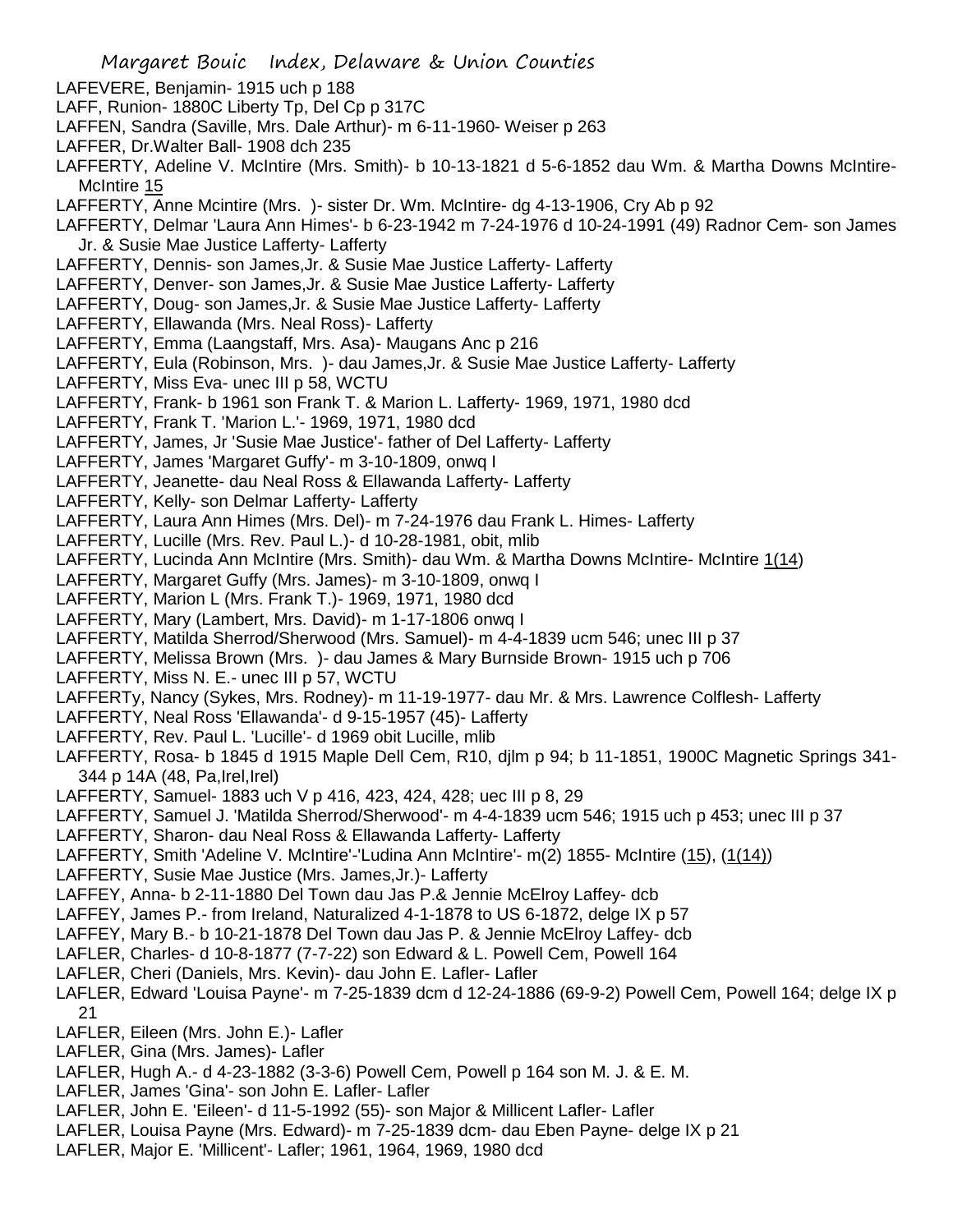Margaret Bouic Index, Delaware & Union Counties LAFLER, Major J.- b 2-225-1857 d 3-5-1894 Powell Cem, Powell p 164; Lafler LAFLER, Millicent (Mrs. Major E.)- 1961, 1964, 1969, 1980 dcd LAFLER, Nancy (Curtis, Mrs. Marvin)- dau John E. Lafler- Lafler LAFLEY, John A.- (91-1946), uninf p 28 LAFLUE, Major E. 'Millicent'- 1971 dcd LAFLUE, Millicent (Mrs. Major E.)- 1971 dcd LAFOLETT, --b 9-23-1867 Harlem Tp son John La Folett- dcb LAFOLETT, Eliza J.- b 1-27-1873 Genoa Tp dau John & Martha Cray Lafolett- dcb LAFOLK, Prisilla (Foulk, Mrs. Jacob E.)- m 8-6-1865 dcm LAFOLLETT, Clympson L.- 1870C Genoa Tp 356 (4) LAFOLLETT, Elsworth- 1870C Genoa Tp 356 (6) LAFOLLETT, John- 1870C Genoa Tp 356 (30\*) LAFOLLETT, Martha- 1870C Genoa Tp 356 (31) LAFOLLETT, Robert L.- 1870C Genoa Tp 356 (2) LAFOLLETTE, Marjorie (Mrs. Richard R.)- 1991 ucd LAFOLLETTE, Richard R. 'Marjorie'- 1991 ucd LAFORD, Sally (Thomas, Mrs. William)- m 11-23-1815 unec IV p 29 LAFRANCE, Elaine (Mrs. Frederick)- LaFrance LAFRANCE, Frederick 'Elaine'- LaFrance LAGEE, Thomas- 1880C Delaware Town p 504A LAGENBED, Harriet Irene- d 8-15-1852 92y2m) dau Major Pinkney Lagenbed- Olen Gaz 8-27-1852; Reed Ab p 119 LAGENBED, Major Pinkney- Olentangy Gaz. 8-27-1852; Reed Ab p 119 LAGENBEEL, Basil- 1870C Liberty Tp, Del Co 390 (61\*) LAGENBEEL, Sarilla- 1870C Liberty Tp, Del Co 390 (60) LAGENBEEL, Sarah M.- 1870C Liberty Tp, Del Co 390 (14) LAGENDYK, Arthur Cady- son Arthur & Eileen Barrows Lagendyk- Lagendyk LAGENDYK, Arthur 'Eileen Barrows'- Lagendyk LAGENDYK, Eileen Barrows (Mrs. Arthur)- b 5-1-1921 Orange Tp d 9-4-1989 (68) bur Rochester- dau Laura Barrows- Lagendyk LAGENDYK, Guy- son Arthur & Eileen Barrows Lagendyk- Lagendyk LAGENDYK, Jeffrey- son Arthur & Eileen Barrows Lagendyk- Lagendyk LAGENDYK, Jill (Albanese, Mrs. )- dau Arthur & Eileen Barrows Lagendyk- Lagendyk LAGG?, Joshua- 1830C Union Tp 110 p 284 (30-40) LAGMAN, Ashley Krystle- b 8-12-1982 dau Ramon &--Roy Lagman- Lagman LAGMAN, Ramon' Roy'- son Emiterio Lagman- Lagman LAGOD, Cassandra Jo- b 10-5-1986 dau Martin Leon & Christine Noel Entis Lagod- Lagod LAGOD, Chester- Lagod LAGOD, Christine Noel Entis (Mrs. Martin Leon)- m 9-4-1982 dau Wyn Entis- Lagod LAGOD, Martin Leon 'Christine Noel Entis'- m 9-4-1982 son Chester Lagod- Lagod LAGOD, Randy- son Chester Lagod- Lagod LAGOD, Stephanie Ann- b 12-4-1984 dau Martin Leon & Christine Noel Entis Lagod- Lagod LAGOD, Tim- son Chester Lagod- Lagod LAGORE, Della (Mullins, Mrs. Bobby)- sister Paul H. Lagore- obit Paul H., mlib LAGORE, Homer- obit Paul H., mlib LAGORE, Jennie- dau Paul H. Lagore- obit Paul H., mlib LAGORE, Jeremy Scott- son Scott A. & Kathy Kennedy Lagore- Lagore LAGORE, Justin Andrew- son Scott A. & Kathy Kennedy Lagore- Lagore LAGORE, Karen- dau Paul H. Lagore- obit Paul H.,mlib LAGORE, Kathy Kennedy(Mrs. Scott A.)- Lagore LAGORE, Kevin- son Paul H. Lagore- obit Paul H., mlib LAGORE, Lora- dau Paul H. Lagore- obit Paul H., mliv LAGORE, Luke- son Paul H. Lagore- obit Paul H., mlib LAGORE, Mable (Lemaster, Mrs. )- sister Paul H. Lagore- obit Paul H., mlib LAGORE, Marjory (Orr, Mrs. Marry Melvin)- m 12-29-1950- Freshwater p 159B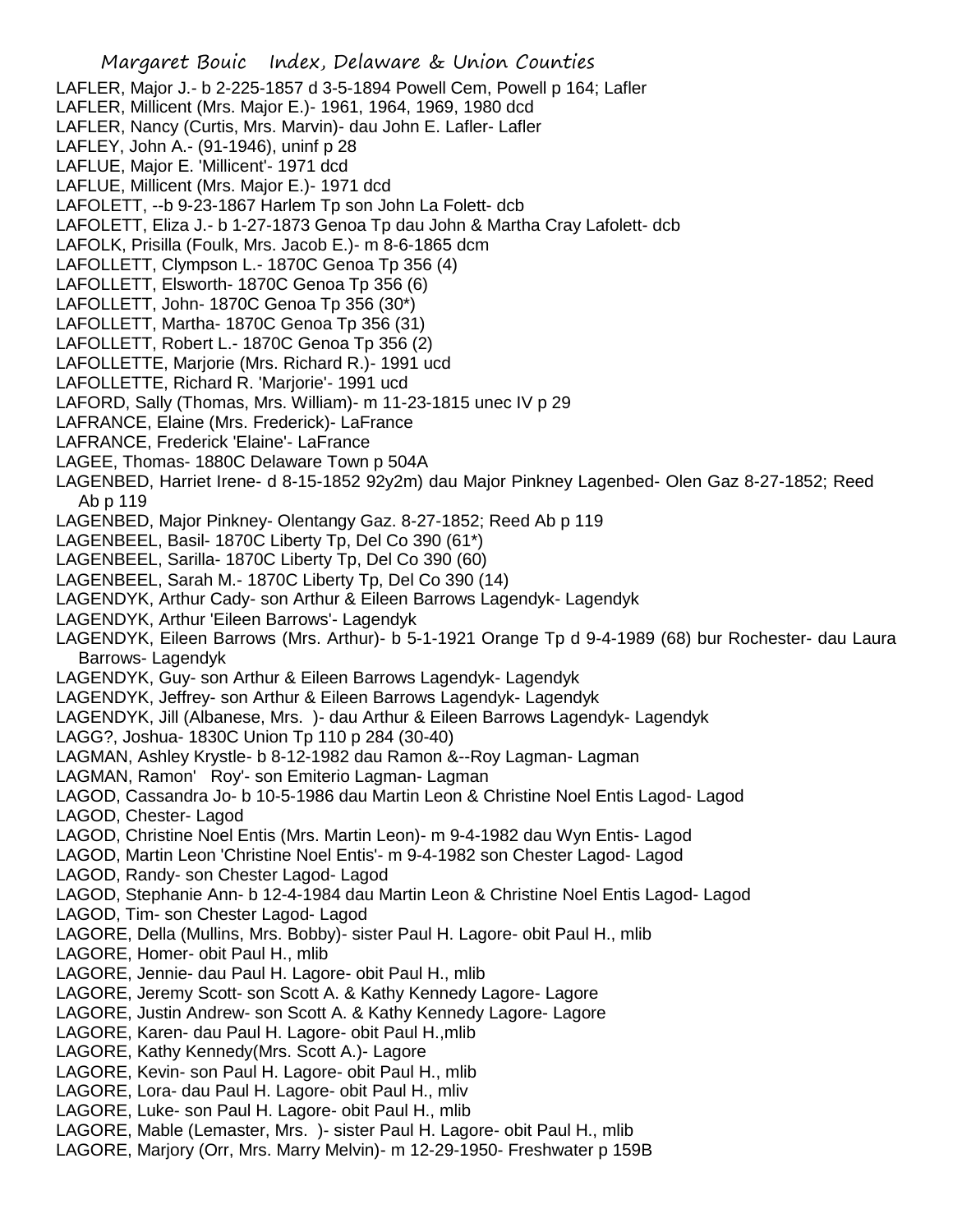LAGORE, Mary Fields (Koughert, Mrs. )(Mrs. Paul H.)- obit Paul H., mlib; 1979, 1981 ucd

- LAGORE, Mel- son Paul H. Lagore- obit Paul H., mlib
- LAGORE, Paul H. 'Mary Fields Kougher'- b 11-7-1939 d 11-17-1981 Claibourne Cem- son Homer Lagore- obit mlib; 1979, 1981 ucd
- LAGORE, Paul,Jr.- son Paul H. Lagore- obit Paul H., mlib
- LAGORE, Pauline- dau Paul H. Lagore- obit Paul H., mlib
- LAGORE, Reynold- brother Paul H. Lagore- Lagore; obit Paul H., mlib
- LAGORE, Scott A. 'Kathy Kennedy'- b 9-30-1960 d 9-25-1995 (34) Trenton Cem- son Della Lagore- Lagore
- LAGRANGE, Floris Westbrook (Mrs. )- d Sunday, Ashley Union Cem dg 3-16-1952
- LAGRANGE, Virgil- son Floris Westbrook LaGrange- dg 3-16-1952
- LACROSS, Stephanie (Jones, Mrs. )- sister Scott A. Lagore- Lagore
- LAHAER, William- b 9-2-1874 son John & Mary Bryan Lahaer- dcb
- LAHAMON, Delila Jones (Mrs. M.)- b 1837 d 1920 Berkshire Cem- Powell p 3
- LAHAMON, M. 'Delila Jones'- b 1839 d 1909 Berkshire Cem, Powell p 3
- LAHER, Catherine Wolfe (Mrs. Joseph Kleckner)- m 4-6-1946- Weiser p 609
- LAHER, David Bruce b 8-31-1950 son Joseph Kleckner & Catherine Wolfe Laher- Weiser p 609
- LAHER, Diane Kathleen- b 1-14-1954 dau Joseph Kleckner & Catherine Wolfe Laher= Weiser p 609
- LAHER, Joe K.- b 2-24-1948 son Joseph & Catherine Wolfe Laher-Weiser p 609
- LAHER, Joseph 'Kathleen Winifred'- m 5-1-1924- Weiser p 609
- LAHER, Joseph Kleckner 'Catherine Wolfe'- b 10-24-1925 m 4-6-1946 son Joseph & Kathleen Winifred Kleckner Laher- Weiser p 609
- LAHER, Kathleen Winifred Kleckner (Mrs.Joseph)- b 1-22-1904 m 5-1-1924 dau John & Vesta Viola Brungart Kleckner- Weiser p 609
- LAHER, John G. from Ger. Naturalization 3-26-1878, delge IX p 57
- LAHEY, Ann (Kenny, Mrs. )- dau Joseph & Clara Goode Lahey- Lahey
- LAHEY, Clara Goode (Mrs. Joseph)- Lahey
- LAHEY, Elwood D. 'Ethel M. Dalton'- b Alba,Mo. 8-6-1908 d 12-5-1993 Forest Lawn Cem- son Joseph & Clara Goode Lahey- Lahey; 1969, 1980 dcd
- LAHEY, Elwood D.,Jr.- son Elwood D. Lahey- Lahey
- LAHEY, Ethel M. Dalton (Mrs. Elwood D.)- Lahey; 1969, 1980 dcd
- LAHEY, Glen- son Joseph & Clara Goode Lahey- Lahey
- LAHEY, Jean (Kloepfer, Mrs. )- dau Joseph & Clara Goode Lahey- Lahey
- LAHEY, Joseph 'Clara Goode'- Lahey
- LAHEY, Mary (Thompson, Mrs. )- dau Joseph & Clara Goode Lahey- Lahey
- LAHEY, Patricie (Trimble, Mrs. )- dau Elwood D. Lahey- Lahey
- LAHEY, Robert- son Joseph & Clara Goode Lahey- Lahey
- LAHEY, Willie- b 8-24-1896 son John & Emma Ford Lahey- dcb
- LAHTI, Richard 'Saimi I. Neimi'- Lahti
- LAHTI, Saimi I. Neimi (Mrs. Richard)- b 3-29-1897 Vaski Jarvi, Finland- d 6-14-1994 (97) RI- dau August & Ida Ecklof Neimi - Lahti
- LAHLIG, Dianna- b 1970 dau Theodore R. III & Vickie L. Lahlig- 1969 dcd
- LAHLIG, Theodore R. III 'Vickie L.'- 1969 dcd
- LAHLIG, Vickie L. (Mrs. Theodore R.III)- 1969 dcd
- LAHMON, Adam S. "Dutch" 'Addie Blinn'- Berkshire Cem; dg 1-21-1951
- LAHMON, Addie Blinn (Mrs. Adam S.)-b 10-12-1875 d 10-25-1952 (77) Berkshire Cem sister Nelson Blinndg 1-21-1951, 10-25-1952
- LAHMON, ---(Roof, Mrs. Walter)- dau Adam S. & Addie Lahmon- dg 1-21-1951
- LAHMON, A/Ollie M. (Mrs. Donald M.)- 1961, 1964, 1969, 1971 dcd
- LAHMON, Charles- son Edward & Emma Sheets Lahmon- Sheets 13123
- LAHMON, Charles D.- d 7-28-1899 (1-1-28) dcdeaths; b Kingston Tp
- LAHMON, Colleen Kimberly Mardis (Mrs. James William)- m 3-5-1977 dau Floyd C. Mardis- Lahmon
- LAHMON, Dan J. 'Diane'- 1980 dcd
- LAHMON, Darlene (Jaycox, Mrs.Raymond)- dau Donald & Ollie M. Fegley Lahmon- Lahmon
- LAHMON, Diane (Mrs. Dan J.)- 1980 dcd
- LAHMON, Don- son Harry B. & Margaret Mary Lahmon- Lahmon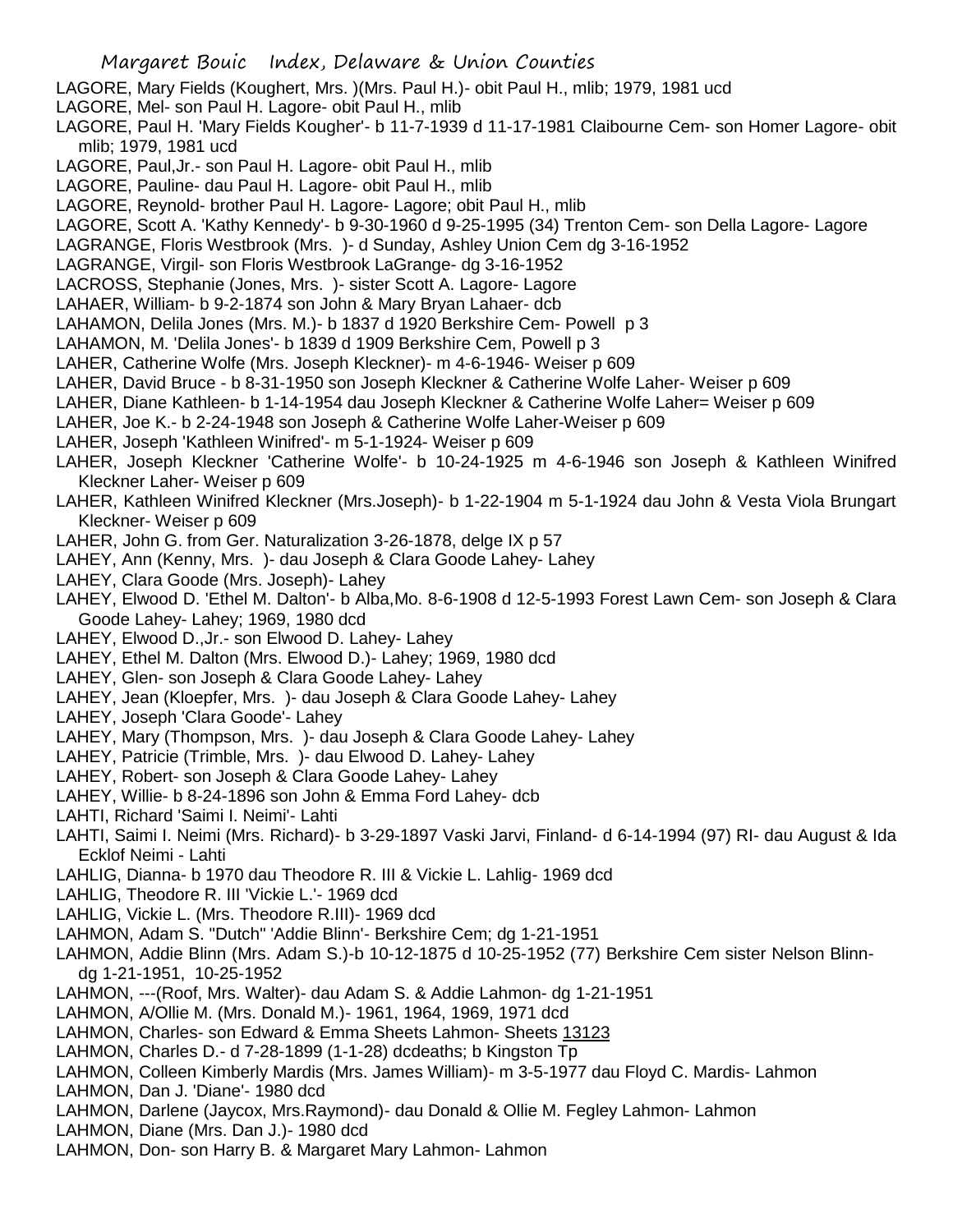- LAHMON, Donald M. 'Ollie M.'- son Lena L. Lahmon- Lahmon; 1961, 1964, 1969, 1971 dcd
- LAHMON, Doris (Clemments, Mrs. Steril)- dau Edward & Emma Sheets Lahmon- Sheets 13127
- LAHMON, Edward 'Emma Sheets'- Sheets (1312)
- LAHMON, Elizabeth (Shaw, Mrs. )- sister Adam S. Lahmon- dg 1-21-1951, 1-2-1952
- LAHMON, Emma Sheets (Mrs. Edward)- d 10-4-1944 dau John Dan & Mary Louisa Hubbell Sheets- Sheets 1312
- LAHMON, Eva- dau Edward & Emma Sheets Lahmon- Sheets 13129
- LAHMON, Goldie- dau Edward & Emma Sheets Lahmon- Sheets 13125
- LAHMON, G. W.- 1908 dch 427
- LAHMON, R. Harris- 1961, 1964 dcd
- LAHMON, Harry B.'Margaret Treahey'- son Edward & Emma Sheets Lahmon- Sheets 13122; 1961 dcd
- LAHMON, Harvey Berlow- b 3-28-1896 Kingston Tp son Edd & Emma Sheets Lahmon- dcb
- LAHMON, James William 'Colleen Kimberly Mardis'- m 3-5-1977 son Wm. F. Lahmon,Jr.- Lahmon
- LAHMON, Karl B."Barney"-d 10-14-1980 (66) Sunbury Mem. Park- Lahmon; 1961, 1964 dcd
- LAHMON, Larry F.- son Donald M. & Ollie M. Fegley Lahmon- Lahmon; 1961(11), 1964, 1971 dcd
- LAHMON, Lena L. (Mrs. )- d 8-28-1960 (74) bur Sunbury- Lahmon
- LAHMON, ---Barbara (Bushdorf, Mrs. Robert)- dau Lena Lahmon- Lahmon
- LAHMON, Lillie M.- 1961, 1964 dcd
- LAHMON, Lizzie M.- b 2-18-1900 Berkshire Tp dau E. P. & Emma Sheets Lahmon- dcb
- LAHMON, Lucy (Farrell, Mrs. Beverly)- dau Edward & Emma Sheets Lahmon- Sheets 13128
- LAHMON, Margaret Mary Treahey (Mrs. Harry B.)- d 2-11-1961 (55) bur St. Mary, D.- Sheets (13122); Lahmon
- LAHMON, Mrs. M.- sister Mrs. B. F. Hagaman- dg 4-29-1904, Cry Ab p 242
- LAHMON, May (McVey, Mrs. Neary)- dau Edward & Emma Sheets Lahmon- Sheets 13124
- LAHMON, Mildred (Bushdorf, Mrs. )- sister Karl B. Lahmon- Lahmon
- LAHMON, Myrtle (Hoar, Mrs. Roy)- dau Edward & Emma Sheets Lahmon- Sheets 13121
- LAHMON, Ollie Fegley (Mrs. Donald)- b 5-29-1915 m 11-30-1942 d 6-15-1994 (79) Berkshire Cem- dau William & Esther Shuster Fegley- Lahmon
- LAHMON, Ralph H. 'Lillie May'- d Wed (75) dg 1-2-1952, brother Adam H. Lahmon
- LAHMON, Ralph H.- d 6-18-1976 (55) Berkshire Cem- son Ralph H. & Lillie May Lahmon- Lahmon; dg 1-2- 1952, obit Ralph
- LAHMON, Ruth (Smith, Mrs. Lud)- dau Edward & Emma Sheets Lahmon- Sheets 13126
- LAHMON, Shelly- ch Dan & Diane Lahmon- 1980 dcd
- LAHR, --dg 1-3-1902, delge VIII p 24
- LAHR, Blanche G., Miss- d 11-27-1963 dau Rev. L. B. C. Lahr- Lahr; dg 4-13-1906 Cry Ab p 92; delge X p 9, Miller Reunion
- LAHR, Donna- b 1949- dau Raymond & Effie Attinger Lahr- Weiser p 818
- LAHR, Effie Attinger (Mrs. Raymond)- b 11-1929 dau Roy & Hope Marie Herr Attinger- Weiser p 818
- LAHR, Eliza Schreber (Mrs. George)- dg 4-13-1906, Cry Ab p 92
- LAHR, Fay- b 1947 ch Raymond & Effie Attinger Lahr- Weiser p 818
- LAHR, George 'Eliza Schrever'- dg 4-13-1906, Cry Ab p 92
- LAHR, Jean- b 1951 ch Raymond & Effie Attinger Lahr- Weiser p 818
- LAHR, Rev. L. B. C.- b Tiffin,O. 2-11-1856 d Wed Dg 4-13-1906 bur Tiffin- son George & Eliza Schrever Lahr-Lahr; Cry Ab 1901-1904 p 1, 5, 11, 17, 21, 36, 70; 1905-1906 p 10, 16, 17, 26, 32, 48, 49, 72, 81, 92, 94, 103, 107; delge X p 9, Miller Reunion; dg 5-15-1894 Cry Ab p 121, 131, 158, 168, 169, 175,
- LAHR, Lester- b 1950 son Raymond & Effie Attinger Lahr- Weiser p 818
- LAHR, Mark- b 12-1959 son Raymond & Effie Attinger Lahr- Weiser p 818
- LAHR, Raymond 'Effie Attinger'- Weiser p 818
- LAHR, Raymond,Jr.- b 1953- son Raymond & Effie Attinger Lahr- Weiser p 818
- LAHR, Ronald- b 1948- son Raymond & Effie Attinger Lahr- Weiser p 818
- LAHR, Thomas- b 1952 d 1953 son Raymond & Effie Attinger Lahr- Weiser p 818
- LAHUSEN, Anna Frederick Hedwig (Kilenkampff, Mrs. Albert Christoph Eberhard)- b 6-4-1890 m 8-29-1913- Weiser p 196
- LAHY, John- 1870C Marlborough Tp 411 (18)
- LAIBY, Benjamin- 1835 men p 26 #259 p 43 Delaware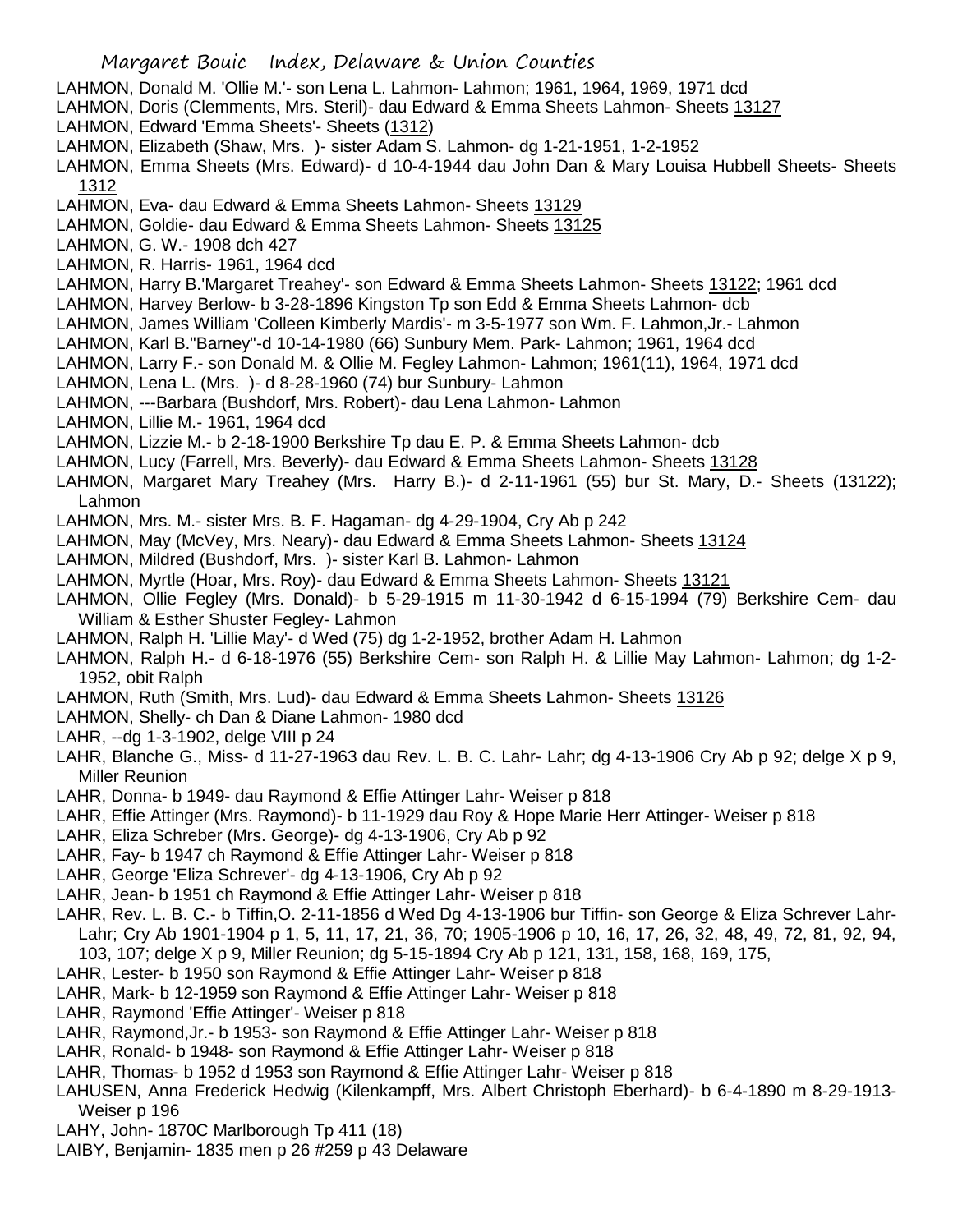- LAID, Eleanor J. Ralston (Mrs. William)- m 12-5-1861 ucm 3258
- LAID, Patrick, from Ireland, Naturalization 2-27-1855, delge IX p 59
- LAID, William 'Eleanor J. Ralson'- m 112-5-1861 ucm 3258
- LAIDLEY, Mary (Woodburn, Mrs. Robert)- 1915 uch p 889; 1883 uch V p 153
- LAIDLEY, Sara Flenniken (Mrs. Thomas H.)- b 7-24-1842 d 1883 dau John Wilkens & Hester Ann Wright Flenniken- Powers p 176, 177
- LAIDLEY, Thomas H. 'Sara Flenniken'- Powers p 176, 177
- LAIDLOW, Mrs. Elmo- niece of John E. White- dg 9-16-1904, Cry Ab p 263
- LAIHY, Patrick, from Ireland, Naturalization 5-9-1855, delge IX p 57
- LAIN, -- family of Tracy L. English #31, unec V p 1
- LAIN, Ann Eliza (Welch, Mrs. Francis A.)- m 1848 dau Peter & Elizabeth Lain- dumch p 144; Powell p 345
- LAIN, Dean- son Frank E. & Mary H. Lain- 1964 dcd (14)
- LAIN, Dianne- dau Frank E. & Mary H. Lain- 1964 dcd
- LAIN, Frank E. 'Mary H.'- 1964 dcd
- LAIN, Elizabeth (Mrs. Peter)- dumch p 144; Powell p 345
- LAIN, Jerry- d 10-10-1887 (20-0-0) Brown Tp ch John Lane- dcdeaths
- LAIN, Jesse- b 2-8-1871 Porter Tp son John & Susanah Lain- dcb
- LAIN, Mike- son Frank E. & Mary H. Lain- 1964 dcd (10)
- LAIN, Peter 'Elizabeth'- dumch p 144; Powell p 345
- LAIN, Mary H.(Mrs. Frank E.)- 1964 dcd
- LAIN, Phebe Tuttle (Mrs. Samuel)- m 5-10-1841 Madison Co unec IX p 32
- LAIN, Samuel 'Phebe Tuttle'- m 5-10-1841 Madison Co, unec IX p 32
- LAINE, Robbin- b 10-25-1871 Liberty Tp son John & Sarah Bishop Laine- dcb
- LAING, Allen Thomas b 1966 son Gordon James & Adele Mason Laing- McKitrick p 460
- LAINE, Anna- 1870C Dover Tp 84-86 p 11 (15,O); lived with John & Margaret Cody
- LAINER, Jessie Ray- d 2-26-1882 (1y5m) Thompson Tp, dcdeaths
- LAING, Adele Mason (Mrs. Gordon James)- m 1956- McKitrick p 460
- LAING, Anna J. (Mrs. John M.)- b 1863 d 1944 Oakdale Cem II p 50 (G-R9-13)
- LAING, Catherine Bensmiller (Mrs. Frederick Ernest)- m 5-20-1967- McKitrick 460
- LAING, Claude C. 'Mable I.'- b 3-21-1890 d 11-23-1962, Claibourne Cem p 42 WW1
- LAING, Colin Gordon- b 1964 son Gordon James & Adele Mason Laing- McKitrick p 460
- LAING, David George 'Gloria Thorpe'- b 5-17-1936 m 6-1961 son Frederick Ernest & Gladys Greenwood Laing- McKitrick p 460
- LAING, David Paul- son David George & Gloria Thorpe Laing- McKitrick p 460
- LAING, Eileen Winifred (Whitehead, Mrs. Edward w.)- b 12-31-1933 m 10-3-1952 dau Frederick Ernest & Gladys Greenwood Laing- McKitrick 460
- LAING, Frederick Ernest- b 4-2-1899 d 2-9-1968 'Gladys Greenwood''Catherine Bensmiller'- son Rev. James & Winnifred Addie McKitrick Laing- McKitrick p 460
- LAING, Gladys Greenwood (Mrs. Frederick Ernest)- b 4-9-1911 m 6-25-1930 d 2-1944- McKitrick p 460
- LAING, Gordon James 'Adele Mason'- b 1-6-1932 son Frederick Ernest & Gladys Greenwood Laing- McKitrick p 460
- LAING, Gordon Samuel- b 11-1896 d 2-1917 WWI son Rev. James & Winnifred Addie McKitrick Laing-McKitrick p 460
- LAING, Rev. James 'Winnifred Addie McKitrick b 1860 m 9-26-1895 d 3-1943- McKitrick p 460
- LAING, Keenan Patrick- b 1960 son Gordon James & Adele Mason Laing- McKitrick p 460
- LAING, Mabel I. (Mrs. Claude C.)- b 1904 d 1967 Claibourne Cem p 42
- LAING, Mary Audrey (Edmison, Mrs. Lawrence)- b 1-13-1941 m 4-16-1960 dau Frederick Ernest & Gladys Greenwood Laing- McKitrick p 460
- LAING, Philip James- b 1965 son David George & Gloria Thorpe Laing- McKitrick p 460
- LAING, Shawn James- b 1963 son Gordon James & Adele Mason Laing- McKitrick p 460
- LAING, Una- b 1902 dy ch Rev. James & Winnifred Addie McKitrick Laing- McKitrick p 460
- LAING, Winnifred Addie McKitrick (Mrs. Rev. James)- b 1867 d 1903 dau Samuel Henry & Amanda M. Flowler McKitrick - McKitrick p 460
- LAIR, --family of Mikela Livingston #610, delge X p 38
- LAIRD, Abbie M. Low b Noble Co d 8-28-1909 (47y3m) Oakdale Cem 2224 (24F) I p 108 (F-R2-9); Sbc p 39;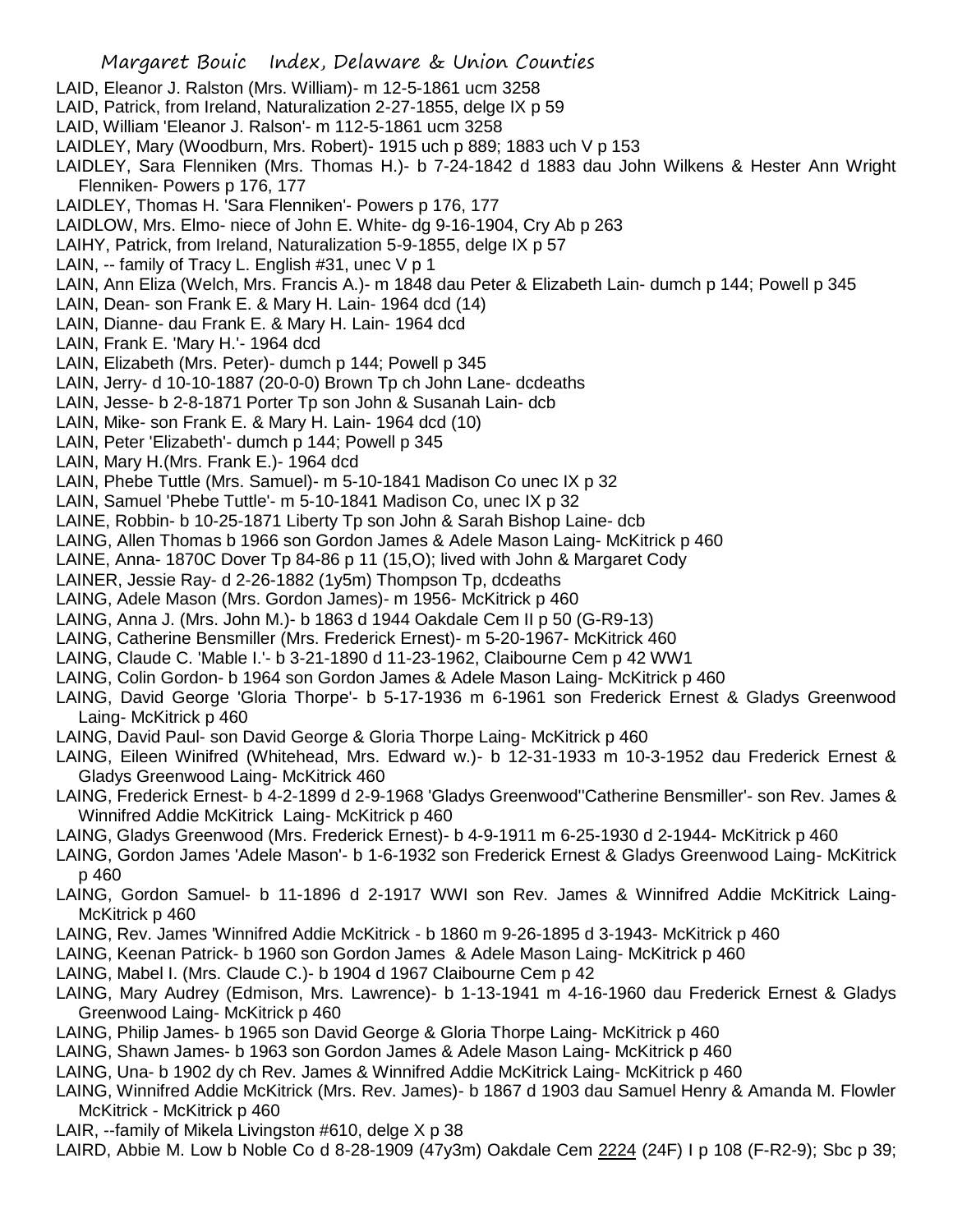1900C Marysville 207-209 p 9B (35,O,O,O); 1 ch, o living

- LAIRD, Abraham Lincoln- son Moses & Phoebe Hanawalt Laird- dumch p 82; Hanawalt 3; 1870C Leesburg Tp 149-155, 1880C Lees. Tp 165 p 16 (15,O,Ill,O) see Lincoln
- LAIRD, Ada Webster (Mrs. Carlton Morse)- b 10-27-1926 m 4-14-1962 d 2-20-1996 (69) dau B. D. & Nellie Hall Webster- Lairs; 1967, 1971, 1973, 1975, 1977, 1979 dcd
- LAIRD, Adeline Hildebrand (Mrs. William)- b 5-15-1842 Guernsey Co m 10-29-1869 ucm 4638 d 9-9-1917 (75- 3-24) Broadway Cem, lptw p 78- dau John & Catherine Hilderbrand; obit, mlib; 1870C Leesburg Tp 151-157 p 14 (26,O); 1880C Lib. Tp Un Co 67-68 p 7 (32,Md,Md,Md); 1900C Claibourne Tp 206-220 p 9A (58,O,Nd,Md); obit Wm. Laird, mlib; djlm p 99; mt 11-3-1869
- LAIRD, Alfred M.'Georgia'- d 5-20-1930 (63) Oakdale Cem 4253 (F24) I p 108 9F-R2-9)- son Samuel D. & Sarah E. Beck Laird- 1870C Leesburg Tp 148-154 p 18 (6,O); 1880C Dover Tp 150-158 p 171D (15,O,O,O); 1900C Marysville 207- 209 p 9A (35,O,O,O) m 12y
- LAIRD, Alice Maugans (Mrs. Edward Moses)- b 8-13-1876 d 7-1938 Oakdale Cem dau Abraham & Elizabeth Friedley Maugans- Maugans Anc p 46, 47; (28-1907) dcb late (Marvin B.)
- LAIRD, Allen 'Lucy Armstrong'- b 1860 m 12-19-1880 ucm 6860 d 1942 Oakdale Cem I p 37 (E-R35-1); son Moses & Phoebe Hanawalt Laird- Hanawalt 3; dumch p 82; 1915 uch p 674; 1870C Leesburg Tp 149-155 p 18 (10,O); 1880C Dover Tp 31-32 p 22 (-O,Ind,O)
- LAIRD, Allison Kay- b 4-12-1989 dau Charles & Risner Laird- Laird
- LAIRD, Alvin- son Isaac & Nancy Laird- 1880C Allen Tp 77-85 p 9 (5,O,O,O) obit Selma, mlib, obit Estella, mlib
- LAIRD, A. M. 'A. M.'- djlm p 15 A.M. (Mrs. A. M.)- djlm p 15
- LAIRD, Andrew A.- b 1960 son Chester G. & Charlotte Laird- 1969, 1971 dcd; 1975, 1977, 1979, 983, 1991 ucd
- LAIRD, Anna Bowersmith (Mrs. Charles M.)- b 1879 d 1949 Oakdale Cem II p 41 (G-R6-2); Laird
- LAIRD, --- d 11-26-1902 Oakdale Cem I p 151 (D-R4-5) infant son of C. M. & Anna
- LAIRD, Anna- d 7-12-1944 uninf p 26
- LAIRD, Anna J.- dau Moses & Phoebe Hanawalt Laird- dumch p 82; Hanawalt 3; 1915 uch p 201, 674; 1870C Leesburg Tp 149-155 p 18 (7,O); 1880C Leesb. 165 (17,O,ILL, O); obit Wm. J., Ray T. mlib
- LAIRD, Ann L. (Mrs. D. W.)- b 1861 d 1914 Claibourne Cem p 82
- LAIRD, Annis B. (Low, Mrs. Levi)- m 12-24-1868 ucm 4485; mt 1-5-1869, unec IX p 62
- LAIRD, Arthur M.- b 12-23-1879 son Isaac & Nancy Laird- 1880C Allen Tp 77-85 p 9 (4/12,O,O,O); 1880C Dover Tp 150-158 p 171D (5/12,O,O,O) nephew of Samuel Douglas & Sarah E. Beck Laird
- LAIRD, Avalyn/Avalon (Gibson, Mrs. Aralyn)- dau Raymond & Mary Elizabeth Cody Laird- Laird; obit Glen Laird, Ray T. Laird, mlib
- LAIRD, Barbara (Lamneck, Mrs. Phillip)- dau Leslie S. & Gertrude Tope Laird- Laird
- LAIRD, Benson K.- b 1958 son Claude A. & D. Joan Laird- 1969, 1971 dcd, 1967, 1973, 1975, 1977, 1979, 1981, 1983, 1991 ucd
- LAIRD, Bert- son Leslie S. & Gertrude Tope Laird- Laird
- LAIRD, Bertie A.- dau William & Adeline Hildebrand Laird- 1880C Liberty Tp Un Co 67-68 p 7 (9,O,O,Md); obit Wm. J. Laird, mlib
- LAIRD, Bert W.- 1980 dcd, Delaware Tp
- LAIRD, Bessie Rebecca (Stiner, Mrs. Roy)- d 1950 dau Moses & Phoebe Hanawalt Laird- 1915 uch p 674; Sbc p 45; Hanawalt 3; 1880C Leesburg Tp 165 p 17 (3,O,ILL,O); half-sister Wm. J. Laird, obit Wm. J., mlib
- LAIRD, Bette J. (Mrs. Robert E.)- 1971, 1973, 1991 ucd
- LAIRD, Bill- b 1972 son Chester & Charlotte A. Laird- 1975, 1977, 1979, 1981, 1983 ucd
- LAIRD, Bob- son Reggie & Liz Borns Laird- Maugans Anc p 47
- LAIRD, --d 6-12-1915 Oakdale Cem 2751 (F185) infant son C. G. & M. Laird
- LAIRD, Carol Jean Warren (Mrs. Charles F.)- Laird
- LAIRD, Carleton Morse 'Ada Webster'- m 4-14-1962 d 2-22-1994 son Horance & Cora Iona Poling Laird- Laird; 1949, 1959, 1962, 1967, 1971, 1973, 1975, 1977, 1979 ucd
- LAIRD, Carol (Mack, Mrs. Dean)- m 3-4-1951 dau Walter M. & Honor C. Vanatta Laird- Laird; 1949 ucd
- LAIRD, Caroline B.(Bell, Mrs. R. Fay)- b 2-11-1889 m 11-1911 d 5-1-1989 (100) Claibourne Cem- dau Charles & Loetta Brooke Laird- Bell; Laird
- LAIRD, Caroline- dau John R. & Lydia Hylon Bell- 1985 uch p 10
- LAIRD, Caroline (Reinhardt, Mrs. William)- dau Henry Wolcott & Susanna Martha Brown Laird- 1908 dch 774
- LAIRD, Catherine Rebecca- dau Thomas Laird- 1915 uch p 675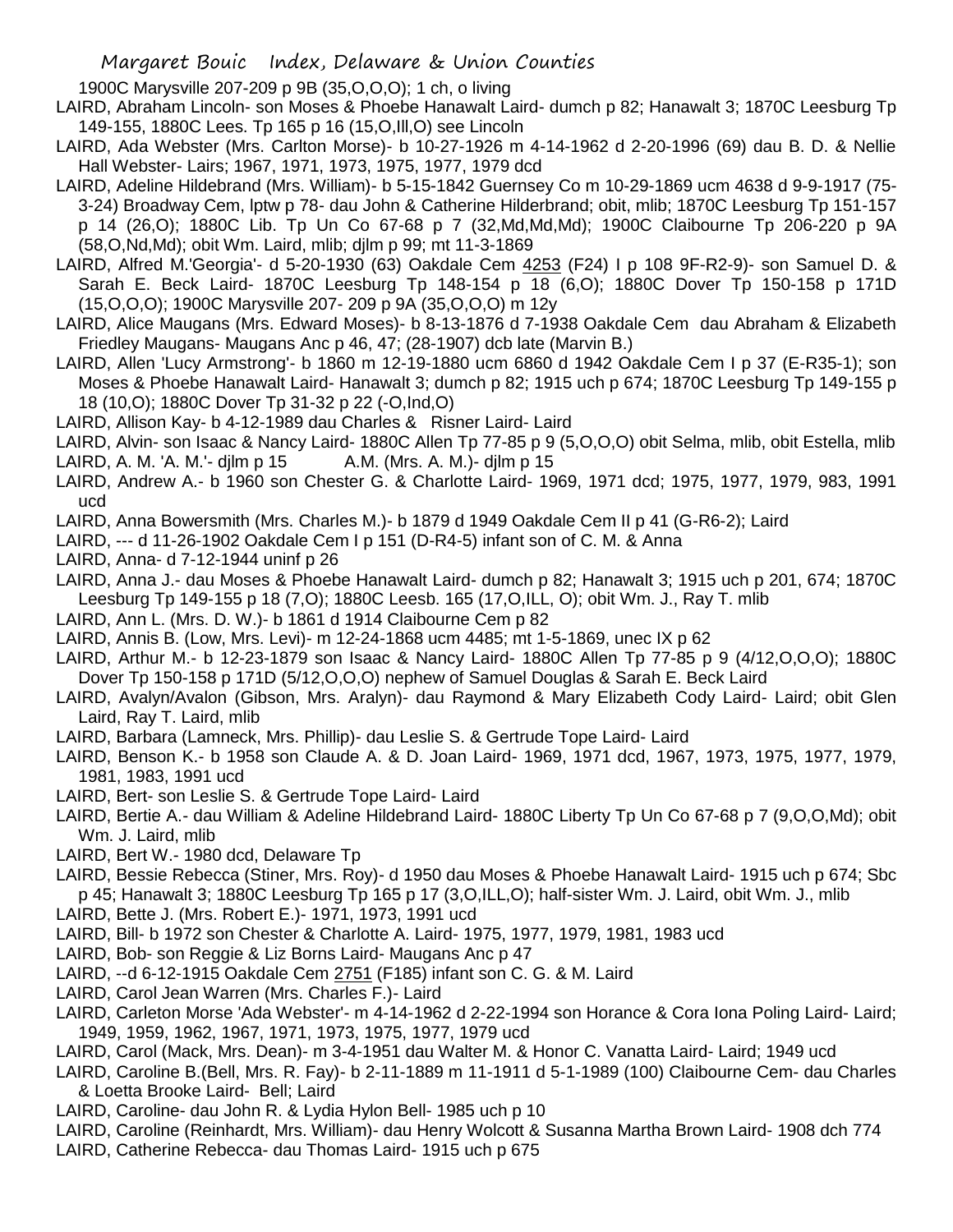- LAIRD, Catherine- dau Samuel & Jane Douglas Laird- dumch p 80
- LAIRD, --d 6-12-1915 Oakdale Cem 2751 (F185) infant son C. G. & M. Laird
- LAIRD, Charlene (Pierce, Mrs. Roland)- dau Walter M. & Honor C. Vanatta Laird- Laird
- LAIRD, Charles Allen 'Eva Belle Fox'- b 1878 d 1936 Broadway Cem, lptw p 71; Laird; son James & Delinda Laird- 1880C Leesburg Tp 171 p 17 (2,O,O,O)
- LAIRD, Charles 'Anna Bowersmith'- d Wed, mt 10-15-1919- committed suicide- son Isaac & Nancy Laird-1880C Allen Tp 77-85 p 9 (4,O,O,O); 1900C Marysville 207-209 p 9B (24,O,O,O); obit Estella, mlib
- LAIRD, Charles 'Loetta Brooke'- Laird
- LAIRD, Charles M. 'Anna'- b 1876 d 10-15-1919 Army, Oakdale Cem II p 41 (G-R6-2)
- LAIRD, Charles ' Risner'- b 1961 son Richard L. & Patricia J. Laird- 1962, 1967, 1971, 1973, 1975, 1977, 1979 ucd
- LAIRD, Charles S.- 1981, 1983 ucd
- LAIRD, Charles F. 'Carol Jean Warren'- d 6-25-1994 (59)- son Walter M. & Honor C. Vanatta Laird- Laird; 1949 ucd
- LAIRD, Charles M.- 1915 uch p 327
- LAIRD, Charles W.- son Henry Wolcott & Susanna Martha Brown Laird- 1908 dch 774
- LAIRD, Charlotte (Mrs. Chester G.)- 1969, 1971 dcd; 1975, 1977, 1979, 1981, 1983 ucd
- LAIRD, Charlotte (Mrs. Daniel B.)- 1991 ucd
- LAIRD, Chester G. 'Charlotte'- son Walter M. & Honor C. Vanatta Laird- Laird; 1949, 1975, 1977, 1991 ucd; 1969, 1971 dcd
- LAIRD, Clarence J.- b 7-1882 son Moses & Phoebe Hanawalt Laird- dumch p 82; Hanawalt 3; 1915 uch p 674; Sbc p 39; 1959, 1962 ucd; 1900C Leesburg Tp 20 p 1B (18,O, Irel,O); obit Ray T. Laird, mlib
- LAIRD, Clarence S. 'Maude Mullviane''Ethel Williams'- b 1882 m 10-11-1923 d 1962 Oakdale Cem I p 140 9F-R12-7)- Laird; obit Ehtel Laird, Lutrelle, mlib
- LAIRD, Clarice (Moffett, Mrs. )- dau Walter M. & Honor C. Vanatta Laird- Laird; 1949 ucd
- LAIRD, Claude A. 'D. Joan'- son Walter M. & Honor C. Vanatta Laird- Laird; 1985 uch p 140; 1969, 1971 dcd, 1949, 1967, 1973, 1975, 1977, 1979, 1981, 1991 ucd
- LAIRD, Claude Alvin 'Dorothy JoAnn Foster'-Cowgill p 31; dg 1-7-1908 p 5, delge VIII p 14
- LAIRD, Claude C. 'Mabel Irene Campbell'- b 3-21-1890 m 1928 d 11-23-1962 Bethlehen Cem. -son Gilbert W. & Maggie K. Bird Laird- Laird; 1959, 1962 ucd; dcb
- LAIRD, Clyde 'Martha'- b 5-27-1916 d 5-22-1989 Dexter, Mo.- Laird
- LAIRD, Clyde,Jr.- son Clyde & Martha Laird- Laird
- LAIRD, Colleen (Shirk, Mrs. )- dau Walter M. & Honor C. Vanatta Laird- Laird; 1949 ucd
- LAIRD, Cora Iona Poling (Mrs. Horance)- b 9-9-1871 m 3-31-1898 d 4-27-1960 bur. Zanesfield- dau Silan H. & Philanda Parthemore Poling- Laird; 1915 uch p 1102; 1900C Allen Tp 152-156 p 7B (-,O,WVa,O); 1949, 1959 ucd
- LAIRD, Craig- b 1965 son Claude A. & Dorothy Joan Laird- 1969, 1971 dcd; 1967, 1971, 1973, 1975, 1977, 1979, 1981, 1991 ucd
- LAIRD, Daniel Bryant- b 1967 son Chester G. & Charlotte Laird- Laird; 1969, 1971 dcd; 1975, 1977, 1979, 1981, 1982, 1991 ucd; engaged to Angela Lynn Jones
- LAIRD, David- son Samuel & Jane Douglass Laird- dumch p 80
- LAIRD, David W.- son Moses & Martha Ann Rittenhouse Laird- dumch p 82; 1915 uch p 674
- LAIRD, Deanna- dau Robert W. & Jeannine Laird- 1961 dcd (5)
- LAIRD, Deborah- dau Robert W. & Jeannine Laird 1961 dcd (6)
- LAIRD, Delinda (Mrs. James)- b 1844 d 1911 Broadway Cem, lptw p 70; 1870C Leesburg Tp 156-168 p 19 (20,O); 1880C Leesb. Tp 171 (34,O,O,O); 1900C Taylor Tp 99-102 p 5A (56,O,Md,Md) 6 ch, 4 living
- LAIRD, Delinda J.- b 1907 d 1913 Broadway Cem, lptw p 70; dau James M. & Delinda Laird
- LAIRD, Deloris (Dukellis, Mrs. )- dau Charles F. & Carol Jean Warren Laird- Laird
- LAIRD, Donald- b 1961 son Chester G. & Charlotte Laird- 1969, 1971 dcd; 1975, 1977, 1979, 1983, 1991 ucd
- LAIRD, Donald L. 'Paula K. Stowers'- son Nancy Laird- Laird
- LAIRD, Donnie L.- b d 5-14-1989 son Donald L. & Paula K. Stowers Laird- Laird
- LAIRD, Donovan 'Sabrae C.'- b 1904 d 1973 Hopewell cem, djlm p 90- son Clarence & Maude Mullvaine Laird-Laird; obit Lutrell, mlib; 1949, 1959, 1962 ucd
- LAIRD, Dorothy G. (Mrs. Merle H.)- b 1917, Oakdale Cem II p 160 (M-R26-7)
- LAIRD, Dorothy JoAnn Foster (Mrs. Claude Alvin)- Cowgill p 31
- LAIRD, Dorothy- dau Reggie & Edith Phillips Laird- Maugans Anc p 47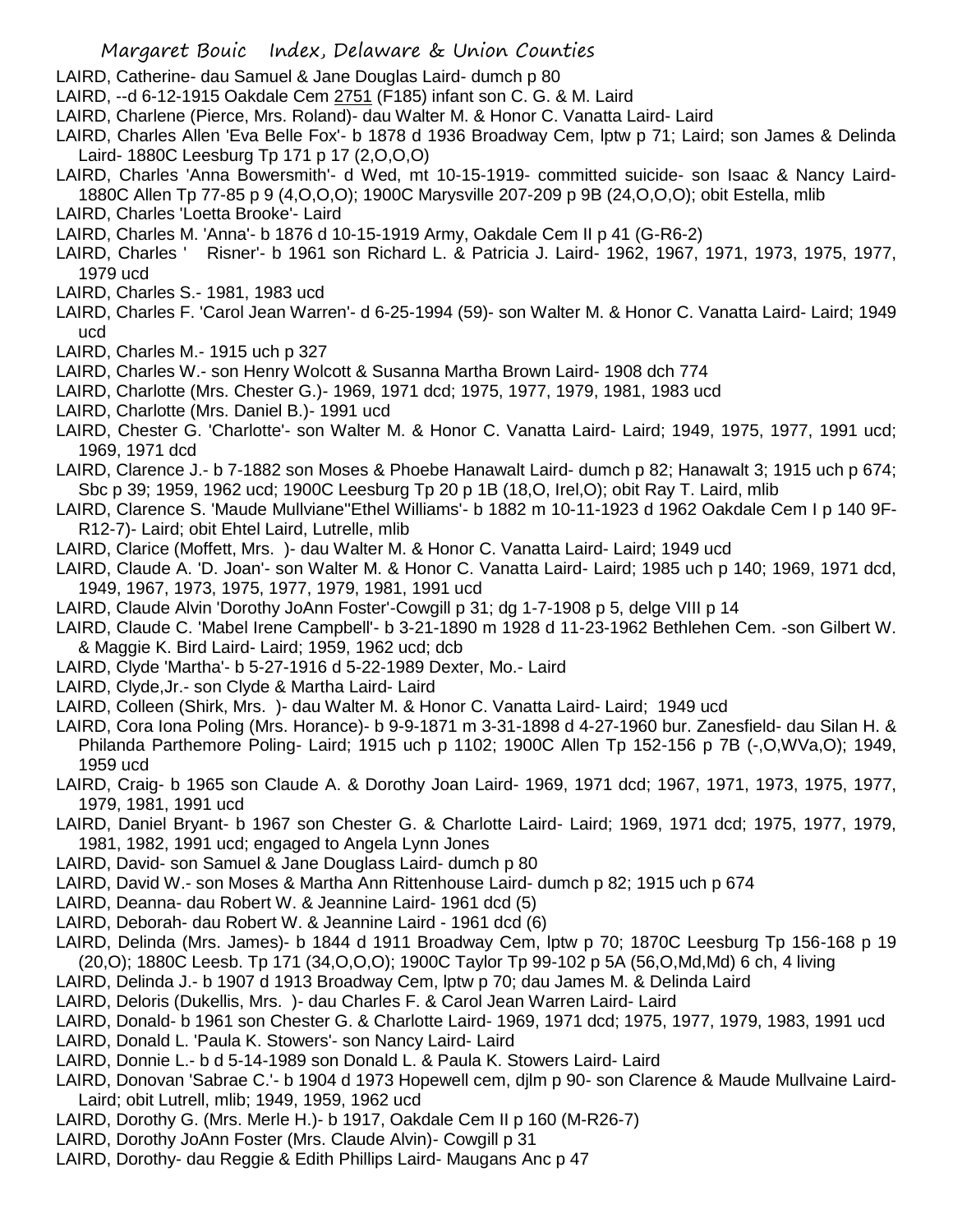LAIRD, Druisa L. (Winget, Mrs. )- b 11-1879 dau William & Adeline Hildebrand Laird- 1880C Liberty Tp Un Co 67,68 p 7 (6/12,O,O,Md); obit Wm. Laird, mlib

- LAIRD, D. W. 'Anna L.'- b 1854 d 1922 Claibourne Cem p 82
- LAIRD, Earl- 1900C Claibourne Tp 206-220 p 9A (2,O,O,O)
- LAIRD, Earnest 'Goldie Dickinson'- b 3-25-1873/4 m 11-14-1912 d 12-20-1923 (49-8-25) son William & Adeline Hildebrand Laird- 1900C Claibourne Tp 206-220 p 9A (27,O,O,O); obit Wm. J. Laird, mlib
- LAIRD, Mrs. Ed- b 1872 d 7-14-1938 SR Oakdale Cem I p 56 (E-R58-3)
- LAIRD, Edith M. Phillips (Mrs. Reggie)- b 11-27-1913 d 4-23-1971 Oakdale Cem I p 56 (E-R58-4)
- LAIRD, Edward Moses 'Alice Maugans'- b 10-1872 d 5-1948 Oakdale Cem Maugans Anc p 47 (33-1907) dcb late (Marvin B.)
- LAIRD, Edward M.- son Samuel Douglas & Sarah E. Beck Laird- Ost. p 2; 1880C Dover Tp 150-158 p 171D (7,O,O,O)
- LAIRD, Edwin- son Ernest William & Goldie Dickinson Laird- 1900C Claibourne Tp 206-220 p 9A (9,O,O,O)
- LAIRD, Elbert E.- son James & Delinda Laird- 1880C Leesburg Tp 171 po 17 (4,O,O,O)
- LAIRD, Elisabetta Di Costanzo (Mrs. James A.)- m 11-3-1960 dau Giovainni Di Costanzo- Laird
- LAIRD, Eliza (Mrs. George)- 1880C Leesburg Tp 170 p 17 (21,O,O,O)
- LAIRD, Eliza Jane (Pendleton, Mrs. George Edward)- b 10-26-1844 m 9-10-1868/5 dcm- dcc Richard Humes 13; dg 12-7-1900, Cry Ab p 44
- LAIRD, Elmer- son Isaac & Nancy Laird- 1880C Allen Tp 77-85 p 91 (9,O,O,O) obit Estella, Selma, mlib
- LAIRD, Elsie Fisher (Mrs. Williard)- b 1877 m 9-27-1895 d 1957 Milford Cem, Un Al p 40; Laird; 1949 ucd
- LAIRD, Elwood Charles- b 5-13-1898 d 1961 (63) Milford Cem, Un Al p 40- son Williard & Elsie Fisher Laird-Laird; 1949, 1959, 1962 ucd
- LAIRD, Ercell (Grubbs, Mrs. F. Homer)- b 3-7-1905 d 1970 Oakdale Cem II p 111 (E-R2-2)
- LAIRD, Erica Whitney- b 5-5-1986 dau James Claude & Tina Marie Oder Laird- Laird
- LAIRD, Estella- b 2-24-1873 d 5-12-1943 dau Isaac & Margaret Laird- 1880C Allen Tp 77-85 (6,O,O,O), obit mlib, obit Selma, mlib
- LAIRD, Ethel Williams Turner (Mrs. Clarence)- b 10-22-1898 m 10-11-1923 d 12-24-1930 (32) Oakdale Cem I p 1140 (F-R12-7)- dau Alvin J. & Anna Hinderer Williams- obit, mlib
- LAIRD, Eva Belle Fox (White, Mrs. ) (Mrs. Charles Allen)- b 12-9-1876 d 10-22-1965 Broadway Cem, lptw p 71 dau Charles & Nancy Jane Brooks Fox- Grad Broadway 1895, unec III p 18; Laird
- LAIRD, Francis- son Williard & Elsie Fisher Laird- Laird
- LAIRD, Frank- b 4-1880 son Moses & Phoebe Hanawalt Laird- dumch p 82; Hanawalt 3; 1915 uch p 674; 1880C Leesburg Tp 165 p 17 (1/12 (1/12, O,Irel,O); 1900C Union Tp 123-128 p 7A (20,O,Irel,O); obit Wm. J. Laird, mlib
- LAIRD, Frank O. 'Mary Molly Stiner'- b 4-28-1888 m 1-12-1901 d 1944/5 (65) Oakdale Cem II p 78 (H-R13-4); Sbc p 39; obit Mary Mollie, mlib
- LAIRD, Gene 'Kathryn'- Laird
- LAIRD, Gene- son Reggie & Liz Borns Laird- Maugans Anc p 47
- LAIRD, George C.- son Henry Wolcott & Susanna Martha Brown Laird- 1908 dch 774
- LAIRD, George b 1897 d 1913 not m.- son Edward & Alice Maugans Laird- Maugans Anc p 147
- LAIRD, George 'Eliza'- 1880C Leesburg Tp 170 p 17 (25,O,Irel,O)
- LAIRD, George F.- b 1897 Del. Co. d 9-17-1913 (16y1m) Oakdale Cem 2590 (E366) I p 56 (E-R58-3)
- LAIRD, George H.'Ida Covey'- m 12-20-1876 ucm 5995
- LAIRD, George H.- son Moses & Phoebe Hanawalt Laird- dumch p 82; Hanawalt 3; 1915 uch p 674; 1860C Leesburg Tp 380 (3,O); 1870C Leesburg Tp 149-155 p 18 (13,O); obit John N., mlib
- LAIRD, Georgia (Mrs. Alfred)- b 1870 d 1945 Oakdale Cem I p 108 (F-R2-9)
- LAIRD, Gertrude Tope (Mrs. Leslie S.)- m 8-21-1932- Laird
- LAIRD, Gilbert W. son Claude C. & Mabel Irene Campbell Laird- Laird
- LAIRD, Gilbert W. 'Maggie K. Bird'- b 5-24-1846 d 4-24-1916 Claibourne Cem p 42 son Henry Wolcott & Susanna Martha Brown Laird- 1908 dch 774; 1880C Scioto Tp 94-97 p 282A (33,O,NY,Md)
- LAIRD, Glen A.'Jane'- b 1-16-1914 d 8-16-1968 Oakdale Cem II p 107 (H-RL-11)- son Ray & Mary Cody Laird-Laird; obit, mlib; Marysville p 66
- LAIRD, Glover ' Wolcott'- 1908 dch 774
- LAIRD, Greta Sue Hoffman (Mrs. Robert Brent)- m 9-6-1980 dau Virgil Hoffman- Laird
- LAIRD, Lester Guy 'Louise Johnson'- b b 10-11-1895 d 1958 or 5-5-1954 Oakdale Cem I p 56 (E-R58-4)- son Edward M. & Alice Maugans Laird- Maugans Anc p 47; dcb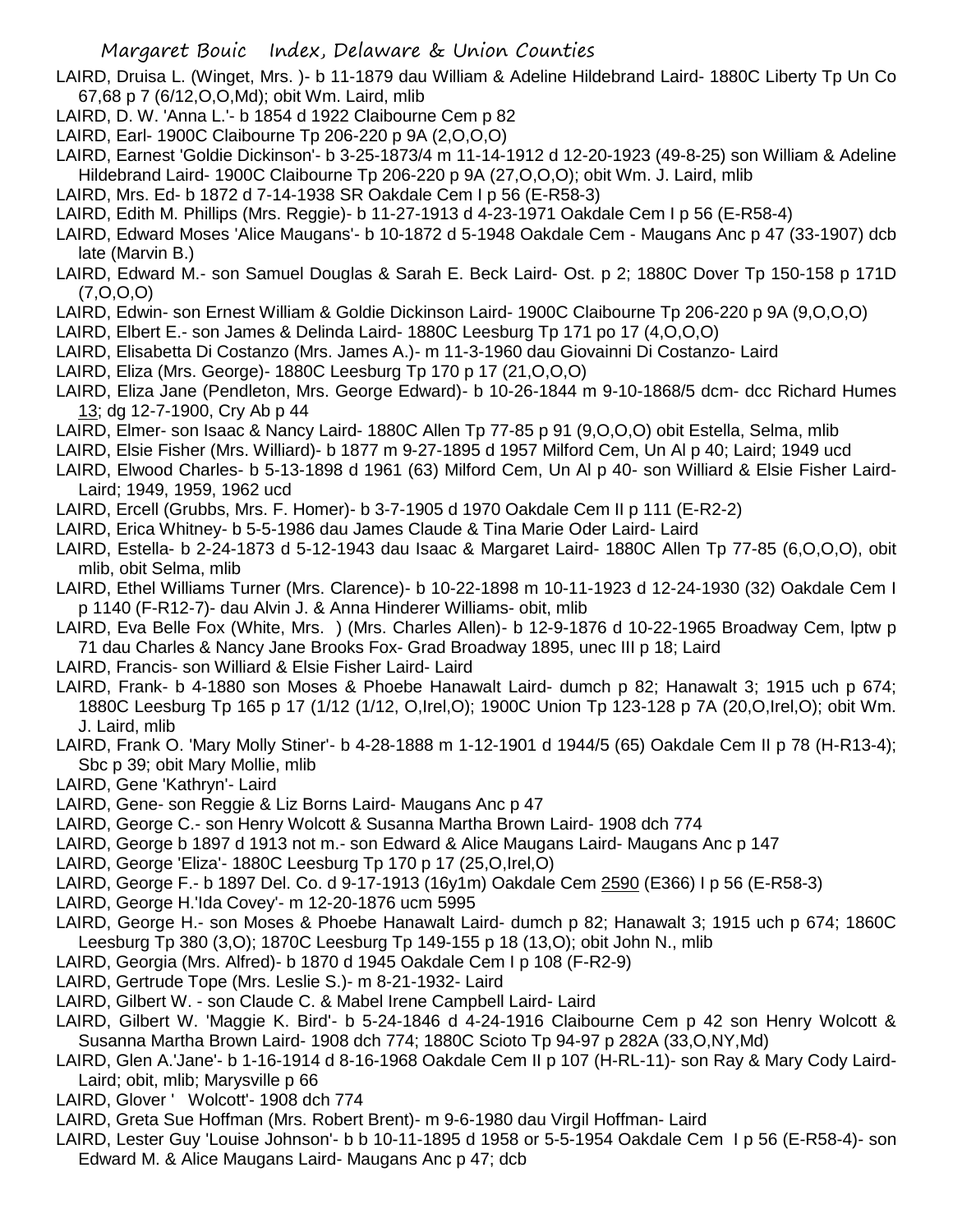LAIRD, Hallie (Mrs. Lutrelle L.)- obit Lutrell, mlib; Laird; 1949 ucd

LAIRD, Hannah Parker (Mrs. Moses)- d 9-3-1849 dau Isaac & Sarah Cope Parker- dumch p 81; 1915 uch p 675

- LAIRD, Harland S.- b 6-1899 son Horance & Cora J. Poling Laird- 1900C Allen Tp 152-156 p 7B (11/12,O,O,O)
- LAIRD, Harry Moses- d 10-22-1877 (6y14d) son Moses & Phoebe Hanawalt Laird- dumch p 82; Hanawalt 3; 1915 uch p 674; obit John M., mlib
- LAIRD, Helen (Slack, Mrs. )- dau Claude C. & Mabel Irene Campbell Laird- Laird
- LAIRD, Henry Nelson- d 1-2-1855 (5m3d) djlm p 11 son Moses & Martha An Rittenhouse Laird- dumch p 82; 1915 uch p 675
- LAIRD, Henry Wolcott 'Susanna Martha Brown'- son Glover & -- Wolcott Laird- 1908 dch 774
- LAIRD, Honor Van Atta (Mrs. Walter M.)- b 12-25-1907 Oakdale Cem II p 41 (G-R6-2); Grad Broadway 1923 unec III p 20; 1985 uch p 140; 1949, 1975 ucd
- LAIRD, Horace- son William J. & Adelina Hildebrand Laird- obit, Wm, mlib
- LAIRD, Horance V. 'Cora Iona Poling'- b 7-1875 m 3-31-1898 d 1952 son William & Adaline Hildebrand Laird- 1915 uch p 1102; 1880C Liberty Tp Un Co 67-68 p 7 (4,O,O,MD); 1900C Allen Tp 152-156 p 7B (24,O,O,O)
- LAIRD, Howard-b 11-22-1878 d 11-224-1902 (24y) Oakdale Cem 1581 (240E) I p 40 (EA-R39-1)- son Isaac & Nancy Laird- 1880C Allen Tp 77-85 p 9 (2,O,O,O); obit Estella, mlib
- LAIRD, Hugh- Powers p 106
- LAIRD, H. V.- father of Vida Laird- obit Vida
- LAIRD, Ida Covey (Mrs. George H.)- m 12-20-1876 ucm 5995
- LAIRD, Ida V.- dau James & Delinda Laird- 1880C Leesburg Tp 171 p 17 (10,O,O,O)
- LAIRD, Isaac 'Marguerite'- obit Selma Ophilia, mlib
- LAIRD, Isaac 'Nancy'- b 12-7-1842 d 12-24-1903 Oakdale Cem I p 40 (E-R39-1); 1870C Liberty Tp Un Co 287 p 35 (27,O); 1860C Allen Tp 284-271 (16,O); 1870C Allen Tp 103-98 p 7 (25,O); 1880C Allen Tp 77-85 p 9 (36,O,Irel,Pa)
- LAIRD, Isaac Parker- son Moses & Hannah Parker Laird- dumch p 82; 1915 uch p 675; Pabst Pion I p 129
- LAIRD, Isaac- half-brother Wm. J. Laird- obit Wm. J., mlib
- LAIRD, James C.- 1983 ucd
- LAIRD, James 'Delinda'- b 1847 Broadway Cem, lptw p 70- 1870C Leesburg Tp 156-163 p 19 (24,O); 1880C Leesb. Tp 171 (36,O,O,O) 1900C Taylor Tp 99-102 p 5B (53,O,Irel,Pa,) m 32y
- LAIRD, James- son Donovan & Sabra Laird- 1949 ucd
- LAIRD, James- son Guy & Louise Johnson Laird- Maugans Anc p 47
- LAIRD, James M.- Ohio Pensioner- 1893, delge V p 55
- LAIRD, Hanes M.- son Henry Wolcott & Susanna Martha Brown Laird- 1908 dch 774
- LAIRD, James A. 'Elisabetta Di Costanzo'- m 22-4-2960 son D. C. Laird- Laird
- LAIRD, James- son Moses & Hannah Paraker Laird- dumch p 82; dumch p 674; 1860C Leesburg Tp 380 (12,O)
- LAIRD, James Claude 'Tina Marie Oder'- b 1963 son Richard L. & Patricia J. Laird- 1967, 1971, 1973, 1975, 1977, 1979, 1981 ucd
- LAIRD, James- son Samuel & Jane Douglass Laird- dumch p 80
- LAIRD, James- son Thomas Laird- 1915 uch p 675
- LAIRD, Jane Douglas (Mrs. Samuel)- d age 54- dau Thomas & Sarah Douglass Laird- dumch p 80
- LAIRD, Jane (Mrs. Glen A.)- 1973 ucd; obit Glen, mlib
- LAIRD, Jane I. (Mrs. Oscar)- b 1893 d 1914 Claibourne Cem p 18
- LAIRD, Jane- dau Thomas Laird- 1915 uch p 675
- LAIRD, Janet (Rupp, Mrs. Charles)- dau Lutrell L. & Hallie Laird- 1949 ucd; obit Lutrelle, mlib
- LAIRD, Jean (Getz, Mrs. )- dau Raymond & Mary Elizabeth Cody Laird- Laird
- LAIRD, Jeannine (Mrs. Robert W.)- 1961 dcd
- LAIRD, Jennie M.- b 1887 d 1888 Broadway Cem, lpts p 70- dau James & Delinda Laird- 1880C Leesburg Tp 171 p 17 (3,O,O,O)
- LAIRD, Jesse 'Susan Thompson'- m 12-7-1847 ucm 1279
- LAIRD, Rev. J. H. 'Sarah Spain'- Maugans Anc p 163
- LAIRD, Dorothy Joan (Mrs. Claude A.)- 1969, 1971 dcd; 1967, 1973, 1975, 1977, 1979, 1981, 1983, 1991 ucd
- LAIRD, Joan (Jenkins, Mrs. Herman)- dau Leslie S. & Gertrude Tope Laird- Laird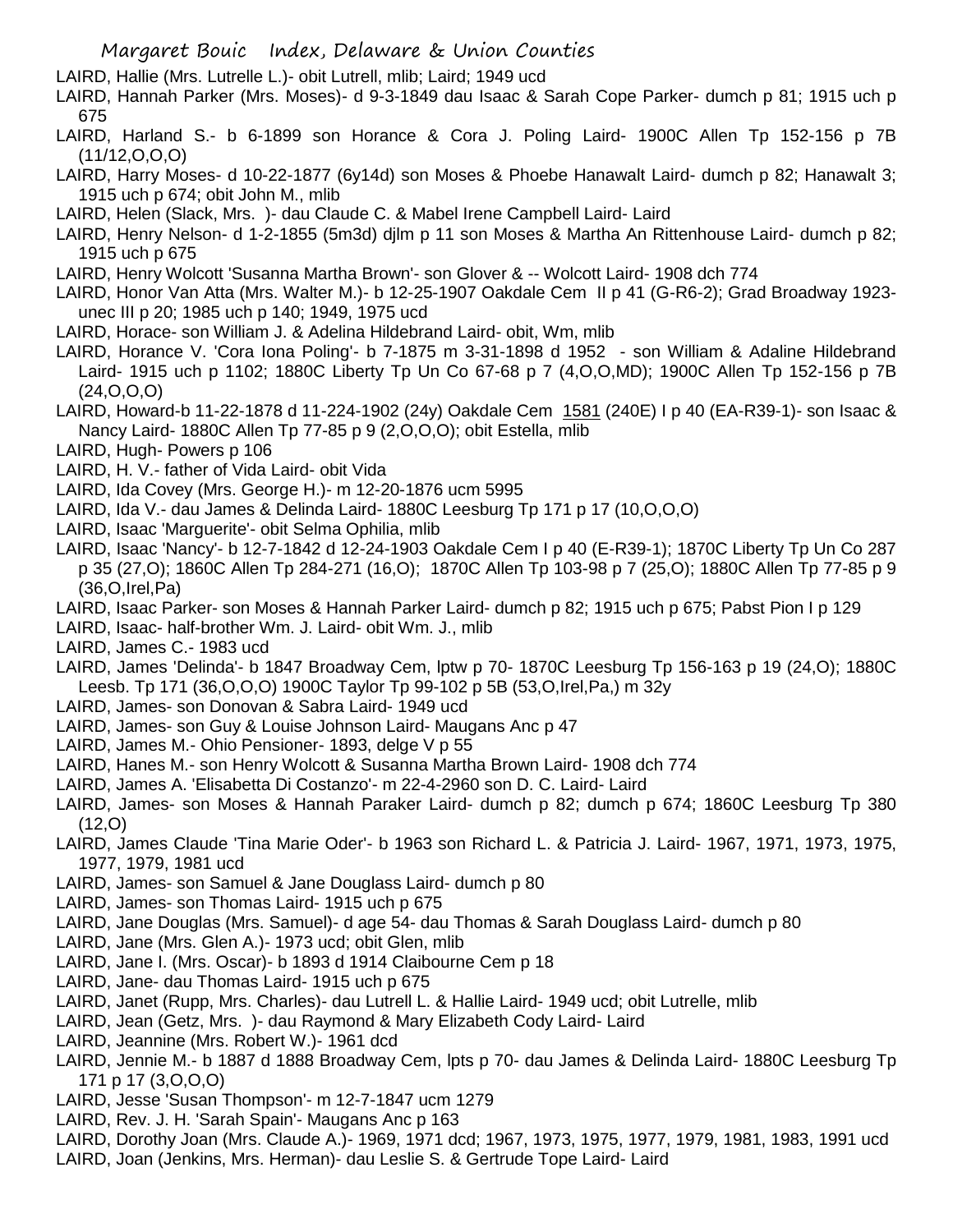- LAIRD, John- 1900C Marysville 346-362 p 15A (42,O,Irel,O)
- LAIRD, John- son George & Eliza Laird- 1880C Leesburg Tp 170 p 17 (1,O,O,O)
- LAIRD, John J. 'June Curry'- b 6-4-1903 d 5-12-1966 Forest Grove Cem- son Raymond & Mary Elizabeth Cody Laird- Laird
- LAIRD, John M. 'Anna J.'- b 1858 d 4-30-1933 Oakdale Cem II p 50 (G-R9-13)
- LAIRD, John Marion- son Henry Wolcott & Susanna Martha Brown Laird- 1908 dch 774
- LAIRD, John- son Marvin & Mary Ballenger Laird- Maugans Anc p 47
- LAIRD, John N.- b 10-12-1859/8 d 5-1- or 4-30-1933 Oakdale Cem I p 172 (C-46) son Moses & Phoebe Hanawalt Laird- dumch p 82; 1915 uch p 135, 201, 674, 675, 676; Pabst Pion I p 129; obit John N., mlib; Marysville p 22; 1860C Leesburg Tp 380 (1,O); 1870C Lees. Tp 149-155 p 18 (12,O); 199-C Lees. Tp 165 (21,O,Irel,O); obit John M., Wm. J., mlib
- LAIRD, Josephine Marie (Outland, Mrs. Herman)- b 11-21-1900 d 9-22-1989 (88) Our Lady of Lourdes Cemdau Raymond & Mary Elizabeth Cody Laird- obit Glen, Ray T., mlib; Laird
- LAIRD, Juanita Grauman (Hanson, Mrs. Donald)(Mrs. Robert)- b 11-8-1929 d 6-28(Wed)-1978 (48) cremated, Oakdale Cem I p 109 (F-R2-14)- dau Richard Grauman- 1975, 1977 ucd, Liberty Tp; obit, mlib
- LAIRD, June Curry (Mrs. John J.)- Laird
- LAIRD, Karen- dau Robert W. & Jeannine Laird- 1971 dcd
- LAIRD, Katherine- dau Lutrell & Hallie Laird- 1949 ucd
- LAIRD, Kathryn (Mrs. Gene)- Laird
- LAIRD, Kay (FInlay, Mrs. Frank)- dau Lutrelle L. & Hallie Laird- Laird; obit Lutrelle, mlib
- LAIRD, Kevin- b 1967 son Robert & Juanita Grauman Laird- 1973, 1975, 1977 ucd
- LAIRD, Laurie Ann- b 9-7-1986 dau Robert Brent & Terry J. Kale Laird- Laird
- LAIRD, Leland Lawrence- b 7-1899 d 1915 Our Lady of Lourdes Cem, lptw p 52; son Ray T. & Mary Elizabeth Laird; 1900C Union Tp 123-128 p 7A (10/12,O,O,O); obit Ray, mlib
- LAIRD, Leon- son Clyde & Martha Laird- Laird
- LAIRD, Leroy- brother Clyde Laird- Laird
- LAIRD, Leslie S. 'Gertrude Tope'- m 8-21-1932- Laird
- LAIRD, Lewis S.- b 9-1877 son William & Adelina Hildebrand Laird- 1900C Claibourne Tp 206-220 p 9A  $(22,0,0,0)$
- LAIRD, L. F.- son William J. & Adeline Hildebrand Laird- obit Wm. J., mlib
- LAIRD, Lillian- b 3-27-1900 Scioto Tp twin dau E. M. & A. M. Maugans Laird- dcb
- LAIRD, Lillian (Laube, Mrs. Russell)(Kelly, Mrs. George)- dau Guy & Louise Johnson Laird- Maugans Anc p 47
- LAIRD, Lillie J.- d 10-21-1889 (23-6-4) Mt. Herman Cem p 38, djlm p 13- 1870C Leesburg Tp 148-155 p 18 (4,O); 1880C Dover Tp 150-158 p 17D (14,O,O,O)
- LAIRD, Lincoln- son Moses & Phebe Hanawalt Laird- 1915 uch p 674, obit Wm. J, John N, mlib see Abraham Lincoln
- LAIRD, Linda- dau Gene & Kathryn Laird- Laird
- LAIRD, Lisa (Cousineau, Mrs. )- dau Charles F. & Carol Jean Warren Laird- Laird
- LAIRD, Liz Borns (Mrs. Reggie)- Maugans Anc p 47
- LAIRD, Lizzie- dau George & Eliza Laird- 1880C Leesburg Tp 170 p 17 (4,O,O,O)
- LAIRD, Lloyd- son Ernest William & Goldie Dickinson Laird- 1900C Claibourne Tp 206-220 p 9A (5,O,O,O)
- LAIRD, Loetta Brooke (Mrs. Charles)- Laird
- LAIRD, Lor- b 3-27-1900 Scioto Tp twin son E. M. & A. m. Maugans Laird- dcb
- LAIRD, Loretta- dau Clyde & Martha Laird- Laird
- LAIRD, Lorie (Mrs. Terry)- 1991 ucd
- LAIRD, Louie S.- son William & Adaline Hildebrand Laird- 1880C Liberty Tp Un Co 67,68 p 7 (2,O,O,Md)
- LAIRD, Louise Johnson (Mrs. Guy)- Maugans Anc p 47
- LAIRD, Loverne- son Clyde & Martha Laird- Laird
- LAIRD, Lowell- son Charles A. & Eva Belle Laird- Broadway Cem, lptw p 71
- LAIRD, Lowell- son Clyde & Martha Laird- Laird
- LAIRD, Lucy Armstrong (Mrs. Allen)- b 1863 Hardin Co m 12-19-1880 ucm 6860 d 1-24-1902 (38y) Hardin Co, Oakdale Cem 1511 (208E) I p 37 (E-R35-1)
- LAIRD, Lula (Fields, Mrs. Albert)- dau Moses & Phoebe Hanawalt Laird- dumch p 82; Hanawalt 3; 1915 uch p 674; 1880C Leesburg Tp 165 p 17 (11,O,Irel,O); obit Wm. J., mlib
- LAIRD, Lule- dau Moses & Phoebe Hanawalt Laird- 1870C Leesburg Tp 145-155 p 18 (2,O)
- LAIRD, Luther L.- son Clarence Laird- obit Ethel Laird, mlib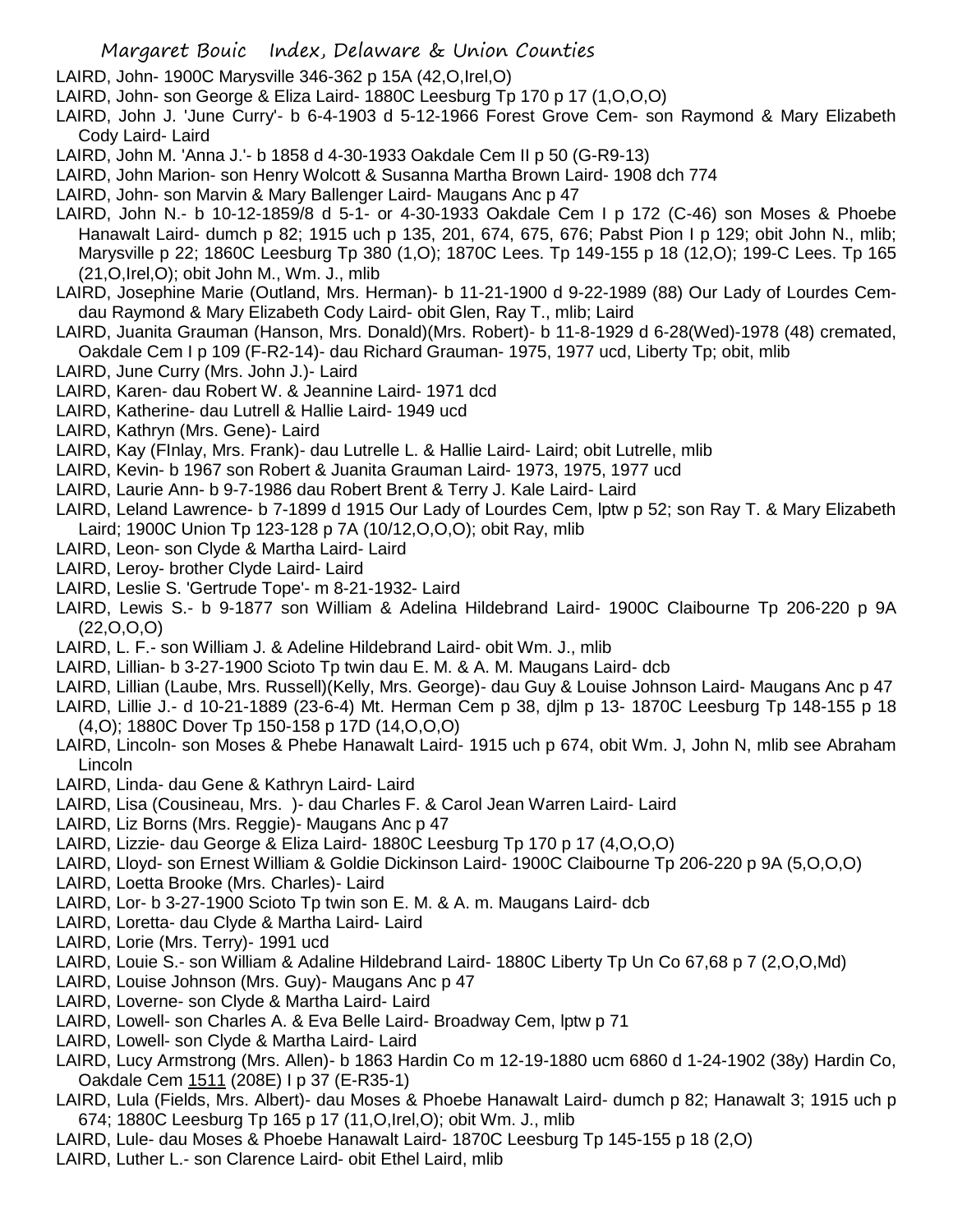- LAIRD, Lutrelle L. 'Hallie'- b7-2-1909 d 3-2-1972 (69) bur Westminster, Cal. -son Clarence & Maude Mullvaine Laird- Laird; 1949 ucd; obit, mlib
- LAIRD, Lyndell- son Clyde & Martha Laird- Laird
- LAIRD, Mabel Irene Campbell (Mrs. Claude C.)- b 1904 m 1928 d 1967 Claibourne Cem p 42; 1949, 1959, 1962 ucd
- LAIRD, Maggie K. Bird (Mrs. Gilbert)- b 8-8-1852 d 9-20-1928 Claibourne Cem p 42- dau Oliver P. & Harriet Hughes Bird -1908 dch 774; 1880C Scioto Tp 94-97 (28,O,O,Pa)
- LAIRD, Margaret Nancy- b 7-10-1844 d 6-1-1880 Baughn Cem, lptw p 6
- LAIRD, Margaret (Prentice, Mrs. Carl)- dau Ray & Mary Cody Laird- obit Glen, mlib
- LAIRD, Marguerite (Mrs. Isaac)- obit, Sel Ophelia, mlib
- LAIRD, Marilyn- dau Guy & Louise Johnson Laird- Maugans Anc p 47
- LAIRD, Marjorie Annis (Richards, Mrs. )- dau Clarence & Ethel Williams Laird- obit Ethel, mlib
- LAIRD, Marjorie (Barnes, Mrs. Malcolm)- m 9-7-1934 dau Horance & Cora Iona Poling Laird- Laird
- LAIRD, Martha Ann Rittenhouse (Mrs. Moses)- m 9-4-1851 d 11-22-1855 (21-10-27) Mt. Herman Cem, djlm p 11- dau Isaac & Carrie Rittenhouse- dumch p 82
- LAIRD, Martha- dau Reggie & Edith Phillips Laird- Maugans Anc p 47
- LAIRD, Marvin 'Mary Ballinger'- b 2-1907 son Edward & Alice Maugans Laird- Maugans Anc p 47; dcb late
- LAIRD, Mary Ann (McCree (Mrs. Arthur)- dau Clarence & Ethel Williams Laird- obit Ethel, mlib
- LAIRD, Mary Ballinger (Mrs. Marvin)- Maugans Anc p 47
- LAIRD, Mary Cody (Mrs. Ray T.)- b 6-20-1881 m 1-12-1901 d 10-23-1974 Oakdale Cem obit, mlib- dau Michael & Anastasia Powers Cody- 1915 uch p 576, 628; 1900C Union Tp 123-128 p 7A (23,O,Irel,Irel); m 3y, 1 ch
- LAIRD, Mary- dau Donovan & Sabra Laird- 1949 ucd
- LAIRD, Mary Elizabeth (Mrs. Ray T.)- b 2-1877 d 1934 Our Lady of Lourdes Cem, lptw p 52; 1900C Union Tp 123-128 p 7A (23,O,Irel,Irel) m 3 y, 1 ch
- LAIRD, Mary Jean (Minner, Mrs. William)- dau Leslie S. & Gertrude Tope Laird- Laird
- LAIRD, Mary K.- delge IV p 1i, Scioto Tp 1890
- LAIRD, Mary L. (Elliott, Mrs. Thomas C.)- m 3-8-1854 dcm
- LAIRD, Mary Mollie Stiner (Mrs. Frank)- b 6-20-1881 m 1-11-1901 d 10-23-1974 (93) Oakdale Cem II p 78 (H-R3-4)- Laird; obit mlib; Sbc p 26, 39; 1959, 1962, 1967, 1971 ucd
- LAIRD, Mary- dau Samuel & Jane Douglass Laird- dumch p 80
- LAIRD, Mary V. Foster (Mrs. Matthew)- m 12-10-1854 dcm
- LAIRD, Mary V.- dau Moses & Phoebe Hanawalt Laird- 1870C Leesburg Tp 149-155 p 181 (3,O)
- LAIRD, Matilda A. (Hurley, Mrs. William R.)- m 9-25-1862 dcm
- LAIRD, Matthew 'Mary V. Foster'- m 12-10-1854 dcm
- LAIRD, Mattie A.- d 6-25-1887 (15-9-3) Smith Cem, djlm p 99- dau William & Adaline Hildebrand Laird; 1880C Liberty Tp Un Co 67-68 p 7 (8,O,O,Md)
- LAIRD, Mattoe- ch Wm. J. & Adeline Hildebrand Laird- obit Wm. J.- mlib
- LAIRD, Maude B. (Snyder, Mrs. George C)- b 3-21-1890 d 9-1920 dau Gilbert & Maggie K. Bird Laird- opc 518; 1908 dch 774; dcb
- LAIRD, Maud (Mrs. George C.)- b 1890 d 1920 Claibourne Cem p 42
- LAIRD, Maude Mullvaine (Mrs. Clarence)- b 1885 d 6-14-1915 (30y22d) Oakdale Cem 2752 (F185) I p 140 (F-R2-7) obit Lutrelle, mlib; Sbc p 39
- LAIRD, Megan Whitney- b 2-13-1988 dau James Claude & Tina Marie Oder Laird- Laird
- LAIRD, Merle H.'Dorothy'- b 1906 Oakdale Cem II p 160 (M-R26-7)- son Clarence & Maude Mullvaine Laird-Laird; obit Ethel Laird, Lutrelle, mlib; 1949, 1959, 1962, 1967, 1971, 1973, 1975, 1977, 1979, 1981, 1983, 1991 ucd
- LAIRD, Milly- 1949 ucd, lived with Homer Grubb
- LAIRD, Mollie (Sands, Mrs. Charles)- dau Moses & Phoebe Hanwalt Laird- dumch p 82; Hanawalt 3; 1915 uch p 675; obit Wm. J., John N.- mlib; 1880C Leesburg Tp 165 p 17 (13,O,Irel,O)
- LAIRD, Moses (First)- son Samuel & Jane Douglass Laird- dumch p 80
- LAIRD, Moses 'Hannah Parker''Phebe Hanawalt''M. A. Rittenhouse'- b 10-31-1819 m (2) 7-18-1856 ucm 2440 m(3) 7-24-1856 d 1-13-1896 Mt. Herman Cem, djlm p 11- son Samuel & Jane Douglass Laird- dumch p 80, 81; 1915 uch p 275; unec VIII p 66; Pabst Pion I p 126, 129; unec VIII p 66; 1860C Dover Tp 280-268 (40,Irel); 1870C Leesburg Tp 149-155 p 18 (52,Irel); 1880C Lessb. Tp 165 p 16 (60,Irel,Irel,Irel); uca p 19, 22, 75, 83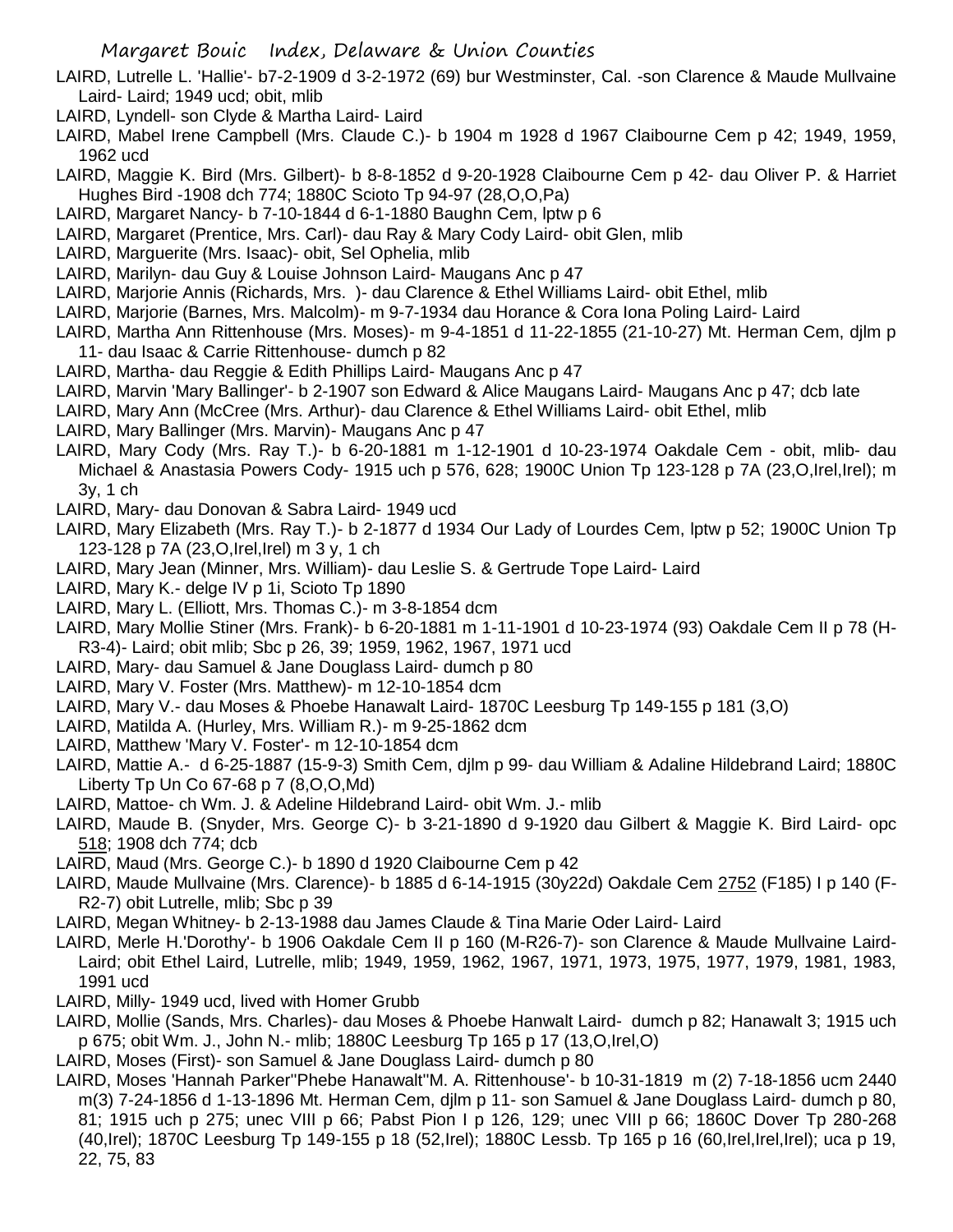- LAIRD, Myrtle M.- b 6-14-1880 d 12-20-1898 (18-6-6) Sc. Tp 1908 dch 774; dcdeaths dau G. W. & Maggie K. Bird Laird, dcb
- LAIRD, Nancy (Mrs. )- Laird
- LAIRD, Nancy (Mrs. Isaac)- 1870C Allen Tp 103-98 p 7 (24,O); 1860C Lib Tp 287 (26,O)
- LAIRD, Nola- dau Clyde & Martha Laird- Laird
- LAIRD, Olive (Badertscher, Mrs. Edwin)- dau Horance & Cora Iona Poling Laird- Laird; obit Ethel Laird,mlib
- LAIRD, Ollie- dau Samuel D. & Sarah E. Back Laird- 1870C Leesburg Tp 148-154 p 18 (2,O); 1880C Dover Tp 150-158 p 171D (12,O,O,O)
- LAIRD, Oscar O.'Jane I'- b 1-1874 d 1935 Claibourne Cem p 18- son James & Edlinga Laird- 1880C Leesburg Tp 171 (6,O,O,O)); 1900C Taylor Tp 99-102 p 5A (26,O,O,O)
- LAIRD, Patricia (Mrs. Richard L.)- 1959, 1962, 1967, 1971, 1973, 1975, 1977, 1979, 1981, 1983, 1991 ucd
- LAIRD, Paula K. Stowers (Mrs. Donald L.)- dau Pearl & Linda Stowers- Laird
- LAIRD, Pearl- ch Ernest William & Goldie Dickinson Laird- 1900C Claibourne Tp 206-220 p 9A (2,O,O,O)
- LAIRD, Phebe- 1860C Dover Tp 268 (23,O)
- LAIRD, Phoebe Hanawalt (Mrs. Moses)- b 9-25-1837 m 7-18-1856 ucm 2440 d 10-28-1896 Mt. Herman Cem, djlm p 11 dau George & Rebecca Latta Hanawalt- dumch p 82; Hanawalt 2,3; unec VIII p 65; 1860C Leesburg Tp 380 (23,O); 1870C Leesb. Tp 149-155 p 18 (32,O); 1880C Leesb. Tp 165 p 16 (42,O,O,O)
- LAIRD, Ray T.'Mary Elizabeth Cody'- b 1-12-1894 d d 10-20-1923/1943 Oakdale Cem II p 107 (H-RL-12)- son Moses & Phoebe Hanawalt Laird- dumch p 32; Hanawalt 3; 1915 uch p 674; 1915 uch p 674; obit Ray, John N., Wm. J., mlib; 1880C Leesburg Tp 165 (6, O,Irel,O); 1900C Union Tp 123-128 p 7A (26,O,Irel,O)
- LAIRD, R. E.- 1979 ucd Claibourne Tp
- LAIRD, Rebecca- dau Samuel & Jane Douglass Laird- dumch p 80
- LAIRD, Reggie O.- 'Edith Philips''Liz Borns' -b 1902 d 1962 Oakdale Cem I p 56 (D-R58-4) or b 1900 d 1960 son Guy & Louise Johnson Laird- Maugans Anc p 47
- LAIRD, --b Akron, d 5-9-1929 SR infant of Reg- Oakdale Cem 4135 (E366) I p 56 (E-R58-3)
- LAIRD, Rhonda- b 1958 lived with John C. & Louise Smith, 1959 ucd (1), with Ron & Pat Walker- 1973, 1975 ucd
- LAIRD, Richard- infant son Charles A. & Eva B. Laird-Broadway Cem, lptw p 71
- LAIRD, Richard- son Claude C. & Mabel Irene Campbell Laird- Laird; 1949 ucd
- LAIRD, Richard L. 'Patricia J.'- 1959, 1962, 1967, 1971, 1973, 1975, 1977, 1979, 198, 1983, 199 ucd
- LAIRD, Rita- dau Merle & Dorothy Laird- 1949 ucd
- LAIRD, Mrs. R. J. M.- 1840C Marysville 852 p 38 (20-30) also 2F (5-10)
- LAIRD, Robert Brent 'Greta Sue Hoffman''Terry J. Kale'- b 1960 m (1)9-6-1980 son Claude A. & D. Joan Laird-1969, 1971 dcd, 1967, 1973, 1975, 1977, 1979, 1981 ucd
- LAIRD, Robert- son Claude C. & Mabel Irene Campbell Laird- Laird; 1949 ucd
- LAIRD, Robert E. 'Betty'- 1981, 1983, 1991 ucd
- LAIRD, Robert 'Juanita Grauman'- obit Juanita, mlib
- LAIRD, Robert L.- d 6-12-1915 inf. son Clarence G. & Maude Laird- Oakdale Cem I p 140 (F-R12-7)
- LAIRD, Robert W. 'Jeannine'- 1961 dcd
- LAIRD, Robin- son Robert & Juanita Grauman Laird- obit Juanita, mlib
- LAIRD, Ruby (Reams, Mrs. Clifton)- dau Horance & Cora Iona Poling Laird- Laird
- LAIRD, Ruth, infant dau Charles A. & Eva B. Laird- Broadway Cem,lptw p 71
- LAIRD, Ruth- dau Ernest William & Goldie Dickinson Laird- 1900C Claibourne Tp 206-220 p 9A (7,O,O,O)
- LAIRD, Ruth (Fuson, Mrs. )- dau Clarence & Maude Mullvaine Laird-, obit Lutrelle, Ethel, mlib
- LAIRD, ---(Reuthener, Mrs. Edwin)- dau Ray & Mary Cody Laird- obit Ray, mlib
- LAIRD, Sabra (Mrs. Donovan)- b 1907 d 1973 Hopewell Cem, djlm p 90; 1949, 1959, 1962 ucd
- LAIRD, Samuel Douglas 'Sarah E. Beck'- b Piqua 12-30-1844 d 7-31-1914 (71y7m) Oakdale Cem 2672 (E365)- son Moses & Hannah Parker Laird- dumch p 82; 1915 uch p 675; 1883 uch IV p 485; 1870C Leesburg Tp 148-154 p 18 (29,O); 1880C Dover Tp 150-158 p 171D (38,O,Irel,O); obit Wm. J., mlib
- LAIRD, Samuel 'Jane Douglass'- dumch p 80; 1908 dch 398
- LAIRD, Sarah D.- dau Moses & Hannah Parker Laird- 1860C Leesburg Tp 380 (16,O)
- LAIRD, Sarah E. Beck (Mrs. Samuel)- b 7-7-1846 m 1-17-1864 ucm 3522 d 7-5-1903 Mt. Herman Cem djlm p 13; 1870C Leesburg Tp 148-154 p 18 (30,O); 1880C Dover Tp 150-158 p 171D (39,O,WVa,WVa)
- LAIRD, Sarah Spain (Mrs. Rev. J. H.)- dau Eli A. & Rebecca Hestwood Spain- Maugans Anc p 163
- LAIRD, S. D.- father-in-law of Theodore Fogle- dg 11-9-1900, Cry Ab p 40
- LAIRD, Selma Ophelia- b 10/5-5-1867 d Thurs 5-14-1931 (64) Oakdale Cem 4340 (E240)- dau Isaac & Nancy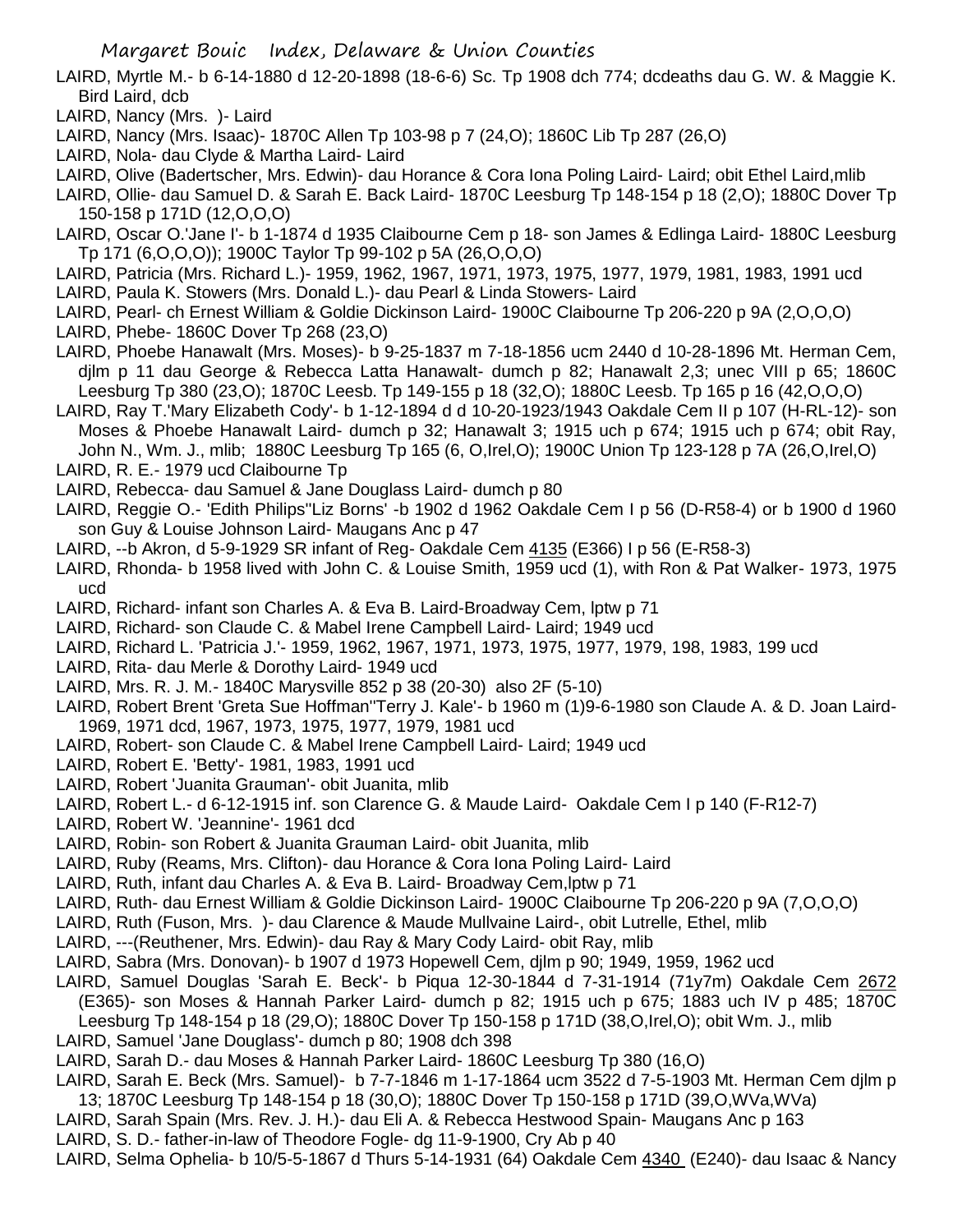Laird- obit mlib; 1870C Allen Tp 103-98 (2,O), also Lib 287; 1880C Allen Tp 77-85 p 9 (12,O,O,O)

- LAIRD, Sheila Renee (Hines, Mrs. Timothy Lee)- b 1967 dau Claude A. & D. Joan Laird- 1969, 1971 dcd; 1967, 1973, 1975, 1977, 1979, 1981, 1983 ucd
- LAIRD, Shelly Jo (Beeney, Mrs. Gerald Lynn)- b 2-26-1964 m 5-24-1986- dau Claude A. & D. Joan Laird-Laird; Cowgill p 31; 1969, 1971 dcd; 1967, 1973, 1975, 1977, 1979, 1981, 1983 ucd
- LAIRD, Stella- b 2-1873; 1900C Marysville 314-326 p 14A (27,O,O,O)
- LAIRD, Susan- dau Marvin L. & Mary Ballinger Laird- Maugans Anc p 47
- LAIRD, Susan Thompson (Mrs. James)- m 12-7-1847 ucm 1299
- LAIRD, Susie- d 6-14-1889 dau A. M. & A. M.- Mt. Herman Cem, dlm p 15
- LAIRD, Terry 'Lorie'- 1991 ucd
- LAIRD, Terry J. Kale (Mrs. Robert Brent)- dau DeLynn & Phoebe Kale- Laird
- LAIRD, Thomas- son Samuel & Jane Douglass Laird- dumch p 80; 1915 uch p 675
- LAIRD, Tina Marie Oder (Mrs. James Claude)- m 8-20-1985 dau Gary L. & Mary Ann Oder- Laird
- LAIRD, Victor- son Williard M. & Elsie Fisher Laird- Laird; Sbc p 40
- LAIRD, Vida- d 10-15-1938 dau H. V. Laird, obit mlib
- LAIRD, Walter M.'Honor C. Vanatta'- b 2-19-1904 d 10-25-1968 Oakdale Cem II p 41 (G-R6-2)- son Charles & Anna Bowersmith Laird- Laird; obit mlib; 1949 ucd
- LAIRD, Washigton- dau Moses & Martha Ann Rittenhouse Laird- 1915 uch p 675
- LAIRD, Wilbur C.- b 12-15-1910 d 7-3-1911 Claibourne Cem p 18
- LAIRD, William A.- 1991 ucd, York Tp
- LAIRD, William E.- son William & Adaline hildebrand Laird- 1880C Liberty tp Un Co 667-68 p 7 (6,O,Md,Md) see Ernest
- LAIRD, William Hnery- son Henry Wolcott & Susanna Martha Brown Laird- 1908 dch 774
- LAIRD, William Jasper 'Adeline Hildebrand'- b 11-1-1845 m 10-29-1869 ucm 4628 d 2-14-1926 Broadway Cem, lptw p 78, GAR- son Moses & Hannah Parker Laird- dumch p 82; 1915 uch p 675; 1883 uch IV p 522; 1860C Leesburg Tp 380 (14,O); 1870C Leesburg Tp 151-158 p 19 (22,O); 1880C Liberty Tp 667-68 p 7 (30,O,Irel,Va); 1900C Claibourne Tp 206-220 p 9A (54,O,Irel,Scot) m 31y; mt 11-3-1869
- LAIRD, William- son Samuel & Jane Douglass Laird- dumch p 80
- LAIRD, Winnie T.- b 1881 d 1887 dau James M. & Delinda Laird- Broadway Cem, lptw p 70
- LAIRD, Williard M. 'Elsie Fisher'- b 1872 m 9-27-1895 d 1952 Milford Cem, Un Al p 40- son Isaac & Nancy Laird- Laird; 1880C Allen Tp 77-85 p 9 (7,O,O,O); obit Selma, mlib; 1949 ucd
- LAIRD, Zella M.- b 4-6-1888 d 9-16-1924 mother- Byhalia Cem, lptw p 128
- LAIRE/Lane, Mairy/Mary (Brown, Mrs. Christopher)- m 2-16-1842, unec XI p 66
- LAISURE, Charles A. 'Marjorie'- 1969, 1971, 1980 dcd
- LAISURE, Charles J. "Chuck"- 1969, 1971 dcd
- LAISURE, Marilyn- 1969, 1971, 1980 dcd
- LAISURE, Marjorie (Mrs. Charles A.)- 1969, 1971, 1980 dcd
- LAITH, Sarah S.- 1880C Delaware Town p 509A
- LAKE & WOODS- uca p 93, Richwood
- LAKE, ---family of Russell Sage #307, unec XI p 3
- LAKE, --b 3-13-1888 Berkshire Tp dau William & Mira Sanford Lake- dcb
- LAKE, -- b 2-6-1890 Berkshire Tp dau W. E. & Mira Sanford Lake- dcb
- LAKE, Miss (75-1937) Claibourne Tp uninf p 24
- LAKE, Abigail (Mrs. Josiah)- 1850C Thomson Tp 56 p 188 (50,NY)
- LAKE, Adam Benjamin- b 6-14-1983 son Michael & Sharon Johnson Lake- 1985 uch p 83; Lake
- LAKE, Adelina- dau Josiah & Abigail Lake- 1850C Thomson Tp 56 p 188 (13,O)
- LAKE, Albert- b 2-2-1849 d 10-10-1849 (7m) Old Kilb. Cem p 10, Powell 62- Sheets 1(11)1 son Isaac & Rebecca Sheets Lake
- LAKE, Alfred 'May/Mae'- d 6-29-1981 (72) bur Ashville- Lake; 1961, 1964, 1969, 1981, 1980 dcd
- LAKE, Alfred S/L. 'Ida Blanche''Elizabeth Samuel'- b 1858 d 1924, Claibourne Cem p 54- son Isaac & Rebecca Sheets- Sheets 1(11)5, delge IV p 10; 1860C Claibourne Tp 639 (2,O); 1870C Claib. 139-137 (11,O); 1900C York Tp 222 p 10A(41,O.NY,WVa)
- LAKE, Alma Gould (Mrs. Raleston)- b 8-21-1905 d 7-2-1994 Centerburg Cem- dau Wilbur & Inez Haskins Gould- Lake
- LAKE, Alvina- dau Josiah & Abigail Lake- 1850C Thomson Tp 56 p 188 (9,O)
- LAKE, Amanda Marie- b 5-26-1992 dau William & Mary Kathryn Kasper Lake- Lake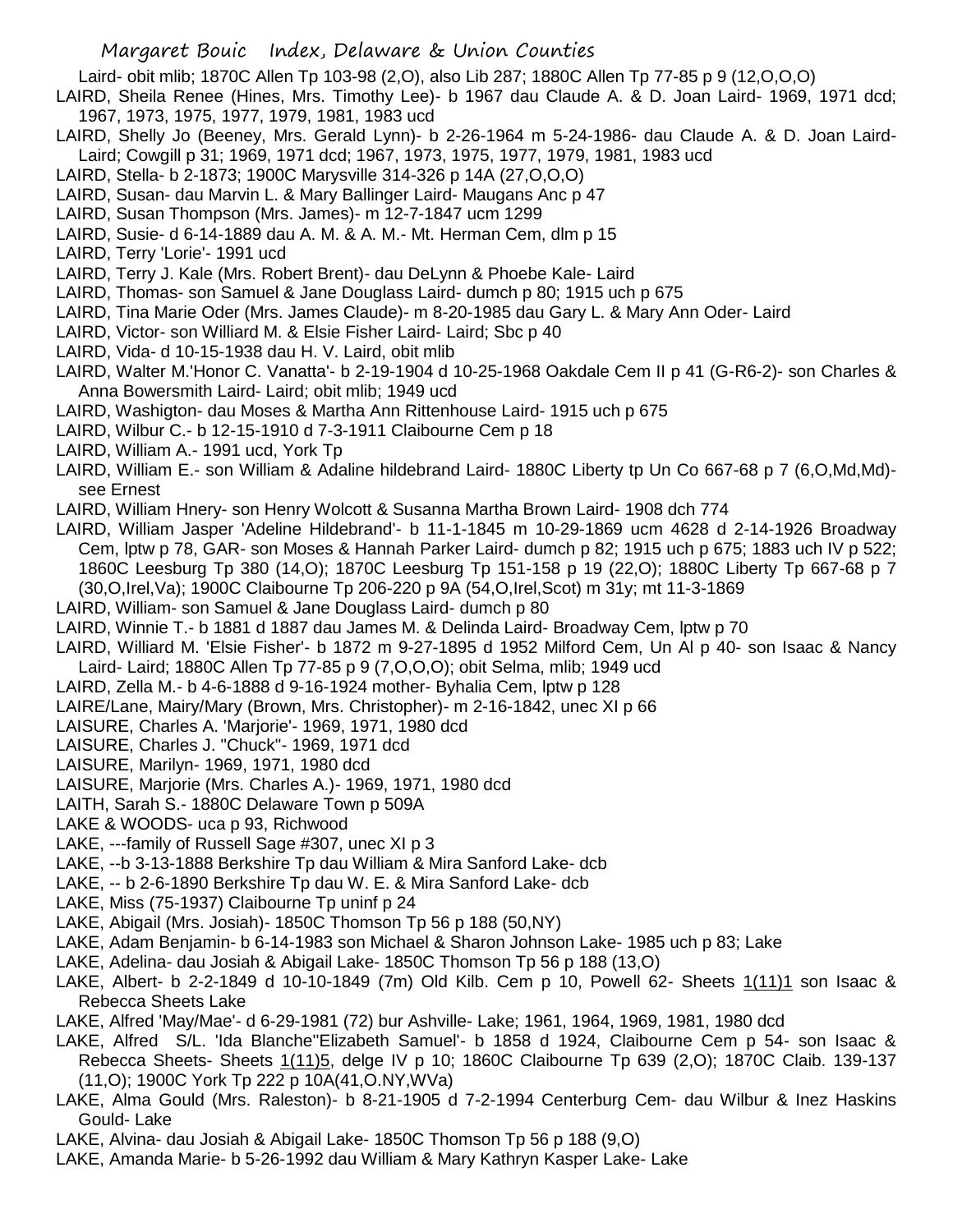LAKE, Andrew J.- son Moses & Elizabeth Lake- 1860C Union Tp 542-545 p 76 (27,O)

- LAKE, Angeline- dau Charles E. & Deborah Lake- 1870C Millcreek Tp 5 (4,O); also 1870C Dover Tp 85-87 p 11 (4,O) lived with John K. & Angeline Brown; 1880C Union Tp 171 p 29 (14,O,O,O)
- LAKE, Ann (Biddle, Mrs. George)- m 1-15/19-1879 ucm 6564 sister John Lake- 1883 uch V p 611
- LAKE, Anna (Lane, Mrs. Albert)- b 2-13-1901 m 11-2-1922 d 10-21-1994 (93) Union Cem- dau John & Eva Violet Dye Lake- Lake
- LAKE, Arthur- son Lloyd L. Lake- Lake
- LAKE, Asa- 1820C Berlin Tp
- LAKE, Avis (Hudson, Mrs. )- Grad Watkins HS 1937, unec VIII p 29
- LAKE, Barbara (Wiley, Mrs. John j.)- dau Lewis Joseph & Floss M. Watts Lake- 1985 uch p 87, 147
- LAKE, Benjamin Ell- b 1-20-1989 twin son William I.,Jr. & Mary Kathryn Kasper Lake- Lake
- LAKE, Carolyn (Nicol, Mrs. )- dau Murl & Kathryn Weisheimer Lake- Lake
- LAKE, Thelma Ardella Catherine (McIntire, Mrs. Merlin Herbert)(McIntire, Mrs. Perry)- b 6-13-1907 m 3-21- 1925 d 12-17-1987 (80) dau Jay Lewis & Nancy Oneita Faulk Lake- dcc Kathryn McIntire Engle 3; McIntire (173(13), (173(12))
- LAKE, Cecil V.- b 2-1896 dau John & Martha M. Lake- 1900C Millcreek Tp 78-80 p B4 (4,O,O,O)
- LAKE, Celia b 7-11-1850 d 10-21-1852 (2y) Old Kilb Cem p 10, Powell p 62 -dau Isaac & Rebecca Sheets Lake- delge IV p 16; 1850C Brown Tp 2837 p 157 (3/12,O)
- LAKE, Celia- d 9-11-1882 (1m) dau Wm. H. & Rebecca Lake- E.York Cem p 5 J20
- LAKE, Charles- 1880C Dover Tp 138-146 p 33 (53,Mass,Mass,Mass)
- LAKE, Charles E. -b 10-24-1818 d 5-29-1902, uninf p 2, 4, 9, 11
- LAKE, Charles E. 'Deborah Hilda'- dcc Kathryn McIntire Engle- 1840C Millcreek Tp 5 (50,Ct); 1870C Millcreek Tp 5 (50,Ct)
- LAKE, Charley- b 7-20-1881 Harlem Tp son Edward & Ellen Jacobus Lake- dcb
- LAKE, Charles H.- 1843 d 1862 64th OVI- Shoup Cem- Powell 268- son Lewis & Hannah Lake- 1850C Thomson Tp 42 p 187 (6,O)
- LAKE, Charles M.- son Stanley M.,Sr. & Josephine Biegun Lake- Lake
- LAKE, Charles R.- son John & Ella M. Biddle Lake- 1883 uch V p 638
- LAKE, Charles Henry- grandson John Hurd- dcw Bk 3 p 314
- LAKE, Charles H.- son Lewis & Hannah Lake- 1850C Thomson Tp 42 p 187 (6,O)
- LAKE, Charles- son Lewis & Martha Lake- 1870C Taylor Tp 241-231 (4,O)
- LAKE, Christina Marie- stillborn 1-20-1989 twin dau William I.,Jr. & Mary Kathryn Kasper Lake- Lake
- LAKE, Christopher Henry- b 10-20-1986- son William I.Jr. & Mary Kathryn Kasper Lake- Lake
- LAKE, Chloe (Mrs. Lewis)- 1850C Genoa Tp 441 p 44 (22,Vt)
- LAKE, Clarence son John & Eva Violet Dye Lake- Lake
- LAKE, Clarissa- dau Lewis & Hannah Lake- 1850C Thomson Tp 42 p 187 (6/12,O)
- LAKE, Cloa- dau Lewis Lake- 1870C Taylor Tp 241-231 (10,O)
- LAKE, Cora Poppleton( Mrs. Judge George B.)- dau Samuel & Julia A. Smith Poppleton- 1908 dch 315, 871; dumch p 364 -Probably same as Demaris A.
- LAKE, Daniel Andrea- dau Michael & Sharon Johnson Lake- 1985 uch p 83
- LAKE, Danielle Andrea- dau Michael & Sharon Johnson Lake- 1985 uch p 83
- LAKE, Deborah Hilda (Mrs. Charles E.)- dcc Kathryn McIntire Engle 13; 1870C Millcreek Tp 5 p 139 (34,O)
- LAKE, Donald Barney- son Donald E. & Edna Lake- Lake; 1964 dcd
- LAKE, Donald E. "Spinney"'Edna'- b 7-25-1899 Berkshire Tp d 11-8-1968 (69) bur Sunbury- son Wm. & Myra C. Sanford Lake- dcb; Lake
- LAKE, Dorothy Lawee- Sunbury p 123
- LAKE, Dorothy L. (Vest, Mrs. )- b 12-12-1897 Berkshire Tp dau Wm. & Myra C. Sanford Lake- Lake; dcb
- LAKE, Edward- son Harry E. & Janet T. Lake; Lake; Berkshire auctioneer- 1980 dcd
- LAKE, Ed 'Martha Graham'- Graham (1732); DJ Cem p 122; 1880C Dover Tp 71-76 p 26 (21,O,Mass,O)
- LAKE, Edith Muriel Trees (Mrs. Hubert J.)- b 3-1-1901 d 2-15-1993 (91) dau George Clinton & Mary Edna Place Trees- Lake; 1964, 1969, 1981, 1980 dcd
- LAKE, Edna L. (Mrs. Donald E.)- b 3-3-1899 d 9-4-1987 (88) Sunbury Mem. Pk- Lake; 1971 dcd
- LAKE, Edward 'Mary' 1880 dch p 834; 1850C Trenton Tp 802 p 68 (40,Va); 1880C Trenton Tp 461C
- LAKE, Eleazar 'Lydia Ford'- Powers Pat p 106
- LAKE, Elizabeth (Mrs. Moses)- 1860C Union Tp 542-545 p 76 (45,Va)
- LAKE, Elizabeth Samuel (Mrs. Alfred S.)- b 5-25-1863 d 11-26-1922 Claibourne Cem p 53- Sheets (1(11)5;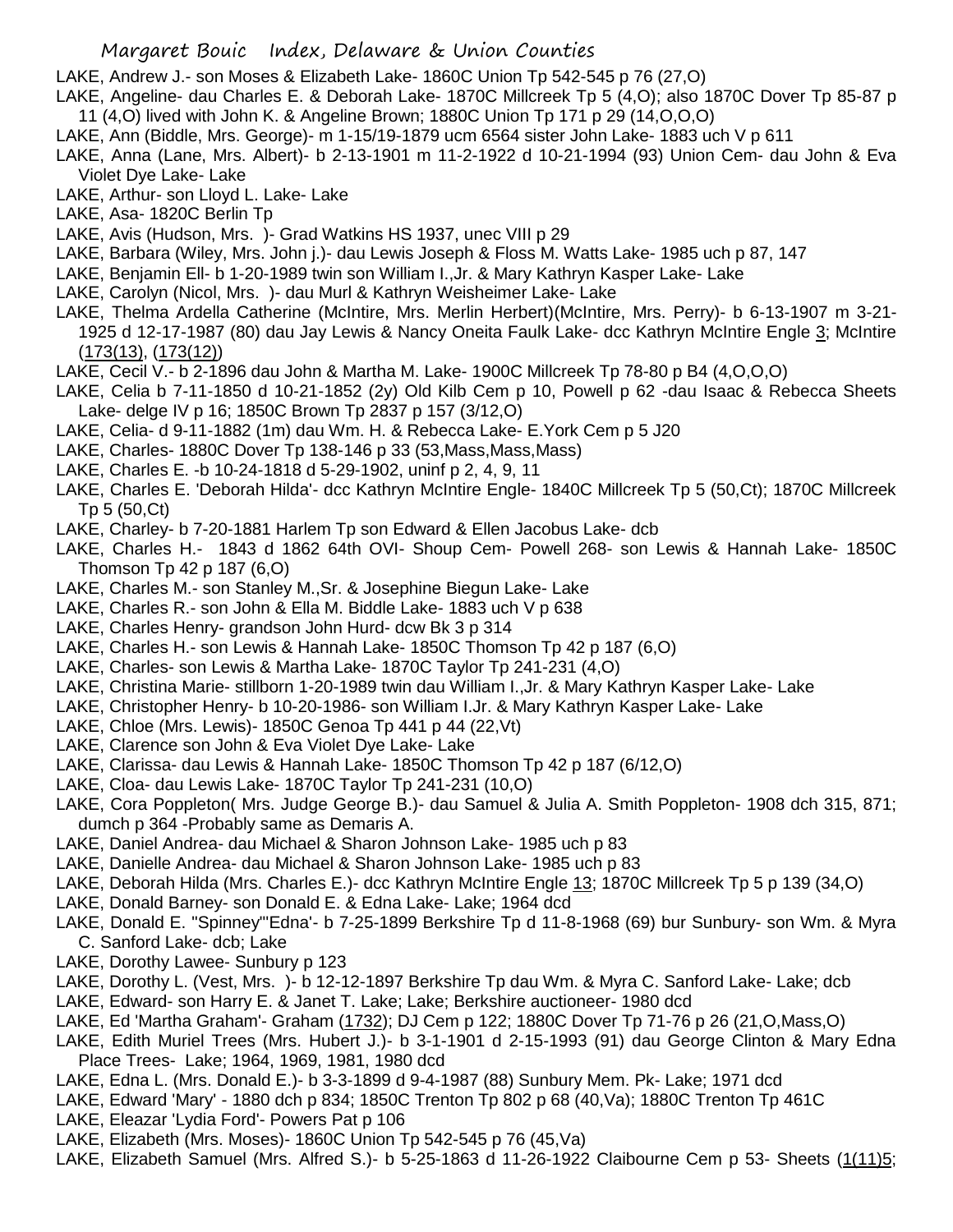delge IV p 16

- LAKE, Ellen/Ella M. Biddle (Mrs. John)- b 5-5-1853 m 10-1-1873 ucm 5338 d 12-15-1931- (28-1881) dcb late (Lewis J.)- dau Richard Biddle; 1883 uch V p 638; Lake; 1985 uch p 87; 1900C Claibourne Tp 213-338 p 13B (26,O,Wales,Wales) 6 ch, 4 living
- LAKE, Elly- d 1862 (2y) Old Kilb Cem p 10, Powell 62- dau Isaac & Rebecca Sheets Lake- Sheets 1(11)6 b 9- 7-1860 d 8-29-1863; delge IV p 16
- LAKE, Elnora J.- b 10-1869 dau Lewis & Jane Mitchell Lake- 1870C Richwwod 6 (8/12,O); 1880C Ricwood 297-314 p 28 (10,O,NY,Can)
- LAKE, Elva (Wolford, Mrs. Dana)- dau Jay L. & Nettie Foulk Lake- Lake
- LAKE, Emaline (Schaaf, Mrs. Henry)- m 10-15-1857 dcm
- LAKE, Estelle (Rapp, Mrs. J. Fred)- b 6-20-1883 d 1967 dau John & Ellen Biddle Lake- Lake; 1985 uch p 87; 1900C Claibourne Tp 321-338 p 13 B (16,O,O,O)
- LAKE, Eugene- d 4-8-1866 son L. & J. Lake- Shoup Cem- Powell 266
- LAKE, --d 6-4-1857 infant son L. & J. Lake- Shoup Cem- Powell 266
- LAKE, Eunice Malinda (Sheets, Mrs. Daniel)- 1880 dch p 815; ped Paul Clay 19, delge V p 48
- LAKE, Eva Violet Dye (Mrs. John)- Lake
- LAKE, Fern Fawcette (Mrs. Pearl E.)-b 2-9-1834 m 10-7-1914 dau Alfred Henry & Nellie Newhouse Fawcette-Newhouse p 34
- LAKE, Floss M. Watts (Mrs. Lewis J.)- b 1-2-1888 d 9-3-1974 Claibourne Cem- dau Roderick & Catherine Watts- 1985 uch p 87, obit mlib; 1985 uch p 87, 101; Lake; 1949, 1959, 1972 ucd
- LAKE, Francis Ellen (Ramsey, Mrs. William)- dau William Walter & Grace Harris Lake- 1985 uch p 87
- LAKE, Frances Irene McIntire (Mrs. Jerry)- dau Walter Edward & Irene Ice McIntire- McIntire 17331
- LAKE, Francis dau Lewis & Jane Mitchell Lake- 1870C Richwood 6 (8,O); 1880C Richwood 297-314 p 28 (19,O,NY,Ct)
- LAKE, Judge George B. 'Demaris A. Poppleton' (or Cora)- 1908 dch 315; dumch p 364
- LAKE, George E. P.- grandson Samuel Poppleton- dcw Bk 4 p 175 (2,O)
- LAKE, George W.- son Hubert J. & Edith Trees Lake- Lake
- LAKE, Gerold L.- DJ Cem p 121
- LAKE, Gladys Fay (Howard, Mrs. John S.)- b 10-3-1898 d 6-25-1990 (91) Fairview Cem- dau John & Eva Violet Dye Lake- Lake
- LAKE, Grace Harris (Mrs. William Walter)- 1985 uch p 87
- LAKE, Hannah (Gallop, Mrs. John)- dcq George Hodges 259
- LAKE, Hannah Herd/Hurd (Mrs. Lewis)- m 5-7-1843 dcm; 1883 uch V p 638; 1850C Thomson Tp 42 p 187 (26,O)
- LAKE, Harriet Fulton (Mrs. William Walter)- b 1891 d 1919 Claibourne Cem p 49- 1985 uch p 87
- LAKE, Harry E. 'Janet'- b 3-9-1892 d 2-21-1990 (97) Sunbury Mem. Pk- son William & Myra Sanford Lake; Lake; Sunbury p 67, 79, 108, 109, 144; 1964, 1971, 1980 dcd; dcb
- LAKE, Hattie (Millhouse, Mrs. Oliver)(Mrs. Ludlow)- d 2-2-1965 bur near Sidney- LAKE, ; 1959, 1962 ucd
- LAKE, Hubert/Herbert Jack 'Edith Trees'- d 3-9-1979 (74) Sunbury Mem. Pk- son Wm. S. & Mira Sanford Lake; Lake; dcb; 1964, 1969, 1981 ucd
- LAKE, Ida Blanche (Mrs. Alfred S.)- b 8-15-1869 d 5-25-1913 Claibourne Cem p 53; Sheets (1(11)5); 1883 uch V p 602; delge IV p 16; 1870C Richwood 6 (6,O); 1880C Richwood 297-314 p 28 (16,O,NY,Can); 1900C York tp 222 p 10A (29,O,Pa,O) m 3y no ch
- LAKE, Ida (Fisher, Mrs. John)- b 9-2-1863 d 3-13-1934 dau Isaac & Rebecca Sheets Lake- Sheets 1(11)7; delge IV p 16; 1870C Claibourne Tp 139-137 (6,O); 1880C Claib. Tp 72-76 p 193 (15,O,NY,NY)
- LAKE, Isaac- uca p 87, Claibourne Tp
- LAKE, Isaac 'Rebecca Sheets'- b 1817 m 5-9-1848 dcm d 1898 Old Kilb Cem p 10, Powell 62- Sheets (1(11)); 1850C Brown Tp 2837 p 157 (33,NY); 1860C Claibourne Tp 639 (45,NY); 1870C Claib. Tp 139-137 p 157 (53,NY); 1880C Claib. Tp 72-76 p 193C (62,NY,NY,NY); delge IV p 16, 30
- LAKE, J. (13-1885) to Children's Home- uninf p 3
- LAKE, James- Hutchisson p 19
- LAKE, E. Jane Mitchell (Mrs. Lewis)- b 1829 m 2-27-1853 dcm d 1912 Claibourne Cem p 53- Olen Gaz 3-11- 1853, Reed Ab p 127; 1870C Richwood 6 p 1 (39,Can); 1880C Richwood 297-314 p 28 (50,Can,Can,NH); delge V p 200
- LAKE, Jane E.- dau Moses & Elizabeth Lake- 1860C union Tp 542-545 p 76 (11,O)
- LAKE, Janet T. (Mrs. Harry E.)- d 1-12-1980 (84) Sunbury Mem. Pk- Lake; 1964, 1971 dcd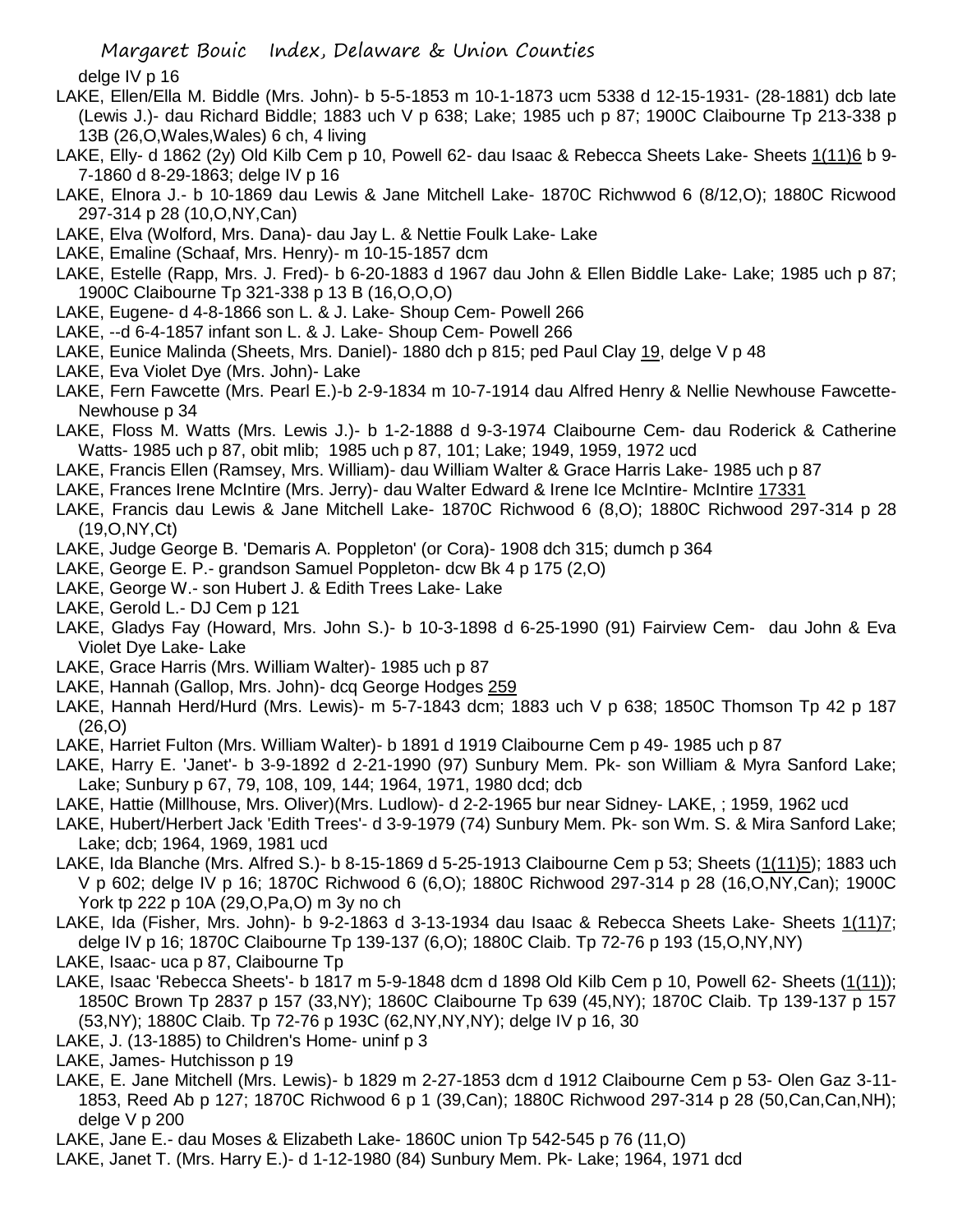- LAKE, Jay Lewis 'Nancy Oneita Faulk'- m 1-7-1900 d 10-17-1921 Jerome IOOF Cem, DJ p 122, 115- son Charles & Deborah Hilda Lake- b 4-15-1872 d 10-17-1921 dcc Kathryn McIntire Engle 6; unec VIII p 58
- LAKE, Jay W.- 1880C Paris Tp 46-59 p 44 (9,O,O,O)
- LAKE, Jerry 'Frances Irene McIntire'- McIntire (17331)
- LAKE, Jessie Greene (Mrs. Will)- Sheets (1(11)3); delge IV p 16
- LAKE, J. E.- Dj Cem p 121
- LAKE, Jo Ann (Ward, Mrs. Herbert)- dau Hubert J. & Edith Trees Lake- Lake
- LAKE, John- 1883 uch IV p 491
- LAKE, John E.- son Charles E. & Deborah Lake- 1870C Millcreek Tp 5 (11,O);
- LAKE, John 'Ella M. Biddle'- b 9-10-1848/5 m 10-1-1873 ucm 5338 d 3-22-1922- grandchild John Hurd- (36- 1881) dcb late (Lewis J.); dcw Bk 3 p 314; 1883 uch V p 595, 611, 638; 1985 uch p 87; 1900C Claibourne Tp 213-338 p 13B (53,O,NY,Vt)
- LAKE, John 'Eva Violet Dye'- Lake
- LAKE, John- son Lewis & Hannah Lake- 1850C Thomson Tp 42 p 187 (4,O); 1880C Thoms Tp p 299A
- LAKE, John 'Martha M.'- b 7-1859- 1900C Millcreek Tp 78-80 p B4 (40,Ct,Ct,O) m 11y
- LAKE, John- son Murl & Kathryn Weisheimer Lake- Lake
- LAKE, John 'Susan J. Sparks'- m 4-2-1868 ucm 4363; Claibourne Cem p 4
- LAKE, Joseph T.- son Stanley M.,Sr. & Josephine O. Biegun Lake- Lake
- LAKE, Josephine O. Begun(Mrs. Stanley M.,Sr.)- Lake
- LAKE, Josephine (McCombs, Mrs. )- sister Donald E. Lake- Lake
- LAKE, Josiah 'Abigail'- 1840C Thompson Tp p 108 (40-50); 1850C Thom. Tp 56 p 188 (58,NY); mt 10-8-1859 (Marion County); delge IV p 5; unec XIII p 34
- LAKE, Judy Kay Varner (Mrs. Ronald L.)- m 3-12-1972 dau Lester P. Varner- Lake
- LAKE, Kathryn- dau Stanley M.,Sr. & Josephine O. Biegun Lake- Lake
- LAKE, Kathryn Weisheimer (Mrs. Murl)- Lake
- LAKE, Lawrence- b 1903 d 1943 Jerome IOOF Cem DJ Cem p 115, 122
- LAKE, Lee- son John & Eva Violet Dye Lake- Lake
- LAKE, Leslie (Teeter, Mrs. )- dau Stanley M.,Sr. & Josephine O. Biegun Lake- Lake
- LAKE, Lewis- dcw Bk 4 p 247 (27) witness
- LAKE, Lewis 'Chloe'- 1850C Genoa Tp 441 p 44 922,O)
- LAKE, Lewis 'Hannah Hurd- b 11-17-1819 m 5-7-1843 dcm d 4-8-1880 Shoup Cem Powell p 268; 1883 uch V p 638; 1850C Thomson Tp 42 p 187 (30,NY)
- LAKE, Lewis 'Jane Mitchell'- m 2-27-1853 dcm; 1870C Richwood 6 p 1 (50,NY); uca p 92; Olen. Gaz 3-11- 1853, Reed Ab p 127
- LAKE, Lewis- son Jay L. & Nettie Faulk Lake- Lake; DJ Cem p 122
- LAKE, Lewis 'Martha J. Baldwin'- m 8-19-1855 dcm; 1870C Taylor Tp 241-231 (42,O)
- LAKE, Lewis H.- son Lewis lake- 1870C Taylor tp 2410231 (13,O)
- LAKE, Lewis Joseph 'Floss M. Watts'- b 1-4-1881 d 1963 -1985 uch p 101; 1900C Claibourne Tp 321-338 p 13B (19,O,O,O); 1949, 1959, 1962 ucd b 4-1-1881 son John & Ellen Biddle Lake- dcb late
- LAKE, Linnie- b 11-1-1872 d 1965 Claibourne Cem p 53 dau Jane Mitchell Lake- 1880C Richwood 297-314 p 28 (7,O,NY,Can); uninf p 27
- LAKE, L. 'J.'- Powell 266
- LAKE, Lloyd L.- Lake
- LAKE, Lloyd- son Lloyd L. Lake- Lake
- LAKE, Loran- son Lewis & Martha Lake- 1870C Taylor Tp 241-231 (2,O)
- LAKE, Lucille- adopted dau Will Lake- Sheeta 1(11)32, delge IV p 16
- LAKE, Ludlow 'Hattie'- Lake
- LAKE, Lydia Ford (Mrs. Eleazar)- b 4-12-1686 dau Matthew & Lydia Griffin Ford- Powers Pat p 106
- LAKE, Mae Welsh (Mrs. Alfred)- d 4-3-1987 (68) bur South Bloomfield- sisster Leonard Welsh- Lake; 1961, 1964, 1969, 1971, 1980 dcd
- LAKE, Malinda (Sheets, Mrs. Daniel)- b 4-9-1824 d 7-23-1905- delge IV p 30
- LAKE, Margaret- 1969 dcd
- LAKE, Margaret (Boggs, Mrs. Ralph Cobert)- 1985 uch p 73
- LAKE, Marian (Patterson, Mrs. )- dau Harry E. & Janet T. Lake- Lake
- LAKE, Martha Graham (Mrs. Ed)- d 5-2-1925 (36)- dau Stephen & Elizabeth Bell Graham- Graham 1732
- LAKE, Martha J. Baldwin (Mrs. Lewis)- m 8-19-1855 dcm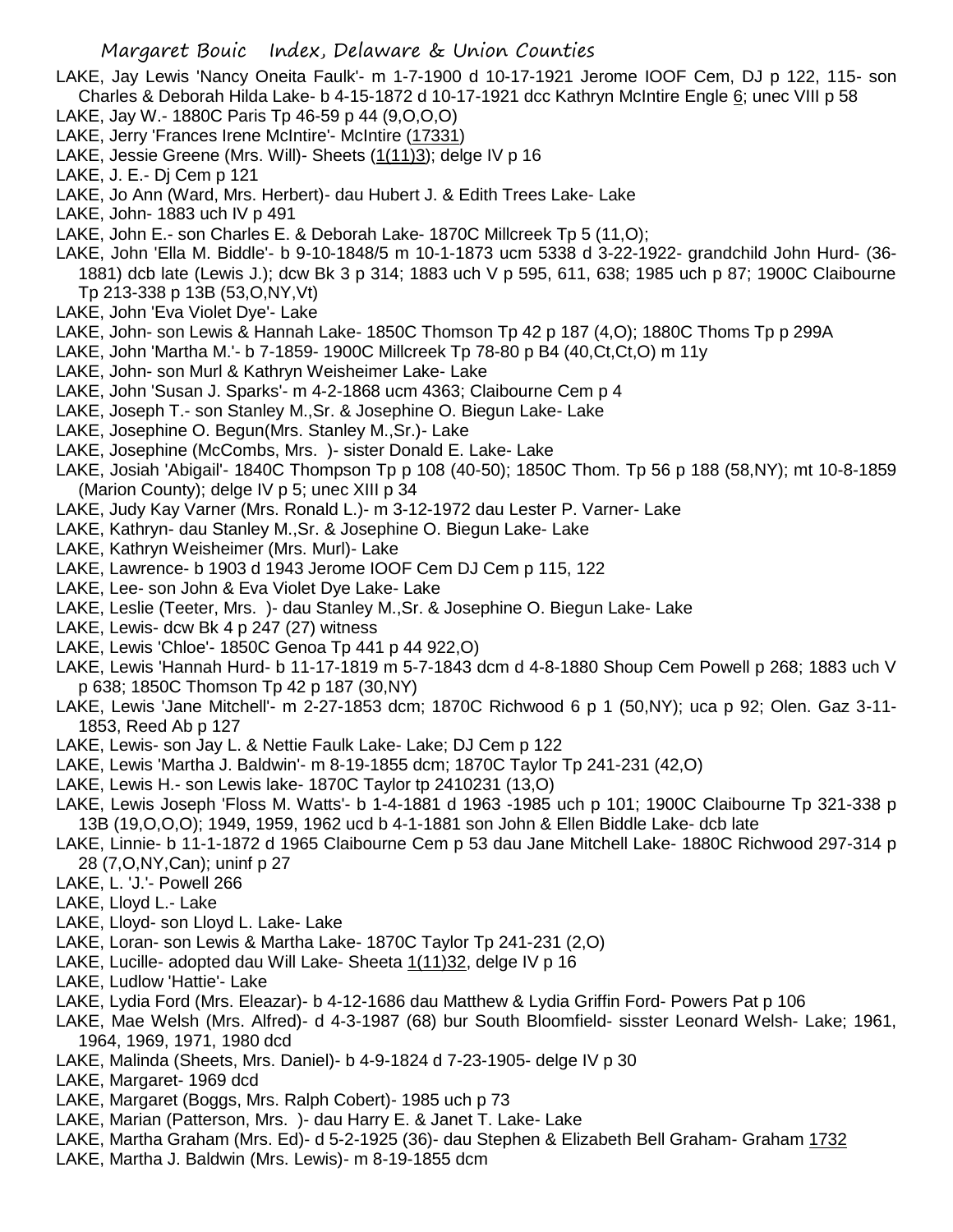LAKE, Martha J. (Mrs. William H.)- b 2-1852; 1900C Claibourne Tp 18-21 p 1B (48,O,O,O); delge IV p 16

- LAKE, Martha M. (Mrs. John)- b 5-1868; 1900C Millcreek Tp 78-80 p B4 (32,O,O,O) m 11y, 2 ch
- LAKE, Martha (Mrs. Lewis)- 1870C Taylor Tp 241-231 (33,Vt)
- LAKE, Martha (Mrs. Will)- Sheets (1(11)3)
- LAKE, Mary d 11-23-1887 (75-6-10) Trenton Tp, dcdeaths
- LAKE, Mary A. dau Lewis & Hannah Lake- 1850C Thomson Tp 42 p 187 (3,O); 1870C Richwood 6 p 1 (22,O)
- LAKE, Mary Ann- dau Edward & Mary Lake- 1850C Trenton Tp 802 p 68 (10,O)
- LAKE, Mary Ann- granddau John Hurd- dcw Bk 3 p 314
- LAKE, Mary Ann (Peters, Mrs. Daniel H.)- m 1-10-1864 dcm
- LAKE, Mary B.- died age 49, dg 9-19-1905, niece of E. E. Neff; Cry Ab p 52
- LAKE, Mary (Devore, Mrs. )- dau John & Eva Violet Dye Lake- Lake
- LAKE, Mary E.- 1880C Delaware Town p 507C
- LAKE, Mary E.- b 7/8-29-1878 dau John & Ella M. Biddle Lake- 1883 uch V p 638; 1985 uch p 87; dcb; 1900C Claibourne Tp 321-228 p 13B (21,O,O,O)
- LAKE, Mary (Mrs. Edward)- 1880 dch p 834; 1850c Trenton Tp 802 p 68 (38,O)
- LAKE, Mary Helen (Johns, Mrs. Gerald "Bud")
- LAKE, Mary Kathryn Kasper (Mrs. William I.,Jr)- m 3-30-1985 dau Harvey E. & Christine Kasper- Lake
- LAKE, Mary Lou (Wood, Mrs. Tom)- dau Hubert J. & Edith Trees Lake- Lake
- LAKE, Mary (Peters, Mrs. Daniel H.)- dau Edward & Mary Lake- 1880 dch p 834
- LAKE, Mattie J. Scott (Mrs. Will)- b 1853 d 1902 Claibourne Cem p 40- dau Abraham & Jane Wood Scott-Medley letter
- LAKE, Me(a)linda (Sheets, Mrs. Daniel)- b 4-9-1824 d 7-23-1905- Sheets (17)
- LAKE, Melvina Vangout (Mrs. Thomas)- m 12-9-1839 Madison Co unec IX p 18
- LAKE, Michael 'Sharon Johnson'- 1985 uch p 83
- LAKE, Moses 'Elizabeth'- 1860C Union Tp 542-545 p 76 (33,O)
- LAKE, Murl 'Kathryn Weisheimer'- Lake
- LAKE, Nancy J.- dau Edward & Mary Lake- 1850C Trenton Tp 802 p 68 (7,O)
- LAKE, Nancy Jane (Barler, Mrs. Oscar)- m 5-25-1865 dcm
- LAKE, Nancy M.- dau Moses & Elizabeth Lake- 1860C Union Tp 542-545 p 76 (15,O)
- LAKE, Nancy Oneita Faulk (Mrs. Jay Lewis)(Prouty, Mrs. Edgar)- b 5-17-1885 m (1)1-7-1900 d 1-26-1961 dau Jacob Asbury & Matilda Catherine Strange Faulk- dcc Kathryn McIntire Engle 7; Prouty; Lake; unec VIII p 58
- LAKE, Newton- son Edward & Mary Lake- 1850C Trenton Tp 802 p 68 (12,O)
- LAKE, Nora Bell- b 6-26-1886 Berkshire Tp dau William & Nira Sanford Lake- dcb
- LAKE, Nora Ellen- b 1867 d 1949 Claibourne Cem p 53; delge V p 200
- LAKE, Pearl E. 'Fern Fawcette'- Newhouse p 34
- LAKE, Pearl- dau Ed & Martha Graham Lake- Graham 17322
- LAKE, Pearl M.- b 9-1893 son John & Martha M. Lake- 1900C Millcreek Tp 8-80 p 4B (6,O,O,O)
- LAKE, Phebe A. (Davidson, Mrs. James)- m 3-21-1844 dcm
- LAKE, Raleston "Fred" 'Alma I. Gould'- d 1982- Lake
- LAKE, Rebecca- dau Edward & Mary Lake- 1850c Trenton Tp 802 p 68 (16,O)
- LAKE, Rebecca Sheets (Mrs. Isaac)- b 9-25-1826 m 5-9-1848 dcm d 9-1-1879 (52) Old Kilb Cem p 10, Powell 62; delge IV p 16, 30; 1850C Brown Tp 2837 p 157 (34,Va); 1860C Claibourne Tp 639 (33,O); 1870C Claib. 139-137 (43,WVa)
- LAKE, Rebecca Wallace (Mrs. William H.)- m 6-24-1880 ucm 6738 d 8-28-1882 (25-6-23) East York Cem p 5; delge IV p 16
- LAKE, Reuben E.- son Charles E. & Deborah Lake- 1870C Millcreek Tp 5 (7,O); 1880C Dover Tp 115-122 p 169D (17,O,Mass,O)
- LAKE, Richard- son Stanley M.,Sr. & Josephine O. Biegun Lake- Lake
- LAKE, Richie B.- d 8-10-1877 (2-9-17) son J. & E. M. Lake- Shoup Cem- Powell p 264, or d 8-11-1877 (2-4-3) Thompson Tp, dcdeaths
- LAKE, Robert- son Lloyd L. Lake- Lake
- LAKE, Ronald L. 'Judy Kay Varner'- m 3-12-1872 son Alfred & Mae Lake- Lake- 1961 dcd
- LAKE, Rosa M.- dau Lewis & Jane Mitchell Lake- 1870C Richwood 6 (2,O); 1880C Radnor Tp p 469C
- LAKE, Rose (Dix, Mrs. Will W.)- b 9-2-1866 d 1-6-1954 dau Isaac & Rebecca Sheets Lake- Sheets 1(11)8; delge IV p 16; 1880C Claibourne Tp 72-76 p 193C (24,O,Ny,NY)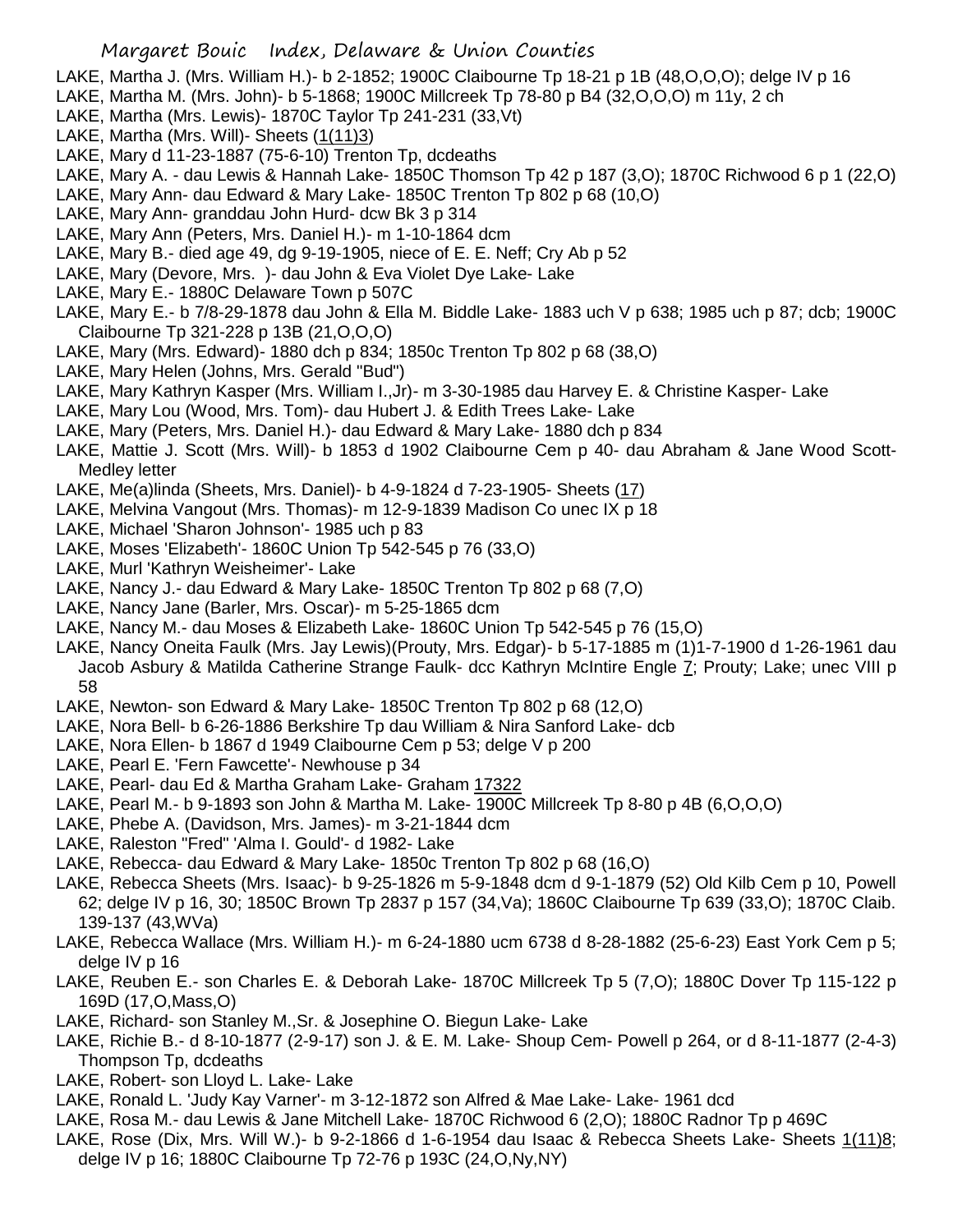- LAKE, Ross J.- brother Mary B. Lake- dg 9-22-1905 Cry Ab p 52
- LAKE, Roy- son John & Eva Violet Dye Lake- Lake
- LAKE, Ruth G.(Mannasmith, Mrs. Roy)- b 12-1890 d 1-2-1957 dau William H. & Martha J. Sheets Lake- 1900C Claibourne Tp 18-21 p 1B (9,O,O,O); delge IV p 16
- LAKE, Ruth- dau William & Mattie Scott Lake- Medley letter
- LAKE, Sadie F. (Marshall, Mrs. Ralph E.)- d 2-28-1970 (51) Oak Grove Cem- dau Lloyd L. Lake- Lake
- LAKE, Sarah J. (Gethard, Mrs. Alexander)- m 4-25-1857 dcm
- LAKE, Sarah- dau Josiah & Abigail Lake- 1850C Thomson Tp 56 p 188 (18,NY)
- LAKE, Sarah (Neimeyer, Mrs. Conrad)- b 10-13-1855 lib 10-10-1878 ucm 6337 d 6-23-1914 dau Isaac & Rebecca Sheets Lake- Sheets 1(11)4; 1860C Claibourne T0 639 (4,O); delge IV p 16
- LAKE, Sarah (Wilson, Mrs. William)- m 9-16-1840 Madison Co, unec IX p 32
- LAKE, Sharon Kay Johnson (Mrs. Michael Andrew)- dau Harold C. & Ruth Johnson Johnson- 1985 uch p 83
- LAKE, Sheldon- brother Alfred Lake- Lake
- LAKE, Stanley M.,Sr. 'Josephine O. Biegun'- b 4-20-1937 d 5-24-1992 son Murl & Kathryn Weisheimer Lake-Lake
- LAKE, Stanley M.,Jr.- son Stanley M.,Sr. & Josephine O. Beigun Lake- Lake
- LAKE, Strowder- ch Edward & Mary Lake- 1850C Trenton Tp 802 p 68 (17,O)
- LAKE, Susan J. Sparks (Mrs. John)- m 4-2-1868 ucm 4363 d 8-23-1872 (23y1d) Claibourne Cem p 4
- LAKE, Thomas- Pabst Pion II p 211; 1835 men p 39 #33 p 69 Lincoln Tp
- LAKE, Thomas 'Melvina Vangout'- m 12-9-1839 Madison Co unec IX p 18
- LAKE, Velma (Heath, Mrs. William B.)- d 1-27-1960 dau Ed & Martha Graham Lake- Graham 17321
- LAKE, Vera (Rhodes, Mrs. )- dau Ed & Martha Graham Lake- Graham 17323
- LAKE, Warren- son Lewis Lake- 1870C Taylor Tp 241-231 (17,O)
- LAKE, Will 'Ileen'- son Hubert & Edith Muriel Trees Lake- Lake
- LAKE, William E.- 1880C Harlem Tp p 446A
- LAKE, William H.- son Moses & ELizabeth Lake- 1860C Union Tp 542-545 p 76 (9,O)
- LAKE, William H. 'Martha J.'- b 6-1853; 1880C Claibourne Tp 72-76 p 193C (27,O,NY,NY); 1900C Claib. 18-21 p 1B (46,O,NY,NY)
- LAKE, William I.,Jr.'Mary K. Kasper'- m 3-30-1985 son William I. & Charlien Lake,Sr.- Lake- engaged to Lorie Ellen Rafferty
- LAKE, Will H.'Rebecca Wallace''Martha''Jessie Greene'- b 6-15-1858 m 6-24-1880 ucm 6738 d 7-7- son Isaac & Rebecca Sheets- delge IV p 16; 1860C Claibourne Tp 639 (7,O); 1870 Claib. 139-137 (17,O); York Cem p 5
- LAKE, William R.- son Charles E. & Deborah Lake- 1870C Millcreek Tp 5 (2,O)
- LAKE, Dr. William Walter 'Harriet Fulton''Grace Harris'- b 6-1891 d 1966 Claibourne Cem p 49- son John & Ellen Biddle Lake- Lake; 1985 uch p 87; 1900C Claibourne Tp 321-338 p 13B (8,O,O,O)
- LAKE, Willis- son Edward & Mary Lake- 1908 dch 298; 1850C Trenton Tp 802 p 68 (9,O); 1880C Trenton Tp 461C
- LAKES, Desiah Wilcox (Mrs. Pharis)- dau Isaac Wilcox- dcw Bk 1 p 65
- LAKEY, Elwood D.- 1971 dcd
- LAKI, Anna (Megyesi, Mrs. michael)- b 8-15-1871 m 1894 d 1951 dau John & Elizabeth Pongracz Laki- ped Mary Beth Rickabaugh Merklin #241 13, unec XIV p 30
- LAKI, Elizabeth Pongracz (Mrs. John)- ped Mary Beth Rickabaugh Merklin #241 27, unec XIV p 30
- LAKI, John 'Elizabeth Pongracz'- ped Mary Beth Rickabaugh Merklin #241 26; unec XIV p 30
- LAKI, Reugen- b 4-16-1863 d 3-7-1885, uninf p 2
- LAKIN, Abraham 'Elizabeth Gross'- b 1792 d 1854 son Abraham III & Mary Unglesby Lakin- Agr p 9; Hist. Fred. Co Md. p 1012; Catox bur Fred Co Md.- History of Western Maryland- Scharf, Vol I p 435
- LAKIN, Abraham 'Martha Lee'- m 10-10-1717 son Joseph Lakin- Hist. Frederick Co, Md. p 1011, 1012, Ten Mile Country p 37, 38; Agr p 5
- LAKIN, Abraham III 'Mary Ungles/Ungles'- b 12-29-1757 m 7-18-1788 d 7-1788- spm Abraham II & Sarah Hook Lakin- Agr p 9
- LAKIN, Abraham- b 1756 d 1799 bur. Frederick Co Md. (Catoc-Lakin 167)
- LAKE, Abraham, Jr.(II)'Sarah Hook'-b 10-1-6-1722 m 1844 d 1796 son Abraham & Martha Lee Lakin-Hist.Fred. Co M.d p 1012; Tracey Records p 32; Ten Mile Country p 38, 39; Agr p 6
- LAKIN, Abraham 'Sarah'- b 1713 d 1-1796- Cem Records (Catoc Lakin 167)\_
- LAKIN, Alberta-dau William C. & Charlotte Thomas Lakin- Hist. Fred. Co M. p 1012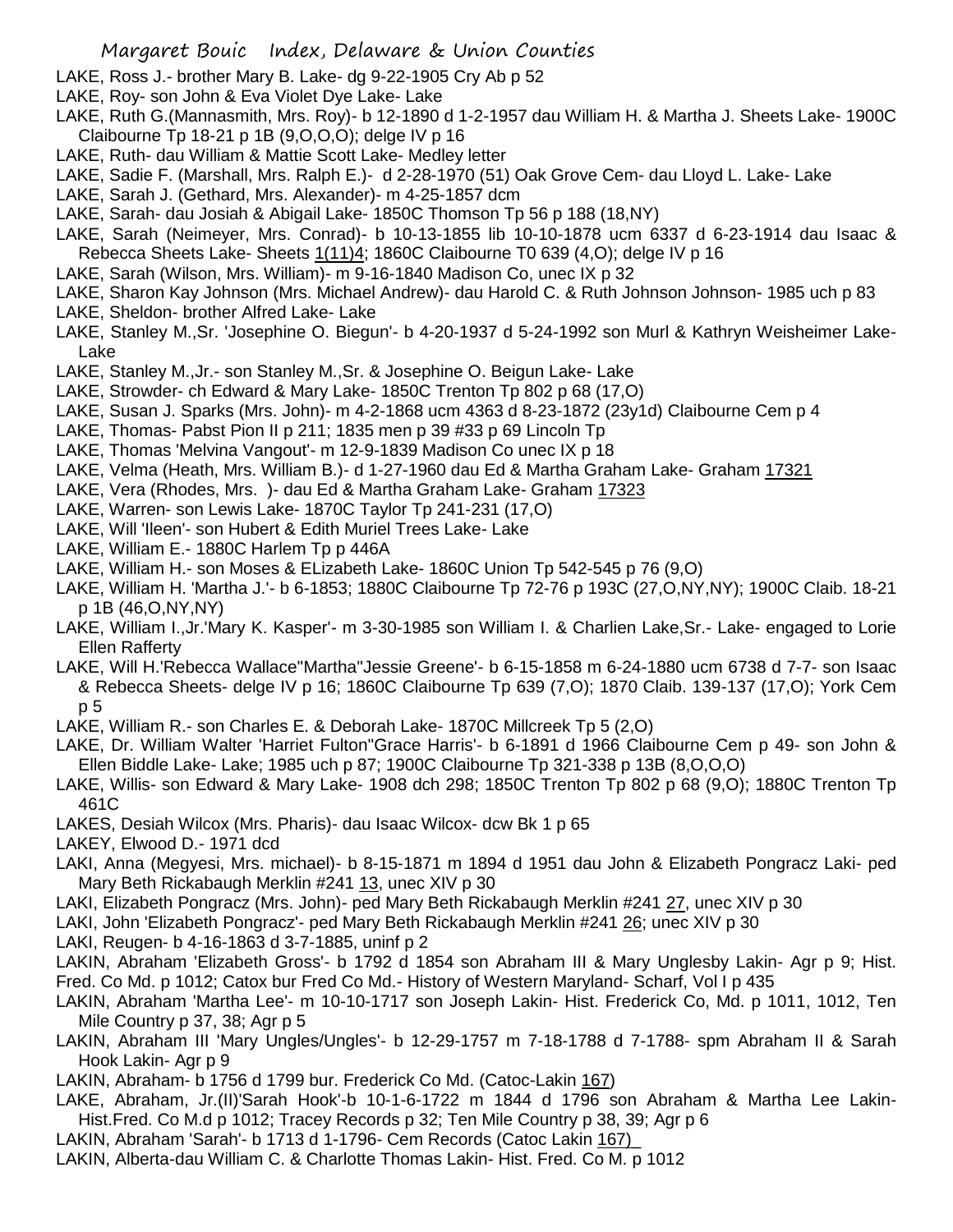LAKIN, Alice M. Taughinbaugh (Mrs. Dr. H. A.)- Hist Fred Co Md p 1012

LAKIN, Amelia Ellen Henry (Mrs. William F.)- b 1-22-1818 m 1219-1859 d 9-4-1863 (46-7-13) Jeff. Un 159, bur Fred Co Md.; Agr p 13

LAKIN, Amy C. b 3-22-1892 d 6-20-1953 dau Josephus/Cephas E. & Flora B. Souder Lakin- bur Fred. Co Md. Jeff. Union 159; Agr p 22

LAKIN, Ann (Deaver, Mrs. Abraham)- m 6-25-1778 Fred. Co Md

- LAKIN, Ann Elizabeth- b 2-3-1845 d 8-12-1947 dau Daniel & Dorcas Jennings Flenniken Lakin- Agr p 31
- LAKIN, Anna Jemima Claggett/Claygott (Mrs. Samuel Wilson)- b 10-20-1837 Dayton m 10-21-1858 d 6-14- 1913 dau Samuel M. & Elizabeth Claygott- Agr p 26; DAR Lineage Bk VCXLIII; Powers p 142
- LAKIN, Ann Rebecca Myers (Mrs. John Hanson)- b 1-22-1822 m 2-13-1843 Fred Co Md; d 11-5-1903- Agr p 13
- LAKIN, Ann Sheckell (Mrs. Daniel)- b 1-18-1766 m 2-8-1787 d 1-4-1822- Agr p 10; Tracey Records p 32; DAR Lin Bk VCXLIII; Ten Mile Country p 39; 1985 uch p 15
- LAKIN, Anna (Wright, Mrs. Moses)- b 8-4-1792 m 4-4-1815 d 1875 Harrison Co, O. dau Thomas & Priscilla Sullivan Lakin- Ten Mile Country p 40; Agr p 11, 98
- LAKIN, Arthur 'Jessie'- Lakin
- LAKIN, Benjamin- b 12-21-1748 son Abraham II & Sarah Hook Lakin- Agr p 9; Ten Mile Country p 39
- LAKIN, Benjamin- son Abraham III & Mary Unglesby Lakin- Agr p 9; War of 1812; bur Fred Co Md. Catoc Lakin 167
- LAKIN, Benjamin-b 12-23-1787 son Daniel & Ann Sheckell Lakin- onwq 1937-1942 p 106, Agr p 10
- LAKIN, Rev. Benjamin 'Elizabeth Ray(e)'- b 8-23-1767 Montgomery Co m 4-12-1798 d 2-5-1849 son Benjamin & Rachel Fee Lakin- Ten Mile Country Vol VI p 37, 38, 40; Agr p 2, 7, 11; wsc Graham p 12, 13, 60; 1880 uch II p 345
- LAKIN, Benjamin 'Elizabeth Simmons'- b 1792 m 3-30-1816 Clermont O-son Joseph & Mary Slater Lakin- Ten Mile Country p 40; Agr p 12, 114
- LAKIN, Benjamin 'Jenny Wyatt'- b 1795/6 d 1860 son John & Elizabeth Akrum Lakin- Ten Mile County p 38; Agr p 11, 109
- LAKIN, Benjamin 'Rachel Fee'- b 3-20/29-1739 Prince George's Co m 10-23-1760 d 4-6-1776- son Abraham & Martha Lee Lakin- Agr p 7; Tracey Records p 32; Ten Mile Country p 37, 38, 39, 40
- LAKIN, Benjamin 'Rebecca Blair'- b 1-16-1796 d 1821 son Thomas & Priscilla Sullivan Lakin- Ten Mile Country Vol VI p 40; Agr p 11, 99
- LAKIN, Bertha Ellen Cochran (Mrs. John S.)- b 9-17-1865 m 4-15-1890 d 10-24-1940 bur Fred. Co Md. Jefff Un 159; Agr p 20
- LAKINE, Beth Ann (Phillips, Mrs. )- b 7-25-1940 dau Edmond Barnard & Ruth Ann Besse Lakin- Agr p 29; Lakin
- LAKIN, Elizabeth Caroline (Slyh, Mrs. Henry C.)- b 5-9-1862 dau Samuel Wilson & Anna Jemima Claggett Lakin- Agr p 26
- LAKIN, Amanda Catherine Arnold (Mrs. George William)(Martz, Mrs. Ralph Fraley)- b 4-23-1905 m (2) 1967 bur Fred. Co Md Jeff. Union 159; Agr p 22
- LAKIN, Catharine Estep (Mrs. Francis Dare)- Hist. Fred Co Md p 1012; Agr p 21
- LAKIN, Cephas/Josephus E. 'Flora B. Souder'- b 6-11-1845 d 11-9-1908 son William & Susanna Remsberg Lakin- Hist Fred. Co. Md p 1012; bur Jeff. Union 159; Agr p 21
- LAKIN, Charles Edward 'Sarah Corey'- b 5-14-1867 m 7-4-1888 d 6-6-1940 son James William & Sarah J. Jones Lakin- Agr p 15; Fred Co. Md, Knox Rev. 172
- LAKIN, Charles G.- b 5-5-1865 Franklin Co O. m 4-8-188-d 12-20-1910 son Samuel Wilson & Ann J. Claggett Lakin- Powers p 142; Agr p 27
- LAKIN, Charles Henry- b 9-14-1834 d 6-3-1901 Fred. Co Mt. Olive Cem 200; son Abraham IV & Elizabeth Gross Lakin- Agr p 16
- LAKIN, Charlotte Buckey (Thrasher, Mrs. Thomas Souder)- dau William & Susanna Remsberg Lakin- Hist. Fred Co Md p 1012; Agr p 22
- LAKIN, Charlotte Thomas (Mrs. William Gerry) b 7-1-1876m 1899- Agr p 21; Hist Fred. Co Md. p 1012
- LAKIN, Christine L.Renner (Mrs. John Henry Lloyd)- b 1-29-1859 m 7-18-1886 d 6-17-1947- bur Fred. Co Md Mt. Olive 200; Agr p 15;
- LAKIN, Daniel 'Ann Scheckell'- b 1-20-1757 m 1-30-1787 onwq Vol 1937-42 p 106; c 1-4-1829 son Abraham II & Sarah Hook Lakin- 1883 uch V p 345; Powers p 142; Tracey Records p 32; 10 Mile Country p 38, 39; 1985 uch p 15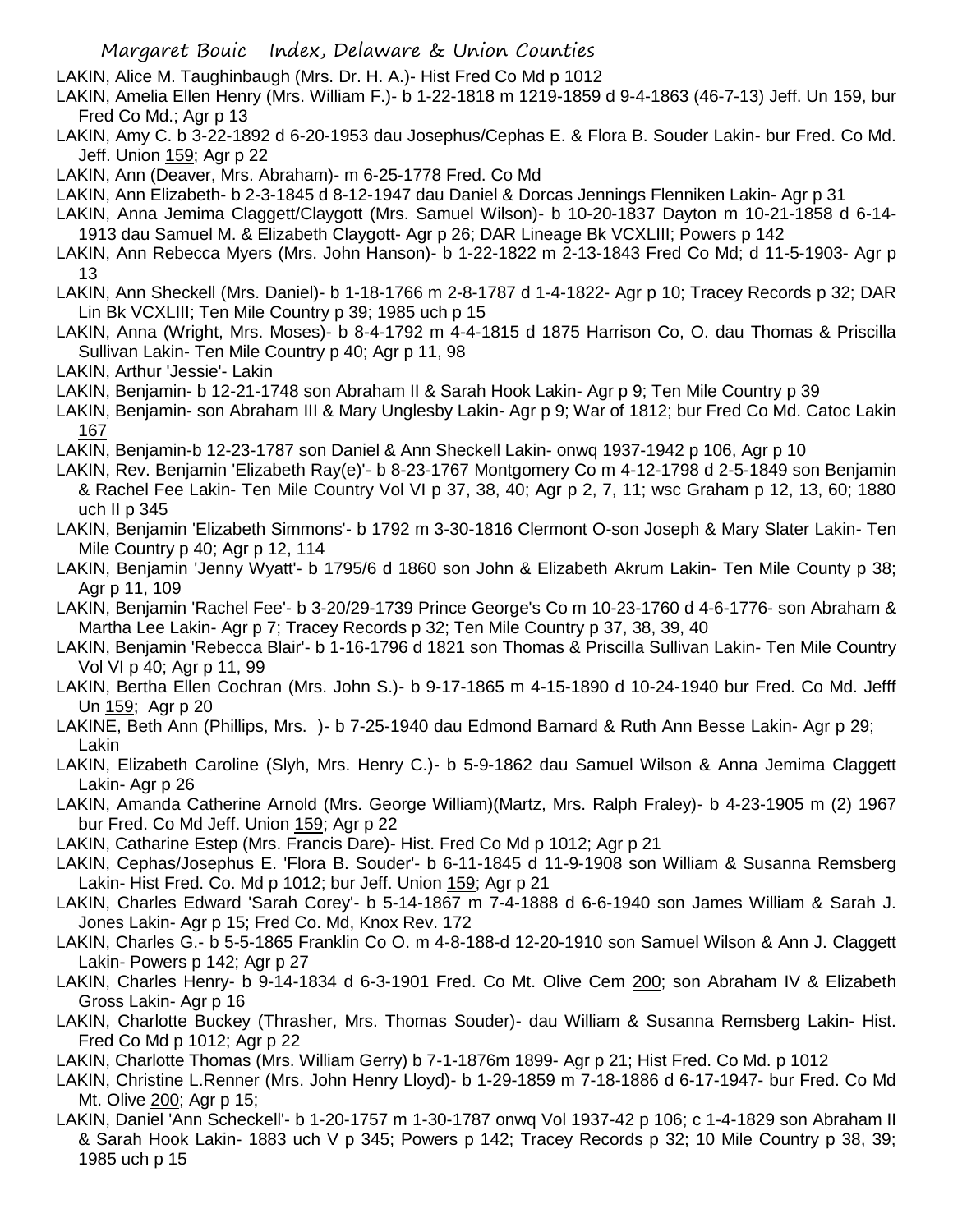- LAKIN, Daniel Clinton 'Eliza C. Lane'- b 9-8-1838 Franklin Co O. m 10-13/8-1859 m(2) div, d 6-4-1898- son Daniel & Dorcas Flenniken Lakin- Powers p 142; Agr p 30
- LAKIN, Daniel 'Dorcas Jennings Flenniken'- b 11-17-1803 m 6-27-1833 d 12-29-1872 Franklin Co,O.-son Daniel & Ann Sheckell Lakin- onwq 1937-1942 p 106; Powers p 140, 154; Agr p 10, 26; DAR Lineage Bk VCXLIII;
- LAKIN, Daniel 'Theodosia Shreve'- b 7-16-1786 d 1854 (or earlier)- son Thomas & Priscilla Sullivan Lakin- Ten Mile Country p 40; Agr p 11, 93
- LAKIN, Daniel Thomas 'Sarah Ropp'- b 3-8-1842 d 8-7-1890 (48-4-29) bur Fred. Co Md, Catoc Lakin 167 son Abraham & ELizabeth Gross Lakin- Host. of Western Md.-Scharf p 435; Agr p 20
- LAKIN, Deborah- b 1830's- dau Abraham & Martha Lee Lakin- Agr p 6; Ten Mile Country p 39; Tracey Records p 32
- LAKIN, Deborah- b 12-5-1846- dau Abraham II & Sarah Hook Lakin- Agr p 9; Tracey Records p 32; Ten mile County p 39
- LAKIN, Dorcas Jennings Flenniken (Mrs. Daniel)- b 7-16-181- m 6-27-1833 d 6-6-1886 dau Samuel G. & Elizabeth Morehead Fleniken- Agr p 26; Powers p 140, 141, 155
- LAKIN, Edith Jennings (Powell, Mrs. William Ryan)- b 12-28-1879 Franklin Co, O.-dau Samuel Wilson & Ann J. Claggett Lakin- Powers p 142; Agr p 28
- LAKIN, Edmond Barnard "Si"- b 4-17-1909 m 10-9-1939 son Edmond Bedell & Clara Barnard Lakin- Agi p 29
- LAKIN, Edmond Bedell 'Clara Barnard'- b 7-22-1868 m 6-10-1904 d 1954 son George Washinginton & Mary Elizabeth Johnson Lakin- Agr p 29
- LAKIN, Eleanor- b 10-2-1799 d 1-22-1836 bur Fred Co Md Catoc Lakin 167; Agr p 9, 23
- LAKIN, Eleanor (Kenton, Mrs. Samuel)- dau Joseph & Mary Slater Lakin- Agr p 12, 118; Ten Mile Country p 38, 40
- LAKIN, Eleanor (Schindler, Mrs. Johannes)- b 2-26-1745 m 7-31-1787 dau Abraham II & Sarah Hook Lakin-Agr p 9; Ten Mile Country p 39, Tracey Records p 32
- LAKIN, Eletha Willison (Mrs. John Wesley)- m 182 d 1870, Ten Mile Country p 40; Agr p 105
- LAKIN, Eliza C. Lane (Mrs. Daniel Clinton)- m 10-8-1859 d ca 1892; Agr p 30
- LAKIN, Elizabeth- b 1730's dau Abraham & Martha Lee Lakin- Ten Mile Country p 39; Tracey Records p 32; Agr p 6
- LAKIN, Elizabeth A. C.- b 2-1-1844 d 4-30-1913 dau Abraham IV & Elizabeth Gross Lakin- Agr p 20; bur Fred. Co. Md, Mt Olive 200
- LAKIN, Elizabeth Ankrom (Mrs. John)- dau John & Martha Wells Ankrom- Ten Mile Country p 38, 40; Agr p 11
- LAKIN, Elizabeth (Barthalow, Mrs. )- b 8-4-1785 d 1854 dau Thomas & Priscilla Sullivan Lakin- Ten Mile Country p 40; Agr p 11
- LAKIN, Elizabeth Gross (Mrs. Abraham)- b 10-24-1812 m 4-10-1832 d 11-15-1861 dau Charles Gross- Hist. of Western Md-Scharf Bol I p 435; bur Catoc Lakin 167; Agr p 9, 15
- LAKIN, Elizabeth (Drill, Mrs. Christina)- b 10-2-1789 dau Daniel & Ann Scheckel Lakin- onwq 1937-1942 p 106; Agr p 10, 24
- LAKIN, Elizabeth Fee (Mrs. Joseph)- m c 1850- sister of Rachel Fee- Agr p 6; Ten Mile Country p 38; Tracey Records p 32
- LAKIN, Elizabeth Long (Mrs. Thomas)- b 10-11-1789 Va m 1-26-1814 d 3-25-1831 Harrison Co, Ohio- Agr p 95; Ten Mile Country p 40
- LAKIN, Elizabeth (McIlvain, Mrs. Samuel)- dau Joseph & Margaret Simmons Lakin- Ten Mile Country p 38, 41; Agr p 12
- LAKIN, Elizabeth Ray(e) (Mrs. Rev. Benjamin)- b 9-12-1777 m 4-12-1798 d 3-16-1828; Agr p 11; Ten Mile Country p 37, 40
- LAKIN, Elizabeth- b 6-1834 d 9-8-1870 936-2-11) bur Fred Co Md, Catoc Lakin 167; Agr p 20; dau William & Susanna Remsberg Lakin
- LAKIN, Ellen Catherine Hemp (Mrs. William H.)- b 10-21/0-1835 m 10-13-1859 d 11-20-1916 bur Fred. Co Md, Jeff. Union 159- dau Frederick & Julia Keller Hemp- Agr p 20
- LAKIN, Emeline (Slyh, Mrs. Jacob)- b 4--27-1801 dau Daniel & Ann Scheckell Lakin- onwq 1937-1942 p 106; Agr p 10, 24
- LAKIN, Flora B. Souder (Mrs. Cephas/Joseph)- b 3-1-1891 m 3-1-1891 d 10-22-1918- bur Fred Co Md. Jeff. Union 159; Agr p 21;
- LAKIN, Frances Isabella- dau Dr. H. A. & Alice M. Taughinbaugh Lakin- Hist. Fred. Co Md. p 1012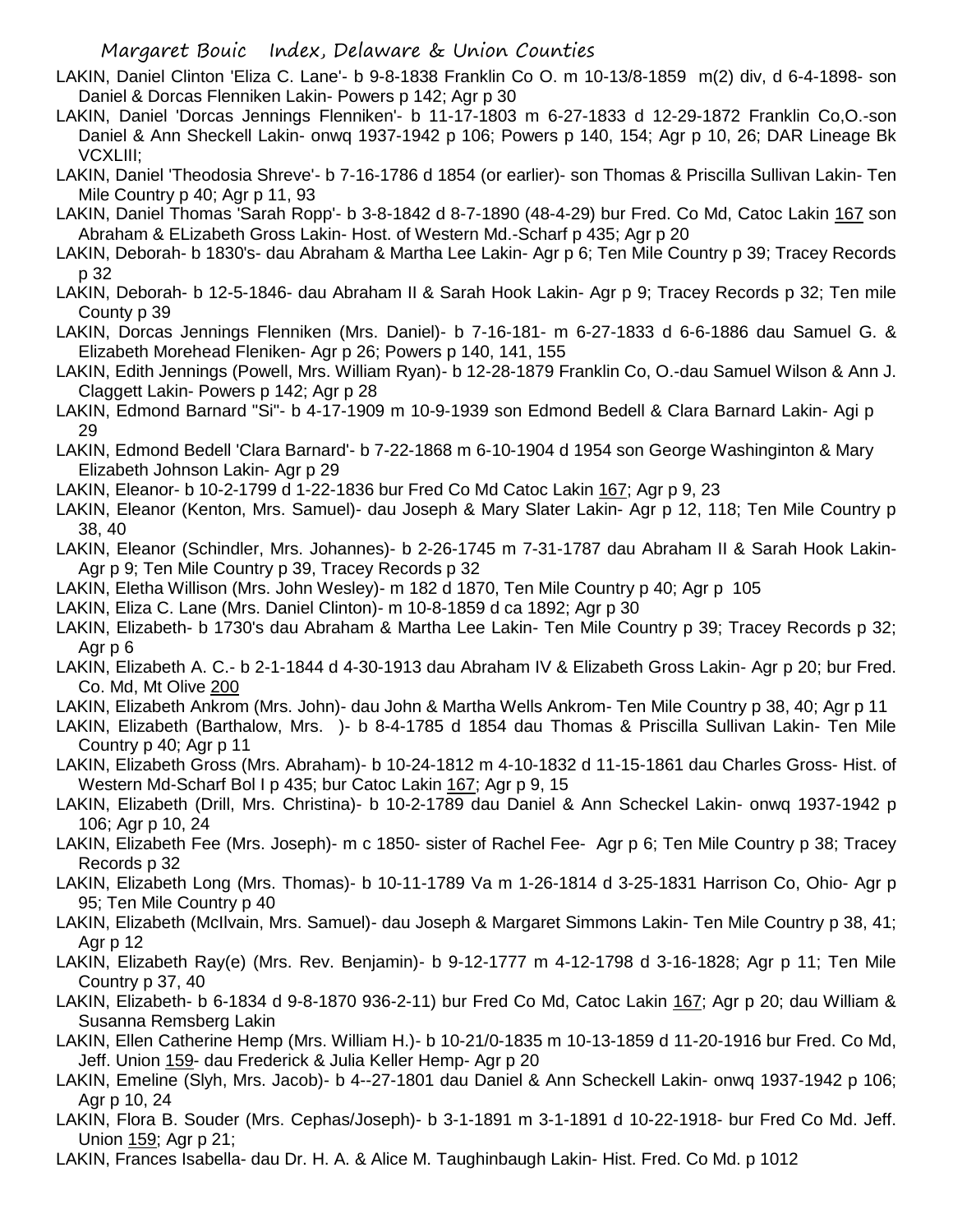LAKIN, Francis Dare 'Catherine Estep'- b 3-26-1879 d 6-22-1948 Marion, O.- son Francis T. & Mary F. Gerry Lakin- Agr p 21

LAKIN, Francis T. 'Mary F. Gerry'- b 8-2-1840 m 2-13-1872 d 10-14-1912 bur Fred. Co Md. Mt. Olivet 200 son William & Susanna Remsberg Lakin- Hist. Fred. Co Md. p 1011, 1012; Agr p 21

LAKIN, George P.- b 9-11-1828 d 4-15-1830 Fred. Co Md. Catoc. Lakin 167; son William & Susan Lakin

- LAKIN, George Washington 'Mary Elizabeth Johnston'- b 1-1-1836 Franklin Co, O. m 11-3-1864 d 4-11-1914 son Daniel & Dorcas Lakin- Agr p 29; Powers p 142
- LAKIN, George William 'Amanda Catherine Arnold'- b 10-8-1893 d 4-9-1953 bur Fred. Co Md. Jeff. Union 159; Agr p 22
- LAKIN, Hannah Smith (Mrs. Basil)- m Fred Co Md. 3-3-1870
- LAKIN, Harry/Harrison William 'Minnie M. Hendrix'- b 5-2-1868 m 3-16-1898 d 1-17-1914 son Samuel Wilson & Ann Claggett Lakin- Powers p 142; Agr p 27
- LAKIN, Mary Ann Henrietta (McDevitt, Mrs. Isaac)- b 1797 m 5-3-1817 dau Abraham Lakin III- Hist. Fred. Co Md p 1012; Agr p 23
- LAKIN, Dr. Henry Allen 'Alice M. Taughinbaugh'- b 1-16-1876 son Francis T. & Mary Gerry Lakin- Hist. Fred. Co Md. p 1012; Agr p 21
- LAKIN, Henry Deaver- b 4-14-1848 d 2-8-1901 son William & Susanna Remsburg Lakin- Agr p 22; Hist Fred. Co Md. p 1012; bur Fred. Co Md. Jeff. Union 159
- LAKIN, Ida Davis (Mrs. Milton Dwight)- m 5-1876 Fred. Co Md.- Agr p 31
- LAKIN, Inez Howard (Mrs. Milton Claygott)- b 2-5-1859 m 3-25-1885 d 1935- Agr p 26
- LAKIN, James- son Benjamin & Rachel Fee Lakin- Lakin 1(10)7
- LAKIN, James 'Sarah Jones'- b c 1798 son Joseph & Mary Slater Lakin- Ten Mile Country p 40; Agr p 12
- LAKIN, Mrs. James S.- Powers p 155
- LAKIN, James William 'Lucinda Lowery''Sarah J. Jones'- b 4-16-1823 m 7-27-1848 (2) 7-15-1858 d 1-6-1898 bur Fred. Co Md. Knox Ref 172- son Abraham IV & Elizabeth Gross Lakin- Agr p 15
- LAKIN, Jane Dryden (Mrs. Moses)- m 2-15-1814 Ten Mile Country p 40; Agr p 103
- LAKIN, Jemima (Drill, Mrs. George)- b 12-6-1791 m 11-12-1813 dau Daniel & Ann Sheckell Lakin- onwq 1937- 1942 p 106; Agr p 10, 24
- LAKIN, Jessie (Ross, Mrs. )(Mrs. Arthur)- d 2-4-1965 (79) bur Racine, O.- Lakin

LAKIN, John- unec XIV p 6

- LAKIN, John- b 12-28-1750 son Abraham II & Sarah Hook Lakin- Agr p 9; Hist. Fred. Co. p 1012; Agr p 9; Ten Mile Country p 39; Tracey Records p 32
- LAKIN, John 'Elizabeth Ankron'- b 2-21-1765 m 1790 d c 1804 son Benjamin & Rachel Fee Lakin- Ten Mile Country p 38, 40
- LAKIN, John Franklin- b 4-5-1833 d 7-29-1900 Mt. Olive Cem, 200- son Abraham IV & Elizabeth Gross Lakin-Agr p 16
- LAKIN, John Hanson'Anna Rebecca Myers'- b 1-19-1822 m 2-13-1843 Frederick Co. Md
- d 3-16-1891- son John & Sarah Flook Lakin- Agr p 13
- LAKIN, John Henry 'Christine L. Renner'- b 3-19-1859 Va m 7-18-1886 d 3-19-1914- Agr p 15 Mt. Olive Cem 200
- LAKIN, John Henry- b 12-31-1890 son John S. & Bertha Ellen Cochran Lakin- Hist. Fred. Co Md.
- LAKIN, John Henry,Sr. 'Mary Ellen Brown'- b 12-31-1894 m 7-31-1915 d 6-1-1964 son John Sebastian & Bertha Ellen Cochran Lakin- Agr p 21
- LAKIN, John 'Margaret Barshear'- b 1797 son Joseph & Mary Slater Lakin- Agr p 12; Ten Mile Country p 40
- LAKIN, John 'Mary Bretney'- b 9-16-1795 m 10-11-1827 d 9-29-1870 son John & Elizabeth Ankrom Lakin Ten Mile Country p 38; Agr p 11, 108
- LAKIN, John Franklin 'Ida Sarah Wampler'- b 11-9-1863 m 3-23-1887 d 7-5-1942 son Samuel Wilson & Ann J. Claggett Lakin- Powers p 142; Agr p 26
- LAKIN, John 'Margaret(ha)'-b c 1750 will 1801 Fred. Co Md. son Joseph & Elizabeth Fee Lakin- Agr p 10; Ten Mile Country p 38, 39
- LAKIN, John Sebastian 'Bertha Ellen Cochran'- b 7-10-1838 m 4-15-1890 d 9-17-1906 Jefferson Union Cem 159- son William & Susanna Remsberg Lakin- Hist Fred Co Md. p 1012
- LAKIN, John 'Sarah Flook'- b 11-18-1790 m 3-10-1817 d 10-18-1821 Lakin Cem, Fry Rd. Catoc 167- son Abraham III & Mary Unglesby Lakin- Agr p 9, 13;
- LAKIN, John Sheckel 'Julia Ann Loshone'- b 9-5-1811 m 5-1835 Franklin Co, O d 8-1884 son Daniel & Ann Scheckell Lakin- Agr p 10, 36; onwq 1937-1942 p 106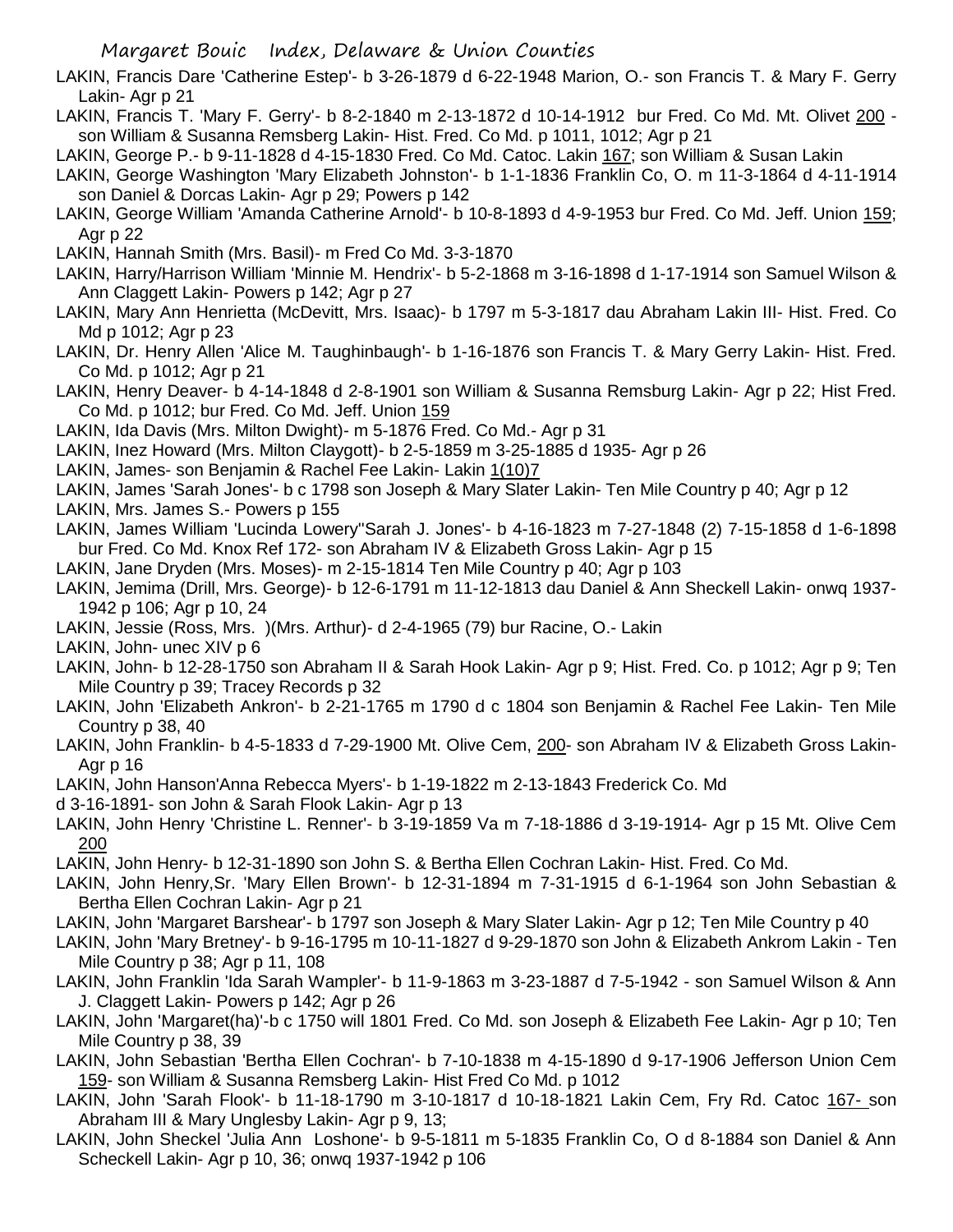LAKIN, John Wesley 'Eletha Willison'- b 4-7-1798 m 1823 d 1862 son Thomas & Priscilla Sullivan Lakin- Ten Mile Country p 40; Agr p 11, 105

LAKIN, Joseph 'Elizabeth Fee'- b c 1729 m c 1850 son Abraham & Martha Lee Lakin- Ten Mile Country p 28, 29; Tracey records p 32 Agr p 6

LAKIN, Joseph- son Joseph & Margaret Simmons Lakin- Ten Mile Country po 38, 40; Agr p 12

LAKIN, Joseph 'Mary Slater''Margaret Simmons'- b 1769 m(1) c 1789 (2) 3-2-1802 d 1838 Ind.- son Benjamin & Rachel Fee Lakin- Agr p 12; Ten Mile Country p 10

LAKIN, Katherine V/L. (McCoy, Mrs. James Wilbur)(LeHew, Mrs. George)- b 7-28-1870 m 6-21-1893 (2) 1912 dau Samuel Wilson & Ann Claggett Lakin- Powers p 142; Agr p 27

LAKIN, Leonard- son Joseph & Margaret Simmons Lakin- Ten Mile Country p 38, 40

LAKIN, Lewessa Packer (Mrs. William)- m 1-11-1836- Ten Mile Country p 40

LAKIN, Lucinda Lowery (Mrs. James William)- m 7-27-1848 d Louden Co,Va.- Agr p 15

- LAKIN, Lucretia C. (Dutrow, Mrs. Richard P. T.)- b 1-28-1832 m 11-10-1849 d 3-13-1897 dau William & Susanna Remsberg Lakin- Hist Fred. Co Md p 1012; Agr p 20
- LAKIN, Lucretia (Souder, Mrs. Anthony)- b 4-28-1797 m 8-15-1817 Fred. Co Md.- dau Daniel & Ann Sheckel Lakin- onwq 1937-1942 p 106; Agr p 10, 24
- LAKIN, Margaret Elizabeth (Shrum, Mrs. )- b 5-9-1846 dau Daniel & Dorcas Flenniken Lakin- Powers p 140; Agr p 31

LAKIN, Margaret- dau Joseph & Margaret Simmons Lakin- Agr p 12, 120; Ten Mile Country p 38, 41

- LAKIN, Margaret Simmons (Mrs. Joseph)- b 9-25-1780 m 3-20-1802 d 1850 dau Adam & Mary Hatton Simmons- Agr p 12; Ten Mile Country p 41
- LAKIN, Margaret Slate (Mrs. Thomas)- Ten Mile Country p 40
- LAKIN, Martha Ann- b 1808 dau Daniel & Ann Sheckel Lakin- onwq 1937-1942 p 106; Agr p 10
- LAKIN, Martha Ellen- g 4-5-1915 (0-0-2) dau William C. & Mary E. Lakin- bur Fred. Co Md, Jeff. Un p 159; Agr p 21

LAKIN, Martha- dau John & Elizabeth Ankrom Lakin- Ten Mile Coun. p 38; Agr p 11

- LAKIN, Martha Lee (Mrs. Abraham)-m 10-10-1717 dau William & Ann Lee- Agr p 5; Ten Mile Country p 37, 38, 39; Tracey Records p 32
- LAKIN, Martha (Plummer, Mrs. Isaac)- dau Abraham & Martha Lee Lakin- Agr p 6; Ten Mile Country p 39, Tracey Records p 32
- LAKIN, Mary- dau Abraham & Martha Lee Lakin- Agr p 6; Ten Mile Country p 39; Tracey Records p 32

LAKIN, Mary (Aldridge, Mrs. John Simpson)- b 6-20-1760 m 11-14-1783 d 11-27-1843m Ind.dau Joseph & Elizabeth Fee Lakin- Ten Mile Country p 38. 39; Ag p 10

LAKIN, Mary (Blair, Mrs. Archibald)- b 10-11-1782 d 1824- dau Thomas & Priscilla Sullivan Lakin- Ten Mile Country p 40; Agr p 11, 93

LAKIN, Mary Bretney (Mrs. John)- b 12-1809 m 10-11-1827 d 1-17-1884- Agr p 108

- LAKIN, Mary Ellen Brown (Mrs. John H.)- b 11-14-1896 d 12-10-1918 bur Fred Co Md. Jeff. Union 159; Agr p 21
- LAKIN, Mary/Martha Elizabeth Sigler (Mrs. William D.)- b 4-12-1892 d 5-24-1957 bur Fred. Co Md Jeff. Union 159; Agr p 21
- LAKIN, Mary Elizabeth Johnston (Mrs. George Washington)- b 8-18-1842 O. m 11-3-1864 d 8-26-1919- Agr p 29
- LAKIN, Mary Ellen/Ann Henrietta- b 1797 m 5-3-1817 dau Abraham III & Mary Unglesby Lakin- Agr p 9, 23; Hist Fred. Co Md. p 1012
- LAKIN, Mary F. Gerry (Mrs. Francis T.)- b 1851 m 2-13-1872 d 1928 Mt. Olivet Cem- Agr p 21- dau Dr. Michael M. & Catherine Dare Gerry- Hist. Fred. Co Md p 1012
- LAKIN, Mary- dau Joseph & Margaret Simmons Lakin- Ten Mile Country p 40; Agr p 12; may have m John Keich
- LAKIN, Mary Lucretia (Levy, Mrs. Roger S.)- b 4-26-1883 dau Francis T. & Mary F. Gerry Lakin- Agr p 21; Hist Fred Col Md. p 1012

LAKIN, Mary Slater (Mrs. Joseph)- m c 1789 d c 1800-Ten Mile Country p 40; Agr p 12

- LAKIN, Mary Undlesby (Mrs. Abraham III)(Jenkins, Mrs. Job)- b 12-29-1757 m 7-18-1788 (2) 1-19-1802 d 2-2- 1826- dau Zachariah & Ann Undlesby- Agr p 9; Tracey Records p 32; 10 Mile Country p 39- DAR Lin Bk **VCXLIII**
- LAKIN, Milton Claygott 'Inez Howard'- b 6-28-1860 m 3-25-1885 d 1927 son Samuel W. & Ann J. Claggett Lakin- Powers p 142; Agr p 26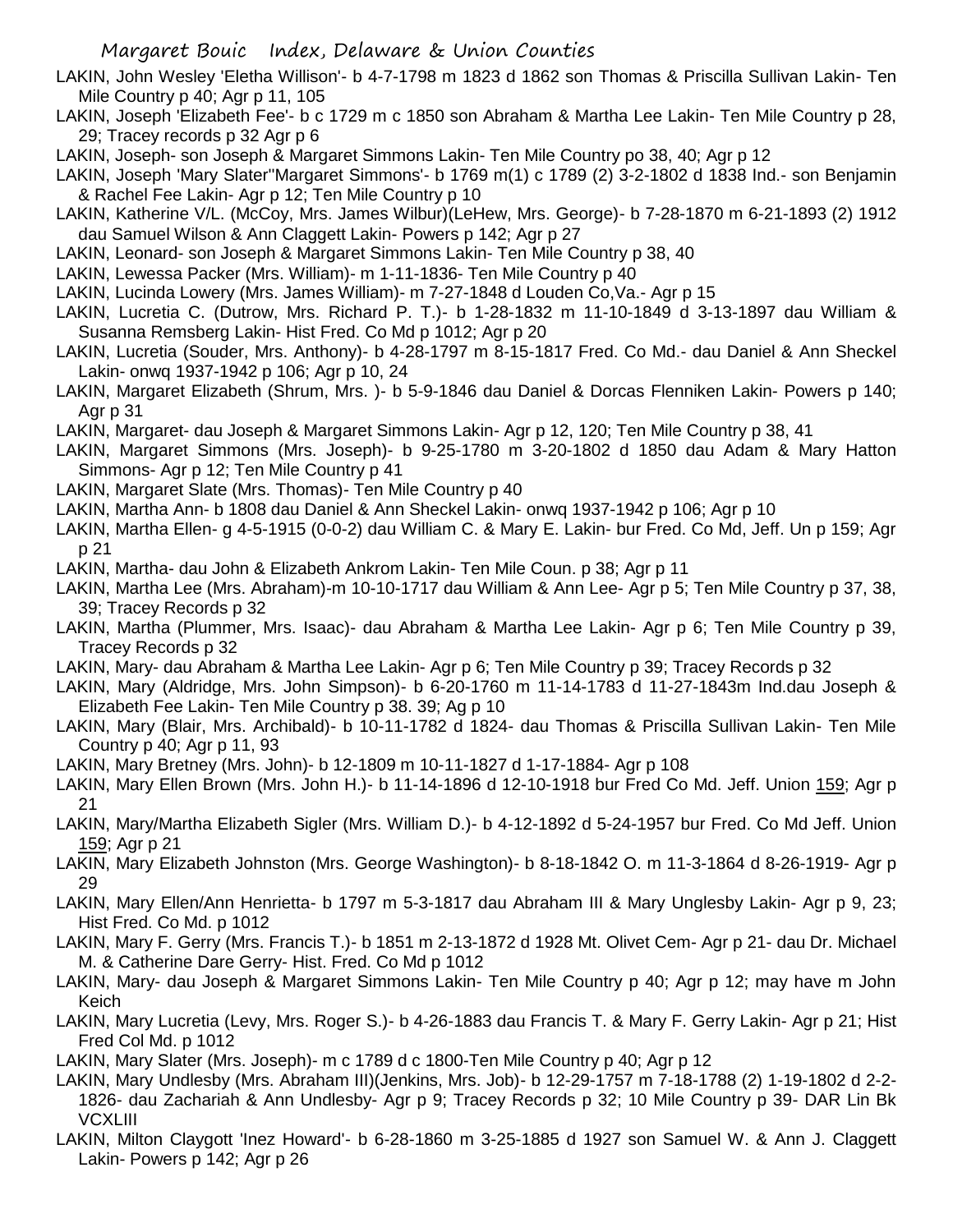- LAKIN, Milton Dwight 'Ida Davis'- b 10-30-1850 or 2-1-1850 m 5-17-1876 son Daniel & Dorcas Jennings Flenniken Lakin- Agr p 31; Powers p 142
- LAKIN, Moses 'Jane Dryder'- b c 1800 m 2-15-1842 son Thomas & Priscilla Sullivan Lakin- Ten Mile Country p 40, this family Agr p 11
- LAKIN, Nancy Ann (Deaver, Mrs. Abraham)- b 9-27-1762 m 6-25-1778 dau Abraham II & Sarah Hook Lakin-Ten mile Country p 39; Tracey Records p 32; Agr p 10
- LAKIN, Naomi C./Charles- d 5-18-1891 (1-3-7) dau Charles E. & Sarah Corey Lakin- bur Fred Co Md. Knox Refd 172; Agr p 15
- LAKIN, Priscilla Sullivan (Mrs. Thomas)- b 4-8-1757 m 1-15-1782 d 1833 dau Daniel & Mary Lovejoy Sullivan-Agr p 11; Ten Mile Country p 40
- LAKIN, Rachel Fee (Mrs. Benjamin)- b 4-11-1739 m 10-23-1873 d 12-20-1811 dau George & Parnell Fee- Agr p 7; Ten Mile Country p 39, 40; Tracey Records p 32
- LAKIN, Rachel (Debruler, Mrs. Jacob)- b ca 1798 m 8-4-1816 dau John & Elizabeth Ankrom Lakin- Ten Mile Country p 38; Agr p 11, 110
- LAKIN, Rachel- dau Joseph & Margaret Simmons Lakin- Ten Mile Country p 40; Agr p 12
- LAKIN, Rachel (Marken(s)/Martin, Mrs. Samuel)- m 10-30-1770 Fred Co Md.-dau Abraham & Martha Lee Lakin- Agr p 6; Fred Co. Md, marriages; Ten Mile Country p 39; Tracey Records p 32

LAKIN, Rachel (Slater, RMs. Thomas)- b 1773 m 12-19-1811 Clermont Co. O.- Agr p 12

- LAKIN, Rebecca Blair (Mrs. Benjamin)- m c 1814 Ten M. Country p 40; Agr p 11, 99
- LAKIN, Rebecc (Bouic, Mrs. Robert Bennett Hanson)- b 4-17-1798 m 5-26-1823 d 12-23-1870 Bouic Cemdau Daniel & Ann Sheckell Lakin- onwq 1837-1842 p 106; 1883 uch V p 341, 345; Bouic (1); unec VI p 19; 1985 uch p 15; delge I p 25; Agr 10, 24; ped Alma Shaw Lewis #66 29, unec V p 19; 1840C Millcreek Tp
- LAKIN, Rebecca (Robertson, Mrs. Benjamin)- b 11-14-1794 dau Thomas & Priscilla Sullivan Lakin- Ten Mile Country p 40; Agr 11, 98
- LAKIN, Ruth- dau Abraham & Martha Lee Lakin- Agr p 7
- LAKIN, Ruth Ann Besse (Mrs. Edmond Barnard)- m 10-9-1939 d 10-26-1992 dau Col. E. H. Besse- Agr p 29; Lakin
- LAKIN, Ruth (Kemp, Mrs. David)- b 1-8-1800 dau Daniel & Ann Sheckell Lakin- onwq 1937-1842 p 106; Agr p 10, 24
- LAKIN, Sally Barnard (Risser, Mrs. Don E.)- b 6-22-1942 dau Edmond Barnard & Ruth Ann Besse Lakin-Agr p 29; Lakins
- LAKIN, Salome (Mrs. John)(Cartsdafner, Mrs. David Daniel)- b 3--7-1797 m (2?) 7-27-1826 d 9-17-1869- Agr p 13
- LAKIN, Samuel Arthur- b 3-5-1878 m 5-2-1904 Col. d 6-4-1964 son Samuel Wilson & Ann Jemima Claggett Lakin- Powers p 142; Agr p 28
- LAKIN, Samuel 'Sarah Musgrove'- b c 1750-55 m ca 1775 son Joseph & Elizabeth Fee Lakin- Agr p 10; Ten Mile Country p 38, 39
- LAKIN, Samuel W.- b 11-19-1894 d 1-18-1895- Fred Co. M. Knox 172; Agr p 15
- LAKIN, Samuel Wilson 'Ann Jemima Claggett'- b 5-22-1834 m 10-24-1858 d 7-2-1902- son Daniel & Dorcas Jennings Flenniken Lakin- Agr p 26; Powers p 141, 142; DAR Lin. Bk VCKLIII
- LAKIN, Sarah- b 8-29-1789 d 5-6-1821 bur Fred. Co Md. Catoc Lakin 167; Agr p 13
- LAKIN, Sarah Ann (Drill, Mrs. Andrew)- b 2-1-1794 m 1-28-1814 Md- dau Daniel & Ann Sheckell Lakin- Onwq 1937-1943 p 106; Agr p 10, 24
- LAKIN, Sarah Ann (Wells, Mrs. Richard Duckett)- b 4-28-1755 m 1-20-1774 d 2-17-1843 dau Abraham II & Sarah Hook Lakin- Agr p 9
- LAKIN, Sarah Chapman (Mrs. William)- Ten Mile Country p 40
- LAKIN, Sarah E. (Mrs. )- b 1866 d 1939 Fred. Co Md Knox 172
- LAKIN, Sarah Hook (Mrs. Abraham II)- b 1715 m 1744 d 1797 bur Fred. Co Md Catoc Lakin 167; Ten Mile Country p 39; Agr p 6
- LAKIN, Sarah J. Jones (Mrs. James William)- b 8-14-1836 Va m 7-15-1858 d 8-15-1929- bur Fred. Co Knoxville 172; Agr p 15
- LAKIN, Sarah (Leith, Mrs. Robert)- b c 1720 m c 1740- dau Abraham & Martha Lee Lakin- Agr p 6; Ten Mile Country p 38, 39; Tracey Records p 32
- LAKIN, Sarah Musgrove (Mrs. Samuel)- m c 1775- Agr p 10; Ten Mile C. p 38
- LAKIN, Sarah Ropp (Mrs. Daniel Thomas)- Agr p 20
- LAKIN, Sarah (Wells, Mrs. Richard Duckett)- b 4-28-1755 dau Abraham II & Sarah Hook Lakin- Ten M.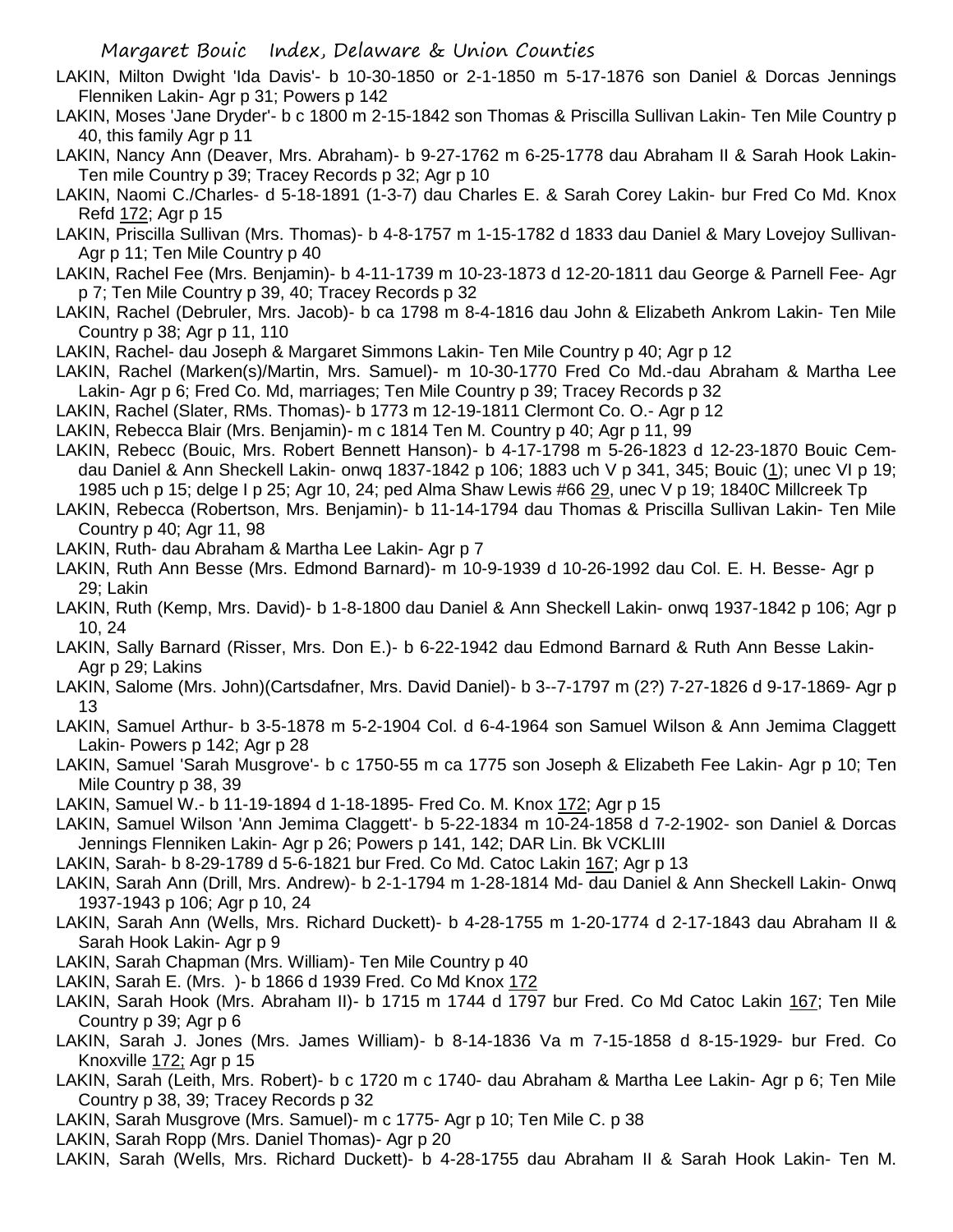Country p 39, Tracey Records p 32; Agr p 9

- LAKIN, Serena (Berry, Mrs. Thomas)- b 7-6-1805 m 3-1-1832 dau Daniel & Ann Sheckell Lakin- onwq 1937- 1942 p 106; Agr p 10, 32
- LAKIN, Susan A.- b 9-14-1842 d 6-28-1875 Fred Co Md Catoc. Lakin 167; dau William & Susanna Remsberg Lakin- Agr p 21
- LAKIN, Susan Julia- b9-1-1879 d 1-27-1951 bur Jefferson Union 159- dau William H. & Ellen Catherine Hemp-Hist Fred Co Md p 1011; Agr p 20
- LAKIN, Susan R. (Snyder, Mrs. )- b 11-28-1826 d 9-4-1905 bur Mt. Olive 200
- LAKIN, Susanna Remsberg (Mrs. William)- b 9-4-1804/7 m 9-10-1827 d 4-14-1877 bur Fred. Co Md, Catoc Lakin 167; Hist Fred Co M. p 1011, 1012; Agr p 9, 20
- LAKIN, Theodosia Shreve (Mrs. Daniel)- 10 M. Country p 40; Agr p 93
- LAKIN, Thomas 'Elizabeth Long''Margaret Slate'- b 11-5-1790 m (1)1-26-1814, (2)4-10-1832 d 12-20-1867 son Thomas & Priscilla Sullivan Lakin- Ten M. Country p 40; Agr p 11, 95
- LAKIN, Thomas Newton 'Mary Ann Pepper'''Mary Louise Pickett'- b 9-23-1817 m(1) 10-31-1836 (2) 1-28-1847 div d 6-21-1898 Ore. son Thomas & Elizabeth Long Lakin- Agr p 95
- LAKIN, Thomas 'Priscilla Sullivan'- b 3-26-1762 Montg. Co Md m 1-15-1782 d 2-23-1835 son Benjamin II & Rachel Fee Lakin- Agr p 11; Ten M. Country p 38, 40
- LAKIN, Thomas 'Sarah Simmons''Frances Allen Webb'-b 3-11-1790 m (1)c 1810 (2) 11-18-1827 d 2-5-1874 son Joseph & Mary Slater Lakin- Ten M. Country p 38, 40; Agr p 12, 111
- LAKIN, Washington 'Ann Rebecca Easterday'- b 7-6-1805 d 9-17-1880 son Daniel & Ann Sheckell Lakin- onwq 1937-1942 p 106; Agr p 10, 32
- LAKIN, Wesley- son Joseph & Margaret Simmons Lakin- Ten Mi. Country p 38, 40; Agr p 12
- LAKIN, Will-Powers Pat p 89
- LAKIN, William- b 4-22-1753 d before 1793- son Abraham II & Sarah Hook Lakin- agr p 9
- LAKIN, William- b 4-22-1753 son Benjamin & Rachel Fee Lakin- Ten Mile Country p 38, 40; Agr p 9
- LAKIN, William Cochran 'Martha Elizabeth Singleton'- b 11-12-1891 m 1-14-1914 d 3-22-1958 Fred. Co Md. Jefferson 159 son John S. & Bertha Ellen Cochran Lakin- Hist Fred. Co. Md. p 1012; Agr p 21
- LAKIN, William David d 2-5-1939 son William F. & Susan R. Zimmerman Lakin- Agr p 13
- LAKIN, William F. 'Amelia Ellen Henry''Susan R. Zimmerman'- b 3-24-1818 m 12-19-1859 (2) 9-22-1870 d 1- 25-1885 966-10-1) Fred Co Md. Jefferson 159- son John & Sarah Flook Lakin- Agr p 13
- LAKIN, William H. 'L. Sargent'- son Joseph & Margaret Simmons Lakin- Agr p 12; Ten Mile Country p 38, 41
- LAKIN, William Gerry'Charlotte Thomas'- b 1873 m 1899 d 1929 Fred. Co Md. Jefferson 159- son Francis T. & Mary Gerry Lakin- Hist Fred. Co Md. l 1012; Agr p 21
- LAKIN, William H. 'Ellen Catherine Hemp'- b 1-12-1830 d 9-2-1910 Fred. Co Md. Jefferson 159- son William & Susanna Remsberg Lakin; Hist Fred. Co Md. p 1012; Agr p 20
- LAKIN, William- son John & Elizabeth Ankrom Lakin- Ten Mile C. p 38
- LAKIN, William 'Sarah Chapman'Lewessa Packeer'- b 1-2-1797 m (1) 4-19-1824 (2)1-19-1836 d 3-7-1855 son Thomas & Priscilla Sullivan Lakin- Ten Mi. Country p 40; Agr p 11, 104
- LAKIN, William 'Susanna Remsberg'- b 12-24-1793 m 9-10-1827 d 8-7-1850 son Abraham III & Mary Unglesby Lakin- Agr p 9, 20
- LAKy, James Philip- b 2-25-1885 Del Town son Jerry & Mary Maloney Laky- dcb
- LALA, Angelia Joan Lala- stillborn 3-12-1975 dau John & Christine Sessor Lala- obit mlib
- LALA, Anthony- son Dr. John & Mary E. Lala- Lala
- LALA, Betty (Mrs. Dr. Louis A.)- Lala
- LALA, Christine Sessor (Mrs. John)- dau Charles Sessor; obit Angelia, mlib
- LALA, Ida (Scheidweiler, Mrs. Fred)- dau Dr. John & Mary E. Lala- Lala
- LALA, Joan (Semons, Mrs. )- dau Dr. John & Mary E. Lala- Lala
- LALA, John C. 'Christine Sessor'- son Vince Lala & Mrs. Robert Pilot- obit Angelia, mlib
- LALA, Dr. John 'Mary E.'- Lala
- LALA, John- son Dr. John & Mary E. Lala- Lala
- LALA, Josephine (Safriet, Mrs. Arthur)- dau Dr. John & Mary E. Lala- Lala
- LALA, Julie (Brodnich, Mrs. Roger)- dau Dr. John & Mary E. Lala- Lala
- LALA, Lisa Marie- b 8-24-1979 dau John & Christine Sessor Lala- Lala
- LALA, Dr. Louis A. 'Betty'- son Dr. John & Mary E. Lala- Lala
- LALA, Mary E. (Mrs. Dr. John)- Lala
- LALA, Mary (Mrs. Michael A.)- Lala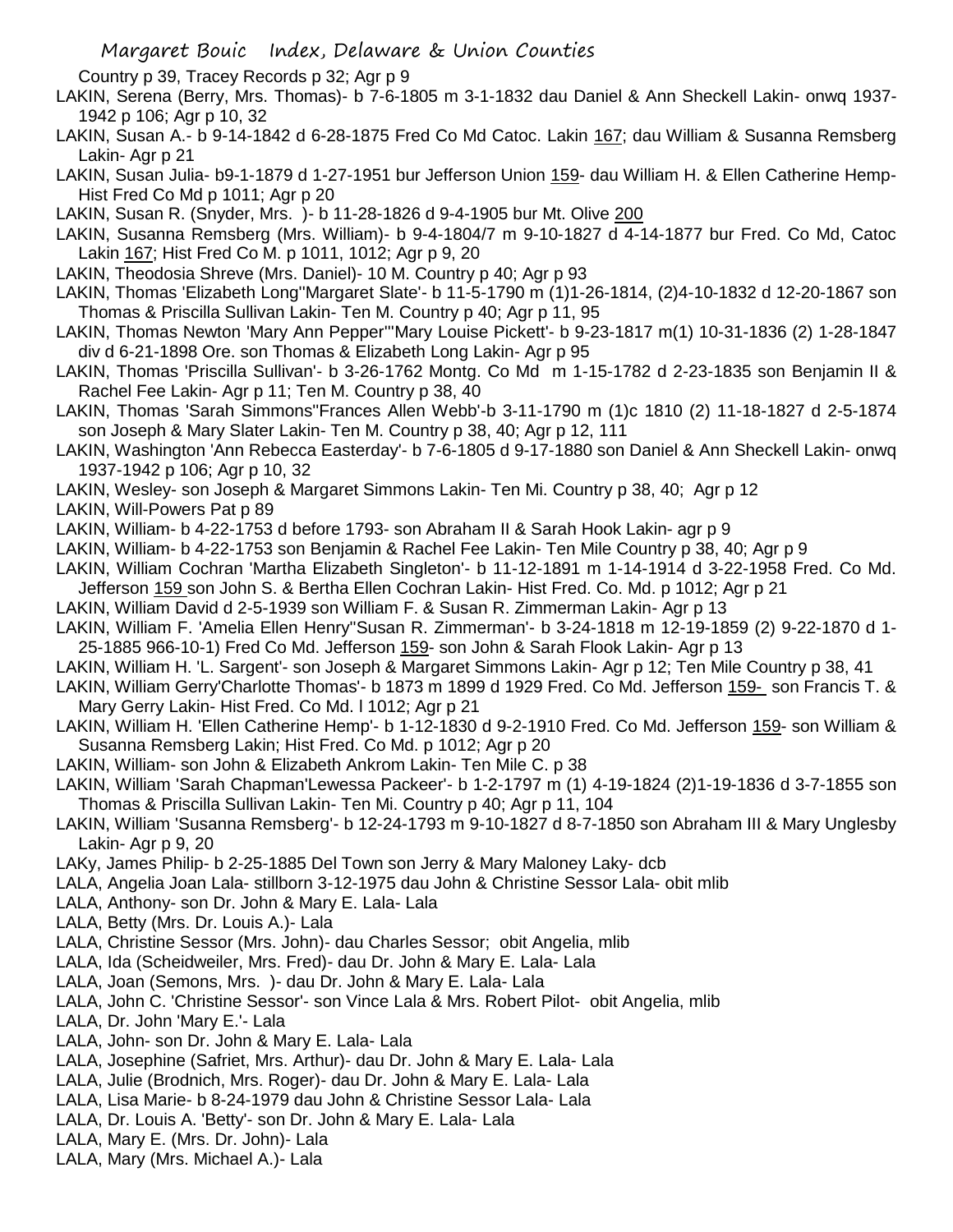LALA, Mary (Natale, Mrs. Larry)- dau Dr. John & Mary E. Lala- Lasa LALA, Michael A. 'Mary'- son Dr. John & Mary E. Lala- Lala LALA, Rita (Wells, Mrs. Kenneth)- dau Dr. John & Mary E. Lala- Lala LALA, Vincent C.- b 2-5-1926 d 11-114-1992 (66) bur Dayton- son Dr. John & Mary E. Lala- Lala LALA, Vincentia (Hill, Mrs. Eugene)- dau Vincent C. Lala- Lala LALENDORD, Charles- d 1-15-1951 (63) WWI- dg LALER, Alice (Mrs. Jesse)- 1880C Jackson Tp 22 (26,O,O,O) LALER, Jesse 'Alice'- 1880C Jackson Tp 22 (28,O,Ky,NJ) LALEY, James- b 12-25-1870 Orange Tp son David & Mary Mack Laley- dcb LALLANCE, Peter- unec XII p 54 LALLEY, John- 1883 uch IV p 518 LALLY, Bertha Jane- b 11-19-1886 Sc. Tp dau David E. & Augusta Hughs Lally- dcb LALY (Loly?), Michael- 1850C Orange Tp 1792 p 114 (35,Ireland) LAM, A.- 1908 dch 88 LAMA, Carolyn (Mrs. John J.)- 1980 dcd LAMA, Doile E. 'Ruby M.'- Lama; 1975, 1977, 1979, 1981, 1983, 1991 ucd LAMA, Doile- b 1965 son Doile E. & Ruby M. Lama- 1975 ucd LAMA, Dortha E.- b 5-12-1900 Franklin Co, Columbus- dau George C. & Blanch Millinger Lama- dcb LAMA, Eugene"Gene"- b 1965 son Doile E. & Ruby M.Lama- Lama; 1977, 1979, 1981, 1983 ucd- enaged to Corrie Stillions LAMA, John- 1980 dcd LAMA, John J. 'Carolyn'- 1980 dcd LAMA, Jos.- 1980 dcd LAMA, Lester 'Tammy'- 1977, 1979 ucd LAMA, Ruby M.(Mrs. Doile E.)- Lama; 1975, 1977, 1979, 1981, 1983, 1991 ucd LAMA, Tammy (Mrs. Lester)- 1977, 1979 ucd LAMADELEINE, Bradley David- b 9-1-1975 son Len La Madeleine- La Madeleine LAMAN, Charles- 1870C Scioto Tp 483 (15) LAMAN, Chas P. Breece- b 8-24-1871 Brown Tp son Lasman L. & Catharine Poland Laman- dcb LAMAN, Emily- 1860C Paris Tp 1299-1288 p 172 (18,Va) LAMAR, Elizabeth (Finley, Mrs. Robert)- m 4-7-1831 d 4-7-1831, dcga, Ohio State Gaz; Reed Abs p 52; Olentangy Gaz, Wight I p 4 LAMAR, Peggy- 1980 dcd, Harlem Tp LAMARR, Ceyna- dau Jack E. & Maryline J. LaMarr- 1964 dcd (2) LAMARR, Connie- dau Jack E. & Maryline J. LaMarr- 1964 dcd (3) LAMARR, Earl "Frenchie"'Edith Lucille Miller'- b 6-4-1904 m 1937 d 4-12-1980- Claibourne Cem p 86- LaMarr;1975, 1977, 1979, 1981 ucd LAMARR, Edith Lucille Miller (Mrs. Earl)- b 6-29-1920 m 1937 d 12-7-1986 (66) Claibourne Cem p 86- dau Alonzo & Cora Ford Miller- LaMarr; 1974, 1977, 1979, 1981 ucd LAMARR, Jack E. 'Maryline J.'- 1964 dcd LAMARR, Maryline J. (Mrs. Jack E.)- 1964 dcd LAMARR, Ruth- dau Jack E. & Maryline J. LaMarr- 1964 dcd (4) LAMASTER, Jackson S. 'Nancy Jolley'- m 10-29-1874 ucm 5569; WBrown V p 578; mt p 3; 1985 uch p 84 LAMASTER, Nancy Michel Jolley (Mrs. Jackson S.)- m 10-29-1874 ucm 5569 dau Joel & Drusilla Brown Jolley- W. Brown V p 578; mt 3 p 3; 1985 uch p 84 LAMASTER, Virgin Mary- d 5-24-1953 (78y) Unionville Cem, DJ p 47 LAMAY- see LEMAY, names are interchangeable LAMAY, Charles- b 10--28-1878 son John LaMay- unec XIV p 6 LAMAY, George- 1883 uch IV p 473, 492; uca p 44, 104 LAMAY, Jane (Liggett, Mrs. Joseph)- m 3-9-1874 ucm 5457 LAMAY, John- 1883 uch IV p 473; uca p 104

- LAMAY, Mahala M. (Wilson, Mrs. George W.)- m 10-22-1872 ucm 5161
- LAMB & WETMORE, unec V p 32
- LAMB, --family of Lisa J. Porter-Burt- delge X p 38
- LAMB, ---dg 2-4-1908, delge VIII p 14, unec XII p 66
- LAMB, Col. 1880 dch p 526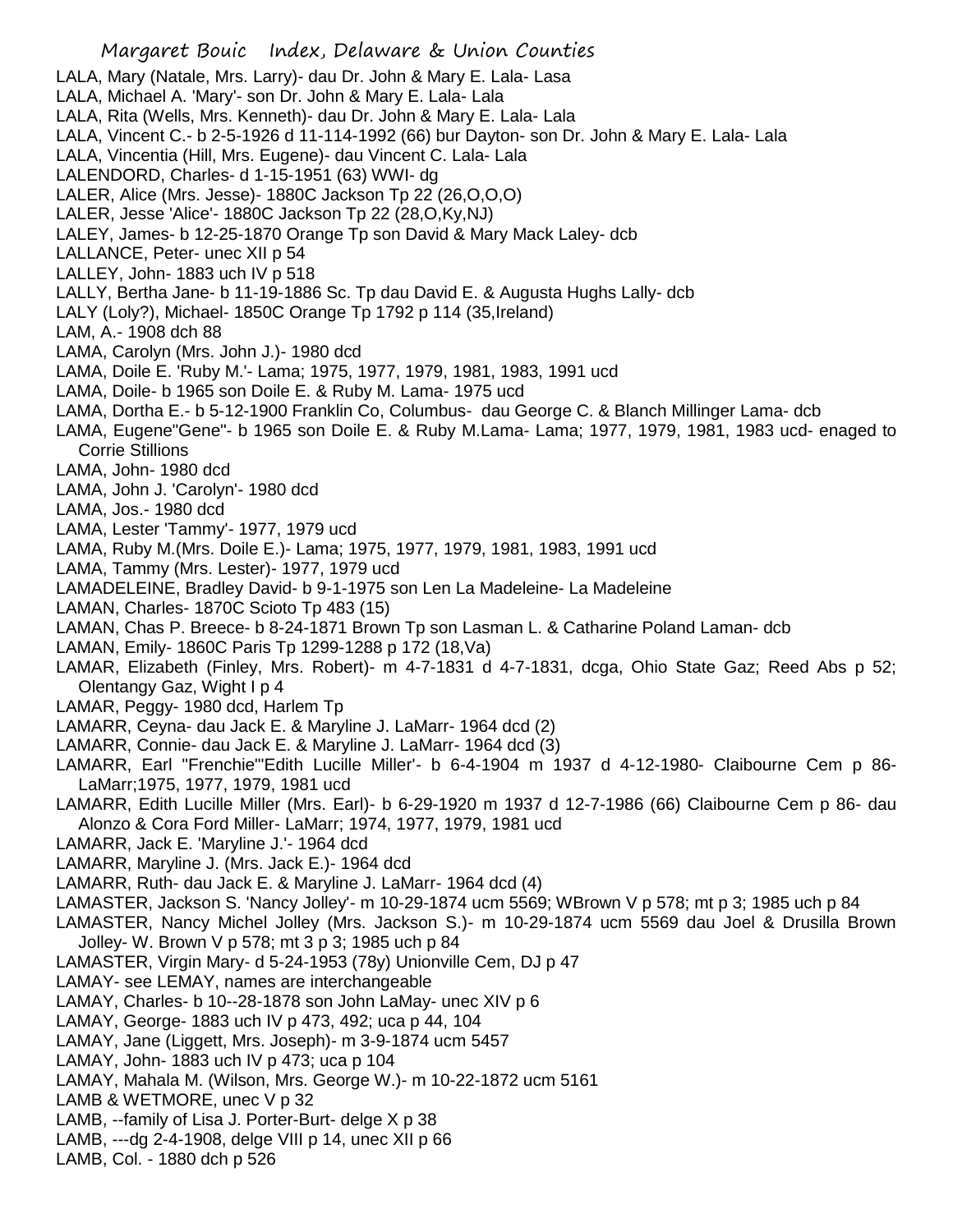LAMB, --member St. Peter's Episcopal Church- delge III p 38; delge IX p 59

- LAMB, Abbie A. (Davidson, Mrs. J. H)- m 7-1-1861 dcm
- LAMB, Alan Roy- b 3-10-1941 son Neil Woodrow & Alberta Wolfe Lamb- Weiser p 658
- LAMB, Alberta Wolfe (Mrs. Neil Woodrow)- b 6-30-1912 m 7-19-1935- Weiser p 658
- LAMB, Alice (Evans, Mrs. William Edson) Carr 1147135; Thomas 4
- LAMB, Alice Mary (Petee, Mrs. Paul Jr)- b 10-12-1868 m 7-20-1886 d 1-6-1955 dau George & Helen McCabe Lamb- ped Kay Ann Glenn Harrison 11; delge V p 28
- LAMB, Amanda- b 1983 dau Jeffrey & Carla Lamb- 1991 ucd
- LAMB, Amos- b 10-16-1863 d 4-9-1866 R10 Plain City Cem, unec VII p 53
- LAMB, Angie (Mrs. William H.)- d 6-18-1871 (25-10-13) R8 Plain City Cem, unec VII p 52
- LAMB, Anna Minette- b 1842 d 1853 Oak Grove Cem, Powell p 435
- LAMB, Ann(e) Myles (Mrs. )- delge VII p 57, IX p 45, 70, X p 61
- LAMB, Annetta- dau Henry & Minerva Lamb- 1850C Delaware Town 943 p 75 (7,O)
- LAMB, Asher Gundy 'Irma Mildred Bell'- b 11-16-1889 m 3-1919- Weiser p 662
- LAMB, Bernadine C. Gebhart (Mrs. )- d 6-28- (72) bur Westerville- sister Vincent Gebhart- Lamb
- LAMB, Bertha Alice Mathias (Mrs. Roy)- b 6-11-1889 m 3-8-1911 dau Silas & Margaret Elizabeth Alspaugh Lamb- Weiser p 658
- LAMB, Bowen J.'Eliza Jane Converse'- see Lamme
- LAMB, Brian Phillip- b 10-22-1976 son William & Suzanne Herre Lamb- Lamb
- LAMB, Carla J. (Mrs. Jeffrey)- 1981, 1983, 1991 ucd
- LAMB, Carol Ann Fry (Mrs. Robert Douglas)- m 8-11-1979 dau Edward E. Fry- Lamb
- LAMB, Catharine Clarissa- d 7-1828 (20m) dau Ruben Lambert Lamb- dcga p 44, Del Pat & Franklin Ch; Reed Ab p 91
- LAMB, Charles E.- son Reuben Lamb- dcw Bk 2 p 458
- LAMB, Charles H. 'Emma A.'- m 8-21-1905 d 1-1-1958, obit Emma, mlib
- LAMB, Charles- son Charles H. & Emma A. Lamb- obit Emma,mlib
- LAMB, Charles J.- Lamb
- LAMB, Cora(l) V. (Hyatt, Mrs. Joseph)- b 1834 m 11-22-1855 d 2-26-1904, dg Cry Ab p 227; Reed Ab p 157 dau Henry & Minerva Lamb; 1850C Delaware Town 943 p 75 (15,O)
- LAMB, Cynthia A.- dau Henry & Sarah Lamb- 1850C Jerome Tp 1824-1845 p 266 (4,O); 1860C Jerome Tp 149 p 22 (14,O); 1870C Jer. Tp 73 p 10 (23,O)
- LAMB, Cynthia (Allen, Mrs. James P.)- m 9-29-1870 ucm 5786
- LAMB, Cynthia Sloper (Mrs. Dr. Reuben)- b 1779 d 7-1-1823 Oak Grove Cem- Powell 435; dcga p 20, Del Pat & Fr. Chron; Cherington p 4; Fowler p 27; Reed Ab p 60
- LAMB, Cynthia Sophia (Mills, Mrs. Henry E.)- m 12-28-1841 dcm d age 41- dau Dr. Reuben Lamb, dcw Bk 2 p 458; dg 7-2-1858 Cry Ab p 2, 3-23-1976 Cry Ab p 10
- LAMB, D.'S. F.'- unec VII p 62
- LAMB, Dale- son Charles H. & Emma A. Lamb- obit Emma,mlib
- LAMB, Daniel- son Henry & Sarah Lamb- 1850C Jerome Tp 1824-1845 p 266 (6,O); 1860C Jer. Tp 149 p 22 (13,O); 1870C Jer. Tp 73 p 10 (26,O)
- LAMB, David- 1870C Jackson Tp 59-58 p 9 (17,O)
- LAMB, David- son H. Thomas & Melissa Green Lamb- Lamb; 1967, 1971, 1973, 1975, 1977, 1979, 1981, 1983 ucd
- LAMB, David 'Sally J. Wheeler'- m 12-2-1866 ucm 4090; 1883 uch V p 684
- LAMB, David W.- d 1-8-1856 (15) Del Gaz 1-18-1856; Reed Ab p 160
- LAMB, Dixie Sarah Gant (Mrs. Hugh)- b 5-31-1918 m 10-23-1943- Weiser p 663
- LAMB, Dorothy (Windbigler, Mrs. Hesten)- dau Charles H. & Emma A. Lamb- obit Emma,mlib
- LAMB, Edmond- 1850C Millcreek Tp 1943-1964 p 283 (24,O)
- LAMB, Edmund 'Sarah Coon'- m 1-3-1850 ucm 1490, unec XIII p 26
- LAMB, Edward E.- hmp p 226
- LAMB, Edward S.- hmp p 167
- LAMB, Eliza Ann Burnham (Mrs. Elwood)- m 11-16-1845 Madison Co, unec X p 18
- LAMB, Eliza J. Converse (Mrs. Bowen)- unec XIV p 52; see Lamme
- LAMB, Elwood 'Eliza Ann Burnham'- m 11-16-1845 Madison Co, unec X p 18
- LAMB, Emily Griswold Howard (Mrs. Reuben A.)- m 10-1839 dcm d 10-24-1901 (81) bur Brookfield,Mo- dau Caleb & Melissa Griswold Howard; dg 10-29-1901 Cry Ab p 105; 1850C Delaware Town 1155 p 87 (30,O);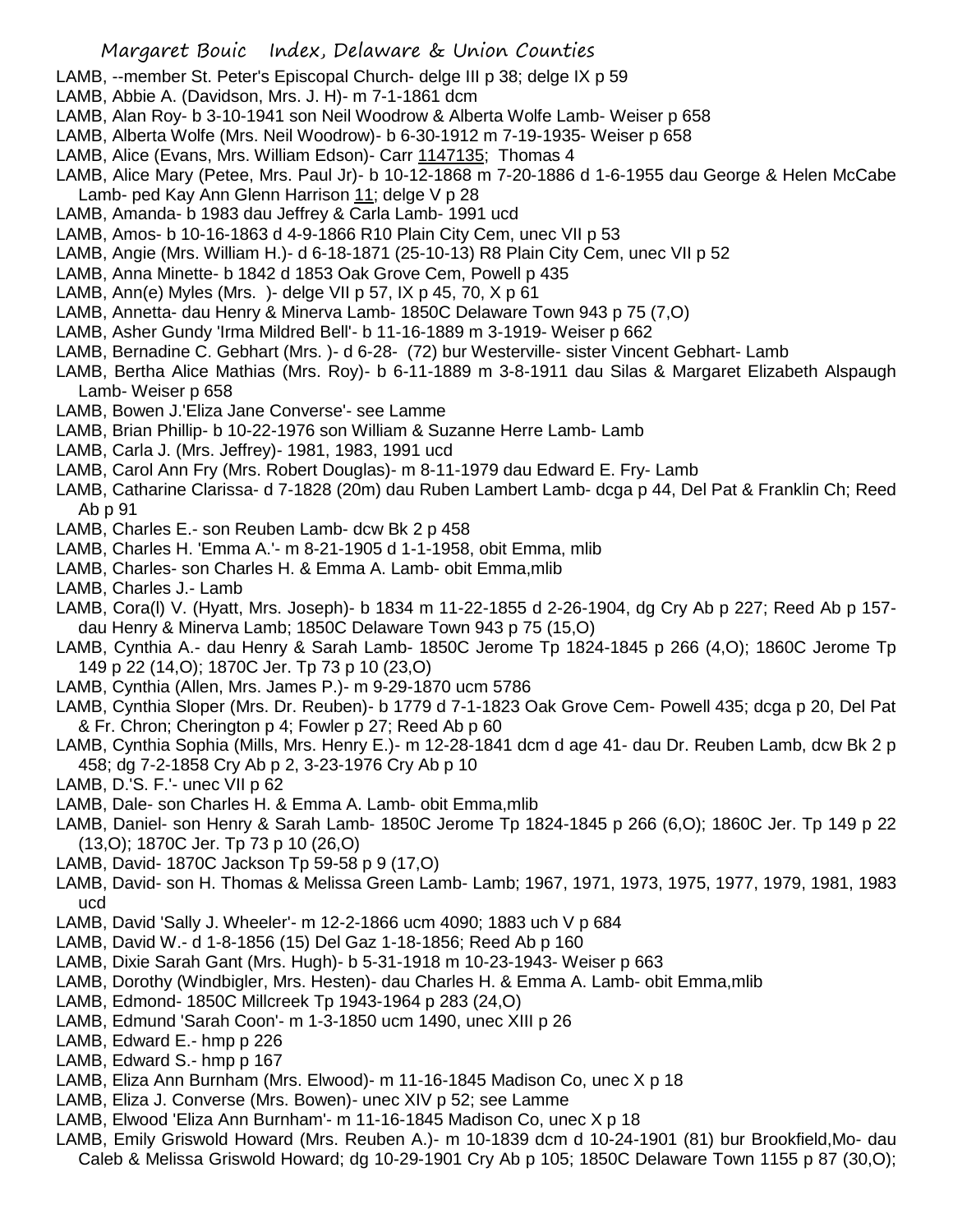delge IX p 48; dg 3-21-1862 Cry Ab p 21, dg 7-24-1863m Cry Ab p 33; Wight I p 38

- LAMB, Emily- d 7-20-1863 (19) dau Reuben A. & Emily G. Howard Lamb- Powell 435; dg 7-24-1863, Cry Ab p 33; 1850C Delaware Town 1155 p 87 (6,O)
- LAMB, Emma A. (Mrs. Charles W.)- b 4-13-1888 Galion m 8-21-1905 bur Fairview Cem, Galion- obit, mlib
- LAMB, Esther Agnes Bell (Mrs. Harold Oscar)- b 9-7-1897 m 10-18-1919 dau Charles Franklin & Cora Ann Alspaugh Bell- Weiser p 662
- LAMB, Eva (Mrs. Fred)- 1949 u cd
- LAMB, Eva L. McClung (Mrs. George)- m 1-23-1882 ucm 7114
- LAMB, Francis M.- son Reuben A. & Emily G. Howard Lamb- 1850C Delaware Town 1155 p 87 (10,O); d Sunday (18y) dg 3-21-1862 Cry Ab p 21
- LAMB, Frank- Oak Grove Cem- Powell p 435
- LAMB, Fred 'Eva'- 1949 ucd
- LAMB, George'Eva McClung'- m 1-23-1882 ucm 7114 son Henry & Sarah Lamb- 1870C Jrome Tp 72 p 10 (9,O)
- LAMB, George 'Helen McCabe'- ped Kay Ann Glenn Harrrison 22, delge V p 28
- LAMB, H.- CCC p 16; uca p 31 (Darby Tp)
- LAMB, H.- Olen Gaz 11-23-1855, Reed Ab p 157
- LAMB, Harold M. 'Mary'- d 7-25-1972 (80)- Lamb
- LAMB, Harold Oscar 'Esther Agnes Bell'- b 11-12-1894 m 10-18-1919- Weiser p 662
- LAMB, Harriet (Little, Mrs. )(Mrs. Reuben)- b 1788 m(2) 11-1824 d 1865 Oak Grove Cem, Powell 435; 1880 dch p 393; dcw Bk 2 p 458; dcga p 26, Del Pat & Fr Chon-1850C Delaware Town 1056 p 83 (62,Mass)
- LAMB, Helen McCabe (Mrs. George)- ped Kay Ann Glenn Harrison 23, delge V p 28
- LAMB, Henry 'Minerva Ann Stewart'- b 1811 m 11-10-1833 d 1873 (61) Oak Grove, Powell 435; son Dr. Reuben Lamb- 1908 dch 477, 701, 1880 dch p 539; dcw Bk 2 p 458; hadc p 66; dcga p 62, Ohio St. Gaz.; Reed Ab p 22, 136; 1850C Delaware Town 943 p 75 (39,O); 1870C Del 291 (58\*); dg 2-21-1873 Cry Ab p 105; dg 2-26-1904 Cryder Ab p 227; Wight I p 14
- LAMB, Henry- son Reuben A. & Emily G. Lamb- dg 10-29-1901 Cryder Ab p 105
- LAMB, Henry- exec estate Reuben Lamb- Olen Gaz 9-3-1853, Reed Ab p 120-136
- LAMB, Henry 'Salley'- b 10-31-1814 d 1-14-1899 R10 Plain City Cem, unec VII p 53, VIII p 8
- LAMB, Henry 'Sarah'- 1850C Jerome Tp 1825-1846 p 266 (29,O); 1860C Jer. Tp 149 p 22 (43,O); 1870C Jer. Tp 72 p 10 (56,O)
- LAMB, Homer- son Charles H. & Emma A. Lamb- obit Emma,mlib
- LAMB, Howard S.- son Reuben A. & Emily G. Howard Lamb- 1908 dch 398; dg 10-29-1901, Cry Ab p 104; 1850C Delaware Town 1155 p 87 (8,O)
- LAMB, Hugh 'Dixie Sarah Gant'- b 10-24-1919 m 10-23-1943 son Asher Gundy & Irma Mildred Bell Lamb-Weiser p 663
- LAMB, Hulda- b 9-1-1842 d 4-15-1866 Plain City Cem, RO, unec VII p 53
- LAMB, Hulda J.- dau Henry & Sarah Lamb- 1850C Jerome Tp 1825-1846 p 266 (8,O); 1860C Jerome Tp 149 p 22 (16,O)
- LAMB, Irma Mildred Bell (Mrs. Asher Gundy)- b 1-14-1902 m 3-1919 dau Charles Franklin & Cora Ann Alspaugh Bell- Weiser p 662
- LAMB, Jacob- 1850C Millcreek Tp 1943-1964 p 283 (18,O)
- LAMB, Jacqueline Kay Wood (Mrs. Michael James)- b 6-11-1958 m 7-24-1982 dau Robert Howard & Marilyn Jean Maize Wood- Cowgill p 64
- LAMB, James David- b 8-16-1947 son Hugh & Dixie Sarah Gant Lamb- Weiser p 663
- LAMB, Jane- Lamb
- LAMB, Jeffrey L. 'Carla'- 1981, 1983, 1991 ucd
- LAMB, Jennifer- b 1986 dau Jeffrey L. & Carla Lamb- 1991 ucd
- LAMB, Joan Ellen- b 10-31-1943 dau Neil Woodrow & Alberta Wolfe Lamb- Weiser p 658
- LAMB, John Franklin 'Veronna Ruth Stephens Kirby'- Genther p 62
- LAMB, John- son Henry & Sarah Lamb- 1860C Jerome Tp 149 p 22 (5,O)
- LAMB, John- son H. & S. d 10-30-1854 (1-3-22) Plain City Cem, unec VIII p 8
- LAMB, John H. 'Lillie M.'- b 1872 d 1953 Price Cem, djlm p 45
- LAMB, John Mark- b 8-7-1937 son Neil Woodrow & Alberta Wolfe Lamb- Weiser p 658
- LAMB, John P. 'Minerva A. Johnson'- m 1-15-1856 dcm J. P.- delge VII p 39 Reed Ab p 160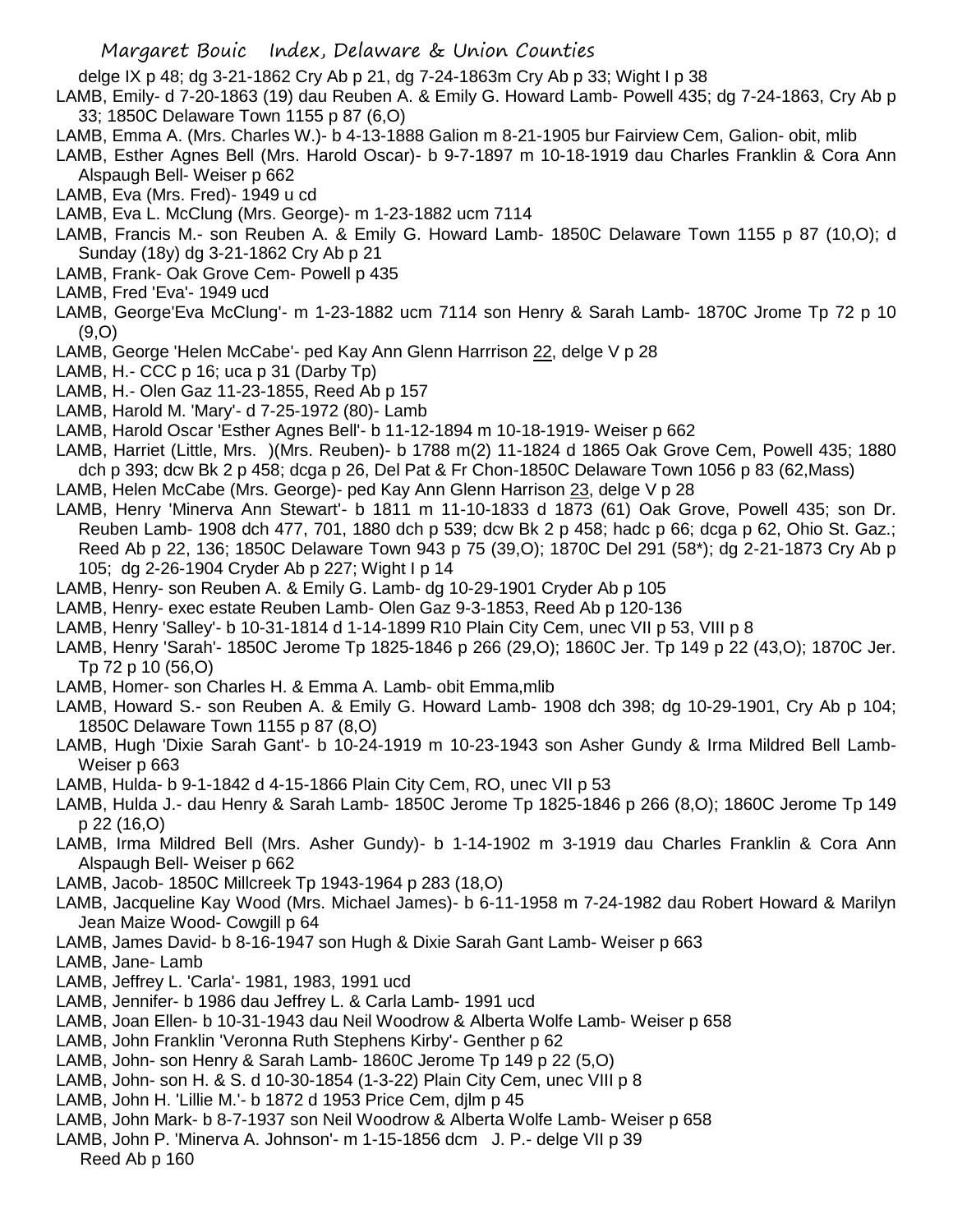LAMB, Johnny- son Fred & Eva Lamb- 1949 ucd

- LAMB, Judith Ann (Anderson, Mrs. Robin O'Dale)- b 5-1-1952 dau John Franklin & Veronna Ruth Stephens Kirby Lamb- Genther p 62
- LAMB, Larry 'Phoebe Madalina Buck'- m 12-9-1949- Weiser p 432
- LAMB, Leslie Ann (Taylor, Mrs. William J.)- b 1965 m 6-30-1990 dau Thomas Lamb- Lamb; 1967, 1971, 1973, 1975, 1977, 1979, 1981, 1983 ucd
- LAMB, Lillie M. (Mrs. John R.)- b 1873 d 1936 Price Cem, djlm p 45
- LAMB, Linda Carroll- b 5-12-1952 dau Larry & Phoebe Madaline Buck Lamb- Weiser p 432
- LAMB, Linda (Henderson, Mrs. Roy)- dau Harold M. & Mary Lamb- Lamb
- LAMB, Littuce (Lewis, Mrs. George)- m 5-17-1822 Madison Co; unec IV p 64
- LAMB, Lucille- dau Fred & Eva Lamb- 1949 ucd
- LAMB, Lucretia (Miller, Mrs. Simeon)- m 1-3-1860 dcm
- LAMB, Lucy- dau Reuben & Cynthia Sloper Lamb- d 8-1823, dcga p 20; Reed Ab p 60
- LAMB, Malissa Howard- b 1836- Oak Grove Cem, Powell 435
- LAMB, Margaret Leota (Evers, Mrs. Charles Albert)- b 3-22-1917 m 8-14-1944 dau Roy & Bertha Alice Mathias Lamb- Weiser p 658
- LAMB, Marianne (Moehl, Mrs. William)- dau Bernadine C. Lamb- Lamb
- LAMB, Marjorie- dau Fred & Eva Lamb- 1949 ucd
- LAMB, Mark William- b 4-8-1970 son H. Thomas & Melissa Green Lamb- Lamb; 1971, 1973, 1975, 1979, 1981, 1983 ucd
- LAMB, Marlene (Bullock, Mrs. Ronald L.)- m 8-30-1958- Lamb
- LAMB, Mary (Axline, Mrs. Solathiel)- m 8-15-1868 ucm 4411; mt 9-2-1868
- LAMB, Mary (Campbell, Mrs. David)- m 10-1827 d Sat dg 10-10-1878 Cry Ab p 33- dau Dr. Reuben Lamb-1880 dch p 393, 626; dcw Bk 2 p 458; Pabst 8 p 9; dcga p 40; Cherington p 4; Reed Ab p 85
- LAMB, Mary E.- d 12-1-1879 (5m19d) dau D. & S. F.- Plain City Cem- unec VII p 62
- LAMB, Mary (Hardesty, Mrs. Richard)- McKitrick p 171, 175
- LAMB, Mary (Mrs. Harold M.)- Lamb
- LAMB, Mary- dau Henry & Sarah Lamb- 1850C Jerome Tp 1824-1845 p 266 (3,O); 1860C Jer. Tp 149 p 22  $(11,0)$
- LAMB, Mary Kathryn (Kramer, Mrs. Joseph Daniel)- b 10-20-1920 m 4-19-1956 dau Harold Oscar & Esther Agnes Bell Lamb- Weiser p 662
- LAMB, Mary Sloper (Mrs. Dr. Reuben)- Cherington p 4; Fowler p 27
- LAMB, Maud B.- b 1889 d 1968 Price Cem, djlm p 45
- LAMB, Mrs. Dr.- d Monday dg 9-8-1865 Cryder Ab p 49
- LAMB, Melissa Sue Green (Mrs. H. Thomas)- Lamb; 1985 uch p 62; 1967, 1971, 1973, 1975, 1977, 1979, 1981, 1983, 1991 ucd
- LAMB, Menena- 1880C Delaware Town p 508A
- LAMB, Michael Brandon- b 8-21-1981 son Robert Douglas & Carol Ann Fry Lamb- Lamb
- LAMB, Michael James 'Jacqueline Kay Wood'- b 6-5-1958 m 7-24-1982- Cowgill p 64
- LAMB, Minerva A. Johnson (Mrs. John P.)- b 1-15-1856 Del Gaz 1-18-1856; Reed Ab p 160
- LAMB, Minerva Ann Stewart (Mrs. Henry)- b 1810 m 11-10-1833 d 1884 Oak GRove Cem, Powell 435; dcga p 62, Ohio State Gaz, 1833; Reed Ab p 22; 1850C Delaware Town 943 p 75 (39,NY); 1870C Del. Town 291 (55); dg 2-26-1904, Cryder Ab p 227; Wight I p 14
- LAMB, M. P.- dg 2-7-1908, delge VIII p 14
- LAMB, N.- Poe p 23; Pabst Pion I p 2
- LAMB, Nathan- unec XI p 66, XII p 51, original owner, Paris Tp
- LAMB, Neil Woodrow 'Alberta Wolfe'- b 10-1-1912 m 7-10-1935 d 4-29-1952 son Roy & Bertha Alice Mathias Lamb- Weiser p 658
- LAMB, Neil Woodrow- b 8-6-1937 son Neil Woodrow & Alberta Wolfe Lamb- Weiser p 658
- LAMB, Paul- son Charles H. & Emma A. Lamb- obit Emma,mlib
- LAMB, Pauline Loretta (Delp, Mrs. Donald Eugene)- b 9-10-1923 m 11-19-1943 dau Harold Oscar & Esther Agnes Bell Lamb- Weiser p 662
- LAMB, Peggy (Mrs. Richard)- delge X p 75
- LAMB, Rebecca- dau Reuben Lamb- Lamb; dcw Bk 2 p 458
- LAMB, Reuben A. 'Emily Griswold Howard'- m 10-1839 dcm; delge IX p 45, X p 35; dcw Bk 2 p 458; Pabst Pion I p 34; 1850C Delaware Town 1155 p 87 (34,O); dg 3-21-1862, 7-24-1863 Cry Ab p 21, 33, dg 10-29-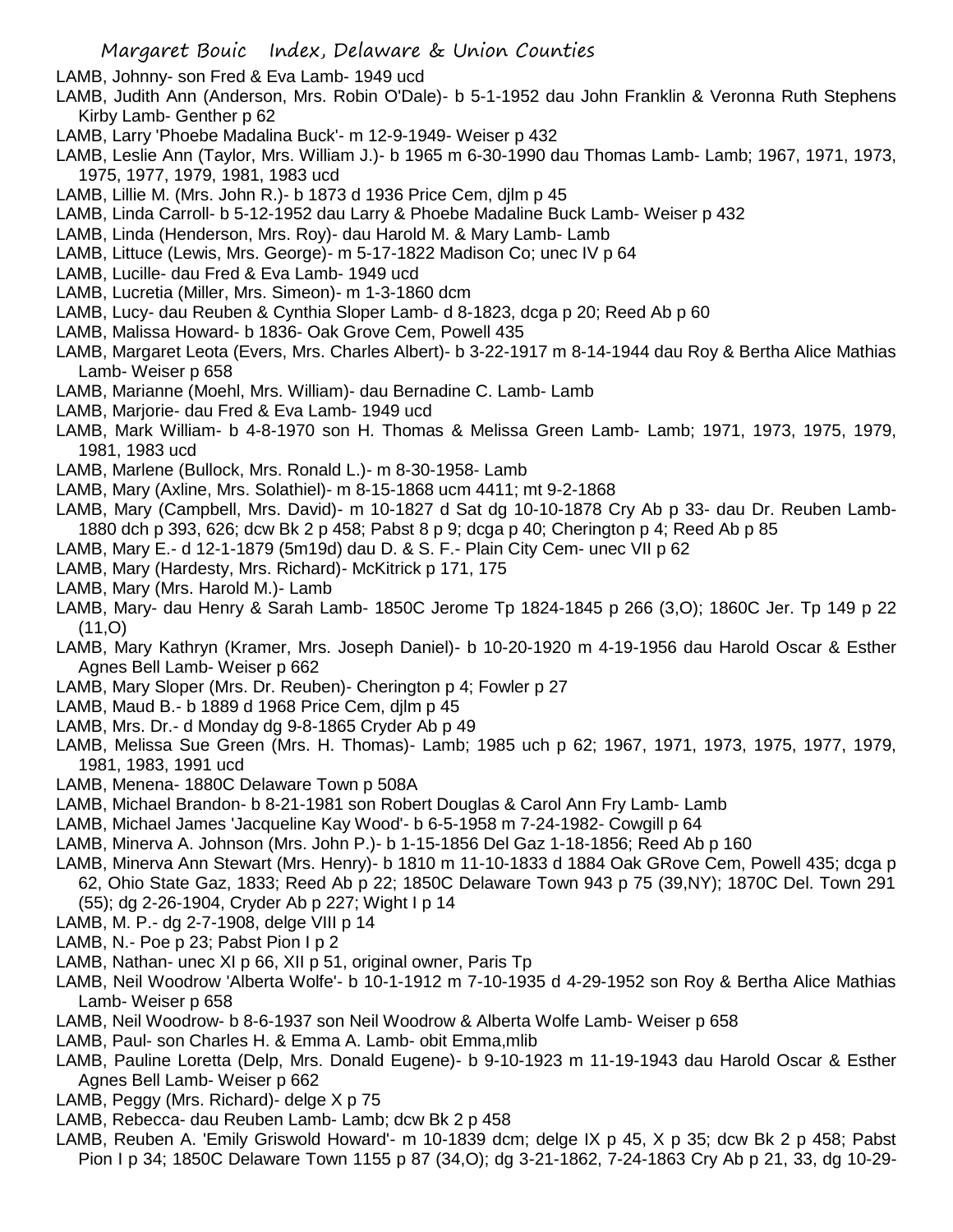1901 Cry Ab p 105

- LAMB, Reuben 'Mrs. Harriet Little'- b 1774 m 11-1824 d 1850 Oak Grove Cem Powell 435; dcga p 26, Del. Pat & Fr. Chron; 1835 men p 24 #167 p 39, Del Tp, delge III p 9
- LAMB, Dr. Reuben 'Mary Sloper''Cynthia Sloper'- m(1) 5-6-1805 onwq I (2) 9-13-1807 onwq I; d 7-11-1850; dcw Bk 2 p 458; Pabst 2 p 4, 6, 9, 10, 43, 5 p 1; 1880 dch p 194, 209, 229, 231, 232, 234, 282, 318, 320, 321, 327, 332, 334, 335, 336, 355, 360, 410, 431, 435, 486, 519; 1908 dch p 76, 78, 80, 100, 106, 107, 109, 113, 114, 115, 117, 140, 145, 344, 349, 417, 418, 419, 436, 452, 467; Powers p 284; Powers Pat p 188, 189, 192, 211, 212, 252; dcga p 20, 26, 35, 40, 44; Del Pat & Fr. Chron; Powell p 260; unec II p 19, 24; delge II p 24, V p 66, 67; VI p 8, VII p 43, VIII p 29, 53, IX p 29, 53, X p 10, 34, 73; Sunbury p 69; Cherington p 2,4,7,8; ffd p 4,5; Fowler p 4, 12, 13, 19, 22, 27, 28, 30, 38, 43, picture 192, 211, 212, 252; 1820C Delaware Town; 1850C Delaware Town 1056 p 83 (76, Mass); Lamb; hadc p 23; CCC Delaware Tp 1849; dg 10-29-1901, Cry Ab p 105; Reed Ab p 85, 91; dg 7-2-1858 Cry Ab p 2
- LAMB, Reuben Stewart- b 1780 d 1835 Oak Grove Cem, Powell 435
- LAMB, Richard 'Peggy'- delge X p 73
- LAMB, Robert- 1883 uch III p 418
- LAMB, Robert Douglas 'Carol Ann Fry'- m 8-11-1979- son Jane Lamb- Lamb
- LAMB, Robert Hugh- b 12-13-1944 son Hugh & Dixie Sarah Gant Lamb- Weiser p 663
- LAMB, Rose (Klingelhafer, Mrs. Paul)- dau Charles H. & Emma A. Lamb- obit Emme, mlib
- LAMB, Rosetta (Schoby, Mrs. Albert)- m 3-23-1880 ucm 6687 dau Henry & Sarah Lamb- 1860C Jerome Tp 1149 p 22 (3,O)
- LAMB, Roy 'Bertha Alice Mathias'- b 3-2-1886 m 3-8-1911- Weiser p 658
- LAMB, Salley (Mrs. Henry)- b 8-14-1823 d 9-20-1880 Plain City Cem unec VII p 53, VIII p 8
- LAMB, Sallie- b 3-8-1851 d 5-18-1861 (R10) Plain City Cem, unec VII p 53
- LAMB, Sally J. Wheeler (Mrs. David)- m 12-2-1866 ucm 4090
- LAMB, Sarah Coon (Mrs. Edmund)- m 1-3-1850 ucm 1490; unec XIII p 20
- LAMB, Sarah- dau Henry & Minerva Lamb- 1850C Delaware Town 943 p 75 (11,O)
- LAMB, Sarah- dau Henry & Sarah Lamb- 1860C Jerome Tp 149 p 22 (9,O)
- LAMB, Sarah (Mrs. Henry)- 1850C Jerome Tp 1825-1846 (23,O); 1860C Jer. Tp 149 p 22 (36,NY); 1870C Jer. Tp 72 p 10 (45,O)
- LAMB, Sarah S. (Stayman, Mrs. V. D.)- dau Henry Lamb- 1908 dch 700; Sand p 1
- LAMB, S. F. (Mrs. D.)- unec VII p 62
- LAMB, Suzanne Herre (Mrs. William)- Lamb
- LAMB, Teresa Lynn (Soller, Mrs. William E.)-m 1984- dau Charles J. Lamb- Lamb
- LAMB, Thelma (Faust, Mrs. Leslie)- dau Charles H. & Emma A. Lamb- obit Emma, mlib
- LAMB, H.Thomas 'Melissa Green'- son Charles Green- Green; Lamb; 1985 uch p 62; 1967, 1971, 1973, 1957, 1977, 1979, 1981, 1983, 1991 ucd
- LAMB, Thomas- son Bernardine C. Lamb- Lamb
- LAMB, Veronna Ruth Stephens Kirby (Mrs. John Franklin)- Genther p 62
- LAMB, Virginia I.- Pabst 3 p 8, 18
- LAMB, W.- Pabst 1 p 73
- LAMB, William Asher- b 12-31-1950 son Hugh & Dixie Sarah Gant Lamb- Weiser p 663
- LAMB, William H. 'Angie'- Plain City Cem, unec VII p 52
- LAMB, William- son Henry & Sarah Lamb- 1850C Jerome Tp 1828-1846 p 266 (10,O); 1860C Jer. Tp 149 p 22 (18,O)
- LAMB, William S.- son Reuben & Cynthia Lamb- 1850C Delaware Town 1056 p 83 (21,O); hadc p 66
- LAMB, William 'Suzanne Herre'- Lamb
- LAMB, Wilmer- son Reuben Lamb- dcw Bk 2 p 458; Lamb
- LAMB, Zeralda (Cradduck, Mrs. Presley M.)- b 1817 ped Marna Louis Erwin Strait #381 31, unec XII p 59 LAMBARD- see Lombard
- LAMBAT, James- 1820C Big Rock Tp
- LAMBDEN, H. S.- moved from Madison Co to Wisconsin- unec VIII p 30
- LAMBDEN, son H. S. 12-3-1879 Madison Co Democrat- unec IX p 15
- LAMBDIN, Gordon Keith 'Patsy Ruth McDaniel'- 1985 uch p 140
- LAMBDIN, Patsy Ruth McDaniel (Mrs. Gordon)- 1985 uch p 140
- LAMBDIN, Teresa Lynn (Weaver,Mrs. Roger Frederick)- b 4-3-1959 dau Gordon Keith & Patsy Ruth McDaniel Lambdin- 1985 uch p 140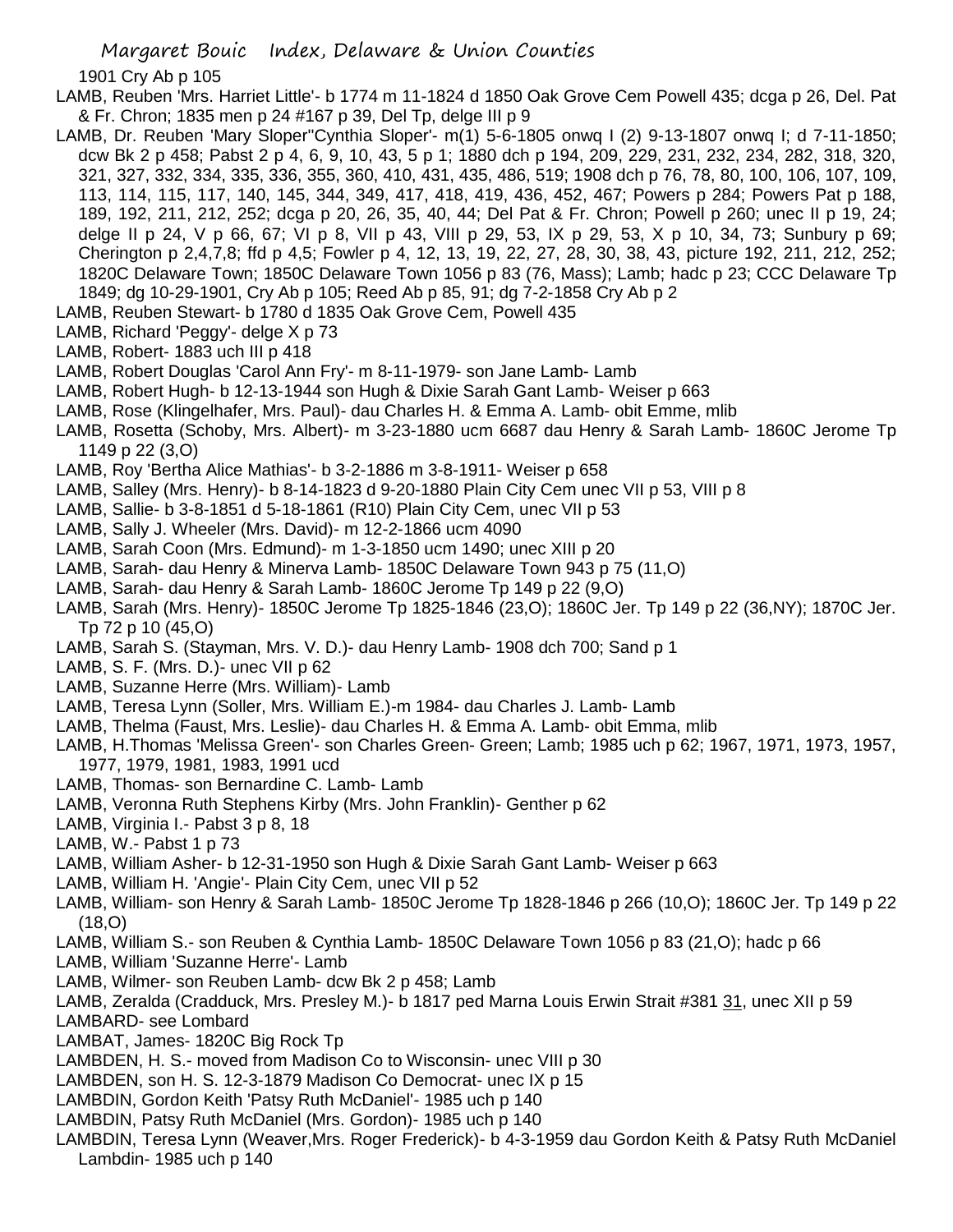- LAMBELET, Edward- brother Oscar Lambelet- obit Oscar, mlig
- LAMBELET, Eva Wise (Mrs. Oscar)- m 4-27-1899 d 1904, obit Oscar, mlib
- LAMBELET, Fannie (Suffiger, Mrs. )- sister Oscar Lambelet, mlib
- LAMBELET, Kathryn Kleiber (Mrs. Ralph W.)- m 1924- Lambelet
- LAMBELET, Oscar 'Eva Wise'- b 10-27-1869 m 4-27-1899 d 4-19-1946 bur Highland Ill.-son Karl & Bertha Huegy Lambelet- obit Oscar,mlib
- LAMBELET, Ralph W. 'Kathryn Kleiber'- m 1924 d 5-31-1977 (76) Cal.- son Oscar & Eva Wise Lambelet-Lambelet; obit Oscar, mlib
- LAMBERSON, Abbie (Maine, Mrs. Byron Jerome)- m 9-13-1879- Asp (1785)
- LAMBERSON, Debra- dau Loretta Lamberson- 1961(6), 1964 dcd
- LAMBERSON, Donald- son Loretta Lamberson- 1961(7), 1964 dcd
- LAMBERSON, Doretta- dau Loretta Lamberson- 1961(4), 1964 dcd
- LAMBERSON, Loretta- 1961, 1964 dcd
- LAMBERT, --b 5-10-1868 Del Tp son Wesely & Mrs. Lambert- dcb
- LAMBERT, --b 1-25-1877 Brown Tp son Westley & Sarah M. Bulin Lambert- dcb
- LAMBERT, Abner 'Winifred Cartwright'- son John Lambert- dcq Thomas Graham 62
- LAMBERT, Ailene (Schilliger, Mrs. )- d 1974- dau Edward & Esther J. Lambert- Lambert
- LAMBERT, Albert A. 'Doretha'- 1975, 1979, 1981, 1983, 1991 ucd
- LAMBERT, Albert 'Hannah Cramer'- m 7-17-1843 Madison Co, unec IX p 66
- LAMBERT, Alberta (McKitrick, Mrs. Chester William)- b 1908 d 1971- McKitrick p 94
- LAMBERT, Aletha (Howard, Mrs. )- sister Clare & Conner Lambert- Lambert
- LAMBERT, Alice Ann (Hutchisson, Mrs. Norbert Dean)- b 1-5-1936- Hutchisson p 60
- LAMBERT, Angel- dau Howard & Polly Lambert- Lambert
- LAMBERT, Angeline- dau James & Susan Lambert- 1870C Scioto Tp 104 (1,O)
- LAMBERT, Bethany O'Quin (Mrs. John Brien)- m 7-7-1980 dau James & Karen O'Quin- Lambert
- LAMBERT, Betty- b 1950 dau Chester G. & Margie L. Lambert- 1967 ucd
- LAMBERT, Brigitta (Mrs. Larry D.)- 1980 dcd
- LAMBERT, Catherine (Mrs. George)- 1850C Delaware Tp 1381 p 97 (22,O)
- LAMBERT, Charles M. 'Rosena'- 1975 ucd
- LAMBERT, Charles Melvin- b Paulding Co 6-1-1893 d 12-27-1905 (12-6-26) dg 1-5-1906 Cry Ab p 71
- LAMBERT, Chet G.,Jr. 'Donna'- Lambert; 1977, 1979, 1981 ucd
- LAMBERT, Chet G. III 'Kaci Jo Hobby'- b 1972 m 6-12-1994 son Chet G.,Jr. & Donna Lambert- Lambert "Champ"- 1977, 1979, 1981 ucd
- LAMBERT, Chester G. 'Margie L.'- 1967 ucd
- LAMBERT, Chester- b 1950 son Chester G. & Margie L. Lambert- 1967 ucd
- LAMBERT, Chuck E. 'Pamela J.'- 1983 ucd
- LAMBERT, Cindy- b 1959 dau Orlie M. & Ethel M. Lambert- 1969 dcd
- LAMBERT, Clare 'Gladys J. Williamson'- brother Clare Lambert- Lambert
- LAMBERT, Clifford- b 1953 twin son Orlie M. & Ethel M. Lambert- 1969 dcd
- LAMBERT, Cynthia E. (BUrks, Mrs. Philip R.)- m 10-27-1979 dau Therman & Hester Lambert- Lambert
- LAMBERT, Dale R.'Mary B.'- 1980 dcd
- LAMBERT, David 'Mary Lafferty'- m 1-17-1806 onwq I
- LAMBERT, Debbie- b 1954 dau Chester G. & Margie L. Lambert- 1967 ucd
- LAMBERT, Debbie- b 1971 dau Vicki Lambert- 1980 dcd
- LAMBERT, Diane H. (Mrs. Larry W.)- 1971 ucd
- LAMBERT, Diane b 1967 dau Larry W. & Diane H. Lambert- 1971 ucd
- LAMBERT, Diantha A.- b 5-24-1870 Brown Tp---dcb
- LAMBERT, Don- b 1963 son Orlie M. & Ethel M. Lambert- 1969 dcd
- LAMBERT, Donald- brother Edward W. Lambert- Lambert
- LAMBERT, Donna- 1971 dcd, Genoa Tp
- LAMBERT, Donna (Mrs. Chet G.,Jr.)- Lambert; 1977, 1979, 1981 ucd
- LAMBERT, Doretha (Mrs. Albert)- 1975, 1979, 1981, 1983, 1991 ucd
- LAMBERT, Earl- son Orville & Mary Hooker Lambert- Lambert
- LAMBERT, Edward E. 'Eunice'- 1961 dcd
- LAMBERT, Edward W. 'Esther J.'- d 5-6-1975 (72) Greenmound Cem- Lambert
- LAMBERT, Edward- son Henry J. Lambert- Lambert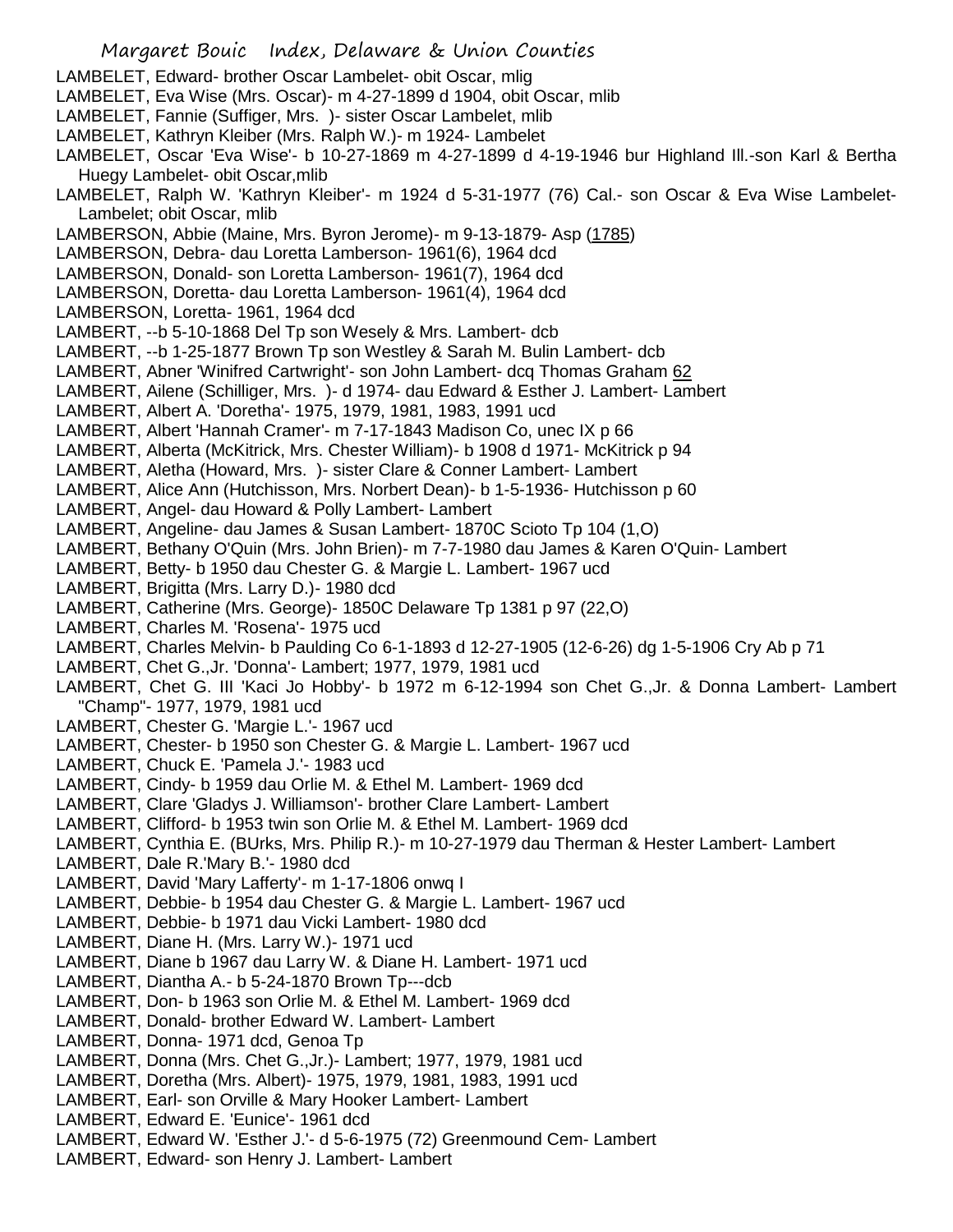LAMBERT, Elizabeth (Dixon, Mrs. John)- m 7-21-1807 onwq I

LAMBERT, Elizabeth (Pickering, Mrs. Elias Fisher)- dau Abner & Winifred Cartwright Lambert- dcq Thomas Graham 31 see Lumbert

- LAMBERT, Esther J.(Mrs. Edward W.)- d 3-26-1982 (77) Greenmound Cem- Lambert
- LAMBERT, Ethel M. (Mrs. Orlie M.)- 1969 dcd
- LAMBERT, Ethel M. Preston (Mrs. Clare)- d 6-7-1970 (80) Oak Grove Cem- dpc p 87, 111; Lambert
- LAMBERT, Eugene- son Henry J. Lambert- Lambert
- LAMBERT, Eunice (Mrs. Edward E.)- 1961 dcd
- LAMBERT, Evelyn- b 1969 dau Vickie Lambert- 1971, 1980 dcd
- LAMBERT, Evelyn Michelle- b 10-13-1993 dau John Brien & Bethany O'Quin Lambert- Lambert
- LAMBERT, Frances (Denny, Mrs. )- dau Henry J. Lambert- Lambert
- LAMBERT, Fredland- 1880C Brown Tp p 379A
- LAMBERT, George- 1883 uch V p 658; uca p 101 Washington Tp
- LAMBERT, George 'Catherine'- 1850C Delaware Tp 1381 p 97 (22,O)
- LAMBERT, Gladys J. Williamson (Mrs. Conner)- d 9-6-1970 (75) Oak Grove Cem- Lambert
- LAMBERT, Gladys M. (Kindig, Mrs. Arnie)- b 12-17-1903 Ind. m 6-18-1927 d 6-27-1995 (91) Oakdale Cem dau Orville & Mary Hooker Lambert- Lambert
- LAMBERT, Grace (Kelly, Mrs. )- sister Edward W. Lambert- Lambert
- LAMBERT, Grace Louise (Hooker, Mrs. Rev. Malcolm D.)- dau Clare & Ethel M. Preston Lambert- Lambert; Hooker
- LAMBERT, Hannah (Cadwallader, Mrs. Dr. Thomas)- m 6-1738 Pabst Pion I p 37
- LAMBERT, Hannah Cramer (Mrs. Albert)- m 7-17-1843 Madison Co, unec IX p 66
- LAMBERT, Hannah Lucy (Mayne, Mrs. Rev. John Calvin)- hmp p 224
- LAMBERT, Hazel (Mrs. james D.)- 1971, 1980 dcd
- LAMBERT, Henry J. ' ''Sarah Rebecca Shoemaker'- d 5-21-1961 (78) Trenton Cem- Lambert; 1961 dcd
- LAMBERT, Hester (Mrs. Thurman)- Lambert
- LAMBERT, Howard G. 'Polly'- Lambert; 1971 dcd
- LAMBERT, Irwin- b 1955 twin son Orlie M. & Ethel M. Lambert- 1969 dcd
- LAMBERT, Isaac 'Julian Martin'- m 5-2-1809 onwq I
- LAMBERT, Ivan- b 1955 twin son Orlie M. & Ethel M. Lambert- 1969 dcd
- LAMBERT, J.- delge VII p 50
- LAMBERT, Jack- son John Lambert- Lambert
- LAMBERT, ----(Mrs. Jack)- dau Harry O'Brian- Lambert
- LAMBERT, James D. 'Hazel'- 1971, 1980 dcd
- LAMBERT, James- son Edward E. & Eunice Lambert- 1961 dcd (12), 1969 dcd
- LAMBERT, James Smallman- b 1-28-1934 son Richard L. Lambert- Lambert
- LAMBERT, James 'Susan'- 1870C Scioto Tp 104 (36,Pa)
- LAMBERT, Jemima (Benjamin, Mrs. Joseph)- m 6-10-1661 dau Thomas & Joice Lambert- Powers Pat p 28, 29, 30, 31, 37, 73, 113, 114
- LAMBERT, Jennifer Jill- b 5-7-1974 dau Jack & --O'Brien Lambert- Lambert
- LAMBERT, Joe C.- 1981, 1983, 1991 ucd
- LAMBERT, John- dcq Thomas Graham 124
- LAMBERT, John Brien 'Bethany O'Quin'- m 7-7-1990 son Kathleen Lambert- Lambert
- LAMBERT, John L,Jr. 'M. Kathleen'- 1969 dcd
- LAMBERT, Joice (Mrs. Thomas)- Powers Pat p 28
- LAMBERT, Julian Martin (Mrs. Isaac)- m 5-2-1809 onwq I
- LAMBERT, Kacie Jo Hobby (Mrs. Chet G. III)- m 6-12-1994 dau Joseph & Kathy Hobby- Lambert
- LAMBERT, Kathleen- Lambert
- LAMBERT, Kathleen (Mrs. John L.Jr.)- 1969 dcd
- LAMBERT, Kathy- b 1953 twin dau Orlie M. & Ethel M. Lambert- 1969 dcd
- LAMBERT, Kenneth- son Kenneth W. & Norma Lambert- 1964 dcd
- LAMBERT, Kenneth W. 'Norma'- 1964, 1969, 1971 dcd
- LAMBERT, Kenny- b 1971 son Albert & Dortha Lambert- 1975, 1979, 1981, 1983, 1991 ucd
- LAMBERT, Kimberly- b 1974 dau Chester G.,Jr. & Donna Lambert- 1977, 1979, 1981 ucd
- LAMBERT, Larry D. 'Brigitta'- 1980 dcd
- LAMBERT, Larry W 'Diane H.'- 1971 ucd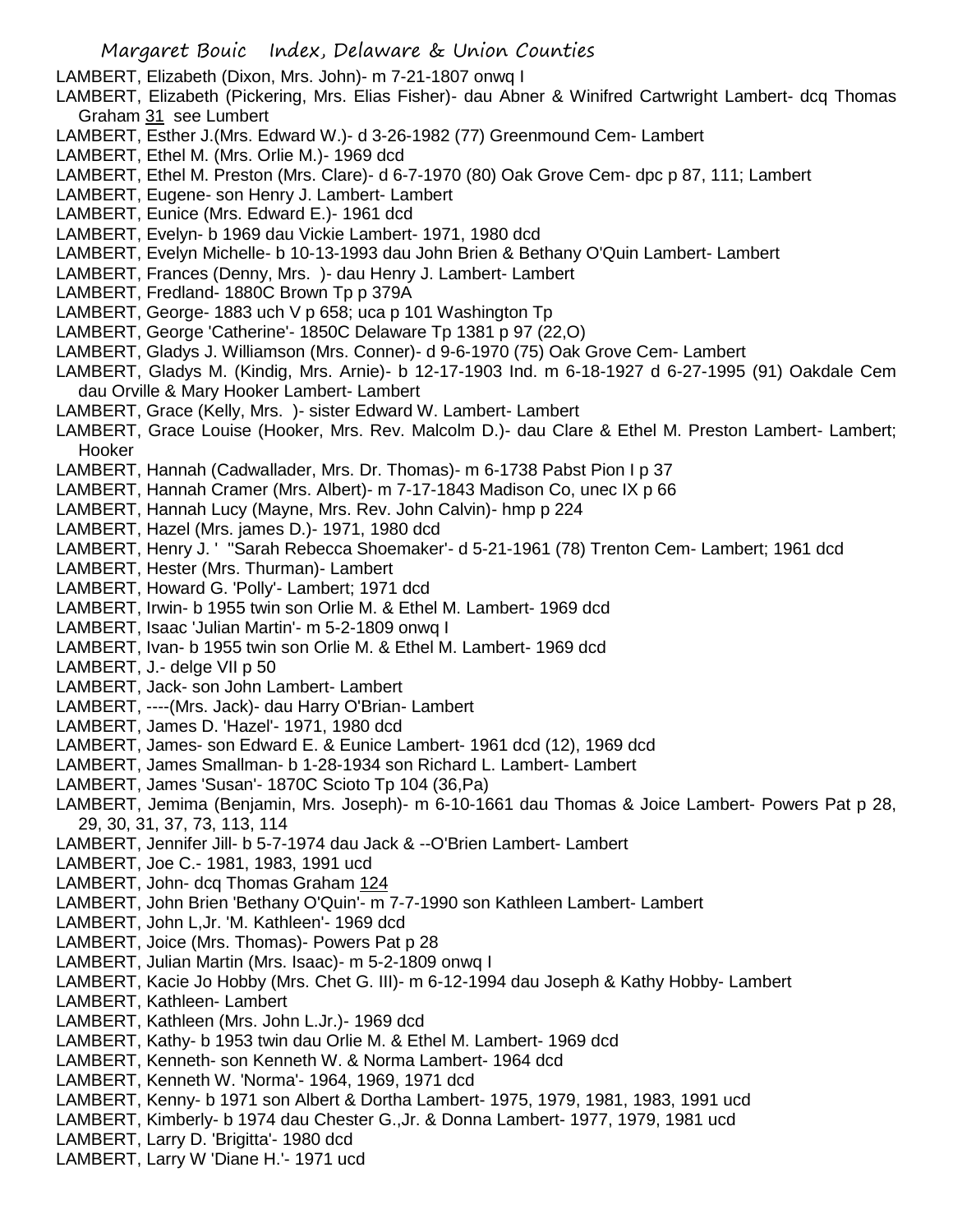LAMBERT, Lisa- b 1960 dau Chester G. & Margie L. Lambert- 1967 ucd

- LAMBERT, Lon- drowned (40y) dg 7-26-1887 Cry Ab p 159
- LAMBERT, Lonnie- b 1969 son Chester G. Mr. & Donna Lambert- 1977, 1979, 1981 ucd
- LAMBERT, Lucile (Palmer, Mrs. Jack)- dau Clare & Ethel M. Preston Lambert- Lambert
- LAMBERT, Maggie, Miss- unclaimed letter- delge VII p 10
- LAMBERT, Maggie (Heasley, Mrs. Calvin)- m 6-25-1863 ucm 3450
- LAMBERT, Margaret S.- b 12-21-1870 Brown Tp dau F. C. & Martha Ann Lambert- dcb
- LAMBERT, Margie L. (Mrs. Chester G.)- 1967 ucd
- LAMBERT, Marjorie- 1961 dcd, teacher
- LAMBERT, Marjorie (Rutherford, Mrs. )- dau Conner & Gladys J. Williamson Lambert- Lambert
- LAMBERT, Mark- 1979 ucd, Claibourne Tp
- LAMBERT, Mary B. (Mrs. Dale R.)- 1980 dcd
- LAMBERT, Mary (Harris, Mrs. )- dau Conner & Gladys J. Williamson Lambert- Lambert
- LAMBERT, Mary Hooker (Mrs. Orville)- Lambert
- LAMBERT, Mary- dau James & Susan Lambert- 1870C Scioto Tp 104 (3,O)
- LAMBERT, Mary Lafferty (Mrs. David)- m 1-17-1806 onwq I
- LAMBERT, Mary (Miller, Mrs. )- sister Edward W. Lambert- Lambert
- LAMBERT, Mary Susan (Leffingwell, Mrs. William)- d 3-1912 ped Cynthia Jean McGuire Diehl 31; delge III p 30
- LAMBERT, Mary (Mrs. Robert D.)- 1971 dcd
- LAMBERT, Mary- b 8-11-1874 Brown Tp dau Wesley & Melissa Bulern Lambert- dcb
- LAMBERT, Milo H.- Co H.- Powell p 137
- LAMBERT, Monty- b 1971 son Chester G.,Jr. & Donna Lambert- 1977, 1979, 1981 ucd
- LAMBERT, Norma (Mrs. Kenneth W.)- 1964, 1969, 1971 dcd
- LAMBERT, Orlie M. 'Ethel M.'- 1969 dcd
- LAMBERT, Orville 'Mary Hooker'- Lambert
- LAMBERT, Pamela J. (Mrs. Chuck E.)- 1983 ucd
- LAMBERT, Polly (Mrs. Howard G.)- Lambert; 1971 dcd
- LAMBERT, Ricky- b 1965 son Kenneth W. & Norma Lambert- 1969, 1971 dcd
- LAMBERT, Robert- d 193-- son Clare & Ethel M. Preston Lambert- Lambert
- LAMBERT, Robert D. 'Mary'- 1971 dcd
- LAMBERT, Robert- son Edward W. & Esther J. Lambert- Lambert
- LAMBERT, Ronnie- b 1964 son Orlie M. & Ethel M. Lambert- 1969 dcd
- LAMBERT, Rosena (Mrs. Charles M.)- 1975 ucd
- LAMBERT, Sarah Rebecca Shoemaker (Mrs. Henry J.)- d 11-12-1967 (86) Trenton Cem- Lambert; 1961, 1964 dcd
- LAMBERT, Sharon- dau Edward & Eunice Lambert- 1961 dcd (17)
- LAMBERT, Sheila- dau Edward & Eunice Lambert- 1961 dcd (3)
- LAMBERT, Steven- b 1970 son Vickie Lambert- 1980 dcd
- LAMBERT, Susan (Mrs. James)- 1870C Scioto Tp 104 (32,O); 1880C Brown Tp p 379A
- LAMBERT, Thomas'Joice'- Powers Pat p 28, 74
- LAMBERT, Thurman 'Hester'- Lambert
- LAMBERT, Tommy- b 1952 son Orlie M. & Ethel M. Lambert- 1969 dcd
- LAMBERT, Vicki- b 1957 dau Kenneth W. & Norma Lambert- 1964, 1969, 1971, 1980 dcd
- LAMBERT, Vivian (Sancher, Mrs. )- dau Conner & Gladys J. Williamson Lambert- Lambert
- LAMBERT, Walter- d Sunday (2) dg 2-19-1904 Cryder Ab p 225
- LAMBERT, William- 1880C Brown Tp p 375B
- LAMBERT, Mrs. William- d Wed. dg 1-30-1884 Cryder Ab p 91
- LAMBERT, Winifred Cartwright (Mrs. Abner)- dau Ezekial & Tamar Albertson Cartwright- dcq Thomas Graham 124
- LAMBERT, Mrs.-- dg 3-18-1904 Cryder Ab p 233
- LAMBERTSON, Albina (Strong, Mrs. Caleb)- m 8-12-1848 dcm
- LAMBERTSON, Rebecca (Carver, Mrs. Thomas)- m 6-21-1848 dcm
- LAMBIE, Anna Bell Jones (Mrs. William A.)- b 8-2-1910 dau Chester Leroy & Eda Bessie Freshwater Jones-Freshwater p 87
- LAMBIE, Robert Leroy- son William A. & Anna Bell Jones Lambie- Freshwater p 87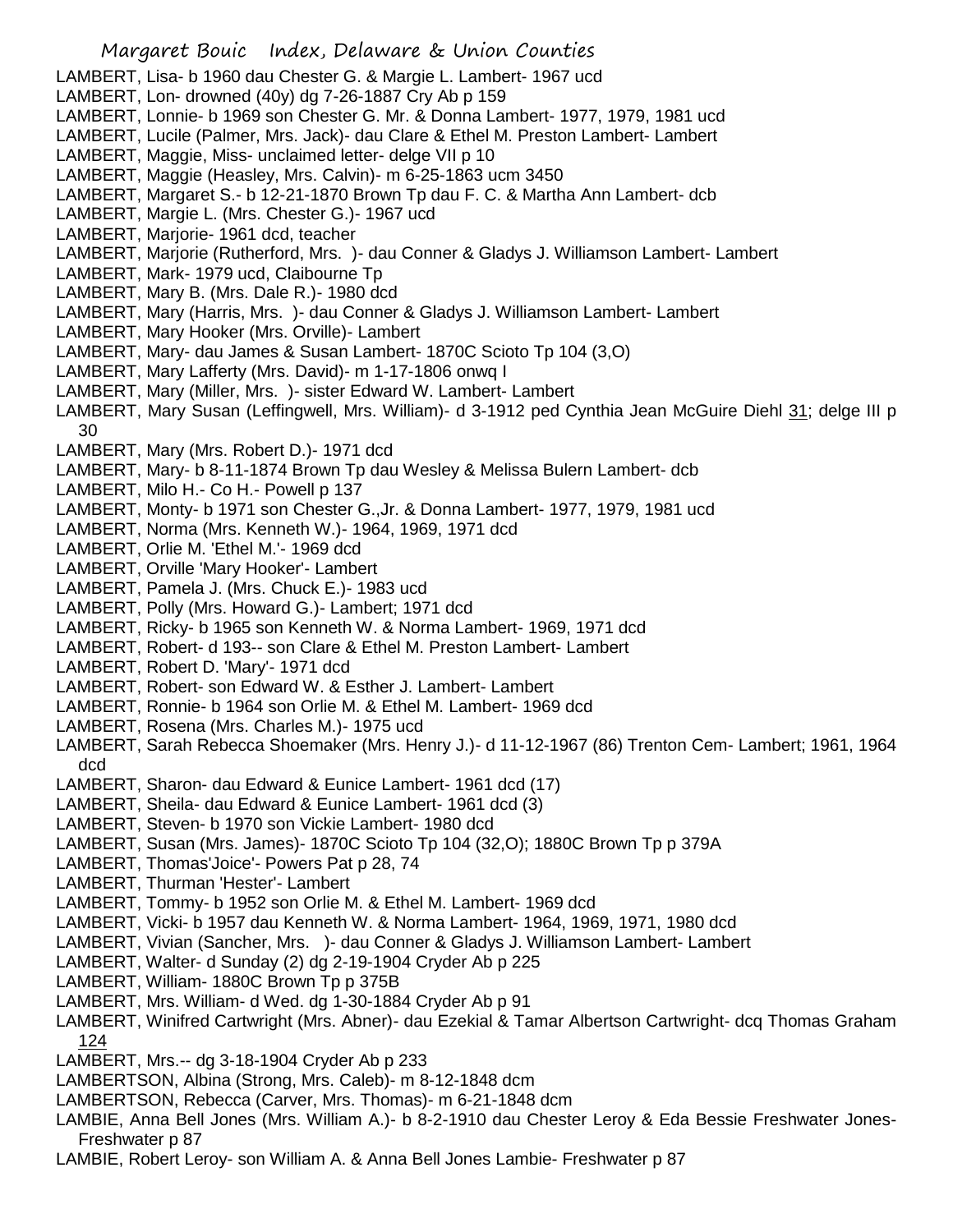- LAMBIE, William A. 'Anna Bell Jones'- Freshwater p 87
- LAMBKA, Alice Ward (Mrs. Fred)- Lambka
- LAMBKA, Clara (Chapman, Mrs. )- dau Fred & Alice Ward Lambka- Lambka
- LAMBKE, Doris (Jordan, Mrs. Harry)(Eddy, Mrs. Charles)- dau Fred & Floy Lambka- Lambka
- LAMBKA, Floy Leister (Mrs. Fred)- d 12-2-1971 (76) Forest Grove Cem- Lambka
- LAMBKA, Fred 'Alice Ward'- Lambka
- LAMBKA, Fred 'Floy Leister'- b 11-26-1892 d 4-19-1983 Forest Grove Cem- son Fred & Alice Ward Lambka-Lambka
- LAMBKA, Kay Lynn- dau Richard & Charlotte Hennis Lambka- Lambka- engaged to Donald Roy Price
- LAMBKA, Mark R. 'M. Elaine White'- m 7-16-1983 son Richard & Charlotte Hennis Lambka- Lambka
- LAMBKA, M. Elaine White (Mrs. Mark R.)- m 7-16-1983 dau Charles R. White- Lambka
- LAMBKA, Joyce (Taylor, Mrs. John)- dau Fred & Floy Leister Lambka- Lambka
- LAMBKA, Richard D. "Skip"'Charlotte Hennis'- m 8-14-1954 son Fred & Floy Leister Lambka- Lambke
- LAMBORN, Alice Beeson Moore (Mrs. Ernest Dixon'- b 11-16-1894 m 6-28-1919 dau John Thomas & Mary Elizabeth Hibbert Moore- Nash p 91, 92
- LAMBORN, Elizabeth S. Whitcomb (Mrs. Ernest Dixon)- b 2-24-1924 m 4-4-1953- Nash p 92
- LAMBORN, Ernest Dixon 'Alice Beeson Moore'- b 3-22-1896 d 4-19-1944- Nash p 92
- LAMBORN, Ernest Dixon 'Elizabeth S. Whitcomb'- b 6-7-1923 m 4-4-1953 son Erenst Dixon & Alice Beeson Moore Lamborn- Nash p 92
- LAMBORN, Gladys Beeson- b 6-14-1920 dau Ernest Dixon & Alice Beeson Moore Lamborn- Nash p 92
- LAMBORN, Thomas Moore- b 5-25-1930 son Ernest Dixon & Alice Beeson Moore Lamborn- Nash p 92
- LAMBRECHT, Daniel- 1985 uch p 92
- LAMBRECHT, Cisela (Schrader, Mrs. Heinrich Rudolf)- b 1923 d 1948- Weiser p 201
- LAMBRET, Charles- 1981 ucd
- LAMBRETH, Sarah (Fink, Mrs. Willard Medearis)- m 8-16-1935- Freshwater p 159C
- LAMBRIGHT, Ada (Zuck, Mrs. David Luther)- b 4-28-1921 m 8-6-1943 Weiser p 122
- LAMBRIGHT, Garth 'Ruth Wilkinson'- Weiser p 510
- LAMBRIGHT, Jody Ann- b 8-9-1958 dau Garth & Ruth Wilkinson Lambright- Weiser p 51-
- LAMBRIGHT, Ruth Wilkinson (Mrs. Garth)- b 4-26-1929 dau Frank & Faye Della Hilborn Wilkinson- Weiser p 510
- LAMBROS, Christine- dau Gust Lambros- Lambros
- LAMBROS, Gust- Lambros
- LAMBSON, T. H.- uca p 104
- LAMDON, Jesse- 1820C Liberty Tp, Delaware Co
- LAME, Ann (Ford, Mrs. David J.)- m 1-20-1853 ucm 1910 dau John & Anner Lame- 1840C Dover Tp 1397 (5- 10); 1850C Dover Tp 839-856 (16); unec VIII p 10
- LAME, Annabelle Marie (Roush, Mrs. Lloyd)- b 11-16-1914 m 4-19-1936 dau Peter Wilson & Louise Holland Lame- Graham 121313
- LAME, Anner/Hannah (Mrs. John)- 1840C Dover Tp 1397 (40-50); 1850C Dover Tp 839-856 (59,NJ)
- LAME, Anner (Gamble, Mrs. James Dodge)- b 1-20-1858 m 7-24-1880 ucm 6757 d 11-24-1886 (28y6m) Oakdale Cem I p 158 (C-4)- dau Isaiah & Sarah Graham Lame- Graham 1721; 1985 uch p 55; 1860C Dover Tp 170-163 92,O); 1870C Dover Tp 188-190 p 24 (12,O); 1880C Dover Tp 45-47 p 23 (22,O,O,O)
- LAME, Bowen 'Eliza Jane'- b 2-1830 1880C Jerome Tp 15 p 2 (50,O,O,O); 1900C Jerome Tp 147-156 p 7A (70,O,O,O)
- LAME, Byron LaRue 'Wilma Berry'- b 3-1-1910 son Peter Wilson & Louisa Holland Lame- Graham 121311
- LAME, Byron LaRue 'Sarah Latimore'- b 9-10-1853 d 9-25-1881- Graham 1213
- LAME, Charles- son Leroy & Millie A. Lame- 1880C Dover Tp 18 p 164B (6,O)
- LAME, Daniel 'Sarah'- 1880C Jerome Tp 132-135 p 35 (34,O,O,NY)
- LAME, Darlene Clara- b 9-13-1935 dau Bryon LaRue & Wilma Betty Lame- Graham 1273111
- LAME, David H.- son Leroy & Millie A. Lame- 1880C Dover Tp 18 p 164B (8,O)
- LAME, D. 'M'- djlm p 108
- LAME, Donald- b 6-22-1917 d 10-21-1928 son Peter Wilson & Louisa Holland Lame- Graham 121314
- LAME, Eliza Jane (Mrs. Bowan)- 1880C Jerome Tp 15 p 2 (49,O,O,O)
- LAME, Elnor (Corbett, Mrs. Bob W.)- b 4-31-1923 m 9-13-1942 dau Peter Wilson & Louise Holland Lame-Graham 121315
- LAME, George- son Henory & Sally Lame- 1880C Jerome Tp 131-134 p 15 (O,O,NY)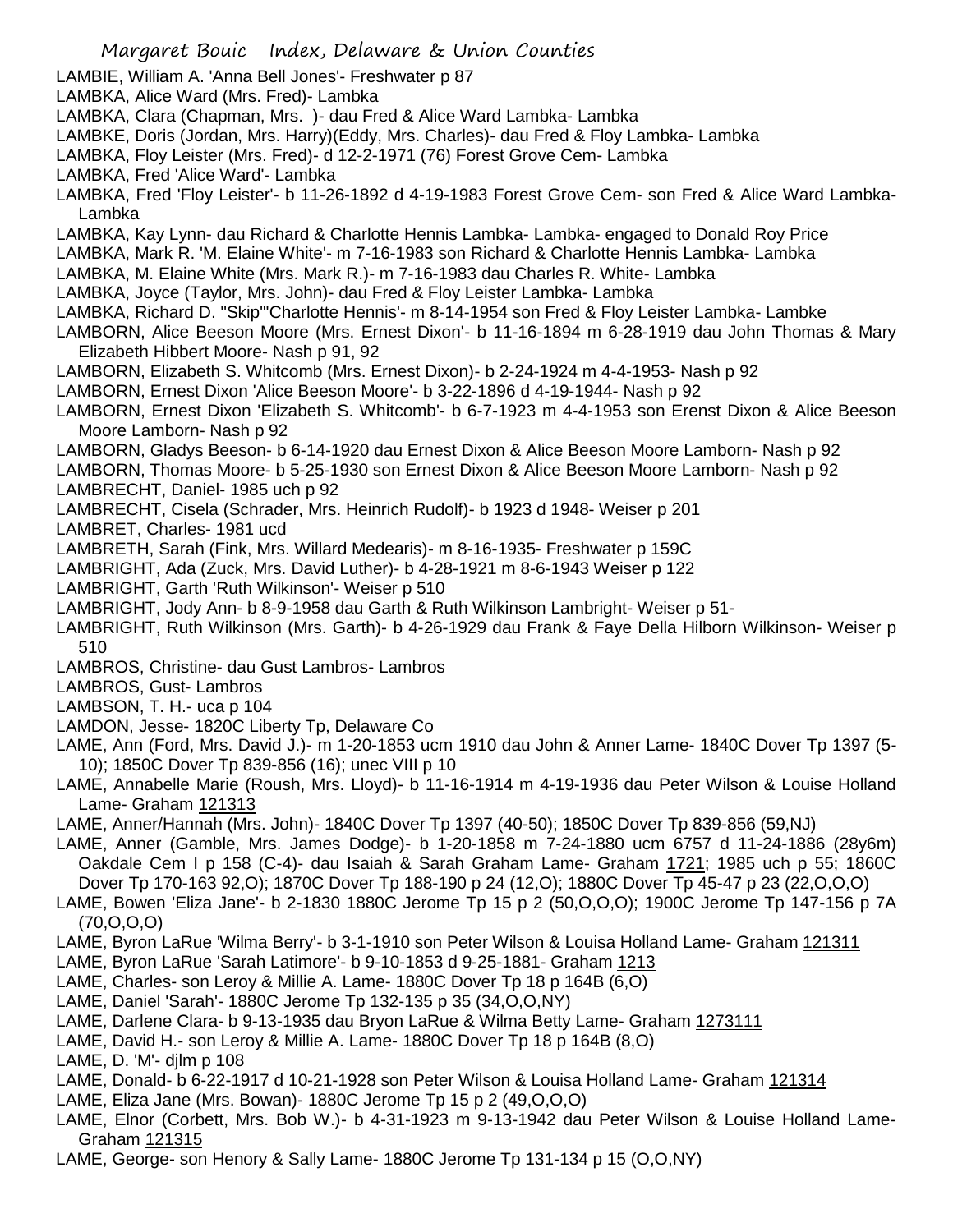LAME, Hattie O.- dau Leroy & Millie A. Lame- 1880C Dover Tp 18 p 164B (9,O,O,O)

LAME, Henory 'Sally'- 1880C Jerome Tp 131-134 p 15 (62,O,Ct,Mass)

LAME, Imogene (Connolly, Mrs. Fred,Jr.)- b 2-7-1928 m 6-9-1946 dau Peter Wilson & Louise Holland Lame-Graham 121316

- LAME, Isaiah 'Sarah Graham'- b 1831 Clark Co m 3-4-1852 ucm 1774 d 4-28-1912 (81) Oakdale Cem 2456 (84C) I p 158 (C-4) son John & Anner Webb Lame- Graham (172); 1883 uch V p 338, 343, 354, 371; 1985 uch p 55, 60; uca p 49, 53, 104; unec VII p 58, XIII p 18; 1850C Dover p 839-856 (20,O); 1860C Dover Tp 170-163 (29,O); 1870C D Tp 188-190 (39,O); 1900 Millcreek Tp 66 p 4A (69,O,NJ,NJ) m 48y
- LAME, James- b 9-1879 son Leroy & Millie A. Lame- 1880C Dover Tp 18p 164B (8/12,O,O,O)
- LAME, Janet Sue- dau Bryon LaRue & Wilma Berry Lame- Graham 1213112
- LAME, John- son Bowen & ELiza Jane Lame- 1880C Jerome Tp 15 p 2 (3,O,O,O)
- LAME, John 'Hannah/Anner'- d 5-4-1858 (63) Watkins Cem p 4, djlm p 108; 1883 uch V p 336; 1840C Dover Tp 1397 (50-60); 1850C Dover Tp 839-856 (59,NJ)
- LAME, LaMarr McColly (Hayes, Mrs. ) (Mrs. Russell)- dau Charles D. & Elsie Mae McColly)- 1985 uch p 1131; unec VI p 25 #153, VII p 55, VIII p 28; Lame
- LAME, Leroy 'Millie A.'- 1880C Dover Tp 18 p 164B (29,O,O,O)
- LAME, Lillie- dau Bowen & Eliza Jane Lame- 1880C Jerome Tp 15 p 2 (16,O,O,O)
- LAME, Louisa- dau J. & M. Lame- Buxton Cem p 4
- LAME, Louise Ellen holland/Hollard (Mrs. Peter Wilson)- b 11-19-1887 m 9-1908 d 4-3-1969 dau Anthony & Minnie Kuntz Hollard- Lame; Graham (121131)
- LAME, Martha E.- dau Leroy & Millie A. Lame- 1880C Dover Tp 18 p 164B (5,O,O,O)
- LAME, Mary- 1850C Dover Tp 856-873 p 128 (37,O)
- LAME, Mary (Baughman, Mrs. Jacob)- m 9-23-1849 ucm 1451; unec XIII p 20
- LAME, Mary- dau Isiah & Sarah Graham Lame- 1880C Dover Tp 45-47 p 23 (7,O,O,O)
- LAME, Matilda Graham (Mrs. Peter Wilson)- b 2-29-1824 m 1-6-1847 ucm 1097 d 3-21-1884 dau Thomas & Jemima Conklin Graham- Graham 121; unec VI p 32, XIV p 20; 1850C Dover Tp 840-857 (25,O); 1860C Dover Tp 162 (36,O)
- LAME, M. (Mrs. D.)- djlm p 104
- LAME, May Godfrey (Mrs. Isaiah)(Thompson, Mrs. Curry)(Graham, Mrs. Malford B.)- dau Jackson & Margaret Crawford Godfrey- Thompson 3,4; Graham (1713)
- LAME, Millie A. (Mrs. Leroy)- 1880C Dover Tp 18 p 164B (29,O,O,O)
- LAME, Minney- dau Bowen & Eliza Jane Lame- 1880C Jerome Tp 15 p 2 (8,O,O,O)
- LAME, Molly (Baughman, Mrs. Ves)- dau Isaiah & Sarah Graham Bowen & Eliza Jane Lame- 1880C Jerome Tp 15 p 2 (- Graham 1723
- LAME, Nancy- dau Bowen & Eliza Jane Lame- 1880C Jerome Tp 15 p 2 (17,O,O,O)
- LAME, Nelly- dau Bowen & Eliza Jane Lame- 1880C Jerome Tp 15 p 2 (5,O,O,O)
- LAME, R. B.- 1985 uch p 131
- LAME, Peter Wilson 'Louise Holland/Hollard'- b 1-14-1878 d 3-1952 son Bryon LaRue & Sarah Latimore Bowen Lame- 1880C Jerome Tp 15 p 2; Graham 12131
- LAME, Peter Wilson 'Matilda Graham' b 10-24-1827 m 1-6-1844/6 ucm 1097 d 9-27-1906 bur S of Kenton- son John & Anner Webb Lane- 1883 uch V p 371; Graham (121); unec IV p 20, VI p 32; 1840C Dover Tp 1397 (10-15); 1850C Dover Tp 840-857 (23,O): 1860C D. Tp 162 (32,O)
- LAME, Renee Lamarr (Wisehymeyer, Mrs. Alan)- dau Russell & LaMarr Lame- 1985 uch p 131
- LAME, Reuben- son Mary Lame- 1850C Dover Tp 856-873 p 128 (17,O)
- LAME, Rita Irene (Locker, Mrs. Jeffrey)- 1985 uch p 131
- LAME, Rose E.(Winget, Mrs. Ezra H.)- m 3-3-1881 ucm 6928 dau Isaiah & Sarah Graham Lame- Graham 1722; 1870C Dover Tp 188-190 p 24 (9,O); 1880C Dover Tp 45-47 p 23 (19,O,O,O)
- LAME, Russell 'LaMarr'- b 8-1-1912 son Peter Wilson & Louise Holland & Eliza Jane Lame- 1880C Jerome Tp 15 p 2 (- Graham 121312; Lame
- LAME, Sally (Mrs. Henory)- 1880C Jerome Tp 131-134 p 15 (56,NY,NY,NY)
- LAME, Sarah (Mrs. Daniel)- 1880C Jerome Tp 13124 p 35 (23,O,-,-)
- LAME, Sarah Graham (Mrs. Isaiah)- b 1833 m 3-4-1852 ucm 1774 d 9-26-1902 (69y3m) Oakdale Cem 1570 (84c) I p 158 (C-4)- dau Robert & Judith Bell Graham- 1883 uch V p 343; 1985 uch p 55; Graham 172; unec XIII p 18; 1860C Dover Tp 170-163 (26,O); 1870C D. Tp 188-190 p 24 (36,O); 1880 D. Tp 45-47 p 34 (46,O,NY,O); 1900C Millcreek Tp 66 p 4A (66,O,NY,NY) m 48y, 4 ch, 2 living
- LAME, Sarah Latimore (Mrs. Byron LaRue)(Stevenson, Mrs. )- Graham (1273)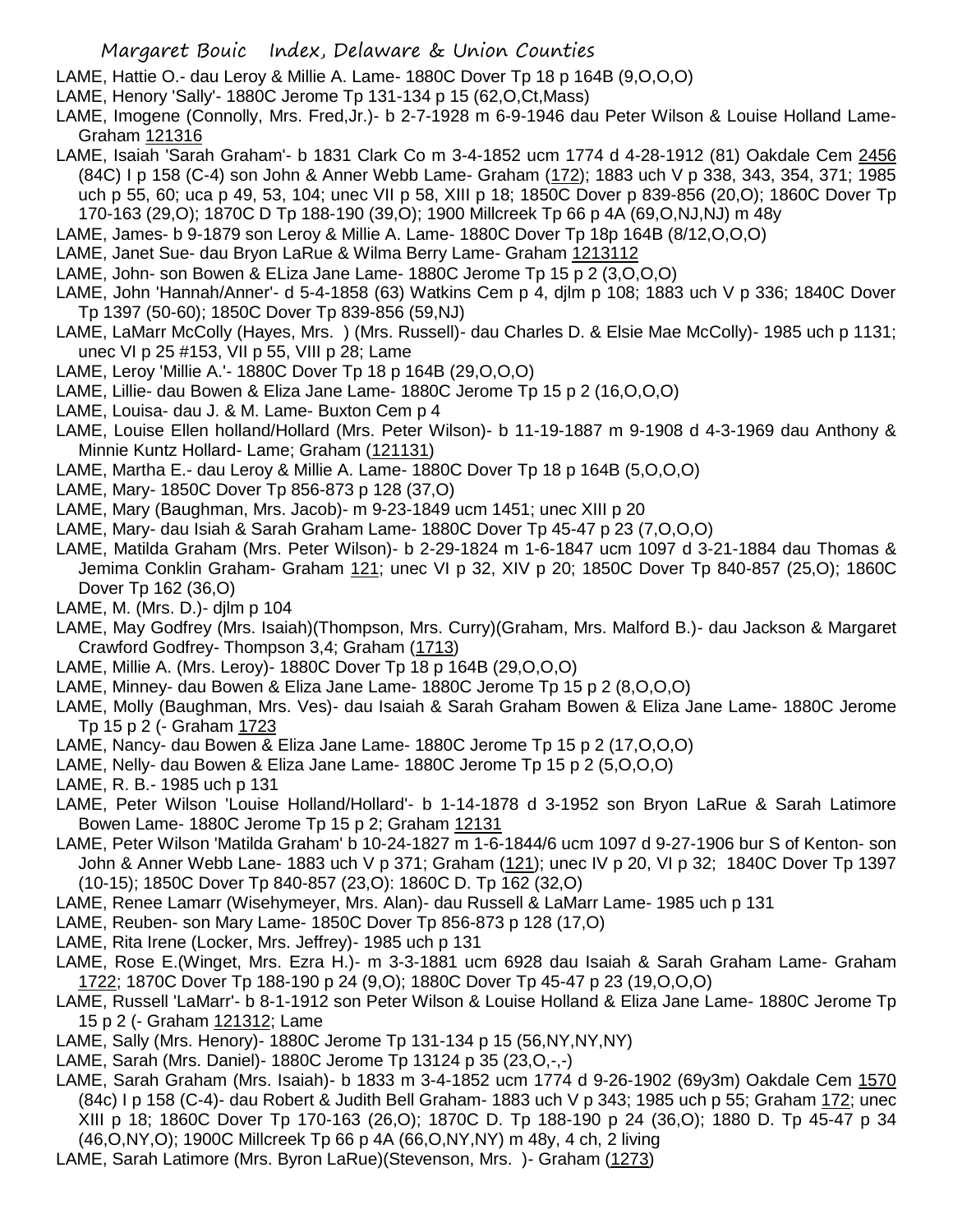- LAME, Sibba/Libbia/Sybil Ann- d 10-1-1852 (7-9-15)or (5-8-16)- dau Peter Wilson & Matilda Graham Lame-Watkins cem, djlm p 108; unec IV p 20; 1850C Dover Tp 840-857 (4,O)
- LAME, Stephen- son Mary Lame- 1850C Dovert Tp 856-873 p 128 (12,O)
- LAME, Tella- dau Bowen & Eliza Jane Lame- 1880C Jerome Tp 15 p 2 (5,O,O,O)
- LAME, Tina (Bice, Mrs. )- b 4-1866 dau Bowan & Eliza Jane Lame- 1880C Jerome Tp 15 p 2 (1`3,O); 1900C Jerome Tp 147-156 p 7A (33,O,O,O) wid, 2 ch
- LAME, William- son Daniel & Sarah Lame- 1880C Jerome tp 132-135 p 35 (1,O,O,O)
- LAME, Wilma Berry (Mrs. Byron LaRue)- 8-1933- Graham (127311)
- LAMEBRIGHT, Catharine (Cook, Mrs. R. B.)- m 9-21-1863 ucm 3478
- LAMEN, Sarah I.-1860C Dover Tp 344 (9,O)
- LAMENT, Debra- b 1961 dau Donald M. & Linda K. Lament- 1971 uca
- LAMENT, Donald M. 'Linda K.'- 1971, 1973 ucd
- LAMENT, Joseph- b 1964 son Donald M. & Linda K. Lament- 1971 dcd
- LAMENT, Linda K. (Mrs. Donald M.)- 1971 ucd
- LAMER & BREWINGTON- unclaimed letter- unec XI p 15
- LAMEY, Charles Dale- b 11-11-1935 son Harold W. & Edna Ruth Fenstermaker Lamey- Weiser p 605
- LAMEY, Edna Ruth Fenstermaker (Ms. Harold W.)- b 3-8-1918 m 8-30-1935 dau Charles & Lydia May Laubach Fenstermaker- Weiser p 605
- LAMEY, Harold W. 'Edna Ruth Fenstermaker'- m 8-30-1935- Weiser p 605
- LAMEY, Lydia (Snyder, Mrs. Frank)- Weiser p 530
- LAMEY, Tena (Brungart, Mrs. Jermiah)- m 10-28-1878- Weiser p 599
- LAMEY, Virginia Ann- b 11-12-1936 dau Harold W. & Edna Ruth Fenstermaker Lamey- Weiser p 605
- LAMEY, Vivian Jane (Waver, Mrs. Marvin Eugene)- m 8-3-1950- Weiser p 590
- LAMIEL, Alice Elizabeth Wells (Mrs. Donald E.)- b 10-9-1906 m 10-1-1939 dau M. Guy & Grace Bigelow Wells- McKitrick p 278
- LAMIEL, David- adopted son Donald E. & Alice Elizabeth Wells Lamiel- McKitrick p 278
- LAMIEL, Donald E. 'Alice Elizabeth Wells'- McKitrick p 278
- LAMIEL, Nancy- adopted dau Donald E. & Alice Elizabeth Wells Lamiel- McKitrick p 278
- LAMILL, E. W.- d 7-28-1881 (70-4-7) dcdeaths
- LAMIR, Jane- 1880C Concord Tp p 276A
- LAMISON, Chloe (Cook, Mrs. David N.)- m 4-16-1844 ucm 962
- LAMM, Berton Joy- b 1-28-1952 son Milton Charles & Wilma Gail Fossinger Lamm- Weiser p 295
- LAMM, Charles Walter- b 9-6-1955 son Milton Charles & Wilma Gail Fossinger Lamm- Weiser p 295
- LAMM, Gail Lynette- b 2-27-1953 dau Milton Charles & Wilma Gail Fossinger Lamm- Weiser p 295
- LAMM, Milton Charles'Wilma Gail Fossinger'- m 7-7-1950- Weiser p 295
- LAMM, Norlyn Carl- b 1-11-1957 son Milton Charles & Wilma Gail Fossingter Lamm- Weiser p 295
- LAMM, Wilma Gail Fossinger (Mrs. Milton Charles)- b 7-21-1925 m 7-7-1950 dau James Berton & Floy Mae Hodges Fossinger- Weiser p 295
- LAMME---research by Stan Fout- unec XIV p 3
- LAMME, Anne- dau Bowen J. & Eliza Jane Converse Lamme- 1870C Jerome Tp 228-219 p 30 (14,ILL)
- LAMME, Anna Murphy (Mrs. John)- b 4-30-1880 m 5-26-1904 d 1916 Watkins Cem p 4, djlm p 108- dau John & Sarah Thompson Murphy- Thompson 4,5; unec VIII p 58
- LAMME, Bowen J. 'Eliza Jane Converse'- b 1830 m 7-10-1851 ucm 1688 d 1913 Unionville Cem, DJ Cem p 52; unec XIV p 52; hjt p 197, 198,. 200; 1883 uch IV p 509, 513; 1870C Jerome Tp 228-219 p 30 (40,O); uca p 31, 96
- LAMME, Carroll "Curly"B. 'Florence Smith'- d 12-7-1980 (73) bur Bradenton,Fla- son John & Anna Murphy Lamme- Thompson 5
- LAMME, Eliza Jane Converse (Mrs. boen J.)- b 1838 d 1893 Unionville Cem, DJ p 32; Lamme; 1870C Jerome Tp 228-219 p 30 (32,O)
- LAMME, Emma Corbin (Mrs. John B.)- b 9-29-1877 m 8-1-1918 dau Calvin & Naomi Sogelson Corbin-Thompson 4,5
- LAMME, Flora (Clevenger, Mrs. John T.)- m 11-3-1874 ucm 5573; mt 3 p 3
- LAMME, Florence Smith (Mrs. Carroll B.)- Lamme
- LAMME, Gene Edward 'Monna'- son Emerald & Irene Mitchell Lamme- Thompson 6,7; Warren 5,6
- LAMME, Henry- Jerome Tp 1848, unec XIV p 53
- LAMME, Irene Mitchell (Mrs. Emerald)(Pinney, Mrs. Mert)- dau Verne & Mary Alice Warren Mitchell-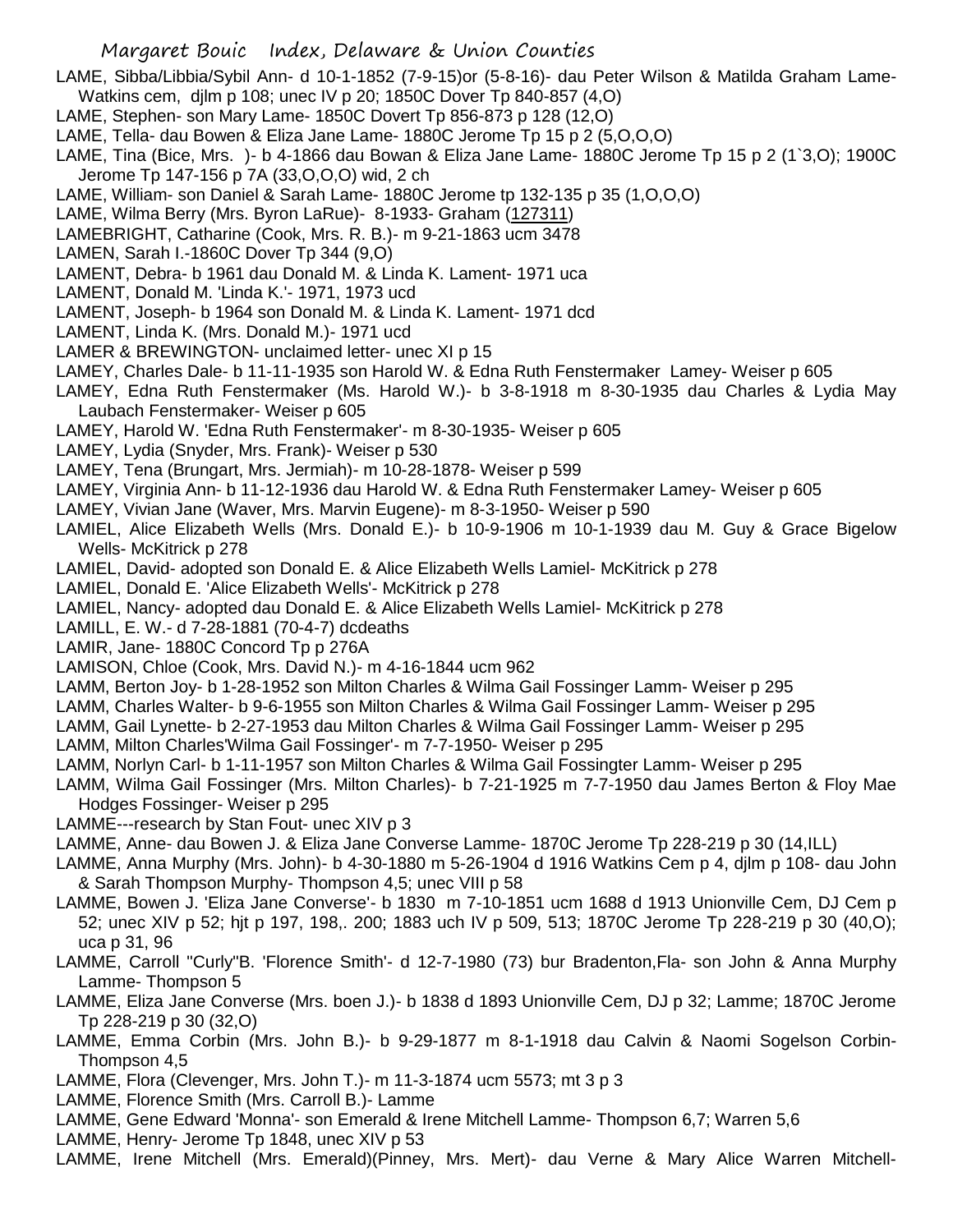- Thompson 5,6; Warren 4,5
- LAMME, Jack- son Emerald Lamme- Lamme
- LAMME, Jane (Dunham, Mrs. )- dau John & Emma Corbin Lamme- Lamme
- LAMME, John B. 'Anna Murphy''Emma Corbin'- b 9-8-1877 son Bowen J. & Eliza Jane Converse Lamme-Lamme; Thompson 4,5; unec VIII p 58
- LAMME, infant d 2-15-1910 ch John B. & Anna B. Murphy Lamme- unec VIII p 58
- LAMME, Josiah 'Nancy Carman'- 1883 uch V p 317
- LAMME, Joshua C.- son Josiah & Nancy Carman Lamme- 1860C Jerome Tp 11-10-p 20 (47,O)
- LAMME, Lilla- dau Bowen J. & Eliza Jane Converse Lamme- 1870C Jerome Tp 228-219 p 30 (5,O)
- LAMME, Lina- dau Bowen J. & Eliza Jane Converse Lamme- 1870C Jerome Tp 228-219 p 30 (3,O)
- LAMME, Linda Lou- dau Gene Edward & Monna Lamme- Warren 6; Thompson 7
- LAMME, Luca M.- d 1875 (14) Darby Tp mt 3 p 28
- LAMME, Lucy- dau Bowen J. & Eliza Jane Converse Lamme- 1870C Jerome Tp 228-219 p 30 (9,O)
- LAMME, Mary (Liggett, Mrs. John)- b 11-24-1819 m 11-12-1841 dau Josiah & Nancy Carman Lamme- 1883
- uch V p 317; 1850C Jerome Tp 1883 (30,O); 1860C Jerome Tp 11-10 p 2 (40,O)
- LAMME, Mary R. (Jones, Mrs. Charles R.)- m 1-23-1868 ucm 4325
- LAMME, Monna (Mrs. Gene E.)(Picciocone, Mrs. Frank)- m 5-3-1969- Lamme; Warren 5,6
- LAMME, Nancy- dau Bowen J. & Eliza Jane Converse Lamme- 1870C Jerome Tp 228-219 p 30 (7,O)
- LAMME, Nancy Carman (Mrs. Josiah)- 1883 uch V p 317; 1860C Jerome Tp 11-10-p 2 (71,Ky)
- LAMME, Nathan- 1883 uch V p 75, 288; uca p 31, 59
- LAMME, Rachel (Sherwood, Mrs. Jeremiah)- m 12-6-1849 ucm 1480; unec XIII p 20
- LAMME, Tina Lynn- dau Gene Edward & Monna D. Lamme- Lamme
- LAMME, Viola (Hobert, Mrs. Jasper L.)- m 10-4-1878 ucm 6332- dau Bowen J. & Eliza Jane Converse Lamme- 1870C Jerome Tp 228-219 o 30 (11,O)
- LAMME, William- hjt p 171, 201, 202; DJ Cem p 95
- LAMME, William- d 3-1-1849 (24-4-16) N. California Cem, DJ p 93
- LAMMERS, Charles- son Jerome J. & Isabel E. Lammers- 1961(14), 1964, 1980 dcd
- LAMMERS, Isabel E. (Mrs. Jerome J.)- 1959 ucd; 1961, 1964, 1971, 1980 dcd
- LAMMERS, Jerome J. 'Isabel E.'- 1959 ucd; 1961, 1964, 1971, 1980 dcd
- LAMMERS, Joan- dau Jerome J. & Isabel E. Lammers- 1961 dcd (15)
- LAMMI, Elma (Mrs. John)- Lammi
- LAMMI, John D.- son John & Elma Lammi- Lammi
- LAMMI, John'Elma'-d 1-31-1977 Mich- Lammi
- LAMMI, Matthew- son John & Elma Lammi- Lammi
- LAMMON, Katherine R. (Selig, Mrs. Matthew B.)- m 6-12-1993 dau Maryann Clark- Lammon
- LAMON, James- Powers p 197
- LAMON, James M.- son Samuel & Rebecca Lamon- 1850C Jerome Tp 1752-1772 p 258 (7,O)
- LAMON, Margaret- dau Samuel & Rebecca Lamon- 1850C Jerome Tp 1752-1772 p 258 (14,O)
- LAMON, Mary J.- dau Samuel & Rebecca Lamon- 1850C Jerome Tp 1752-1772 p 258 (9,O)
- LAMON, Morgan- son Samuel & Rebecca Lamon- 1850C Jerome Tp 1752-1772 p 258 (12,O)
- LAMON, Samuel 'Rebecca'- 1850C Jerome Tp 1752-1772 p 258 (53,Va)
- LAMON, Samuel O.- son Samuel & Rebecca Lamon- 1850C Jerome Tp 1752-1772 p 258 (4,O)
- LAMON, Rebecca (Mrs. Samuel)- 1850C Jerome Tp 1752-1772 p 258 (45,Va)
- LAMON, William H.- son Samuel & Rebecca Lamon- 1850C Jerome Tp 1752-1772 p 258 (18,O)
- LAMONT, Arlene (Wells, Mrs. Donald S.)- d 2-24-1982 Saginaw, Mich- dau James W. & Maybelle Johnson Lamont- Lamont
- LAMONT, Rev. Daniel,Jr. 'Jane E. Finley/Ferson'- m 3-21-1855 dcm; Maugans Anc p 163' Olentangy Gaz-Reed Ab p 152
- LAMONT, Elbert Moffet 'Florence Jessie Orr'- m 12-26-1957- Freshwater p 159B
- LAMONT, Ernestine (Mrs. Howard)- 1975, 1977 ucd
- LAMONT, Florence Jessie Orr (Mrs. Elbert Moffet)- b 2-9-1919 m 12-26-1957 dau Jesse James & Amelia Shue Orr- Freshwater p 159B
- LAMONT, Howard 'Ernestine'- 1975, 1977 ucd
- LAMONT, James W. 'Maybelle Johnson'- Lamont
- LAMONT, Jane E. Finley (Mrs. Rev. Daniel,Jr.)-b 10-8-1837 m 3-21-1855 dcm d 6-13-1892 dau Samuel & Nancy Lindsay Finley- Maugans Anc p 163; (Ferson) Olent Gaz 3-30-1855, Reed Ab p 152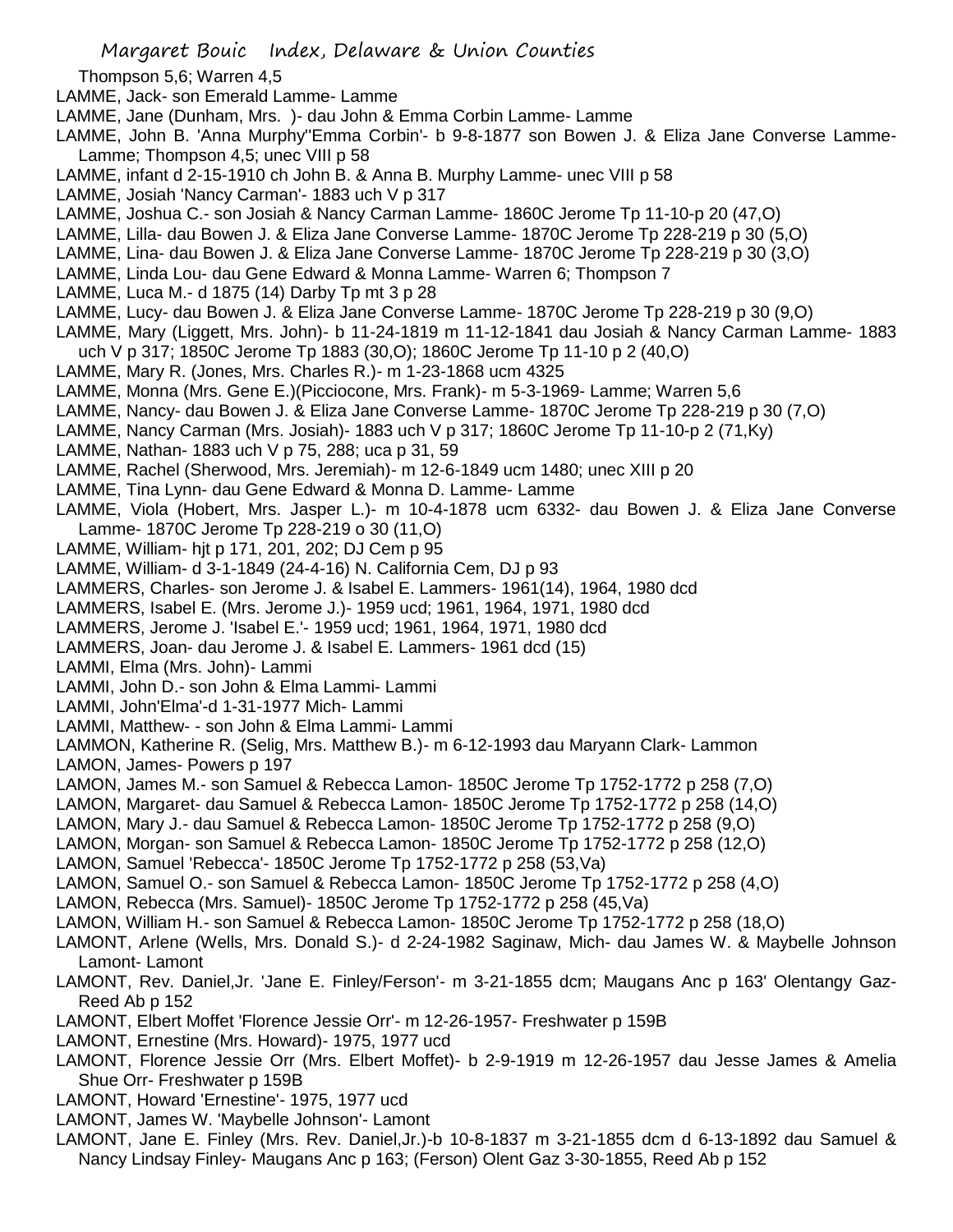- Margaret Bouic Index, Delaware & Union Counties LAMONT, Maybelle Johnson (Mrs. James W.)- Lamont LAMONTAGNE, Cheryl- dau Ronald Lamontagne- Lamontagne LAMONTAGNE, Donald- brother Ronald Lamontagne- Lamontagne LAMONTAGNE, Mark- son Ronald Lamontagne- Lamontagne LAMONTAGNE, Nancy (Lear, Mrs. )- sister Ronald Lamontagne- Lamontagne LAMONTAGNE, Patricia (Leaser, Mrs. )- sister Ronald Lamontagne- Lamontagne LAMONTAGNE, Ronald 'Ruby M. Luzadder'- b 5-26-1927 d 11-28-1987 Oak Grove Cem- son Viola Lamontagne- Lamontagne LAMONTAGNE, Ruby M. Luzadder (Mrs. Ronald)- d 5-5-1987 (50) Oak Grove Cem- dau Albert & Mildred Luzadder- Lamontagne LAMONTAGNE, Viola (Mrs. )- mother of Ronald Lamontagne- Lamontagne LAMOREAUX, Rev. Alvin Roy 'Mavia Fern'- b 11-21-1894 m 3-1922 d 9-27-1961 (66) Claibourne Cem p 90- Lamoreaux; 1959 ucd; WWI LAMOREAUX, Carol (Weeda, Mrs. )- dau Rev. Alvin & Mavia Fern Lamoreaux, Lamoreaux LAMOREAUX, Faith (Shinkle, Mrs. )- dau Rev. Alvin & Mavia Fern Lamoreaux- Lamoreaux LAMOREAUX, Mavia Fern (Mrs. Rev. Alvin)- m 3-1922- Lamoreaux; 1959, 1962, 1967 ucd LAMOYNE, George 'Mary I.'- 1860C Paris Tp 1225-1234 p 162 (36,Va) LAMOYNE, George- son George & Mary I. Lamoyne- 1860C Paris Tp 1225-1234 p 163 (3,O) LAMOYNE, John- son George & Mary I. Lamoyne- 1860C Paris Tp 1225-1234 p 163(12,O) LAMOYNE, Lucy- dau George & Mary I. Lamoyne- 1860C Paris Tp 1225-1234 p 163 (10,O) LAMOYNE, Mahala- dau George & Mary I. Lamoyne- 1860C Paris Tp 1225-1234 p 163 (8,O) LAMOYNE, Mary I (Mrs. George)- 1860C Paris Tp 1225-1234 p 162 (31,NY) LAMP, Frances (Doty, Mrs. Wesley)- b 10-4-1880 d 1903 dau Joseph & Louisana Wampole Lamp- ped Gloria Susan Miller jones 7, delge II p 42 LAMP, Gilbert 'Rosalie Geddes'- Genther p 67 LAMP, Jan (Gehler, Mrs. William Stanton)- b 12-31-1946 m 7-14-1974 dau Robert L. & Valera Marie Simkins Lamp- Genther p 68 LAMP, Joseph 'Louisana Wampole'- b 12-10-1832 m 1867 d 5-6-1903 ped Gloria Susan Miller Jones 14, delge II p 42 LAMP, Louisana Wampole (Mrs. Joseph)- b 8-6-1845 d 1-16-1924 dau Daniel & Margaret Foy Wampole- ped Gloria Susan Miller Jones 15, delge II p 42 LAMP, Rev. M. A.- Neward- dg 6-15-1906 Cryder Ab p 103 LAMP, Marsha Karen (Cochran, Mrs. Stephen Gilbert)- b 11-12-1942 m 6-15-1962 dau Robert Lawrence & Valera Marie Simkins Lamp- Genther p 68 LAMP, Mina Pearl Stone (Mrs. Raymond E.)- b 8-25-1885 m 2-6-1909 d 4-12-1902 Union Cem, Col. dau E. F. Stone- delge IV p 43 LAMP, Raymond E. 'Mina Pearl Stone'- m 2-6-1909 dg 4-16-1902, delge IV p 43 LAMP, Robert Lawrence 'Valera Marie Simkins'- b 7-30-1919 m 9-2-1940- Genther p 67, 68 LAMP, Robert Lawrence,Jr. 'Suzan Ehde'- b 4-7-1956 m 9-9-1980 son Robert Lawrence & Valera Marie Simkins Lamp- Genther p 69 LAMP, Rosalie Geddes (Mrs. Gilbert)- Genther p 67 LAMP, Susan Ehde (Mrs. Robert Lawrence, Jr.)- m 9-9-1980 dau Charles & Patricia Ehde- Genther p 69 LAMP, Valera Marie Simkins (Mrs. Robert Lawrence)- dau Frank Albert B. & Grace Mae Wilkins Simkins-Genther p 67, 68 LAMPERT, Anna Barbara (Hammerle, Mrs. George Jacob)- ped Trella Hemmerly Romine #75, unec VI p 34 LAMPERT, Betty Jean Morelock (Mrs. Max)(Young, Mrs. Robert Forrest)- b 4-3-1931 m 3-30-1956 div 2-21- 1962 m(2) 3-28-1964 dau Joseph Minton & Bernice Vinny Wornstaff Morelock- Cowgill p 34 LAMPERT, Max 'Betty Jean Morelock'- b 5-2-1932 m 3-30-1956 div 2-21-1962- Cowgill p 34 LAMPHEAR, Emma L. (Thomas, Mrs. Stephen)- m 12-18151- Asp (1312) LAMPHEAR, Jennie M. Carr (Mrs. Lucius)- b 8-1861 dau Eleazar & Julia Maine Carr- Asp 2157 LAMPHEAR/LANDPHERE, Julia (Babcock, Mrs. Daniel Brayton)- Asp (497) LAMPHEAR, Lucius 'Jennie M. Carr'- Asp (2157) LAMPHEAR, Patience (Champlin, Mrs. George)- Asp p 44 LAMPHERE, Adelia- niece of Edith Baldwin- 1870C Jackson Tp 71-70 p 10 (12,O); 1880C Jackson Tp 5 p 227C (22,O,O,O)
- LAMPHERE, Allen E.'Gretchen'- d 1-13-1980 (43) St. Mary Cem- son Lottie Lamphere- Lamphere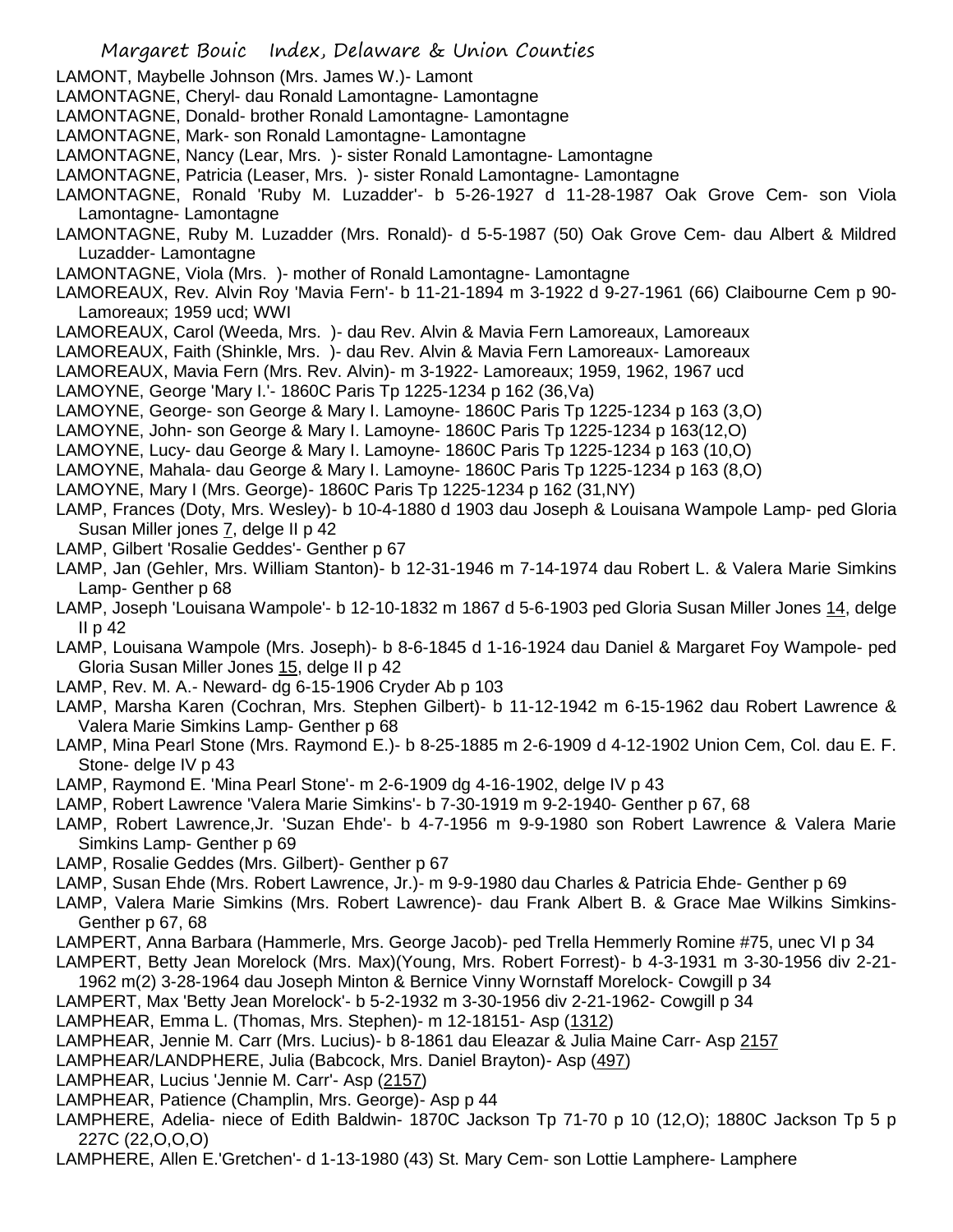LAMPHERE, Gretchen (Mrs. Allen E.)- Lamphere

- LAMPHERE, Harriet (Phelps, Mrs. Simon)- m 11-5-1837 ucm 462- dau Pierce & --Price Lamphere- 1883 uch V p 335; unec III p 30, IX p 38
- LAMPHERE, Joseph- son Allen E. & Gretchen Lamphere- Lamphere
- LAMPHERE, Joshua M.- son Nancy Lamphere- 1850C Jackson Tp 62 p 10 (5,O)
- LAMPHERE, Kristin- dau Allen E. & Gretchen Lamphere- Lamphere
- LAMPHERE, Lottie (Mrs. )- mother of Allen E. Lamphere- Lamphere
- LAMPHERE, Mary (Button, Mrs. Peter)- Powers Pat p 135
- LAMPHERE, Matthew- son Allen E. & Gretchen Lamphere- Lamphere
- LAMPHERE, Merry- 1880C Jackson Tp 5 p 227C (6,O,O,O)
- LAMPHERE, Nancy (Westbrook, Mrs. Cherrick)- m 3-6-1849 ucm 1395; unec XIII p 19; 1850C Jackson Tp 62 p 10 (46,O)
- LAMPHERE, Peggy (Olson, Mrs. )- dau Lottie Lamphere- Lamphere
- LAMPHERE, Perry- 1840C Jackson Tp 213 (60-70)
- LAMPHERE, Pierce ' Price'-1915 uch p 257, 432, 453; 1883 uch V p 335, 336, 337, 341, 423, 528, 573 unec XII p 67, IX p 38; Jackson Tp; 1820C Millcreek Tp 242 (26-45); 1830C Leesburg Tp 523 p 299 (60-70)
- LAMPHERE, Price- unec XII p 69
- LAMPHERE, Sarah- dau Pierce & --Price Lamphere- 1883 uch V p 335, 341, unec IX p 38
- LAMPHERE, Silvia (Lanson, Mrs. John)- m 11-116-1859 ucm 2953 dau Nancy Lamphere- 1850C Jackson Tp 62 p 10 (10,O)
- LAMPHERE, Susan- dau Allen E. & Gretchen Lamphere- Lamphere
- LAMPHERE, W.- 1880C Jackson Tp 5 p 227C (2,O,O,O)
- LAMPIED, Rev. J. B.- dg 5-24-1872 Cryder Ab p 97
- LAMPING, Brandon- b 1972 son William & Lydia Lamping- 1980 dcd
- LAMPING, Lydia (Mrs. William)- 1980 dcd
- LAMPING, Terry- b 1968 ch William & Lydia Lampiang- 1980 dcd
- LAMPING, William "Bill"'Lydia'- (40-1987) Lamping; 1980 dcd
- LAMPMAN, Albert W.- 1870C Berlin Tp 209 (14)
- LAMPMAN, Allen- 1880C Berkshire Tp p 416C
- LAMPMAN, Anna- dau Stephen A. & Elvira Frost Lampman- 1880 dch p 687
- LAMPMAN, Charles- 1870C Berlin Tp 209 (48\*)
- LAMPMAN, Charles- 1870C Berlin Tp 209 (8)
- LAMPMAN, Charles- son George & Narcissa Lampman- 1850C Kingston Tp 3195 p 170 (6,Conn)
- LAMPMAN, Durell- b 4-2-1874 dcb- son Stephen A. & Elvira Frost Lampman- 1880 dch p 687
- LAMPMAN, Eliza- 1870C Berlin Tp 209 (46)
- LAMPMAN, Elvira Frost (Mrs. Stephen A.)- 1880 dch p 687; 1870C Berlin Tp 209 (22)
- LAMPMAN, Emma- 1870C Delaware Town 304 (20)
- LAMPMAN, George 'Martha N. Orcutt'- m 10-11-1840 dcm
- LAMPMAN, George 'Narcissa'- 1850C Kington Tp 3195 p 170 (32,NY)
- LAMPMAN, Grove 'Hannah House'- m 6-4-1843 dcm
- LAMPMAN, Hannah Rouse (Mrs. Grove)- m 6-4-1843 dcm
- LAMPMAN, Henry- son George & Narcissa Lampman- 1850C Kingston Tp 3195 p 170 (8,Conn)
- LAMPMAN, d Friday, dg 10-12-1888, Cryder Ab p 205
- LAMPMAN, James- 1870C Berlin Tp 21 (43\*), 1880C p 415A
- LAMPMAN, James F.- b 8-9-1871 Berk. Tp son Allen & Aloria Frost Lampman- dcb
- LAMPMAN, James M.- son James & Mary Ann Wheeler Lampman- 1850C Trenton Tp 805 p 68 (12,O)
- LAMPMAN, James 'Mary Ann Wheeler'- d 11-5-1888 (61-11-10) Berkhisre Tp son Stephen P. & Susan Lowen Lampsmn- 1880 dch p 687; 1908 dch 424; 1850C Trenton Tp 805 p 68 (23,NY); dcw Bk 4 p 422 (44) appr; dcdeaths
- LAMPMAN, John F.- son Stephen A. & Elvira Frost Lampson- 1880 dch p 687
- LAMPMAN, Mary A.- 1870C Berlin Tp 211 (45)
- LAMPMAN, Mary Ann Wheeler (Mrs. James)- 1880 dch p 687; 1850C Trenton Tp 805 p 68 (27,Pa)
- LAMPMAN, Mary E.- 1870C Berlin Tp 209 (12)
- LAMPMAN, Mary- dau George & Narcissa Lampman- 1850C Kingston Tp 3195 p 170 (4,Conn)
- LAMPMAN, Mary Jane (Hodgden,Mrs. Charles)- m 5-20-1849 dcm
- LAMPMAN, Mary- dau Stephen A. & Elvira Frost Lampman- 1880 dch p 687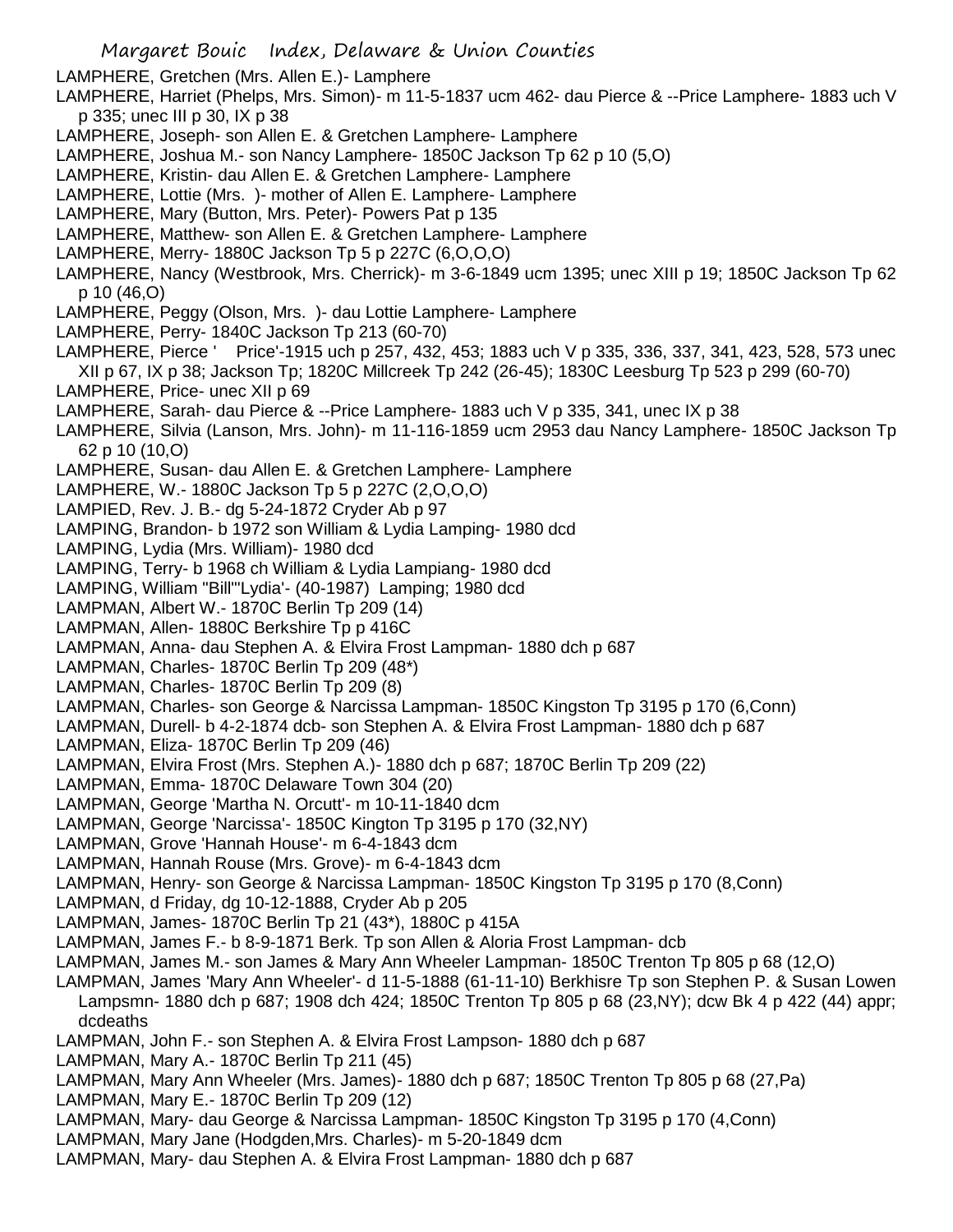- LAMPMAN, Martha Narcissa Orcutt (Mrs. George)-m 10-11-1840 dcm- dau Sylvester Orcutt- dcw Bk 4 p 282(30)- 1850C Kington Tp 3195 p 170 (34,Conn)
- LAMPMAN, Orr- 1870C Berlin Tp 209 (16)
- LAMPMAN, Stephen A.'Elvira Frost'- son James & Mary Ann Wheeler Lampman- 1880 dch p 687; 1850C Trenton Tp 805 p 68 (3,O); 1870C Berlin Tp 211 (22\*)
- LAMPMAN, Stephen P. 'Susan Lowen'- d 8-25-1812 Sunbury Cem, Powell 40- 1880 dch p 687; 1840C Berkshire Tp 184 (50-60)
- LAMPMAN, Stephen P.- 1835 men p 6 #80p 4 Berkshire Tp
- LAMPMAN, Susan- 1870C Berlin Tp 209 (16)
- LAMPMAN, Susan Lowen (Mrs. Stephen P.)- d 4-3-1869 (59?) Sunbury Cem, Powell 40 dau John Lowen-1880 dch p 687
- LAMPMAN, Sylvester- son George & Narcissa Orcutt Lampman- 1850C Kingston Tp 3195 p 170 (2,Conn)
- LAMPORT, Cora (Mckitterick, Mrs. David)- m 6-21-1906- McKitrick p 432
- LAMPSON, Chloe L.- dau Cortis & Elizabeth M. Lampson- 1900C York Tp 339 p 14 (23,O,O,O) m 5y
- LAMPSON, Cortis 'Elizabeth M.'- 1900C York Tp 339 p 14 (61,O,O,O) m 38y
- LAMPSON, Elizabeth M. (Mrs. Cortis)- 1900C York Tp 339 p 14 (56,O,pa,O); m 38y, 3 ch, 2 living
- LAMPSON, Emily J. (Mosher, Mrs. George)- 1915 uch p 855
- LAMPSON, John- d age 60- dcga p 52, Ohio State Gaz, Nov. 1830; Olent. Gaz. 12-2-1830, Reed Ab p 50, Wight I p 2
- LAMPSON, Susannah (Brown, Mrs. Smith)- m 1-12-1846, unec VI p 32
- LAMPTON, Carl- Lampton
- LAMPTON, Ellen F.- unclaimed letter, 4-1853, unec V o 22
- LAMPTON, George W.'Irene Chandler'- m 6 or 5-21-1879 ucm 6488- Lampton
- LAMPTON, Irene Chandler (Mrs. George W.)- m 5-21-1879 ucm 6488
- LAMPTON, James David- son Carl Lampton- Lampton- engaged to Geraldine L. Simco
- LAM(P)TON, Sarah- 1870C Delaware Town 321 (19), 1880 Del Town p 513A
- LAMPTON, Sarah (Crawford, Mrs. Stephen)- m 11-7-1881 ucm 7059
- LAMSAL(?), Jacob- 1850C Brown Tp 2866 p 158 (40,Pa)
- LAMSAL, Martha- 1850C Brown Tp 2866 p 158 (40,Pa)
- LAMSAN, C. F. 'Maria Figley'- m 2-9-1862 ucm 3287
- LAMSON, Maria Figley (Mrs. C. F.)- m 2-9-1862 ucm 3287
- LAMSON, Truman- 1883 uch IV p 492
- LAMSON, Chloe (Cahill, Mrs. Homer J.)- 1985 uch p 41 (Col 3)
- LAMSON, Chloe C. (Cook, Mrs. David N.)- m 4-16-1844 ucm 962, unec V p 15
- LAMSON, Cloe- dau Cortez & Mariah E. Lamson- 1880C York Tp 78 p 8 (3,O,O,O)
- LAMSON, Cortis/Cortez E'Marie/Mariah'- 1870C York Tp 79-78 p 11 (31,O); 1880C York Tp 78 p 8 (40,O,O,O)
- LAMSON, Elizabeth (Harter, Mrs. John)- m 1-19-1823, dcga p 17, Del Pat & Fr.Chron; Reed Ab p 10
- LAMSON, Freeman H. 'Jane Benedict'- m 4-28-1867 ucm 4181
- LAMSON, H. A. 'O. A.'- Claibourne 300
- LAMSON, Jane Benedict (Mrs. Freeman H.)- m 4-28-1867 ucm 4181
- LAMSON, John- delge V p 37, 67; 1820C Delaware Tp; Pabst 5 p 2
- LAMSON, Lydia (Mrs. Truman S.)- div 1850- unec VI p 26
- LAMSON, Mariah E. (Mrs. Cortez)- b 1843 d 5-31-1913 York Cem p 69- 1870C York Tp 79-78 p 11 (25,O); 1880C York Tp 78 p 8 (36,O,O,O)
- LAMSON, Martin G.- d 8-24-1876 (2m24d) son H. A. & O. A. Brown Graveyart, Prospect Tp, Powell 300
- LAMSON, Mary L.- dau Cortez & Mariah E. Lamson- 1870C York Tp 79-78 p 11 (4,O,)l 1880C York Tp 78 p 8 (14,O,O,O)
- LAMSON, O. A. (Mrs. H. A.)- Powell 300
- LAMSON, Pat A. (Mrs. Walter H.)- 1961 dcd
- LAMSON, Silas 'Susannah Skeels'- m 3-9-1820 dcga p 10; Franklin Chronicle; Reed Ab p 33
- LAMSON, Susannah Skeels (Mrs. Silas)- m 3-9-1820 dcga p 10 Frank. Chron.
- LAMSON, Truman S. 'Lydia'- div 1850, unec VI p 26
- LAMSON, Walter H. 'Pat A.'- 1961 dcd
- LAMSON, William- son Cortez & Mariah E. Lamson- 1870C York Tp 79-78 p 11 (6,O)
- LAMPSON, Willie- d 12-2-1871 son Cortis E. & Marie E. Lamson- York Cem p 69
- LANAGANBY, Asenath (Douglas, Mrs. William)- m 11-23-1865 ucm 3852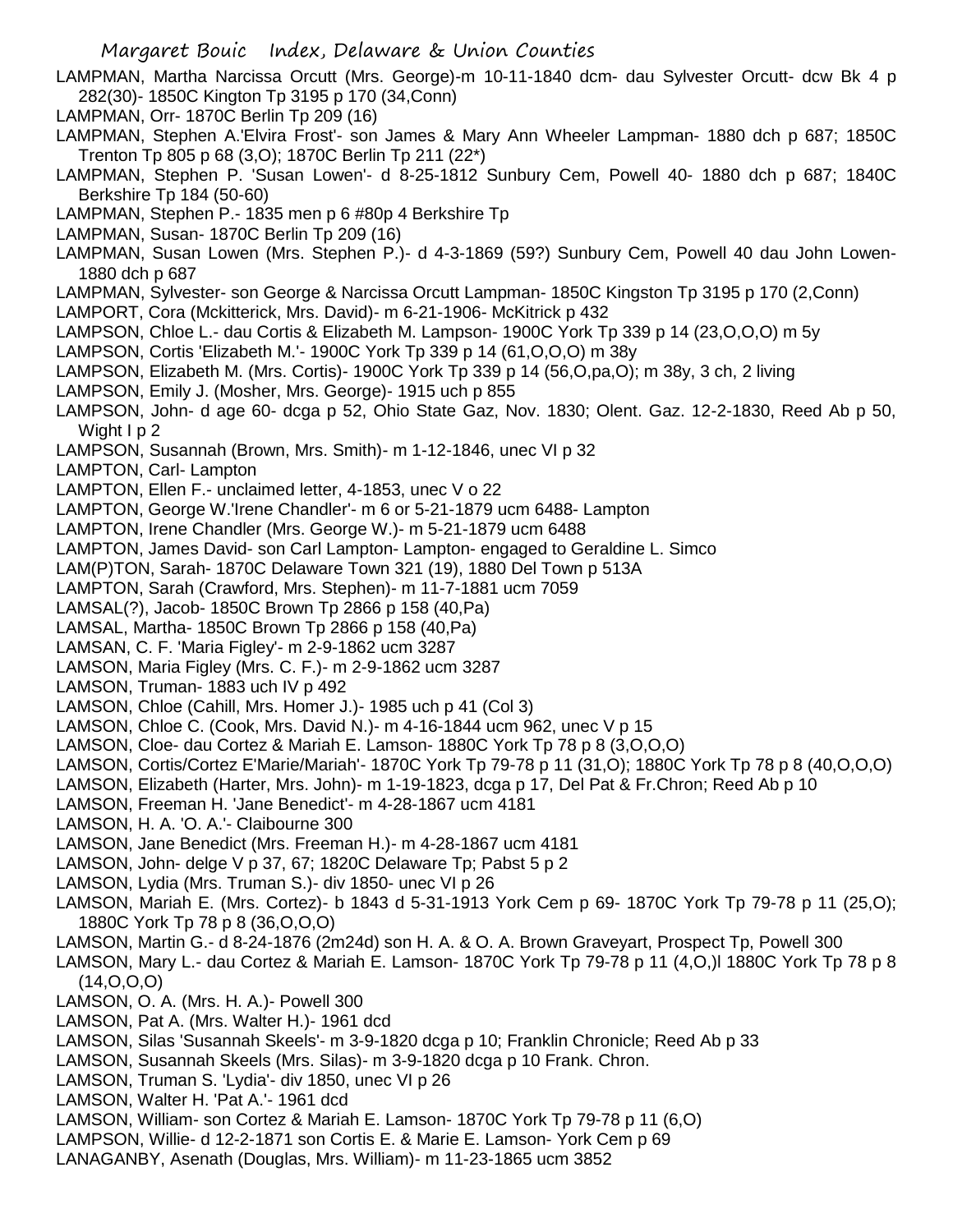LAN, Charrick- son Lucius & Margaret Lan- 1850C Darby Tp 1683-1703 p 249 (5,O) LAN, Edith- dau Lucius & Margaret Lan- 1850C Darby Tp 1683-1703 p 249 (10,O) LAN, John- son Lucius & Margaret Lan- 1850C Darby Tp 1683-1703 p 249 (17,O) LAN, Louisa- dau Lucius & Margaret Lan- 1850C Darby Tp 1683-1703 p 249 (12,O) LAN??LAU?LAW?, Lucius 'Margaret'- 1850C Darby Tp 1683-1703 p 249 (44,NY) LAN, Margaret (Mrs. Lucius)- 1850C Darby Tp 1683-1703 p 249 (44,O) LAN, Margaret- dau Lucius & Margaret Lan- 1850C Darby Tp 1683-1703 p 249 (16,O) LANARD, G. O.- b 2-27-1884 Orange Tp son John & Mary M. Man Lanard- dcb LANBOX, Edward- 1860C Taylor Tp 1034-1049 p 137 (1,O)) LANBOX, Mary- 1860C Taylor Tp 1034-1049 p 137 (25,NY) LANBOX, Sarah- 1860C Taylor Tp 1034-1049 p 137 (25,NY) LANCASTER, ---Nash p 1 LANCASTER, Rev. Aaron- dumch p 340; Powell 370 LANCASTER, Benjamin- 1835 men p 49 #66 p 89 Peru Tp; delge IV p 56 (1800) LANCASTER, Bill 'Sibyl'- obit Sibyl, mlib LANCASTER, Bob- son Bill & Sibyl Lancaster- obit Sibyl, mlib LANCASTER, C.- Nash p 145 LANCASTER, Donald S.- son S. Henry & Mabel G. Lancaster- Lancaster LANCASTER, Elizabeth (Benedict, Mrs. )(Wood, Mrs. Daniel- gr-granddau of Rev. Aaron Lancaster- Powell p 370 LANCASTER, Esther (Benedict, Mrs. Aaron)- 1908 dch 721 LANCASTER, Florence Stinchcomb (Mrs. Dr. John Herrold)- d 4-6-1972 (72) Oak Grove Cem- Lancaster LANCASTER, S. Henry 'Mabel C.'- Lancaster LANCASTER, Jack- son Thurman & Myrtie Louise Brown Lancaster- 1985 uch p 18 LANCASTER, James- son John Herrold & Florence Stinchcomb Lancaster- Lancaster LANCASTER, Jane (Cowles, Mrs. Jabez)- m 3-10-1842 dcm LANCASTER, Jesse 'Mary'- dumch p 45 LANCASTER, John- Nash p 123 LANCASTER, Dr. John Herrold 'Florence Stinchcomb'- d 10-18-1969 (71) Oak Grove Cem- son S. Henry & Mabel G. Lancaster- Lancaster LANCASTER, Joseph- Nash p 145, 149, 150 LANCASTER, Mabel C. (Mrs. S. Henry)- d 5-5-1963 (87) bur Nelsonville- Lancaster LANCASTER, Marie (Heverlo, Mrs. William)- dumch p 397 LANCASTER, Mary (Mrs. Jesse)- dumch p 45 LANCASTER, Myrtie Louise Brown (Mrs. Thurkan)(Ashcraft, Mrs. Chambers)- dau Walter,Sr. & Sarah Gertrude Hefner Brown- 1985 uch p 18 LANCASTER, Nancy (Vanduzer, Mrs. Theodore)- m 7-17-1842 dcm LANCASTER, Phebe Maria (Heverlo, Mrs. William)- b 3-26-1806 m 10-19-1824 d 12-4-1895 Whitehall Cem, Powell 341- dcc Isabelle Willey Tobey 27; dcc Ona Fleming Drake 19 LANCASTER, R.- hadc p 44 (Peru Tp) LANCASTER, Rachel (Benson, Mrs. Leiv)- b 5-27-1790 d 3-28-1886 dau Jesse & Mary Lancaster- dumch p 45

- LANCASTER, Robyn Theresa- b 1971 dau Ronald & Sharon McKitrick Lancaster- McKitrick p 94
- LANCASTER, Ronald 'Sharon McKitrick'- McKitrick p 94
- LANCASTER, Rosemary-dau Thurman & Myrtie Louise Brown Lancaster- 1985 uch p 18
- LANCASTER, Roydon E.- son S. Henry & Mabel G. Lancaster- Lancaster
- LANCASTER, Rev. Samuel- Olentangy Gaz 11-25-1853, Reed Ab p 134
- LANCASTER, Sharon McKitrick (Mrs. Ronald)- b 1949 dau Chester William & Alberta Lambert McKitrick McKitrick p 94
- LANCASTER, Sibyl/Sybil (Mrs. Bill)- d 1981, obit mlib; Sbc p 40
- LANCASTER, infant dau of T. D.- d 11-9-1935 SR Oakdale Cem I p 69 (D-R1-81)
- LANCASTER, Thurman 'Myrtie Louise Brown'- 1985 uch p 18
- LANCASTER, Thurman,Jr.- son Thurman & Myrtie Louise Brown Lancaster- 1985 uch p 18
- LANCE, Bessie A. (Mrs. Leonard V.)- 1969 dcd
- LANCE, C. C. 'Sarah Meredith'- d Thurs, dg 5-1-1947 obit
- LANCE, Chris 'Cora Chambers'- Maugans Anc p 140
- LANCE, Cora Chambers (Mrs. Chris)- dau George Theodore & Jennie E. H amilton Chambers- Maugans Anc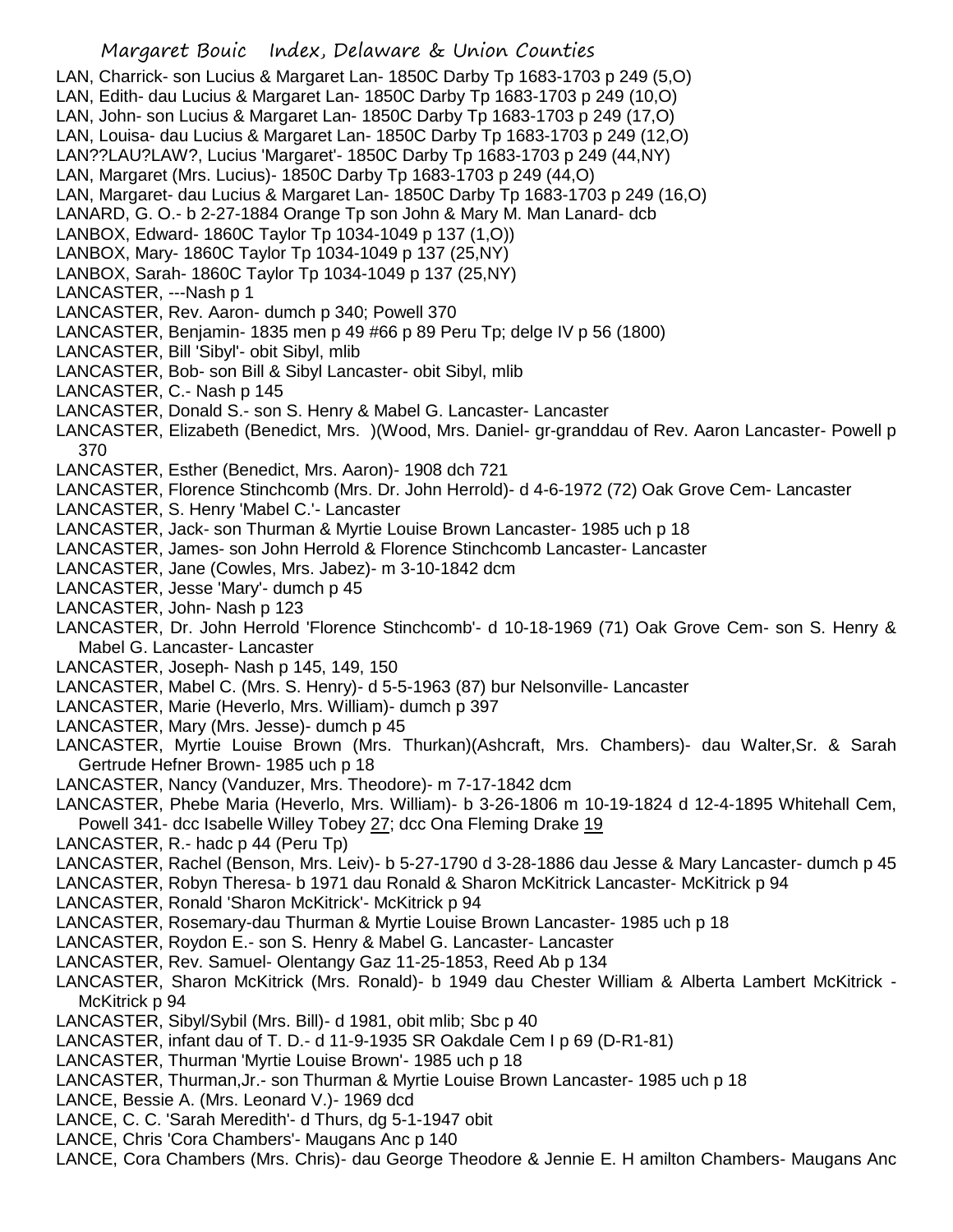p 139, 140

- LANCE, George b 4-1-1876 Del Town son Shields & Lucy E. Watson Lance- dcb
- LANCE, Leonard V. 'Bessie A.'- 1969 dcd
- LANCE, Lucy Watson- b 8-1-1856 d 2-2-1883 Oller Cem, Powell p 86
- LANCE, Martha (Brown, Mrs. )- dau Chris & Cora Chambers Lance- Maugans Anc p 140
- LANCE, Sarah Meredith (Mrs. C. C.)- obit C. C. dg 5-1-1947
- LANCE, Shiled D.- 1880C Delaware Town p 505C
- LANCE, William W.- 1870C Delaware Town 324 (27\*)
- LANCE, Rev. William W.- 1880 dch p 547; 1908 dch 245, 291; wsc Grah p 58, 62; 1869 wsc p 2, 12; Pabst 8 p 13, 18, 24; Powers Pat p 282, 285; dg 2-2-1904,4-15-1904, 6-28-1904, Cryder Ab p 223, 240, 253
- LANCER, Lydia- 1880C Liberty Tp Un Co 866-883 p 130 (24,NY)
- LANCER, Truman H.- son Lydia Lancer- 1850C Liberty Tp 866-883 Un Co (3,O)
- LANCING, John- 1860C Jackson Tp 1180-1191 p 156 (29,O)
- LANCORN, Daniel- 1850C Liberty Tp Un C0 1045-1062 p 156 (24,Pa)
- LAND, Arthur- son Isaac P. Land- b 12-1879- 1900C Paris Tp 31 (20,O,O,O)
- LAND, Esther (Mrs. Roy)- 1961 dcd
- LAND, Francis- Nash p 131
- LAND, Frank 'Mollie Stiner'- 1915 uch p 966
- LAND, Isaac P.- b 12-1840; 1900C Paris Tp 31 (59,O,Irel,Pa); wid
- LAND, Lela- b 8-1881 dau Mary E. Land- 1900C Paris Tp 31 (18,O,O,O)
- LAND, Mary E.- b 3-1845- 1900C Paris Tp 31 (55,O,Pa,Pa) widow, 1 ch
- LAND, Mollie Stiner (Mrs. Frank)- 1915 uch p 966
- LAND, Roy 'Esther'- 1961 dcd
- LAND, Roy- son Roy & Esther Land- 1961 dcd (16)
- LAND, Selma- b 11-1860 dau Isaac P. Land- 1900C Paris Tp 31 (33,O,O,O)
- LANDACRE, ---CCC p 91
- LANDACRE, Abraham (60-1915) b WVa, Darby Tp uninf p 16
- LANDACRE, Abraham 'Orra'- b 3-1854; 1900C Jackson Tp 238-240 p 11A (46,WVa,Pa,Pa) m 21y
- LANDACRE, Benjamin- son Emanuel & Leah Mary Freshwater Landacre- Freshwater p 222
- LANDACRE, Bruce F. 'Ellen Casto''Rosilyn M. Piatt'- m 4-27-1968 son Ralph Landacre- Landacre
- LANDACRE, Carrie- dau Perry & Pat Landacre- 1979, 1981 ucd
- LANDACRE, Charles 'Daisey Beard'- m 9-26-1894- Genther p 219
- LANDACRE, Clara S. (Mrs. )- d 12-2-1975 (70) Oak Grove Cem- Landacre
- LANDACRE, Clifford- b 7-8-1893 Del Town son Armine & Amelia Ruttner Landacre- dcb; dg 1-3-1902 p8c1, delge VII p 24
- LANDACRE, Daisey Beard (Mrs. Charles)- b 3-9-1877 m 9-26-1894 dau Clarence & Melissa Woolley Beard-Genther p 219
- LANDACRE, Daniel 'Lydia'- b 1-1837- 1900C Jerome Tp 259-268 p 11B (63, Va,Va,Va)
- LANDACRE, Daniel- son Simon Peter & Elizabeth Boho Landacre- dg 8-18-1908, Cryder Ab p 149
- LANDACRE, Danny- son Oscar & Dorothea Landacre- (10m-1960)- Landacre
- LANDACRE, Dorthea (Mrs. Oscar)(Jones, Mrs. Ervin)- Landacre
- LANDACRE, Dorsey 'Maude McPeek'- son Emanuel & Leah Mary Freshwater Landacre- Freshwater p 222
- LANDACRE, Douglass- b 11-1862 son Daniel & Lydia Landacre- 1900C Jerome Tp 259-268 p 11B (37,O,Va,O)
- LANDACRE, Elizabeth Bobo (Mrs. Simon L.)- d Wed.( 58), dg 3-17-1905 Cry Ab p 15
- LANDACRE, Ellen Casto (Mrs. Bruce F.)- m 4-27-1968 dau Hoyt Casto- Landacre
- LANDACRE, Emanuel 'Leah Mary Freshwater'- b 1853 d 1922 Oak Grove Cem, brotheer Simon Peter Landacre- dg 8-18-1908 Cry Ab p 149; Freshwater p 222
- LANDACRE, Emma(Murfield, Mrs. )- dau Simon & Elizabeth Boho Landacre- dg 3-17-1905, Cry Ab p 15; dg 8-18-1908, Cry Ab p 149
- LANDACRE, Ernest- b 6-1874 son Daniel & Lydia Landacre- 1900C Jerome Tp 259-268 p 11B (25,O,Va,O)
- LANDACRE, Eva Maude (Bobo, Mrs. Carl)(Mauger, Mrs. John)- b 1-9-1896 m(1)11-6-1914 (2)2-25-1933 dau Charles & Daisey Beard Landacre- Genther p 220
- LANDACRE, Frances (Welker, Mrs. Wilbur)- dau Emanuel & Leah Mary Freshwater Landacre- Freshwater p 222
- LANDACRE, Hannah (Simmons, Mrs. )(Mrs. Simon Peter)- m 3-22-1906 dg 8-18-1908, Cryder Ab p 149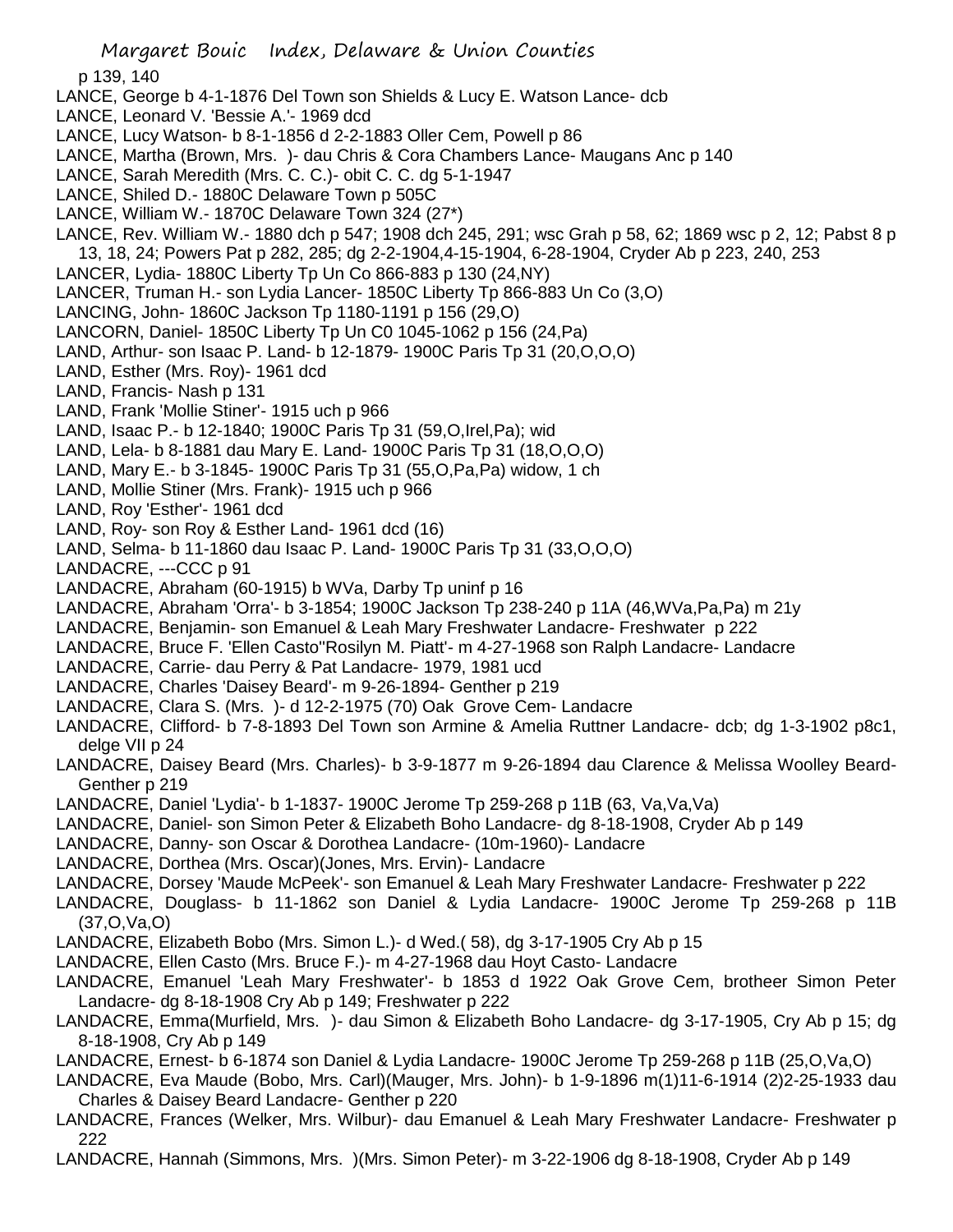- LANDACRE, Helen Irene- b 2-5-1903 Concord Tp -dau E. & Mary Edna Harriot Lanacre- dcb
- LANDACRE, Hezekiah- son Simon Peter & Elizabeth Boho Landacre- dc 8-18-1908 Cry Ab p 149
- LANDACRE, Homer- son Emanuel & Leah Mary Freshwater Landacre- Freshwater p 222
- LANDACRE, Ida A.- b 6-1879 dau Daniel & Lydia Landacre- 1900C Jerome Tp 259-268p 11B (20,O,O,Pa)
- LANDACRE, Jesse Ray- b 4-9-1995 d 4-21-1995 bur Wooster- son Michael Tootle & Jessica Landacre-Landacre
- LANDACRE, Jessica Wright (Mrs. Michael Tootle)- dau Bernie & Kathy Wright Landacre
- LANDACRE, Judy Kay McCarty (Mrs. Royce W.)- m 12-27-1969 dau Charls McCarty- Landacre; McCarty; 1980 dcd
- LANDACRE, Leah Mary Freshwater (Mrs. Emanuel)- b 1860 d 1940 dau Benjamin & Mary Ann Harriott Freshwater - Freshwater p 222
- LANDACRE, Lillian (Mrs. Ralph F.)- Landacre
- LANDACRE, Lilly- b 4-1883 dau Abraham & Ora Landacre- 1900C Jackson Tp 238-240 p 11A (19,O,WVa,O)
- LANDACRE, Lydia (Mrs. Daniel)- b 12-1837 1900C Jerome Tp 259-268 p 11B (62,O,Pa,O)
- LANDACRE, Mark- son Bruce Landacre- Landacre
- LANDACRE, Mary (Corbin, Mrs. Joseph R.)- delge VIII p 32
- LANDACRE, Maude McPeak (Mrs. Dorsey)- Freshwater p 222
- LANDACRE, Michael- (4-1960)- son Oscar & Dorothea Landacre- Landacre
- LANDACRE, Michael Tootle 'Jessica Wright'- son Danny & Laura Landacre- Landacre
- LANDACRE, Minor E.- son Simon & Elizabeth Boho Landacre- dg 3-17-1905, Cry Ab p 15; dg 8-14-1908, 8- 18-1908 Cryder Ab p 149
- LANDACRE, Moses- son Simon Peter & Elizabeth Boho Landacre- dg 8-18-1908, Cry Ab p 149
- LANDACRE, Orra (Mrs. Abraham)- b 5-1866, 1900C Jackson Tp 238-240 p 11A (34,O,O,O) m 21y 4 ch, 2 living
- LANDACRE, Oscar- b 9-1880 son Abraham & Orra Landacre- 1900C Jackson Tp 238-240 p 11A (19,O,WVa,O)
- LANDACRE, Osker- b 1-13-1905 Tren Tp son Benjamin & Carrie Foster Landacre- dcb
- LANDACRE, Oscar 'Dorothea'- d 5-4-1960 (36) Oak Grove Cem- son Mrs. John Roberts- Landacre
- LANDACRE, Oscar Pierson 'Susan Rexanne Scott'- m 8-19-1971 Landacre
- LANDACRE, Pat (Mrs. Perry)- 1979, 1981 ucd
- LANDACRE, Perry 'Pat"- son Oscar & Dorothea Landacre- Landacre; 1979, 1981 ucd
- LANDACRE, Phyllis- dau Ralph F. & Lillian Landacre- Landacre
- LANDACRE, Ralph F. 'Lillian'- b 7-16-1900 Del Tp d 8-17-1969 (69) Green Mound Cem- son Armine & Amlia Rutner Landacre- dcb(Raalf); Landacre
- LANDACRE, Ralph- son Ralph F. & Lillian Landacre- Landacre
- LANDACRE, Rosilyn M. Piatt (Mrs. Bruce)- b 11-7-1937 d 6-30-1994 Greenmound Cem- dau Floyd & Viola Zimmerman Piatt- Landacre
- LANDACRE, Royce W. 'Judy McCarty'- (8-1960) m 12-27-1969 son Oscar & Dorothea Landacre- Landacre; 1980 dcd
- LANDACRE, Royce W. II- b 6-5-1974 son Royce W. & Judy McCarty Landacre- Landacre; 1980 dcd
- LANDACRE, Sarah- dau Daniel & Elizabeth Landacre- dg 8-18-1908, Cry Ab p 149
- LANDACRE, Simon Peter 'Elizabeth Boho''Hannah Simmons'- b 9-9-1842 m 1865 (2) 3-22-1906 d 8-13-1908 (65-11-4)-son Daniel & Elizabeth Landacre- dg 8-14-1908, 8-18-1908 Cry Ab p 149
- LANDACRE, Susan Rexanne Scott (Mrs. Oscar Pierson)- m 8-19-1971 dau Rex B. & Jane Scott- Landacre
- LANDACRE, Todd- son Bruce Landacre- Landacre
- LANDACRE, Travis- b 1979 ch Royce W. & Judy K. Landacre- 1980 dcd
- LANDACRE, Troy- b 1976 son Royce W. & Judy K. Landacre- 1980 dcd
- LANDACRE, Virgie (Franklin, Mrs. Warden H.)(Ballanger, Mrs. Lester)- b 8-2-1898 m(1)2-21-1915 (2) 3-30- 1927 dau Charls & Daisey Beard Landacre- Genther p 220
- LANDACRE, Wade- son Simon Peter & Elizabeth Boho Landacre- dg 3-17-1905, Cry Ab p 15; dg 8-14-1908, 8-18-1908
- LANDAKER, Armner- b 2-3-1873 Del Tp son Simon & Louisa Landaker- dcb
- LANDAKER, Daniel 'Lydia M. Shafer'- b 1838 m 7-26-1860 dcm d 1914 Jerome IOOF Cem, DJ p 107; 1880C Concord Tp p 270A
- LANDAKER, Emanual- 1880C Concord Tp p 263C
- LANDAKER, Lydia M. Shafer (Mrs. Daniel)- b 1837 m 7-26-1860 Jerome IOOF Cem, Dj p 107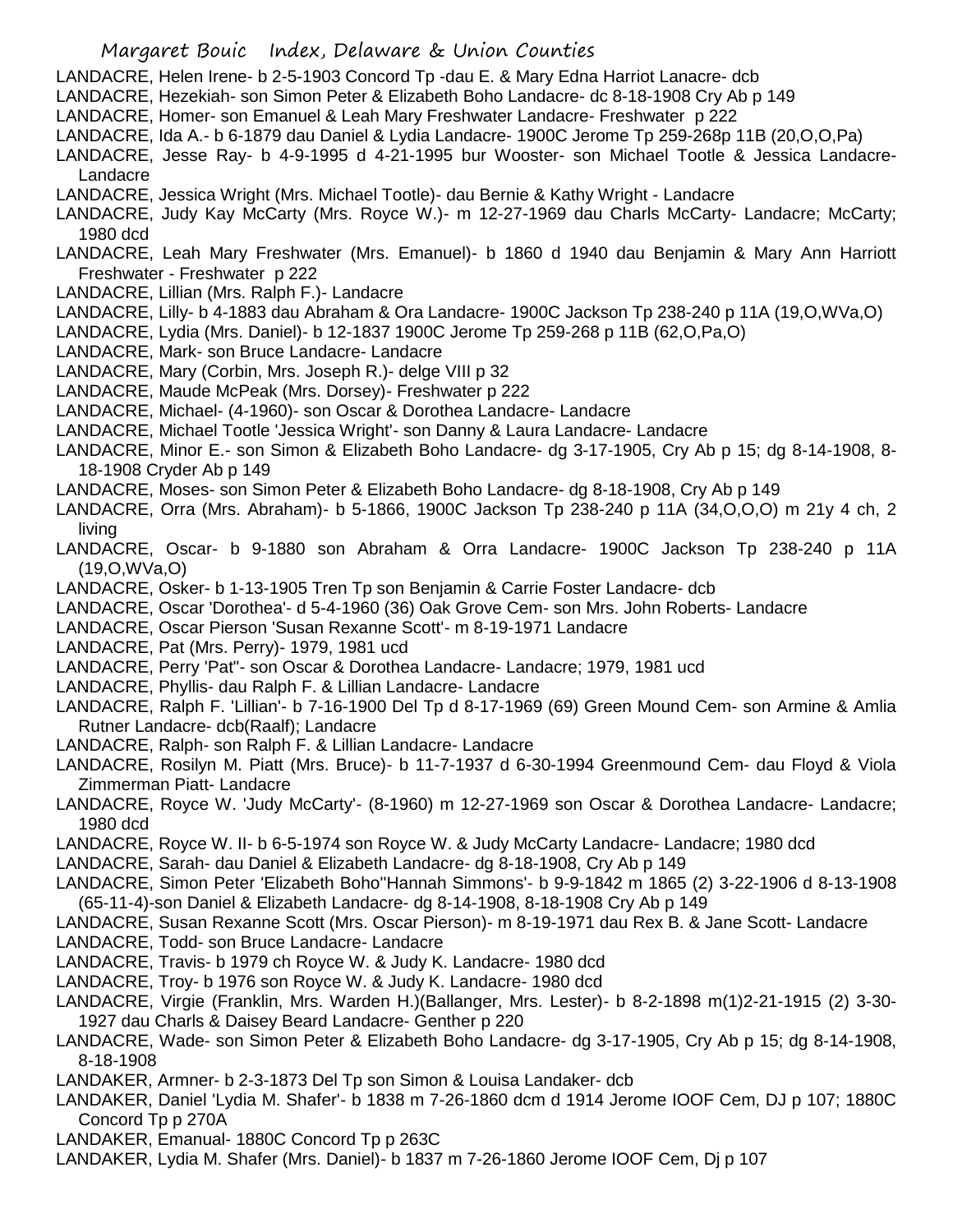Margaret Bouic Index, Delaware & Union Counties LANDAKER, Simon- 1880C Concord Tp p 263C LANDALL, Henry- 1880C Kingston Tp p 432A LANDECKER, Daniel- hjt p 43; 1915 uch p 422 D.J.- hjt p 60 LANDECKER, Emma O.- 1870C Delaware Tp 273 (3,) LANDECKER, Louise- 1870C Delaware Tp (23) LANDECKER, Mr. & Mrs. Minor- delge IX p 4 LANDECKER, Simus- 1870C Delaware Tp 273 (24\*) LANDEFIELD, Dr. Ron- 1985 uch p 72 LANDEN, Abbaca- 1883 uch V p 582 LANDEN, Albert- b 12-5-1882 Rad Tp son William & Anneline Randoff Landen- dcb LANDEN, Charles 'Lydia M.'- Powell 21 LANDEN, James- 1883 uch V p 582 LANDEN, John- 1883 uch V p 582 LANDEN, Lucinda- 1870C Genoa Tp 359 (29\*) LANDEN, Lydia M. (Mrs. Charles)- d 11-3-1874 (26y7m) Galena Cem, Powell 21 LANDEN, Mary E.- 1883 uch  $V$  p 582 LANDEN, Nancy- 1870C Richwood, Claib. Tp 93-98 p 10 (73,Va) LANDEN, Nettie- b 8-5-1884 Radnor Tp son William & Amelia Randolph Landen- dcb LANDEN, Rebecca- 1883 uch V p 582 LANDEN, Samuel M.- 1883 uch V p 682 LANDEN, ---Morris (Mrs. Bert)- dau William Morris- dg 1-31-1908 Cry Ab p 104 LANDENBERGER, Christopher- Pabst Pion II p 221 LANDENBERGER, David- 1980 dcd LANDERS, --b 6-12-1876 Troy Tp dau F. W. & S. E. Inskeep Landers- dcb LANDERS, Albert Dewey- b7-7-1898 Radnor Tp son Burton & Elzina Inskeep Landers, dcb LANDERS, Bert 'Nellie'- rtc p 4 LANDERS, Franch- rtc p 3, 4, 5, 9, 10 LANDERS, James- 1880 dch p 536 LANDERS, J. E.- lptw p 61 LANDERS, J. W.- 1880C Troy Tp 334C LANDERS, Louise- b 11-3-1901 Rad Tp dau Albert G. & Nellie Norris Landers- dcb LANDERS, Lucinda- 1870C Orange Tp 423 (28\*) LANDERS, Marva- d 11-12-1845 (4-8-8) dau J. & E. -Amrine Cem, lptw p 61 LANDERS, Nellie (Mrs. Bert)- rtc p 4, 10 LANDERS, Ray- 1964, 1969 dcd; Brown Tp LANDERS, Sarah (Nash, Mrs. Andrew W.)- Nash p 260 LANDERS, Theresa (King, Mrs. William Lee- Maugans Anc p 232 LANDES, --family of Imogene L. Sehnert #111, unec X p 14 LANDES, Audrey Leota (Holloway, Mrs. John H.)- b 9-6-1906 m 5-27-1925 d 1-19-1987 (80) York Cem- dau Jacob & Rose Moore Landes- Landes; 1985 uch p 68, 74, 76, 139 LANDES, Billy- b 1971 son Larry & Linda Landes- 1969, 1971 dcd LANDES, Bobby- b 1968 son Larry & Linda Landes- 1969, 1971 dcd LANDES, Brunzle 'Catherine Henry'- son Jacob & Rose Moore Landes- 1985 uch p 74 LANDES, Catherine Henry (Mrs. Brunzle)- 1985 uch p 74 LANDES, Catherine (Huff, Mrs. Benjamin)- m 1-4-1810 onwq I LANDES, Charles C.'Christine'- d 8-24-1985 (73) Byhalia Cem- son C. Ross & Maggie Landes- Landes; 1961, 1964, 1969, 1971, 1980 dcd LANDES, Christine (Mrs. Charles C.)- Landes; 1961, 1964, 1969, 1971, 1980 dcd LANDES, Rev. Clayton- d 11-1971 (76) bur Lima- Landes LANDES, Don 'Sharon'- Landes LANDES, Dorothy (D'Andrea, Mrs. )- dau C. Ross & Maggie Landes- Landes LANDES, Eva (Mrs. S. Pearl)- b 1889 d 1975 Price Cem, djlm p 52 LANDES, Gerald D.- son Charles C. & Christine Landes- Landes; 1961(8), 1964, 1969, 1971, 1980 dcd LANDES, Jacob C. 'Rose E. Moore'- b 11-30-1871 d 1-25-1960 bur Byhalia Cem, lptw p 128- son Samuel & Priscilla Wollum Landes- Landes; 1985 uch p 74; 1900C Taylor Tp 128-132 p 6B (28,O,O,O) m 5y

LANDES, James C. 'Letha M.'- b 1872 d 1958 Hopewell Cem, djlm p 89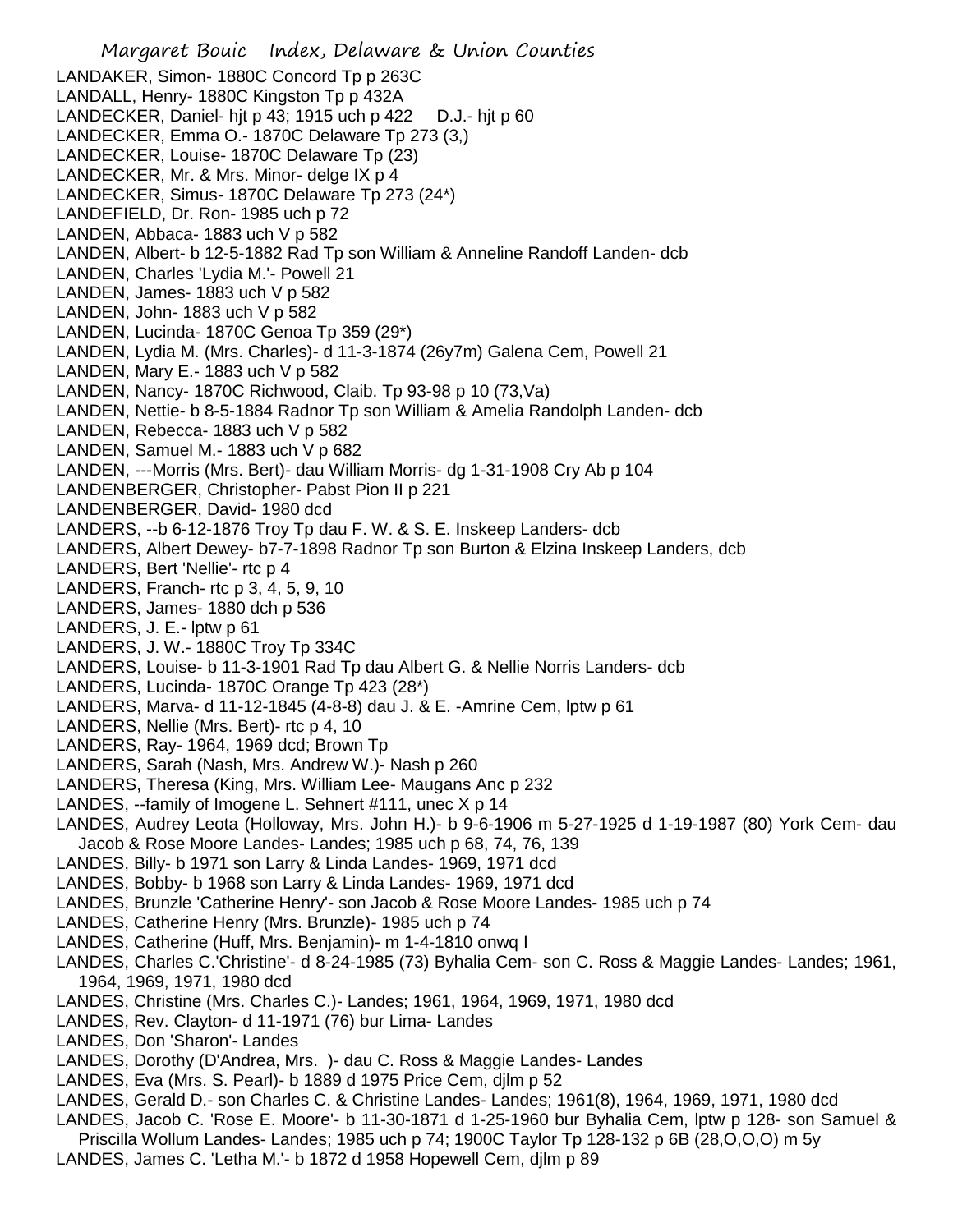- LANDES, Jessamine (McIntire, Mrs. Joel Pomerene)- Pounds 4
- LANDES, Jimmy- b 1965 son Larry & Linda Landes- 1969, 1971 dcd
- LANDES, John- b 10-18-1873 d 9-22-1898 Byhalia Cem, lptw p 109
- LANDES, Kathy Knisley (Mrs. Kevin)- m 3-27-1993 dau Karl & Carolyn Knisley- Landes
- LANDES, Kevin 'Kathy Knisley'- m 3-27-1993 son Don & Sharon Landes- Landes
- LANDES, Larry 'Linda'- 1967, 1971 dcd
- LANDES, Larry- son Charles C. & Christine Landes- Landes; 1961 dcd (16)
- LANDES, LaVaughn- b 1924 d 11-16-1980 (56) Byhalia Cem, lptw p 124- dau C. Ross & Maggie Landes-Landes; 1964, 1969, 1971 dcd
- LANDES, LaVerne (Dickens, Mrs. )- dau C. Ross & Maggie Landes- Landes;
- LANDES, Letha M. (Mrs. James C.)- b 1880 d 1964 Hopewell Cem, djlm p 89
- LANDES, Linda (Mrs. Larry)- 1969, 1971 dcd
- LANDES, Mabel E.(Cooley, Mrs. Herbert)- b 11-11-1897 d 2-4-1985 Byhalia Cem- dau Jacob C. & Rose E. Moore Landes- Landes; 1985 uch p 74; 1900C Taylor Tp 128-132 p 65 (2,O,O,O)
- LANDES, Maggie (Mrs. C. Ross)- b 1891 d 1979 Byhalia Cem, lptw p 124; 1964, 1969, 1971 dcd
- LANDES, Mark- son Sam Landes- Landes- engaged to Moira Casey
- LANDES, Mary- b 8-1858 dau M. L. Landes- 1900C Richwood 63-67 p 3A (41,Va,Va,Va)
- LANDES, Michael- b 1973 son Gerald D. Landes- 1980 dcd
- LANDES, Mildred (Hills, Mrs. Asiel)- dau Jacob & Rose Moore Landes- Landes; 1985 uch p 74
- LANDES, M. L.- b 12-1831 1900C Richwood 63-67 p 3A (68,Va,Wales,Pa)- wid, 3 ch
- LANDES, S. Pearl 'Eva'- b 1885 d 1972 Price Cem, djlm p 52 son Samuel & Priscilla Wollum Landes- Landes
- LANDES, Phyllis (Skinner, Mrs. )- dau Charles C. & Christine Landes- Landes; 1961(12), 1964, 1969, 1971 dcd
- LANDES, Priscilla Jane Forst (Lewis, Mrs. John Willis)(Mrs. Samuel)- dau John & Priscilla Jane Woolem Forst-1985 uch p 91
- LANDES, Priscilla Jane Woolem (Mrs. John)- b 1843 d 1923 Byhalia Cem, lptw p 123; 1985 uch p 75; Landes
- LANDES, Robbie- b 1972 son Gerald D. Landes- 1980 dcd
- LANDES, Rose E. Moore (Mrs. Jacob C.)- b 11-1873 d 1935 Byhalia Cem, lptw p 128- dau Wilson & Melissa Fields Moore- Landes; 1985 uch p 74; 1900C Taylor Tp 128-132 p 6B (26,O,O,O) m 5y, 1 ch
- LANDES, C. Ross 'Maggie'- b 1881 d 1961 (79) Byhalia Cem, lptw p 124- son Samuel & Priscilla Woolum Landes- Landes
- LANDES, ---ifant son, twin daus of Ross Landes, no dates, Byhalia cem, lptw p 124
- LANDES, Samuel 'Priscille Jane Forst'- 1985 uch p 91
- LANDES, Samuel 'Prisilla Woolum'- b 1844 d 1929, Byhalia Cem, lptw p 123; Co D. 133 Reg OVI
- LANDES, Sharon (Mrs. Don)- Landes
- LANDES, Thelma (Yost, Mrs. )- b 8-26-1909 m 1931 d 5-29-1972 Shoup Cem- dau C. Ross & Maggie Landes- Landes
- LANDFAIR, Adelia- b 1856 d 1920 Price Cem, djlm p 55
- LANDFAIR, Joshua- 1860C Darby Tp 313-315 p 45 (13,O)
- LANDGRAVE/LANDGROVER, Charles G. 'Metta V. Norviel'- m 12-11-1879 ucm 6611; 1880C Liberty Tp Un Co 153-157 p 17 (27,O,-,-)
- LANDGRAVE/LANDGROVER , Metta V. Norviel (Mrs. Charles G.)- m 12-11-1879 ucm 6611; 1880C Liberty Tp Un Co 153-157 p 17 (24,O,O,O)
- LANDGREN, Dorothy Helen Bretz (Mrs. Robert Wunch)- dau Charles Wesley & Ethel Frances Pogue Bretz-Weiser p 300
- LANDGREN, Elaine- b 7-26-1957 dau Robert Wunch & Dorothy Helen Bretz Landgren- Weiser p 300
- LANDGREN, Karen- b 8-19-1954 dau Robert Wunch & Dorothy Helen Bretz Landgren- Weiser p 300
- LANDGREN, Robert Wunch 'Dorothy Helen Bretz'- b 4-25-1922 m 12-8-1950- Weiser p 300
- LANDIN, Henry- 1880C Porter Tp p 454A
- LANDIN, John- 1880C Trenton Tp p 463C
- LANDIN, Thomas- 1880C Porter Tp p 454A
- LANDIS, Benjamin 'Ellis'- 1880C Marysville 342 p 24 (31,O,Pa,Pa)
- LANDIS, Benjamin John- b 4-23-1979 son Richard & Wells Landis- Landis
- LANDIS, Clayton- b 8-1895 stepson John D. & Clara B. Berry- 1900C Washington Tp 203 p 9B (4,O,O,O)
- LANDIS, Cleruth L.- b 9-1879 ch Benjamin & Ellis Landis- 1880C Marysville 342 p 24 (9/12,Ind,O,Ind)
- LANDIS, Donald A. 'Linda A.'- 1971, 1980 dcd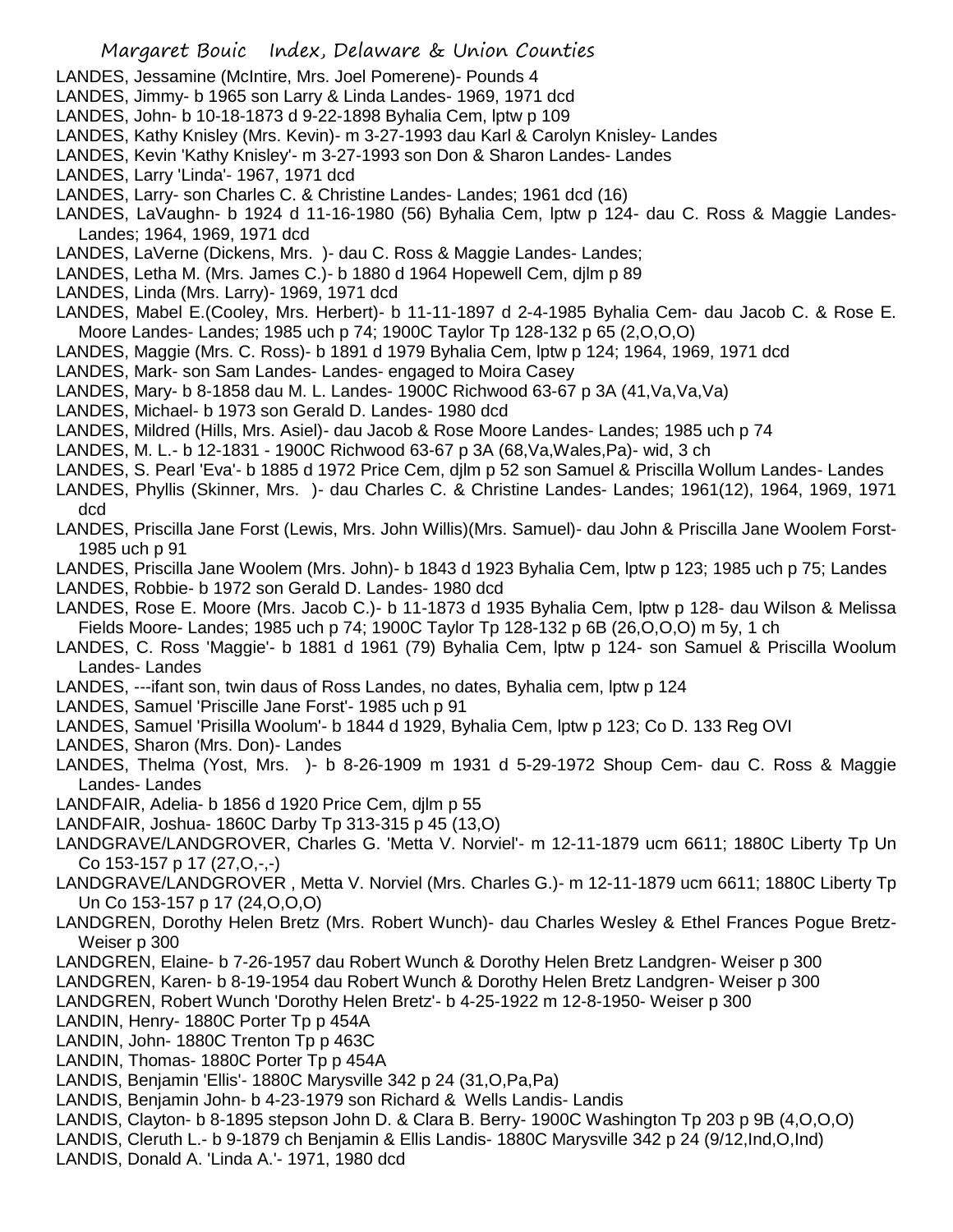- LANDIS, Charles R. 'Nona F.'- 1964, 1969, 1971, 1980 dcd
- LANDIS, Charles R.- b 11-1882 son Senaft & Pricila Landis- 1900C Jackson Tp 219-221 p 10A (17,O,O,O)
- LANDIS, Daniel- son Charles R. & Nona F. Landis- 1964(16), 1969, 1971 dcd
- LANDIS, Douglas J. 'Elizabeth A.'- 1980 dcd
- LANDIS, Dwight T.- son Charles R. & Nona F. Landis- 1964(17), 1969 dcd
- LANDIS, Elizabeth A. (Mrs. Douglas J.)- 1980 dcd
- LANDIS, Ellis (Mrs. Benjamin)- 1880C Marysville 342 p 24 (25,Ind,Ind,Ind)
- LANDIS, Emma Penelope (Pauli, Mrs. Hermann Ludwig)- b 12-24-1882 m 8-1905 d 1932- Weiser p 202
- LANDIS, Florence (Sawyer, Mrs. Charles)- Maugans Anc p 55
- LANDIS, Gloria May Smith (Mrs. )- dau Fay E. & Hazel Marie Howell Smith- Weiser p 71
- LANDIS, Jack E.- Landis
- LANDIS, James M.- Weiser Reunion- delge X p 28
- LANDIS, Jennifer-(5-1981) dau Richard & Wells Landis- Landis
- LANDIS, Jill- b 1970 dau Donald A. & Linda A. Landis- 1971, 1980 dcd
- LANDIS, Josephine E. (Ulrich, Mrs. Paul Phillips)- m 4-24-1937- Weiser p 47
- LANDIS, Kari- b 1976 dau Douglas J. & Elizabeth A. Landis- 1980 dcd
- LANDIS, Kathryn Louise- b 4-28-1981 dau Richard K. & Wells Landis- Landis
- LANDIS, Kennesaw Mt. 'Winnifred Reed'- b 11-20-1866 d 11-25-1954- Weiser p 831
- LANDIS, Linda A. (Mrs. Donald A.)- 1971, 1980 dcd
- LANDIS, Linda Miller (Mrs. Lynn)- dau Raymond,Jr & Virginia Miller- Landis; 1991 ucd
- LANDIS, Lynn P.'Linda Miller'- Landis; 1991 ucd
- LANDIS, Marie Benton (Mrs. )- dau Fred & Bertha Keys Benton- Sheets 13523; 1979 ucd
- LANDIS, Nathaniel Christopher- b 7-6-1989 son Lynn & Linda Miller Landis- Landis; 1991 ucd
- LANDIS, Nicholas Patrick-(6-1989)- son Lynn & Linda Miller Landis- Landis; 1991 cd
- LANDIS, Nona F. (Mrs. Charles R.)- 1964, 1969, 1971, 1980 dcd
- LANDIS, Nora (Shettel, Mrs. George W.)- m 3-15-1891 d 4-28-1910- Weiser p 458
- LANDIS, Pricila (Mrs. Senaft)- b 9-1842 1900C Jackson Tp 219-221 p 10A (57,O,O,O) m 30y, 8 ch, 2 living
- LANDIS, Reed- son Kennesaw Mt. & Winnifred Reed Landis- Weiser p 831
- LANDIS, Richard K.- son Jack F. Landis- Landis
- LANDIS, Ruth Dye (Mrs. Ralph)- b 5-19-1925 d 5-7-1992 (66) Marlborough Cem- dau Joe & Millie Shortrige Dye- Landis
- LANDIS, Ruth (Frye, Mrs. William Banks)- b 2-28-1918 m 11-25-1939- Weiser p 344
- LANDIS, Sally- dau Gloria May Smith Landis- Cowgill p 71
- LANDIS, Samuel- unclaimed letter 1843- unec XII p 56
- LANDIS, Samuel P.- b 9-1885 son Senaft & Pricila Landis- 1900C Jackson Tp 219-221 p 10A (14,O,O,O)
- LANDIS, Sarah Ann (Weiser, Mrs. William H.)- b 10-16-1859 d 11-4-1925- Weiser p 788
- LANDIS, Senaft 'Pricila'- b 2-1846 1900C Jackson Tp 219-221 p 10A (54,O,O,O) m 30y
- LANDIS, Shelly- b 1968 ch Donald A. & Linda A. Landis- 1971, 1980 dcd
- LANDIS, Shendra- b 1975 ch Donald & Linda A. Landis- 1980 dcd
- LANDIS, Susanne (Phillips, Mrs. )- dau Kenneswaw Mt. & Winnifred Reed Landis- Weiser p 832
- LANDIS, Warren R.- 1964, 1969, 1971 dcd
- LANDIS, William- son Benjamin & Ellis Landis- 1880C Marysville 342 p 24 (8,Ind,O,Ind)
- LANDIS, Winifred Reed (Mrs. Kennesaw Mt.)- dau John & Phoebe Munson Reed- Weiser p 831
- LANDOLL, Kathryn Evans (Mrs. Lenny)- dau Frederic & Linnie Bernice Cratty Evans- Maugans Anc p 13
- LANDOLL, Lenny 'Kathryn Evans'- Maugans Anc p 113
- LANDOLL, Thomas- b 4-17-1947 son Lenny & Kathryn Evans Landall- Maugans Anc p 113
- LANDON, Abigail "Abbie" Gast (Mrs. John)- 1883 uch V p 641; 1870C Richwood 100-95 p 11 (36,O); Powell p 309
- LANDON, Adalade- 1870C Porter Tp 455 (17)
- LANDON, Adam Brian- b 3-20-1975 son Jerry R. & Pat Blumenschein Landon- Landon; 1977, 1979, 1981, 1983 ucd
- LANDON, Al- 1969 dcd
- LANDON, Alan- son Marion E. Landon- Landon
- LANDON, Alanson- b 8-9-1819 d 1-16-1842 son David & Lucinda Landon -Powell p 25; 1840C Berkshire Tp 187 (20-30)
- LANDON, Albert- b 1-10-1883 Thompson Tp- dcb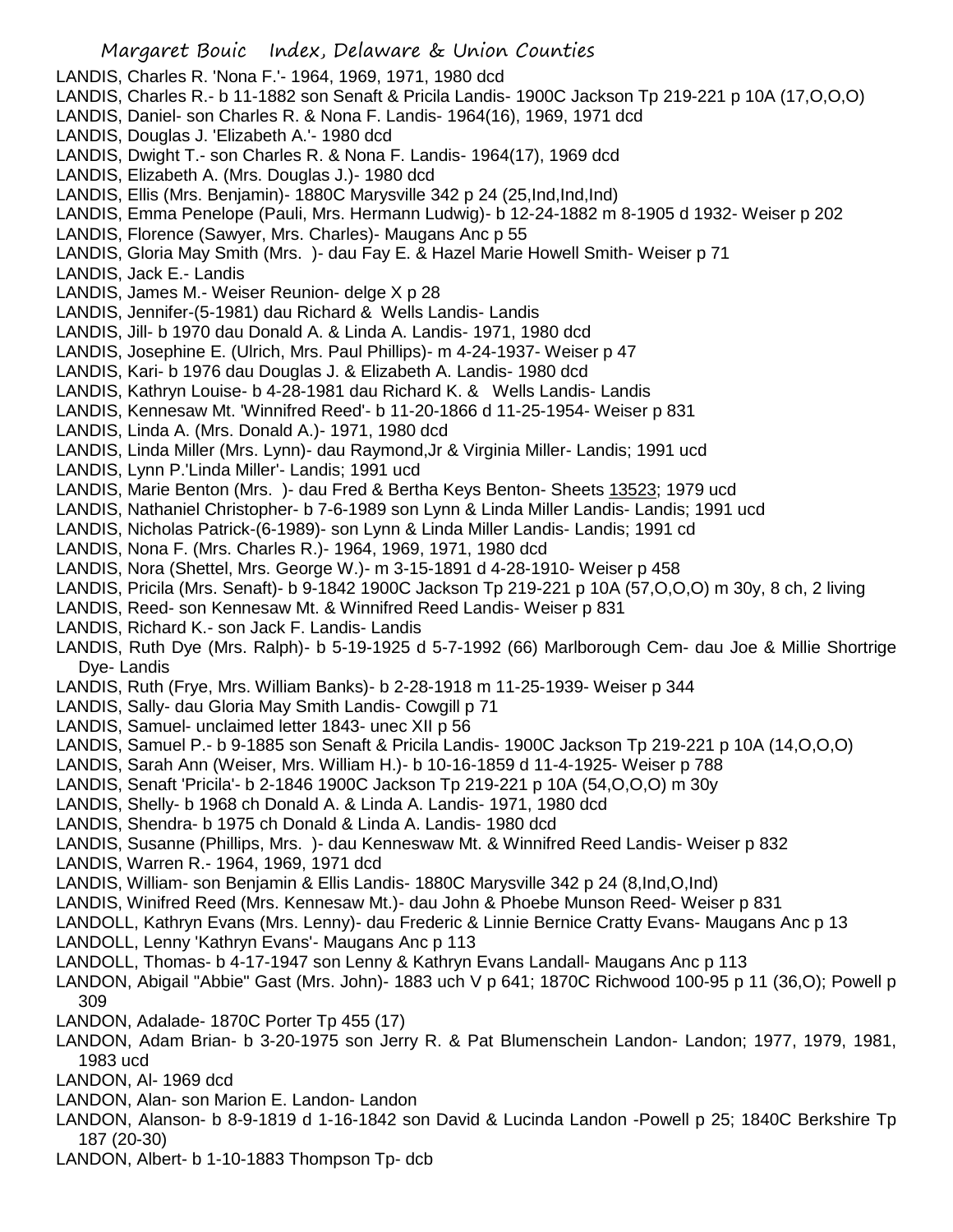LANDON, Alice (Winchell, Mrs. Charles)- m 11-28-1872 ucm 5278 dau James & Rebecca Cochran Landon-1870C Claibourne Tp 38-37 p 6 (15,O)

- LANDON, Allen- hung by rebels, Ark. 10-1863 (44) dg 8-26-1864, Cry Ab p 42, 43
- LANDON, Allen 'Nancy Roberts'- m 1-1-1847 dcm; Powell p 35; 1850C Berkshire Tp 69 p 8 (30,O)
- LANDON, ---d 1-31-1851 (12y) Sunbury Cem, Powell p 35- son Allen & Nancy Roberts Landon
- LANDON, --d 3-19-1850 Sunbury Cem Powell p 35- dau Allen & Nancy Roberts Landon
- LANDON, Almeda (Joclin, Mrs. William)- dau Julius Clemons & Smith Landon- Landon 56
- LANDON, Amelia Patrick- dau Joseph Patrick- dcw Bk 4 p 83 (10)
- LANDON, Amelia Randolph (Mrs. William)- (29-1891) dcb late (Guy William)
- LANDON, Amy Carpenter (Mrs. Sidney)- m 3-31-1836 dcm
- LANDON, Angela Kay- b 1963 dau John R. & Frances F. Landon- Landon; 1971, 1973, 1975, 1977, 1979, 1981 ucd- engaged to Everett Humble,Jr.
- LANDON, Ann (Mrs. Daniel)- Landon 1
- LANDON, Ann- dau James & Mary Wilmet Landon-Landon 17
- LANDON, Anna Catherine Shoutz (Mrs. William Bradley)- Landon (35)
- LANDON, Anna DeTray Hoagland (Mrs. Jesse Garrett)- Landon 47
- LANDON, Anna (Mrs. Francis)- b 4-1883 1900C Richwood 303-320 p 12A (17, O, O, O)
- LANDON, Arden C. 'Eleanor Farley'- d 1-17-1972 (52) Landon; 1959, 1961 dcd
- LANDON, Arthur 'Myrtle Muster'- b 1-5-1882 m 1938 d 6-8-1970 bur Prospect- son William & Amelia Randolph Landon- Landon
- LANDON, Arthur R.- son Russell B. & Sabrina Rodgers Landon- 1883 uch V p 508; 1870C Claibourne Tp 26 p 5 (1,O)
- LANDON, Babette- 1980 dcd, Delaware Tp
- LANDON, Belle Cochrell (Mrs. Newell)- dau John & Electa Fairchild Landon- dcq Cleo Landon Scott 3
- LANDON, Benjamin- b 3-8-1744 son David & Mary Osborn Landon- Landon 21
- LANDON, Beverly (Mrs. Larry)- 1967, 1971, 1973, 1975, 1977, 1979, 1981, 1983, 1991 ucd
- LANDON, Bovard A. 'Ruth'- d 10-25-1977 (73) Oak Grove Cem- Delbert E. & Minta Slonecker Landon- Landon
- LANDON, Bovard- son Joseph B. & Margaret Spicer Landon- Landon
- LANDON, Brenda E. Shroyer (Mrs. Marion E.)- Landon; 1973 ucd
- LANDON, Brian- b 1974 son Charles E. & Connie S. Landon- 1975, 1977, 19079, 1981, 1983, 1991 ucd
- LANDON, Bruce- son Paul & Vera Smith Landon- Landon
- LANDON, Carrie Blanch Wilson (Mrs. Lewis B.)- b 12-29-1874 m 3-1-6-1896 d 2-8-1952 (77-1-10)- dau Dunmore & Amanda Wilson- dg 2-8-1952; Landon
- LANDON, Carroll- son Delbert E. & Minta S. Slonecker Landon- Landon
- LANDON, Catharine F.- dau James & Elizabeth Landon- 1883 uch V p 510; 1850C Thomson Tp 16 p 186 (9,O)
- LANDON, Catherine Phillips (Mrs. Mordecai)- dcq Cleo Landon Scott 5
- LANDON, Charlene (Mrs. Harold C.)- 1980 dcd
- LANDON, Charles- 1870C Berkshire Tp 219 (23\*)
- LANDON, Charles- 1870C Porter Tp 455 (34)
- LANDON, Charles- d 8-12-1838 (29y) Galena Cem, Powell 25; 1835 men p 8 #188 p 8 Berkshire Tp
- LANDON, Charles A.- son Cyre & Cornelia Landon- 1870C Claibourne Tp 112-110 p 15 (2,O)
- LANDON, Charles Albert 'Mary Greene'- son William Bradley & Anna Catherine Scheutz Landon- Landon 48
- LANDON, Charles- son Allen & Nancy Roberts Landon- 1850C Berkshire Tp 69 p 8 (3,O)
- LANDON, Charles- son Delbert E. & Minta Slonecker Landon- Landon
- LANDON, Charles E/B.'Connie S'- 1967, 1971, 1973, 1975, 1977, 1979, 1981, 1983, 1991 ucd
- LANDON, Charles G. 'Florence M. Brady'- b 9-12-19869 m 2-21-1895 son Simeon & Juliett F. Thomas Landon- Howison 661
- LANDON, Charles- son Henry & Phebe Landon- 1850C Porter Tp 3163 p 169 (14,O)
- LANDON, Charles 'Lidi Catchall'- son Jesse & -DeCamp Landon- Landon 38
- LANDON, Charles- son Robert L. & Evelyn L. Price Landon- Landon
- LANDON, Charles 'Samantha R. Orcott'- m 9-29-1836 dcm
- LANDON, Charles W. 'Ruth Hill'- b 9-4-1925 d 10-23-1973 bur Tillbuck- son Delbert E. & Minta Slonecker Landon- Landon
- LANDON, Charlotte- b 7-31-1800 dau Ebenezer & Permelee Clemons Landon- Landon 33
- LANDON, Cheryl Ann (Miller, Mrs. Danny)- dau Charles W. & Ruth Hill Landon- Landon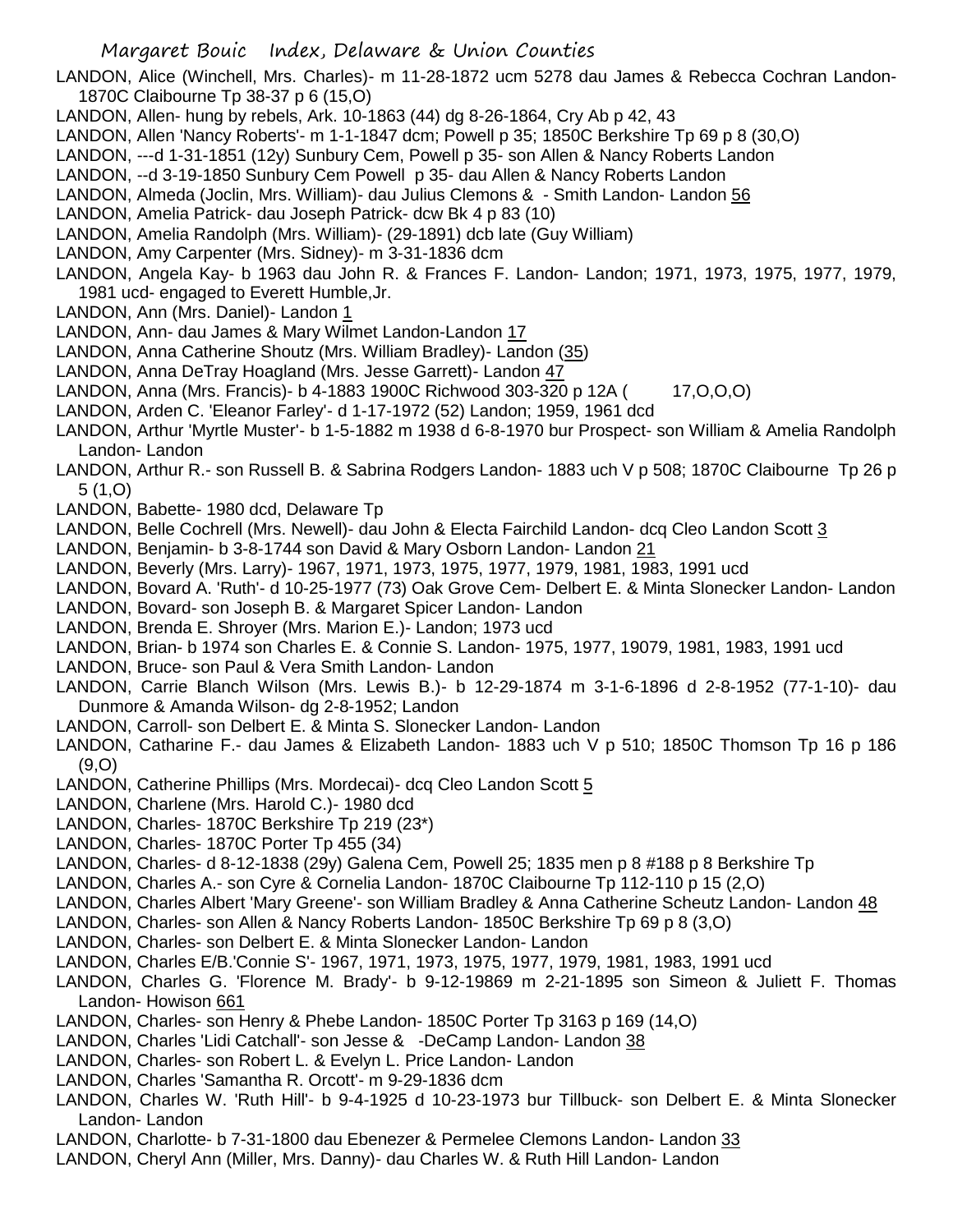LANDON, Chloe E.- b 1850 d 1917 Sunbury p 132

- LANDON, Christopher- son Paul & Vera Smith Landon- Landon
- LANDON, Chris- b 1969 lived with Carl E. & Carol Schrote- 1983 ucd
- LANDON, Clara (Hibbets, Mrs. )- sister Fred Landon- dg 9-19-1950, obit Fred
- LANDON, Clarissa- b 9-12-1792 dau Ebenezer & Permelee Clemons Landon- Landon 30
- LANDON, Clarke- d 8-1864 (10) son Allen & Nancy Landon- dg 8-26-1864

LANDON, Cleo N. (Scott, Mrs. Roy)- dau Newell & Belle Cochrell Landon- dcq Cleo Landon Scott 1; Roy Scott  $(1)$ 

- LANDON, Cleve- brother Fred Landon- obit Fred, dg 9-19-1950
- LANDON, Connie S. (Mrs. Charles E.)- 1967, 1971, 1973, 1975, 1977, 1979, 1981, 1983, 1991 ucd
- LANDON, Cora M.- dau Russell B. & Sabrina Rodgers Landon- 1883 uch V p 508
- LANDON, Cornelia (Mrs. Cyre)- 1870C Claibourne Tp 112-110 p 15 (37,O)
- LANDON, Cyra 'Eunice A.'- 1830C Radnor Tp, delge III p 71; 1850C Thomson Tp 50 p 187 (33,O)
- LANDON, Cyra- son Laban & Hannah Landon- 1850C Thomson Tp 46 p 187 (16,O)
- LANDON, Cyre'Cornelia'- 1835 men p 56 #34 p 104 Thompson Tp
- LANDON, Cyre 'Nancy Hunt'- m 2-9-1862 dcm
- LANDON, Cyre 'Rachel'- d 10-7-1864 (77-1-5) Shoup Cem, Powell p 265; 1883 uch V p 638; Pabst 7 p 3; 1820C Thomson Tp; 1840C Thom. Tp p 111 (50-60); 1850C Thom. Tp 50 p 187 (67,Pa); delge VII p 19, 61; Brassington letter
- LANDON, Cyrene 'May Ann Adams'- 1840C Radnor Tp 107 (60-70), delge IV, 5, 18, 31
- LANDON, Cyrus- 1915 uch p 371; 1883 uch V p 581, 592, 605
- LANDON, Daniel 'Ann'- d 1-21-1725- Landon 1
- LANDON, Daniel- b 1-7-1713/14 son James & Mary Vaile Landon- Landon 12
- LANDON, Daniel 'Eleanor'- dcq Cleo Landon Scott 8
- LANDON, Danny Roy- b 8-3-1969 Radnor Cem- son Roy McKinley & Helen Sartwell Landon- Landon
- LANDON, Darius,Sr. 'Mary Pettibone'- b 1-3-1789 m 7-12-1812 d 7-12-1834, dcc Dorothy Swam Swisher 30, delge IV p 2; 1820C Radnor Tp; 1830C Thompson Tp p 116; delge III p 71, VII p 61
- LANDON, Darius- son James & ELizabeth Landon- 1883 uch V p 508; 1850C Thomson Tp 16 p 186 (16,O)
- LANDON, David- 1835 men p 6 #89 p 4 Berkshire Tp, delge VIII p 55
- LANDON, David 'Ruth'- 1835 men p 8 #186 p 8 Berkshire Tp; 1840C Berkshire Tp p 182 920-30); 1850 Berkshire Tp 184 p 18 (40,NY); hadc p 16; CCC p 52
- LANDON, David- 1870C Orange Tp 418 (80\*)
- LANDON, David- Grantee, delge III p 9
- LANDON, David- son Allen & Nancy Roberts Landon- 1850C Berkshire Tp 69 p 8 (2,O)
- LANDON, David- son David & Mary C. Landon- d 8-5-1878 (1m5d), Powell 131
- LANDON, David J.- b 10-13-1741- son David & Mary Osborn Landon- Landon 20
- LANDON, David 'Lucinda'- d 7-15-1867 Galena Cem, Powell p 25- 1880 dch p 431; 1908 dch 436; delge VII p 62, X p 34, War of 1812; Pabst 6 p 34, 42; 1820C Sunbury Tp; 1840C Berkshire Tp p 184 (60-70); 1850C Berk. Tp 70 p 8 (78,NY)
- LANDON, David 'Mary C.'- Powell p 131
- LANDON, David 'Mary Osborn''Thankful Dickinson'- b 7-5-1718 son James & Mary Vaile Landon- Landon 14
- LANDON, David Bradley- b 8-6-1962 son Joseph Eugene & Marilyn Arlene Raush Landon- Maugans Anc p 13
- LANDON, David 'Sylvia Jones'- m 11-8-1840 dcm d 9-2-1864 Cryder Ab p 43 (Silva)
- LANDON, D. E.- unec III p 18, Driver, Broadway School
- LANDON, Dede- dau Roy Mckinley,Jr. & Helen J. Sartwell Landon- Landon
- LANDON, Delbert E.'Minta S. Slonecker'- b 7-8-1893 m 1914 d 11-12-1972 Broadway Cem, lptw p 76- son Joseph B. & Margaret Spicer Landon- Landon; 1900C Taylor tp 115-119 p 6A (6,O,O,O); 1967, 1971 ucd
- LANDON, Delphi- b 6-30-1900 d 1-18-1918 ch Charles C. & FLorence M. Brady Landon- Howison 1451
- LANDON, Dennis- brother Arden C. Landon- Landon
- LANDON, Dennis- son Roy Mckinley,Jr. & Helen J. Sartwell Landon- Landon
- LANDON, Derf- son Donald F. & Margart Landon- Landon
- LANDON, Mrs. Donald- Maugans Anc p 8 p 39
- LANDON, Donald F. "Rusty" 'Margaret'- b 8-5-1919 d 12-10-1988 (69) Radnor Cem- Landon
- LANDON, Donald- son Roy McKinley Landon- Landon
- LANDON, Dorothy Daley (Davis, Mrs. David)(Lower, Mrs. Samuel)- b 8-2-1830 m(1) 3-20-1846 dcm d 10-4- 1876 dau Darius,Sr. & Mary Pettibone Landon- dcc Dorothy Swam Swisher 15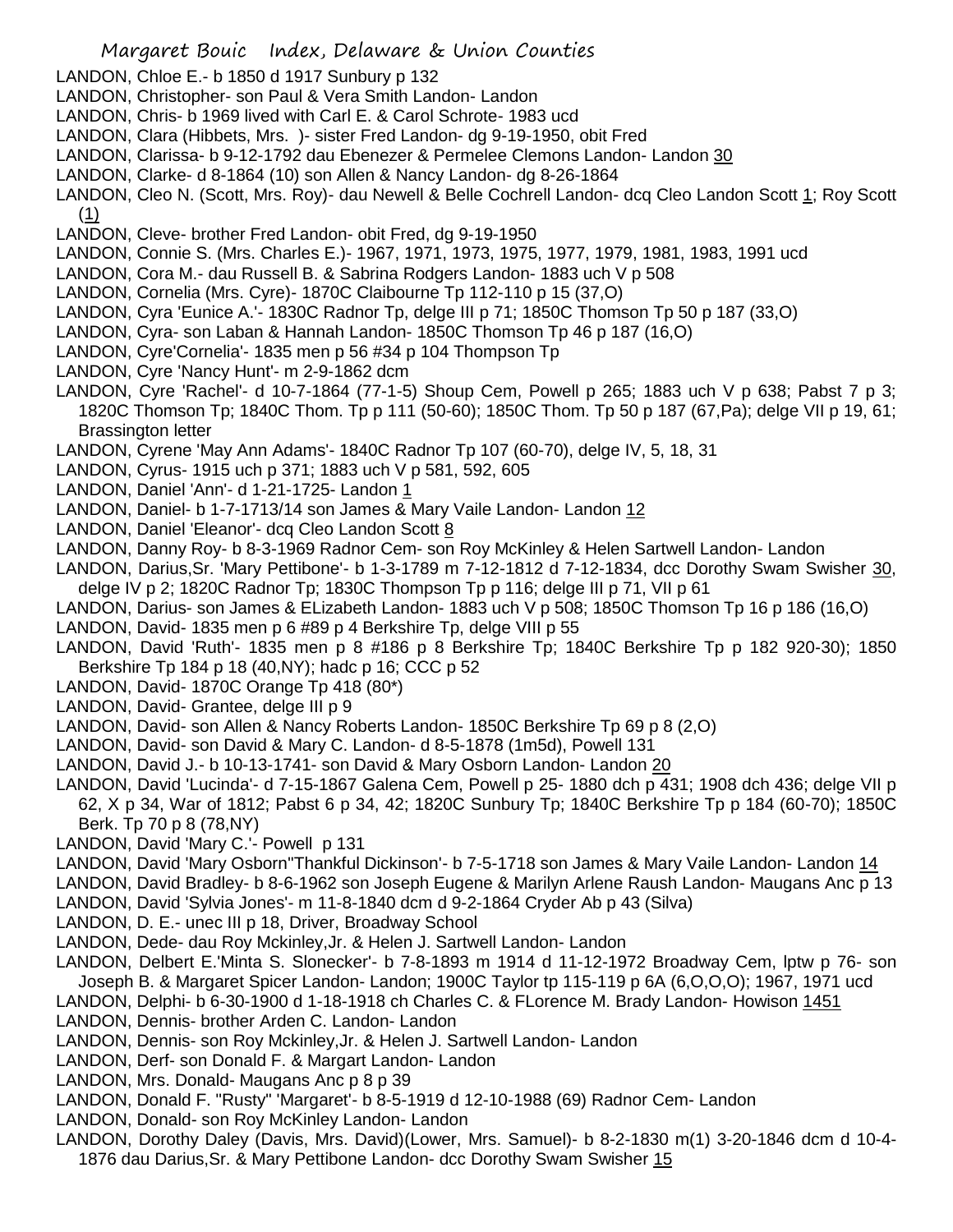LANDON, Dorothy (Mrs. Russell)- 1959, 1962, 1967, 1971, 1973, 1975, 1977, 1979, 1981, 1983, 1991 ucd

- LANDON, Douglas Allen- son Charles W. & Ruth Hill Landon- Landon
- LANDON, Douglas- b 1977 son Harold & Charlene Landon- 1980 dcd
- LANDON, D. S.- hadc p 16; CCC p 52
- LANDON, E. (Mrs. George)- dau Joseph & Sarah Taylor Patrick- 1908 dch 831

LANDON, Ebenezer'Mary'- Pabst 6 p 44; Rev. War Soldier, roster I p 220, III p 208, Powell p 4; Berkshire Cem

- LANDON, Ebenezer 'Permelee Clemons'- b 12-11-1760 m 8-6-1783 d 1854, Powell p 4- son David & Tanakful Dickinson Landon- Landon 26; 1835 men p 6 #88 p 4 Berkshire Tp; 1840C Berk. T; p 182 (70-80)
- LANDON, Eddie B.- ch John & Abigail Gast Landon- 1883 uch V p 641; 1880C Richwood 370-389 p 208C (9,O,O,O)
- LANDON, Edward- son William & Margart Landon- obit Lewis B.- dg 2-3-1951
- LANDON, Elaine (Mrs. Merle L.)- 1991 ucd
- LANDON, Eleanor (Mrs. Daniel)- dcq Cleo Landon Scott 9
- LANDON, Eleanor Farley (Mrs. Arden C.)- Landon; 1959 ucd, 1964 dcd
- LANDON, Elenor (Mounts, Mrs. James F.)- m 9-19-1847 dcm
- LANDON, Elizabeth (Adams, Mrs. Elijah,Jr.)- m 3-29-1838 dcm; Olent.Gaz 4-7-1838, Wight I p 30
- LANDON, Elizabeth- b 9-24-1686 dau Daniel & Ann Landon- Landon 8
- LANDON, Elizabeth (Gast, Mrs. Samuel)- m 4-6-1854 dcm
- LANDON, Elizabeth- b 9-13-1830 d 12-29-1832 Sunbury Cem, Powell p 35- dau George & Emille Patrick Landon; 1880 dch p 831
- LANDON, Elizabeth H.- dau Russell b. & Sabinra Rodgers Landon- 1883 uch V p 508; 1870C Claibourne Tp 26 p 5 (8,O)
- LANDON, Elizabeth (Mrs. James)- d 11-22-1854 Shoup Cem, Powell 267; 1883 uch V p 507; 1850C Thomson Tp 16 p 186 (51,NY)
- LANDON, Elizabeth- dau James & Elizabeth Landon- 1883 uch V p 508; 1850C Thomson Tp 16 p 186 (17,O)
- LANDON, Elizabeth Marie- b 6-12-1965 dau Joseph Eugene & Marilyn Arlene Rausch Landon- Maugans Anc p 13
- LANDON, Ellen (Mrs. Samuel)- 1880C Marysville 515-516 p 41 (35,O,O,O)
- LANDON, Elva G. Roberts (Mrs. Owen R.)- m 5-1906- Howison (663)
- LANDON, Emilia Patrick (Mrs. George)- b 4-6-1812 d 10-29-1888 Sunbury Cem, Powell p 35; 1850C Berkshire Tp 94 p 10 (38,O);1870C Berkshire Tp 211 (58\*) Pabst Pion I p 97
- LANDON, Emerick- b 7-29-1889 d 3-27-1985 Prospect Cem- son William & Amelia Randolph Landon- Landon; 1971, 1973, 1975, 1977, 1979 ucd
- LANDON, Emma C.- dau Russell B. & Sabrina Rodgers Landon- 1883 uch V p 508
- LANDON, Emracy?- son Arb? Landon- 1880C Claibourne Tp 34-37 (30,O,O,O)
- LANDON, Ernest- son George Everett & Ethel Manila Eaton Landon- Landon
- LANDON, Esther (Mrs. Jarvis)- d 9-30-1850 (37-3-20) Fancher Cem, Powell 130
- LANDON, Ethel Manila Eaton (Mrs. George Everett)- d 12-22-1966 (68) bur Prospect- Landon
- LANDON, Eunice A. (Mrs. Cyra) d 4-25-1854 (29-3-27) Shoup Cem, Powell 265; 1850C Thomson Tp 50 p 187 (23,O)
- LANDON, Eunice- dau Cyre & Eunice A. Landon- d 12-25-1845 (1-8-7) Shoup Cem, Powell p 265
- LANDON, --d 11-14-1852 Shoup Cem, Powell p 265 inf son Cyre & Eunice A. Landon
- LANDON, --d 1-16-1847 Shoup Cem, Powell p 265 inf dau Cyre & Eunice Landon
- LANDON, Evelyn L. Price (Mrs. Robert L.)- b 12-30-1921 m 9-26-1939 d 1-7-1985 (63) Broadway Cem, lptw p 82- dau Tronnie & Edna Collinson Price- Landon; 1967, 1971, 1973, 1975, 1977, 1979, 1981, 1983 ucd
- LANDON, Florence (Mrs. Grover Cleveland)- obit Grover C.- dg 2-8-1953
- LANDON, Florence M. Brady (Mrs. Charles G.)- m 2-21-1895- Howison (661)
- LANDON, Florence (Murphy, Mrs. C. E.)- dau Orange A. & Mame A. Foos Landon- Landon; 1985 uch p 52
- LANDON, Floyd N.- b 6-1895 son Joseph & Margaret Spicer Landon- 1900C Taylor Tp 1115-119 p 6A (4,O,O,O)
- LANDON, Frances (Mrs. Jack L./John R.)- Landon; 1971, 1973, 1975, 1977, 1979, 1981, 1983, 1991 ucd
- LANDON, Francis 'Anna'- b 9-1878; 1900C Richwood 303-320 p 12A (21,O,O,O)
- LANDON, Francis 'Eakin (Mrs. William Noble)- Landon (43)
- LANDON, Francis- brother Fred Landon- obit Fred, dg 9-19-1950
- LANDON, Fred 'Ida Willoughby'- b 11-114-1880 d Tues (69) dg 9-19-1950
- LANDON, Gail (Williams, Mrs. Harry)- b 5-23-1896 m 12-7-1917 dau Charles G. & FLorence M. Brady Landon-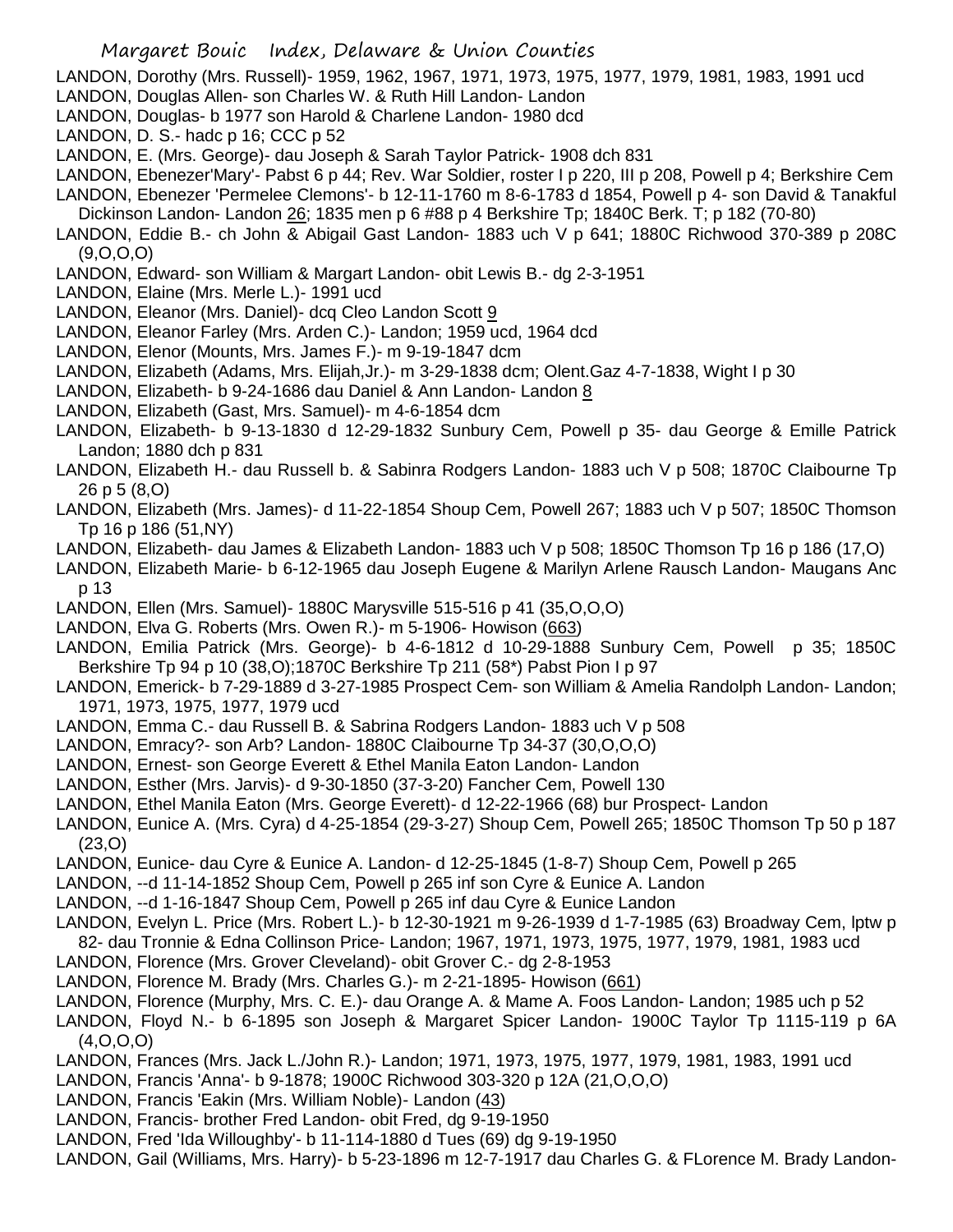Howison 1450

- LANDON, Rev. Gene- Landon- 1980 dcd
- LANDON, Geneva (Mrs. )(Graves, Mrs. Stanley)- m(2) 2-24-1969- Landon
- LANDON, George- 1870C Berkshire Tp 220 (1)
- LANDON, George- brother Donald F. Landon- Landon
- LANDON, George 'Emilie Patrick'- b 8-23-1806 d 11-26-1850 Sunbury Cem, Powell 35; son Samuel & Hannah Atherton Landon- 1880 dch p 831; 1835 men p 9 #239 p 10 Berkshire Tp; 1840C Berk. Tp (30-40); 1850C Berk. Tp 94 p 10 (44,Pa); Reed Abs p 134, 136
- LANDON, George Everett 'Ethel Manila Eaton'- d 2-16-1961 (64) Prospect Cem- Landon
- LANDON, George- brother Fred Landon- obit Fred, dg 9-19-1950
- LANDON, George Lewis (34-1960) 'Patricia Ruth Hall'- m 3-1960- Landon; 1964, 1969 dcd
- LANDON, George- brother Roy McKinley Landon- Landon
- LANDON, Georgia (Fulton, Mrs. Blaine)- b 2-12-1893 d 10-6-1975 (85) dau Lewis B. & Carrie Wilson Landon-Landon; Pabst 7 p 20; dg 2-3-1951 obit Lewis B.
- LANDON, Gerald ' Mathers'- son Ed Landon- Landon
- LANDON, Gerald 'Laurie A.'- b 1967 son Charles E. & Connie Landon; 1971, 1973, 1975, 1977, 1979, 1981, 1983, 1991 ucd
- LANDON, Gertrude- dau Russell & Sabina Rodgers- 1900C Liberty Tp 142, 145 p 6B (21,O,O,Va)
- LANDON, Glenna (Tillis, Mrs. )- sister George Everett Landon- Landon
- LANDON, Graydon- son Delbert E. & Minta Slonecker Landon- Landon
- LANDON, Gregory- son Paul & Vera Smith Landon- Landon
- LANDON, Grover Cleveland 'Florence'- b 6-18-1884 d 2-8-1953 (68) Marion Cem-dg
- LANDON, Guy 'Ruth'- b 7-8-1891 dcb late- son William & Amelia Randolph Landon- Landon; 1971, 1973, 1975 ucd
- LANDON, Hamlin- b 9-16-1865 (22-10-16) Fancher Cem, Powell p 129, Civil War
- LANDON, Hannah- 1870C Berkshire Tp 211 (33)
- LANDON, Hannah Atherton (Mrs. Samuel)- 1880 dch p 831; dcq Mary Rosecrans Reed- 11; 1850C Berkshire Tp 228 p 23 (71,Pa)
- LANDON, Hannah (Carpenter, Mrs. Lyman)- dau George & E. Patrick Landon- 1880 dch p 831
- LANDON, Hannah E.- dau Laban & Hannah Landon- 1850C Thomson Tp 46 p 187 (6,O)
- LANDON, Hannah- dau George & Emily Landon- 1850C Berkshire Tp 94 p 10 (14,O)
- LANDON, Hannah (Mrs. Laban)- 1850C Thomson Tp 46 p 187 (43,UCanada)
- LANDON, Hannah N. B. Valentine (Mrs. Payne P.)- m 1-16-1847 dcm
- LANDON, Hannah Plant (Mrs. Noble)- m 6-6-1841 dcm
- LANDON, Hannah (Mrs. Samuel)- d 12-17-1868 (89-2-21) Stark Cem, Powell p 203
- LANDON, Harold 'Irma Collins'- m 11-10-1938- Landon
- LANDON, Harold- son Orange A. & Mamie A. Foos Landon- Landon; 1985 uch p 52
- LANDON, Harriet Coe (Mrs. Joseph)- m 9-13-1845 dcm
- LANDON, Harriet (Strait, Mrs. Isaac)- dau James & --DeCamp Landon- Landon37
- LANDON, Harriett Betty Speyth, Mrs. Frank M.)(Conaghan, Mrs. Thomas)- dau William Bradley & Anna Catherine Scheutz Landon- Landon 46
- LANDON, Harrold 'Charlene'- 1980 dcd
- LANDON, Harry L. b 2-22-1893 d 3-28-1980 Prospect Cem- son William & Amelia Randolph Landon-Landon; 1971, 1975, 1977, 1979, 1981 ucd
- LANDON, Harry- d 12-25-1892 Kingston Cem- dg 1-5-1892 Cryder Ab p 79
- LANDON, Heather Nicole- b 2-6-1976 dau Jerry & Patricia Blumenschein Landon- Landon; 1977, 1979, 1981 ucd
- LANDON, Helen J. Sartwell (Mrs. Roy Mckinley,Jr.)- Landon
- LANDON, Helen (Wetterauer, Mrs. Clifton)(Almendinger, Mrs. Benjamin)- b 3-13-1899 m 12-23-1920 (2) 8-12- 1926 dau Thomas P. & Nora F. Dunbar Landon- Howison 1449
- LANDON, Henry- 1835 men p 9 #230 p 10 Berkshire Tp; 1840C Berk Tp 185 (30-40)
- LANDON, Henry- 1870C Porter Tp 455 (65\*)
- LANDON, Henry- son Henry & Phebe Landon- 1850C Porter Tp 3163 p 169 (4/12,O)
- LANDON, Henry J.- b 6-2-1880 Porter Tp son Thomas P. & Sarah Farver Landon- dcb
- LANDON, Henry- son Laban & Hannah Landon- 1850C Thomson Tp 46 p 187 (18,O)
- LANDON, Henry 'Phebe'- b 11-23-1803 d 12-25-1891 Stark Cem, Powell 204; 1850C Porter Tp 3163 p 169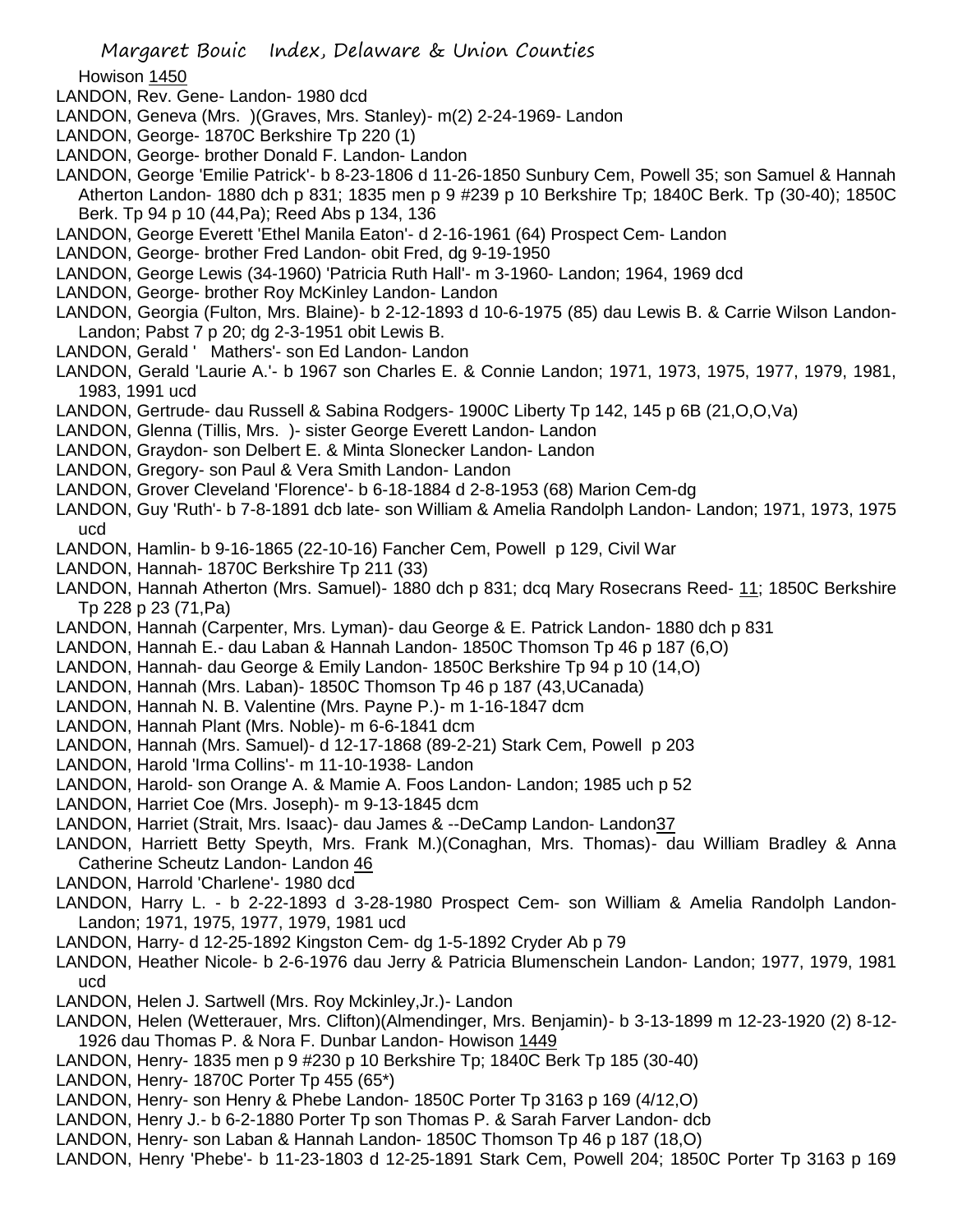(48,Pa,); hadc p 46

- LANDON, Hosea- brother Fred Louck- obit Fred dg 9-19-1950
- LANDON, Howard Leroy- b 1927 m 1954 son Ira & Katharine Maugans Landon- Maugans Anc p 18
- LANDON, Ida Belle (Smith, Mrs. )(Mrs. )- d 2-2-1967 (81) Claibourne Cem- Landon; 1961, 1964 dcd, Thompson Tp
- LANDON, Ida Willoughby (Mrs. Fred)- obit Fred, dg 9-19-1950
- LANDON, Ira 'Katherine Maugans'- m 1926- Maugans Anc p 18
- LANDON, Irma Collins (Mrs. Harold)- m 11-10-1938- Landon
- LANDON, J.- in Trenton Tp 1832, Powell 281
- LANDON, J.- d Sunday, dg 11-1-1889 Cry Ab p 248
- LANDON, Jack L/John R.'Frances'- Landon; 1971, 1973, 1975, 1979, 1981, 1983, 1991 ucd
- LANDON, Jack- son Roy McKinley Landon- Landon
- LANDON, Jack 'Ruth'- brother Donald F. Landon- Landon; 1980 dcd; Sunbury p 30
- LANDON, Jacob- unec XII p 6, 1842
- LANDON, James- 1880 dch p 560
- LANDON, James- hadc p 91
- LANDON, ---1880 dch p 535; 1908 dch 90
- LANDON, James, Jr.- 1835 men p 57 #58 p 105, Thompson Tp
- LANDON, James- 1840C Thompson Tp p 111 920-30); delge IV p 31
- LANDON, James D.- 1967, 1971 ucd
- LANDON, James- son Delbert E. & Minta Slonecker Landon- Landon
- LANDON, James 'Elizabeth' b 5-24-1750 NJ d 9-13-1838/6 (88-3-18) Shoup Cem Powell p 267, Rev. Soldier; delge IV p 1,2
- LANDON, James 'Elizabeth'- 1883 uch V p 507, 605; 1915 uch p 372; hadc p 87, 93, 103; delge IV p 31; 1840C Thompson Tp p 111 (40-50); 1850C Thom. Tp 16 p 186 (58,Pa)
- LANDON, James- d 8-22-1828 (1m15d) Shoup Cem, Powell p 267 son James & Elizabeth Landon
- LANDON, James, Jr. b 8-5-1711 son James & Mary Vaile Landon Landon 11; dcw Bk 2 p 85
- LANDON, James- b 1964 son Marion C. & Brenda Landon- 1973 ucd Landon- Landon
- LANDON, James 'Rebecca Cochran'- m 11-30-1837 son Cyre Landon- 1883 uch V p 638, 651; hadc p 52; 1850C Thomson Tp 49 p 187 (38,Pa); 1870C Claibourne Tp 3837 p 6 (55,O)
- LANDON, Jamie- b 1970 ch Jerry R. & Patricia Blumenschein Landon- 1977, 1979, 1981, 1983 ucd
- LANDON, Jane (Woodruff, Mrs. Charles)- m 11-4-1838 dcm
- LANDON, Janet (Carr, Mrs. Ronald Arthur)- m 8-16-19-- dau Harold & Irma Collins Landon- Landon; 1985 uch p 22
- LANDON, Janice- dau Roy McKinley,Jr. & Helen J. Sartwell Landon- Landon
- LANDON, Jarvis- 1850C Berkshire Tp 184 p 18 (19,O)
- LANDON, Jarvis 'Mary Jane Gaylord'- m 8-21-1855 dcm; Sunbury p 3
- LANDON, Jarvis 'Orsavilla Guild'- b 4-13-1798 son Ebenezer & Permelee Jarvis Landon- Landon 22
- LANDON, Jasper A.- d 8-9-1850 (1y) Sunbury Cem, Powell p 35- son Allen & Nancy Landon
- LANDON, Jay- b 1961 ch George L. & Patricia R. Landon- 1969 dcd
- LANDON, Jean (Straley, Mrs. Robert)- dau Harold & Irma Collins Landon- Landon
- LANDON, Jeffrey Neil b 6-26-1969 d 8-1-1987 (18) bur DeGraff- son Marion E. & Brenda Shroyer Landon-Landon; 1973 ucd
- LANDON, Jennifer- b 1978 lived with Carl E. & Carol Schrote- 1983 ucd
- LANDON, Jennifer (Minton, Mrs. )- b 1967 dau Marion E.& Brenda Landon- Landon; 1973 ucd
- LANDON, Jerry 'Patricia Blumenschein'- b 1950 son Russell & Dorothy Landon- Landon; 1959, 1962, 1967, 1975, 1977, 1979, 1981, 1983 ucd
- LANDON, Jerusha Maria (Carpenter, Mrs. David Edward)- b 6-1-1862 m 4-8-1884 dau William Bradley & Anna Catherine Scheutz Landon- Landon 45
- LANDON, Jesse ' DeCamp'- b 10-22-1794 son Ebenezer & Permelia Clemons Landon- Landon 31
- LANDON, Jesse Garrett 'Maude Bilger''Anna DeTray Hoagland'- son William Bradley & Anna Catherine Scheutz Landon- Landon 47
- LANDON, Joan Rank Kuhn (Mrs. William Noble)- Landon (43)
- LANDON, JoAnn (Little, Mrs. Timothy)- dau Delbert E. & Minta Slonecker Landon- Landon
- LANDON, John- hmp p 105, 163
- LANDON, John- delge IV p 45; Berkshire Tp, 1908; 1870C Berkshire Tp 211 (37)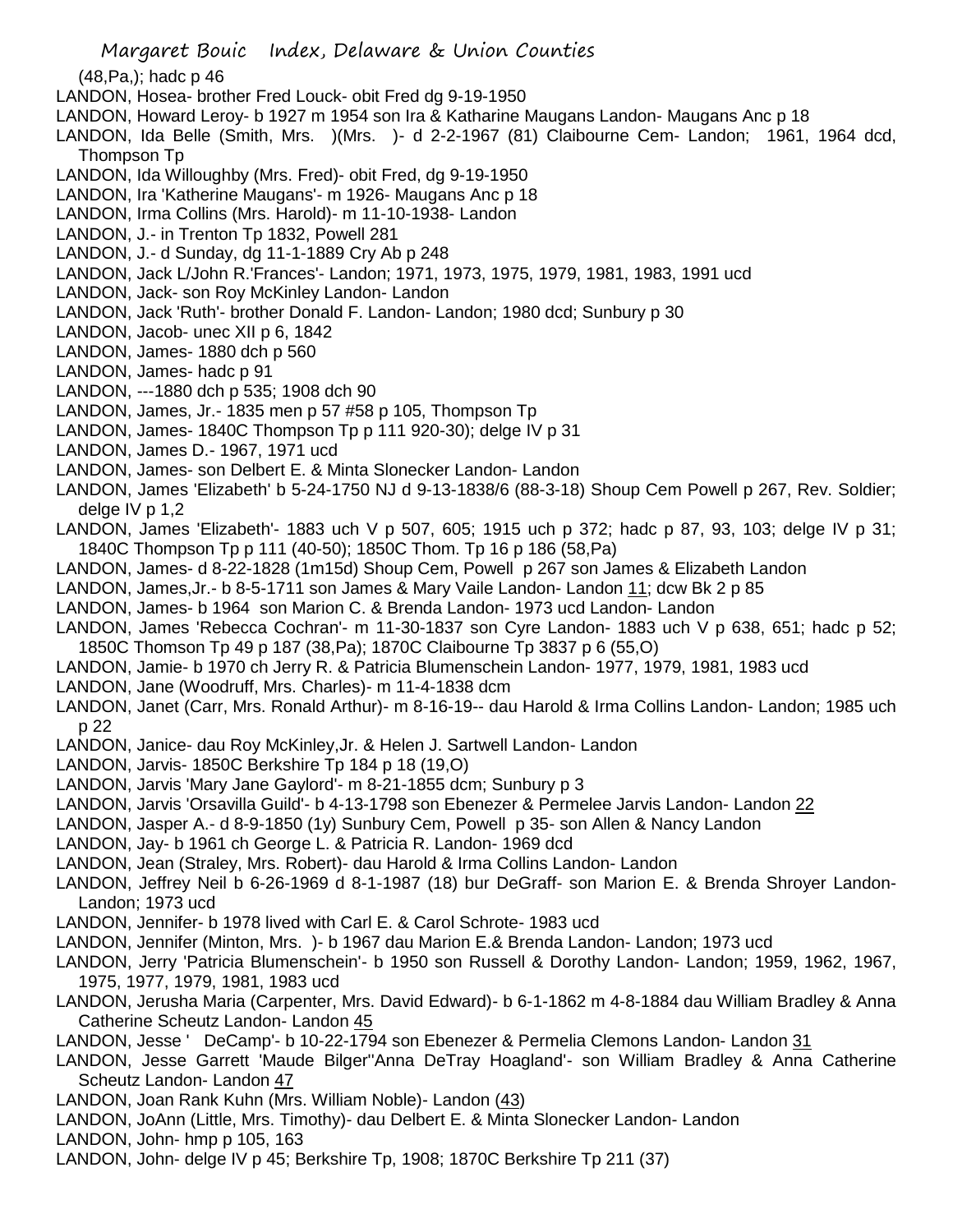LANDON, John 'Abigail Gast'- son James & Rebecca Cochran Landon- 1883 uch V p 641; uca p 21, 93; 1850C Thomson Tp 49 p 187 (11,O); 1870C Richwood 100-95 p 11 (31,O); 1880C Rich. 370-389 p 208C (42,O,Pa,Pa)

- LANDON, John- son Delbert E. & Minta Slonecker Landon- Landon
- LANDON, John- son George & Emily Landon- 1850C Berkshire Tp 94 p 10 (18,O)
- LANDON, John-b 7-21-1720 son James & Mary Vaile Landon- Landon 15
- LANDON, John P.- b 1852 d 1919 Sunbury p 132
- LANDON, Johnna L.(Haughn, Mrs. Sam)- b 1954 dau Robert L. & Evelyn L. Price Landon- Landon; 1967, 1971, 1973 ucd
- LANDON, Joseph B.- Sunbury p 132
- LANDON, Joseph B.- b 6-3-1893 Berkshire Tp son John & Cloe Brevort Landon- dcb
- LANDON, Joseph B.'Margaret Spicer' -b 12-1866 son Delbert E. & Minta Slonecker Landon- Landon; 1900C Taylor Tp 115-119 p 5B (33,O,O,O) m 8y
- LANDON, Joseph B.- son Russell B. & Sabrina Rodgers Landon- 1883 uch V p 508; 1870C Claibourne Tp 26 p 5 )(3,O)
- LANDON, Joseph Eugene 'Marilyn Arlene Rausch'- b 9-15-1933 m 7-3-1960- Rausch (17341) III p 303; Maugans Anc p 13; 1962 ucd
- LANDON, Joseph 'Harriet Coe'- m 9-13-1845 dcm
- LANDON, Joseph- b 12-18-1708 son James & Mary Vaile Landon- Landon 10
- LANDON, Joseph- b 1975 son Larry & Beverly Landon- 1977, 1979, 1981, 1983, 1991 ucd
- LANDON, Joseph- b 1965 son Marion E/C. & Brenda Landon- Landon; 1973 ucd
- LANDON, Joseph P.-son George & Emily Patrick Landon- 1880 dch p 591, 832; hadc p 123; 1850C Berkshire Tp 94 p 10 (12,O); 1870C Berkshire Tp 21 (32)
- LANDON, Josephine- dau Henry & Phebe Landon- 1850C Porter Tp 3163 p 169 (12,O)
- LANDON, Josephine (Harrison, Mrs. Lawrence)- m 6-28-1855 dcm
- LANDON, Joshias- son William & Mercy Landon- d Wyoming massacre- delge IV p 2
- LANDON, J. P.- in Trenton Tp 1838, Powell 281
- LANDON, J. R.- Landon
- LANDON, Judy (Harshfield, Mrs. Don)- dau Harold & Irma Collins Landon- Landon
- LANDON, Julia F. Thomas (Mrs. Simon)- m 12-26-1865 dcm
- LANDON, Julia- b 1972 dau Marion E/C & Brenda Landon- Landon; 1973 ucd
- LANDON, Julie- b 1972 dau Larry & Beverly Landon- 1977, 1979, 1981, 1983 ucd
- LANDON, Juliett F. Thomas (Mrs. Simeon)- b 8-22-1845 m 12-26-1865 d 7-29-1925 dau Benjamin F. & Sarah Howison Thomas- Howison 202
- LANDON, Julius Clemons ' Smith'- b 9-23-1786 son Ebenezer & Permelee Clemons Landon- Landon 28
- LANDON, Karl- son George Everett & Ethel Manila Eaton Landon- Landon
- LANDON, Karen Elaine Temple (Creamer, Mrs. Carl,Jr.)(Mrs. Mark)- b 3-1-1944 dau Leleand & Doona Ruth Sheares Temple- 1985 uch p 126
- LANDON, Katharine Maugans (Mrs. Ira)- b 1905 m 1926 dau Joseph & Hattie May Coburn Maugans-Maugans Anc p 18
- LANDON, Katheleen (VanValien, Mrs. )- dau Delbert E. & Minta Slonecker Landon- Landon
- LANDON, Kathleen (Mackey, Mrs. thomas)- dau Delbert E. & Minta Slonecker Landon- Landon
- LANDON, Kathryn (Warheime, Mrs. )(Kennard, Mrs. )- dau Lewis & Carrie Wilson Landon- Landon; dg 2-8- 1952; obit Lewis dg 2-3-1951
- Kenneth- brother Fred Landon- obit Fred, dg 9-19-1950
- LANDON, Laban F.- son Laban & Hannah Landon- 1850C Thomson Tp 46 p 187 (5,O)
- LANDON, Laban 'Hannah'- son Cyre & Rachel Landon- Brassington letter; hadc p 52; delge IV p 31; 1835 men p 57 #53 p 105 Thompson Tp; 1840C Tom. Tp p 111 (30-40); 1850C Thomp. Tp 46 p 187 (44,Pa); Reed Ab p 136
- LANDON, Larry 'Beverly'- 1959, 1962, 1967, 1971, 1973, 1975, 1977, 1979, 1981, 1983, 1991 ucd
- LANDON, Laurie A. (Mrs. Gerald E.)- 1991 ucd
- LANDON, Lawrence Brevort-b 7-6-1961 son Joseph Eugene & Marilyn Arlene Rausch- Maugans Anc p 113; Rausch 173411 III p 303; 1962 ucd (9m)
- LANDON, Leander H. 'Marie'- d 2-27-1967 (66) Ashley Union Cem- brother Arden c. Landon- Landon
- LANDON, Leia- dau Paul & Vera Smith Landon- Landon
- LANDON, Levi- unec XII p 52 (1842)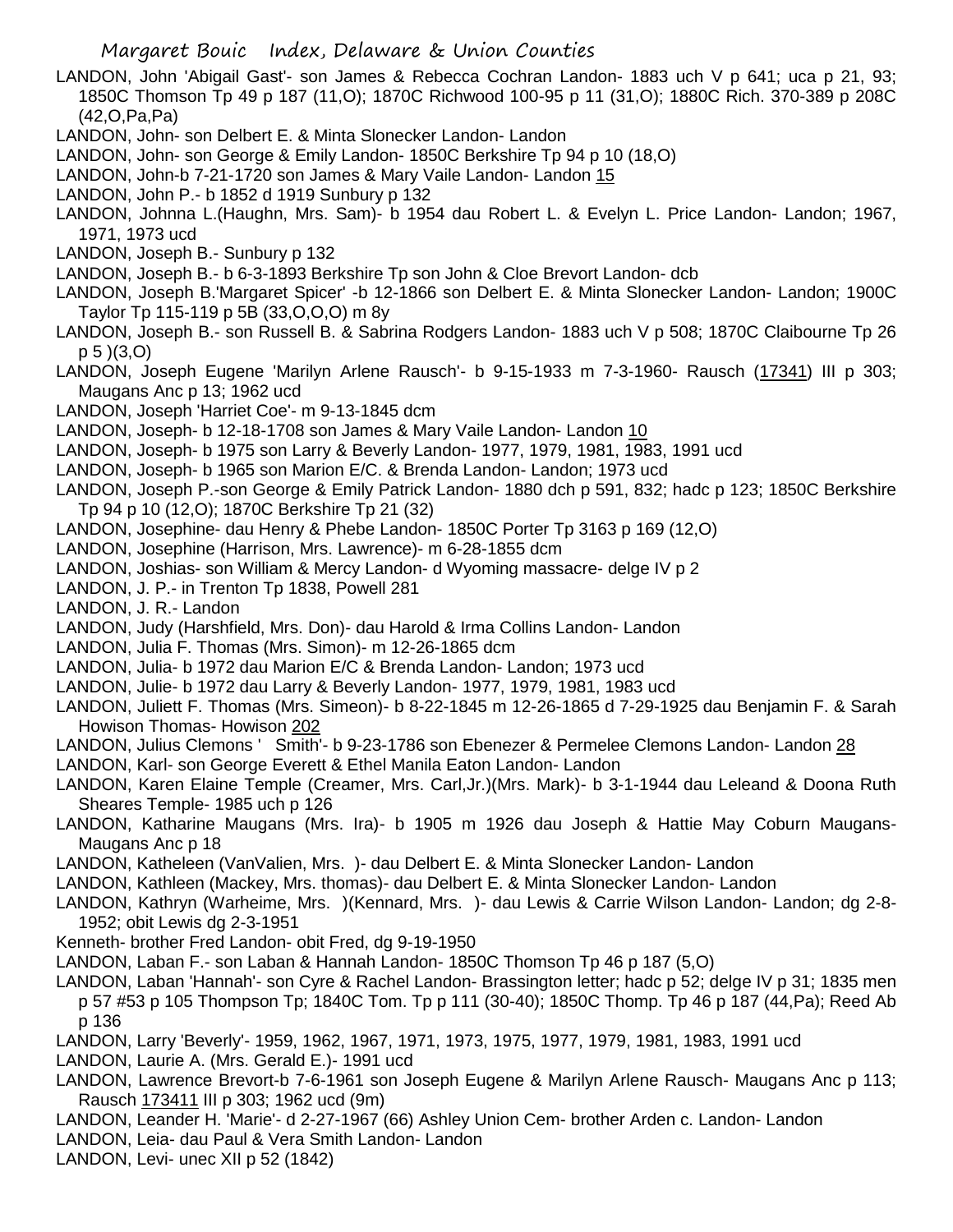- LANDON, Lewis B.'Carrie Wilson'- b 4-20-1868 m 3-16-1896 d 2-3-1951 Radnor Cem- son William & Margaret Landon- Landon
- LANDON, Lillian T.- b 5-1892 dau Joseph & Margaret Spicer Landon- 1900C Taylor Tp 115-119 p 6A (8,O,O,O)
- LANDON, Lissa- (17-1982) dau Gene Landon- Landon
- LANDON, Lorenca Carter (Mrs. Mark)- m 8-27-1874 ucm 5528
- LANDON, Loyd D.- b 2-1898 son Joseph & Margaret Spicer Landon- 1900C Taylor Tp 115-119 p 6A (2,O,O,O)
- LANDON, Lucinda (Mrs. David)- d 6-3-1838 (58) Galena Cem, Powell 25
- LANDON, Lucinda- dau Sylvia Landon- 1850C Berkshire Tp 70 p 8 (8,O)
- LANDON, Lucy (Schrock, Mrs. )- sister Fred Landon- obit fred, dg 9-19-1950
- LANDON, Lydia- 1870C Berkshire Tp 219 (22)
- LANDON, Lydia- b 1722 dau James & Mary Vaile Landon- Landon 16
- LANDON, Lydia (Scott, Mrs. Cassius M.)- m 5-18-1879 ucm 6485
- LANDON, Lynda- dau Russell & Dorothy Landon- 1959(16), 1967 ucd
- LANDON, Mabel (Ebright, Mrs. James Walter)- m 1968- Delbert E. & Minta Slonecker Landon- Landon
- LANDON, Madalyn E. (Shafer, Mrs. Max)- dau Delbert E. & Minta Slonecker Landon- Landon
- LANDON, Maggie- b 4-18-1873 Genoa Tp dau Charles & Lida W. Walker Landon- dcb
- LANDON, Mamie/Mayme A. Foos (Mrs. Orange A.)- b 12-20-1879/8 m 10-20-1904 d 8-2-1964 Claibourne Cem p 86 dau J. T. & Elhord Lucas Foos- Landon; 1985 uch p 52
- LANDON, Margaret (Mrs. Donald F.)- Landon
- LANDON, Margart Spicer (Mrs. Joseph B.)- b 7-1871; 1900C Taylor Tp 115-119 p 5B (28,O,O,O) 4 ch
- LANDON, Margaret (Mrs. William)- dg 2-3-1951 obit Lewis B.
- LANDON, Marie- b 7-7-1900 Radnor Tp dau Elbert & Ella Morris Landon- dcb
- LANDON, Marie- dau Orange G. & Mayme A. Foos Landon- 1985 uch p 52
- LANDON, Marie (Richardson, Mrs. )(Mrs. Leander H.)- Landon
- LANDON, Marilyn Arlene Rausch (Mrs. Joseph Eugene)- b 3-28-1937 m 7-3-1960 dau Harold August Frederick & Kathryn Elizabeth Cratty Rausch- Maugans Anc p 13; Rausch 17341, III p 303
- LANDON, Marilyn (Giles, Mrs. Garry)- dau Robert L. & Evelyn L. Price Landon- Landon
- LANDON, Marion E. 'Brenda Shroyer" '- son Harold & Irma Collins Landon- Landon; 1973, 1983 ucd
- LANDON, Marion- son Delbert E. & Minta Slonecker Landon- Landon
- LANDON, Marjorie (Printz, Mrs. John)- dau Robert L. & Evelyn L. Price Landon- Landon
- LANDON, Mark- d 4-3-1886 (67) Lewis Center- dcdeaths
- LANDON, Mark- b 1962 son Jack R. & Ruth Landon- Landon; 1980 dcd- engaged to Sherry Jones
- LANDON, Mark-b 1966 son Jack L. & Frances Landon- Landon; 1971, 19173, 1975, 1977, 1979, 1981, 1983 ucd- engaged to Malanie Sellers
- LANDON, Mark 'Lorena Carter'- m 8-27-1874 ucm 5528
- LANDON, Martha- b 2-4-1683 d 1684 dau Daniel & Ann Landon- Landon 6
- LANDON, Martha A. (Hiller, Mrs. John A.)- b 5-28-1878 m 3-18-1906 dau Simeon & Juliett F. Thomas Landon-Howison 664
- LANDON, Martha (Clouse, Mrs. George)- dau Jesse & DeCamp Landon- Landon 36
- LANDON, Martha C.- dau Russell B. & Sabrina Rodgers Landon- 1883 uch V p 508; 1870C Claibourne Tp 26 p 5 (6,O)
- LANDON, Martha- dau Henry & Phebe Landon- 1850C Porter Tp 3163 p 169 (10,O)
- LANDON, Martha (Smith, Mrs. George)- m 5-30-1874 ucm 5492
- LANDON, Martin- d 9-9-1891 (73-0-0) Sunbury- dcdeaths
- LANDON, Mary A.- dau Laban & Hannah Landon- 1850C Thomson Tp 46 p 187 (14,O)
- LANDON, Mary- d age 7 dau Allen & Nancy Landon- dg 8-26-1864 Cry Ab p 43
- LANDON, Mary Ann (Fulk, Mrs. Samuel)- m 8-5-1852 dcm
- LANDON, Mary B. (Dunbar, Mrs. Albin H.)- b 12-15-1872 m 4-25-1893 dau Simeon & Juliett F. Thomas Landon- Howison 662
- LANDON, Mary Buell (Mrs. Archelus)- b 11-23-1734 dau David & Mary Osborn Landon- Landon 19
- LANDON, Mary C. (Mrs. David)- d 7-28-1880 (31-10-15) Fancher Cem, Powell 131
- LANDON, Mary- b 12-17-1870 Brown Tp dau Charles & Lydia Volker Landon- dcb
- LANDON, Mary- dau Cyre & Eunice A. Landon- Shoup Cem, Powell 265
- LANDON, Mary (Mrs. Ebenezer)- d 7-13-1845 (64) Berkshire Cem, Powell 4
- LANDON, Mary Greene (Mrs. Charles Albert)- Landon 48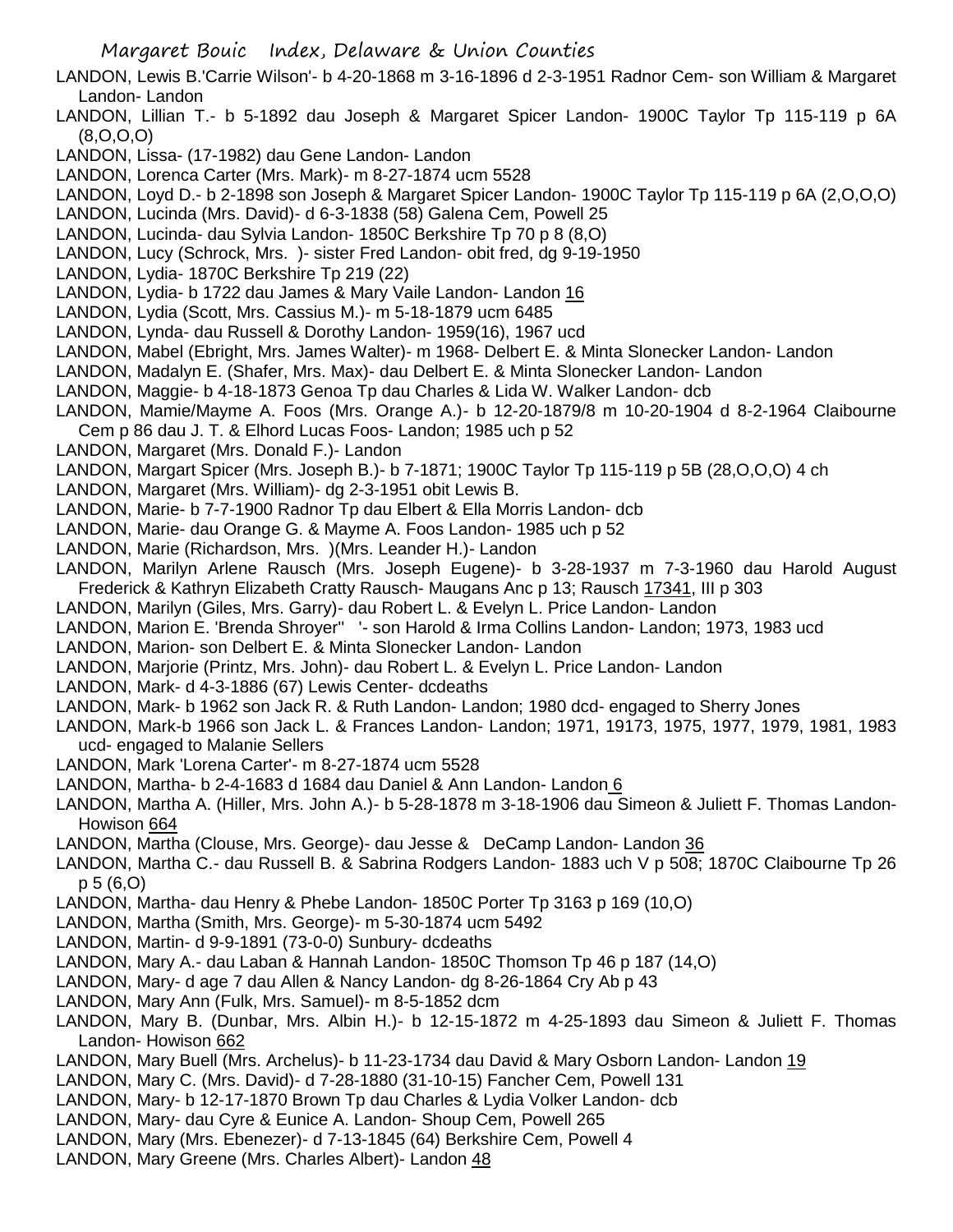- LANDON, Mary Pettibone (Mrs. Darius,Sr.)- b 10-21-1794 m 7-12-1812 d 1-19-1869 dau Oliver,Sr. & Martha Paine Pettibone- dcc Dorothy Swam Swisher 31; delge IV p 2, 18
- LANDON, Mary E. (Mrs. Samuel)- 1870C Claibourne Tp 122-120 (28,O)
- LANDON, Mary (Gammill, Mrs. James W.)- m 11-24-1853 dcm; Sunbury p 132
- LANDON, Mary- dau Henry & Phebe Landon- 1850C Porter Tp 3163 p 169 (15,O)
- LANDON, Mary- b 11-26-1707 dau James & Mary Vaile Landon- Landon 9
- LANDON, Mary Jane Gaylord (Mrs. Jarvis)- m 8-21-1855 dcm
- LANDON, Mary J.- dau James & Elizabeth Landon- 1883 uch V p 508; 1850C Thomson Tp 16 p 186 (11,O)
- LANDON, Mary Julia (Lowmaster, Mrs. Oliver C.)- b 6-18-1860 m 2-12-1876 d 2-5-1938 dau William Brdley & Anna Catherine Scheutz Landon- Landon 44
- LANDON, Mary Louise- dau Lewis B. & Carrie Blanch Wilson Landon- obit Lewis B., dg 2-3-1951
- LANDON, Mary L.- b 2-22-1894 Radn. Tp dau William & Millie Randolph Landon- dcb
- LANDON, Mary Osborn (Mrs. David)- d 1754- Landon (14)
- LANDON, Mary (Rosecrans, Mrs. John)- m 1-16-1845 dcm dau Samuel & Hannah Atherton Landon- dcq Mary Rosecrans Reed 5
- LANDON, Mary Vaile (Mrs. James)- d 1722; Landon (7)
- LANDON, Mary Way (Mrs. Reuben)- Landon (25)
- LANDON, Mary (Wilmet, Mrs. )(Mrs. James)- Landon (7)
- LANDON, Mattie (Smith, Mrs. George)- m 1874- 1883 uch V p 652
- LANDON, Maude Bilger (Mrs. Jesse Garrett)- Landon (47)
- LANDON, Maude Mae (Fleming, Mrs. Ernest F.)- b 7-13-1894 m 12-21-1915 dau Thomas P. & Nora F. Dunbar Landon- Howison 1448
- LANDON, May Ann Adams (Mrs. Payne Pettibone) d 12-17-1846 (31-5-4) Prospect Cem, Powell 301; delge IV p 18, VI p 26
- LANDON, Mercy- b 6-22-1682; ch Daniel & Ann Landon- Landon 5
- LANDON, Mercy (Mrs. William)- delge IV p 2
- LANDON, Merle L.'Karen Elaine Temple'- son George Everett & Ethel Manila Eaton Landon- Landon; 1985 uch p 126; 1991 ucd
- LANDON, Michael- b 1962 son John R. & Frances F. Landon- 1971, 1973, 1975, 1977, 1979, 1981 ucd
- LANDON, Michael 'Wanda L. Bright'- m 1981 dissolution 1985- son Jack Landon- Landon
- LANDON, Mike- son Roy McKinley,Jr. & Helen Sartwell Landon- Landon
- LANDON, Minta Slonecker (Mrs. Delbert E.)(Richardson, Mrs. Jay R.)- b 11-2-1895 m(2) 8-1977 d 5-9-1975 Broadway Cem, lptw p 76- dau Lawrence & Amy Wickersham Slonecker- Landon; 1967, 1971 ucd
- LANDON, Mordecae 'Catherihe Phillips'- son Daniel & Eleanor Landon- dcq Cleo Landon Scott 4
- LANDON, Myrtle Muster (Mrs. Arthur)- m 1938- Landon
- LANDON, N.- hadc p 101 (Genoa Tp)
- LANDON, Nancy Roberts (Mrs. Allen)- m 1-1-1847 dcm; Powell p 35; 1850C Berkshire Tp 69 p 8 (22,O); dg 8- 26-1864 Cryder Ab p 43
- LANDON, Nancy- Grantee- delge III p 9
- LANDON, Nancy (Carpenter, Mrs. Rev. Gilbert)- delge I p 5
- LANDON, Nancy Hunt (Mrs. Cyre)- m 2-9-1862 dcm
- LANDON, Nathan- son James & Mary Wilmet Landon- Landon 18
- LANDON, Nathan- b son David & Mary Osborn Landon- Landon 23
- LANDON, Nathaniel- son William & Mercy Landon- Rev. S.- delge IV p 2, VII p 62, VIII p 55
- LANDON, Newell 'Belle Cochrell'- son Mardecai & Catherine Phillips Landon- dcq Cleo Landon Scott 2; Pabst 7 p 26
- LANDON, Noble- b 11-22-1783 son Ebenezer & Permelee Clemons Landon- Landon 27
- LANDON, Noble 'Hannah Plant'- m 6-6-1841 dcm
- LANDON, Nora F. Dunbar (Mrs. Thomas P.)- m 10-4-1893- Howison (660)
- LANDON, Ora- hdac p 52 (Thomson Tp)
- LANDON, Orange 'Mamie Foos'- b 6/8-11-1873 m 10-20-1904 d 6-11-1961 Claibourne Cem p 86- son Russell & Sabrina Rodgers Landon- 1985 uch p 52; 1883 uch V p 508; Landon
- LANDON, Oren- brother Arden C. Landon- Landon
- LANDON, Orrin- b 10-8-1790 son Ebenezer & Permelee Clemons Landon- Landon 29
- LANDON, Orsavilla (Grueninger, Mrs. Anthony)- b 9-21-1856 m 2-14-1883 d 4-8-1884 McLouth, Ks- dau M. Bradley & Catherine Scheutz Landon- Landon 42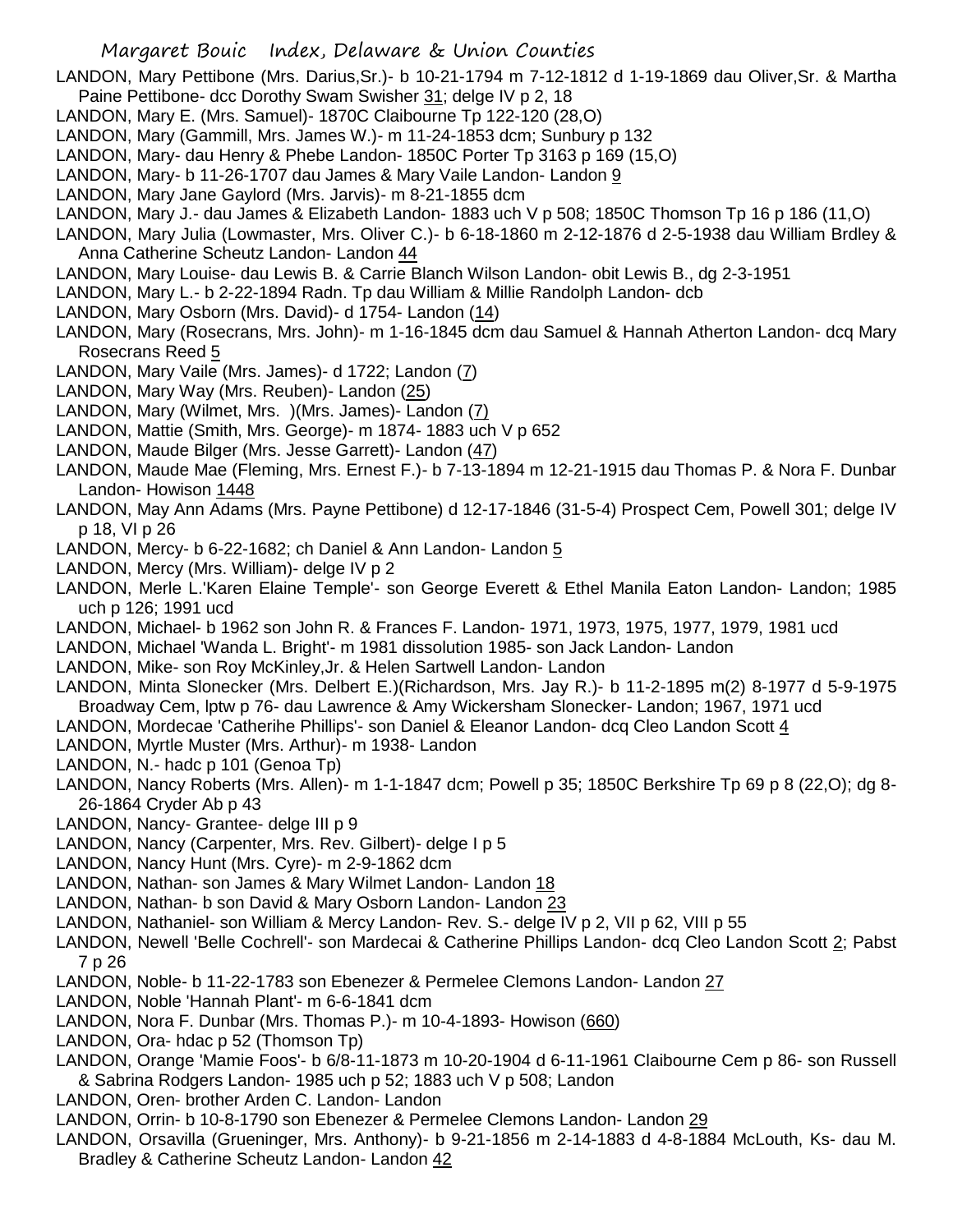LANDON, Orsaville Guild (Nrs, Jarvis)- Landon 32

LANDON, Owen R. 'Elva G. Roberts'- v 12-19-1876 m 1906 son Simeon & Juliett F. Thomas Landon- Howison 663

- LANDON, Paige Elizabeth- b 5-16-1992- dau Gerald & Laurie Mathers Landon- Landon
- LANDON, Paine Pettibone 'May Ann Adams'- delge VI p 26
- LANDON, Pamela (Gardner, Mrs. John h.)- dau Ebenzer & Permelee Clemons Landon- Landon
- LANDON, Pane P.- b 12-22-1880 d 5-29-1887 son Simeon & Juliett F. Thomas Landon- Howison 665
- LANDON, Pat- son Roy Mckinley,Jr. & Helen Sartwell Landon- Landon
- LANDON, Patricia Blumenschein (Mrs.Jerry R.)- 1977, 1979, 1981, 1983 ucd
- LANDON, Patricia Ruth Hall (Mrs. George Lewis)- m 3-1960- Landon; 1964, 1969 dcd
- LANDON, Patricia (Stocker, Mrs. Charles)- dau Delbert E. & Minta Slonecker Landon- Landon
- LANDON, Paul- son Delbert E. & Minta Slonecker Landon- Landon
- LANDON, Paul 'Vera Smith'- Landon
- LANDON, Payne- 1915 uch p 372; 1883 uch V p 605
- LANDON, Payne B.- 1840C Radnor Tp p 107 (20-30); delge IV p 5
- LANDON, Payne P. 'Mary''Hannah N. B. Valentine'- b 1814 m 1-16-1847 dcm d 1909; Brassington letter
- LANDON, Permelee Clemons (Mrs. Ebenezer)- m 8-6-1783 d 1854 dau John & Rachel Northrop Clemons-Landon (26)
- LANDON, Phebe (Mrs. Henry)- b 11-28-1812 d 9-18-1873 Stark Cem, Powell p 205; 1850C Porter Tp 3163 p 169 (36,NY); 1870C Porter Tp 455 (56)
- LANDON, Philena (Graves, Mrs. Harmon)- 1880 dch p 841
- LANDON, Rachel (Bridge, Mrs. William W.)- m 7-17-1842 dcm
- LANDON, Rachel- dau Cyre Landon- 1870C Claibourne Tp 112-110 p 15 (13,O)
- LANDON, Rachel (Mrs. Cyre)- b 8-27-1785 d 10-10-1861 (71-1-13) Shoup Cem, Powell 265; 1850C Thomson Tp 50 p 187 (67,Pa)
- LANDON, Rachel-b 10-12-1716 dau James & Mary Vaile Landon- Landon 13
- LANDON, Rachel- dau Laban & Hannah Landon- 1850C Thomson Tp 46 p 187 (10,O)
- LANDON, Ralph- brother Fred Landon- obit Fred, dg 9-19-1950
- LANDON, Ray- borther George Everett Landon- Landon
- LANDON, Rebecca Ann (Hillier, Mrs. Orange)- m 7-29-1853 dcm
- LANDON, Rebecca Cochran (Mrs. James)- m 11-30-1837 dcm- dau James Cochran- dcw Bk 2 p 195; 1883 uch V p 638; 1850C Thomson Tp 49 p 187 (38,O); 1870C Claibourne Tp 38-37 p 6 (56,O)
- LANDON, Rene- dau J. R. Landon- Landon- engaged to Michael Paulins
- LANDON, Reuben- b 3-28-1758 d 11-23-1854 son David & Thankful Dickinson Landon- Landon 25
- LANDON, Richard Benson- d Monday (76) Marion Cem, dg 11-1-1907 Cry Ab p 79
- LANDON, Richard- b d 10-7-1970 twin son Paul & Vera Smith Landon- Landon
- LANDON, Robb- son Donald F. & Margaret Landon- Landon
- LANDON, Robert- brother Arden C. Landon- Landon
- LANDON, Robert- b 1932 d 1934 son Ira & Katharine Maugans Landon- Maugans Anc p 18
- LANDON, Robert L. 'Evelyn L. Price'- b 1-2-1919 m 9-26-1939 d 1-25-1994 (75) Broadway Cem, lptw p 82 son Delbert E. & Minta Slonecker Landon- Landon; 1967, 1971, 1973, 1975, 1977, 1979, 1981, 1983, 1991 ucd
- LANDON, Robert S. b 10-7-1970 d 9-17-1992 Glendale Cem- twin son Paul & Vera Smith Landon- Landon
- LANDON, Rod- 1980 dcd
- LANDON, Ronald- son Delbert E. & Minta Slonecker Landon- Landon
- LANDON, Roy McKinley,Jr. 'Helen J. Sartwell'- d 1-27-1967 (44) bur Radnor- son Roy McKinley,Sr Landon-Landon
- LANDON, Roy McKinley,Sr.- Landon
- LANDON, Roy M.- son Lewis B. & Carrie Blanch Wilson Landon- dg 2-3-1951, 2-8-1952
- LANDON, Ruby (Zollars, Mrs. James)- dau Orange A. & Mamie A. Foos Landon- Landon; 1985 uch p 52
- LANDON, Rufus- son William & Mercy Landon- delge IV p 2; Rev. Sold.
- LANDON, Russell B. 'Sabrina Rodgers'- b 7-8-1831 m 10-16-1856 son James & Elizabeth Landon- 1883 uch V p 507, 508; 1850C Thomson Tp 16 p 186 (19,O); 1870C Claibourne Tp 26 p 5 (49,Delawre)
- LANDON, Russell 'Dorothy'- 1949, 1967, 1962, 1971, 1973, 1975, 1977, 1979, 1981, 1983, 1991 ucd
- LANDON, Russell- son Orange & Mamie A. Foos Landon- Landon; 1985 uch p 52
- LANDON, Russell 'Sabrina'- 1900C Liberty Tp Un C0 142-145 p 6B (68,O,Pa,M) m 44y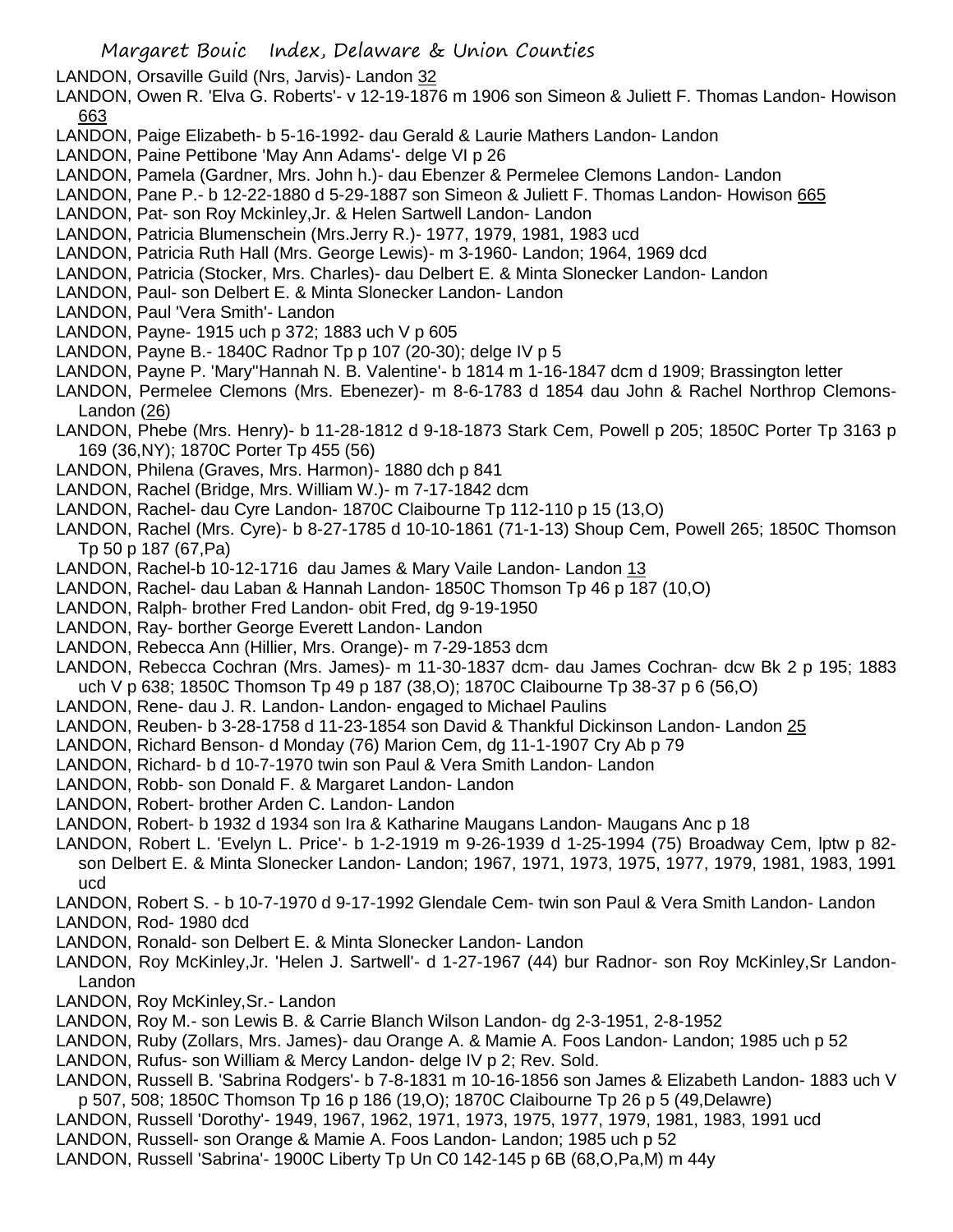- LANDON, Ruth- 1977 ucd, Claibourne tp retired
- LANDON, Ruth (Mrs. Bovard A.)- Delbert E. & Minta Slonecker Landon- Landon
- LANDON, Ruth (Mrs. David)- 1850C Berkshire Tp 184 p 18 (33,O)
- LANDON, Ruth (Gladden, Mrs. )- dau Lewis B. & Carrie Blanch Wilson Landon- obit Lewis B., dg 1-2-1951
- LANDON, Ruth (Mrs. Guy)- 1971 ucd
- LANDON, Ruth (Mrs. Jack)- Landon; 1980 dcd
- LANDON, Ruth Hill (Mrs. Charles W.)- Landon
- LANDON, Ruth (Mrs. )- dau Lewis & Carrie Wilson Landon- Landon
- LANDON, Ruth (Wood, Mrs. )- dau George Everett & Ethel Manila Eaton Landon- Landon
- LANDON, Sabrina Rodgers (Mrs. Russell B.)- b 10-27-1835 m 10-16-1856 dau Joseph & Hannah Rodgers-1883 uch V p 508; mt 3 p 14; 1900C Liberty Tp Un Co 142-145 p 6B (64,Va,Va,Va)- m 44y, 7 ch
- LANDON, Sabrina (Thornburg, Mrs. John W.)- m 7-6-1875 ucm 5711
- LANDON, Samantha- 1840C Berkshire p 188 (20-30)
- LANDON, Samantha R. (Jenkins, Mrs. Anthony)- m 11-31-1840 dcm
- LANDON, Samantha R. Orcutt (Mrs. Charles)- m 9-29-1836 dcm
- LANDON, Samuel- 1835 men p 9 #229 p 10 Berkshire Tp, delge VIII p 55
- LANDON, Samuel- 1835 men p 57 #54 p 105 Thompson Tp
- LANDON, Samuel E.- d 9-2-1851 (11y27d) Stark Cem, Powell 204- son Henry & Phebe R. Landon; Reed Ab p 136
- LANDON, Samuel 'Hannah'- d 2-12-1859 (89-7-11) Stark Cem, Powell 203; hadc p 16; CCC p 52; 1840C Berkshire 184 970-80); 1850C Berkshire Tp 228 p 23 (81,NY)
- LANDON, Samuel 'Hannah Atherton'- d age 46, Shoup Cem, Powell 265; dcq Mary Rosecrans Reed 10; 1880 dch p 431, 831; 1908 dch 436; Pabst 5 p 3; delge IV p 31; 1820C Sunbury Tp; 1840C Thompson Tp p 111 (30-40)
- LANDON, Samuel M. 'Ellen'- 1880C Marysville 515-564 p 41 (39,O,O,O)
- LANDON, Samuel M. 'Mary E.'- son James & Rebecca Cochran Landon- 1850C Thomson Tp 49 p 187 (7,O); 1870C Claibourne Tp 122-120 (28,O)
- LANDON, Samuel 'Sarah'- dcw Bk 3 p 68; 1850C Thomson Tp 47 p 187 (48,Pa)
- LANDON, Sarah Ellen- b 12-17-1883 d 7-2-1884 dau Simeon & Juliett F. Thomas Landon- Howison 666
- LANDON, Sarah- dau James & Elizabeth Landon- 1883 uch V p 508; 1850C Thomson Tp 16 p 18 (13)
- LANDON, Sarah- dau James & Rebecca Cochran Landon- 1850C Thomson Tp 49 p 187 (9,O)
- LANDON, Sarah (Lower, Mrs. William)- m 7-6-1856 dcm
- LANDON, Sarah (Mrs. Samuel)- dcw Bk 3 p 68; 1850C Thomson Tp 47 p 187 (48,Pa)
- LANDON, Scott- b 1953 son George L. & Patricia R. Landon- 1969 dcd
- LANDON, Sidney 'Amy Carpenter'- m 3-31-1836 dcm; 1835 men p 8 #187 p 8 Berkshire
- LANDON, Simeon 'Juliett F. Thomas'- m 12-26-1865 dcm- Howison (202)
- LANDON, Solomon- unec XII p 6
- LANDON, Sophia- 1850C Genoa tp 278 p 29 (21,Ct)
- LANDON, Susannah- dau James & Rebecca Cochran Landon- 1850C Thomson Tp 49 p 187 (4,O)
- LANDON, Sydney- 1840C Berkshire Tp p 184 (30-40)
- LANDON, Sylvia- 1850C Berkshire Tp 70 p 8 (48,Pa)
- LANDON, Sylvia/Silva Jones (Mrs. David)- m 11-8-1840 dcm d 8-16-1864 (62) Galena Cem, Powell 25; dg 9- 2-1864 Cryder Ab p 43
- LANDON, Thankful- b 8-31-1756 dau David & Thankful Dickinson Landon- Landon 24
- LANDON, Thankful Dickinson (Mrs. David)- d 2-25-1831 Landon (14)
- LANDON, Thomas- 1908 dch 398; delge X p 77
- LANDON, Thomas- 1908 dch 398
- LANDON, Thomas- 1870C Porter Tp 455 (26)
- LANDON, Thomas- b 1-14-1745/6 son David & Mary Osborn Landon- Landon 22
- LANDON, Thomas- son Henry & Phebe Landon- delge IV p 31; 1850C Porter Tp 3163 p 169 (8,O)
- LANDON, Thomas P. 'Nora F. Dunbar'- b 1-18-1868 m 10-4-1893 son Simeon & Juliett F. Thomas Landon-Howison 660
- LANDON, Ty- b 1963 son George L. & Patricia R. Landon- 1969 dcd
- LANDON, Vera (Milligan, Mrs. )- dau George Everett & Ethel Manila Eaton Landon- Landon
- LANDON, Vera Smith (Mrs. Paul)- Landon
- LANDON, Vicki- b 1959 dau John R. & Frances Landon- Landon; 1971, 1973, 1975, 1977, 1979 ucd- Landon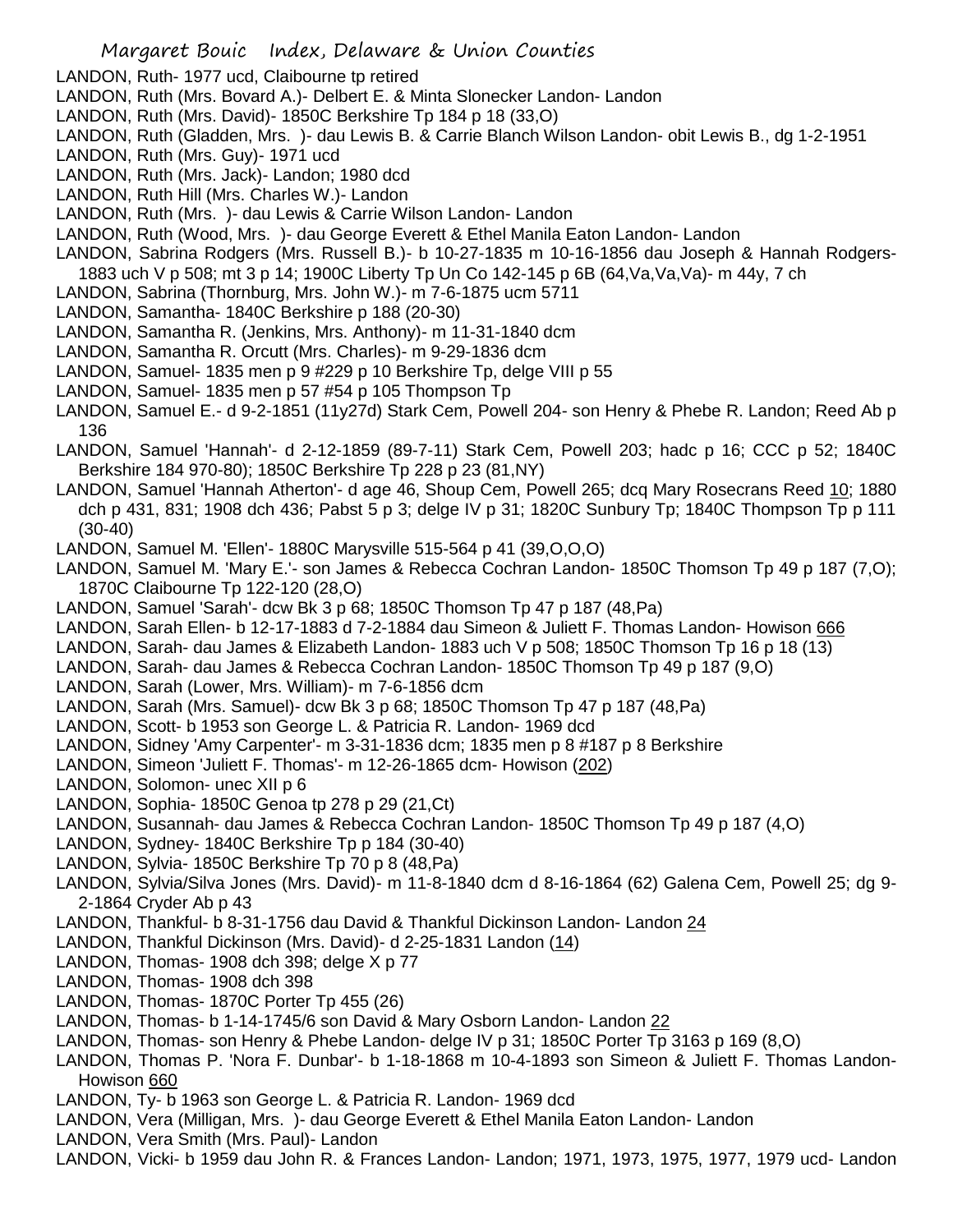engaged to Melvine Disbennett

- LANDON, Virginia (Wilcox, Mrs. )- dau Delbert E. & Minta Slonecker Landon- Landon
- LANDON, Wanda L. Bright (Mrs. Michael)- m 1981 dissolution 1985- Landon
- LANDON, Wellington- d 5-11-1892 (77-7-29) Fancher Cem, Powell 129
- LANDON, Wendy- b 1968 ch Charles E. & Connie Landon- 1971, 1973, 1975, 1977, 1979, 1981, 1983 ucd
- LANDON, Warren- brother Fred Landon, obit Fred, dg 9-19-1950
- LANDON, William 'Amelia Randolph'- (32-1891) Landon; dcb late (Guy William)
- LANDON, William Bradley 'Anna Catherine Scheutz'- b 7-24-1824 m 1855 d 3-27-1908 bur McCutcheonville, Wyandot Co son Jesse & DeCamp Landon- Landon 35
- LANDON, William C.- son Cyre Landon- 1870C Claibourne Tp 112-110 p 15 (16,O)
- LANDON, William E.- b 12-5-1905 son Charles G. & Florence M. Brady Landon- Howison 1452
- LANDON, William- b 8-22-1802 son Ebenezer & Permelee Clemons Landon- Landon 34
- LANDON, William E.- son James & Rebecca Cochran Landon- 1850C Thomson Tp 49 p 187 (9/12,O); 1870C Claibourne Tp 38-37 p 6 (20,O)
- LANDON, William ' Hobbs'- b 1937 m 1960 son Ira & Katharine Maugans Landon- Maugans Anc p 18
- LANDON, William 'Margaret'- obit Lewis B., dg 2-3-1951
- LANDON, William 'Mercy'- delge IV p 2
- LANDON, William Noble 'Francis Eakin''Joan Rank Kuhn'- b 1858 m(1) 2-8-1882 (2) 7-1-1917 d 4-22-1928 son William Bradley & Anna Catherine Scheutz Landon- Landon 43
- LANDON, William- son William & Mercy Landon- delge IV p 2, Rev. Soldier
- LANDPHERE, Drusilla Sager (Mrs. Joshua)- m 12-16-1864 ucm 3650
- LANDPHERE, Joshua 'Drusilla Sager'- m 12-16-1864 ucm 3650
- LANDREY, Maggi- Pabst 3 p 13
- LANDRUM, Earl,Sr. 'Hazel May Holycross'- b 1901 d 1973 Claibourne Cem p 104
- LANDRUM, Edgar W.- b 1849 d 1918 Marengo Cem, Powell 377
- LANDRUM, Hazel May Holycross (Mrs. Earl,Sr.)- b 1923, Claibourne Cem p 104- dau Victor A. & Lillian Brown Holycross- 1985 uch p 19
- LANDRUM, Mrs. Jesse C. Reed- dau Orie Etta Nash Landrum- Landrum
- LANDRUM, Kimberly Sue- 11-26-1979 Claibourne Cem p 102
- LANDRUM, Orie Etta Nash (Mrs. )- d 6-4-1884 d 3-13-1964 bur Jackson- dau Felix & Herriott Smith Nash-Landrum
- LANDS, Alanson 'Margarett'- 1850C Scioto Tp 2347 p 142 (32,O)
- LANDS, Arvilla -dau Daniel Braynard & Deziah Wasson Lands- 1850C Millcreek Tp 2053-2874 p 298 (3,O)
- LANDS, Daniel Braynard 'Desiah Wasson'- m 9-5-1845 ucm 1067; 1850C Millcreek Tp 2053-2074 p 298 (28)
- LANDS, Deziah Wasson (Mrs. Daniel Braynerd)- m 9-5-1845 ucm 1067; 1850C Millcreek Tp 2053-1074 p 298 (24,O)
- LANDS, Francis- son Alanson & Margarett Lands- 1850C Scioto Tp 2347 p 142 (4,O)
- LANDS, Margarett (Mrs. Alanson)- 1850C Scioto Tp 2347 p 142 (31,O)LANDSDON, Jesse- Pabst 7 p 2
- LANDSDOWN, Clyde- Sbc p 39 see Lansdown
- LANDSDOWN, H. buried 9-14-1882 Oakdale Cem 82
- LANDSDOWN, John- Spanish War- d 2-16-1932 (64) Oakdale Cem 4409 (D20); 1915 uch p 327, 530
- LANDSDOWN, Marion F. 'Minerva McBeth'- m 1-20-1859 mt 2-2-1859
- LANDSDOWN, Minerva McBeth (Mrs. Marion F.)- m 1-20-1859 mt 2-2-1859
- LANDSELL,--Brown (Mrs. )- dau A. C. Brown- dg 8-30-1907 Cryder Ab p 67
- LANDSEY, Maggie- 1870C Delaware Tp 277 (23\*)
- LANDSITTLE, Darlene Harackiewicz (Mrs. David Lee)- m 7--25-1970- dau Victor Harackiewicz- Landsittle
- LANDSITTLE, David Lee 'Darlene Harackiewicz'- m 7-25-1970 son Lee S. & Marguerite Landsittle- Landsittle
- LANDSITTLE, Edith (Livingston, Mrs. Willard)- dau Frederick C. & Lillie Stacy Landsittle- Landsittle
- LANDSITTLE, Frederick D. 'Lillie Stacy'- m 6-19-1902 d 8-29-1966 (89) Sunset Cem, Columbus- Landsittle
- LANDSITTLE, Kathleen Keel (Mrs. Thomas)- m 7-8-1972 dau George A. Keel- Landsittle
- LANDSITTLE, Lee S. 'Marguerite'- son Frederick C. & Lillie Stacey Landsittle- Landsittle
- LANDSITTLE, Lillie Stacey (Mrs. Frederick C.)- d 12-26-1968 (92) Sunset Cem, Cols.- Landsittle
- LANDSITTLE, Lynn (Rinehart, Mrs. Jerry Keith)- dau Lee W. & Marguerite Landsittle- Landsittle
- LANDSITTLE, Scott William- b 10-20-1976 twin son David & Darlene Harackiewicz Landsittle- Landsittle
- LANDSITTEL, Susan Lee- b 10-20-1976 twin dau David Lee & Darlene Harackiewicz Landisttle- Landsittle
- LANDSITTLE, Thomas 'Kathleen Keel'- m 7-8-1972 son Lee S. & Marguerite Landsittle- Landsittle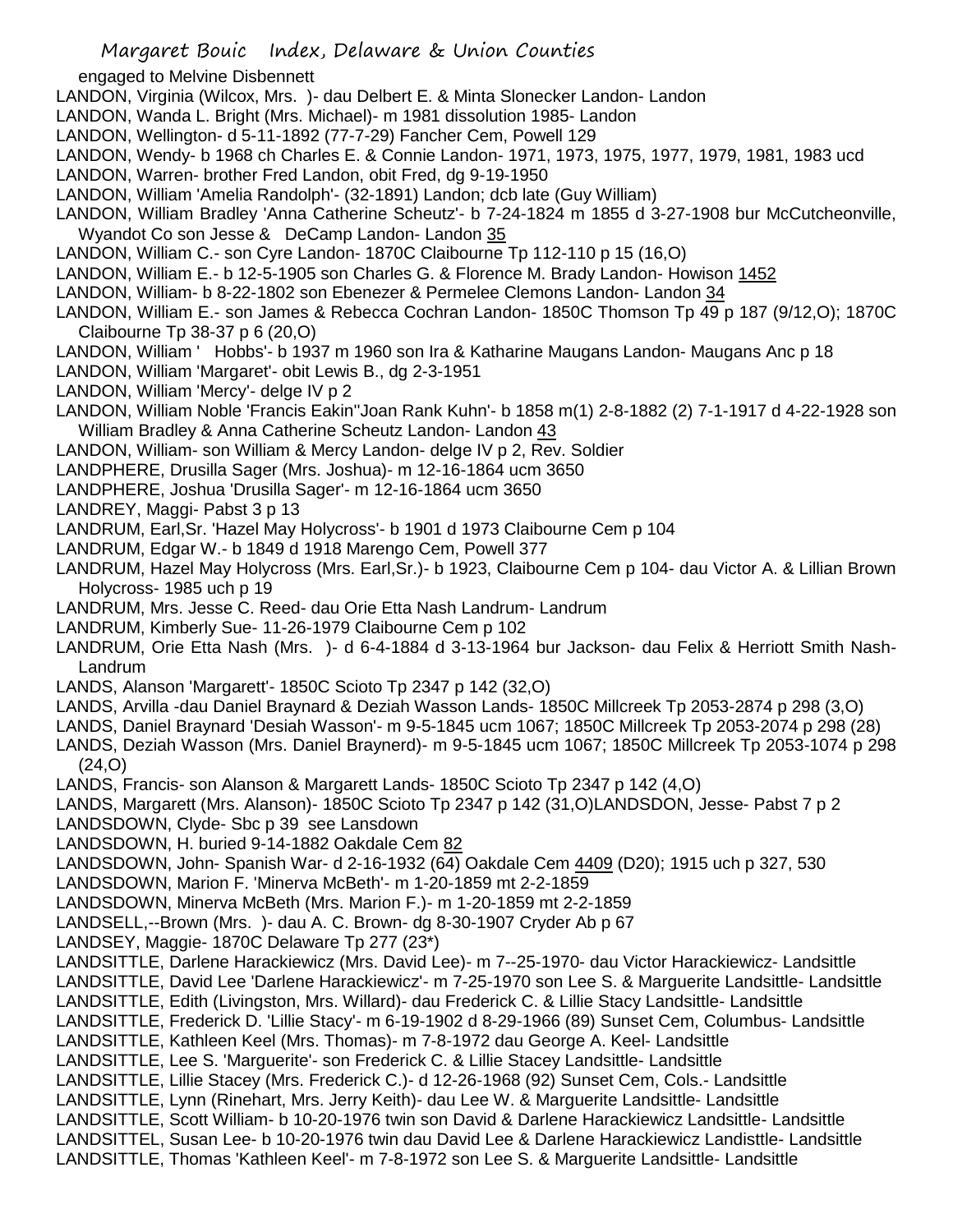LANDSTROM, Clara (Bell, Mrs. Ben)(Mrs. Emanuel"Lanny")- Landstrom; 1969, 1971, 1980 dcd LANDSTROM, Emanuel 'Clara J.'- 1964 dcd; Landstrom

- LANDUERE?, A.- 1880C Jackson Tp 5 p 228C (22,Va,Va,Va)
- LANDUS, Mrs. & Mrs. Bert- delge 2-7-1908 p 4, delge VII p 14
- LANDUS, Catharine- dau John & Elisabeth Landus- 1850C Paris Tp 611-625 p 92 (8,O)
- LANDUS, Elisabeth (Mrs. John)- 1850C paris Tp 611-625 p 93 (39,Pa)
- LANDUS, Julia A.-dau John & Elisabeth Landus- 1850C Paris Tp 611-625 p 93 (12,O)
- LANDUS, John 'Elisabeth'- 1850C Paris Tp 611-625 p 93 (43,Pa)
- LANDUS, John- sou John & Elisabeth Landus- 1850C Paris Tp 611-625 p 93 (5,O)
- LANDUS, Martha J.- dau John & Elisabeth Landus- 1850C Paris Tp 611-625 p 94 (2/12,O)
- LANDUS, Masse- dau John & Elisabeth Landus- 1850C Paris Tp 611-625 p 92 (10,O)
- LANDUS, William- son John & Elisabeth Landus- 1850C Paris Tp 611-625 p 92 (4,O)
- LANDY, Nellie Conner (Mrs. William)- dg 5-8-1908 Cryder Ab p 133
- LANDY, William 'Nellie Conner'- d Wed age 27- dg 5-8-1908 Cry Ab p 133
- LANE, Rev. unec VI p 4
- LANE, ---delge p 53
- LANE, --b 3-27-1890 Scioto Tp son Spencer & Margerett Donahue Lane- dcb
- LANE, --b 10-6-1892 Porter Tp son George & Bette Rhinehart Lane- dcb
- LANE, --b 1-5-1893 Kingston Tp son Wm. & Ella Blackledge Lane- dcb
- LANE, --b 10-1-1895 Porter Tp dau Geo. & Laura B. Rinehart Lane- dcb
- LANE, --family of Louise Betsch- unec XIV p 14; family of Virginia Jewell #128, unec VI p 25; Tracy L. English #31, unec V p 1
- LANE & TAYLOR FAMILIES- delge V p 53
- LANE, A. B.- brother Orville Irwin Lane- Lane
- LANE, ---(Mrs. ) (Currey, Mrs. Hiram M.)- m 1821, dcga p 15, Frank. Chron.; Reed Ab p 40
- LANE, Abiah (Bagley, Mrs. Thomas)- 11th ch of Gershom Flagg & Lydia Thomas Lane- Bagley p 7,10
- LANE, Abigail- dau Catherine Lane- 1850C Brown Tp 2893 p 159 (7,O)
- LANE, Ada (Mrs. Charles R.)- d 12-1976- Lane
- LANE, Ada (Henry, Mrs. James)- Lane
- LANE, Ada E. Walker (Mrs. Charles R.)- m 6-26-1917- Lane; 1961, 1964, 1969, 1971 dcd
- LANE, Ada F. (Mrs. Charles R.)- 1980 dcd
- LANE, Addie May (Mrs. James)- b 1890 d 1940 Raymond Cem, lptw p 40
- LANE, Adella (Haner, Mrs. L. K.)- m 5-1-1859 dau Luther & Elizabeth Morrison Lane- Lane Bible, unec V p 26
- LANE, Agnes (Zellner, Mrs. Jack)- dau Ethil M. Lane- Lane
- LANE, Albert M.'Anna Lake'- b 11-13-1891 m 11-2-1922 d 8-2-1987 (95) Union Cem, Cols.- son William & Mary Elizabeth Richard Lane- Lane- Lane; 1949, 1962, 1967, 1971, 1973, 1975, 1977, 1979, 1981, 1983 ucd
- LANE, Albert- b 5-11-1879 Porter Tp dcb-son John & Susan Spearman Lane- dumch p 140; Lane; Powell p 197; obit John T. dg 9-9-1950
- LANE, Alfred- son Ralph T. & Ellen R. Lane- Lane
- LANE, Alice (Andrews, Mrs. Willard F.)- dau Albert & Anna Lake Lane- Lane
- LANE, Alice Meserve (Mrs. James William)- Freshwater p 168
- LANE, Alta Mae Erwin (Mrs. Ralph E.)- m 12-30-1936 Lane; 1949, 1962, 1967, 1971, 1973, 1975, 1977, 1979, 1981, 1983 ucd
- LANE, Alva- brother Otha James Lane- Lane
- LANE, Amber Lee- b 10-18-1979 dau Charles Edward & Peggy Roby Lane- Lane
- LANE, Amelia, Miss- Pabst 8 p 31
- LANE, Amer 'Rose M.'- b 7-1870 1900C York Tp 241 p 10B (29,O,O,O)
- LANE, Amy Schindler (Mrs. Jeffrey)- Lane
- LANE, Amzi- son Catherine Lane- 1850C Brown Tp 293 p 159 (15,O)
- LANE, Andrew- son Charles & Jeanie Lane- Lane
- LANE, Anffalina P.- dau Levi & Mary Skidmore Lane- 1860C York Tp 1395-1405 p 189 (20,O)
- LANE, Angeline- 1870C Kingston Tp 383 (18)
- LANE, Anita (Travis, Mrs. Ted)- dau Donald & Hathleen Kendrick Lane- Lane
- LANE, Ann (Mrs. )- 1908 dch 257
- LANE, Ann- 1870C Delaware Town 334 (15)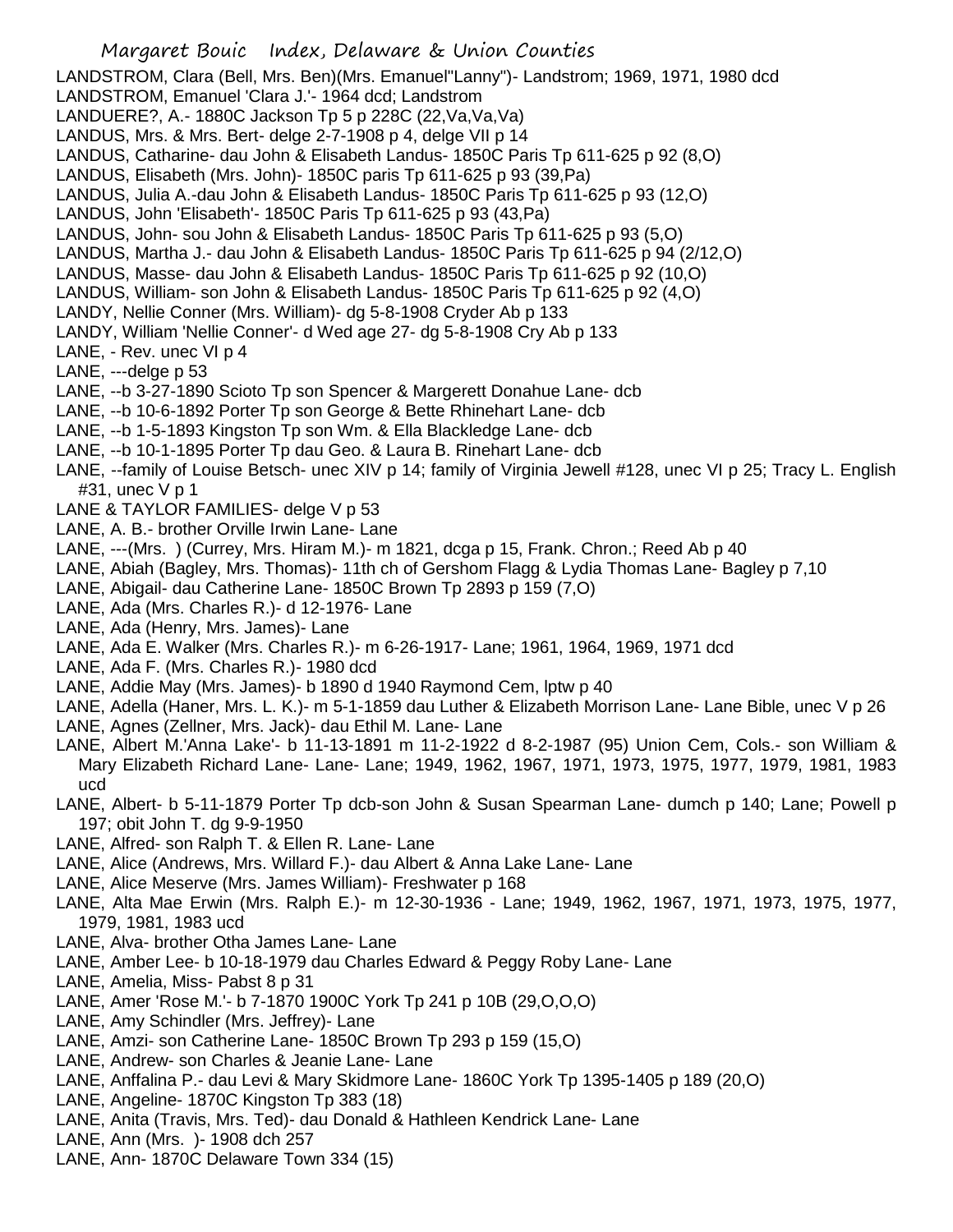- LANE, Ann- 1870C Delaware Town 323 (50)
- LANE, Ann- b 10-17-1872 Porter Tp dau John & Susan Spearman Lane- dcb
- LANE, Ann (Mrs. )- funeral Tues. dg 2-8-1901 Oak Grove Cem, Cry Ab p 63
- LANE, Anna Bell (Roush, Mrs. Lloyd)- m 1936- Lane
- LANE, Anna Gertrude (Gansheimer, Mrs. )- b 9-4-1887 dau Joseph J. & Emma Jane Decker Lane- dcb late
- LANE, Anna Lake (Mrs. Albert)- b 2-13-1901 m 11-2-1911 d 10-21-1994 (93) dau John & Eva Dye Lake- Lane; Lake; 1949, 1962, 1967, 1971, 1973, 1975, 1977, 1979, 1981, 1983, 1991 ucd
- LANE, Anna Maria- dau John & Susan Spearman Lane- 1915 uch p 140; Powell p 197
- LANE, Anna Matilda (Kernen, Mrs. Albert F.)- b 6-24-1843 m 10-15-1865 d 8-24-1888 ped Luman Gordon Moore 7, delge VI p 51
- LANE, Anna R.-b 5-1885 dau Samuel Lane- 1900C Richwood 152-160 p 6B (15,Mich,O,O,O)
- LANE, Anna Vernon (Mrs. Howard)- Lane
- LANE, Annette (Mrs. Bernie)- Lane; 1980 dcd
- LANE, Ara- son William & Emma J. Munsell Lane- 1883 uch V p 544; 1880C Liberty Tp Un Co 273-283 p 28 (7,O,O,O); 1880C York Tp 185 p 18 (8,O,O,O)
- LANE, Arminda- dau Levi & Mary Skidmore Lane- 1860C York Tp 1395-1405 p 189 (6,O)
- LANE, Rev. Arthur J.'Maethol E.'- 1975 ucd
- LANE, Audrey Wagner (Mrs. Charles)- b 4-23-1910 m 12-24-1930 d 5-9-1987 (77) E. Liberty Cem- dau John & Daisy Knight Wagner- Lane
- LANE, Austin- d 4-11-1899 (82-8-1) Cor F., 9th RW, WWI, Maskill Cem, lptw p 98
- LANE, Barbara- b 1969 dau Bernie & Annette Lane- Lane; 1980 dcd- engaged to David White
- LANE, Ben J.- 1959 ucd, Peoria
- LANE, Benjamin- 1870C Kingston Tp 383 (4)
- LANE, Benjamin 'Desire Philbrook'- d 1876, Shipps p 29
- LANE, Benjamin F.- son William & Emma J. Munsell Lane- 1883 uch V p 544; 1870C York Tp 35-34 p 5 (6,O); 1880C Liberty Tp Un Co 273-283 p 28 (14,O,O,O); 1880C York Tp 185 p 18 (14,O,O,O)
- LANE, Benjamin 'Libbie'- b 1875 d 1958 father, Raymond Cem, lptw p 40
- LANE, Benjamin 'Mary'- 1883 uch V p 544
- LANE, Bernard Leroy- b 1932 son Delbert Harlen & Helen C. Forrider Lane- Lane; 1985 uch p 87
- LANE, Bernard 'Patricia'- 1961 dcd
- LANE, Bernie 'Annette'- Lane; 1980 dcd
- LANE, Bernie- b 1964 ch Bernie & Annette Lane- 1980 dcd
- LANE, Bernie (Beavers, Mrs. )- sister Ralph T. Lane- Lane
- LANE, Bessie Jane (Mrs. Clarence L.)- b 1909 Oakdale Cem II p 121 (K-R6-40); Lane; 1949 ucd
- LANE, Bessie May (Mrs. Pearl O.)- b 9-18-1876 m 6-26-1901 dau Dr. Milton & Sophronia McCloud Lane-Robinson Bible; unec IV p 45
- LANE, Betty Jane (Gregory, Mrs. Norman)- dau Ralph & Alta Mae Erwin Lane- Lane; 1949 ucd
- LANE, Betty- dau Lowell & Mary Evalena Cox Lane- Lane
- LANE, Bill 'Karen'- 1991 ucd
- LANE, Blanche- b 6-8-1892 d 8-15-1959 Price Cem- dau Henry & Mary Ann Howard Lane- Lane; 1949, 1959 ucd; 1900C Jackson Tp 206-208 p 9B (7,O,O,O)
- LANE, Blanche L.- b 1-1883 dau Samuel Lane- 1900C Richwood 152-160 p 6B (15,Mich,O,O)
- LANE, Blanch- b 11-1879 dau Thomas & Mary Logan Lane- 1880C Marysville 266-287 p 17 (7/12,O,O,O); dg 3-12-1901, Cryder Ab p 70
- LANE, L. Bobby- ch Clarence & Bessie Lane- 1949 ucd
- LANE, Bonnie (Mrs. Danny)- Lane
- LANE, Brenda- b 1963 dau Bernie & Annette Lane- 1980 dcd
- LANE, Brenda Sue (Steed, Mrs. Gary Dean)- b 1956 m 6-5-1976 dau Jack,Sr.& Josephine Lane- Lane; 1969 dcd
- LANE, Brian Richard- son Gary Richard & Ruth Lane- Lane- engaged to Rhonda Kay Marie Cooper
- LANE, Bridget Kiley (Mrs. Christopher)- Lane
- LANE, Calvin W.- son William & Emma J. Munsell Lane- 1883 uch V p 544; 1870C York Tp 35-34 p 5 (8,O); 1880C Liberty Tp Un Co 273-283 p 28 (18,O,O,O); 1880C York Tp 185 p 18 (18,O,O,O)
- LANE, Carla Rennet- dau Marvin & Shirley Lane- Lane
- LANE, Carol J. (Mrs. Ernest A.)- 1971 dcd
- LANE, Caroline Elizabeth- b 5-10-1985 dau Joe & Nancy Stewart Lane- Lane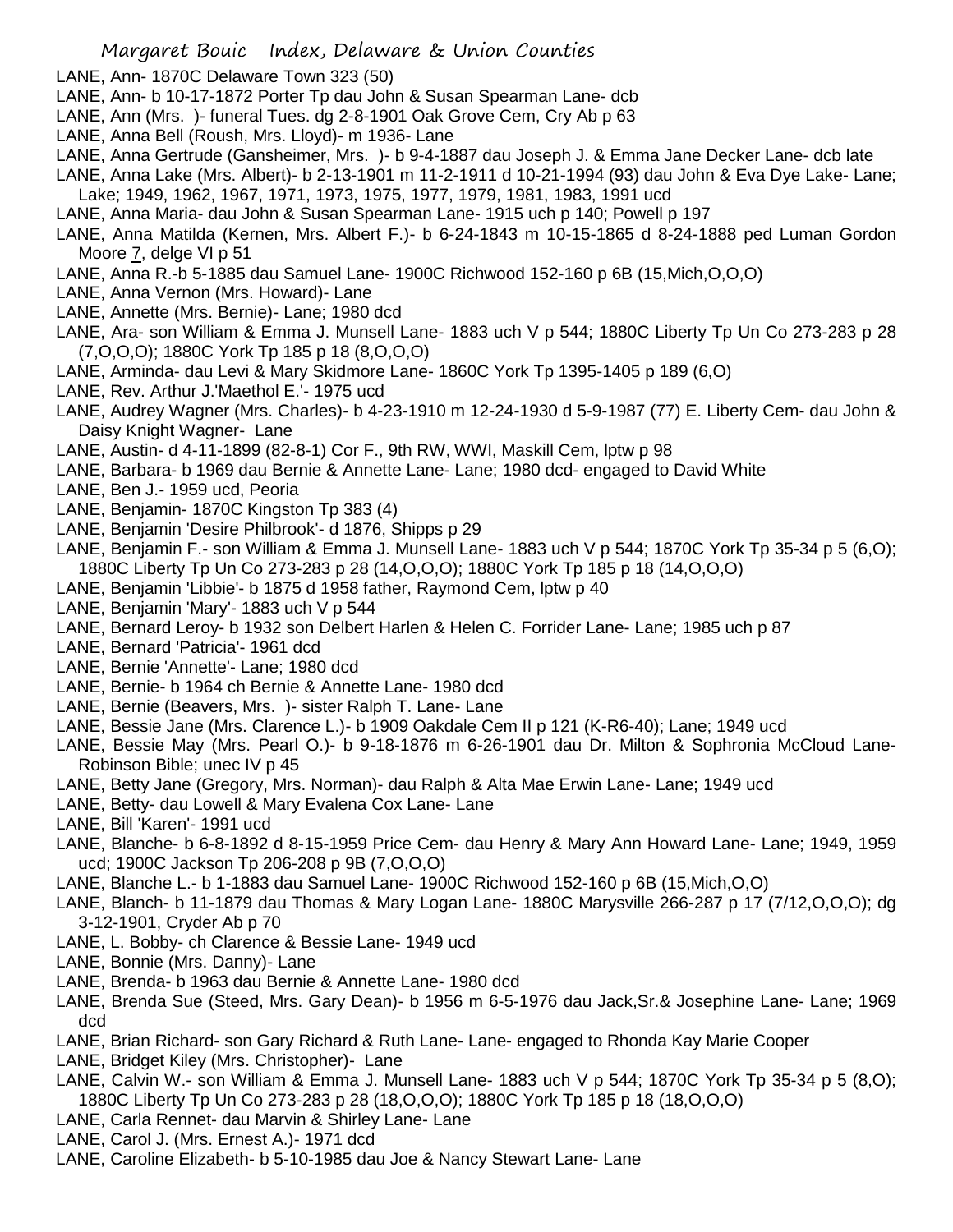- LANE, Catharine- 1870C Delaware Town 334 (13)
- LANE, Catherine- 1850C Brown Tp 2893 p 159 (48,Va)
- LANE, Catharine (Brittingham, Mrs. James )- m 1-12-1837 Madison Co, unec VIII p 68
- LANE, Catharine (Croak, Mrs. Thomas)- m 1-31-1864 dcm
- LANE, Catharine E.- b 11-1887 dau George & Ellen N. Lane- 1900C Jerome Tp 378-390 p 17A (12,O,O,O)
- LANE, Catherine E. Soller (Mrs. R. Stacy)- m 6-20-1981 dau Robert E. Soller- Lane
- LANE, Catherine (Mrs. Jacob)- b 9-1855 1900C Claibourne Tp 273-289 p 12A (27,WVa,WVa,WVa)
- LANE, Charla Beaverson (Mrs. Dan)- m 8-12-1995 dau Charles & Sharon Beaverson- Lane
- LANE, Charles 'Audrey Wagner'- b 7-13-1906 m 12-24-1930 d 1-18-1978 E. Liberty Cem- son Howard & Anna Vernon Lane- Lane
- LANE, Charles Henry- b 1935 son Delbert Harlen & Helen C. Forrider Lane- Lane; 1985 uch p 87
- LANE, Charles Edward 'Peggy Roby'- m 10-25-1975 d 12-9-1989 (38) son Donald & Hathleen Kendrick Lane-Lane
- LANE, Charles- son George Lane- Lane
- LANE, Charley- b 8-13-1891 Port Tp son George & Laura Belle Rhinehart Lane- dcb
- LANE, Charles 'Jeanie'- Lane
- LANE, Charles 'Mary Hatch'- m 1-14-1858 ucm 2670
- LANE, Charles R. 'Ada E. Walker'-m 6-26-1917 d 3-9-1987 (95) Trenton Cem- brother Fenton Lane- Lane; 1961, 1964, 1969, 1971, 1980 dcd
- LANE, Charles W. 'Maude E. Seaton'- b 7-23-1919 m 8-5-1943 d 11-7-1994 (75) Randor Cem- son Harvey Chester & Rosa Robinson Lane- Lane; 1961, 1964, 1969, 1971, 1980 dcd
- LANE, Charlotte Regina- d 12-10-1971 (14) dau Marvin & Shirley Lane- Lane
- LANE, Chelsea Rae- d 1-30-1988 (1) Oak Grove Cem- dau Randy Richard & Deborah Sue Lane- Lane
- LANE, Chloe- b 7-19-1855 dau David C. & Elizabeth Cox Lane- 1883 uch V p 322
- LANE, Chloe (Mrs. John T.)- obit John T., dg 9-9-1950
- LANE, Christopher 'Bridget Kiley'- d (80) Lane
- LANE, Cinday (Mrs. Donald)- Lane
- LANE, Cindy (Mrs. Larry)- Lane
- LANE, Clara I.- b 12-1892 dau Amer D. & Rose M. Lane- 1900C York Tp 241 p 10B (7,O,O,O)
- LANE, Clara M.- b 12-1883 dau George & Ellen N. Lane- 1900C Jerome Tp 378-390 p 17A (16,O,O,O)
- LANE, Clarence- b 8-9-1891 Knox Co. Hil son William & --Blackledge Lane- dcb
- LANE, Clarence L. 'Bessie'- b 1907 d 9-27-1979 (72) Oakdale Cem II p 12 (K-R6-40)- Lane; 1949, 1983, 1991 ucd
- LANE, Clifford Paul- b 1921 son John Welling & Hazel Kale Lane- 1985 uch p 87
- LANE, Cloe- dau David & Elizabeth Lane- 1860C Jerome Tp 177-178 p 26 (4,O); 1870C Jerome Tp 42 p 6  $(14, 0)$
- LANE, Coleman C. 'Janie V.'- brother Otha James Lane- Lane; 1964, 1969, 1971 dcd
- LANE, Cora L.- dau William & Emma J. Munsell Lane- 1883 uch V p 544
- LANE, Coral Rachelle- dau Marvin & Shirley Lane- Lane
- LANE, Cordelia- dau Daniel & Margaret Lane- 1850C Genoa Tp 281 p 29 (18,O)
- LANE, Cordelia (Welch, Mrs. James)- m 4-4-1851 dcm; Pabst Pion I p 81
- LANE, Corina (Young, Mrs. Alexander Smart, III) b 1914 m 1935- Weiser p 112
- LANE, Corry/Corey L.- son William & Emma Lane- 1870C York Tp 38-34 p 5 99,O); 1880C Liberty Tp Un Co 273-283 p 28 (19,O,O,O); 1880C York Tp 185 p 18 (20,O,O,O)
- LANE, Daniel- 1870C Brown Tp 245 (7m)
- LANE, Daniel- delge V p 67, VI p 8, Genoa Tp (1826)
- LANE, Daniel 'Eliza Skiles'- m 3-22-1846 Madison Co, unec X p 27
- LANE, Daniel 'Charla Beaverson'- b 1970 m 8-12-1995 son John F. & Mary J. Lane- Lane; 1971, 1980 dcd
- LANE, Daniel 'Margaret'- dcw Bk 3 p 253; 1835 men p 28 #98 p 47 Genoa Tp; 1830C Gen. Tp, delge XI p 72;
- 1840C Gen. Tp delge IV p 68, X p 34; 1850C Genoa Tp 281 p 29 (60,Pa); Olent. Gaz, Reed Ab p 116
- LANE, Danny 'Bonnie'- son Donald & Hathleen Kendrick Lane- Lane
- LANE, Darlene- b 1964 dau John F. & Mary J. Lane- 1969, 1971, 1980 dcd
- LANE, Darlene Virginia Ray (Mrs. )- d 3-10-1983 (55)- Oak Grove Cem- dau Darlene Ray- Lane
- LANE, Darrin- b 1968 son Mike G. & Georgene Lane- 1975, 1977, 1979 ucd
- LANE, David- 1870C Brown Tp 245 (6)
- LANE, David C.'Elizabeth Core/Cox'- b 5-12-1820 m 10-5-1845 Madison Co, unec X p 17-son Luther & Lodica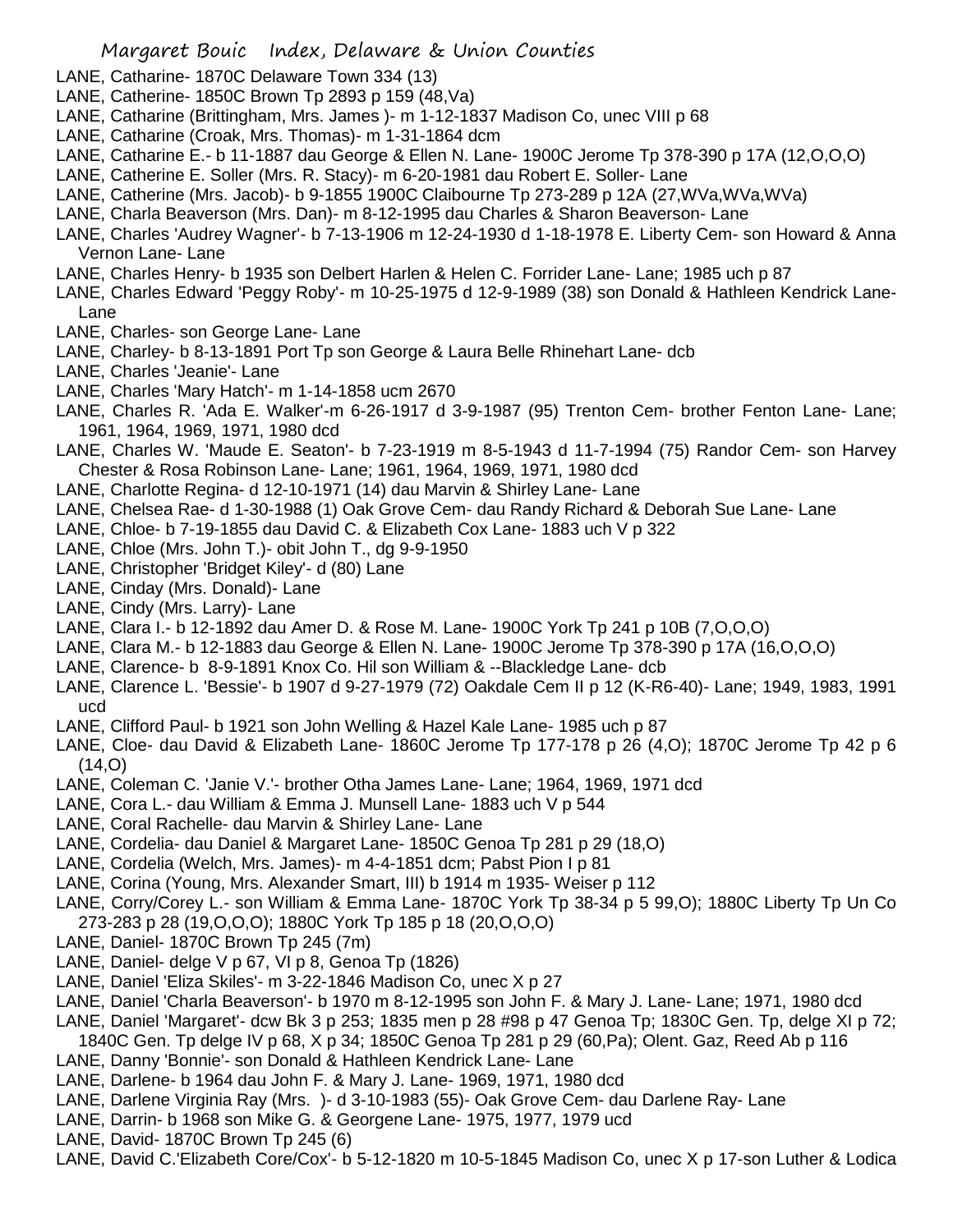Green Lane- 1883 uch V p 316; 1860C Jerome Tp 177-178 p 26 (40,O); 1870C Jer. Tp 42 p 6 (50,O); 1880C Jer. Tp 121-124 p 14 (60,O,Vt,Vt)

- LANE, David H.- b 4-1890 son George & Ellen N. Lane- 1900C Jerome Tp 37-390 p 17A (10,O,O,O)
- LANE, David 'Helen Kathryn Pendleton'- d 1-16-1968- Lane
- LANE, D. B. 'Fannie B.'- obit Fannie B., mlib
- LANE, --(Hastings, Mrs. Grady)- dau D. b. & Fannie Judy Lane- obit Fannie, mlib
- LANE, D. C.- uca p 31, Darby Tp
- LANE, Dean- son George Lane- Lane
- LANE, Deborah Kay (Schenerlein, Mrs. John G.)- b 1954 m 8-25-1979 dau George & Mildred Lane- Lane; 1959, 1962, 1967, 1971, 1973 ucd
- LANE, Deborah Sue (Mrs. Randy Richard)- Lane
- LANE, D. H.- 1969 dcd
- LANE, Delbert Harlen 'Helen C. Forrider'- b 3-1900 m 12-16-1922 d 1-15-1979 (78) Price Cem, djlm p 58-son Henry Harlen & Mary Ann Howard Lane- Lane; 1985 uch p 87; 1961, 19964, 1971 dcd; 1900C Jackson Tp 206-208 p 9B (9/12,O,O,O)
- LANE, Delilah (Worthington, Mrs. Medan-thon)- b 5-7-1837 m 10-19-1866 dau Lther & Elizabeth Morrison Lane- Lane Bible; unec V p 26
- LANE, Delores (Dill, Mrs. )- dau Orville Irwin Lane- Lane
- LANE, Della Jane (Rice, Mrs. Gregory Lynn)- b 1958 m 8-6-1981 dau George A. & Mildred Lane- Lane; 1959, 1962, 1971, 1973, 1975, 1977, 1979 ucd
- LANE, Dennie 'Fannie B. Judy'- obit Fannie, mlib
- LANE, Dennis- from Ireland, Naturalization 9-13-1855, delge IX p 57
- LANE, Dennis- 1870C Brown Tp 245 (16)
- LANE, Dennis 'Leah Arnett'- m 2-25-1813 Madison Co unec IV p 21
- LANE, Dennis 'Margaret Newland'- m 5-15-1822 Madison Co, unec IV p 63
- LANE, Desire Philbrook (Mrs. Benjamin)- b 2-1793 dau Joel & Mary Leadbetter Philbrook- Shipps p 29
- LANE, D, 'M'- Powell p 111
- LANE, Dolly C. (Mrs. Ellis)- 1961, 1964, 1969, 1971, 1980 dcd
- LANE, Don- b 1962 son Donald Lane- 1977, 1979 ucd
- LANE, Donald- 1977, 1979 ucd, jerome Tp
- LANE, Mrs. Donald- 1977 ucd
- LANE, Don 'Jody McWilliams'- 1985 uch p 6
- LANE, Donald B.- 1981 ucd, US service
- LANE, Donald 'Cindy'- son Donald & Hathleen Kendrick Lane- Lane
- LANE, Donald B.'Kathleen'- 1981, 1983 ucd
- LANE, Donald- son Clarence L. & Bessie Lane- Lane; 1949 ucd
- LANE, Donald G.- son David & Helen Kathyrn Pendleton Lane- Lane
- LANE, Donald Eugene- b 1928 son John Welling & Hazel Kale Lane-; 1985 uch p 87, 159
- LANE, Donald 'Hathleen Kendrick'- Lane
- LANE, Donald- brother Otha James Lane- Lane
- LANE, Donald- son Ralph T. & Ellen R. Lane- Lane
- LANE, Donna Jean (Burnside, Mrs. Derick Robert)- b 1962 m 1-28-1984 dau George & Mildred Lane- Lane; 1967, 1971, 1973, 1975, 1977, 1979, 1981 ucd
- LANE, Donna Mae Johnson (Mrs. Ranny Paul)- m 12-6-1908 dau H. Clay Johnson- Lane
- LANE, Doris Ann (Williams, Mrs. Marion Philip)- m 8-9-1921- Freshwater p 91
- LANE, Dorothy F. (Waters, Mrs. Richard Elwood)- m 3-30-1946- dcc Ardith Waters Leibold 1
- LANE, Dorothy (Kerns, Mrs. Raymond)- dau David & Helen Kathryn Pendleton Lane- Lane
- LANE, Drusilla Loring (Mrs. Stephen D.)- m 7-28-1859 ucm 2904; 1860C Dover Tp 207 (18,O)
- LANE, Earnest- son Delbert H. & Helen C. Forrider Lane- Lane
- LANE, Ebenezer- 1915 uch p 186, 187; 1883 uch III p 369, 374, 377, 394, V p 303
- LANE, Edna Cooley (Mrs. Frank)- b 5-16-1906 m 11-19-1949 d 10-6-1991 (82) bur W. Mansfield- dau Donovan & Sylvia Creviston Cooley- Lane
- LANE, Edward- son Mrs. Ann Lane- dg 2-8-1901 Cryder Ab p 63
- LANE, Edward T.- 1870C Delaware Town 323 (16)
- LANE, Edwin- son Daniel & Margaret Lane- 1850C Genoa Tp 281 p 29 (27,O)
- LANE, Edwin 'Sarah Sheeks'- m 8-11-1855 dcm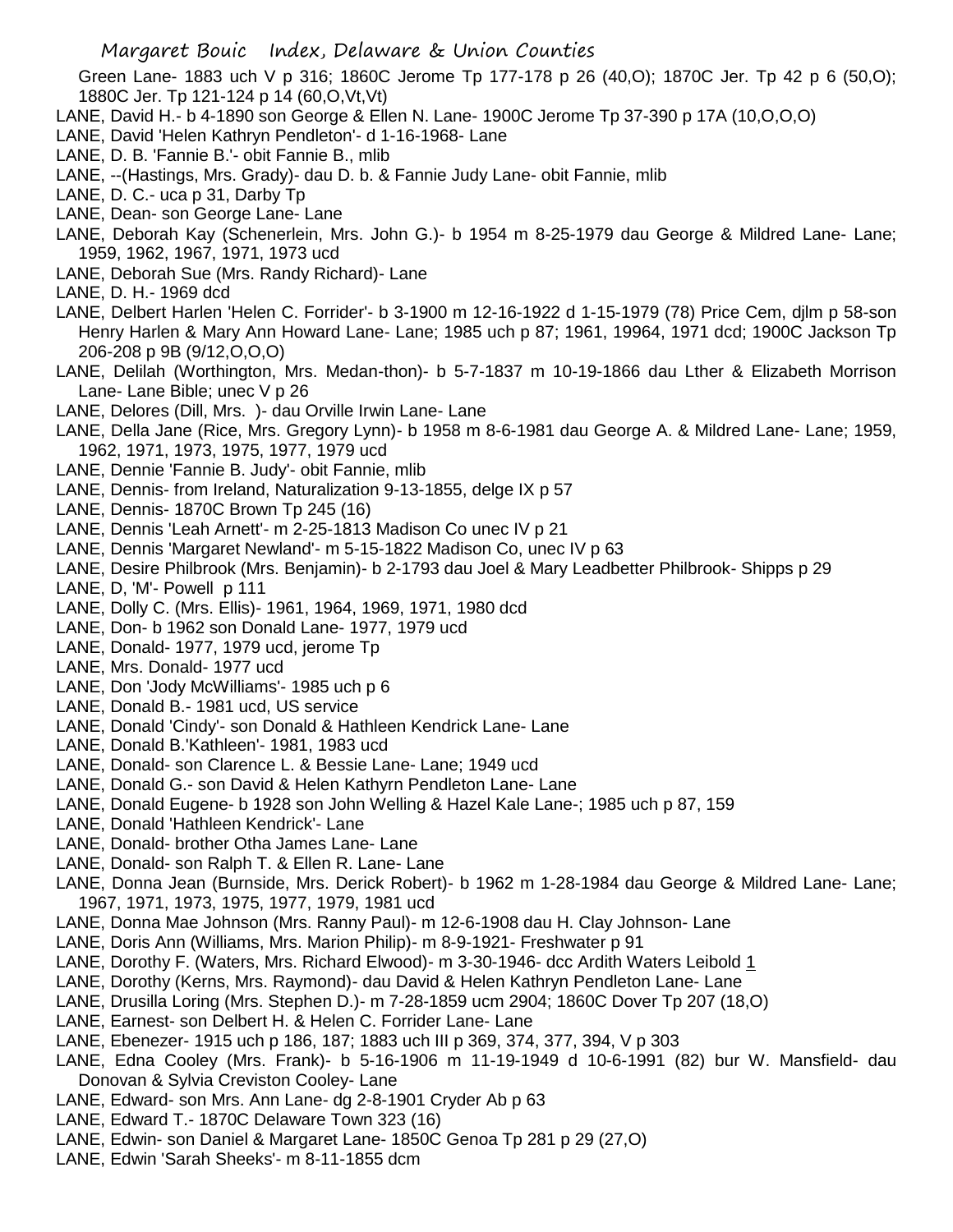- LANE, Edwin W. 'Lorene'- 1969, 1971 dcd
- LANE, Elaine (Mrs. Ralph T.)- 1971 dcd
- LANE, Eleanor- d age 4- drowned in cistern- dau William Lane- dg 2-12-1907, Cryder Ab p 14
- LANE, Electa (Mooney, Mrs. Ross)- m 12-19-1872 ucm 5193- dau David C. & Elizabeth Core/Cox Lane- 1883 uch V p 316; 1860C Jerome Tp 177-178 p 26 (11,O); 1870C Jer. Tp 42 p 6 (21,O)
- LANE, Elenor (McGaw, Mrs. James)- m 1-26-1842 Madison Co, unec IX p 56
- LANE, Eliza Abigil- b 5-15-1831 d 2-4-1832 dau William E. & Elizabeth Simpson Lane- Lane Bible- unec V p 43, 54
- LANE, Eliza Skiles (Mrs. Daniel)- m 3-22-1846 Madison Co, unec X p 27
- LANE, Elizabeth Ann (Mouser, Mrs. Levi T.)- b 1827 d 1908 ped Virginia Jewell #128, unec VIII p 42; 1985 uch p 100
- LANE, Elizabeth Core/Cox (Mrs. David)- b 1-11-1828 m 10-5-1845 Madison Co, unec X p 17- 1883 uch V p 316; 1860C Jerome Tp 177-178 p 26 (32,Up.Can); 1870C Jer. Tp 42 p 6 (43, Up.Can); 1880C Jer. Tp 121- 124 p 14 (59,Can, NY,Can)
- LANE, Elizabeth (Dean, Mrs. A. J.)- m 2-8-1877 d 6-16-1894 dau Levi & Mary Skidmore Lane- dumch p 280
- LANE, Elizabeth (Mrs. )- b 1-1828 mother of George Lane; 1900C Jerome Tp 378-390 p 17A (Can,NY,CAn) LANE, Elizabeth Knox- sister Orville Irwin Lane- Lane
- LANE, Elizabeth Morrison (Mrs. Luther)- b 2-12-1815 m 4-5-1832 Madison Co- Lane Bible; unec V p 26, 48
- LANE, ---d 4-27-1835 son Luther & Elizabeth Morrison Lane- Lane Bible; unec V p 26
- LANE, b 4-9-1836 d age 5 wk- dau Luther & Elizabeth Morrison Lane- Lane Bible; unec V p 26
- LANE, Elizabeth- b 12-8-1847 dau Luther & Elizabeth Morrison Lane- unec V p 26
- LANE, Elizabeth M. (Robinson, Mrs. Pearl Osburn)- b 9-18-1876 d 1969 Mitchell Cem, Dj Cem p 14- dau Dr. Milton & Sophronia McCloud Lane- 1915 uch p 631; McCloud; MR-DAR p 7
- LANE, Elizabeth Rion (Mrs. Malachia)- m 5-8-1828 Madison Co unec V p 28
- LANE, Elizabeth Simpson (Mrs. William)- b 1-19-1801 m 2-4-1830 d 3-28-1879 Lane Bible; unec V p 43, 54
- LANE, Elizabeth Thornton (Mrs. Joseph)- m 2-11-1831 Madison Co, unec V p 47
- LANE, Elizabeth (Watrous, Mrs. Ransom)- m 12-13-1838 Madison Co, unec IX p 17
- LANE, Elizabeth W. (Weber, Mrs. )- dau Orville & Orpha W. James Lane- Lane
- LANE, Ella- dau? David & Elizabeth Lane- 1880C Jerome Tp 121-1224 p 14 (7,O,O,Can)
- LANE, Ella Freshwater (Mrs. Henry)- b 4-9-1884 m 4-2-1884 dau William & Phoebe Hendershot Freshwater Freshwater p 162, 168
- LANE, Ella (Hinderer, Mrs. Jacob F.)- m 1890- unec IV p 53
- LANE, Ellen N. (Mrs. Goerge)- b 11-1837- 1900C Jerome Tp 378-390 p 17A (42,O,NY, Va) m 19y, 5 ch
- LANE, Ellen R. (Mrs. Ralph T.)- Lane
- LANE, Ellis W. 'Dolly C. '- Sunbury p 63; 1961, 1964, 1969, 1980 dcd
- LANE, Ellis E.,Jr. 'Sally'- son Ellis W. & Dolly C. Lane- Lane; 1961(16), 1964, 1971 dcd
- LANE, Elverta- dau John M. & Mary E. Tobey Lane- 1883 uch V p 544; 1880C York Tp 189 p 18 (5,O,O,O)
- LANE, Emma J. Munsell (Mrs. William)- b 10-14-1843 m 4-7-1859 dau Alvin & Mary T. Munsell- 1883 uch V p 544; 1860C York Tp 1396-1406 p 189 (16,O); 1870C York Tp 35-34 p 5 (27,O); 1880C Liberty Tp Un Co 273-283 p 28 (36,O,O,NY); 1880C York Tp 185 p 18 (36,O,O,NY)
- LANE, Erdean English Wetherill (Mrs. Harley)- m 1-19-1947- Lane
- LANE, Erdene (Mrs. George F.)- 1969, 1971, 1980 dcd
- LANE, Ernest Albert 'Carol'- b 1945- son Delbert Harlen & Helen Forrider Lane- 1961, 1964, 1971, 1980 dcd; 1985 uch p 87
- LANE, Ernest- son Peter Lane- Lane
- LANE, Estella- dau John M. & Mary E. Tobey Lane- 1883 uch V p 544; 1880C York Tp 189 p 18 (8,O,O,O)
- LANE, Ethil M.- d 4-24-1989 (76)brother Otha James Lane- Lane
- LANE, Eugene- 1870C Delaware Town 323 (22)
- LANE, Eugene- son Mrs. Ann Lane- dg 2-8-1901, Cryder Ab p 63
- LANE, Donald Eugene 'Joan Kathryn Fox'- b 1-22-1928 m 1-11-1947 d 12-31-1991 (63) Price Cem- son John Wellington & Hazel D. Kale Lane- Lane; 1985 uch p 87; 1949, 1959, 1962, 1971, 1973, 1975, 1977, 1979, 1981, 1983, 1991 ucd
- LANE, Emma Jane Decker (Mrs. Joseph J.)- (33-1887) dcb late (Anna Gertrude)
- LANE, Esther E. (Mrs. William A.)- 1961, 1964, 1971, 1980 dcd
- LANE, Eunice (Dodd, Mrs. Thomas)- dcq Una Lee 15; 1908 dch 739
- LANE, Euphama Louise (Tracy, Mrs. Rudolph J.)- b 1852 d 1920 ped Tracy L. English #31 7- dau Reuben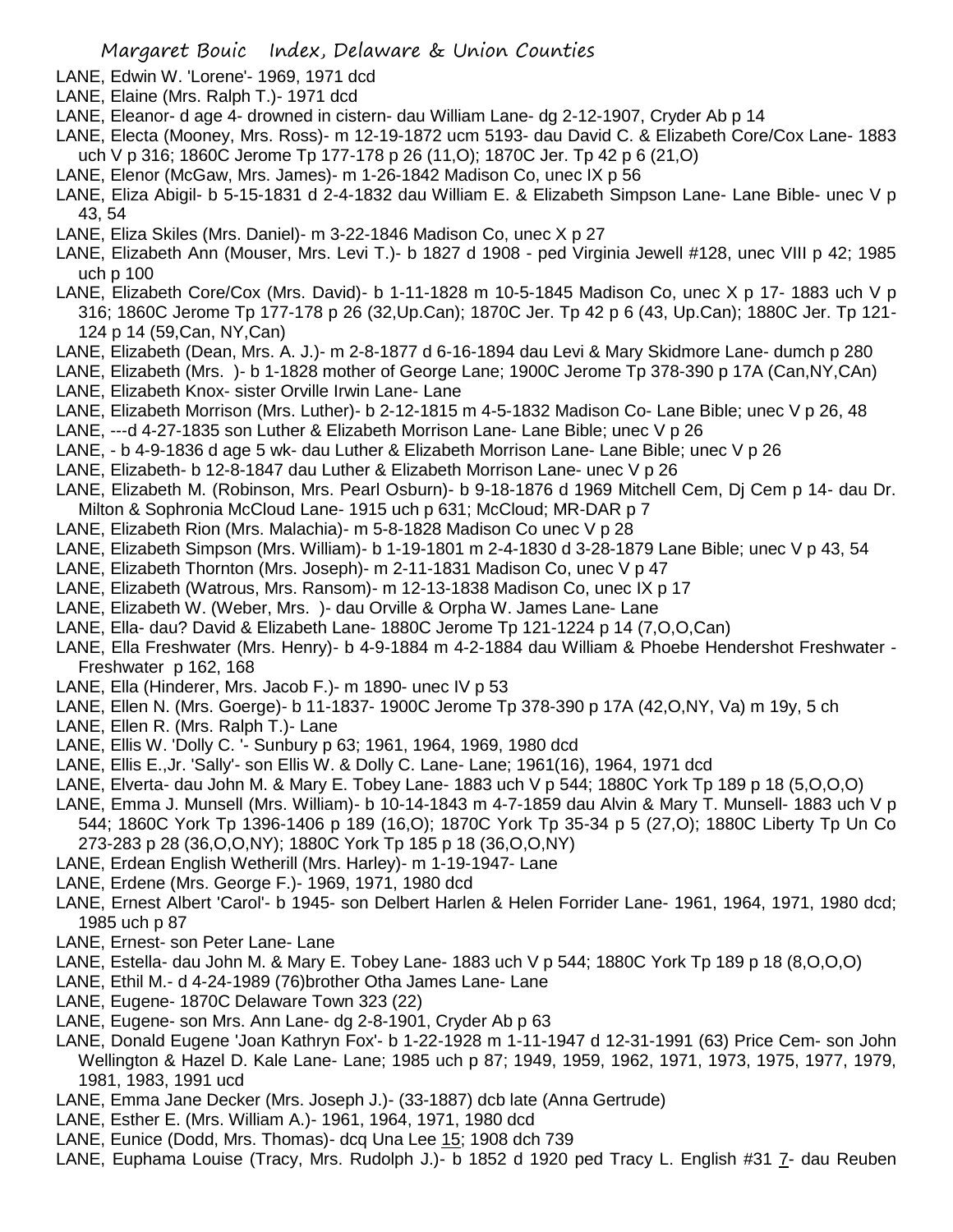Covert & Susannah Wood Lane

- LANE, Eva Florence (Temple, Mrs. Nathan M.)- b 1882 m 10-24-1911 d 1959 dau Henry Harlen & Mary Ann Howard Lane- 1985 uch p 87, 92, 137; 1900C Jackson Tp 206-208 p 9B (17,O,O,O)
- LANE, Eva May- d 5-6-1877 son Eugene & A. Lane- dcdeaths
- LANE, R. Evalyn- b 1849 d 1865 Oak Grove Cem, Powell 436
- LANE, F. A.- 1883 uch III p 417
- LANE, Fannie B. (Mrs. D. B.)- d Thursday, Xenia, bur Petersburg,Tm, obit mlib
- LANE, Fannie Judy (Mrs. Dennie)- d 8-20-1921 N. Da. bur W. Middleburg- sister Mrs. Sam Jewell- obit, mlib
- LANE, Fanny (Harrington, Mrs. David)- m 12-18-1823 ucm 62; 1883 uch III p 284; unec II p 14
- LANE, Fenton G. 'Vinnie Fisher'- b 10-6-1892 m 6-24-1916 d 2-22-1988 (95) Trenton Cem- son George Lane-Lane; 1961, 1964, 1969, 1971, 1980 dcd
- LANE, Fern Grove (Mrs. Orville R.)- b 1891 d 11-21-1972 (81) Berkshire Cem, Powell 11; Lane; 1961, 1964, 1969, 1971 dcd
- LANE, Fielding- b 1-20-1835 d 1-12-1857 son William E. & Elizabeth Simpson Lane- Lane Bible- unec V p 43, 54
- LANE, F. L. 'M. J.'- Powell p 359
- LANE, Florence #424- unec XIII p 35
- LANE, Florence Reed- unec XIV p 50
- LANE, Florence- d Denver, Col (18) dg 11-28-1905 dau Joseph Lane- Cry Ab p 65
- LANE, Floyd W.- b 9-1895 son Samuel & Irene J. Lane- 1900C Richwood 152-160 p 6B (4,O,O,O)
- LANE, F. M. 'Margaret Neill'- Neill 2
- LANE, Foster- Sunbury p 89, 119
- LANE, Frank- d 5-23-1903, dg 5-29-1903, Cryder Ab p 186
- LANE, Frank- son Delbert H. & Helen C. Forrider Lane- Lane
- LANE, Frank 'Edna Cooley'- m 11-19-1949 d 1-24-1977- Lane
- LANE, Frank Harlen'- b 1923 son Delbert Harlen & Helen Forrider Lane- 1985 uch p 87
- LANE, Frank- b 1-1-1880 Del town son Jos. & Emma Lane- dcb
- LANE, Frank- son Luther & Mary Jane Mooney Lane- 1880C Jerome Tp 121-124 p 14 (10,O,O,O); 1900C Jer. Tp 365-377 p 16B (30,O,O,O)
- LANE, Frank- son William & Mary Jane Mooney Lane- Lane; 1870C Jerome Tp 43 p 6 (3/12,O)
- LANE, Francie- b 1964 ch Coleman C. & Jane V. Lane- 1969, 1971 dcd
- LANE, J. Fred 'Louise Gibson'- d 12-2-1959 -Lane; obit Louise, mlib
- LANE, Garry L.'Linda'- son Charles W. & Maude E. Seaton Lane- Lane; 1961(12), 1964, 1969, 1971 dcd
- LANE, Gary Richard 'Ruth'- son Lowell & Mary Evalena Cox Lane- Lane
- LANE, Gay (Glassburn, Mrs. )- sister Otha James Lane- Lane
- LANE, Gena- b 1970 ch James & Jean Lane- 1977 ucd
- LANE, G(J)eneva (Mrs. Vernon D.)- 1962, 1967, 1971, 1973, 195, 1977, 1979, 1981, 1983 ucd
- LANE, George- 1908 dch 398; Pabst 7 p 24
- LANE, George- publisher of Bible- unec V p 12
- LANE, George- 1870C Kingston Tp 383 (50\*)
- LANE, George- 1870C Porter Tp 458 (2)
- LANE, George- son Albert & Anna Lake Lane- Lane
- LANE, George A. "Mildred A.''Madge A.'- son Albert & Anna Lake Lane- 1959, 1962, 1971, 1973, 1975, 1977, 1979, 1981, 1983, 1991 ucd
- LANE, George- son David & Elizabeth Lane- 1860C Jerome Tp 177-178 p 26 (9,O); 1870C Jer. Tp 42 p 6 (18,O)
- LANE, George D. 'Mary Ann Michel'- m 10-12-1853 Olen Gaz, Reed Ab p 133
- LANE, George E.- b 4-1893 son George & Ellen N. Lane- 1900C Jerome Tp 178-390 p 17A (7,O,O,O)
- LANE, George 'Ella Edwards'- b 5-15-1852 son David C. & Elizabeth Cox Lane- 1883 uch V p 316
- LANE, George 'Ellen N.'- b 5-1832, 1900C Jerome Tp 378-390 p 17A (48,O,O,Can(Eng))
- LANE, George F.'Erdene'- son Fenton G. & Vinnie Fisher Lane- Lane; 1969, 1971, 1980 dcd
- LANE, George d 1-17-1960 (92) Trenton Cem, Powell 197-son John & Susanna Spearman Lane- dumch p 140; obit John T., dg 9-9-1950
- LANE, George R. Pamelia Gould'- m 4-23-1843 dcm; Olen. Gaz 5-13-1843 Reed Ab p 102
- LANE, George 'Serepta Hand'- m 3-30-1839 Madison Co unec IX p 17
- LANE, Georgene (Mrs. Michael)- Lane; 1973, 1975, 1977, 1979, 1991 ucd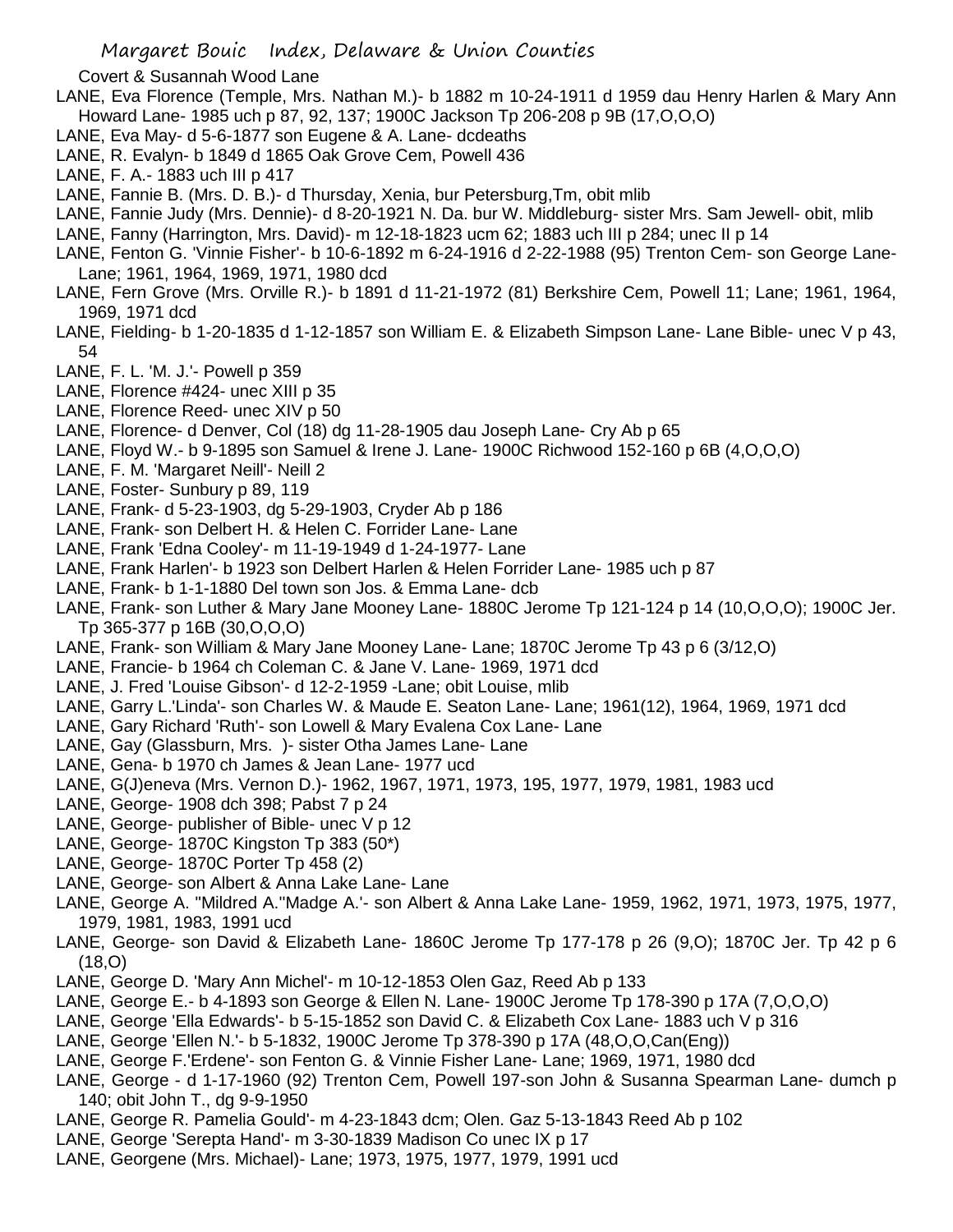- LANE, Georgetta R. (Mrs. Ranny P.)- 1977, 1979, 1981 ucd ucd
- LANE, Gerldean (Edmonds, Mrs. )- dau Otha & Myrle G. Lane- Lane
- LANE, Gerry (Edmonds, Mrs. Ralph)- dau Otha James & Patricia Lane- Lane
- LANE, Gertrude- b 7-8-1887 Del Town dau Joseph & Emma Decker Lane- dcb
- LANE, Gertrude Marie- b 1929 d 1975 dau Delbert Harlen & Helen Forrider Lane- 1985 uch p 87
- LANE, Grace (Mrs. William)- 1985 uch p 254
- LANE, Gregg- son Richard E. Lane- Lane
- LANE, G. W.- 1870C Delaware Town 308 (19)
- LANE, Harley- b 6-21-1913 m 1-19-1947 d 10-18-1975 bur W. Mansfield- son William & Mary Jane Lane- Lane
- LANE, Harriet E. (McKittrick, Mrs. Wm)- b 9-27-1850 d 1940 dau William & Rebecca Lane- McKitrick p 349
- LANE, Harry E.- b 5-26-1871 Thomson Tp twin son William & Sarah Lane- dcb
- LANE, Harry M.- Lane
- LANE, Harry- son D. B. & Fannie B. Lane- obit Fannie B., mlib
- LANE, Harvey Chester 'Rosa Birtha Robison'- (31-1923) -Lane; dcb late (John Enoch)
- LANE, Hathleen Kendrick (Mrs. Donald)- Lane
- LANE, Hattie E. Puffer (Mrs. )-dau Emerson C. & Isabella Maine Puffer- Asp 2188
- LANE, Hazel D. Kale (Mrs. John W.)- b 9-6-1895 m 12-30-1915 d 8-10-1960 Price Cem, djlm p 59- dau David & Hannah Wynn Kale- Lane; 1985 uch p 87l 1949 ucd
- LANE, Hazel (Smith, Mrs. )- sister Otha James Lane- Lane
- LANE, H. C.'Mildred A. Rudolph Beyer'- b 10-3-1905 m 9-8-1945 son William & Grace Lane- McKitrick p 254
- LANE, Heather Ann Bass (Mrs. Stephen Edward)- m 9-29-1990 dau Gene & Linda Bass- Lane
- LANE, Helen (Collins, Mrs. Jack)- dau David & Helen Kathryn Pendleton Lane- Lane
- LANE, Helen Kathryn Pendleton (Mrs. David)- b 7-5-1903 d 1-28-1991 (87) bur Findlay- dau Hoadley & Abbie Kuhn Pendleton- Lane
- LANE, Helen C. Forrider (Mrs Delbert H.)- b 11-15-1904 m 12-16-1922 d (88) Price Cem, djlm p 58- dau Frank & Gertrude Prettyman Forrider- Lane; 1985 uch p 87; 1961, 1964, 1971 dcd
- LANE, Henry 'Ella Freshwater '- b 1884 m 5-18-1904- Freshwater p 162, 168
- LANE, Henry E.- b 5-26-1871 Thompson Tp son William & Sarah Lane- dcb
- LANE, Henry Harlen 'Mary Ann Howard'- b 8-1858 d 1934 Price Cem, djlm p 57-1985 uch p 87; 1900C Jackson Tp 206-208 p 9B (41,O,O,O) m 20y
- LANE, Henry M.- 1971 ucd
- LANE, Hooper 'Margaret Martin'- m 8-225-1840 Madison Co, unec IX p 31
- LANE, Howard Allen- b 11-14-1889 Del Town son J. J. & Emma Decker Lane- dcb
- LANE, Howard 'Anna Vernon'- Lane
- LANE, Howard- son D. b. & Fannie B. Lane- obit Fannie B., mlib
- LANE, Howard 'Leona Fabian'- Lane
- LANE, Howard- son Howard & Leona Fabian Lane- Lane
- LANE, Hulda (Scholy, Mrs. )- dau Daniel & Margaret Lane- dcw Bk 3 p 253; 1850C Genoa Tp 281 p 29 (24,O)
- LANE, infant- b 12-23-1880 Porter Tp dau Richard & Celia Brookins Lane- dcb
- LANE, Irene (Good, Mrs. George)- m 12-25-1936- dau Harvey Chester & Rosa Robison Lane- Lane
- LANE, Irene J. (Mrs. Samuel)- b 9-1851, 1900C Richwood 152-160 p 6B (48,O,O,O) m 12y, 2 ch
- LANE, Irene (Webb, Mrs. )- dau Delbert H. & Helen C. Forrider Lane- Lane
- LANE, Rev. Irvin 'Ruth'- Lane
- LANE, Isaac P.- b 3-1-1842 twin son William E. & ELizabeth Simpson Lane- Lane Bible- unec V p 54
- LANE, Isabel Imilda Maine (Mrs. John)(Poskey, Mrs. Herman H.)- b 10-18-1842 dau Franklin Brown & Zerviah Maine Maine- Asp 1064
- LANE, Isaiah- 1883 uch IV p 459, 513
- LANE, J.- CCC Brown Tp
- LANE, Jack- b 1959 son Jack M.,Sr. & Josephe Lane; Lane; 1969 dcd
- LANE, Jack,Sr. 'Josephine'- 1969, 1971 dcd
- LANE, Jacob 'Catherine'- b 12-1852, 1900C Claibourne Tp 273-289 p 12A (27, WVa,Ky,Ky)
- LANE, Jacob R. 'Martha O. Smith'- m 6-12-1849 Madison Co, unec XI p 44
- LANE, James 'Addie May'- b 1887 d 1958 Raymond Cem, lptw p 40
- LANE, James B.- son D. B. & Fannie B. Lane- obit Fannie B., mlib
- LANE, James- son Catherine Lane- 1850C Brown Tp 2893 p 159 (10,O)
- LANE, James- son Coleman C. & Jane Lane- 1964 dcd (6m)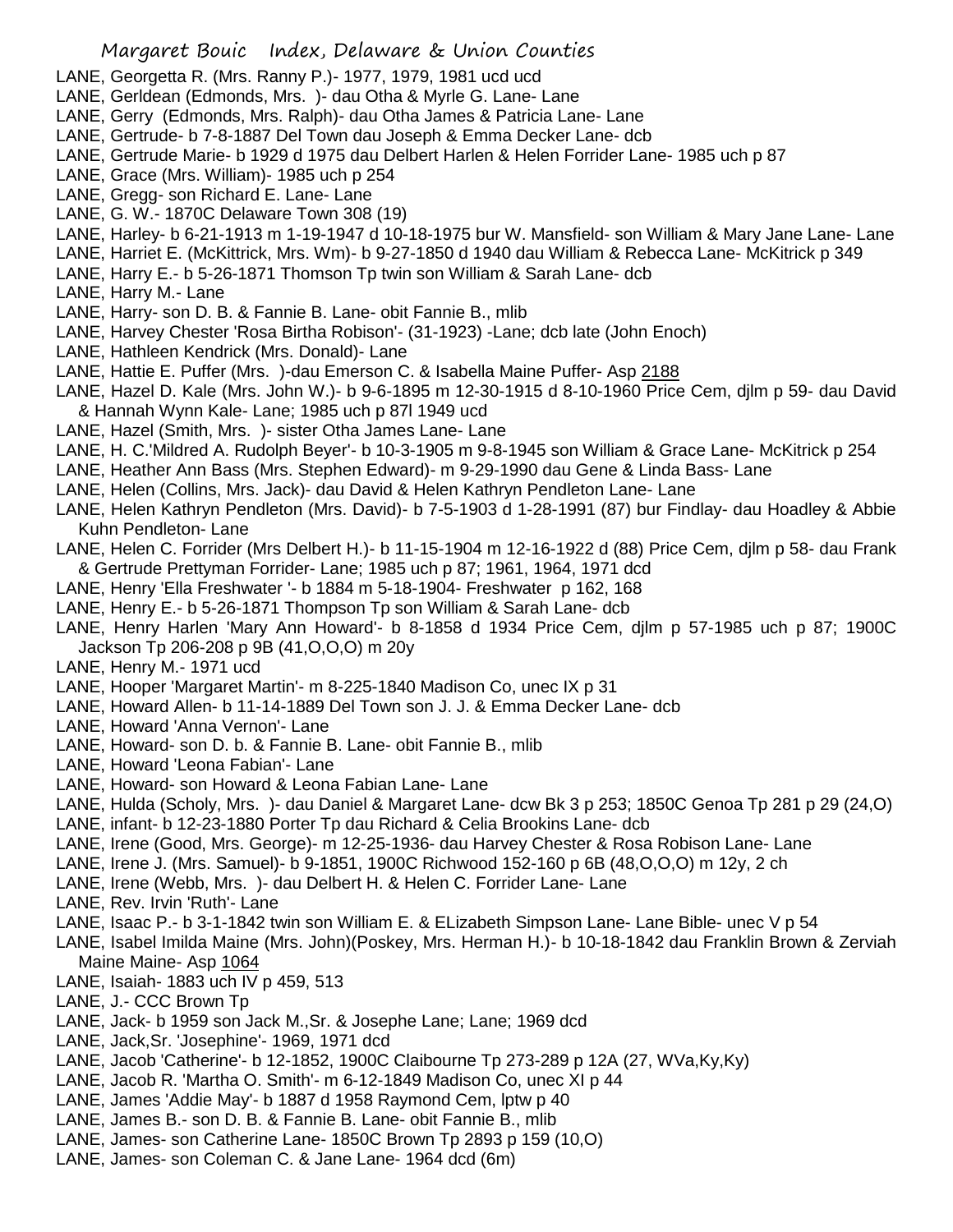- LANE, James H.- son Darlene V. Ray Lane- Lane
- LANE, James 'Jean'- 1977 ucd
- LANE, James M.- son James Lane- Lane
- LANE, James Russell- son Lowell & Mary Evalena Cox Lane- Lane
- LANE, James 'Tirza Flenniken'- Powers p 141, 154
- LANE, James- son Virginia Lane- Lane
- LANE, James Ward- b 4-1870 son William & Emma J. Munsell Lane- 1883 uch V p 544; 1870C York Tp 35-34 p 5 (2/12,O); 1880C Liberty Tp Un Co 273-283 p 28 (10,O,O,O); 1880C York Tp 185 p 18 (10,O,O,O)
- LANE, James William 'Alice Meserve'- b 3-9-19223 son Henry & Ella Freshwater Lane- Freshwater p 16
- LANE, Jane (Jones (Mrs. )- Nash p 229
- LANE, ---'Jane Jones'- Nash p 229
- LANE, Jane (Strane, Mrs. William)- m 1-30-1813 Madison Co unec IV p 21
- LANE, Janet- dau Bernard & Patricia Lane- 1961 dcd (4)
- LANE, Janie V. (Mrs. Coleman C.)- 1964, 1969, 1971 dcd
- LANE, Jasper- son Levi & Mary Skidmore Lane- 1883 uch V p 544; 1860C York Tp 1395-1405 p 189 (20,O)
- LANE, Jean (Mrs. James)- 1977 ucd
- LANE, Jean A. (Mrs. Jerry T.)- 1967, 1973, 1975, 1977, 1979, 1981, 1983 ucd
- LANE, Jean A.(Mrs. Tim)(Thornton, Mrs. )- Lane; 1971 ucd
- LANE, Jeanne T.- query Heaslett, Johnson- delge IX p 81
- LANE, Jeffrey 'Amy Schindler'- son Ray & Sandi Espenscheid Lane- Lane
- LANE, Jemima Arnett (Mrs. Mitchel)- m 6-15-1839, unec IX p 18
- LANE, Jemima- dau Catherine Lane- 1850C Brown Tp 2893 p 159 (13,O)
- LANE, Jennie M.- b 7-1882 dau George & Ellen N. Lane- 1900C Jerome Tp 378-390 p 17B (17,O,O,O)
- LANE, Jennie Opal- b 1927 d 1938/9 Price Cem, djlm p 57- dau Delbert H. & Helen C. Forrider Lane- Lane; 1985 uch p 87
- LANE, Jeremiah- d 9-28-1887 (20)- son John Lane- dg 10-4-1887, Cry Ab p 165; 1870C Brown Tp 245 (3)
- LANE, Jerry T. 'Jean A.'- 1967, 1973, 1975, 1977, 1979, 1981, 1983, 1991 ucd
- LANE, Jesse- son John & Susan Spearman Lane- dumch p 140; Powell 197; obit John T. dg 9-9-1950
- LANE, J. L.- d 3-31-1844 (20y)- Milford Cem, Un Al p 18
- LANE, J.'M.'- djlm p 8
- LANE, Joan Kathryn (Mrs. Eugene D.)- 1949, 1962, 1975, 1983, 1991 ucd
- LANE, K. Joan Fos (Mrs. Eugene)- m 1-11-1947- Lane; 1959, 1967, 1971, 1973, 1977, 1979, 1981 ucd
- LANE, Jody- b 1971 ch Ellis E.Jr. & Sally Lane- 1971 dcd
- LANE, Joe M. 'Nancy Erin Stewart'- m 3-17-1979 son C. M. Lane- Lane
- LANE, John- from Ireland, Naturalization 12-22-1857, delge IX p 57
- LANE, John- b 1837
- LANE, John- d 12-14-1884 (29y) Brown Tp, dcdeaths
- LANE, John- 1908 dch 398
- LANE, John- Grantee 1806, delge III p 9
- LANE, John- d 12-27-1942 (85) Liberty Tp, uninf p 26
- LANE, John- 1870C Brown Tp 245 (40\*); 1880C Brown Tp p 380C; dg 10-4-1887 Cryder Ab p 165
- LANE, John- 1870C Brown Tp 245 (15)
- LANE, John- 1870C Delaware Town 336 (16)
- LANE, John- 1870C Porter Tp 457 (34\*); 1880C Porter Tp p 452A
- LANE, John (estate)- 1985 uch p 123
- LANE, John- delge II p 21
- LANE, John- ped Tracy L. English #31 28, unec III p 56
- LANE, John A,Sr. 'Martha A.'- 1961, 1964, 1969, 1980 dcd
- LANE, John A.,Sr. 'Nancy'- 1980 dcd
- LANE, John A.Jr- 1980 dcd, Radnor Tp
- LANE, John- son Benjamin & Desire Philbrook Lane- Shipps p 29
- LANE, John E.- b 1-1893 son Amer D. & Rose M. Lane- 1900C York Tp 241 p 10B (7,O,O,O)
- LANE, John E. 'Leota V. Black'- b 1-30-1903 m 4-25-1943 d 12-10-1989 (86) bur Cable- son John E. & Sevella G. Counts Lane- Lane
- LANE, John Enoch- b 6-9-1922 son Harvey Chester & Rosa Bertha Robinson Lane-, dcb late
- LANE, John E. 'Sevella G. Counts'- b 3-22-1868 Fayette Co. m 1-2-1894 d 2-13-1947 (78) son Robert &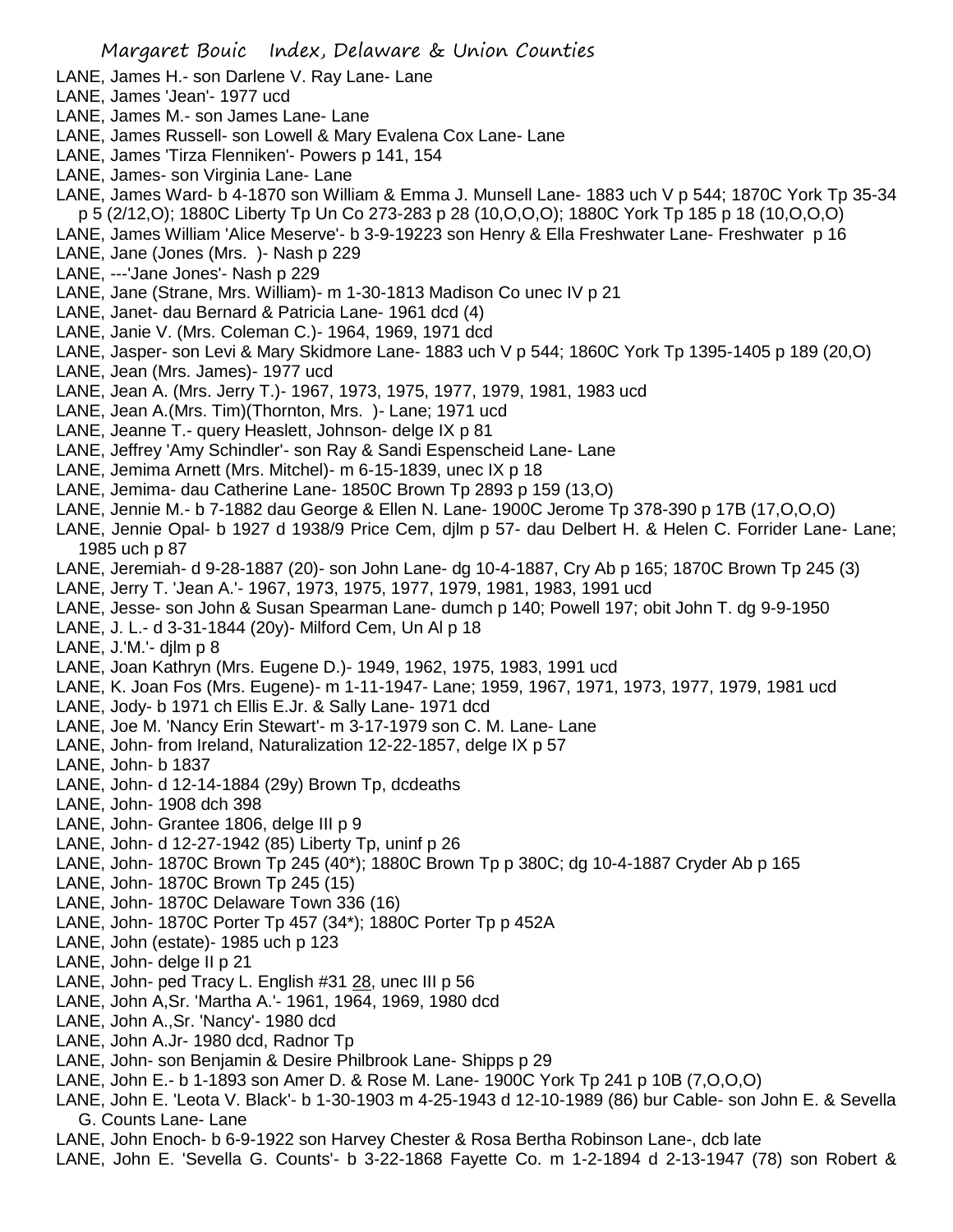Lucretia Salmon Lane- obit mlib; Lane

- LANE, John F. 'Mary J.'- Lane; 1969, 1971, 1980 dcd
- LANE, John 'Isabel Imilda Maine- Asp (1064)
- LANE, John- son Jane Jones Lane- Nash p 229
- LANE, John J.- 1964 dcd, Trenton Tp
- LANE, John J.'Nellie V. Bowers'- m 4-11-1925 d 3-16-1986 Sunbury Mem. Pk.- Lane; 1964, 1969, 1971, 1980 dcd
- LANE, John J.- son William & Nellie Lane- Lane
- LANE, John- b 1954 son John W. & Lucy Lane- 1961, 1964, 1969, 1971 dcd
- LANE, John M.- 1883 uch IV p 473, 536
- LANE, John 'Margaret McCarty'- m 5-17-1852 dcm
- LANE, John 'Maria Eastman'- 1908 dch 103, 150, 151, 159, 257, 398, 733; dumch p 140; 1880 dch p 588, 589; Powell 197; dcq John Roof 28; Edith Gorsuch Roof 12; Ruth Gorsuch Ackman 12;
- LANE, John 'Mary Dysert'- m 11-24-1829 ucm 190; 1883 uch III p 288; unec II p 27
- LANE, John M. 'Mary E. Tobey'- b 9-6-1846 m 9-4-1869 ucm 4660 son Levi & Mary Skidmore Lane- 1883 uch V p 544; uca p 98; 1860C Yor, Tp 1395-1405 p 189 (13,O); 1870C York Tp 85-84 p 11 (23,O)
- LANE, John S.- b 1816 d 1875 Oak Grove Cem, Powell 436; d Fri dg 11-18-1875 Cry Ab p 7
- LANE, John S.- 1870C Delaware Town 323 (53\*)
- LANE, John 'Susanna Spearman'- b 1836 d 1918 Mt. Pleasant M.E. Chryd Powell 197 son John & Maria Eastman Lane- dumch p 78; dcq Edith Gorsuch Roof 6; John Roof 14; Ruth Gorsuch Ackman 6
- LANE, John T.'Chloe'- d Sat (87) dg 9-9-1950 Mt. Pleasant Cem- 1870C Porter Tp 457 (8); Pabst 4 p 1
- LANE, John Thomas- son John & Susan Spearman Lane- dumch p 140; Powell 197
- LANE, John W.- d 2-19-1981 (84) Oak Grove Cem- Lane
- LANE, John W.- 1850C Brown Tp 2893 p 159 (19,O)
- LANE, John Welling 'Hazel D. Kale'- m 12-30-1915 d 1944 Price Cem, djlm p 59- son Henry Harlan & Mary Ann Howard Lane- 1985 uch p 87; Lane; 1900C Jackson Tp 206-208 p 9B (10,O,O,O)
- LANE, John Westly- b 2-4-1841 son William E. & Elizabeth Simpson Lane- Lane Bible- unec V p 54
- LANE, ---1921, ch John W. & Hazel D.- Price Cem, djlm p 59
- LANE, John W.- son John J. & Nellie V. Bowers Lane- Lane
- LANE, John W. 'Lucy'- 1961, 1964, 1969, 1971 dcd
- LANE, John W. 'Ruth'- 1980 dcd, Berkshire Tp
- LANE, Jonathan Ryan- b 3-19-1982 son Joe M. & Nancy Erin Stewart Lane- Lane
- LANE, Joseph- dg 11-28-1905 Cryder Ab p 65
- LANE, General Joseph- 1883 uch IV p 439
- LANE, Joseph- 1870C Delaware Town 334 (11)
- LANE, Joseph- son Jane Jones- Nash p 229
- LANE, Joseph P.- son Catherine Lane- 1850C Brown Tp 2893 p 159 (23,O)
- LANE, Joseph R.- 1870C Delaware Town 323 (13)
- LANE, Joseph 'Elizabeth Thornton'- m 2-11-1831 Madison Co, unec V p 47
- LANE, Josephine (Mrs. Jack M.,Sr.)- 1969 dcd
- LANE, Joyce- dau Bernard & Patricia Lane- 1961 dcd (3)
- LANE, J. R.- 1908 dch 747
- LANE, J. R.-son Mrs. Ann Lane- dg 2-8-1901 Cryder Ab p 63
- LANE, J. T.- 1908 dch 427; Pabst 7 p 27
- LANE, "Judge" (colored) d Mt. Vernon (123y) dg 2-10-1881 Cry Ab p 51
- LANE, Julie Ann (Cline, Mrs. Lenneth R.)- b 1963 dau Charles W. & Maude E. Seaton Lane- Lane; 1969, 1971, 1980 dcd
- LANE, Karen (Mrs. Bill)- 1991 ucd, Long Rd.
- LANE, Karen dau John P. & Mary J. Lane- 1969, 1971, 1980 dcd
- LANE, Karen (Mrs. William)- 1991 ucd, Dover Tp
- LANE, Karen Sue (Moody, Mrs. J. William)- m 9-3-1967 dau Robert F. & Wilma L. Glaze Lane- Lane; 1961 dcd (13)
- LANE, Katie- b 3-1817- 1900C Claibourne Tp 346-364 (83, Ky,Va,Va)
- LANE, Kathleen (Mrs. Donald B.)- 1981 ucd
- LANE, Kathy- b 1950 dau D. Eugene & K. Joan Lane- 1962, 1967 ucd
- LANE, Keith Richard- b 9-16-1970 d 9-18-1970 Radnor Cem- son Larry D. Lane- Lane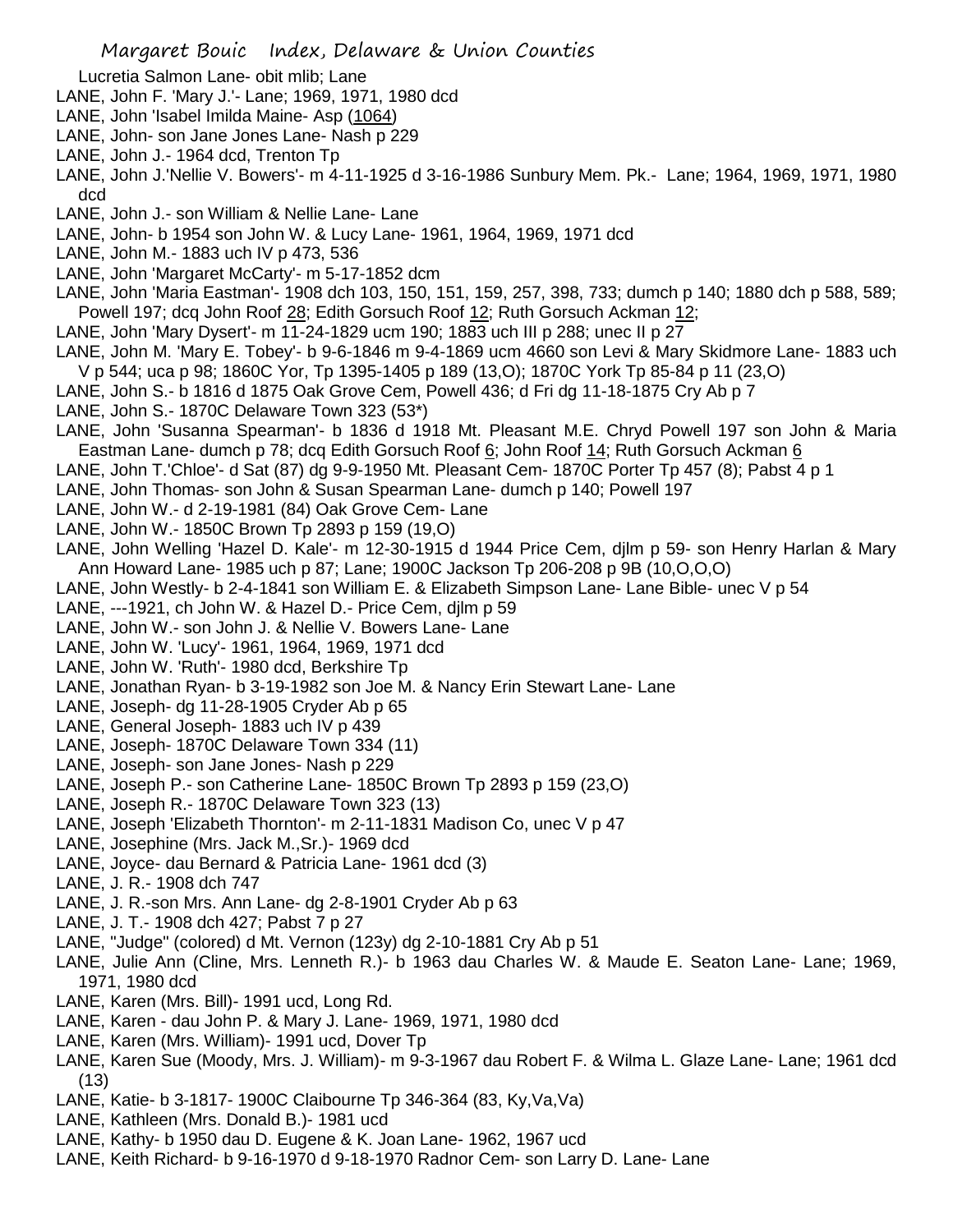- LANE, Kenneth Welling- b 1919 son John Welling & Hazel D. Kale Lane- Lane; 1985 uch p 87
- LANE, Kimberly Jane Booth (Mrs. Robert E.)- m 7-26-1980 dau Frank Booth,Sr.- Lane
- LANE, Kimberly Shanette- dau Marvin & Shirley Lane= Lane
- LANE, Kristal- b 1964 dau Robert M. & Mabel Keyse Lane- Lane; 1967, 1971, 1973, 1975, 1977, 1979, 1981, 1983 ucd
- LANE, Larry- 1964 dcd, Trenton Tp, US Service
- LANE, Larry C.'Cindy'- son Charles W. & Maude E. Seaton Lane- Lane; 1961(16), 1964 dcd
- LANE, Larry- son John W. & Lucy Lane- 1961(12), 1964 dcd
- LANE, Larry- son Robert F. & Wilma L. Glaze Lane- Lane
- LANE, Larry R. 'Sharon A.'- 1961, 1969, 1971, 1980 dcd
- LANE, Laura L.- dau William & Emma J. Munsell Lane- 1883 uch V p 544; 1870C York Tp 35-34 p 5 (2,0); 1880C Liberty Tp Un Co 273-283 p 28 (12,O,O,O); 1880C York Tp 185 p 18 (12,O,O,O)
- LANE, Laurie- dau Peggy Ann Tillman Lane- Lane
- LANE, Leah Arnett (Mrs. Dennis)- m 2-25-1813 Madison Co, unec IV p 21
- LANE, Lemuel- son Levi & Mary Skidmore Lane- 1883 uch V p 544; 1860C York Tp 1395-1405 p 189 (18,O)
- LANE, Lemuel- wsc Grah p 13, 60; 1883 uch IV p 463
- LANE, Leona Evelyn Roberts (Mrs. Merlyn E.)- b 11-28-1907 m 7-12-1936 d 2-28-1986
- (78) Rushylvania Cem- dau Oscar O. & Mary Green Roberts- Lane
- LANE, Leona Fabian (Mrs. Howard)- Lane

LANE, Leora (Mrs. Norman H.)- 1967, 1971, 1973, 1975, 1977, 1979, 1981, 1983, 1991 ucd

- LANE, Leota V. Black (Mrs. John E.)- b 2-1-1908 m 4-25-1943 d 3-28-1990 (82) bur Cable- dau John & Ruth Hinton Black- Lane
- LANE, Lester Howard- b 1-12-1918 d 7-3-1935 son James & Addie May Lane- Raymond Cem, lptw p 40
- LANE, Lester- b 8-1888 son Samuel & Irene J. Lane- 1900C Richwood 152-160 p 6B (11,O,O,O)
- LANE, Leven 'Elender Calender'- no date, Madison Co, unec IV p 30
- LANE, Levi 'Mary Skidmore'- b 8-30-1811 m 12-10-1832 d 8-31-1862 son Benjamin & Mary Lane- dumch p 280; 1883 uch V p 544; 1860C York Tp 1395 p 189 (49,NC)
- LANE, Levina- dau John & Susan Spearman Lane- dumch p 140; Powell 197
- LANE, Lewis- son Luther & Mary Jane Mooney Lane- 1880C Jerome Tp 121-124 p 14 (12,O,O,O)
- LANE, Lewis- son Thomas & Mary Logan Lane- 1880C Marysville 266-287 p 17 (13,O,O,Va)
- LANE, Libbie (Mrs. Benjamin)- b 1874 d 1940 mother, lptw p 40; 1900C Liberty tp Un Co 43 p 2B (26,O,O,O), 1 ch, 0 living
- LANE, Libbie (Dean, Mrs. Andrew H.)- m 2-8-1877 ucm 6025
- LANE, Lilly (Hubbard, Mrs. James)- m 9-29-1831 Madison Co, unec V p 48
- LANE, Linda (Mrs. Garry)- Lane
- LANE, L. L.- son T. N. Lane- dg 3-12-1901, Cryder Ab p 70
- LANE, Llewella- b 7-26-1874 Porter Tp dau Richard & Celia Brookin Lane- dcb
- LANE, Lloyd Ray 'Phyllis A.'- b 1940 son Delbert Harlen & Helen C. Forrider Lane- Lane; 1985 uch p 87; 1961, 1964, 1969, 1971, 1980 dcd
- LANE, Lodica Green (Mrs. Luther)- d 6-18-1823 (40-3-17) Hathaway Cem, Un Al p 81; 1820C Union Tp 115 (26-45)
- LANE, Lora (Bales, Mrs. )- dau Daniel & Margaret Lane- dcw Bk 3 p 253
- LANE, Lorene (Mrs. Edwin H.)- 1969, 1971 dcd
- LANE, Lorenzo D. 'Mary Ann Mickle'- m 10-12-1853 dcm
- LANE, Lorenzo Dow- son Benjamin & Desire Philbrook Lane- Shipps p 29
- LANE, Lori- b 1973 dau Vernon D. & Genea Lane- 1975, 1977, 1979, 1981, 1983 ucd
- LANE, Louisa- d 11-10-1836 (6m,18d)- Buxton Cem,djlm p 8, dau J. & M.
- LANE, Louisa (Timmons, Mrs. Daniel)- ped Judy Burlile Price #5 19; unec II p 45
- LANE, Louise Gibson (Mrs. J. Fred)- b 4-19-1904 d 9-20-1981 (77) bur Zanesville- dau Arthur & Glenna Murphy Gibson- Lane; obit, mlib
- LANE, Lowell- son Howard & Anna Vernon Lane- Lane
- LANE, Lowell L. 'Mary Evalene Cox'- m 1939- Lane
- LANE, Lucinda (Weeks, Mrs. Stephen)- m 11-5-1840 dcm
- LANE, Lucretia Salmon (Mrs. Robert)- obit John E., mlib
- LANE, Lucy (Mrs. John W.)- 1961, 1964, 1969, 1971 dcd
- LANE, Lueissa- b 1-29-1876 Porter Tp son John & Susannah Spearman Lane- dcb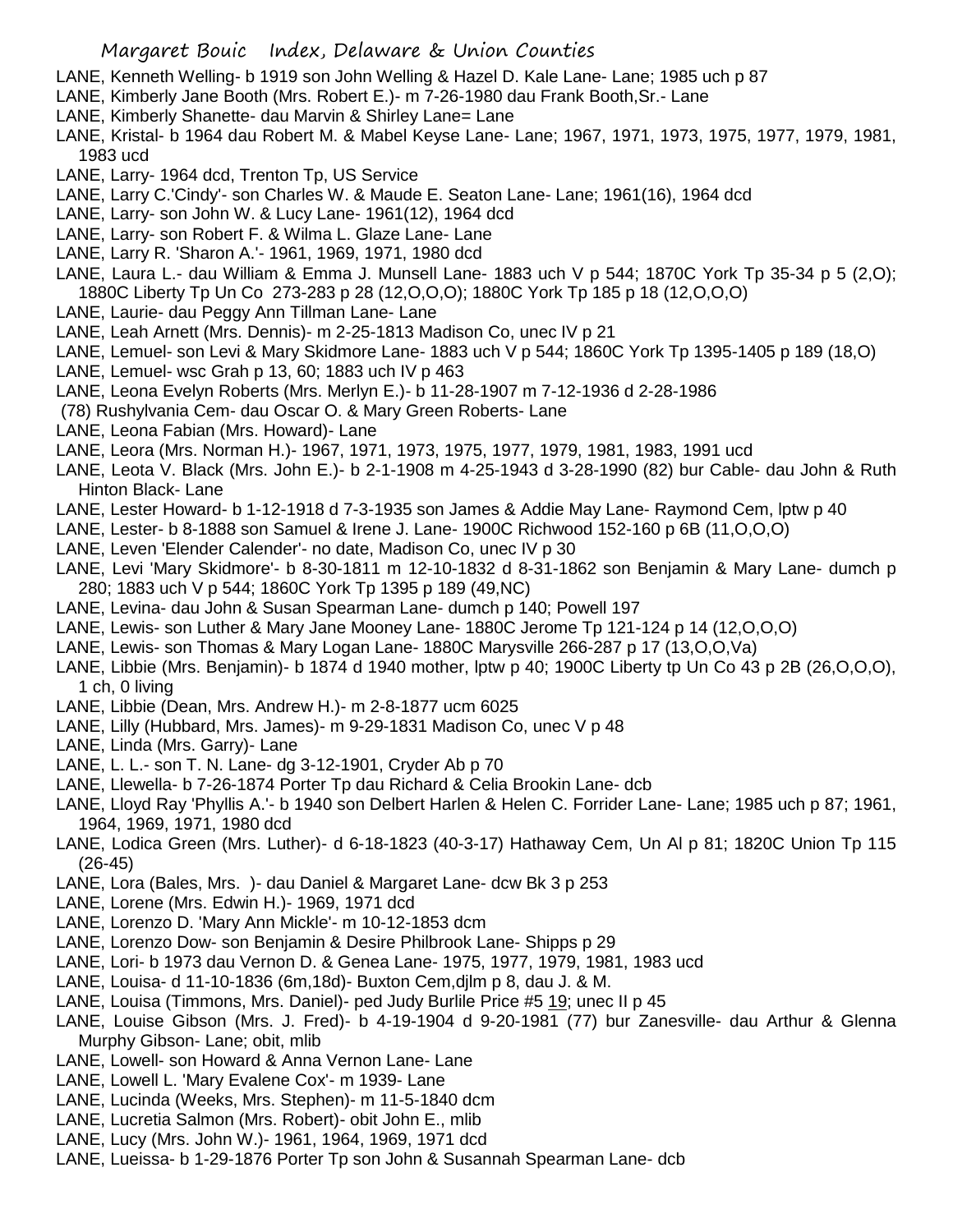- LANE, Lusinda (Weeks, Mrs. )- dau Margaret Lane- dcw Bk 3 p 253
- LANE, Luther,Sr.- d 7-1-1829 (61y3d) Hathaway Cem, Un Al p 81; unec III p 12
- LANE, Luther- son David & Elizabeth Lane- 1860C Jerome Tp 177-178 p 26 (13,O)
- LANE, Luther 'Elizabeth Morrison'- b 7-20-1810 m 4-5-1832 Madison Co, Lane Bible; unec V p 26, 48
- LANE, Luther F/S.'Mary Jane Mooney'- b 2-14-1848 m 9-6-1866 ucm 4027- son David C. & Elizabeth Cox Lane- 1883 uch V p 316, 322; 1870C Jerome Tp 43 p 6 (23,O); 1880C Jer. Tp 121-124 p 14 (33,O);1900C Jerome Tp 365-377 p 16B (53,O,Can(Eng),O) m 33y
- LANE, Luther 'Lodica Green'- d 6-2-1829; 1883 uch V p 316; Un Al p 81; 1820C Union Tp 115 (45+)
- LANE, M. (Mrs. J.)- djlm p 9 M. (Mrs. D.)- Powell p 111
- LANE, Mabel Estella (Marks, Mrs. Charles)- b 10-1884 m 9-5-1905 d 1976 dau Henry Harlen & Mary Ann Howard Lane- Lane; 1985 uch p 87; 1900C Jackson Tp 206-208 p 9B (15,O,O,O)
- LANE, Mabel- b 12-1887 dau of Mary Lane, niece of George Lane- 1900C Jerome Tp 378-390 p 17A (12,O,O,O)
- LANE, Mabel Keyse (Mrs. Robert M.)- m 6-28-1959- Lane; 1967, 1971, 1973, 1975, 1977, 1979, 1981, 1983, 1991 ucd
- LANE, Madge A. (Mrs. George A.)- 1981, 1983 ucd
- LANE, Maethal E. (Mrs. Arthur J.)- 1975 ucd
- LANE, Maggie (Dynes, Mrs. William C.)- m 4-12-1866 ucm 3952
- LANE, Maggie L.- 1860 Marysville 1554-1547 p 204 (18,Pa)
- LANE, Malinda Ellenor- b 3-3-1836 dau William E. & Elizabeth Simpson Lane- unec V p 43
- LANE, Margaret- 1870C Brown Tp 245 (40)
- LANE, Margaret (Mrs. Daniel)- dcw Bk 3 p 253; 1850C Genoa Tp 281 p 29 (56,Pa) Del Gaz 4-24-1857 Reed Abs p 173
- LANE, Margaret (Dines, Mrs. William G.)- b 1833 Irel d 12-23-1894 (64-9-6) Oakdale Cem p 84 (D-R4-10)
- LANE, Margaret (Elliott, Mrs. Thomas)- dau ---& Jane Jones Lane- Nash p 229
- LANE, Margaret (Kletrovets, Mrs. )- dau Fenton G. & Vinnie Fisher Lane- Lane
- LANE, Margaret Low (Sagar, Mrs. Levi)- lic 11-8-1828 ucm, unec II p 26
- LANE, Margaret McCarty (Mrs.John)- m 5-17-1852 dcm
- LANE, Margaret Martin (Mrs. Hooper)- m 8-25-1840 Madison To, unec IX p 31
- LANE, Margaret (Montgomery, Mrs. John)- dau Benjamin & Desire Philbrook Lane- Shipps p 29
- LANE, Margaret Neill (Mrs. F. M.)- dau William P. & Candace Stewart Neill- Neill 2
- LANE, Maria Eastman (Mrs. John)- dumch p 140; Powell p 197; dcq Ruth Gorsuch Ackman 13; Edith Gorsuch Roof 13; John Roof 29
- LANE, Mary (Tuttle, Mrs. Chamey)- m 5-112-1840 Madison Co, unec IX p 31
- LANE, Margaret L.- b 1-6-1898 Brown Tp dau William & Susie Potter Lane- dcb
- LANE, Margaret (Worthington, Mrs. Israel W.)- b 7-15-1833 m 6-6-1852 Lane Bible, unec V p 26
- LANE, Margaret (Young, Mrs. Adam)- m 8-26-1839 Madison Co unec IX p 17
- LANE, G. Marie (Carper, Mrs. )- dau Delbert H. & Helen C. Forrider Lane- Lane
- LANE, Marie (Meier, Mrs. )- sister Ralph T. Lane- Lane
- LANE, Marilyn Jones (Mrs.Randy R.)- m 1-23-1979 dau Donald E. & Betty L. Jones- Lane
- LANE, Marshall- son Charles & Jeanie Lane- Lane
- LANE, Martha- 1870C Porter Tp 457 (10)
- LANE, Martha A. Bailey (Mrs. )- b 3-12-1923 d 4-2-1900 (67) bur Johnstown- Lane sister Roy & Robert Bailey
- LANE, Martha A. (Mrs. John A.)- 1961, 1964, 1969, 1971 dcd
- LANE, Martha Jane- dau John & Susan Spearman Lane- dumch p 140; Powell p 197
- LANE, Martha- b 12-10-1839 dau Luther & Elizabeth Morrison Lane- unec V p 26; Lane Bible
- LANE, Martha Morgan (Mrs. William)- m 7-6-1848 Madison Co unec X p 8
- LANE, Martha O. Smith (Mrs. Jacob R.)- m 6-12-1849 Madison Co, unec XI p 44
- LANE, Martha (Mrs. Solomon)- b 1846 d 1938 Raymond Cem, lptw p 40
- LANE, Martha Witham (Mrs. Robert)- b 1787, ped DeFro Tossey #183 31, unec X p 9
- LANE, Marvin 'Shirley'- Lane
- LANE, Mary- 1870C York Tp 85-84 p 11 (58,O)
- LANE, Mary- 1880C York Tp 185 p 18 (18,O,O,O)
- LANE, Mary- 1870C Porter Tp 457 (12)
- LANE, Mary Ann (Doughty, Mrs. Samuel Helman)- b 1818 d 1890 dau Robert & Martha Witham Lane- unec X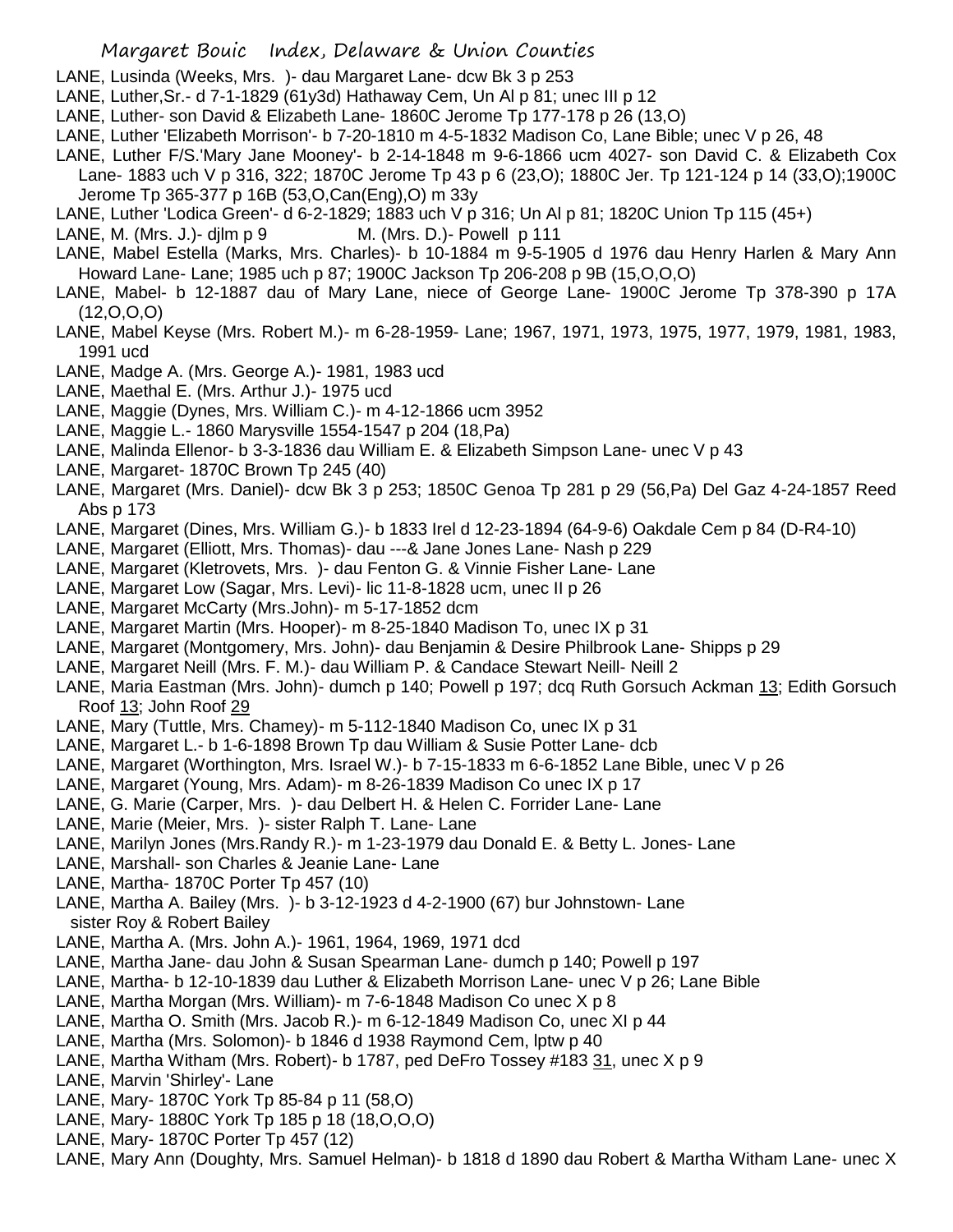- p 9; ped DeFro Tossey 15
- LANE, Mary Ann Howard (Mrs. Henry)- b 1858 d 1935 Price Cem, djlm p 57; 1985 uch p 87; 1900C Jackson Tp 206-2108 p 9B (41,O,O,O) m 20y, 5 ch
- LANE, Mary Ann Mickle (Mrs. Lorenzo D.)- m 10-12-1853 dcm; Reed Ab p 132, Olen Gaz (Mrs. George D.)
- LANE, Mary Ann- dau John & Susan Spearman Lane- dumch p 140; Powell p 197
- LANE/LAME, Mary (Baughman, Mrs. Jacob)- m 9-23-1849 ucm 1451
- LANE, Mary (Mrs. Benjamin)- 1883 uch V p 544
- LANE, Mary/May (Brown, Mrs. Christopher)- m 2-17/16-1842 ucm 778; 1985 uch p 20; unec V p 59
- LANE, Mary (Colver, Mrs. Burrell)- 1883 uch V p 384
- LANE, Mary (Cunningham, Mrs. )- dau John W. & Hazel D. Kale Lane- Lane; 1949 ucd
- LANE, Mary- dau David & Elizabeth Cox Lane- 1883 uch V p 316; 1860C Jerome Tp 177-178 p 26 (2,0); 1880C Jerome Tp 121-124 (22,O,O,Can)
- LANE, Mary Dysert (Mrs. John)- m 11-24-1829 ucm; 1883 uch III p 288; unec II p 14
- LANE, Mary- dau Elizabeth, sister George Lane- b 3-1858 1900C Jerome Tp 378-390 p 17A (42,O,Can,Eng)- 1 ch
- LANE, Mary Elizabeth (CUnningham, Mrs. )- b 1924 dau John Welling & Hazel D. Kale Lane- Lane; 1985 uch p 87
- LANE, Mary Elizabeth Richard (Mrs. William)- Lane
- LANE, Mary E. Tobey (Mrs.John M.)- m 9-3/4-1869 ucm 4660 dau Charles & Mary J. Tobey- 1883 uch V p 544; 1870C York Tp 85-84 p 11 (19); 1880C York Tp 189 p 18 (29,O,NY,NY); uca p 98
- LANE, Mary Evalena Cox (Mrs. Lowell)- b 1-223-1915 d 1-24-1966 dau John & VIola Draper Cox- Lanea
- LANE, Mary F. (Howard, Mrs. Elmar)(Mrs. William)- b 3-3-1870 m(2) 8-1912 d 6-19-1963 York Cem- dau Joseph & Permelia Andrews Thompson- Lane
- LANE, Mary Hatch (Mrs. Charles)- m 1-14-1858 ucm 2670
- LANE, Mary Jane Mooney (Mrs. Luther F/S.)- b 9-10-1846 m 9-6-1866 ucm 4027- dau Jacob & Rosanna Winters Mooney- 1883 uch V p 322; 1870C Jerome Tp 43 p 6 (23,O); 1880C Jer. Tp 121-124 p 14 (32,O,Pa,O); 1900C Jerome Tp 365-377 p 16B (53,O,Pa,O) m 33y, 3 ch 2 living
- LANE, Mary J. (Mrs. John F.)- Lane; 1969, 1971, 1980 dcd
- LANE, Mary- dau Levi & Mary Skidmore Lane- 1883 uch V p 544
- LANE, Mary Logan (Mrs. Thomas)- m 11-26-1865 ucm 3849; 1880C Marysville 266-287 p 17 (34,Pa,Pa,Pa)
- LANE, Mary Minerva (Garlick, Mrs. Carmi P.)- m 5-21-1840 ucm 635, unec V p 23
- LANE, Mary (Purpora, Mrs. )- dau Howard & Leona Fabian Lane- Lane
- LANE, Mary Skidmore (Mrs. Levi)- b 4-21-1811 m 12-10-1832 d 8-31-1862 dau William & Mary Skidmoredumch p 280; 1860C York Tp 1395-1405 p 189 (49,O)
- LANE, Mary (Tagg, Mrs. William)- b 1805 m 8-2-1834 d 5-18-1889- dcc Owen Tagg 17
- LANE, Mary (Mrs. William)- Lane
- LANE, Matilda A.- dau Levi & Mary Skidmore Lane- 1883 uch V p 544
- LANE, Matilda (Maris, Mrs. Sylvester)- m 11-30-1872 ucm 5179
- LANE, Mattie Blanche- b 1892 d 1959 Price Cem, djlm p 57 dau Henry Harlen & Mary Ann Howards Lane-1985 uch p 87
- LANE, Maude E. Seaton (Mrs. Charles W.)- m 8-5-1943- Lane; 1961, 1964, 1969, 1971, 1980 dcd
- LANE, Maxine (Blake, Mrs. )- dau Peter Lane- Lane
- LANE, Mazie (Pretty, Mrs. )- sister Otha James Lane- Lane
- LANE, Mearl Leeper b 1896 d 1971 dau John L. Leeper- 1985 uch p 87
- LANE, Melvin Jay- b 1937 son Delbert H. & Helen C. Forrider Lane- Lane; 1985 uch p 87
- LANE, Mentor- son Peter Lane- Lane
- LANE, Merlyn E. 'Leona Evelyn Roberts'- m 7-12-1936 d 1960- Lane
- LANE, Michael G.'Georgene'- son Donald & Hathleen Kendrick Lane- Lane; 1973, 1975, 1977, 1979, 1983, 1991 ucd
- LANE, Michael- b 1968 son Michael G. & Georgene Lane- 1973 ucd
- LANE, Mildred Ann (Mrs. George)- d 5-22-1986 (53) Fairview Cem- Lane; 1959, 1962, 1967, 1971, 1973, 1975, 1977, 1979 ucd
- LANE, Mildred R. Rudolph Beyer (Mrs. H. C.)- b 1909 dau Louis Magnus & Hattie Groves Rudolph- McKitrick p 254
- LANE, Dr. Milton 'Sophia McCloud'- 1915 uch p 631
- LANE, Milton- b 8-14-1837 son William E. & Elizabeth Simpson Lane- unec V p 43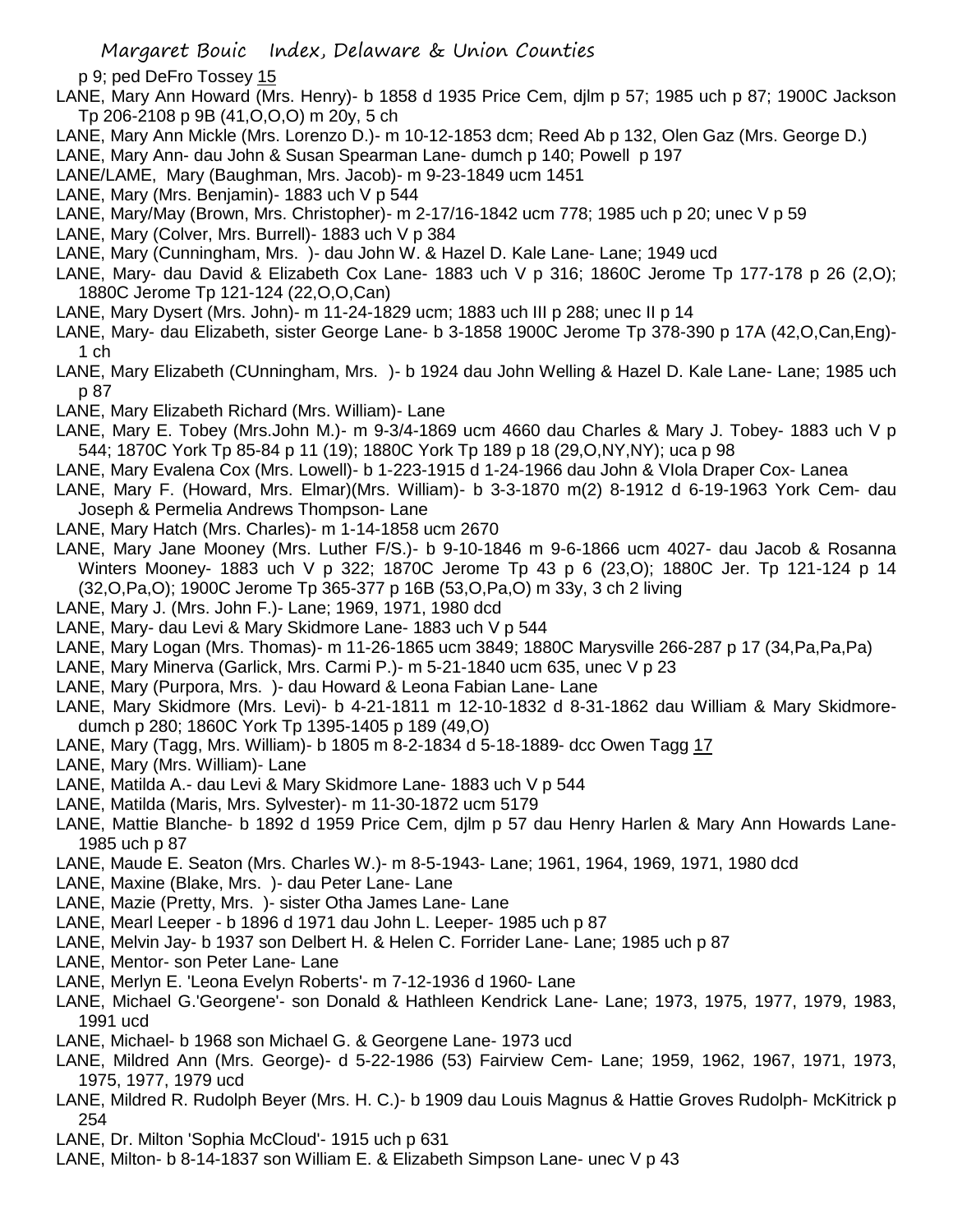- LANE, M. J. (Mrs. F. L.)- Powell p 359
- LANE, ---d 2-19-1888 (6m2w2d) Shawtown Cem, Powell 359 son F. K. & M. J.
- LANE, Dr. Milton- b 8-14-1832 d 9-16-1889 Robinson Bible, unec IV p 45
- LANE, Minnie G.- 1870C Porter Tp 458 (4)
- LANE, Minnie Grace (Gorsuch, Mrs. Douglas Cox)- dau John & Susanna Spearman Lane- dumch p 1140; Powell p 197; dcq Ruth Gorsuch Ackman 3; Edith Gorsuch Roof 3; John Roof 7; dg 9-9-1950, obit John T.
- LANE, Mitchel 'Jemima Arnett'- m 6-15-1839 Madison Co, unec IX p 18
- LANE, Morris- 1870C Brown Tp 245 (8)
- LANE, Myrle G. (Mrs. Othas)- d 2-26-1973 (50) Oak Grove Cem- dau Peter Lane- Lane
- LANE, Nancy Erin Stewart (Lane, Mrs. Joe M.)- m 3-17-1979 dau Gordon Stewart- Lane
- LANE, Nancy Jane (Keys, Mrs. )- d 10-3-1864 (24) dau James & Tirza Flenniken Lane- Powers p 154
- LANE, Nancy (Mrs. John A.,Sr.)- 1980 dcd
- LANE, Nancy Tuttle (Mrs. Pleasant)- m 2-17-1848 Madison Co, unec X p 64
- LANE, Nathan/Pane 'Julia Ann Beck'- m 7-29-1847 ucm 1233, unec VII p 25
- LANE, Nellie V. Bowers (Mrs. John J.)- b 5-31-1898 m 4-11-1925 d 4-4-1991 (92) Sunbury Mem. Pk.- dau John W. & Carrie W. Haycook Bowers- Lane; 1964, 1969, 1971, 1980 dcd
- LANE, Nellie (Mrs. William)- Lane
- LANE, Nile S.- b 12-1898 son Amer D. & Rose M. Lane- 1900C York Tp 241 p 10B (1,O,O,O)
- LANE, Norman H. 'Leora'- 1967, 1971, 1973, 1975, 1977, 1979, 1981, 1983, 1991 ucd
- LANE, Norman T.- b 1963 son Norman H. & Leora Lane- 1967, 1971, 1973 ucd
- LANE, Oldia- ch Pete Lane- Lane
- LANE, Omar- son John M. & Mary E. Tobey Lane- 1883 uch V p 544; 1880C York Tp 189 p 18 (10,O,O,O)
- LANE, Opal (Mrs. Richard E.)- Lane
- LANE, Orpha W. James (Mrs. Orville Irwin)- b 8-20-1902 d 2-10-1989 (86) Oak Grove Cem- sister Alfred James- Lane
- LANE, Orville Irwin'Orpha W. James'- d 8-29-1966 (71) Oak Grove Cem- Lane
- LANE, Orville R.'Fern Grove'- b 1890 d 10-11-1984 (94) Berkshire Cem, Powell p 11- Lane; 1961, 1964, 1971, 1980 dcd
- LANE, Otha James 'Patricia'- d 10-1979 (61) Oak Grove Cem- Lane
- LANE, Otha 'Myrle G.'- Lane
- LANE, Ovid D.- son William & Emma J. Munsell Lane- 1883 uch V p 544; 1880C Liberty Tp Un Co 273-283 p 28 (6,O,O,O); 1880C York Tp 185 p 18 (6,O,O,O)
- LANE, Pamelia Gould (Mrs. George R.)- m 4-23-1843 dcm; Olen. Gaz 5-13-1843 Reed Ab p 10
- LANE, Patricia (Mrs. Bernard)- 1961 dcd
- LANE, Patricia (Mrs. Otha James)- Lane
- LANE, Patrick- b 1972 son Michael G. & Genegene Lane- 1973, 1975, 1977, 1979 ucd
- LANE, Paula- dau Richard E. Lane- Lane
- LANE, Pauline (Reuwee, Mrs. )- sister Fenton Lane- Lane
- LANE, Pauline Winger (Mrs. Raymond Henry)- m 8-1-1940 Freshwater p 168
- LANE, Peggy Ann (Mrs. )(Jackson, Mrs. Terry Randell)- m 9-22-1979 dau Paul Tillman & Mrs. Billie Chaney-Lane
- LANE, Permelia- 1870C Kingston Tp 383 (46)
- LANE, Pete- b 2-15-1878 d 7-27-1964 Prospect Cem- Lane
- LANE, Phebe Sophronia- d 4-28-1840 (18y15d) Milford Cem, un Al p 18
- LANE, Phyllis A. (Mrs. Lloyd R.)- 1969, 1971 dcd
- LANE, Pleasant 'Nancy Tuttle'- m 2-17-1848 Madison Co unec X p 64
- LANE, Polly (Robison, Mrs. Thomas S.)- m 4-21-1820 Madison Co, unec IV p 52
- LANE, Price- son David & Elizabeth Cox Lane- b 10-18-1862 son David C. & Elizabeth Cox Lane- 1883 uch V p 316; 1870C Jerome Tp 42 p 6 (7,O)
- LANE, Priscilla- dau David & Elizabeth Lane- 1880C Jerome Tp 121-124 (17,O,O,O)
- LANE, Purvis N.- 1980 dcd, Radnor Tp
- LANE, Rachael (Gibson, Mrs. Lorin/Levin)- m 5-6-1809, onwq I
- LANE, Rachel E.- dau Levi & Mary Skidmore Lane- 1883 uch V p 544; 1860C York Tp 1395-1405 p 189 (10,O)
- LANE, Rachel Christine- b 1-1-1984 dau R. Stacy & Catherine E. Soller Lane- Lane
- LANE, Rae (Mooney, Mrs. )- dau Ralph T. & Ellen R. Lane- Lane
- LANE, Ralph Edward 'Alta Mae Erwin'- b 1916 d 10-19-1995 (79) Price Cem, djlm p 69; son John William &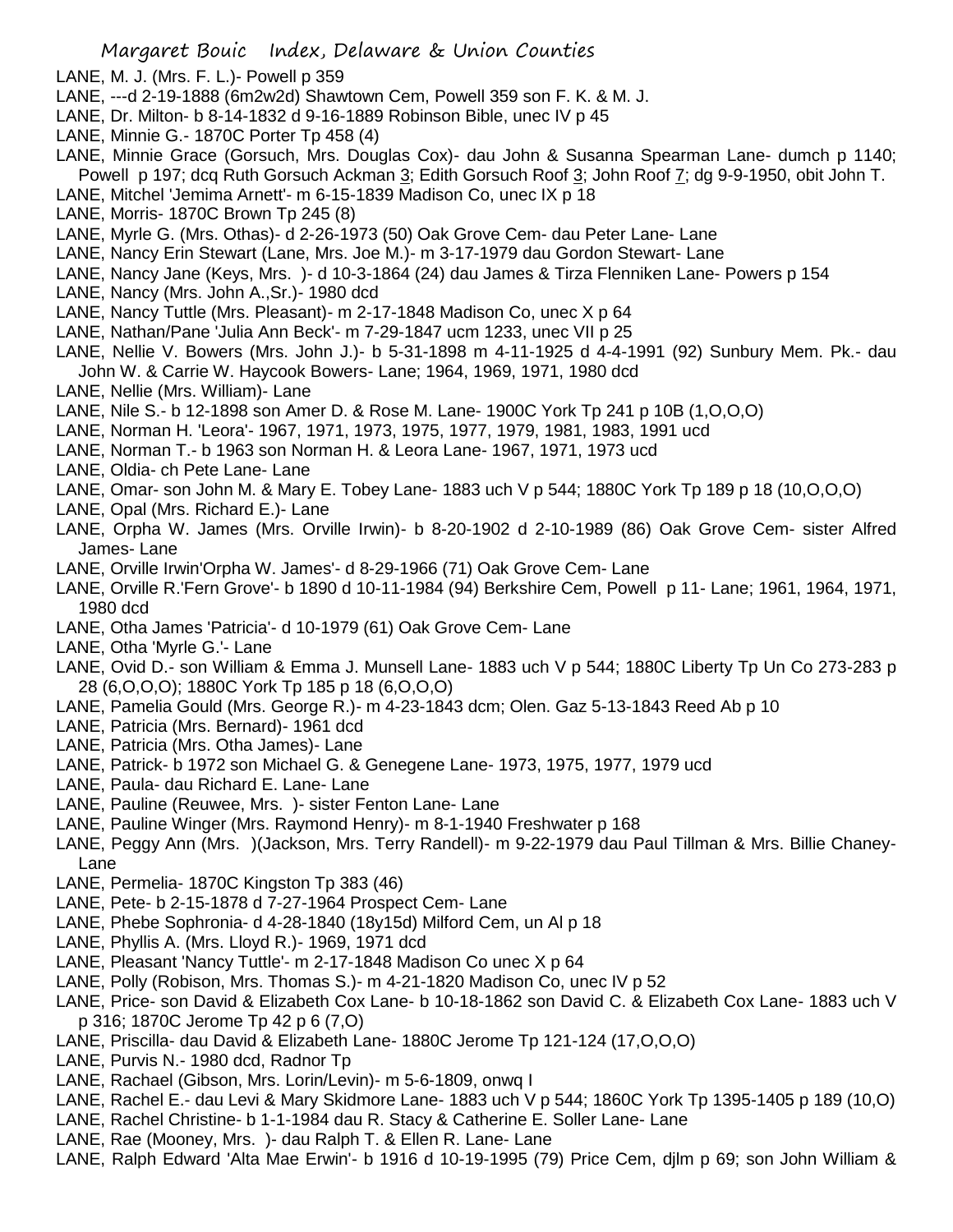Hazel Kale Lane- 1985 uch p 87; Lane; 1949, 1959, 1962, 1967, 1971, 1973, 1975, 1977, 1979, 1981, 1983, 1991 ucd

- LANE, Ralph- son John W. & Hazel D. Kale Lane- Lane
- LANE, Ralph T. 'Ellen R.'- d 11-1-1976 (61) Walnut Grove Cem- Lane; 1969, 1971 dcd Mrs. Ralph T.- 1980 dcd
- LANE, Randy Richard 'Marilyn Jones''Deborah Sue'- m 11-23-1979- son Richard E. & Opal Lane- Lane
- LANE, Ranny Paul 'Donna Mae Johnson''Georgetta R.'- m 12-6-1968 son Lowell L. & Mary Evalina Cox Lane-Lane; 1977, 1979, 1981 ucd
- LANE, Ransom- d 10-24-1850 (15-3-1) Curtis Cem, son Daniel & Margaret Lane- Powell p 111; 1850C Genoa Tp 281 p 29 (16,O)
- LANE, Ray 'Sandi Espenscheid'- Lane
- LANE, Ray- son David & Helen Kathryn Pendleton Lane- Lane
- LANE, Raymond Henry 'Pauline Winger'- b 12-21-1918 m 8-1-1940 son Henry & Ella Freshwater Lane-Freshwater p 168
- LANE, Raymond- son William & Mary Elizabeth Richard Lane- Lane
- LANE, Reatha (Conkle, Mrs. )- sister Otha James Lane- Lane
- LANE, Reba Jeannine (Hummel, Mrs. Gene Maywood)- b 5-28-1930 m 6-17-1950- Weiser p 641
- LANE, Rebecca Elizabeth- d 3-29---York Cem p 104
- LANE, Rebecca (Mrs. William)- McKitrick p 349
- LANE, Rechalfe- b 1963- lived with Jene & Shirley Thorne- 1971 dcd
- LANE, Regina- b 1957 lived with Jene & Shirley Thorne- 1971 dcd
- LANE, Renet- b 1956 lived with Jene & Shirley Thorne- 1971 dcd
- LANE, Reppie (Welch, mrs. Ira M.)- m 2-8-1877 ucm 6026
- LANE, Reuben Covert 'Susannah Wood'- b 1833 d 1916 son John Lane- ped Tracy L. English #31 14, unec III p 56
- LANE, Rexanna- b 196 dau Lloyd R. & Phyllis A. Lane- 1969 dcd
- LANE, Richard- 1991 ucd, Lib. Tp, Honda
- LANE, Richard- 1880C Porter Tp p 456A
- LANE, Richard- 1870C Kingston Tp 383 (22)
- LANE, Richard E. 'Opal'- b 10-12-1926 d 9-12-1992 (65) St. Mary Cem- son Howard & Leona Fabian Lane-Lane
- LANE, Richard E. 'Wilda M.'- son Ralph & Alta Mae Erwin Lane- Lane; 1949, 1959(17), 1973, 1975, 1977, 1979, 1981, 1983, 1991 ucd
- LANE, Robert- son Clarence L. & Bessie Lane- Lane
- LANE, Robert E. 'Kimberly Jane Booth'- m 7-27-1980 son Robert J. Lane- Lane
- LANE, Robert F. 'Wilma L. Glaze'- son Fenton G. & Vinnie Fisher Lane- Lane; 1961, 1964, 1969, 1971, 1980 dcd
- LANE, Robert J.- Lane
- LANE, Robert 'Lucretia Salmon'- obit John E., mlib
- LANE, Robert M. 'Mabel Keyse'- m 6-28-1959- Lane; 1967, 1973, 1975, 1977, 1979, 1981, 1983, 1991 ucd
- LANE, Robert 'Martha Witham'- b 1784 d 1806 ped DeFro Tossey #183 30, unec X p 9
- LANE, Robert- son Ralph T. & Ellen R. Lane- Lane
- LANE, Robin- b 1960 ch Vernon D. & J(G)eneva Lane- 1962, 1967, 1971, 1973, 1975, 1977, 1979 ucd
- LANE, Rolland- b 1915 d 1935 Berkshire Cem, Powell p 11- son Orville & Fern Lane
- LANE, Ronald D.- son Eugene & Joan Fox Lane- Lane; 1949, 1959(11), 1962, 1967 ucd
- LANE, Rosa Birtha Robinson (Mrs. Harvey Chester)- (31-1922); late birth (John Enoch Lane)- Lane
- LANE, Rose (Mrs. Amer D.)- b 4-1870- 1900C York Tp 241 p 10B (30,O,O,O) m 9y, 4 ch
- LANE, Rosella (Stookey, Mrs. Eli)- m 8-4-1836 Madison Co, unec VII p 24
- LANE, Ross- son Pete Lane- Lane
- LANE, Roxanna- b 1966 dau Lloyd R. & Phyllis A. Lane- 1971 dcd
- LANE, Roy- son D. B. & Fannie B. Lane- obit Fannie B., mlib
- LANE, Roy- son William & Mary Jane Lane- Lane
- LANE, R. Stacy 'Catherine E. Soller'- m 6-20-1981 son Harry M. Lane- Lane
- LANE, Ruby Joe (Daniels, Mrs. Charles)- dau Ralph & Alta Mae Erwin Lane- Lane; 1949 ucd
- LANE, Ruby (Maynard, Mrs. Richard Morgan)- m 8-31-1963- Freshwater p 213; 1959 ucd
- LANE, Rufus- son Benjamin & Desire Philbrook Lane- Shipps p 29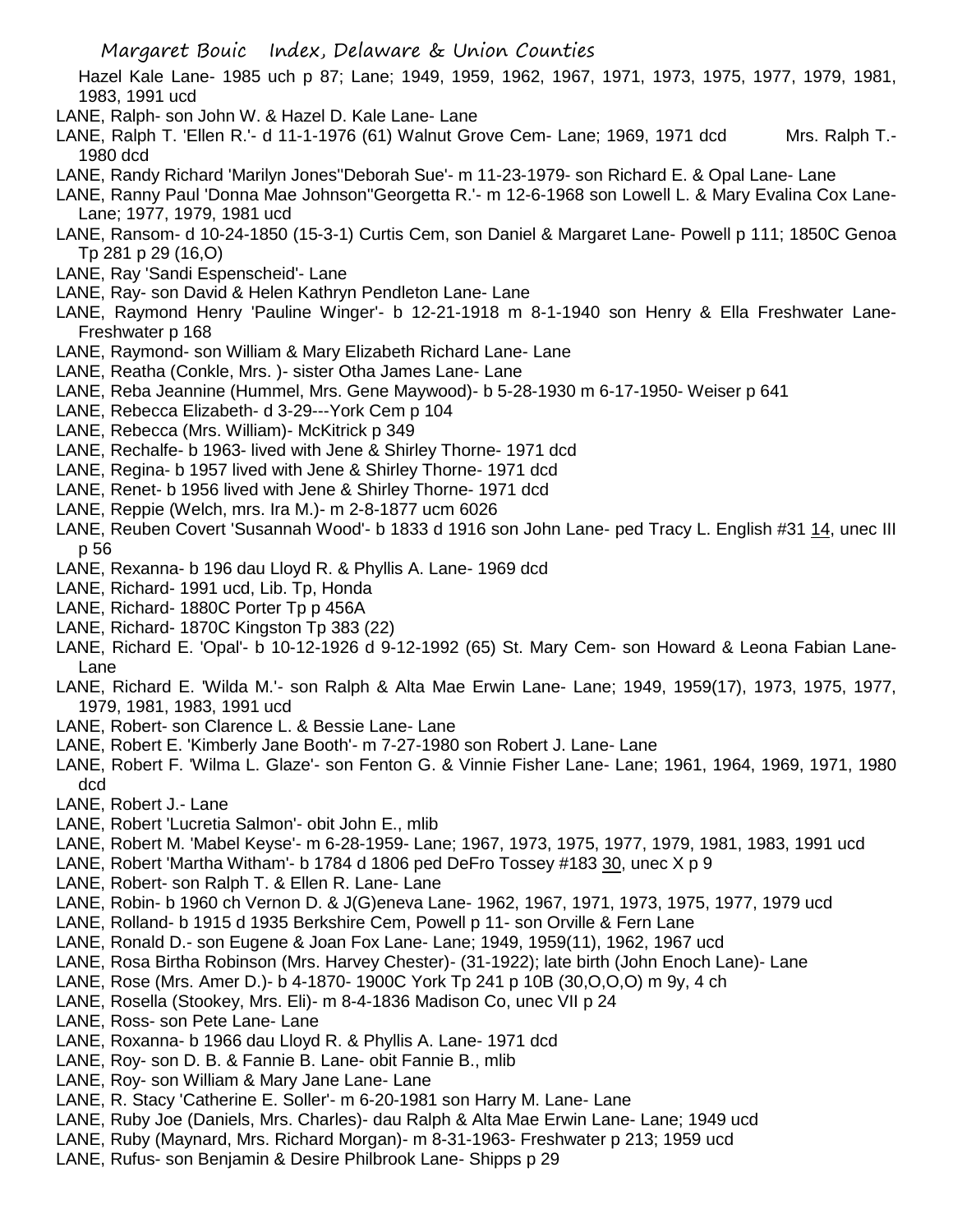- LANE, Ruth Ann (Taylor, mrs. James)- m 11-7-1855 ucm 2352; unec VIII p 35
- LANE, Ruth (Duncan, Mrs. Robert)- dau David & Helen Kathryn Pendleton Lane- Lane
- LANE, Ruth (Mrs. Rev. Irvin)- Lane
- LANE, Ruth J.-dau Levi & Mary Skidmore Lane- 1883 uch V p 544
- LANE, Ruth (Mrs. John W.)- 1980 dcd, Berkshire Tp
- LANE, Sally (Mrs. Ellis E. Jr.)- Lane; 1971 dcd
- LANE, Salmon- ch Daniel & Margaret Lane- dcw Bk 3 p 253; 1850C Genoa Tp 281 p 29 (27,O); dg 4-24-1858, Reed Ab p 173
- LANE, Samuel- 1820C Genoa Tp
- LANE, Samuel B.- b 3-1-1842 twin son William E. & Elizabeth Simpson Lane- Lane Bible; unec V p 43
- LANE, Samuel 'Irene J.'- 1900C Richwood 152-160 p 6B (47,O,O,O)
- LANE, Sandi Espenscheid- Lane
- LANE, Sarah- 1870C Kingston Tp 383 (9)
- LANE, Sarah Ann- b 5-21-1832 dau William E. & Elizabeth Simpson Lane- Lane Bible; unec V p 43
- LANE, Sarah- dau Charles & Jeanie Lane- Lane
- LANE, Sarah Elizabeth- b 2-22-199- dau Jeffrey & Amy Schindler Lane- Lane
- LANE, Sarah Sheeks (Mrs. Edwin)- m 8-11-1855 dcm
- LANE, Sarah (SHewmaker, Mrs. William)- m 2-23-1838 Madison Co, unec IX p 6
- LANE, Scott- b 1977 son Ranny P. & Georgetta R. Lane- 1979 ucd
- LANE, S. D.- 1829 (45y) Milford Cem, R 16, Un Al p 18
- LANE, Selecta (Tippy, Mrs. )- dau Margaret Lane- dcw Bk 3 p 253
- LANE, Serepta Hand (Mrs. George)- m 3-30-1839 Madison Co unec IX p 17
- LANE, Serepta S.- dau Levi & Mary Skidmore Lane- 1860C York Tp 1395-1405 p 189 (8,O)
- LANE, Sevella G. Counts (Mrs. John E.)- m 1-2-1894 d 8-4-1936, obtr John E.,mlib; Lane
- LANE, Sharon A. (Mrs. Larry R.)- 1969, 1971, 1980 dcd
- LANE, Shirley (Mrs. Marvin)(Thorne, Mrs. Jene)- Lane
- LANE, Shirley Ann (Kirkpatrick, Mrs )- dau Ralph & Alta Mae Erwin Lane- Lane; 1949 ucd
- LANE, Silas- 1870C Kingston Tp 383 (13)
- LANE, Silia (Watson, Mrs. James)- 1915 uch p 762
- LANE, Solomon 'Martha'- b 1846 d 1899 Raymond Cem, lptw p 40
- LANE, Sondra Lou Worstell (Mrs. William Paul)- m 11-24-1979 dau Donald & Bertha Worstell- Lane
- LANE, Sophronia McCloud (Mrs. Dr. Milton)- b 12-29-1840 m 7-15-1874 d 9-10-1904 1915 uch p 631; McCloud; Robinson Bible, unec IV p 45
- LANE, Sophroni- dau Daniel & Margaret Lane- 1850C Genoa Tp 281 p 29 (12,O)
- LANE, Stephen D. 'Drucilla Loring'- m 7-28-1859 ucm 2903; 1883 uch IV p 487; mt 8-3-1859; 1860C Dover Tp 207 (21,O)
- LANE, Stephen Edward 'Heather Ann Bass'- m 9-29-1990 son Ellis & Sally Lane- Lane
- LANE, Stephen- b 19678 son Ellis E.,Jr. & Sally Lane- 1971 dcd
- LANE, Steve- son Charles & Jeanie Lane- Lane
- LANE, Sue (Jordan, Mrs. )- dau Eugene & Joan Fox Lane- Lane
- LANE, Susan- 1969 dcd
- LANE, Susan- 1870C Porter Tp 457 (38)
- LANE, Susan (Avery, Mrs. Christopher)- dau Benjamin & Desire Philbrook Lane- Shipps p 29
- LANE, Susan Ousey (Mrs. William)- dau Edward & Anna Washer Ousey- 1908 dch 549
- LANE, Susan S.- dau Levi & Mary Skidmore Lane- 1883 uch V p 544
- LANE, Susan (Waddel, Mrs. Samuel)- m 1-22-1829 unec V p 39
- LANE, Susanna/Susan Spearman (Mrs. John)- b 1833 d 1925 Porter Tp, Mt. Pleasant M. E. Churchyard- dau Richard & Grace Snow Spearman- dcq Ruth Gorsuch Ackman 7; Edith Gorsuch Roof 7; John Roof 15; Powell p 197
- LANE, Susannah (Caddy, Mrs. Charles)- dau -& Janes Jones Lane- Nash p 229
- LANE, Susannah Mood (Mrs. Reuben Covert)- b 1833 d 1875 dau Thomas & Susannah Mood- ped Tracy L. English #31 15, unec III p 56
- LANE, Susie- dau Eugene & Joan Fox Lane- 1959 ucd (9)
- LANE, Tammie- ch John A.,Sr. & Nancy Lane- 1980 dcd
- LANE, Tammy- b 1975 dau Ranny P.& Georgetta R. Lane- 1977, 1979, 1981 ucd
- LANE, Theddy- b 1964 ch Lloyd R. & Phyllis A. Lane- 1969, 1971 dcd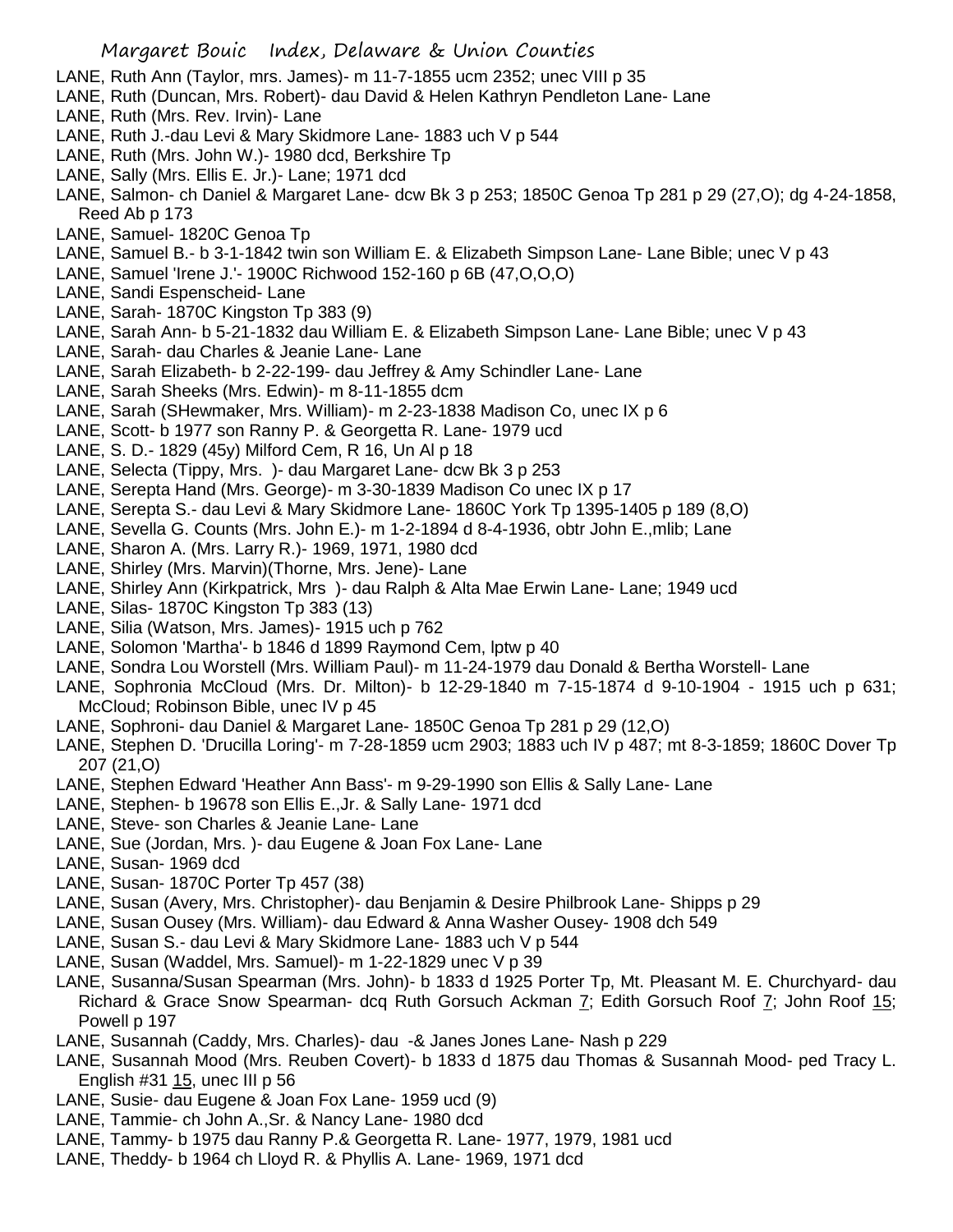LANE, Thelma P. Smith (Mrs. Purvis N.)- d 9-18-1978 (58) bur Tenn- Lane

- LANE, Thelma (Russell, Mrs. Cloe)- m 8-10-1946- 2nd wife- dau Harvey Chester & Rosa Robison Lane- Lane
- LANE, Thomas- d Sat. Magnetic Springs (33) dg 7-9-1901, Cryd Ab p 89
- LANE, Thomas Dean- b 4-29-1900 Berkshire Tp, dcb
- LANE, Thomas H.- b 5-26-1833 son William E. & Elizabeth Simpson Lane- Lane Bible; unec V p 43

LANE, Thomas'Mary Logan'- m 11-26-1865 ucm 3849; 1880C Marysville 266-287 p 17 (34,O,O,O)

- LANE, Thomas N.- d 3-8-1901 (56-4-0) son Levi & Mary Skidmore Lane- 1908 dch 398; 1883 uch IV p 463, V p 463, 544; dcdeaths; 1860C York Tp 1395-1405 p 189 (15,O)
- LANE, Thomas- brother Ralph T. Lane- Lane
- LANE, Thomas- son Ralph T. & Ellen R. Lane- Lane
- LANE, Tim- grandson Hazel Lane- 1949 ucd
- LANE, Jerry Tim 'Jean'- Lane;1971 ucd
- LANE, Tirza Flenniken (Mrs. James)- b 2-2-1804 m 12-9-1824 d 11-1-1987 Powers p 141, 154, 155
- LANE, T. N.- d Friday (56) dg 3-12-1901, 3-19-1901, Cryder Ab p 70, 72
- LANE, Todd Michael- b 3-19-1974 son Tim & Jean Lane- Lane
- LANE, Todd- b 1962 son Robert M. & Mabel E. Keyse Lane- Lane; 1967, 1971, 1973, 1975, 1977, 1979, 1981, 1983, 1991 ucd
- LANE, Tony- son Don & Jody McWilliams Lane- 1985 uch p 6
- LANE, Trisha Michelle (Duncan, Mrs. Michael William)- b 1970 m 6-29-1991 dau Jerry Tim & Jean Lane- Lane; 1971, 1973, 1975, 1977, 1979, 1981, 1983 ucd
- LANE, Twila June (Mulligan, Mrs. Marvin L.)- b 1933 dau John Welling & Hazel D. Kale Lane- Lane; 1985 uch p 87; 1949 ucd
- LANE, Vera Irene-b 1942 dau Delbert Harlen & Helen Forrider Lane- 1985 uch p 87
- LANE, Vera- son Peter Lane- Lane
- LANE, Vernon Dwight 'Geneva'- b 1935 son John Welling & Hazel D. Kale Lane- Lane; 1985 uch p 87; 1949, 1959, 1962, 1967, 1971, 1973, 1975, 1977, 1979, 1981, 1983, 1991 ucd
- LANE, Vicki (Eagon, Mrs. )- dau Darlene Virginia Ray Lane- Lane
- LANE, Vinnie E. Fisher (Mrs. Fenton G.)- m 6-24-1915 d 10-18-1982 (89)- Trenton Cem- Lane; 1961, 1964, 1969, 1971, 1980 dcd
- LANE, Virginia (McCrary, Mrs. )- dau Darlene Virginia Ray Lane- Lane
- LANE, 1908 dch p 427
- LANE, Walter- brother Otha James Lane- Lane
- LANE, Wanda (Cline, Mrs. )- sister Otha James Lane- Lane
- LANE, Wilda M. (Mrs. Richard E/F.)- Lane; 1973, 1975, 1977, 1979, 1981, 1983, 1991 ucd
- LANE, William- uca p 104
- LANE, William- 1870C Kingston Tp 383 (16)
- LANE, William- 1870C Brown Tp 245(5)
- LANE, William A. 'Esther'- 1961, 1964 dcd
- LANE, William E. 'Elizabeth Simpson'- b 7-3-1807 m 2-4-1830- Lane bible; unec V p 43
- LANE, William- father of Eleanor- dg 2-12-1907, Cryder Ab p 14
- LANE, William 'Emma J. Munsell- b 5-17-1838 m 4-7-1859 son Levi & Mary Skidmore Lane- 1883 uch V p 544; 1860C York Tp 1396-1406 p 149 (22,O); 1870C York Tp 35-34 p 5 (27,O); 1880C Liberty Tp Un Co 273-283 p 28 (40,O,O,O); 1880C York Tp 185 p 18 (40,O,O,O)
- LANE, William 'Grace'-McKitrick p 254
- LANE, William- son Howard & Leona Fabian Lane- Lane
- LANE, William- son Jack,Sr. Josephine Lane- 1969 dcd
- LANE, William- son ---& Jane Jones Lane- Nash p 229
- LANE, William- son John & Susan Spearman Lane- dumch p 140; 1883 uch IV p 463; Lane; Powell 197; obit John T., dg 9-9-1950
- LANE, William L.- change name Del Patron 3-11-1830- Reed Abs p 47
- LANE, William- son Luther & Mary Jane Mooney Lane- 1870C Jerome Tp 43 p 6 (2,O)
- LANE, William 'Martha Morgan'- m 7-6-1848 Madison Co unec XI p 8
- LANE, William 'Mary'- Lane
- LANE, William 'Mary Elizabeth Richard'- Lane
- LANE, William 'Mary Thompson'- m 8-1912 d 1951- Lane
- LANE, William 'Nellie'- d 2-22-1961 992\_ bur Mt. Pleasant, Porter Tp- Lane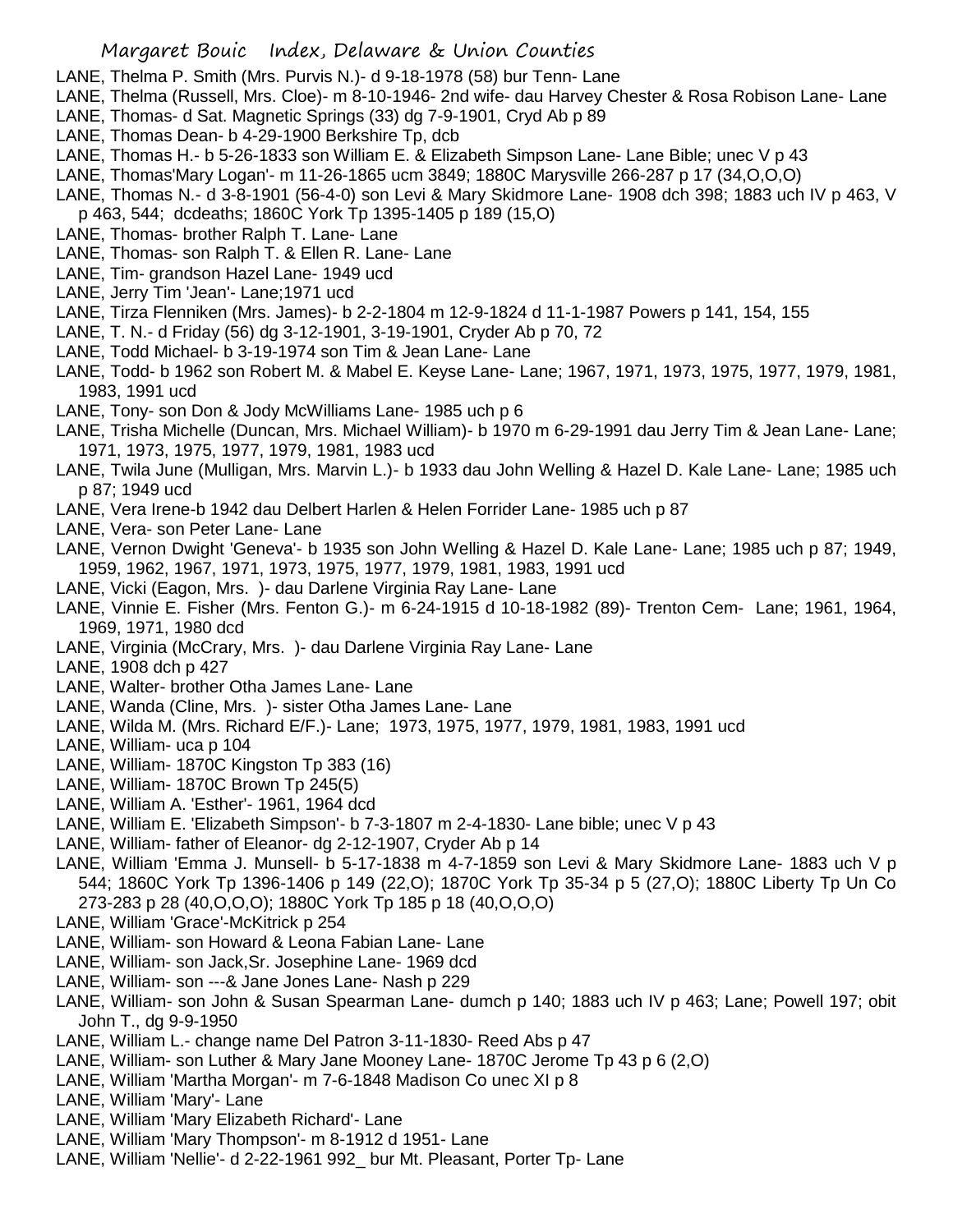- LANE, William Paul 'Sondra Lou Worstell'- m 11-24-1979 son Jack Lane- Lane
- LANE, William P. 'Karen'- 199 ucd
- LANE, William Paul,II- b 2-15-1981 son William Paul & Sondra Lou Worstell Lane- Lane
- LANE, William 'Rebecca'- McKitrick p 349
- LANE, William 'Susan Ousey'- 1908 dch 549
- LANE, William T.- son William & Emma J. Munsell Lane- 1883 uch V p 544; 1870C York Tp 35-34 p 5 (6,O); 1880C Liberty Tp Un C0 273-283 p 28 (16,O,O,O)
- LANE, Williams A.- 1969 dcd
- LANE, Willie- 1870C Porter Tp 458 (1)
- LANE, Wilma L Glaze (Mrs. Robert F.)- b 10-22-1912 m 10-4-1938 d 6-22-1989 (76) Trenton Cem- sister Carey Glaze- Lane; 1961, 1964, 1969, 1971, 1980 dcd
- LANE, Zella O.- dau William & Emma J. Munsell Lane- 1880C Liberty Tp Un Co 273-283 p 28 (2,O,O,O); 1880C York Tp 185 p 18 (2,O,O,O)
- LANENDER, Clara L. Beardsley (Mrs. M. L.) d 11-6-1867 (21-2-14) Claibourne Cem p 7, dau J. G. & P. Beardsley
- LANENDER, M. L. 'Clara L. Beardsley'- Claibourne Cem p 7
- LANER, A.D. 'Catharine'- 1880C Richwood 346-363 p 106 D (30,Pa,Pa,Pa)
- LANER, Anna E.- b 7-14-1876 Thomson Tp dau William Laner- dcb
- LANER, Catharine (Mrs. A. D.)- 1880C Richwood 346-363 p 106D (27,O,Irel,Irel)
- LANER, Catherine M. (Mrs. Jacob C.)- b 2-1839- 1900C Claibourne Tp 99-106 p 5A (61,Pa,Pa,Pa)
- LANER, Charles B.- son A. D. & Catharine Laner- 1880C Richwood 346-363 p 206D (8,O,Pa,Pa)
- LANER, Charles M.- d 1-30-1873 (5-7-1) Thompson Tp, dcdeaths
- LANER, Idau- b 12-25-1886 Thompson Tp dau James & Mary Wells Laner- dcb
- LANER, Isaac Dayton- heir of Mary Lott- dcw Bk 2 p 331
- LANER, Jacob C. 'Catherine M.'- b 8-1829- 1880C Claibourne tp 30-32 p 192C (52, Pa,Pa,Pa); 1900C Claib. Tp 99-106 p 5A 970,NJ,NJ,NJ)
- LANER, Mary E.- dau Jacob & Catharine Laner- 1880C Claibourne Tp 30-32 p 192C (8,O,Pa,Pa)
- LANER, Myrtle May- b 7-20-1887 Marlb. Tp -dau John & Flora Smith Laner- dcb
- LANER, William G.- son Jacob & Catharine Laner- 1880C Claibourne Tp 30-32 p 192C (10,O,Pa,Pa)
- LANG, infant b d 10-16-1894 ch Joseph & Carie Rulnes Lang- dcdeaths
- LANG, Alan F.- 1971 dcd; Delaware Tp
- LANG, Andrew- from Germany- Natralization 7-7-1870, delge IX p 57
- LANG, Anna- 1880C Delaware Town p 506A
- LANG, Anna- dau Charles & Grace Ellen Miller Lang- Lang
- LANG, Anne (Mrs. David W.)- 1969, 1971 dcd
- LANG, Anthony 'Ruth Yohe'- b 10-20-1913- Weiser p 451
- LANG, Beaty M. 'Margaret L.'- 1880C Paris Tp 41-42 p 4 (42,O,Va,O)
- LANG, Beth- dau Rev. Dixon L. & Mary Lang- Lang
- LANG, Betty (Trego, Mrs. )- dau Charles & Grace Ellen Miller Lang- Lang
- LANG, Beverly G. Mather (Mrs. Robert)- b 1928 d 12-20-1973 (45) Maple Dell Cem- djlm p 95- dau Harold Mather- Lang
- LANG, Bernice D. (Mrs. Harold B.)- b 1902, Maple Dell Cem, djlm p 95
- LANG, Billie Jean Moore (Mrs. David Michael)'- m 2-26-1994 dau Bill & Betty Moore- Lang
- LANG, Carl C. 'Grace Parkinson'- d 4-4-1974 (81) Ashley Union Cem- Lang
- LANG, Carolyn Jean Wolf (Mrs. James Henry)- b 4-7-1934 m 5-25-1957 dau Russell Elmer & Glenna Frances Rabold Wolf- Weiser p 710
- LANG, Charles L. 'Grace Ellen Miller'- d 1955 Sunbury p 139; Lang
- LANG, Daniel P. 'Jane'- 1880C Paris Tp 41-42 p 4 (74,Pa,Pa,Pa); uca p 58
- LANG, David C.- 1870C Liberty Tp Del Co 394 (47\*)
- LANG, David C. 'Elizabeth M. W.'- DJ p 99
- LANG, David- b 1971 son Michael A. & Paula Lang- Lang; 1977, 1979 ucd
- LANG, David Michael 'Billie Jean Moore'- m 2-26-1994- son Michael & Linda Lang- Lang
- LANG, David W. 'Anne'- 1969, 1971 dcd
- LANG, Rev. Dixon J. 'Mary'- Lang
- LANG, Dorothy Ruggles (Mrs. Lucas Keller)- Lang
- LANG, Edward D.- b 3-8-1876 Del Town son Andrew & Mete Lang- dcb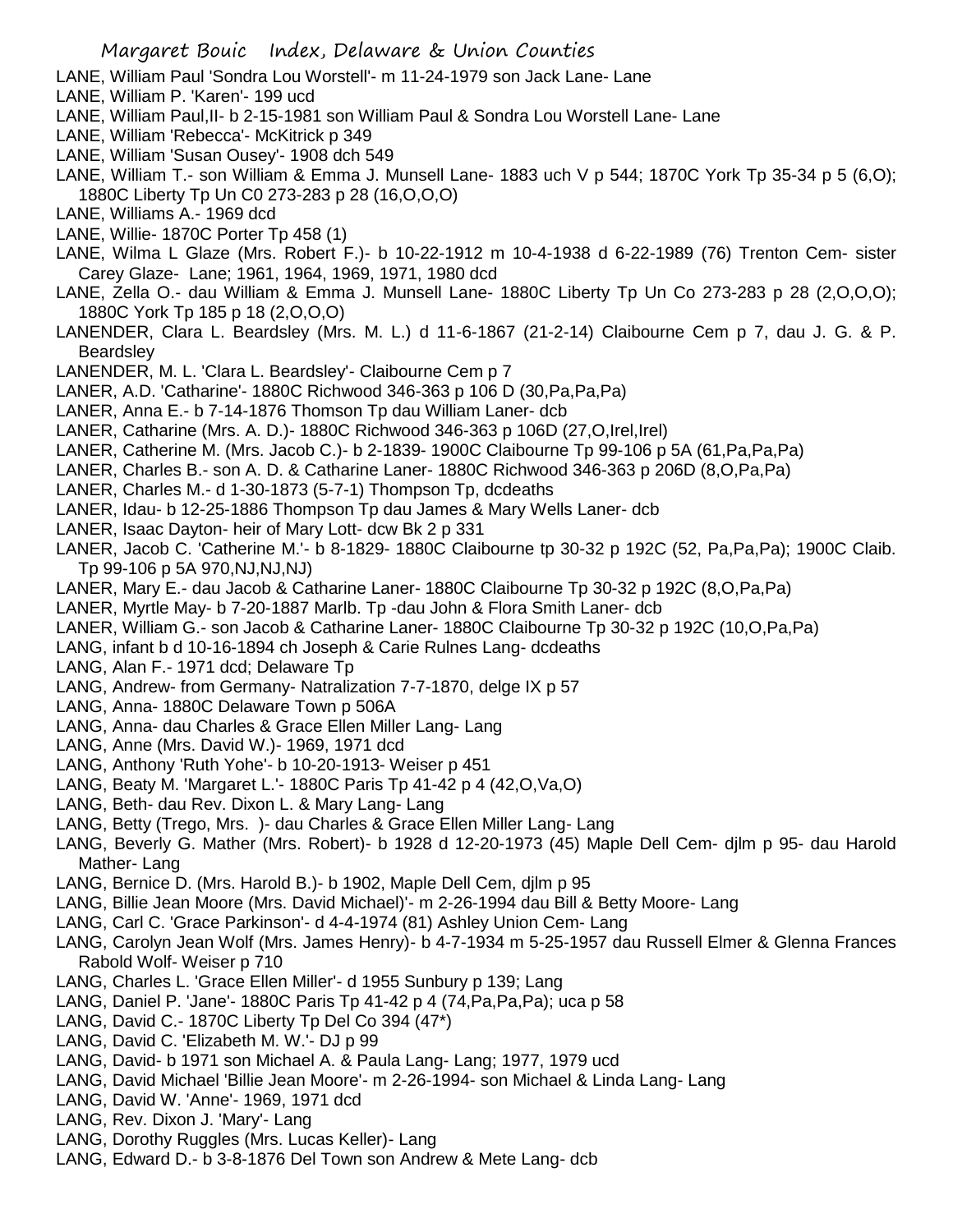- LANG, Elizabeth- dau Beaty M. & Margart L. Lang- 1880C Paris Tp 41-42 p 4 (17,O,O,Va)
- LANG, Elizabeth M. W. (Mrs. David C.)- b 5-16-1830 d 4-14-1880 Jerome Tp Cem, DJ p 99
- LANG, Elizabeth W. 1870C Liberty Tp Delaware Co 394 (40)
- LANG, Franklin B.- 1870C Liberty Tp Delaware Co 394 (15)
- LANG, Fred 'Ida Laura March'- Weiser p 570
- LANG, Grace Ellen Miller (Mrs. Charles L.)-d 7-16-1978 (87) Green Lawn Cem, Cols. dau Russell Well & Mary Ellen Caudy Miller- Sunbury p 139
- LANG, Grace Mae Parkinson (Mrs. Carl G.)- d 12-11-1976 (86) Ashley Union Cem- Lang
- LANG, Gregory Alan- b 2-4-1959 son James Henry & Carolyn Jean Wolf Lang- Weiser p 710
- LANG, Hannah- d 10-4-1896 (38-7-19) Troy Tp, dcdeths
- LANG, Harold B. 'Bernice D.'- b 1898 Maple Dell Cem, djlm p 95
- LANG, Holmes- 1870C Liberty tp Delaware Co 395 (4)
- LANG, Ida Laura- dau Fred & Ida Laura March Laang- Weiser p 570
- LANG, Ida Laura March (Mrs. Fred)- dau Harry & Mollie Coovert March- Weiser p 570
- LANG, Jacqueline- b 1962 dau David W. & Anne Lang- 1969, 1971 dcd
- LANG, James Henry 'Carolyn Jean Wolf'- b 1-18-1955 m 5-25-1957- Weiser p 710
- LANG, Jane A. (Betts, Mrs. Henry O.)- b 6-30-1844 d 2-10-1927- dcc Daniel Bowen 31
- LANG, Jane (Mrs. Daniel P.)- 1880C Paris Tp 41-42 p 4 (68,O,Irel,Irel)
- LANG, Jean (Mrs. Mark E.)- 1980 dcd
- LANG, Jerry- son Carl G. & Grace Parkinson Lang- Lang
- LANG, John- b 1964 son David W. & Anne Lang- 1969, 1971 dcd
- LANG, John Michael- son Charles L. & Grace Ellen Miller Lang- Sunbury p 139
- LANG, June (Burns, Mrs. )- dau Carl C. & Grace Parkinson Lang- Lang
- LANG, Kate- b 1975 dau Mark E. & Jean Lang- 1980 dcd
- LANG, Kathy Sue (Jordan, Mrs. Michael A.)- Lang
- LANG, Kelli Raejeane- b 5-13-1976 dau Michael Lang- Lang; 1977, 1979 ucd
- LANG, Lavina- 1870C Liberty Tp Delaware Co 394 (17)
- LANG, Linda (Mrs. Michael)- Lang
- LANG, Lois- dau Rev. Dixon J. & Mary Lang- Lang
- LANG, Lucas Keller 'Dorothy Ruggles'- b 2-28-1928 d 4-1-1992 (64) Westfield Cem- son Carl & Grace Parkinson Lang- Lang
- LANG, Lucretia- dau Beaty & Margaret L. Lang- 1880C Paris Tp 41-42 p 4 (14,O,O,Va)
- LANG, Malinda (Maine, Mrs. Silas)- Asp (1312v)
- LANG, Margaret L. (Mrs. Beaty M.)- 1880C Paris Tp 41-42 p 4 (42,Va,Va,Va)
- LANG, Marjorie Mary (Lomax, Mrs. David Henry)- McKitrick p 152
- LANG, Mark E. 'Jean'- 1980 dcd
- LANG, Martha Ann (Bowen, Mrs. James)- m 4-22-1961 dau Carl C. & Grace Parkinson Lang- Lang
- LANG, Martha- dau Rev. Dixon J. & Mary Lang- Lang
- LANG, Martha L.- 1870C Liberty Tp Delaware Co 395 (6)
- LANG, Mary- 1870C Liberty Tp Delaware Co 395 (8)
- LANG, Mary (Mrs. Rev. Dixon J.)- Lang
- LANG, Mary (Caylor, Mrs. Albin)- m 4-2-1852 dcm
- LANG, Mathew- b 1971 son Mark E. & Jean Lang- 1980 dcd
- LANG, Matthew- b 1966 son David W. & Anne Lang- 1969, 1971 dcd
- LANG, Michael A. 'Paula S.'- Lang; 1977, 1979 ucd, 1980 dcd
- LANG, Michael Allen- son Lucas Keller & Dorothy Ruggles Lang- Lang
- LANG, Michael "Mike"'Linda'- Lang
- LANG, Miller- d 3-12-1876 Troy Tp, d Delaware- dcdeaths
- LANG, Nancy (Weatherby, Mrs. )- dau Carl C. & Grace Lang- Lang
- LANG, Patricia (Wright, Mrs. William Arthur)- m 1-23-1954- Lang; Wright
- LANG, Paula S. (Mrs. Michael A.)- 1977, 1979 ucd, 1980 dcd
- LANG, Robert- son Carl C. & Grace Lang- Lang
- LANG, Robert- son Carl & Grace Parkinson Lang- Lang
- LANG, Robert E. 'Beverly C. Mather- b 1923, Maple Dell Cem, djlm p 95
- LANG, Rosella M.- dau Beaty M. & Margaret L. Lang- 1880C Paris Tp 41-42 p 4 (17,O,O,Va)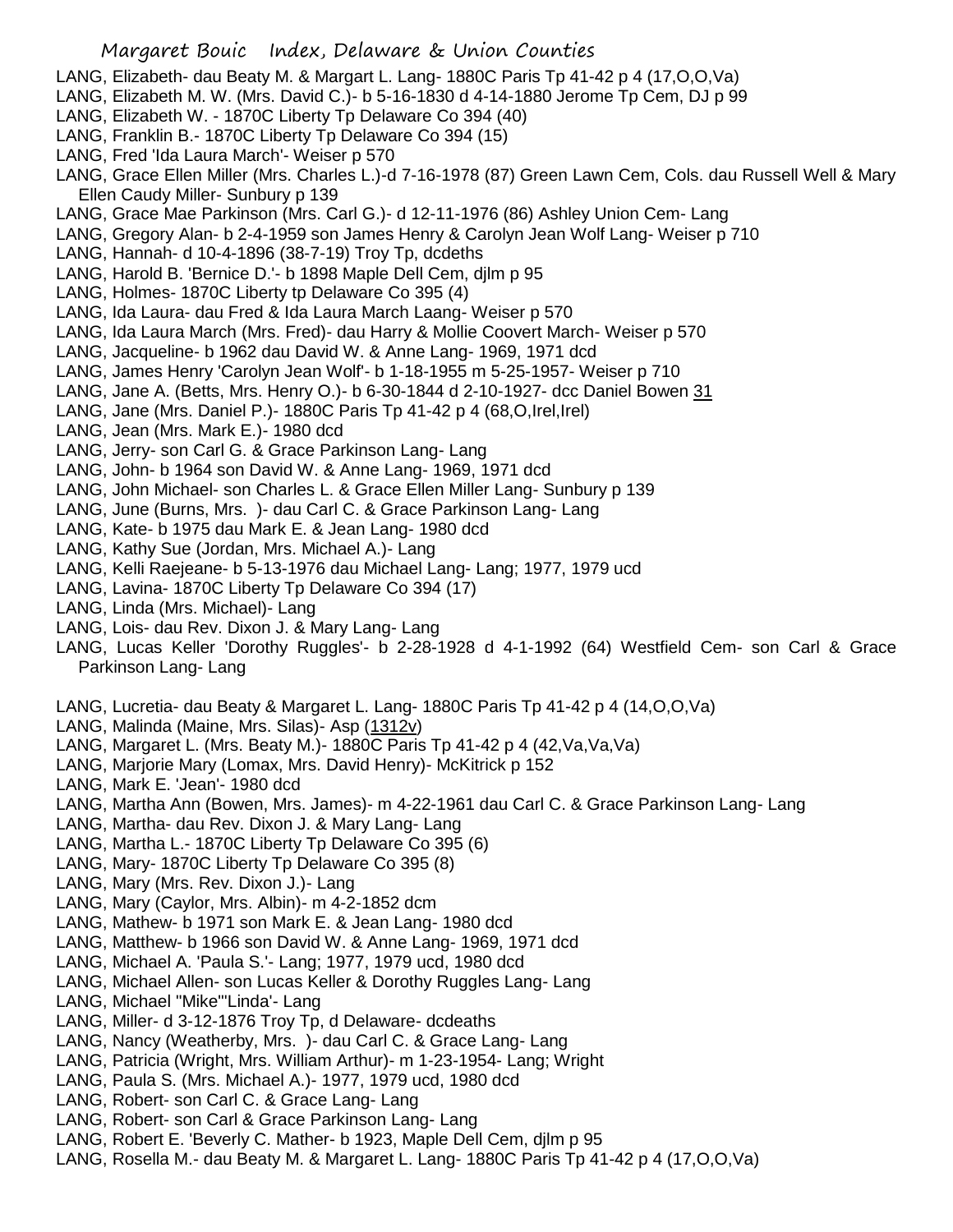LANG, Ruth Yohe (Mrs. Anthony)- b 10-11-1914 dau Albert & Bertie Nebinger Yohe- Weiser p 450

- LANG, Sandra Jean (Robinson, Mrs. )- dau Lucas Keller & Dorothy Ruggles Lang- Lang
- LANG, Steve- son Rev. Dixon J. & Mary Lang- Lang
- LANG, Steward M.- 1870C Liberty Tp Delaware Co p 395 (11)
- LANG, Susan Jane- dau Charles L. & Grace Ellen Miller Lang- Sunbury p 139
- LANG, Tamson (Prall, Mrs. )- dau Carl C. & Grace Parkinson Lang- Lang
- LANG, Violet (Jackson, Mrs. )- dau Carl C. & Grace Parkinson Lang- Lang
- LANG, W.- author History of Seneca Co. Ohio- McKitrick p 315, 320
- LANG, William David- son Charles L. & Grace Ellen Miller Lang- Sunbury p 139
- LANG, William H.- 1880C Marlborough Tp p 345A

LANG, Zenas- d 10-1-1871 (14-4-1) Orange Tp, dcdeaths; 1870C Liberty Tp Delaware Co 394 (2),,(13)

- LANGACER, William 'Willmot Miller'- unec XII p 30
- LANGACER, Willmot Miller (Mrs. William)- unec XII p 30
- LANGBEHM, Ernest 'Wanda May Poling'- d (42) Oak Grove Cem; Thurs dg 12-18-1948 Benton 5
- LANGBEHM, Fred C.- brother Ernest C. Langbehm- obit Ernest- dg 12-18-1947
- LANGBEHM, Louise K.- sister Ernest C. Langbehm- obit Ernest- dg 12-18-1947
- LANGBEHM, Wanda May Poling (Mrs. Ernest)- dau Lorenzo Dow & Mary Benton Poling- Benton 5; obit Ernest, dg 12-18-1947
- LANGBERRY, John- unclaimed letter 1842, unec XII p 40
- LANGDON, Betsy Richman (Mrs. James)- m 6-11-1823 Madison Co, unec IV p 64
- LANGDON, James 'Betsy Richman'- m 6-11-1823 Madison Co unec IV p 64
- LANGDON, Laurence K.- Pabst 4 p ?
- LANGDON, Maria L. (Hazen, Mrs. William P) d 1853- 1883 uch V p 506; Powell p 310
- LANGDON, Paul R.- Langdon
- LANGDON, Solomon- wsc Brah p 13
- LANGE, Rev. Ch.- Powers p 52
- LANGE, Emilie (Heinig, Mrs. Gustave Eduard)- b 1825 d 1913 dau Johann Georg & Henrietta Caroline Auguste Lange- ped Verna Forbes Willson #285 15, unec X p 52
- LANGE, George 'Virginia Reynolds'- Pounds 4
- LANGE, George W.- b 4-27-1875 d 1-12-1915 Oller Cem p 14
- LANGE, Henriette Caroline Auguste (Mrs. Johann Georg Amadeus)- ped Verna Forbes Willson 31, unec X p 52
- LANGE, Irene (Mrs. William J.)- d 2-2-1983 (78) bur Piqua- Lange
- LANGE, James F.- son William J. & Irene Lange- Lange
- LANGE, Johann Georg Amadeus 'Henriette Carolin Auguste'- ped Verna Forbes Willson #285 30, unec X p 52
- LANGE, John R.- son William J. & Irene Lange- Lange
- LANGE, Lucy W.- b 8-8-1856 d 2-2-1883 Oller Cem p 14
- LANGE, Patricia (Rowland, Mrs. Harry)- dau William J. & Irene Lange- Lange
- LANGE, Phillip J.- son William J. & Irene Lange- Lange
- LANGE, Sally (Wehner, Mrs. Leonard)- dau William J. & Irene Lange- Lange
- LANGE, Virginia Reynolds (Mrs. George)- dauy Anthony J. & Rosetta Shoup Reynolds- Pounds 4
- LANGE, William J. 'Irene'- Lange
- LANGE, William L.- son William J. & Irene Lange- Lange
- LANGEL, Daniel 'Susannah Bright'- b 10-16-1821 m 5-19-1842 d 2-27-1894 son Philip & Elizabeth Langel- dcc Mary Smeck Eagon 10
- LANGEL, Elizabeth (Mrs. Philip)- dcc Mary Smeck Eagon 21
- LANGEL, Isabelle (Smeck, Mrs. Isaac Newton)- b 2-2-1862 m 2-26-1880 d 1-31-1931 dau Daniel & Susannah Bright Langel- dcc Mary Smeck Eagon 5
- LANGEL, Melina Elizabeth (Vanarsdalen, Mrs. John)- ped Debra Lyn Lape Lackowski #160 27, unec IX p 45
- LANGEL, Philip 'Elizabeth'- dcc Mary Smeck Eagon 20
- LANGEL, Susannah Bright (Mrs. Daniel)- b 6-1821 m 5-19-1842 d 7-31-1900 dau John,Jr. & Hannah Caluer Bright- Mary Smeck Eagon 11
- LANGENDORFER, Alison- b 1972 dau William T. & Margaret Langendorfer- 1975, 1977 ucd
- LANGENDORFER, Jacob- b 1974 son William T. & Margart Landendorfer- 1975, 1977 ucd
- LANGENDORFER, Margaret (Mrs. William T.)- 1975, 1977 ucd
- LANGENDORFER, William T. 'Margaret'- 1975, 1977 ucd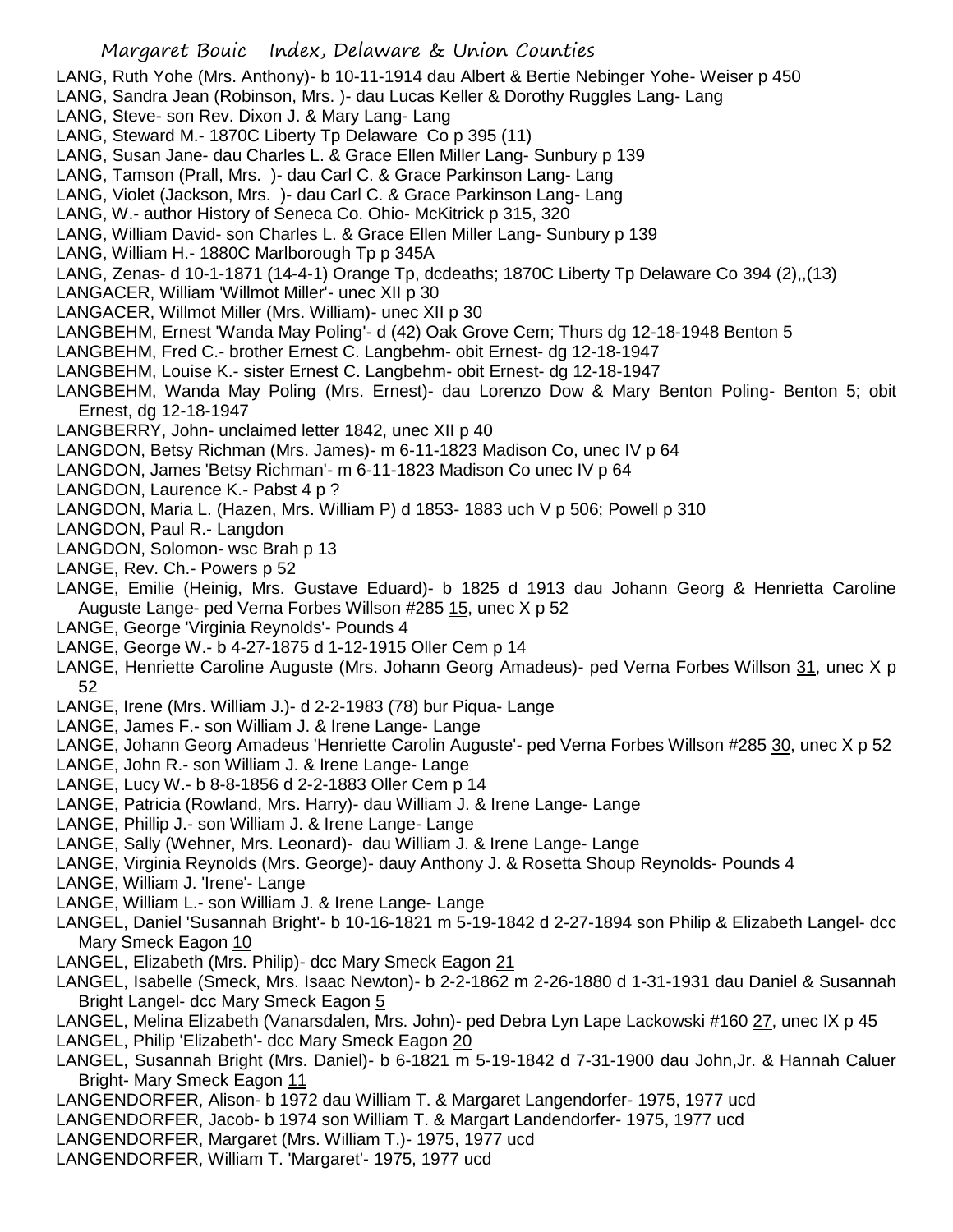LANGERE, William 'Wilnial Miller'- m 2-11-1858 ucm 2681

LANGERE, Wilnial Miller (Mrs. William)- m 2-11-1858 ucm 2681

LANGENDERFER, Laura Helen (McKinnie, Mrs. Murray)- Powers p 234

LANGES, Mrs. L.- Oak Grove Cem -dau A. P. Meeker dg 5-6-1890 Cry Ab p 16

LANGEVIN, Mary C. Grigsby- dau Joseph B. & Rachel E. Grigsby- 1985 uch p 63

LANGFITT, Alma- dau Joseph Langfitt- Freshwater p 42

- LANGFITT, Benton 'Martha Ellen Freshwater'- Freshwater p 40 42, 45
- LANGFITT, Charles- son Benton & Martha Ellen Freshwater Langfitt- Freshwater p 42
- LANGFITT, Dean- son Joseph Langfitt- Freshwater p 42
- LANGFITT, Eleanor- dau Charles Langfitt- Freshwater p 42
- LANGFITT, Gladys- dau Joseph Langfitt- Freshwater p 42
- LANGFITT, Jean- dau Charles Langfitt- Freshwater p 42
- LANGFITT, Joseph- son Benton & Martha Ellen Freshwater Langfitt- Freshwater p 42
- LANGFITT, Kenneth- son Joseph Langfitt- Freshwater p 42
- LANGFITT, Martha Ellen Freshwater (Mrs. Benton)- b 1843 dau Philip & Eleanor Archer Freshwater Freshwater p 40, 42, 45
- LANGFITT, Mary- dau Benton & Martha Ellen Freshwater Langfitt- Freshwater p 42
- LANGFITT, Myrtle- dau Benton & Martha Ellen Freshwater Langfitt- Freshwater p 42
- LANGFITT, Myrtle- dau Charles Langfitt- Freshwater p 42
- LANGFORD, Benjamin 'Henrietta Booker'- Maugans Anc p 199
- LANGFORD, Eupha Cheney (Mrs. )- b 10-11-1900 d 1-19-1978 Price Cem, djlm p 70 dau John W. & Theyl A. McCurdy Cheney- Langford
- LANGFORD, Eva (Harrison (Mrs. Oswald)- d 4-1963 bur England- dau Rev. George H. & Harriett Rummbles Langford- Langford
- LANGFORD, Rev. George H. 'Harriett Rummbles'- d 4-21-1966 (87) Green Mound Cem- Langford; 1964 dcd
- LANGFORD, Harriett Rumbles (Mrs. Rev. George H.)- d 2-3-1965 (88) Green Mound Cem- Langford; 1964 dcd
- LANGFORD, Henrietta Booker (Mrs. Benjamin)- Maugans Anc p 199
- LANGFORD, Herma Table (Mrs. Thomas C.)- Langford
- LANGFORD, Ivy (Emfield, Mrs. Elmer)- dau Rev. George H. & Harriet Rummbles Langford- Langford
- LANGFORD, Jill Nicole- dau Reginald G.,Jr. & Marilyn Elaine Stiles Langford- Weaver 129221121
- LANGFORD, Marie Orahood (Mrs. Reginald G.)- dau Ray & Esther Speese Orahood- Weaver 1292211; 1961, 1964, 1969, 1981, 1980 dcd
- LANGFORD, Marilyn Elaine Stiles (Mrs. Reginald G.,Jr.)- m 6-7-1969 dau Ferris Stiles- Weaver (12922112)
- LANGFORD, Marlene Marie (Yarhouse, Mrs. Johnny Lee)- dau Reginald G. & Marie Orahood Langford-Weaver 12922111; 1961(15), 1964 dcd
- LANGFORD, Mary (Todd, Mrs. Richard)- dau Benjamin & Henrietta Booker Langford- Maugans Anc p 198, 199
- LANGFORD, May Harriet (Bryant, Mrs. Clyde,Jr.)- dau Rev. George H. & Harriett Rumbles Langford- Langford
- LANGFORD, Reginald G.'Marie Orahood'- d 3-18-1978 (60) Green Mound Cem- son Rev. George H. & Harriett Rummbles Langford- Weaver (1292211); 1961, 1964, 1969, 1971 dcd
- LANGFORD, Reginald,Jr.- 'Marilyn Elaine Stiles'- m 6-7-1969 son Reginald G. & Marie Orahood Langford-Weaver 13922112; 1961(16), 1964, 1969 dcd
- LANGFORD, Thomas C. 'Herma Tabler'- d 7-8-1972 St. Mary's Cem- Langford
- LANGFORD, William H.- son Rev. George H. & Harriett Rummbles Langford- Langford
- LANGHAMMER. Ernest Gustavus 'Jennie G. Ryan'-b 3-26-1858 m 10-10-1923 d 8-11-1930 (72) Ryuan Bible, unec VII p 12
- LANGHAMMER, Jennie G. Ryan (Richard, Mrs. John)(Mrs. Ernest Gustavus)- m 10-10-1923 (2) 2-27-1933 d 5-9-1936- Ryan Bible, unec VII p 112
- LANGHEAD, William B.- 1883 uch V p 285
- LANGHENRY, G. K.- b 10-1-1799 d 8-2-1870 Genoa Tp, Tussic, St. Cem, Powell 118
- LANGHERTY, Ben- d 8-26-1893 dg 1-5-1894 Cry Ab p 148
- LANGHERY, Adelen -1870C Scioto Tp 479(8)
- LANGHERY, Adeline -1870C Scioto Tp 480(29)
- LANGHERY, Charles -1870C Scioto Tp 479(60\*)
- LANGHERY, Charles -1870C Scioto Tp 480 (5)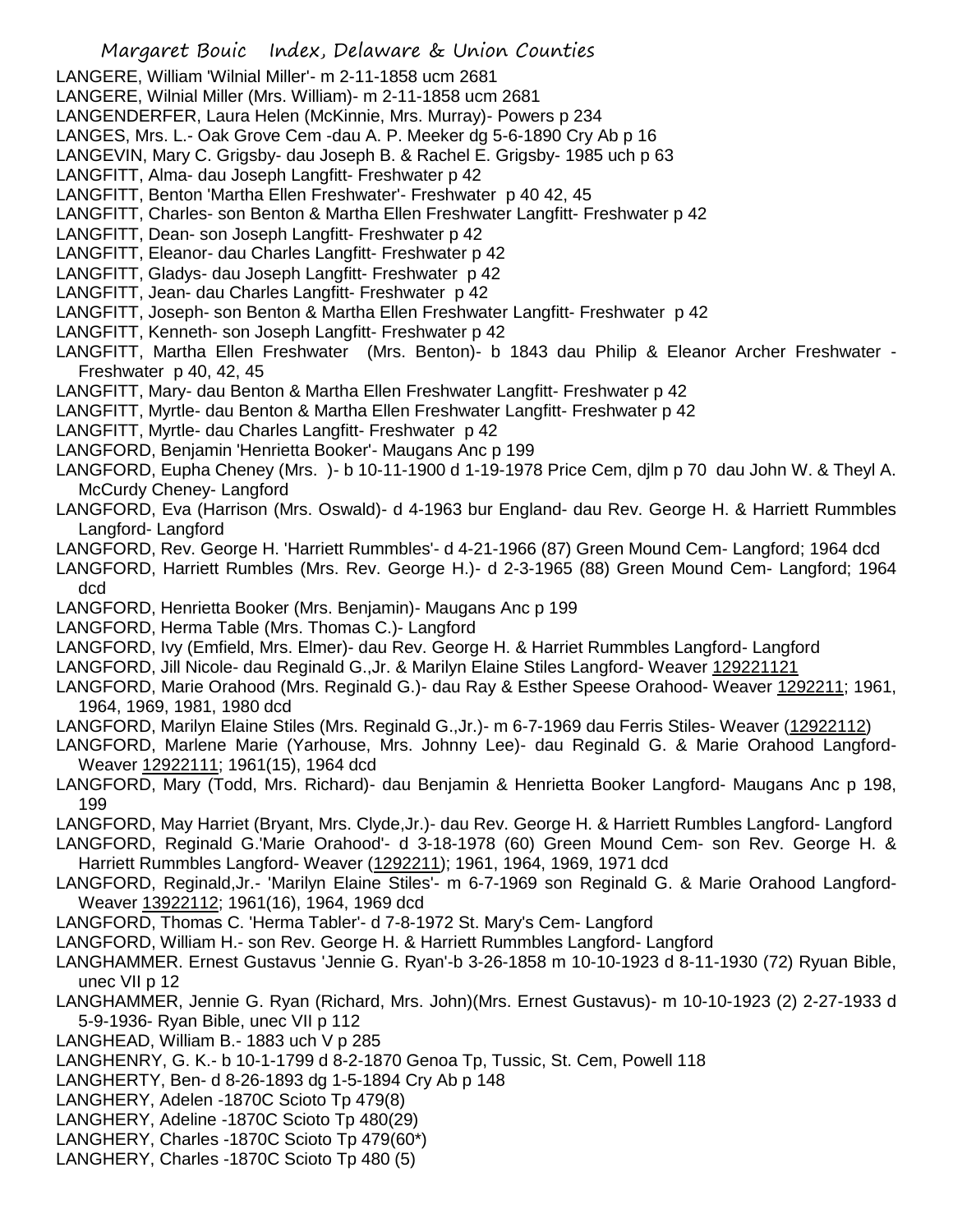Margaret Bouic Index, Delaware & Union Counties LANGHERY, James -1870C Scioto Tp 479 (19) LANGHERY, John -1870C Scioto Tp 480(34\*); unclained letter, unec XII p 21 LANGHERY, Julia -1870C Scioto Tp 479 (29) LANGHERY, Margaret -1870C Scioto Tp 480(2) LANGHERY, Mary -1870C Scioto Tp 479 (8) LANGHERY, Mary J. -1870C Scioto Tp 480(7) LANGHERY, Melinda -1870C Scioto Tp 479(30) LANGHERY, Rachael -1870C Scioto Tp 479 (20) LANGHIRT, Bruce 'Cynthia'-Langhirt LANGHIRT, Cynthia (Mrs. Bruce)- Langhirt LANGHIRT, Vincent -son Bruce & Cynthia Langhirt- Langhirt- engaged to Sharon Padovan LANGHORN, C. Joe 'Sylvia'- b 1905 d 1945 Broadway Cem, lptw p 80 LANGHORN, C. Robert- b 1942 d 1943 son C. Joe & Sylvia Langhorn- Broadway Cem, lptw p 80 LANGHORN, Sylvia (Mrs. C. Joe)- b 1907 d 1943- Broadway Cem, lptw p 80 LANGING, Eugene O.- from Ireland, to Us 1858 Nat. 11-6-1876 delge IX p 57 LANGKNECHT, Adam Shaw- b 2-8-1987 son Rev. Henry J. & Shirla Pinder Langknecht- Langknecht LANGKNECHT, Rev. Henry "Hank"J. 'Shirla'- m 1980- son Henry L. & Ann Langknecht- Langknecht LANGKNECHT, Jake- son Rev. Henry & Shirla Pinder Langknecht- Langknecht LANGKNECHT, Shirla Pinder (Mrs. Rev. Henry)- m 1980 dau Walter Pinder- Langknecht LANGLETZ, Elsie Rathfon (Shettel, Mrs. David William)- m 11-24-1889 d 2-20-1939- Weiser p 453 LANGLEY, Carl 'Eileen'- son Embert & Rebecca Smith Langley- Langley; 1969, 1971, 1980 dcd LANGLEY, Carolyn (Krebs, Mrs. Dr. George)- dau Charles T. & Elizabeth Jean Mackay Langley- Langley LANGLEY, Charles M. 'Karen C.'- 1991 ucd LANGLEY, Charles T. 'Elizabeth Jean "Betty" Mackay'- b 4-21-1916 m 6-28-1941 d 5-14-1994 (78)bur Birmingham, Mich.- son Clifton H. & Manie Withers Langley- Langley; 1973 ucd LANGLEY, Cindy- b 1968 dau Ted & Rhoda K. Langley- 1977, 1979, 1981, 1983 ucd LANGLEY, Clifton H. 'Manie Withers'- Langley LANGLEY, Conrad- son Robert & Rebecca Smith Langley- Langley LANGLEY, Dorothy (Norred, Mrs. Lowell)- dau Clifton H. & Manie Withers Langley- Langley LANGLEY, Elizabeth Jean "Betty" Mackay (Mrs. Charles T.)- m 6-28-1941- Langley; 1973 ucd LANGLEY, Eileen (Mrs. Carl)- 1949 ucd; 1969, 1981, 1980 dcd LANGLEY, Embert 'Rebecca Smith'- b 9-25-1895 d 8-14-1975 Oakdale Cem II p 132 (M-RF-6) -son William & Mary McCoy Langley- Langley; 1949, 1959, 1962 ucd LANGLEY, F. W.- unclaimed letter- unec IV p 33 LANGLEY, Isabella (Ettrick, Mrs. Wm)- m 1722 dau Wm. Langley- McKitrick p 34 LANGLEY, Karen C. (Mrs. Charles M.)- 1991 ucd LANGLEY, Lizzie (Richardson, Mrs. )- sister Embert Langley- Langley LANGLEY, Manie Withers (Mrs. Clifton H.)- Langley LANGLEY, Martha (Grissom, Mrs. )- sister Embert Langley- Langley LANGLEY, Mary Louise (Taitt, Mrs. Dean)- dau Clifton H. & Manie Withers Langley- Langley LANGLEY, Matt- b 1968 son Ted L. & Rhoda R. Langley- 1977, 1979, 1981, 1983 ucd LANGLEY, Rebecca Smith (Mrs. Embert)- b 10-5-1893 d 1-16-1993 (99) Oakdale Cem II p 132 (M-RF-6)- dau Fred R. & Mary Hunley Smith- Langley; 1949, 1959, 1962 ucd LANGLEY, Rhoda K. (Mrs. Ted)- 1977, 1979, 1981, 1983 ucd LANGLEY, Scott- b 1973 son Ted L. & Rhoda R. Langley- 1977, 1979, 1981, 9183 ucd LANGLEY, Shirley (Owen, Mrs. George)- dau Clifton H. & Manie Withers Langley- Langley LANGLEY, Ted 'Rhoda K.'- 1975, 1977, 1979, 1981, 1983 ucd LANGLEY, William- McKitrick p 34 LANGLIN, Wilda- b 7-21-1902 Del Town dau James & Clara Hulls Langlin- dcb LANGLOTZ, Katie (Pardonner, Mrs.Henry M.)- ped Arthur Keim 7, unec XIV p 22 LANGMEYER, Donald 'Marcia Elaine Anderson'- Maugans Anc p 14 LANGMEYER, Marcia Elaine Anderson (Mrs. Donald)- b 12-24-1942 dau Denzil Tobias & Gladys Partin Anderson- Maugans Anc p 13 LANGS, Elizabeth(Fox, Mrs. William)- ped Gloria Susan Miller Jones 27, delge II p 42 LANGSTAFF, ---hjt p 46; Claibourne Cem p 45

LANGSTAFF, --family of Dennis baker #308, unec XI p 1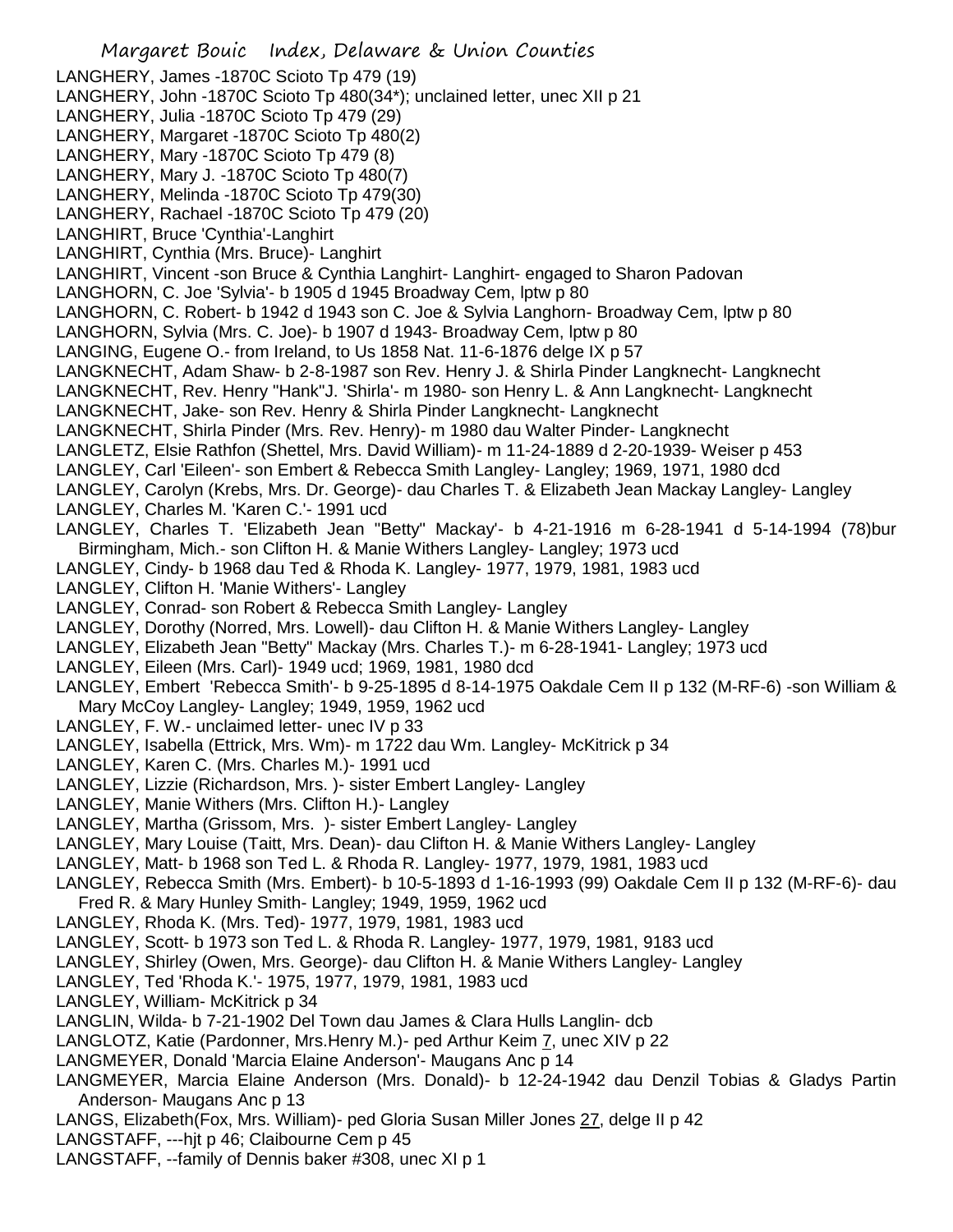LANGSTAFF, Adolphus d (1y) son Elmus Wheaton & Eliz(beth) Jane Norman Langstaff- 1883 uch V p 441; Maugans Anc p 221, 223, 237

- LANGSTAFF, Albert Eugene- b 2-192- d(14m) son Walter & Susan Evans Langstaff- Maugans Anc p 221
- LANGSTAFF, Alfred Denison 'Sallie McCall'- Maugans Anc p 225
- LANGSTAFF, Alice- dau Walter & Susan Evans Langstaff- Maugans Anc p 221
- LANGSTAFF, Allen- son Dr. Louis & Annie Kirkpatrick Langstaff- Maugans Anc p 226
- LANGSTAFF, Allie/Anna Webster (Mrs. William A.)- b 5-1857 d 5-1912-Claibourne Cem p 41; Maugans Anc p 217; 1880C Leesburg Tp 26 p 176C (26,O,O,O); 1900C Leesburg Tp 164-165 p 7B (43,O,O,O) m 26y, 2 ch, l living
- LANGSTAFF, Amanda- dau James H. & Catherine Langstaff- 1850C Leesburg Tp 224 p 35 (6,O); 1860C Leesburg Tp 435 (15,O)
- LANGSTAFF, Angeline (Danielson, Mrs. Moses)- dau Samuel Anon & Margaret Bodle Langstaff- Maugans Anc p 221
- LANGSTAFF, Anna- 1883 uch V p 442
- LANGSTAFF, Anna E. (Stone, Mrs. George E.)- m 6-29-1869 ucm 4563
- LANGSTAFF, Anna- dau David R. & Sarah Rhodes Langstaff- Maugans Anc p 218
- LANGSTAFF, Anna May- d 9-14-1871 (1-4-4) Claibourne Cem p 7- dau Asa & Hannah Lockhart Langstaff-1915 uch p 832; Maugans Anc p 214, 216
- LANGSTAFF, Anna Sarah Jones (Hoover, Mrs. Christopher)(Mrs. Edward Lawrence)- b 1-29-1871 d 10-17- 1900 (29-8-27) York Cem p 55 dau W. W. & Lydia Jones- Maugans Anc p 216
- LANGSTAFF, Annie A. Webster (Mrs. William A.)- lic 11-5-1873 ucm 5371
- LANGSTAFF, Annie Kirkpatrick (Mrs. Louis)- m 1853- Maugans Anc p 226
- LANGSTAFF, Annie- dau Louis & Annie Kirkpatrick Langstaff- Maugans Anc p 226
- LANGSTAFF, Arlou Ann Allen (Mrs. Seth)- b 10-19-1904 d 8-28-1979 (74) Price Cem- djlm p 40-dau Cory(don) Allen & Mary/Marietta Ellen Swartz Allen- Langstaff; 1985 uch p 6
- LANGSTAFF, Arminta- b 4-1-1856 bur Hanover Cem- dau Lewis & Lucy Jane Perry Langstaff- Maugans Anc p 219, 220
- LANGSTAFF, Asa- b 1783 d 1868 unec XII p 38
- LANGSTAFF, Asa 'Hannah Lockhart''Emma Lafferty'- b 5-24-1836 m 11-7-1858 ucm 2797 or m 12-25-1858 d 2-17-1911 Claibourne Cem p 5,7- son James Harris & Catherine Dixon Langstaff- Langstaff; Maugans Anc p 214, 216; 1883 uch V p 641; uca p 21, 78, 87, 104; unec II p 39, XII p 30; 1850C Leesburg Tp 224 p 35 (14,O); 1860C Claib. Tp 674-655 p 89 (24,O); 1870C Claib. Tp 246-243 p 31 (33,O); 1880C Claib. 126-133 p 12 (45,O,O,Maine); 1900C Claib. Tp 304-321 p 13A (64,O,O,WVa)
- LANGSTAFF, Asa- son John Boylan & Barbara Flesher Langstaff- Maugans Anc p 217
- LANGSTAFF, Asa L. 'Laney Ann Boylan'- son Henry & Hannah Crow Langstaff- 1883 uch IV p 519, V p 441, 641; Maugans Anc p 99, 213, 214; Claibourne Cem p 6
- LANGSTAFF, Augusta (Shipley, Mrs. Henry)- b 1847 dau Samuel Anon & Margaret Bodle Langstaff- Maugans Anc p 221
- LANGSTAFF, Barbara Flesher (Mrs. John Boylan)- Maugans Anc p 217; 1860C Leesburg Tp 436 (45,O)
- LANGSTAFF, Bell (Velna, Mrs. )- ch Oliver Ellsworth & Callie Arwilds Jones Langstaff Maugans Anc p 219
- LANGSTAFF, Benjamin- son Henry & Hannah Crow Langstaff- Maugans Anc p 214
- LANGSTAFF, Bernard Lee 'Ruth Ellen Dulgar'- b 5-14-19918 m 1946 Maple Grove Cem- son Walter Howard & Racie Lucinda Elliott Langstaff- Maugans Anc p 215
- LANGSTAFF, Bertha Jane (Vandenbark, Mrs.Louis D.)- b 1878 d 9-1964 dau Henry & Delina A. Hunt Langstaff- Maugans Anc p 219
- LANGSTAFF, Betty Corwin (Mrs. Russell Eugene)- Maugans Anc p 220
- LANGSTAFF, Betty (Wills, Mrs. Irvin)- b 10-15- dau Walter & Susan Evans Langstaff- Maugans Anc p 221
- LANGSTAFF, Beverly Van Gundy (Mrs. Larry)- m 1950- 1985 uch p 6
- LANGSTAFF, Blanche McCune (Mrs. Edward Lawrence)- m 8-28-1901 dau James M. & Sarah A. Tedrick McCune- 1915 uch p 812 picture; Maugans Anc p 216
- LANGSTAFF, Brown- son Henry Cook & Elsie Wintermute Langstaff- Maugans Anc p 219
- LANGSTAFF, C.- uca p 92
- LANGSTAFF, Callie Arwild Jones (Mrs. Oliver Ellsworth)- b 1873/8 m 10-14-1896 d 1951 Bokescreek Cem-Maugans Anc p 219; Maple Dell, djlm p 95; 1900C Leesburg Tp 153-154 p 7A (22,O,O,O) m 3 y, no ch LANGSTAFF, Catherine- uca p 21
- LANGSTAFF, Catherine Dixon (Mrs. James Harris) b 11-3-1813 m 9-1-1831 d 6-8-1892 Claibourne Cem p 5;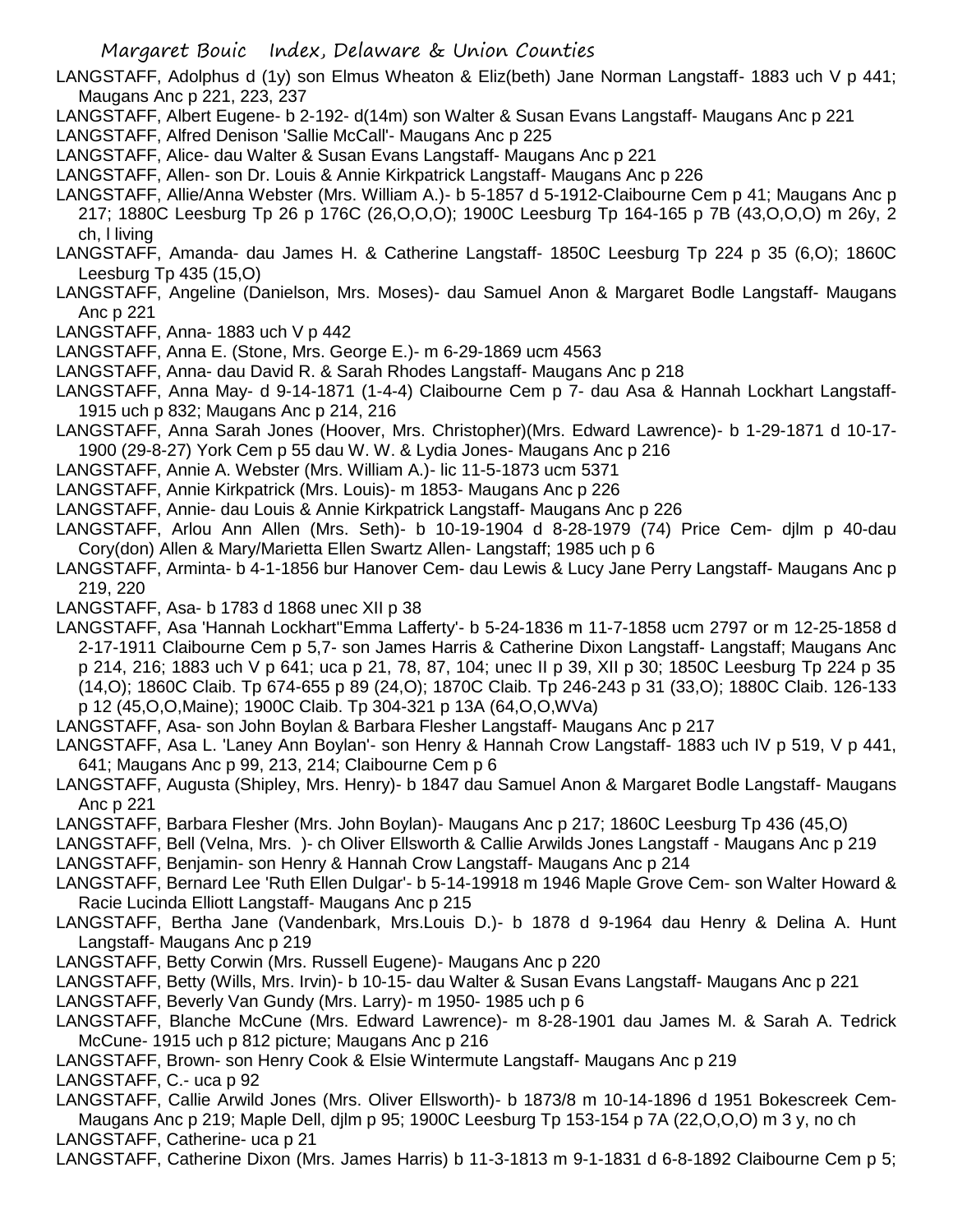Margaret Bouic Index, Delaware & Union Counties 1883 uch V p 428, 447, 546, 641- 1850C Leesburg Tp 224 p 35 (34,Va); 1860C Leesb. 435 (45,Va); 1870C Lees. Tp 268-276 p 34 (54,Va); 1880C Richwood 221-234 p 201A (66,Va,-,Va) LANGSTAFF, Catherine (Martin, Mrs. John W.)- b 11-20-1848 dau Lewis & Lucy Jane Perry Langstaff-Maugans Anc p 219 LANGSTAFF, Catherin- dau Henry & Hannah Crow Langstaff- Maugans Anc p 214 LANGSTAFF, Catherine- dau Henry & Hannah Crow Langstaff- Maugans Anc p 214 LANGSTAFF, Charity Stille (Mrs. John)- b 1753 d 4-28-1829- Maugans Anc p 225 LANGSTAFF, Charity- 11-8-1814 d 10-4-1840 not m dau John & Lucy Miles Langstaff- Maugans Anc p 225,2226 LANGSTAFF, Charity (Langstaff, Mrs. Miles)- b 1835 d 3-24-1848 dau James & Lorina Shortnell Langstaff-Maugans Anc p 225 LANGSTAFF, Charles- son Dr. Louis & Annie Kirkpatrick Langstaff- Maugans Anc p 226 LANGSTAFF, Charles L.- son William & Allie A. Webster Langstaff- 1880C Leesburg Tp 26 p 176C (3,O,O,O) LANGSTAFF, Charles Wesley- b 1-14-1861/2 d 3-1861/2 Claibourne Cem p 7- son Asa & Hannah Lockhart Langstaff- 1915 uch p 832; Maugans Anc p 214, 215 LANGSTAFF, Clara Dousley- b 1-9-1885 d 1906 dau James & Louis Palmer Langstaff- Maugans Anc p 227 LANGSTAFF, Connie Lee- dau Kenneth & Maxine Neal Langstaff- Maugans Anc p 221 LANGSTAFF, Cynthia- d 10-14-1898 (77-0-0) dau James Noble- dcdeaths LANGSTAFF, Daisy Kate- b 1887 d 1906 dau Henry & Delina A. Hunt Langstaff- Maugans Anc p 219, 220 LANGSTAFF, Daisy Wood (Mrs. Judson)(Kock, Mrs. John)- b 11-5-1886 d 6-15-1939 Claibourne Cem-Maugans Anc p 224 LANGSTAFF, Dalene June- dau Kenneth & Maxine Neal Langstaff- Maugans Anc p 221 LANGSTAFF, David- b 1-1811, 1900C Marysville 4th Wd 287-296 p 12A (89,NJ,NJ,NJ) LANGSTAFF, David L.- d 10-28-1902 (89) b NJ from Paris Tp, uninf p 12 LANGSTAFF, David G.'Sarah R.'- b 1814 d 1902 Jerome Cem, DJ p 100; 1860C Jerome Tp 67-66 p 9 (47,NY); 1870C Jerome Tp 147-148 p 20 (56,NY) LANGSTAFF, David- son Henry & Hannah Crow Langstaff- Maugans Anc p 214 LANGSTAFF, David Henry 'Isabella Mozenzo'- b 4-1840 d 1909 Maple Dell Cem, djlm p 85- 1870C Claibourne Tp 224-222 p 28 (30,O); 1900C Leesburg Tp 153-154 p 7A (60,O,o,O) m 39y LANGSTAFF, David R. 'Sarah Rhodes''Mary Susannah Bean'- b 1-11-1814 d 1902 Jerome Cem- son Asa & Laney Ann Boylan Langstaff- Maugans Anc p 99, 218, 231; Bean (94) LANGSTAFF, Mrs. David/Mrs. E. A.)- dg 2-21-1890 Cry Ab P 7, dg 2-18-1890 Mother of Dr. Lee Wentz LANGSTAFF, Delina A. Hunt (Mrs. Henry)- b 1854 m 4-12-1876 d 1934- Maugans Anc p 219 LANGSTAFF, Della May/Mary Taylor (Mrs. Edward Lawrence)- b 7-28-1874 m 6-4-1890 d 10-31-1894 Claibourne Cem dau Samuel Breece & Hattie Taylor- Maugans Anc p 216; unec V p 9 LANGSTAFF, Donald Elliott 'Maxine Reynolds''Florence McDredie''Frances Ann Fisher- b 5-2-1916 m(3) 8-16- 1964 son Walter Howard & Racie Lucinda Elliott Langstaff- Maugans Anc p 215 LANGSTAFF, Donald- b 11-12-1903 son William Grant & Jennie M. Frances Langstaff- Maugans Anc p 220, 221 LANGSTAFF, Dora Liska Carr (Mrs. Marshall)- b 1868 d 1939 Claibourne Cem p 11, 49; Maugans Anc p 215; 1900C Claib. Tp 303-319 p 13A (32,O,O,O) LANGSTAFF, Dorothy (Curry, Mrs. Oscar)- dau Henry & Delina A. Hunt Langstaff- Maugans Anc p 219, 220 LANGSTAFF, Edith M. Biggs (Mrs. Dr. Ogden)- Maugans Anc p 225 LANGSTAFF, Edna (Vestal, Mrs. Ralph)(Dodge, Mrs. Cliff)- dau James Kendrick & Sarah L. Watson Langstaff-Maugans Anc p 217 LANGSTAFF, Edward Lawrence 'Della May Taylor''Anna Sarah Jones''Blanche McCune'- b 11-15-1866 m (1) 6-4-1890 (2) 11-25-1898 (3) 8-28-1902 d 6-10-1933 Claibourne Cem; 1915 uch p 812 picture; Maugans Anc p 214, 216; 1900C Leesburg Tp 94 p 4B (33,O,O,O) m 1y; unec V p 9 LANGSTAFF, Edwin- son John & Elizabeth Brett Langstaff- Maugans Anc p 226

LANGSTAFF, Edwin Keith 'Martha Ann Wood'- son Floyd & Lona Slick Langstaff- Maugans Anc p 220

- LANGSTAFF, E. L.- son Asa & Hannah Lockhart Langstaff- 1915 uch p 832
- LANGSTAFF, Elizabeth-b Pa- d 2-15-1890 (75-6-4) dcdeaths
- LANGSTAFF, Elaine Madge Hoover (Mrs. James Philipp)- m 7-3-1661- Maugans Anc p 216

LANGSTAFF, Elizabeth- b 10-17-1828 d 10-20-1841 dau Asa & Lany Ann Boylan Langstaff- Maugans Anc p 214, 221, 231

LANGSTAFF, Elizabeth Brett (Mrs. John)- m 2-13-1853- Maugans Anc p 226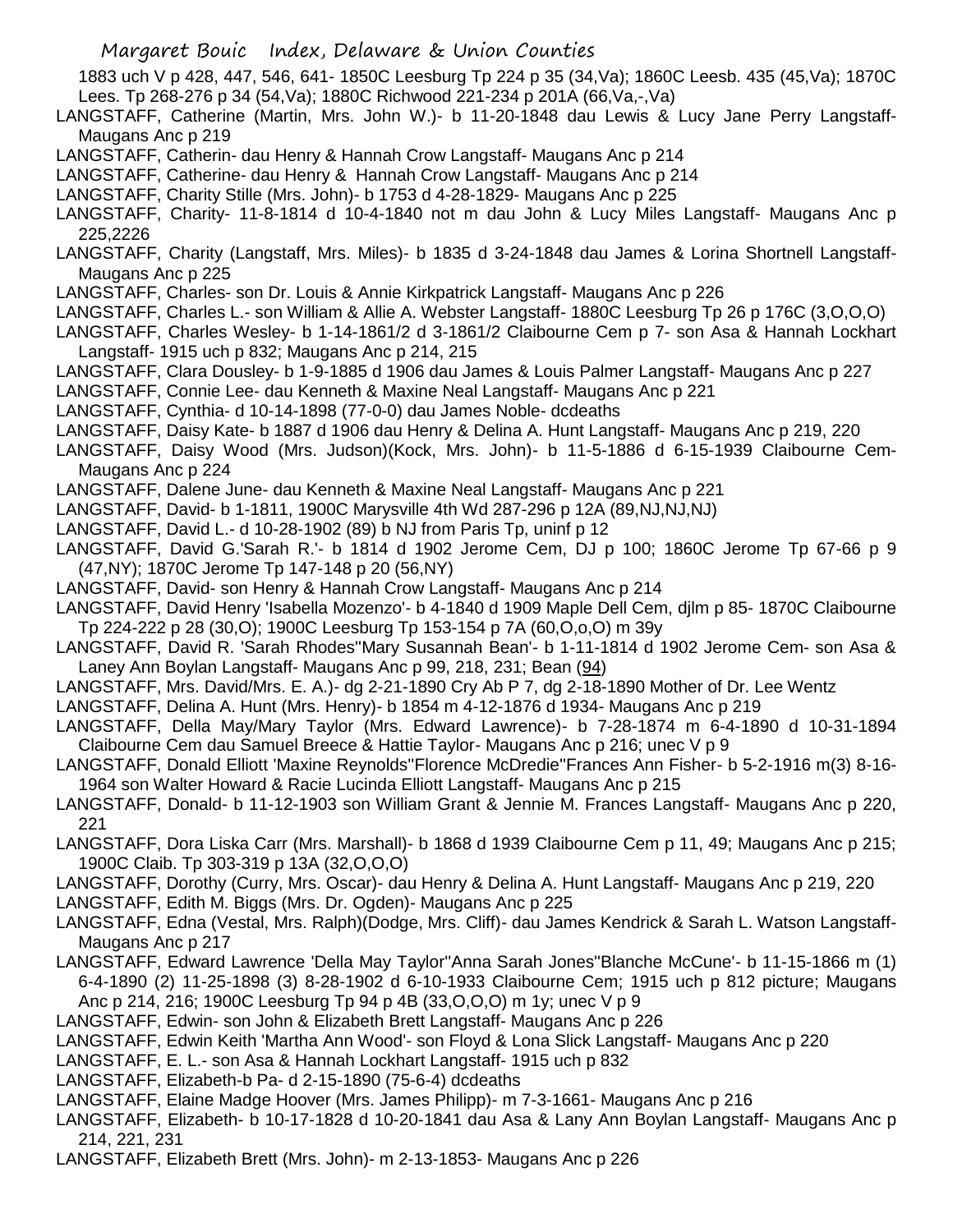- LANGSTAFF, Eliza(beth) Jane Norman (Mrs. Elmas W.)- b 1832 d 6-12-1910 Claibourne Cem p 41- dau Thomas & Sarah Taylor Norman- 1883 uch V p 441, 641; Maugans Anc p 200, 221, 237; Cowgill p 57; 1870C Leesburg Tp 243-251 p 31 (38,O); 1900C Claibourne Tp 93-99 p 4B (68,O,O,O) m 49y, 9 ch, 4 living
- LANGSTAFF, Eliza(beth) (Leasure, Mrs. Asbury)- b 3-20-1858 bur Hanover- dau Lewis & Lucy Jane Perry Langstaff- Maugans Anc p 219, 220
- LANGSTAFF, Elizabeth Talbot Philipp (Mrs. Harold Asa)- b 11-7-1909 m 6-23-1931 dau Frank Leslie & Bertha Louise Fletcher Phillip- Maugans Anc p 215
- LANGSTAFF, Elmas W. 'Eliza J. Norman'- b 1-24-1831 m 8-7-1851 d 12-12-1917 Claibourne Cem p 41, son Asa L. & Laney Boylan Langstaff- 1883 uch V p 574, 641; Maugans Anc p 200, 214, 221, 231, 237; Cowgill p 57; uca p 23, 75, 104; 1870C Leesburg Tp 243-251 p 31 (39,O); 1880C Claibourne Tp 84-88 p 194D (49,O); 1900C Claib. 93-99p B4 (69,O,NJ,NJ)
- LANGSTAFF, --b 7-9-1902 d 7-10-1902 Claibourne Cem p 11, inf. son of E. L. & B.
- LANGSTAFF, Elsie Wintermute (Mrs. Henry Cook)- Maugans Anc p 219
- LANGSTAFF, Sarah Emily Southard (Mrs. Lemuel)- m 6-26-1862 ucm 3327 dau Sylvester Fowler & Rebecca Tilton Southard- 1915 uch p 549, 898, 953; 1870C Leesburg Tp 267-275 p 34 (28,O)
- LANGSTAFF, Emma- 1883 uch V p 442
- LANGSTAFF, Emma Catherine Monson (Mrs. Jacob D.)- b 9-29-1861 m 12-23/25-1877 ucm 6172 d 8-20- 1890 Claibourne Cem dau Elmus W. & Elizabeth Norman Langstaff- 1883 uch V p 441, 641; Cowgill p 57; Maugans Anc p 221, 224, 237; unec XIV p 23; 1870C Leesburg Tp 243-251 p 31 (8,O)
- LANGSTAFF, Emma Lafferty (Mrs. Asa)- Maugans Anc p 216
- LANGSTAFF, Emory E.- b 1910 d 10-16-1925/9 Maple Dell Cem, djlm p 95 son Oliver Ellsworth & Callie Arwilda Jones Langstaff- Maugans Anc p 219
- LANGSTAFF, Ernest Franklin- b 5-10-1860 adopted 10-21-1863 son James & Mary Ann Miller Langstaff-Maugans Anc p 226
- LANGSTAFF, Ernolux?- lived with David & Sarah Langstaff- male- 1870C Jerome Tp 147-145 p 20 (11,O)
- LANGSTAFF, Esther- b 11-5-1715 dau Henry & Esther Smalley Langstaff- Maugans Anc p 213
- LANGSTAFF, Esther Smalley (Mrs. Henry)- dau Isaac & Esther Wood Smalley- Maugans Anc p 213
- LANGSTAFF, Ethel (Kirk, Mrs. Carl)- b 9-1884 m 10-5-1905 dau James Kendrick & Sarah L. Watson Langstaff- Maugans Anc p 217; 1900C Claibourne Tp 328-356 p 14B (15,O,O,O)
- LANGSTAFF, Etta- dau David R. & Sarah Rhodes Langstaff- Maugans Anc p 218
- LANGSTAFF, Etta (Dickson, Mrs. Adelbert)- m 5-18-1867 ucm 4190
- LANGSTAFF, Eva A.- d 1-2-1881 (4m4d) dau Henry & Delina A. Hunt Langstaff- Maugans Anc p 219
- LANGSTAFF, Evelyn Viola (Zeigler, Mrs. Woodrow Wilson)- b 12-30-19113 m 6-3-1933 dau Walter Howard & Racie Lucinda Elliott Langstaff- Maugans Anc p 215
- LANGSTAFF, E. W.- 1883 uch IV p 522
- LANGSTAFF, Flora (Sager, Mrs.Dr. Henry W.)- b 4-10-1861 d 1954 Price Cem- dau Lemuel & Sarah Emily Southard Langstaff- Maugans Anc p 216, 217
- LANGSTAFF, Florence- dau John & Elizabeth Brett Langstaff- Maugans Anc p 216
- LANGSTAFF, Florence (McCredie, Mrs. )(Mrs. Donald Elliott)- Maugans Anc p 215
- LANGSTAFF, Floyd 'Lona Slick'- b 4-23-1891 son William Grant & Jennie M. Frances Langstaff- Maugans Anc p 220
- LANGSTAFF, Francis Marion- d (4m) Claibourne Cem- dau Elmus Wheaton & Elizabeth Norman Langstaff-1883 uch V p 441; Maugans Anc p 221, 237
- LANGSTAFF, Frank- son Henry Cook & Lucy Ann/Cynthia Langstaff- Maugans Anc p 219
- LANGSTAFF, Fred- son Louis & Annie Kirkpatrick Langstaff- Maugans Anc p 226
- LANGSTAFF, Genevive Kellogg (Mrs. Lewis Kendrick)- m 1931- Maugans Anc p 217
- LANGSTAFF, Dr. George- son John & Elizabeth Brett Langstaff- Maugans Anc p 226
- LANGSTAFF, Glendora- b 1855 d 1865 Jerome Cem, DJ p 100- dau David R. & Sarah Rhodes Langstaff-Maugans Anc p 218
- LANGSTAFF, Guy 'Nellie Gast'- b 1883 m 7-1907 d 10-25-1956 Claibourne Cem p 73- son James Kendrick & Sarah L. Watson Langstaff- Maugans Anc p 217
- LANGSTAFF, Hannah Crow (Mrs. Henry)- m 11-3-1786- Maugans Anc p 214, 231
- LANGSTAFF, Hannah- dau Henry & Hannah Crow Langstaff- Maugans Anc p 214
- LANGSTAFF, Hannah- b 3-31-1817 d 4-17-1818 dau John & Lucy Miles Langstaff- Maugans Anc p 225, 226
- LANGSTAFF, Hannah Lockhart (Mrs. Asa)- b 6-21-1835 m 11-7-1858 ucm 2797 d 1-31-1899 Claibourne Cem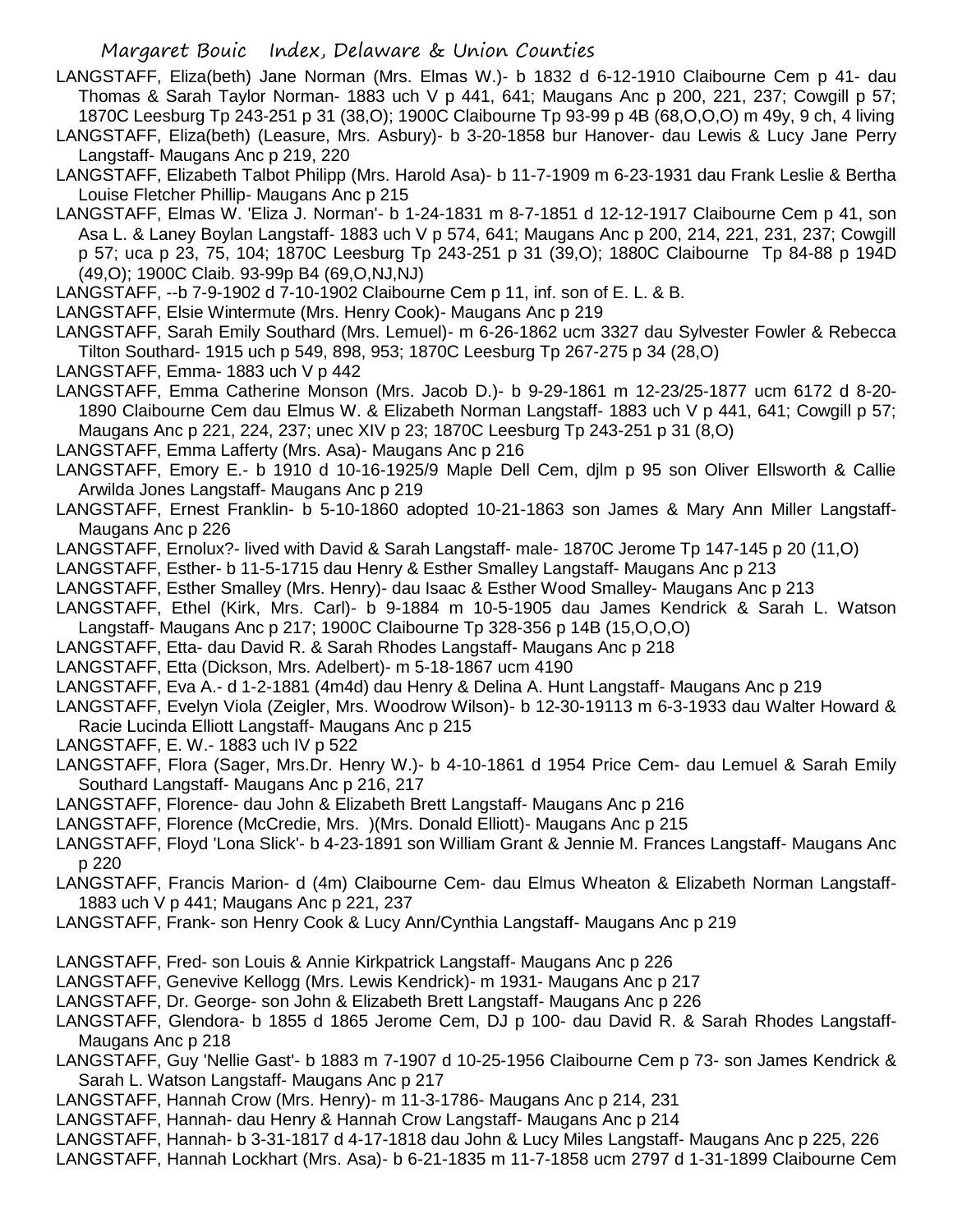p 5, 7; Maugans Anc p 214; unec XII p 30; 1860C Claib. Tp 674-655 p 89 (24,O); 1870C Claib. 2246-243 p 31 (34,O); 1880C Claib. Tp 126-133 p 12 (45,NY,Eng,Eng)

- LANGSTAFF, Harold Asa'Elizabeth Talbot Philipp'- b 2-6-1907 m 6-23-1931- son James Chalmer & Minnie Murphy Langstaff- Maugans Anc p 215; 1915 uch p 833; Langstaff
- LANGSTAFF, Harrison- 1840C Leesburg Tp 184 (20-30)

LANGSTAFF, Helen Carroll- b 10-28-1906 dau Rolph Lewis & Lillian Carroll Langstaff- Maugans Anc p 226, 227

- LANGSTAFF, Helen L.- d age 5m- dau Edward Lawrence & Blanche McCune Langstaff- 1915 uch p 813; Maugans Anc p 216
- LANGSTAFF, Henry Cook 'Matilda Hall''Elsie Wintermute''Lucy Ann/Cynthia Langstaff'- b 3-18-1816 d 9-23- 1893 son Asa & Lany Ann Langstaff- Maugans Anc p 214, 218, 219, 231
- LANGSTAFF, G. Henry- b 1845 d 1860 Jerome Cem, DJ p 100- son David R. & Sarah Rhodes Langstaff-
- LANGSTAFF, Henry 'Esther Smalley'- b 8-22-1686 d after 1742 son John & Martha Martin Langstaff- Maugans Anc p 213
- LANGSTAFF, Henry George- son Samuel Anon & Margaret Bodle Langstaff- Maugans Anc p 221
- LANGSTAFF, Henry 'Hannah Crow'- b c 1757 m 11-3-1786 d 7-12-1826 son Henry & Rachel Langstaff-Maugans Anc p 213, 214, 231
- LANGSTAFF, Henry- son Henry Cook & Elsie Wintermute Langstaff- Maugans Anc p 219
- LANGSTAFF, Henry- d 7-12-1826 son John & Charity Stille Langstaff- Maugans Anc
- LANGSTAFF, Henry- b 1-26-1676 d 2-114-1676 son John & Martha Martin Langstaff- Maugans Anc p 213
- LANGSTAFF, Henry- b c 1645 son Henry & Sarah Langstaff- Maugans Anc p 212, 213 p 225
- LANGSTAFF, Henry- son Miles & Charity Langstaff Langstaff- Maugans Anc p 225
- LANGSTAFF, Henry 'Rachel'- b 2-17-1719 d 3-1-1802 son Henry & Esther Smalley Langstaff- Maugans Anc p 213
- LANGSTAFF, Henry 'Sarah'- Maugans Anc p 210, 212, 213
- LANGSTAFF, Herbert Chambers- b 2-17-1865 d age 6m son James & Mary Ann Miller Langstaff- Maugans Anc p 226
- LANGSTAFF, Herbert- son Edward Lawrence & Blanche McCune Langstaff- 1915 uch p 813; Maugans Anc p 216
- LANGSTAFF, Herman- son Louis & Annie Kirkpatrick Langstaff- Maugans Anc p 226
- LANGSTAFF, Walter Howard 'Racie Lucinda Elliott'- b 9-17-1894 m 12-18-1912 son Marshall & Dora Liska Carr Langstaff- 1915 uch p 149; Maugans Anc p 215; 1900C Claibourne Tp 303-319 p 13A (5,O,O,O)
- LANGSTAFF, Ida Ann (Hartman, Mrs. Albert Macklin)- b 1-12-1864 m 12-26-1882 d 10-27-1888 dau David Henry & Isabella Mozingo Langstaff- Maugans Anc p 218; 1870C Claibourne Tp 224-222 p 28 (6,O)
- LANGSTAFF, Ida May (Wyatt, Mrs. Thomas W.)- b 7-12-1864 n 9-23-1885 d 7-30-1948 Prospect Cem- dau Elmus Wheaton & Elizabeth Norman Langstaff- 1883 uch V p 441, 641; Maugans Anc p 224, 237; 1870C Leesburg Tp 243-251 p 31 (6,O)
- LANGSTAFF, Ilene- dau Guy & Nellie Gast Langstaff- Maugans Anc p 217
- LANGSTAFF, Isabella Mozingo (Mrs. David Henry)- b 2-2-1843 m 5-5-1861 d 7-27-1915 Maple Dell Cem, djlm p 95- dau Darnel & Patsy Mozingo- Maugans Anc p 218; 1900C Leesburg Tp 153-154 p 7A (67,O,O,O) m 39y, 4 ch, 3 living
- LANGSTAFF, Isabella Jones- b 11-28-1867 d 8m- dau James & Mary Ann Miller Langstaff- Maugans Anc p 226
- LANGSTAFF, Rev. J.- Maugans Anc p 216
- LANGSTAFF, Jack- son Bernard Lee & Ruth Ellen Dulgar Langstaff- Maugans Anc p 215
- LANGSTAFF, James Chalmer 'Minnie Murphy' b 1-13-1863/2 m 10-27-1892 d 12-13-1940 Claibourne Cem p 11, 49- son Asa & Hannah Lockhart Langstaff; Langstaff; Maugans Anc p 214, 215; 1915 uch p 332; 1870C Claib. Tp 246-243 p 31 (7,O); 1880C Claibourne Tp 126-133 p 12 (15,O,O,NY)
- LANGSTAFF, --- (James, Mrs. Robert)- dau James Chalmer & Minnie Murphy Langstaff- Langstaff
- LANGSTAFF, --d 7-19-1902 Claibourne Cem p 11 inf. dau J. C. & M.
- LANGSTAFF, James Dick- b 9-2-1873 d age 10d- son James & Mary Ann Miller Langstaff- Maugans Anc p 226, 227
- LANGSTAFF, James G.- son David R. & Sarah Rhodes Langstaff- Maugans Anc p 218; hjt p 192, 199; 1915 uch p 145; 1883 uch IV p 460, 468; 1860C Jerome Tp 67-66 p 9 (17,O)
- LANGSTAFF, James Harris 'Catharine Dixon'- b 3-4-1809 d 8-11-1869 Claibourne Cem p 5 -son Asa & Laney Ann Boylan Langstaff- Maugans Anc p 214, 231; 1883 uch V p 428, 447, 546, 641; 1915 uch p 832; ; mt 10-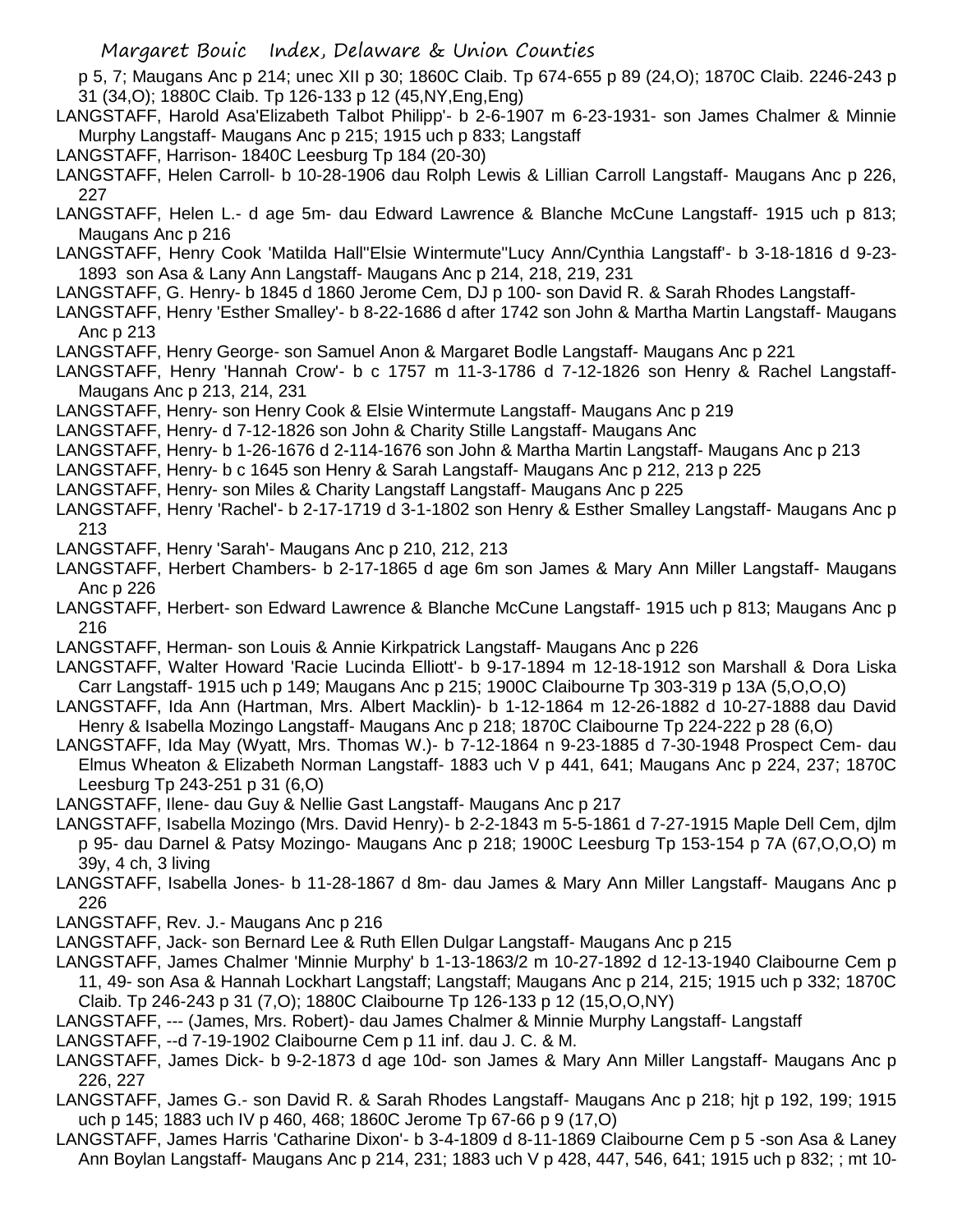27-1869 1850C Leesburg Tp 224 p 35 (41,NJ); 1860C Leesburg Tp 435 (51)

LANGSTAFF, James- b about 1755 son Henry & Rachel Langstaff- Maugans Anc p 213

- LANGSTAFF, James H/K.- son James H. & Catharine Dixon Langstaff- 1870C Leesburg Tp 268-276 p 34 (11,O); 1880C Richwood 221-234 p 201A (22,O,NJ,Va); 1900C Claibourne Tp 338-356 p 14A (42,O,O,WVa) m 18y
- LANGSTAFF, James 'Larina Shortnell'- b 3-14-1782 d 11-1-1834 son John & Charity Stille Langstaff- Maugans Anc p 225

LANGSTAFF, James L. 'Minnie'- b 1-1863- 1900C Claibourne Tp 304-320 p 13A (37,O,O,O)

LANGSTAFF, James 'Mary Ann Miller''Louise Palmer'- b 3-6-1825 m 11-9-1854 d 8-6-1889 son John & Lucy Miles Langstaff- Maugans Anc p 225, 226

LANGSTAFF, James- son Miles & Charity Langstaff Langstaff- Maugans Anc p 225-

LANGSTAFF, James Miles- b 7-25-1883 d 3-1-1917 son James & Louise Palmer Langstaff- Maugans Anc p 227

LANGSTAFF, James O- d 2-3-1858 (8m13d) son J. H. & C. C.Claibourne Cem p 7

- LANGSTAFF, James Philipp 'Elaine Madge Hoover'- b 3-26-1938 m 7-3-1961 son Harold Asa & Elizabeth Talbot Philipp- Maugans Anc p 215, 216
- LANGSTAFF, Dr. James Rolph- b 2-22-1911 son Rolph Lewis & Lillian Carroll Langstaff- Maugans Anc p 226, 227

LANGSTAFF, Jane- 1883 uch V p 574

LANGSTAFF, Jennie Frances (Mrs. William)- Maugans Anc p 220

LANGSTAFF, Jenny (Hemphill, Mrs. Dan L.)- dau Kenneth Langstaff- Langstaff

LANGSTAFF, Jennie- dau Kenneth & Maxine Neal Langstaff- Maugans Anc p 221

- LANGSTAFF, J. F.- son David & Sarah Rhodes Langstaff- 1860C Jerome Tp p 10 (2,O)
- LANGSTAFF, J. O.- d 11-25-1863- 1883 uch IV p 460, 468

LANGSTAFF, Joan Beth (Marshall, Mrs. Harvey Huston,Jr.)- b 6-4-1944 dau Harold Asa & Elizabeth Talbot Philipp Langstaff- Maugans Anc p 215, 216

LANGSTAFF, John- 1840C Leesburg Tp 141 (40-50)

LANGSTAFF, John Boylan 'Barbara Flesher'- b 8-23-1811 d 3-14-1878 son Asa & Lany Ann Boylan Langstaff-Maugans Anc p 214,217, 231; 1860C Leesburg Tp 436 (48,NY)

LANGSTAFF, John 'Charity Stille'- b 12-24-1744 m 177? d 12-1-1834 son Henry & Rachel Langstaff- Maugans Anc p 213, 225

LANGSTAFF, John- son David R. & Sarah Rhodes Langstaff- Maugans Anc p 218

LANGSTAFF, John 'Elizabeth Brett'- b 9-6-1819 m 2-13-1853 son John & Lucy Miles Langstaff- Maugans Anc p 225, 226

LANGSTAFF, John Elliott- son John & Elizabeth Brett Langstaff- Maugans Anc p 226

LANGSTAFF, John Emery 'Tabitha Richards'- b 12-6-1870 m 9-6-1893 d 12-5-1845 Claibourne Cem p 49- Maugans Anc p 221, 224, 237

LANGSTAFF, John Homer- b -20-1888 d 1928 son James & Louise Palmer Langstaff- Maugans Anc p 227

LANGSTAFF, John C.- unclaimed letter- unec X p 67

LANGSTAFF, John Emery- 1900C Richwood 142-150 p 6A (29,O,O,O) m 7y

LANGSTAFF, John AG.- 1883 uch IV p 521

LANGSTAFF, John- son Henry & Hannah Crow Langstaff- Maugans Anc p 214

- LANGSTAFF, John- b 5-3-1682 d 5-30-1682 son John & Martha Martin Langstaff- Maugans Anc p 213
- LANGSTAFF, John Lewis- son Henry Cook & Elsie Wintermute Langstaff- Maugans Anc p 219
- LANGSTAFF, John Lewis- son Samuel Anon & Margaret Bodle Langstaff- Maugans Anc p 221
- LANGSTAFF, John 'Lucy Miles'- b 1774 m 1808 d 5-14-1865 son John & Charity Stiles Langstaff- Maugans Anc p 225
- LANGSTAFF, John 'Martha Martin'- b 1647 m 7-10-1675 son Henry Langstaff- Maugans Anc p 210, 213
- LANGSTAFF, Jos. H.- uca p 87, Claibourne Tp

LANGSTAFF, Jourdon- son Henry Cook & Matilda Hall Langstaff- Maugans Anc p 218, 219

LANGSTAFF, Judson- b 9-2-1867 d 3-19-1890 Claibourne Cem p 41- son Elmus Wheaton & Eliza J. Norman Langstaff- 1883 uch V p 441, 641; Maugans Anc p 237; 1870C Leesburg Tp 243-251 p 31 (3,O); 1880C Claib. Tp 84-88 p 194D (12,O,O,O)

L.- uca p 75, Leesburg Tp

LANGSTAFF, Judyth Ann (Callahan, Mrs. John Joseph)- b 7-8-1933 m 9-21-1955 dau Harold Asa & Elizabeth Talbot Philipp Langstaff - Maugans Anc p 215, 216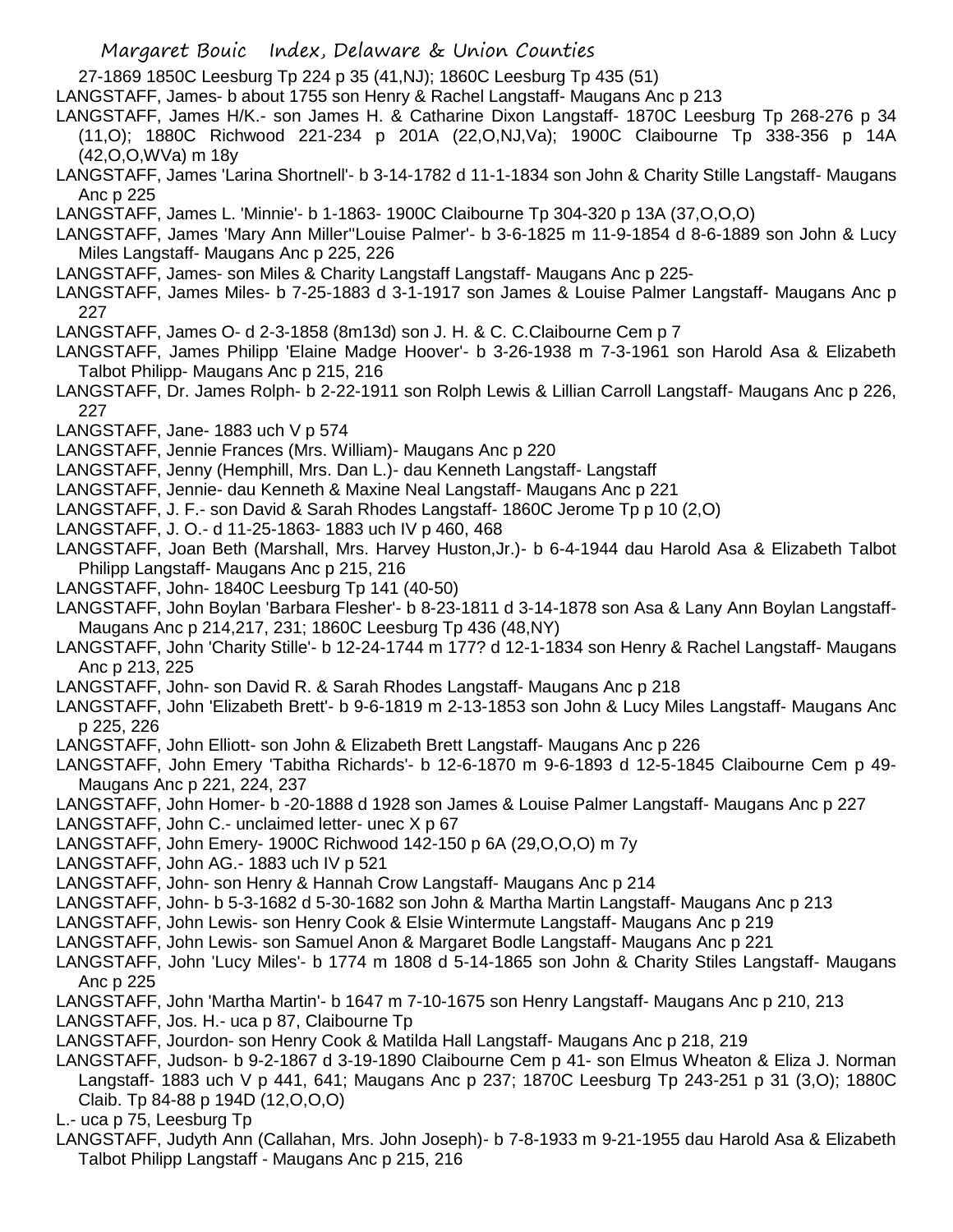LANGSTAFF, Justin- hjt p 192, 193, 204

LANGSTAFF, James Kendrick 'Sarah L.'- b 3-5-1858 m 12-1-1881 ucm 7073 d 2-12-1939- Claibourne Cem p 9- son James Harris & Catherine Dixon Langstaff- Maugans Anc p 214, 217; 1860C Leesburg Tp 435 (2,O)

LANGSTAFF, Kenneth 'Maxine Neal'- b 8-23-1923 son Floyd & Lona Slick Langstaff- Maugans Anc p 220, 221 LANGSTAFF, Kimberly Anna- b 12-31-1964 dau James Philipp & Elaine Madge Hoover Langstaff- Maugans

Anc p 216

LANGSTAFF, Kris Allen- b 2-16-1967 ch Donald Elliott & Frances Ann Fisher Langstaff- Maugans Anc p 215

LANGSTAFF, L.- 1883 uch IV p 519

LANGSTAFF, Lamanda- dau James Harris & Catherine Dixon Langstaff- 1883 uch V p 641

LANGSTAFF, Lana Ann(McAllister, Mrs. Nelson)- b 6-4-1832 m 1-16/15-1850 ucm 1494 d 12-1-1904 1915 uch p 641, 643; unec XIII p 20; 1860C Leesburg Tp 435 (21,O)

LANGSTAFF, Laney Ann (Ferguson, Mrs. William H.)- b 5-24-1854 m 2-20-1868; dau Lewis & Lucy Jane Perry Langstaff- 1985 uch p 96; Maugans Anc p 219, 220; Maugans Anc p 185, 221, 222, 230, 237; 1883 uch V p 441

LANGSTAFF, Lanny (McCallister, Mrs. Nelson)- b 1832 d 1904, ped Dennis baker #308 30, unec XI p 40, 47

LANGSTAFF, Larina Shortnell (Mrs. James)- Maugans Anc p 225

LANGSTAFF, Larinia- dau Miles & Charity Langstaff Langstaff- Maugans Anc p 225

LANGSTAFF, Larry 'Beverly Van Gundy'- m 1950 son Seth & Arlou Allen Langstaff- 1985 uch p 6

LANGSTAFF, Laurie Elizabeth- b 4-21-1962 dau James Philipp & Elaine Madge Hoover Langstaff- Maugans Anc p 216

LANGSTAFF, Lawrence- son Asa & Hannah Lockhart Langstaff- 1870C Claibourne Tp 246-243 p 31 (3,O); 1880C Claibourne Tp 126-133 p 12 (13,O,O,NY)

- LANGSTAFF, Lemenda (Morrow, Mrs. William M.)- m 2-22-1866 ucm 3912 dau James H. & Catherine Langstaff- 1883 uch V p 546, see Melinda
- LANGSTAFF, Lemuel'Sarah Emily Southard'- b 1838 d 8-4-1922 York Cem A2 p 48- son James Harris & Catherinre Dixon Langstaff- 1883 uch V p 427, 641; 1915 uch p 953; Maugans Anc p 214, 216; m 6-26- 1862 ucm 3327 -1850C Leesburg 224 p 35 (11,O); 1870C Leesburg Tp 269-275 p 34 (29,O)

LANGSTAFF, Lendora- dau David & Sarah Rhodes Langstaff- 1860C Jerome Tp p 10 (5,O)

LANGSTAFF, Leonodas- son Henry Cook & Elsie Wintermute Langstaff- Maugans Anc p 219

LANGSTAFF, Leslie Curtis- b 6-13-1969 ch James Philipp & Elaine Madge Hoover Langstaff- Maugans Anc p 216

LANGSTAFF, Leslie Orville- b 1893 d 1937 son Henry & Delina A. Hunt Langstaff- Maugans Anc p 219, 220

LANGSTAFF, Charles Lester- b 12-18-1876 d 6-25-1896 Claibourne Cemp 4 -son William A. & Allie Webster Langstaff- Maugans Anc p 217

- LANGSTAFF, Lewis Kendrick 'Genevieve Kellogg'- m 1931 son Guy & Nellie Gast Langstaff- Maugans Anc p 217
- LANGSTAFF, Lewis'Lucy Jane Perry'- b 8-8-1821 d 5-29-1865 son Asa & Laney Ann Boylan Langstaff-Maugans Anc p 214, 219, 231
- LANGSTAFF, Lillian Carroll (Mrs. Rolph Lewis)- b 1-21-1883 m 7-15-1903 dau Harry & Ellen Mackay Carroll-Maugans Anc p 226

LANGSTAFF, Lillian (Inskeep, Mrs. Howard)- b 11-28-1921 dau Floyd & Lona Slick Langstaff- Maugans Anc p 220

- LANGSTAFF, Liszette Florence- b 1862 d age 13m- dau James & Mary Ann Miller Langstaff- Maugans Anc p 226
- LANGSTAFF, Lalla Lois- b 2-23-1896 d 1984 Claibourne Cem p 49- dau John Emery & Mary Tabitha Richards Langstaff- Langstaff; 1973, 1975, 1981 ucd; Maugans Anc p 224, 225; 1900C Richwood 142-150 p 6A (4,O,O,O); 1971, 1979, 1983 ucd
- LANGSTAFF, Lottie (Jolliff, Mrs. Mart)(White, Mrs. Fay)- b 11-17-1874 Claibourne Cem p 41- dau William H. & Allie Webster Langstaff- Maugans Anc p 217; 1880C Leesburg Tp 266 p 176C (5,O,O,O); 1900C Lees. Tp1 64-165 p 7 B (25,O,O,O), div, no ch
- LANGSTAFF, Louie Janettie (Shirk, Mrs. Abner)- b 1-26-1866 m 11-8-1883 d 1934 Hopewell Cem- dau David Henry & Isabella Mozingo Langstaff- Maugans Anc p 218

LANGSTAFF, Louis 'Annie Kirkpatrick'- b 8-1-1822 m 1853 son John & Lucy Miles Langstaff- Maugans Anc p 225, 226

LANGSTAFF, Dr. Louis Garibaldi- son John & Elizabeth Brett Langstaff- Maugans Anc p 226

LANGSTAFF, Louis- son Louis & Annie Kirkpatrick Langstaff- Maugans Anc p 226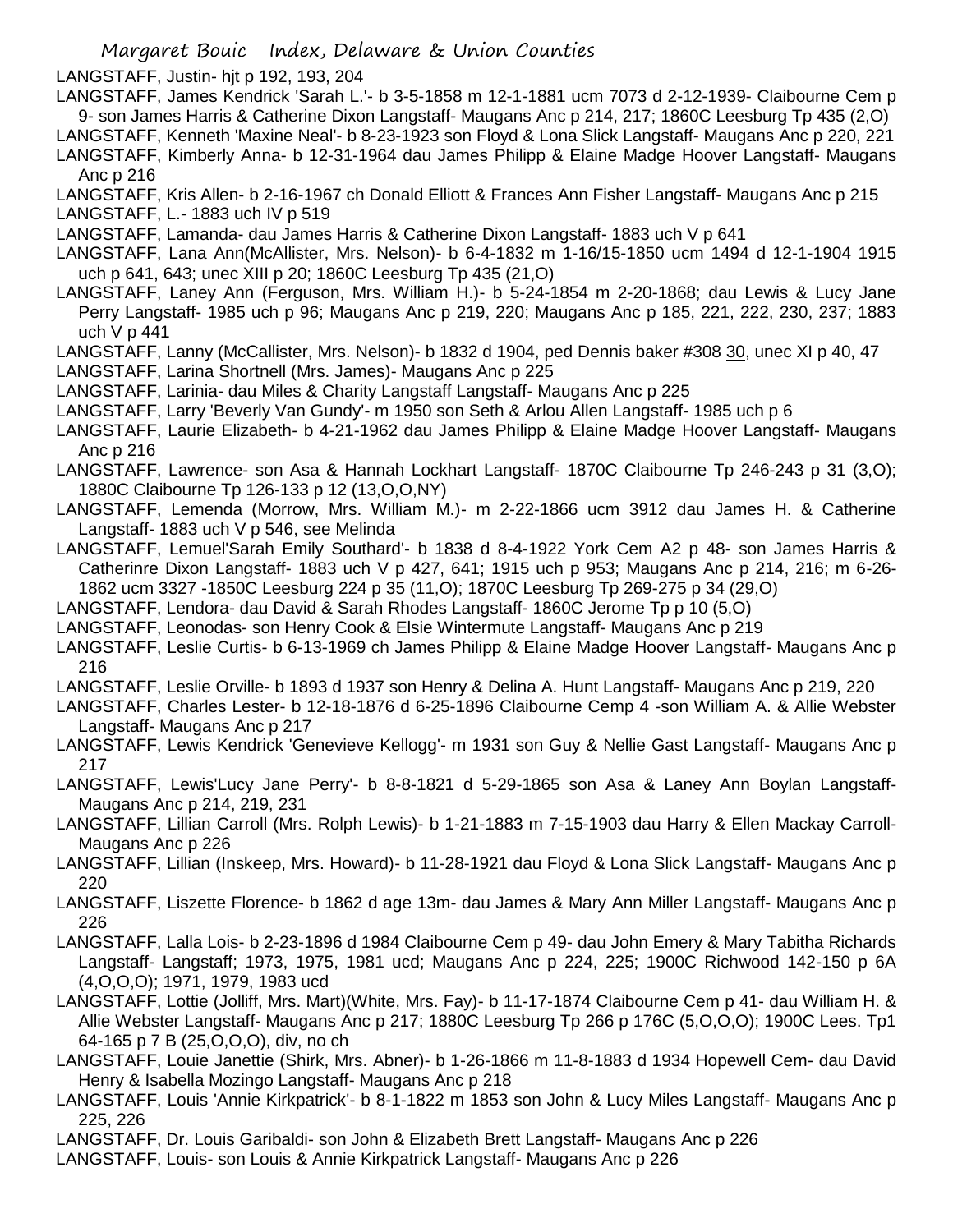LANGSTAFF, Louis- son John & Charity Stille Langstaff- Maugans Anc p 225

LANGSTAFF, Louise Elinor- b 5-22-1870 dau James & Mary Ann Miller Langstaff- Maugans Anc p 226, 227

LANGSTAFF, Louise Palmer (Mrs. James)- dau J. W. Palmer- Maugans Anc p 227

LANGSTAFF, Lucile Shirley- b 8-5-1873 dau Alfred Denison & Sallie McCall Langstaff- Maugans Anc p 225 LANGSTAFF, Lucilla- b 7-17-1677 dau John & Martha Martin Langstaff- Maugans Anc p 213

LANGSTAFF, Lucy Ann/Cynthia (Mrs. Henry Cook)- Maugans Anc p 219

LANGSTAFF, Lucy Jane Perry (Mrs. Lewis)- b 7-25-1826 m 9-27-1846 d 2-19-1907- Maugans Anc p 219

LANGSTAFF, Lucy- dau John & Elizabeth Brett Langstaff- Maugans Anc p 226

LANGSTAFF, Lucy- dau Louis & Annie Kirkpatrick Langstaff- Maugans Anc p 226

LANGSTAFF, Mable- dau Louis & Annie Kirkpatrick- Maugans Anc p 226

LANGSTAFF, Malinda- dau David R. & Sarah Rhodes Langstaff- Maugans Anc p 218; 1860C Jerome Tp 67- 66 p 9 (22,O)

LANGSTAFF, Margaret Ann (Silvers, Mrs. David Eugene)- dau Donald Elliot & Maxine Reynolds Langstaff-Maugans Anc p 215

LANGSTAFF, Margaret Bocle (Mrs. Samuel Anon)- 221

LANGSTAFF, Margaret M. (Hensley, Mrs. Simeon)( )- b 12-3-1823 dau Asa & Lany Ann Boylan Langstaff-Maugans Anc p 214, 221, 231

LANGSTAFF, Margaret (Richards, Mrs. Calvin)- m 5-31-1860 ucm 3034 dau James Harris & Catherine Dixon Langstaff- Langstaff; Maugans Anc p 214, 216; 1850C Leesburg Tp 224 p 35 (9,O)

LANGSTAFF, Maria S. (Mann, Mrs. John V.) m 7-22-1856 dcm

LANGSTAFF, Mariah- dau David R. & Sarah Rhodes Langstaff- Maugans Anc p 218

LANGSTAFF, Marilyn- b 11-7-1939 dau Floyd & Lona Slick Langstaff- Maugans Anc p 220, 221

LANGSTAFF, Marshall Alan- son Bernard Lee & Ruth Ellen Dulgar Langstaff- Maugans Anc p 215

LANGSTAFF, Seth Marshall 'Dora Liska Carr'- b 12-29-1859 d 9-29-1942 Claibourne Cem p 11, 49- son Asa & Hannah Lockhart Langstaff- 1883 uch V p 641; 1915 uch p 832; Maugans Anc p 214, 215; 1860C Claibourne Tp 655 (5/12,O); 1870C Claib. Tp 246-243 p 31 (10,O); 1900C Claib. Tp 202-219 p 13A (40,O,O,O)

LANGSTAFF, Martha Ann Wood (Mrs. Edwin Keith)- Maugans Anc p 220

LANGSTAFF, Martha June- b 6-21-1926 d 11-6-1935 dau Floyd & Lona Slick Langstaff- Maugans Anc p 220, 221

LANGSTAFF, Martha Martin (Mrs. John)- b about 157 m 7-10-1675 d 11-13-1694 dau John & Esther Roberts Martin- Maugans Anc p 210, 213

LANGSTAFF, Martha "Mattie"L.(Stafer/Stouffer, Mrs. Isaac)- m 10-28-1866 ucm 4065 dau James Harris & Catherine Dixon Langstaff- Maugans Anc p 214-216; 1883 uch V p 641; 1850C Leesburg Tp 224 p 35 (8/12,O); 1860C Leesburg Tp 435 (10,O)

LANGSTAFF, Martha "Mattie'(McAllister, Mrs. John)- m 12-1-1904 dau Millard Fillmore & Mary Finley Langstaff- adopted age 2, Maugans Anc p 224

LANGSTAFF, Mary Ann Miller (Mrs. James)- b 2-1-1835 m 11-9-1854 d 6-21-1879 dau Henry Miller- Maugans Anc p 226

LANGSTAFF, Mary (Burkitt, Mrs. Wright)- b 9-1810 m 12-24-1840 d 2-12-1852 dau John & Lucy Miles Langstaff- Maugans Anc p 225, 226

LANGSTAFF, Mary (Coleman, Mrs. Elizor)- b 1630 d 1713 dau Henry & Sarah Langstaff- Maugans Anc p 212, 213

LANGSTAFF, Mary Edna (Vestal, Mrs. )(Cowgill, Mrs. Ira Everett)- b 8-17-1901 m 1-12-1929, div 2-11-1943- Cowgill p 23

LANGSTAFF, Mary Ella /Mamie Ellen (Frances, Mrs. Charles)- dau Henry & Delina A. Hunt Langstaff-Maugans Anc p 219, 220

LANGSTAFF, Mary Finley (Mrs. Millard Fillmore) m 12-2-1877 ucm 6162 d 8-2-1935 Claibourne Cem- dau William & Ura Newhouse Finley- dau William (John) & Eura Newhouse Finley- Newhouse p 71; 1880C Leesburg Tp 325 p 32 (23,O,O,O); 1900C Richwood 186-196 p 7B (43,O,O,O) m 21y, no ch

LANGSTAFF, Mary (Freeman, Mrs. Dr.)- dau John & Charity Stille Langstaff- Maugans Anc p 225

LANGSTAFF, Mary- b 11-24-1717 dau Henry & Esther Smalley Langstaff- Maugans Anc p 213

LANGSTAFF, Mary- b 12-15-1679 dau John & Martha Martin Langstaff- Maugans Anc p 213

LANGSTAFFF, Mary- adopted dau John W. & Martha Newhouse Hoskins- dg 5-6-1902, Cryder Ab p 136

LANGSTAFF, Mary Lillian (McConaghy, Mrs. Francis)- b 7-28-1866 m 11-5-1888 d 1968 dau James & Mary Ann Miller Langstaff- Maugans Anc p 226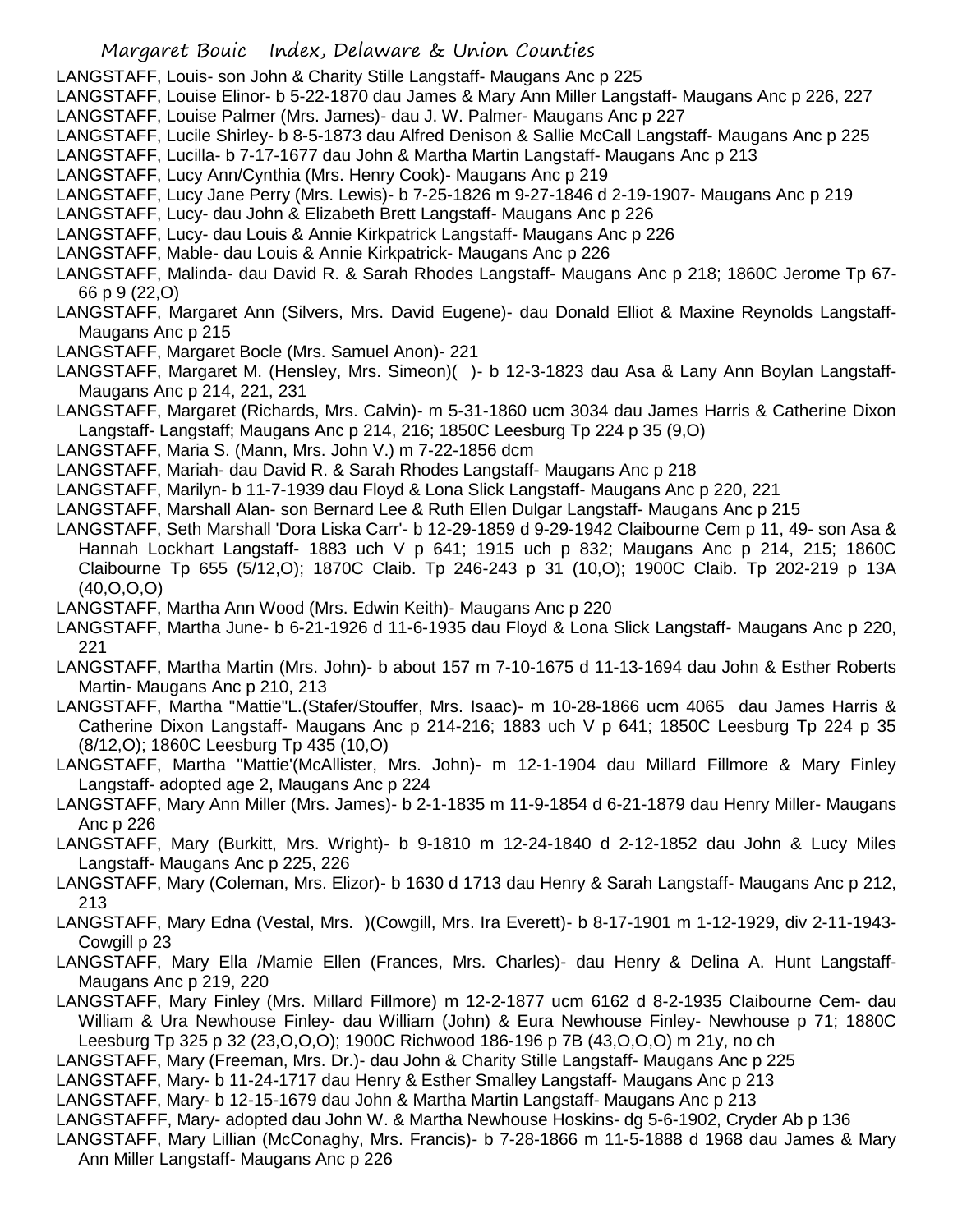LANGSTAFF, Mary M.- b 5-1870 dau Asa & Hannah Lockhart Langstaff- 1870C Claibourne Tp 246-243 p 31 (7/12,O)

LANGSTAFF, Mary Margaret (Varner, Mrs. Sam)- b 7-17-1852 d 2-11-1875 bur Hanover Cem-dau Lewis & Lucy Jane Perry Langstaff- Maugans Anc p 219, 220

LANGSTAFF, Mary Ruth (James, Mrs. Robert Sloan)- b 6-22-1904 m 3-18-1927 dau James Chalmer & Minnie Murphy Langstaff- Maugans Anc p 215; 1915 uch p 833

LANGSTAFF, Mary Susannah Bean (Mrs. David)- b 1841 d 1874 Jerome Cem- dau Michael Carr & Rebecca Ralston Bean- Bean 94; Maugans Anc p 99, 218

LANGSTAFF, Matilda Hall (Mrs. Henry Cook)- Maugans Anc p 218

LANGSTAFF, Matilda Jane (Gallant, Mrs. Edward)- b 10-29-1862 m 8-10-1879/80 ucm 6509 d 2-27-1932 Claibourne Cem Maugans Anc p 218; 1870C Claibourne Tp 224-222 p 28 (7,O)

LANGSTAFF, Leo Maude- b 1889 d 1891 Claibourne Cem p 49 dau Marshall & Dora Liska Carr Langstaff-Maugans Anc p 215

LANGSTAFF, Maxine Neal (Mrs. Kenneth)- Maugans Anc p 221

LANGSTAFF, Maxine Reynolds (Mrs. Donald Elliott)- Maugans Anc p 215

LANGSTAFF, May (Ledley, Mrs. Lawrence L.)(Hoover, Mrs. Robert)- b 5-3-1907 m(2) 5-1935 d 8-30-1967 dau Oliver Ellsworth & Callie Arwilda Jones Langstaff- Maugans Anc p 219

LANGSTAFF, May Taylor- b 1874 d 1894 Claibourne Cem p 51

LANGSTAFF, Melinda (Morrow, Mrs. William M.)- 1915 uch p 958, 1036

LANGSTAFF, Melinda (Norris, Mrs. George)- m 4-29-1863 ucm 3434

LANGSTAFF, Melissa (DeVore, Mrs. Jacob)- b 9-28-1862 m 8-23-1887 d 1944 Hanover Cem- dau Lewis & Lucy Jane Perry Langstaff- Maugans Anc p 219, 220

LANGSTAFF, Mercy (Miller, Mrs. Joseph)- b 7-22-1812 d 10-28-18-- dau John & Lucy Miles Langstaff-Maugans Anc p 225, 226

- LANGSTAFF, Merle Ray 'Rosella'- b 3-25-1896 d 10-29-1948 son Henry & Delina A. Hunt Langstaff- Maugans Anc p 219, 220
- LANGSTAFF, M. F.- 1915 uch p 266, 455, 456

LANGSTAFF, Mildred Blanche (Vance, Mrs. Orville)- b 10-22-1916 dau Floyd & Lona Slick Langstaff-Maugans Anc p 220

LANGSTAFF, Miles 'Charity Langstaff'- b 2-20-1809 d 9-8-1894 son John & Lucy Miles Langstaff- Maugans Anc p 225

LANGSTAFF, Millard Fillmore 'Mary Finley'- b 8-27-1855 m 12-2-1877 ucm 6162 d 12-31-1901 Claibourne Cem dau Elmus Wheaton & Eliza J. Norman Langstaff- 1883 uch V p 425, 426, 641; Maugans Anc p 221, 223, 224, 237; 1870C Leesburg Tp 243-251 p 31 (13,O); 1900C Richwood 186-196 p 7B (45,O,O,O) m 21y LANGSTAFF, Millet- dau David & Sarah Rhodes- 1860C Jerome Tp p 10 (12,O)

LANGSTAFF, Milton Palmer- b 8-9-1886 d 1-1974 son James & Louise Palmer Langstaff- Maugans Anc p 227

LANGSTAFF, Minnie- dau Asa & Hannah Lockhart Langstaff- 1883 uch V p 641; 1880C Claibourne Tp 126- 133 p 12 (7,O,O,NY)

LANGSTAFF, Lemenda "Minnie"(Morrow, Mrs. William Norton)- m 2-22-1866 dau James Harris & Catherin Dixon Langstaff- Maugans Anc p 214, 217

LANGSTAFF, Minnie (Mrs. James L.)- b 1-1870 1900C Claibourne Tp 204-320 p 13A (30,O,O,O) m 8 y, no ch

LANGSTAFF, Minnie Murphy (Mrs. James Chalmer)- b 1-7-1870 m 10-27-1892 d 4-28-1961 Claibourne Cem p 11, 49- dau David & Mary Cooksey Murphy- Maugans Anc p 215; 1915 uch p 332; Langstaff

LANGSTAFF, Minnie (Snedeker, Mrs. Charles S)- dau Asa & Hannah Lockhart Langstaff- 1915 uch p 832

LANGSTAFF, Mollie N.- b 1841 d 1874 Jerome Tp Cem, DJ p 100

LANGSTAFF, Nancy (McAllister, mrs. Nelson)- m 1-15-1850 ucm 1494

LANGSTAFF, Nellie Gast (Mrs. Guy)- b 1887 m 7-1907 d 1928 Claibourne Cem p 73; Maugans Anc p 217

LANGSTAFF, Dr. Ogden- d 3-1860 son John & Charity Stille Langstaff- Maugans Anc p 225

LANGSTAFF, Oliver Ellsworth 'Callie Arwilda Jones'- b 1-14-1875 m 10-14-1896 d 12-13-1912 Maple Dell

Cem, djlm p 95- son David Henry & Isabella Mozingo Langstaff- Maugans Anc p 218, 219; 1900C Leesburg Tp 153-154 p 7A (25,O,O,O) m 3y

LANGSTAFF, Oscar-b 1840 d 1863 GAR Jerome Cem, DJ p 100 son David R. & Sarah Rhodes Langstaff-Maugans Anc p 218; 1860C Jerome Tp 67-66 p 9 (19,O)

LANGSTAFF, Oscar- son James H. & Catheinre Dixon Langstaff- 1883 uch V p 641

LANGSTAFF, Oscar- son Henry Cook & Lucy Ann/Cynthias Langstaff- Maugans Anc p 219

LANGSTAFF, Paul N.- b d 1902 Bokescreek Cem, Maple Dell Cem, djlm p 95- son Oliver Ellsworth & Callie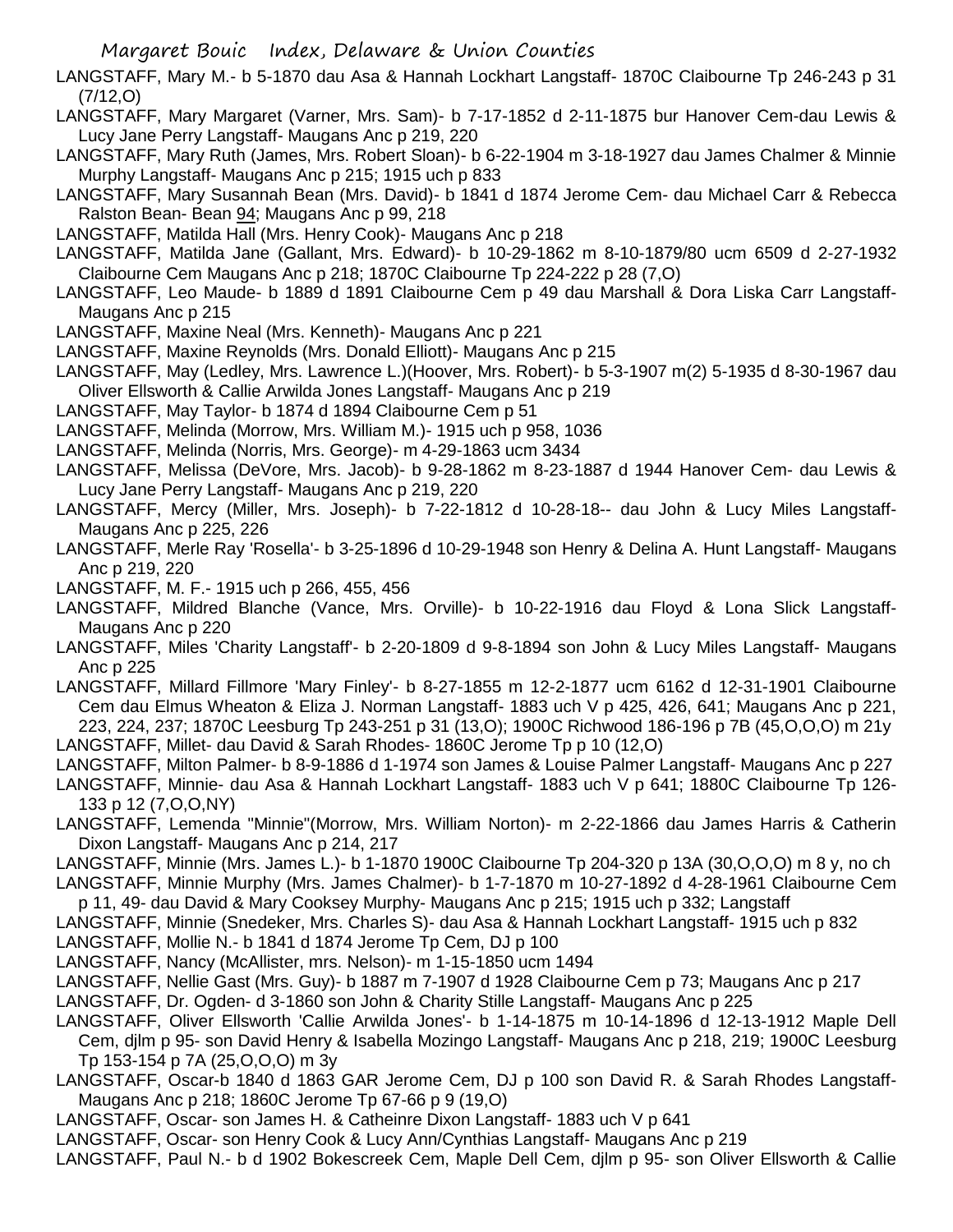Arwilda Jones Langstaff- Maugans Anc p 219

LANGSTAFF, Pricilla- dau John & Martha Martin Langstaff- Maugans Anc p 213

- LANGSTAFF, Rachel (Mrs. Henry)- b 1730 d 4-24-1804 Maugans Anc p 213
- LANGSTAFF, Rachel (Jaques, Mrs. Samuel)- b 10-28-1775 d 9-22-1858 dau John & Charity Stille Langstaff-Maugans Anc p 225
- LANGSTAFF, Rachel (Owens, Mrs. Pierce)- b 10-14-1809 dau Asa & Laney Ann Boylan Langstaff- Maugans Anc p 214, 217, 231
- LANGSTAFF, Racie Lucinda Elliott (Mrs. Walter Howard)- b 7-24-1893 m 12-18-1912 dau Elijah & Carrie Janes Elliott- Maugans Anc p 215
- LANGSTAFF, Richard Donovan- b d 6-2-1937 son Floyd & Lona Slick Langstaff- Maugans Anc p 220, 221
- LANGSTAFF, Richard Jordan 'Winona Madaline Morrison'-b 10-17-1898 d 5-4-1978 Claibourne Cem p 49 son John Emery & Mary Tabitha Richards Langstaff- Langstaff; Maugans Anc p 224, 225; 1900C Richwood 142-150 p 6A (1,O,O,O); 1975 ucd
- LANGSTAFF, Richard Lee- b 6-10-1940 dau Donald Elliott & Maxine Reynolds Langstaff- Maugans Anc p 215
- LANGSTAFF, Richard Linn- son Russel Eugene & Betty Corwin Langstaff- Maugans Anc p 220
- LANGSTAFF, Robert Warren- b 7-26-1928 son Floyd & Lona Slick Langstaff- Maugans Anc p 220, 221
- LANGSTAFF, Robert Warrdn- b 6-22-1926 son Walter & Susan Evans Langstaff- Maugans Anc p 221
- LANGSTAFF, Robert Allen McCredie- b12-17-1944 son Donald Elliott & Florence McCredie Langstaff-Maugans Anc p 215
- LANGSTAFF, Rolph Lewis 'Lillian Carroll'- b 1-24-1869 m 7-15-1903 d 5-17-1967 son James & Mary Ann Miller Langstaff- Maugans Anc p 226
- LANGSTAFF, Rosella (Mrs. Merle Ray)- Maugans Anc p 220
- LANGSTAFF, Russell Eugene 'Betty Corwin'- b 9-29-1919 son Floyd & Lona Slick Langstaff- Maugans Anc p 220
- LANGSTAFF, Ruth Eileen- b 6-5-1922 dau Walter & Susan Evans Langstaff- Maugans Anc p 221
- LANGSTAFF, Ruth Ellen Dulgar (Mrs. BernardLee)- m 1946- Maugans Anc p 215
- LANGSTAFF, Ruth Marlene- b 7-5-1935 d 7-28-1935 dau Floyd & Lona Slick Langstaff- Maugans Anc p 220, 221
- LANGSTAFF, Sallie McCall (Mrs. Alfred Denison)- Maugans Anc p 225
- LANGSTAFF, Samuel Avon 'Margaret Bodle'- b 5-3-1826 d 8-27-1901 son Asa & Lany Ann Boylan Langstaff-Maugans Anc p 221, 231
- LANGSTAFF, Sarah A. (Mrs. Edward L.)- b 2-1871 1900C Leesburg Tp 94 p 4B (29,O,O,O) m 1y, no ch
- LANGSTAFF, Sarah Ann (Lore, Mrs. Benjamin)- b 7-8-1819 dau Asa & Lany Ann Boylan Langstaff- Maugans Anc p 214, 219, 231
- LANGSTAFF, Sarah (Bunn, Mrs. William)- b 9-19-1683 d 9-1742 dau John & Martha Martin Langstaff-Maugans Anc p 213
- LANGSTAFF, Sarah E.- b 6-27-1847 d 10-7-1931 dau Lewis & Lucy Jane Perry Langstaff- Maugans Anc p 219
- LANGSTAFF, Sarah Emily Southard (Mrs. Lemuel)- b 1842 m 6-26-1862 d 1918 York Cem- dau Rev. Sylvester & Rebecca Tilton Southard- Maugans Anc p 216
- LANGSTAFF, Sarah Emma (Mrs. Lemuel)- b 1842 d 4-22-1918 York Cem p 48
- LANGSTAFF, Sarah (Mrs. Henry)- Maugans Anc p 213
- LANGSTAFF, Sarah- dau Henry & Esther Smalley Langstaff- Maugans Anc p 213
- LANGSTAFF, Sarah- dau John & Charity Stille Langstaff- Maugans Anc p 225
- LANGSTAFF, Sarah L. Watson (Mrs. James Kendrick)- b 1863 m 12-1-1881 ucm 7073 d 6-23-1933 Claibourne Cem p 9 -dau A. & Eve Phillips Watson- Maugans Anc p 217; 1883 uch V p 641; 1900C Claibourne Tp 338-356 p 14A (37,O,O,Va) m 18y 2 ch
- LANGSTAFF, Sarah (Nutter, Mrs. Anthony)- b 1642- Maugans Anc p 213
- LANGSTAFF, Sarah Rhodes (Mrs. David R.)- b 1817 m 11-2-1834 d 1871 Jerome Cem DJ p 100; 1860C Jerome Tp 67-66 p 9 (43,O); 1870C Jerome Tp 147-145 p 20 (54,O)
- LANGSTAFF, Seth 'Arlou Ann Allen'- Langstaff; 1985 uch p 6
- LANGSTAFF, Seth M.- b 2-6-1904 d 1970 Claibourne Cem p 49- son Edward L. & Blanche McCune Langstaff-1915 uch p 813; Maugans Anc p 216
- LANGSTAFF, Stille ' Fisher'- d 9-17-1821 son John & Charity Stille Langstaff- Maugans Anc p 225
- LANGSTAFF, Susan Evans (Mrs. Walter)- b 3-28-1896- Maugans Anc p 221
- LANGSTAFF, Mary Tabitha Richards (Mrs. John Emery)- b 11-3-1873/4 m 9-6-1893 d 12-21-1961 Claibourne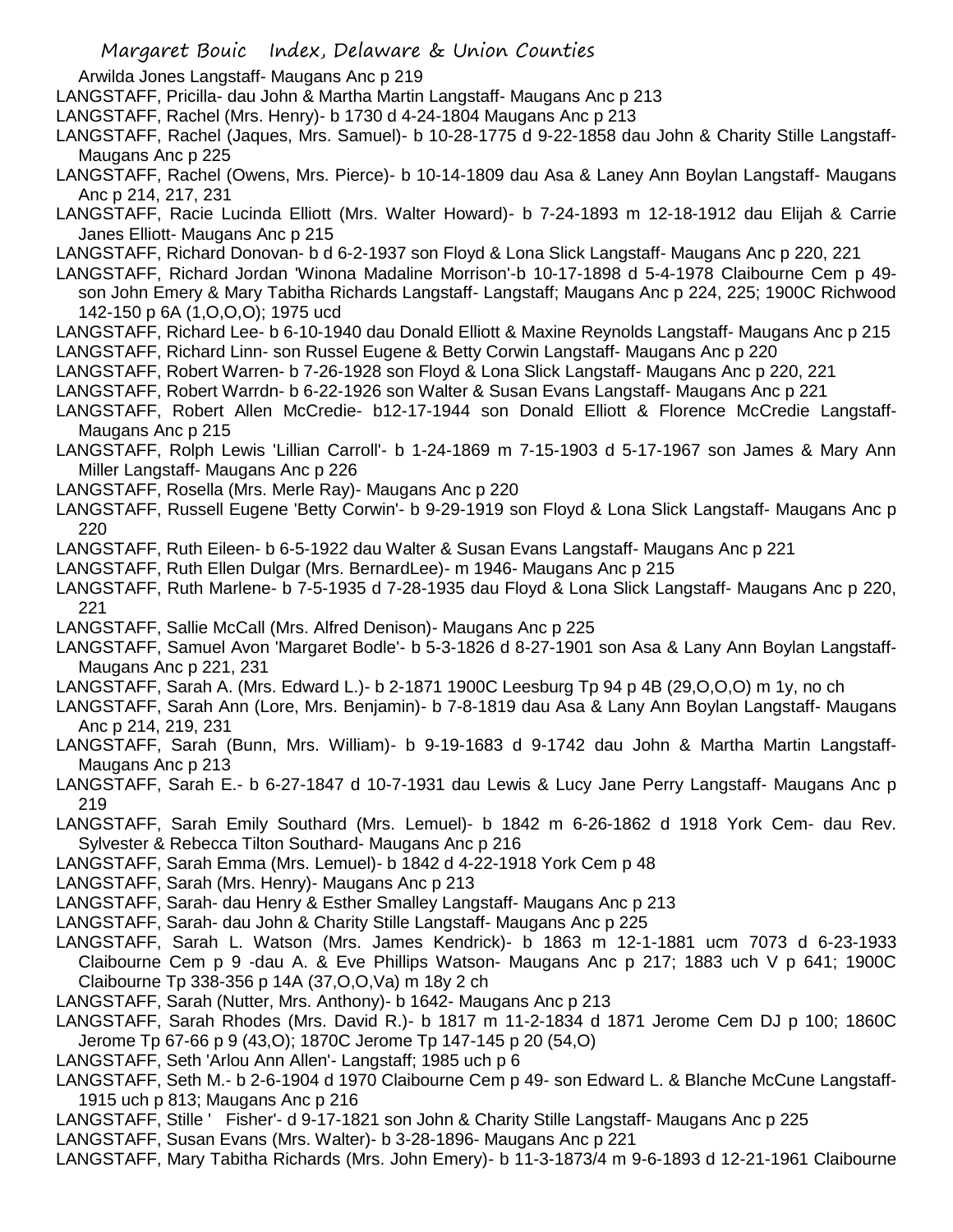Cem p 49 dau William N & Anna Evans Richards- Maugans Anc p 224; Langstaff; 1900C Richwood 142- 150 p 6A (25,O,Wales, Wales)- m 7y, 2 ch

LANGSTAFF, Thelma Evans- b 1-14-1924 dau Walter & Susan Evans Langstaff- Maugans Anc p 221

LANGSTAFF, Thomas- b 8-11-1860 d 1935 son Lewis & Lucy Jane Perry Langstaff- 1880 dch p 219, 220

- LANGSTAFF, Walter 'Susan Evans'- b 8-31-1895 son William Grant & Jennie M. Frances Langstaff- Maugans Anc p 220, 221
- LANGSTAFF, Walter Valeria- b 1-1-1920 ch Walter & Susan Evans Langstaff- Maugans Anc p 221
- LANGSTAFF, Wayne Patrick McCredie- b 9-30-1947 son Donald Elliott & Florence McCredie Langstaff-Maugans Anc p 215
- LANGSTAFF, Wickliffe Ogden- b 8-16-1859 d age 3y9m son James & Mary Ann Miller Langstaff- Maugans Anc p 226
- LANGSTAFF, William A. d age 3y Claibourne Cem ; Maugans Anc p 221, 224
- LANGSTAFF, William A. 'Allie/Annie A. Webster'- b 1854 lic 11-5-1873 ucm 5371 d 4-1916 Claibourne Cem p 41- son James Harris & Catherine Dixon Langstaff- Maugans Anc p 214, 217; Maugans Anc p 1883 uch V p 641; 1860C Lees. Tp 435 (6,O); 1870C Leesb. tp 268-276 p 34 (16,O); 1880C Leesburg Tp 26 p 176C (26,O,O,Va); uca p 23, 75
- LANGSTAFF, William- son E. W. & ELizabeth Norman Langstaff- 1883 uch V p 441; Maugans Anc p 237
- LANGSTAFF, William Grant 'Jennie M. Frances'- b 10-12-1864 m 12-20-1888 d 1948 son Lewis & Lucy Jane Perry Langstaff- Maugans Anc p 219, 220
- LANGSTAFF, Dr. William- son John Boylan & Barbara Flesher Langstaff- Maugans Anc p 217, 218; 1860C Leesburg Tp 436 (20,O)
- LANGSTAFF, Winona Madaline Morrison (Mrs.Richard)- b 10-20-1897 d 3-8-1988 (90) Claibourne Cem p 49 dau Edmund Wheeler & Elizabeth Jones Morrison- Langstaff
- 1985 uch p 24, 178; 1975, 1983 ucd
- LANGTON, J.- uca p 92, Richwood
- LANGSTONE, Maybell (McKittrick, Mrs. James P.) d 5-28-1939, div, McKitrick p 129
- LANGTHING, Emma- b 8-18-1878 Scioto Tp dau John & Adaline Honet Langthing- dcb
- LANGTHUY, Adaline Honet (Mrs. John)- Langthuy
- LANGTHUY, Emma- b 8-18-1878 dau John & Adeline Honet Langthuy- Lanagthuy
- LANGTHUY, John 'Adeline Honet'- Langthuy
- LANGTON, D. 'Sarah Bauser'- m 1-17-1861 ucm 3134; unec IV p 9
- LANGTON, Sarah Bauser (Mrs. D.)- m 1--17-1861 ucm 3134; unec IV p 9
- LANGWORTH, ---rec p 11
- LANGWORTHY, Anna Maria Everts (Mrs. Oliver)- m 1824 dau David & Lucy Hubbell Everts- delge IV p 74
- LANGWORTHY, Caroline Booth(e)(Mrs. Selah Bronson)- b 1835 NY d 1863 WI- ped Joanne Grider Kaiser 31, delge III p 32, IV p 74
- LANGWORTHY, Carrie Olivia (Wilcox, Mrs. Ezekiel Zachreous)- b 1855 m 2-14-1872 d 1-29-1913 dau Selah B. & Caroline Langworthy- ped Joanne Grider Kaiser 15, delge II p 30, III p 32
- LANGWORTHY, Charles Raymond- son Jason Langworthy- dcw Bk 2 p 405
- LANGWORTHY, Eunice Avery (Mrs. Sanford)- delge IV p 74
- LANGWORTHY, Dr. James- 1880 dch p 233, 234; 1908 dch 347; Fowler p 41, 42
- LANGWORTHY, Jason 'Lovinia'- dcw Bk 2 p 405; delge VIII p 31, IX p 18
- LANGWORTHY, Lorena M. Baldwin (Mrs. Selah Bronson)- b 1844 WI d 1918 FL- delge IV p 74
- LANGWORTHY, Lovinia (Mrs. Jason)- dcw Bk 2 p 405
- LANGWORTHY, Oliver 'Anna Maria Everts'- b 1797 Xr. m 1824 d 1873 son Sanford & Eunice Avery Langworthy- delge IV p 74
- LANGWORTHY, Robert- brother Jason Langworthy- dcw Bk 2 p 405
- LANGWORTHY, Sanford 'Eunice Avery'- delge IV p 74
- LANGWORTHY, Selah Brown 'Caroline Booth(e)''Lorena M. Baldwin'- son Oliver & Anna Maria Everts Langworthy- delge III p 32, IV p 74; ped Joanne Grider Kaiser 30
- LANHAM, James 'Mildred Conley'- Maugans Anc p 156
- LANHAM, James- 1980 dcd, Trenton Tp
- LANHAM, Martha Elizabeth Ruebush (Mrs. William)- b 10-8-1920 m 9-4-1948 dau George Yates & Hallie Whaley Ruebush- Maugans Anc p 155, 156
- LANHAM, Mary Powers (Amrine, Mrs. Henry)- 1985 uch p 115
- LANHAM, Mildred Conley (Mrs. James)- Maugans Anc p 156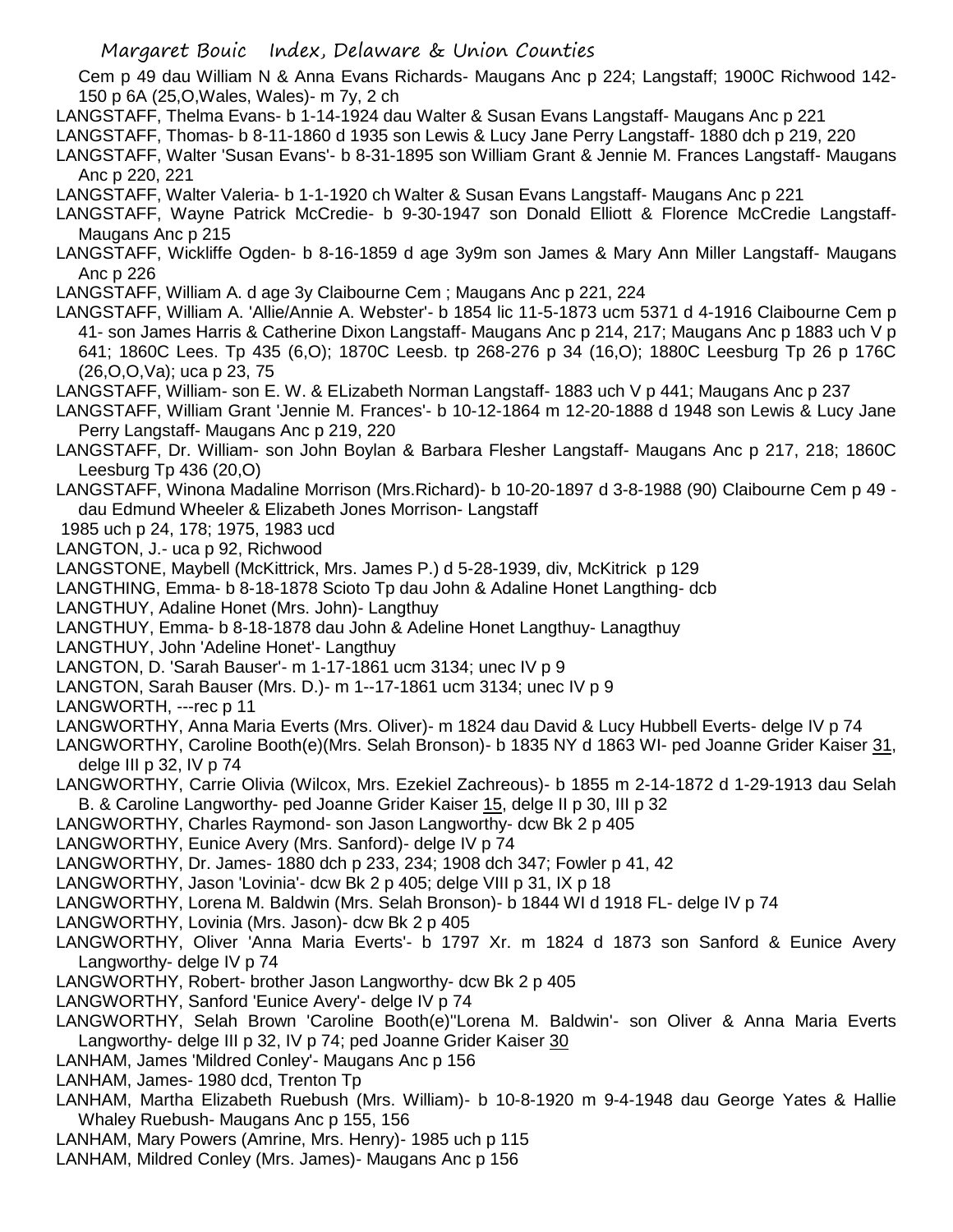LANHAM, Raymond George- b 2-21-1953 son William & Martha Elizabeth Ruebush Lanham- Maugans Anc p 156

- LANHAM, Rebecca Ann- b 5-1-1951 dau William & Martha Elizabeth Ruebush Lanham- Maugans Anc p 156
- LANHAM, Sara Beth- b 8-5-1954 dau William & Martha Elizabeth Ruebush Lanham- Maugans Anc p 156
- LANHAM, William 'Martha Elizabeth Ruebush'- b 8-3-1917 m 9-4-1948 son James & Mildred Conley Lanham-Maugans Anc p 156
- LANIER, Arthur L.- b 3-2-1894 Radnor Tp son Richard H. & Elizabeth Francis Lanier- dcb
- LANIER, Bessie F.- b 10-12-1896 Radnor Tp dau R. H. & Nancy Kinderling Lanier- dcb
- LANIER, Franklin M. 'Reva Ann Crider'- m 6-1984 son Thomas Lanier- Lanier
- LANIER, Janice L. Lecrone (Mrs. )- b 6-27-1942 d 2-10-1990 (47) dau Lawrence & Viola Fletcher Lecrone-Lanier
- LANIER, Leatha (Jackson, Mrs. Harry)- Lanier
- LANIER, Mildred Duncan (Bright, Mrs. Phillip William)- Lanier
- LANIER, Reva Ann Crider (Mrs. Franklin M.)- m 6-1984 dau J. R. & Sandra Crider- Lanier
- LANIER, Robert- son Janice L. Lecrone Lanier- Lanier
- LANIER, Sophia (Lehner, Mrs. Ernie)- dau Janice L. Lecrone Lanier- Lanier
- LANIER, Thomas- Lanier
- LANIGAN, Carl J. 'Doris M. Van Winkle'- Lanigan
- LANIGAN, Doris M. Van Winkle (Mrs. Carl J.)- b 10-1-1904 d 7-5-1978 (73) Wilson Cem., Newark- dau William & Sarah Martin Van Winkle- Lanigan
- LANING, Charlotte (Mrs. Steve)- Laning
- LANING, Delphina- dau Richard & Elizabeth Struble Laning- Powell p 322
- LANING, Electa- dau Richard & Elizabeth Struble Laning- Powell p 322
- LANING, Elizabeth Struble (Mrs. Richard)(Wintermute, Mrs. E. L.)- m(1) 1844- dau Peter I. & Anna Washer Struble- Powell 322
- LANING, Ellen (Wintermute, Mrs. E. L.)- m 1834- Powell 322
- LANING, Emily Marie- b 7-23-1995 dau Steve & Charlotte Laning- Laning
- LANING, Emma- dau Richard & Elizabeth Struble Laning- Powell p 322
- LANING, Mary- dau Richard & Elizabeth Struble Laning- Powell p 322
- LANING, Paul F.- CCC p 82
- LANING, Richard 'Elizabeth Struble'- d 1871 Powell p 322
- LANING, Steve 'Charlotte'- Laning
- LANING, Sylvester- son Richard & Elizabeth Struble Laning- Powell p 322
- LANIUS, Ann (Weiser, Mrs. John Jacob)- b 6-8-1798 m 11-9-1837 d 11-15-1874- Weiser p 801
- LANIUS, Betty (Burton, Mrs. Robert)- dau William Frank & Leona Martin Laning- obit William Frank, mlib
- LANIUS, Henry 'Mary;- 1908 dch 739
- LANIUS, Joan (Harper, Mrs. Myron)- dau William Frank & Leona Martin Lanius- obit William Frank, mlib
- LANIUS, Lena (Crabtree, Mrs. Marvin)- sister William Frank Lanius, obit Wm Frank- mlib
- LANIUS, Leona Martin (Mrs. William Frank)- obit William Frank, mlib
- LANIUS, Mary (Mrs. Henry)- 1908 dch 739
- LANIUS, Mary (Slack, Mrs. Wellington)- dau Henry & Mary Lanius- 1908 dch 739 1y
- LANIUS, William Frank 'Leona Martin'- b 4-17-1903 Green Camp d 9-29-1981 Portland Or., obit mlib
- LANLENDORF, Charles O.- b 10-1-1887 d 1-15-1951 Oller Cem p 27
- LANLY, Lester Reuben- unec II p 19, 1806
- LANN, --b 2-24-1874 Del Town dau M. C. & L. A. Smith Lann- dcb
- LANNAN, James- Powers Pat p 68
- LANNARD, William- 1835 men p 29 #9 p 50 Harlem Tp
- LANNE, Mary (Thomas, Mrs.Gabriel)- m 1-12-1860 dcm
- LANNE, Sarah (Skinner, Mrs. David)- m 4-19-1858 dcm
- LANNER, George 'Hannah A. Sidle'- lic 9-13-1859 ucm 2919, unec IV p 66
- LANNER, Hannah A. Sidle (Mrs. George)- lic 9-13-1859 ucm 2919, unec IV p 66
- LANNERBURY, -- b 4-6-1882 Genoa Tp dau Burr & Martha Morris Lannebury- dcb
- LANNING, David A. 'Gloria J.'- 1979 ucd
- LANNING, Elizabeth Jane Justice (Mrs. George Briggs)- McKitrick p 118
- LANNING, George Briggs 'Elizabeth Jane Justice'- McKitrick p 118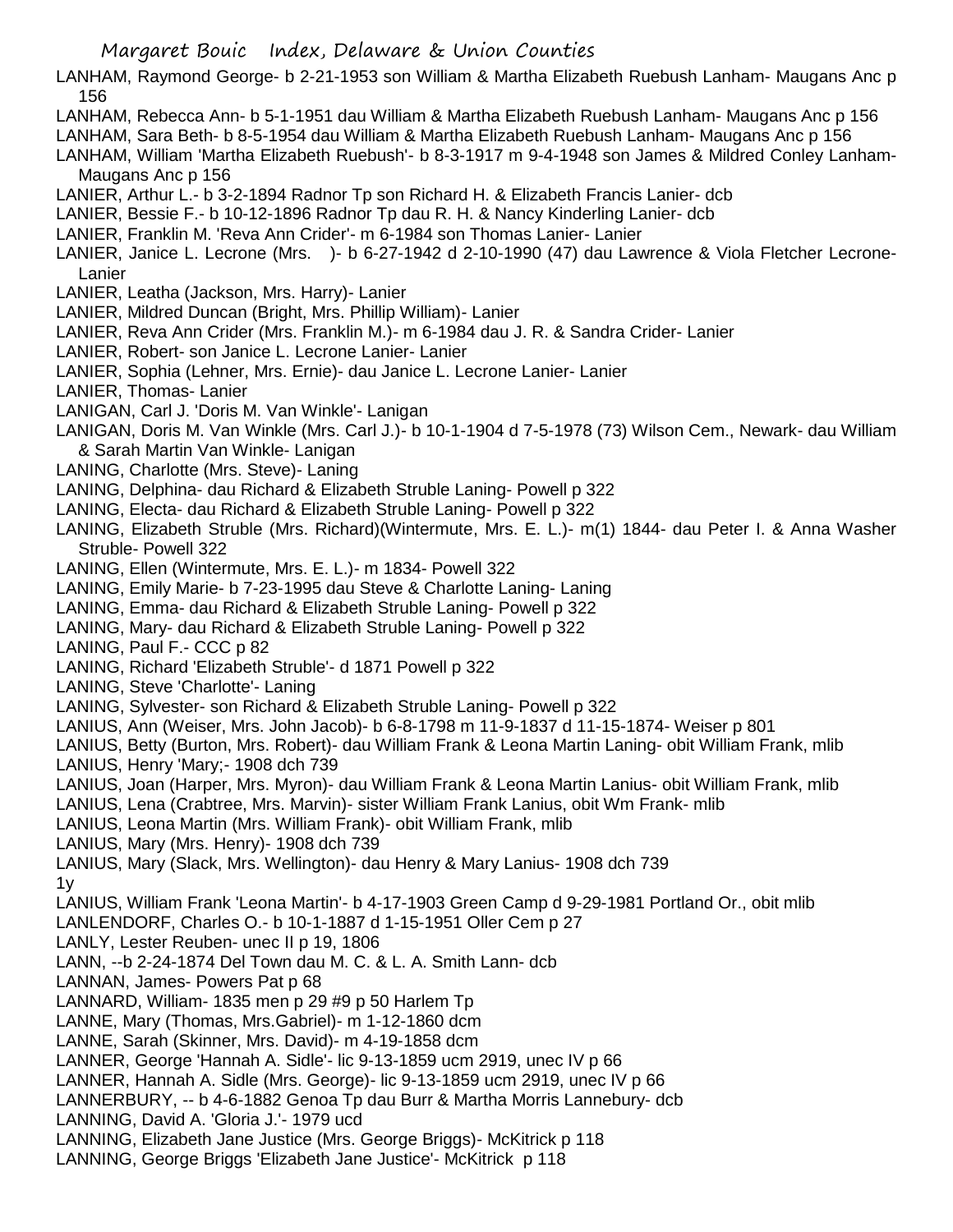- LANNING, Gloria J. (Mrs. David A.)- 1979 ucd LANNING, Irene Davidson (Mrs. )- dau Lucy Wilkins Davidson- Shipps p 11 LANNING, Irene R.- d 3-2-1984 (89) Florida- cremated- Lanning LANNING, Jackie (Mrs. James H.)- 1969 dcd LANNING, James H.'Jackie'- 1969 dcd LANNING, Jimmie- b 1965 son James H. & Jackie Lanning- 1969 dcd LANNING, Joe E. 'Ollie'- b 2-1872 1900C Marysville 362-379 p 15B (28,O,O,O) LANNING, John G.- 1883 uch IV p 490, 536 LANNING, Kevin- b 1967 son James H. & Jackie Lanning- 1969 dcd LANNING, Laureen- b 1966 dau Lester,Jr. & Linda L. Lanning- Lanning; 1969, 1980 dcd LANNING, Lesley- b 1961 son Lester,Jr. & Linda L. Lanning- Lanning; 1969, 1980 dcd LANNING, Lester,Jr. 'Linda L.'- d 12-30-1975 (37) bur Obetz- son Lester Lanning,Sr.- Lanning; 1969 dcd LANNING, Linda L. (Mrs. Lester,Jr.)- Lanning; 1969, 1980 dcd LANNING, Lisa- b 1963 dau Lester,Jr. & Linda L. Lanning- Lanning; 1969, 19801 dcd LANNING, Lowell- b 2-1896 son Joe E. & Ollie lanning- 1900C Marysville 362-379 p 15B (4,O,O,O) LANNING, Lyle- b 1965 son Lester,Jr. & Linda L. Lanning- Lanning; 1969, 1980 dcd LANNING, Lynette- b 1972 dau Lester,Jr. & Linda L. Lanning- Lanning; 1980 dcd LANNING, Mary Elizabeth (Williams, Mrs. Rev. Williams Asbury)- b 6-16-1857 m 6-7-1877 d 6-14-1913 - McKitrick p 118, 119 LANNING, Ollie (Mrs. Joe E.)- b 2-1872- 1900C Marysville 362-379 p 15B (28,O,O,O), 1 ch LANNING, R. B.- hmp p 147 LANNING, Susan- b 1965 dau David A. & GLoria J. Lanning- 1979 ucd LANNON, J. R.- 1883 uch IV p 485 LANNON, Robert A.- delge V p 55, 1893 Franklin Co LANNON, Terry- 1979 uced, Dover Tp LANNSBURY, Abbie- 1870C Delaware Town 292 (20) LANORX, Prof, John P.- 1908 dch 255 LANOUS, Dorothy (Kirschke, Mrs. Paul Fuller)- b 7-7-1922 m 9-6-1942- Weiser p 83 LANSDOWN, --family of Judith Weber #91, unec V p 14, VI p 14 LANSDOWN, child- Oakdale Cem 107 LANSDOWN, Anna (Hackley, Mrs. CarbinE.)- m 5-10-1869 ucm 1549, mt 5-19-1869, 5-26-1869 LANSDOWN, B. B.- Marysville p 22 LANSDOWN, Bertha (Mrs. Walter C.)- b 883 d 1949 Raymond Cem, lptw p 29; 1949 ucd LANSDOWN, Carrie- dau Rodney P. & Mary Lansdown- 1880C Paris Tp 96-111 (6,O,O,O) LANSDOWN, Cary (McGill, Mrs. )- sister John Grady Lansdown- obit John G., mlib LANSDOWN, Charles D.- son Harrison & Rebecca Lansdown- 1870C Marysville 98 p 11 (10,O) LANSDOWN, Charles- brother John Grady Lansdown- obit John Grady, mlib LANSDOWN, Charles- b 9-1890 son Joseph & Eva Lansdown- 1900C Marysville 1st Ward 294-303 p 13A (9,O,O,O) LANSDOWN, Christiana/Ann- dau Hester A. Lansdown- 1850C Marysville 492-501 p 76 (2,O); 1860C Marysville1477-1467 p 194 (12,O) LANSDOWN, Clara Alice Smith (Mrs. John Grady)- b 1870 m 1894 d 1954 Oakdale Cem II p 78 (H-RB-6) LANSDOWN, Clara Maarie- d 2-1954 Oakdale Cem , dg 2-18-1954; Lansdown LANSDOWN, Clyde 'Lola A. Herriott'- d 10-18-1976 (78) Fairview Cem- son John Grady & Clara Alice Smith Lansdown- obit John Grady L. mlib; Herriott 4, 5; 1964, 1969, 1971 dcd LANSDOWN, Cora Marie (Dodd, Mrs. )- dau John Grady & Clara Alice Smith Lansdown- obit John G., mlib; Lansdown LANSDOWN, Della- dau Rodney P. & Mary Lansdown- 1880C Paris Tp 96-111 (11,O,O,O) LANSDOWN, Earl- b 1900 Un C0 d 8-10-1919 Oakdale Cem I p 12 (E-R16) LANSDOWN, Eliza Edwinna Conklin (Mrs. John)- b 10-1-1876 dau Hamilton Jefferson & Lucy Ann Graham Conklin- Graham 1483 LANSDOWN, Emma- dau Rodney P. & Mary Lansdown- 1880C Paris Tp 96-111 (1,O,O,O) LANSDOWN, Estella- dau Rodney P. & Mary Landsown- 1880C Paris Tp 96-111 (4,O,O,O) LANSDOWN, Eva (Mrs. Joseph)- b 10-1869 1900C Marysville 1st Ward 294-303 p 13A (30,O,O,O) m 10y, 2 ch
- LANSDOWN, Frances F. (Mrs.Lord)- m 8-24-1826 Champaign Co, unec IV p 16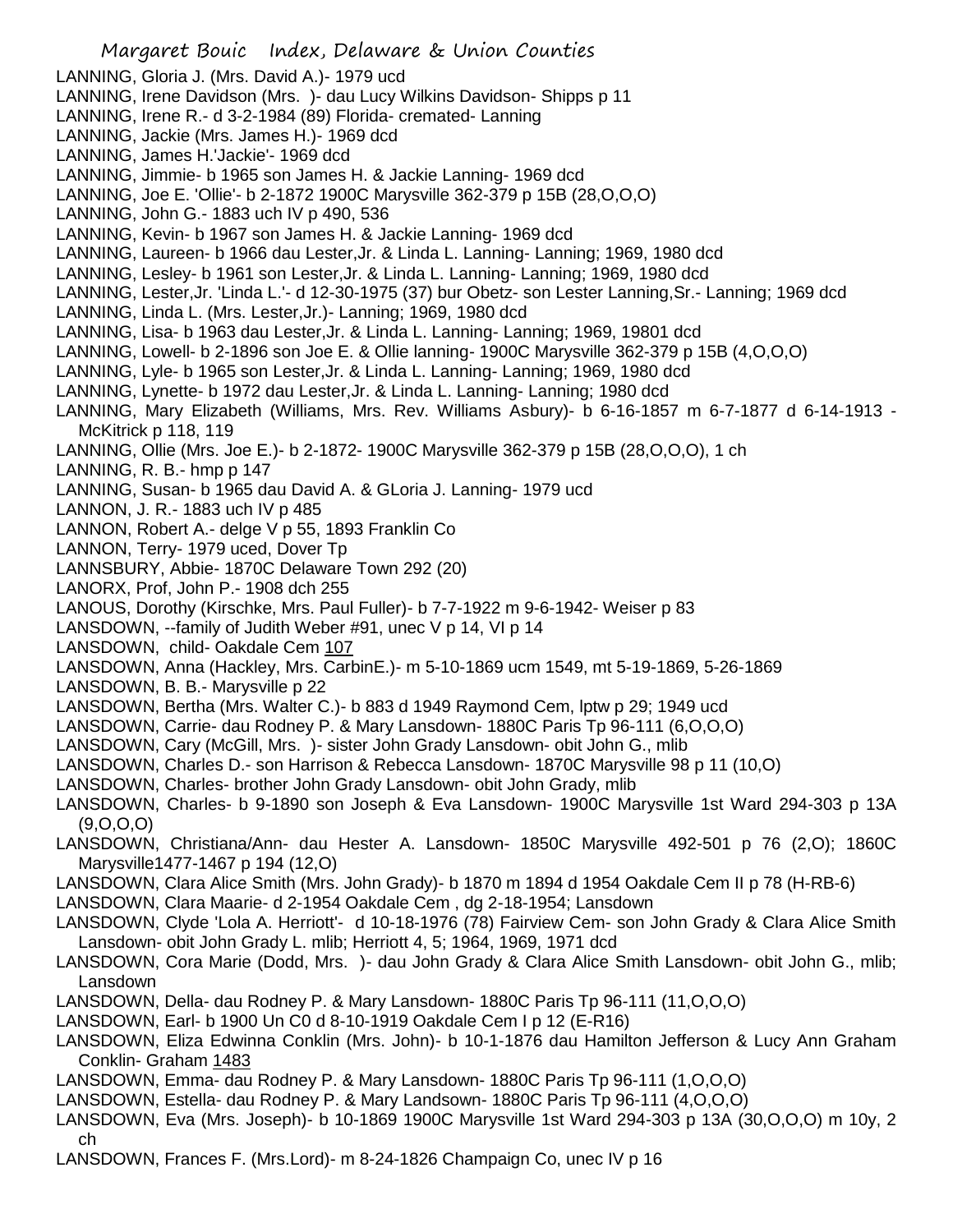- Margaret Bouic Index, Delaware & Union Counties LANSDOWN, Francis M.- son Hester A. Lansdown- 1850C Marysville 492-501 p 76 (11,O) LANSDOWN, Frank Wilson- b Mo d 9-4-1886 (5m) SR Oakdale Cem 279 I p 76 (D-R2-5) LANSDOWN, Fred G.- b 7-1884 1900C Marysville 4th Ward 368-378 p 15A (15,O,O,O) LANSDOWN, Fred- brother John Grady, obit John G., mlib LANSDOWN, Gary Lee- b 11-23-1949 d 4-28-1955 Raymond Cem, lptw p 29 LANSDOWN, George- 1870C Marysville 26 (5,O) LANSDOWN, George- son Rodney P. & Mary Lansdown- 1880C Paris Tp 96-111 (10,O,O,O) LANSDOWN, H.- no dates, buried here 9-12-1882 Oakdale Cem I p 19 (E) LANSDOWN, Harrison 'Louisa Sipes'- m 9-29-1861 ucm 3226 ; 1883 uch IV p 457, 507, 541 bur Marysville LANSDOWN, Harrison 'Rebecca'- 1870C Marysville 98 p 11 (29,O); 1880C Marysville 202-218 p 10 (38,O,O,O) LANSDOWN, Henry H.- son Hester A. Lansdown- 1850C Marysville 492-501 p 76 (13,O) LANSDOWN, Henry H. 'Rebecca J. Mather'- unec XII p 30 LANSDOWN, Hester Ann- 1850C Marysville 492-501 p 76 (32,O); 1860C Marysville 1477-1467 p 194 (42,O); 1870C Marysville-Paris Tp 231-232 p 26 (52,O) LANSDOWN, John 'Eliza Edwinna Conklin'- div.- Graham (1483) LANSDOWN, John- b 1868 d 2-16-1932 Spanish War, Oakdale Cem I p 76 (D-R2-5) son Harrison & Rebecca Lansdown- 1870C Marysville 98 p 11 (2,0); 1880C Marysville 202-218 p 10 (13,O,O,O) LANSDOWN, John Grady 'Clara Alice Smith'- b 1872 m 1894 d 9-1-1942 Oakdale Cem II p 78 (H-RB-6) LANSDOWN, John- son Rodney P. & Mary Lansdown- Lansdown; 1880C Paris Tp 96-111 p 50 (8,O,O,O) LANSDOWN, John W.- 1883 uch V p 51 LANSDOWN, Joseph 'Eva'- b 5-1867- 1900C Marysville 1st Ward 294-303 p 13A (33,O,O,O) m 10y LANSDOWN, Lilly (Wisecup, Mrs. )- sister John Grady Lansdown- obit John G., mlib LANSDOWN, Lola A. (Mrs. Clyde)- 19959 ucd LANSDOWN, Lord 'Frances F.'- m 8-24-1826 Champaign Co, unec IV p 16 LANSDOWN, Louisa Sipes (Mrs. Harrison)- m 9-29-1861 ucm 3226 LANSDOWN, Lucinda (Hall, Mrs. Thomas G.)-m 7-14-1873 ucm 5299 dau Hester A. Lansdown- 1850C Marysville 492-501 p 76 (9,O); 1860C Marysville 1477-1467 p 194 (19,O); 1870C Marysville-Paris Tp 231- 232 p 26 (29,O) LANSDOWN, Marion- 1883 uch IV p 524, 526 LANSDOWN, Mary (Mrs. Rodney P.)- 1870C Marysville 11-12 p 2 (20,O); 1880C Paris Tp 96-111 p 50 (29,O,O,O) LANSDOWN, Molly Louks (Mrs. Rodney T.)- m 11-9-1867 ucm 4276 LANSDOWN, Nellie- b 8-1897 dau Joseph & Eva Lansdown- 1900C Marysville 1st Ward 194-303 p 13A (2,O,O,O) LANSDOWN, Picket- 1883 uch IV p 535 LANSDOWN, Rebecca (Mrs. Harrison)- b 1840 d 1894 (54y7m) SR Oakdale Cem I p 76 (D-R2 1870C Marysville 98 p 11 (29,O); 1880C Marysville 202-218 p 19 (38,O,NC,Md) LANSDOWN, Rebecca J. Mather (Mrs. Henry H.)- unec XII p 30 LANSDOWN, Renia D.- dau Rodney P. & Mary Lansdown- 1870C Marysville 11-12 p 2 (1,O) LANSDOWN, Mrs. Rick- d 9-26-1895 Oakdale Cem I p 15, charity LANSDOWN, Rodney P.'Mary'- b 3-1845- son Hester A. Lansdown- 1883 uch IV p 494, 518; 1850C Marysville 492-501 p 76 (5,O); 1860C Marysville 1477-1467 p 194 (15,O); 1870C Marysville11-12-p 2 (26,O); 1880C Paris Tp 96-111 p 50 (35,O,O,O); 1900C Marysville 4th Ward 368-378 p 15A (55,O,O,O) wd, uca p 71, 104 LANSDOWN, Rodney T. 'Molly Louks'- m 11-9-1867 ucm 4276
- LANSDOWN, R. T.- (54-1899) uninf p 11, Paris Tp
- LANSDOWN, Sarah- 1880C Paris Tp 46-59 p 44 (67,O,O,O)
- LANSDOWN, Walter- son John Grady & Clara Alice Smith Lansdown- obit John Grady Lansdown, mlib; Lansdown
- LANSDOWN, Walter C. 'Bertha D.'- b 11-17-1894 d 11-22-1963 Raymond Cem, lptw p 29; WWI Pvt Co E, 166th Inf 42, Div. 17; 1949 ucd
- LANSDOWN, Walter,Jr.- son Walter C. & Bertha Lansdown- 1949 ucd
- LANSING, Tenny (Bittinger, Mrs. Thomas D.)- Lansing
- LANSLEY, Catherine- 1870C Thomson Tp 499 (28)
- LANSLEY, Ida- 1870C Thomson Tp 499 (7)
- LANSLEY, John- 1870C Thomston Tp 499 (30\*)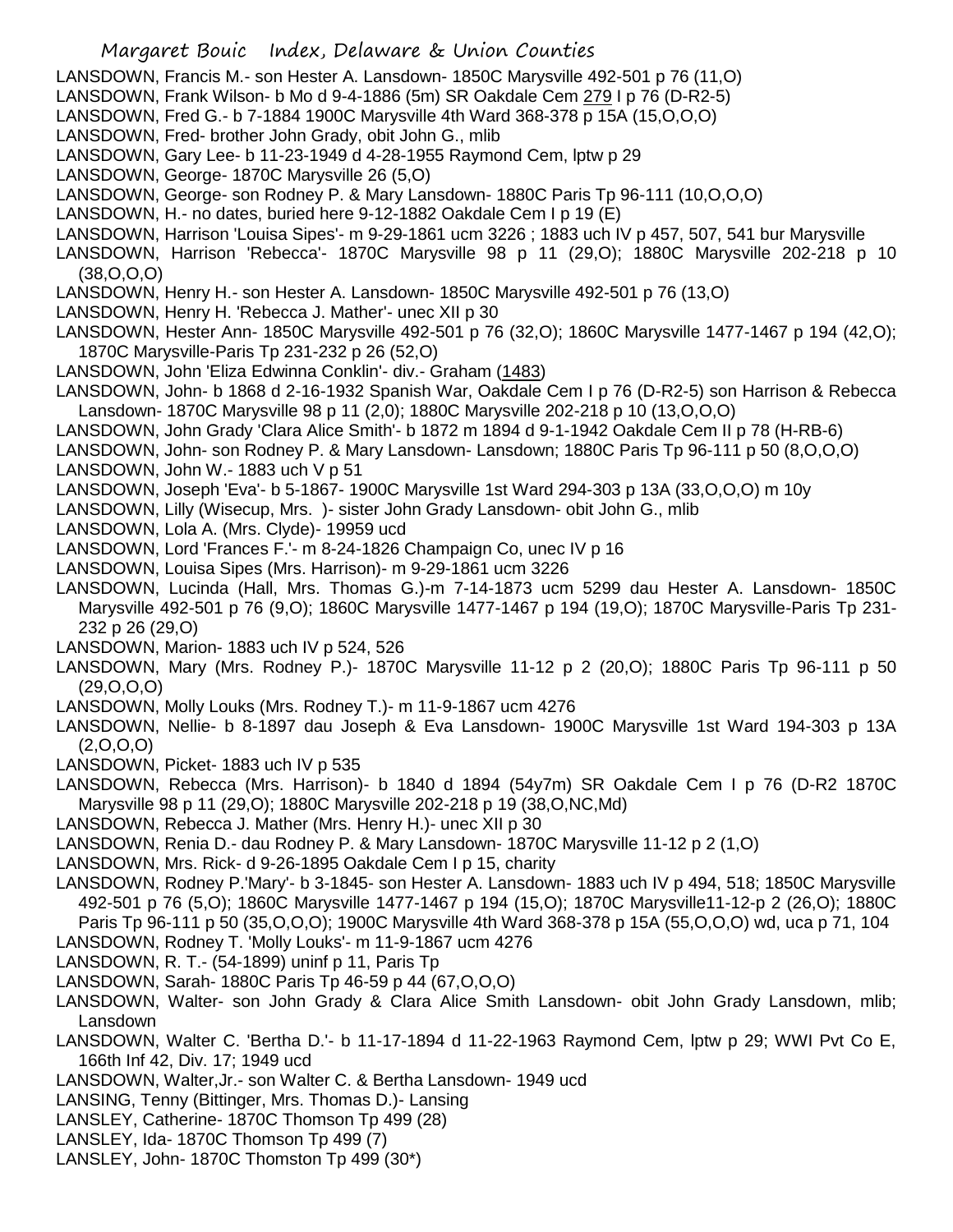LANSON, Christina (Mrs. John)- 1870C Jackson Tp 99-96 p 14 (46,Dramstadt)

- LANSON, Dorrah C.- b 11-3-1877 Brown Tp son M. M. & Katie Darrah Lanson- dcb
- LANSON, Emma (Mosher, Mrs. George W.)- m 6-22-1868 ucm 4400
- LANSON, F. H.- 1883 uch IV p 494
- LANSON, Fred- b 2-26-1885 Berkshire Tp son Charles E. & Mary A. Carpenter Lanson- dcb
- LANSON, Ida A. (Wright, Mrs. Herman Eustace)- m 6-22-19260 Freshwater p 178
- LANSON, John 'Christina'-1870C Jackson Tp 99-96 p 14 (45,Prussia)
- LANSON, John 'Silvia Lamphere'-b 2-1827 m 11-16-1859 ucm 2953- 1900C Jackson Tp 110-118 p 6A (73,Ger,Ger,Ger); to US 1853, Naturalized
- LANSON, Silvia Lamphere (Mrs. John)- m 11-16-1859 ucm 2953
- LANTER, Alice J. (McKittrick, Mrs. Thomas Lee)- b 2-3-1932 m 4-4-1953- McKitrick p 423
- LANTERMAN, Anna (Wintermute, Mrs. George)- dg 10-22-1882, Cry Ab p 246
- LANTEUSUR, Abraham- Ekelberry Ledger- delge X p 53
- LANTRY, Nevin L.- Lantry
- LANTT, Margaret- 1880C Porter Tp p 450A
- LANTZ, Andrew- from Bavaria Naturalization 9-19-1844, delge IX p 57
- LANTZ, Anna (Basiger, Mrs. Andrew)- dcq John Jacob Swickheimer 7
- LANTZ, Barbara (Bails, Mrs. James)- dau John L. & Elizabeth Lou Spence Lantz- Lantz
- LANTZ, Beryl Alvin 'June Winifred Morelock'- b 5-25-19-- m 11-22-1947- Cowgill p 34
- LANTZ, Carol (Kunkle, Mrs. )- dau Robert Lantz- Lantz
- LANTZ, Caroline- 1880C Delaware Town p 497C
- LANTZ, Carolyn (Smith, Mrs. John C.)- dauWalter Dale & Mary Schlechty Lantz- Lantz
- LANTZ, Charles F.- d 3-14-1904 (54y11m) Oakdale Cem 1852 (139F)
- LANTZ, Charles 'Grace Freshwater'- m 1908- Freshwater p 172
- LANTZ, Cheryl (Armentrout, Mrs. Tom)- dau James Lantz- Lantz
- LANTZ, Christian- Powers p 51
- LANTZ, Cynthia Louise- dau Jack E. Lantz- Lantz
- LANTZ, Cynthia R. (Clark, Mrs. R. Michael)- dau Gene Paul & Nancy Jolliff Lantz- Lantz
- LANTZ, Donald C. 'Ida Mae Hollenbaugh'- d 1-20-1980 (72) Oak Grove Cem- Lantz
- LANTZ, Dora J. (Makemson, Mrs. )- dau Gene Paul & Nancy Jolliff Lantz- Lantz
- LANTZ, Duane D.- son Walter Dale & Mary Schlechty Lantz- Lantz
- LANTZ, Elijah 'Esther Weiser'- Weiser p 783
- LANTZ, Elizabeth Lou Spence (Mrs. John L.)- b 11-27-1904 d 11-1-1981 (76) dau Andrew & Mary Madden Spence- Lantz; obit Elizabeth, mlib
- LANTZ, Elizabeth (Siegfried, Mrs. Jacob)- 1880 dch p 782; dcq Mary Vergon Sonner 13; Gertrude Siegfried Miller 9
- LANTZ, Elizabeth Thomas (Mrs. Jack E.,Jr.)- dau Dr. William Bell Thomas- Lantz
- LANTZ, Elta Louise Russell (Mrs. John Albert)- b 5--27-1923 m 12-27-1943 dau Alvin Curtis & Ethel Florence Sabins Russell- Weaver 1294(10)3
- LANTZ, Esther Weiser (Mrs. Elijah)- dau John & Barbara Witman Weiser- Weiser p 783
- LANTZ, Fannie (Howald/Howard, Mrs. Andrew)- dcc, dcq Paul Barrett 15; 1908 dch 605, 845
- LANTZ, Gary- son Robert Lantz- Lantz; 1981, 1983 ucd
- LANTZ, Gene Paul 'Nancy Jolliff'- b 4-19-1931 m 7-21-1956 d 10-22-1995 (61) Bellefontaine Cem- son Wlter Dale & Mary Schlechty Lantz- Lantz
- LANTZ, George Bovard- b 9-29-1983 son Jack E.,Jr. & Elizabeth Lantz- Lantz
- LANTZ, Grace Freshwater (Mrs. Charles)- b 11-20-1886 m 1908 d 10-20-1911 dau Samuel Thomas & Susan Jones Freshwater - Freshwater p 172
- LANTZ, Harold- son Joseph & Mary Hunt Lantz- Lantz
- LANTZ, Herbert- son Joseph & Mary Hunt Lantz- Lantz
- LANTZ, Ida Mae Hollenbaugh (Mrs. Donald C.)- Lantz
- LANTZ, Jack E..Sr.- Lantz
- LANTZ, Jack E.,Jr. 'Elizabeth Thomas'- son Jack E.Lantz,Sr- Lantz
- LANTZ, James ' ' m 9-1945- Lantz
- LANTZ, James A.- son John L. & Elizabeth Lou Spence Lantz- Lantz, obit Elizabeth, mlib
- LANTZ, Jane (Thompson, Mrs. )- dau Robert Lantz- Lantz
- LANTZ, Jean Nichols (Mrs. Robert)- Lantz